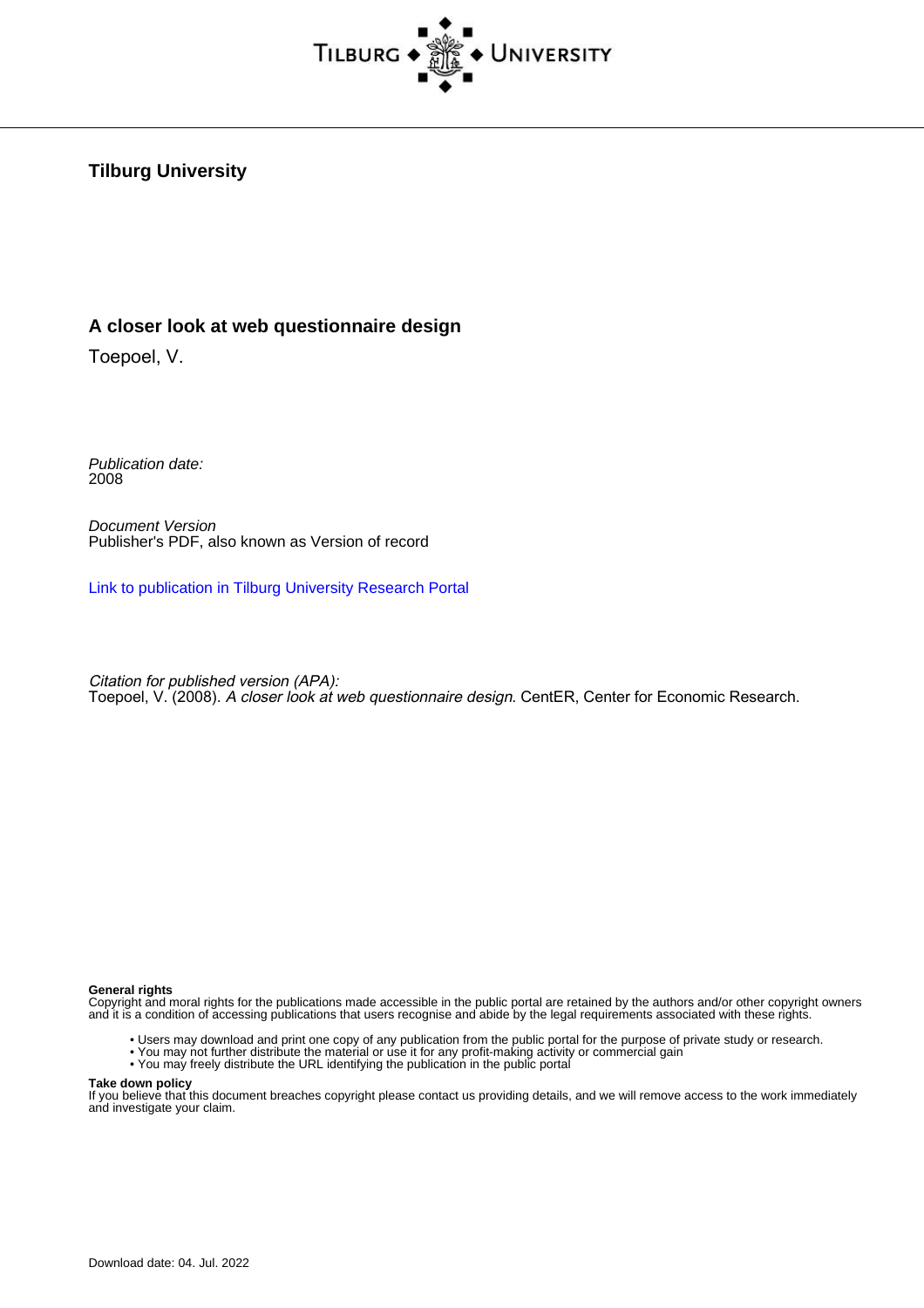# A Closer Look at Web Questionnaire Design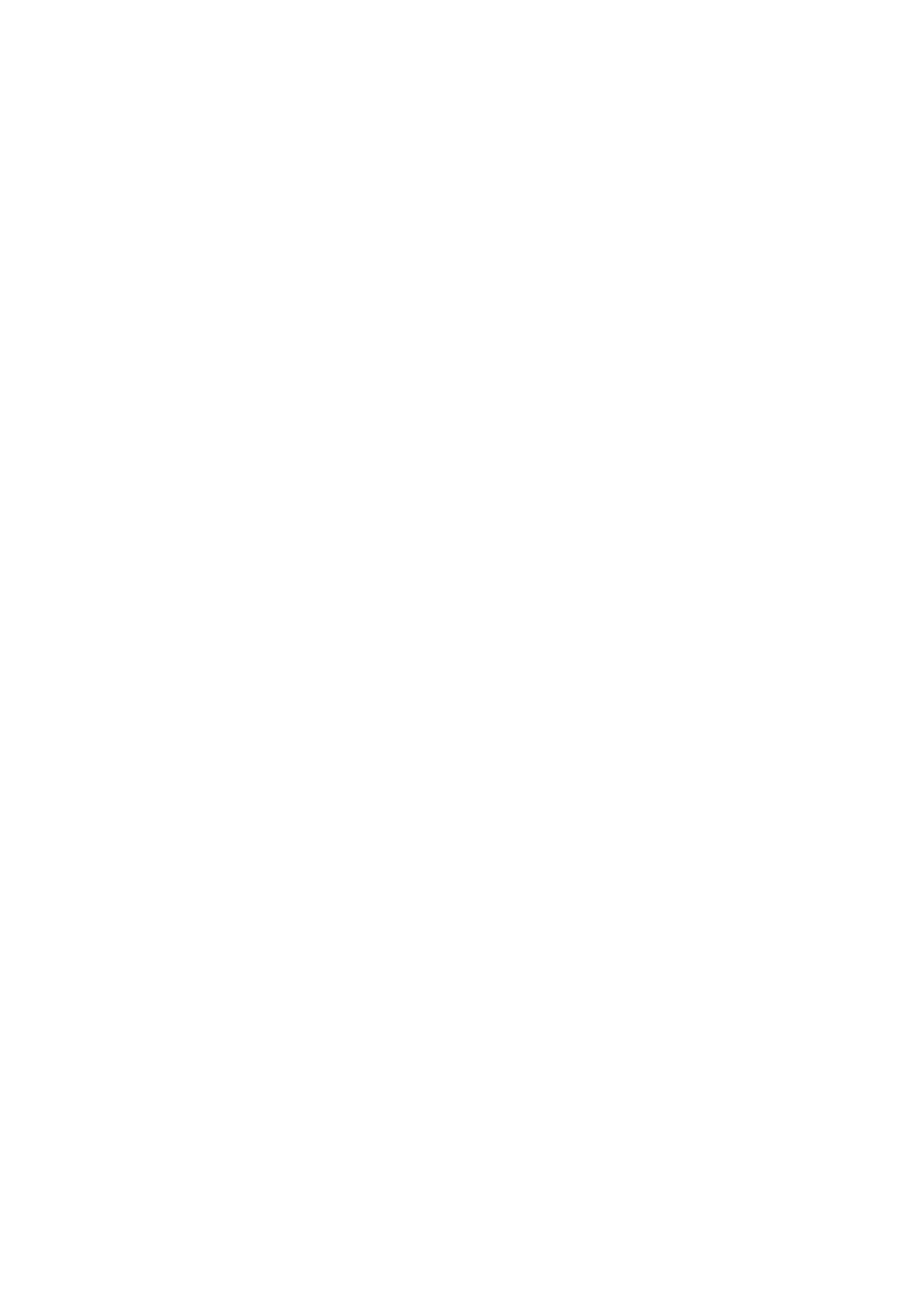# A Closer Look at Web Questionnaire Design

#### PROEFSCHRIFT

ter verkrijging van de graad van doctor aan de Universiteit van Tilburg, op gezag van de rector magnificus, prof.dr. F.A. van der Duyn Schouten, in het openbaar te verdedigen ten overstaan van een door het college voor promoties aangewezen commissie in de aula van de Universiteit op maandag 3 november 2008 om 14.15 uur door

#### VERA TOEPOEL,

geboren op 3 augustus 1980 te Tilburg.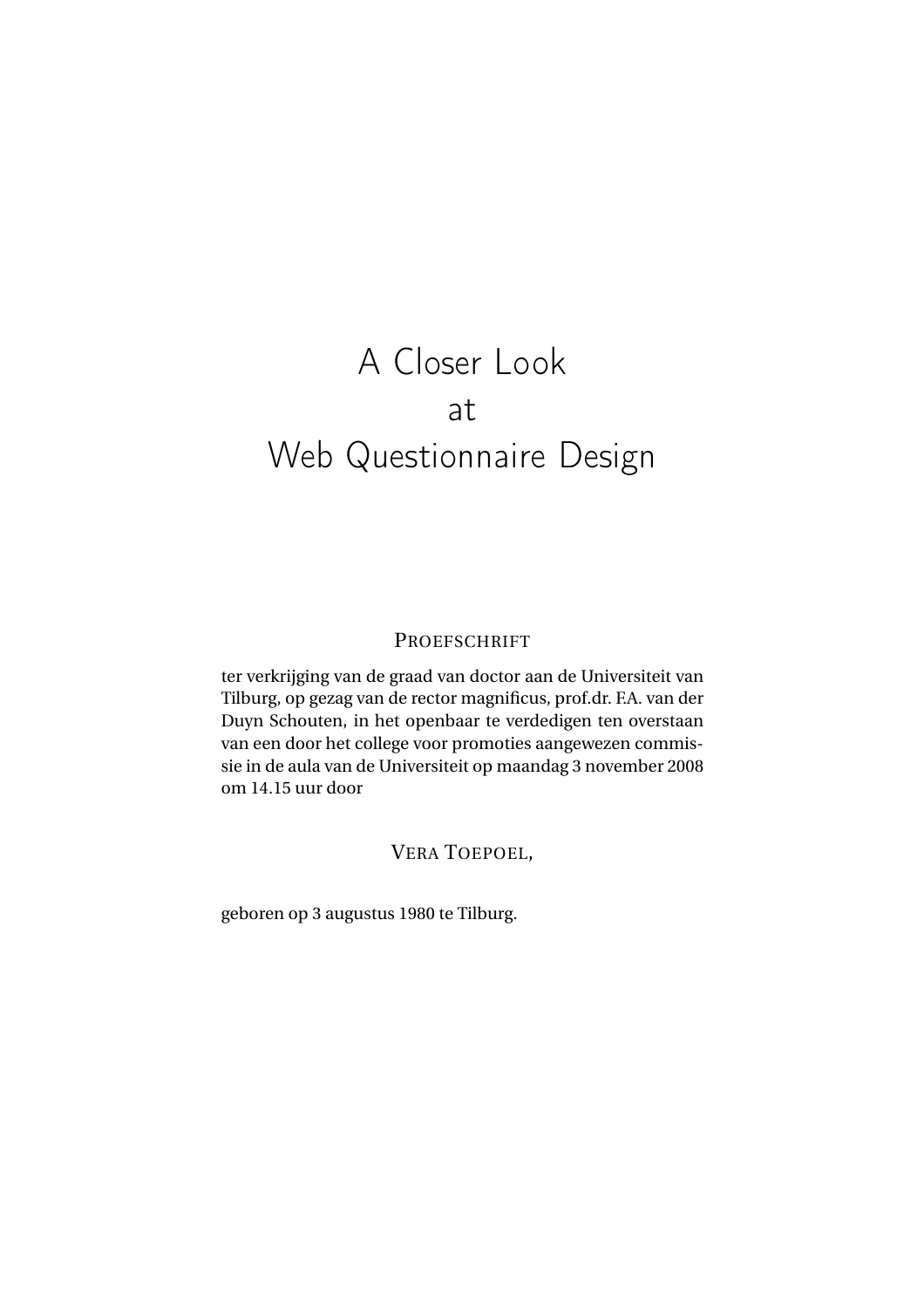PROMOTOR: prof.dr. Arthur van Soest COPROMOTOR: dr. Marcel Das

OVERIGE COMMISSIELEDEN: prof.dr. Mick P. Couper prof.dr. Don A. Dillman prof.dr. Arie Kapteyn dr. Edith de Leeuw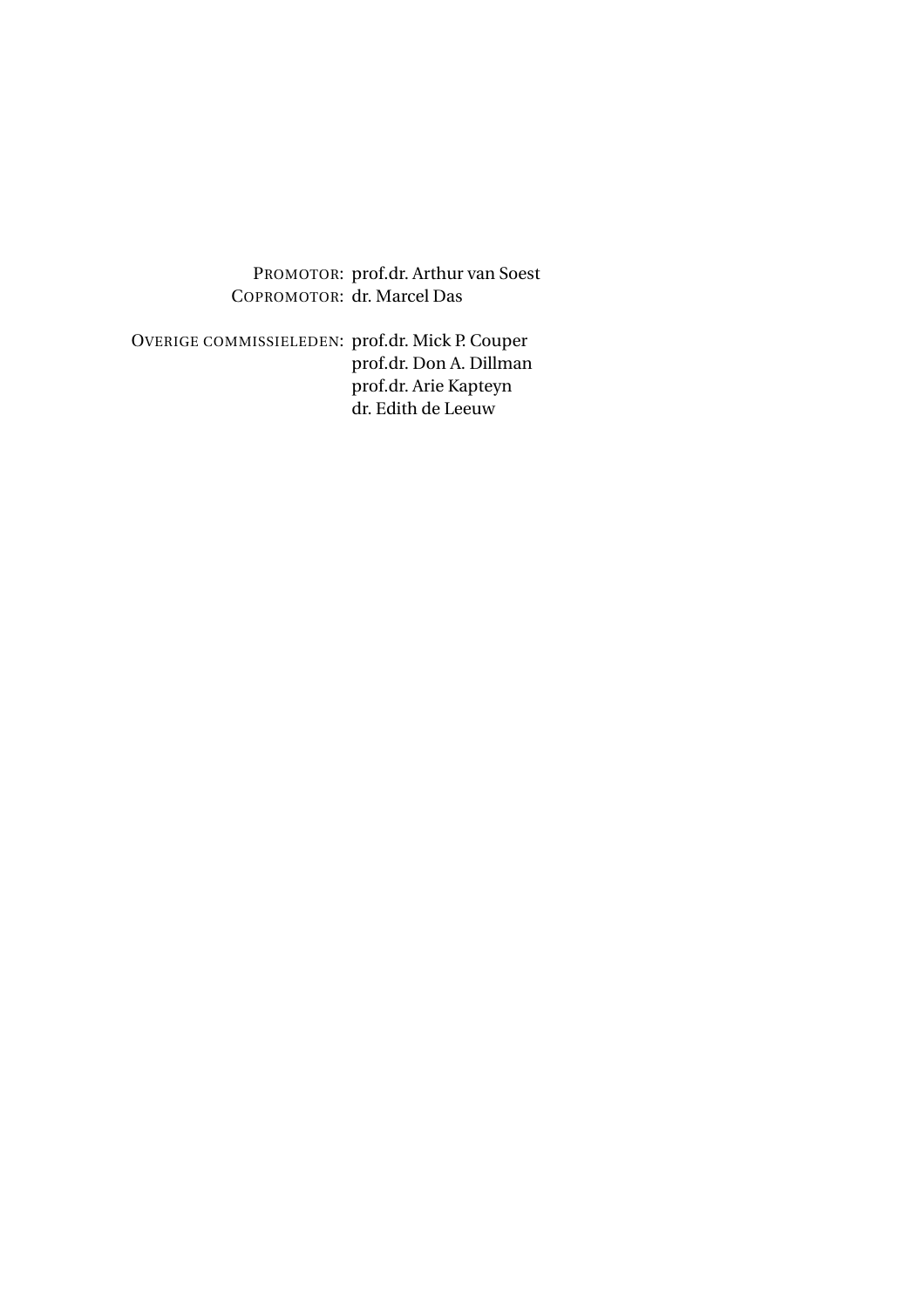*HOC ERAT IN VOTIS*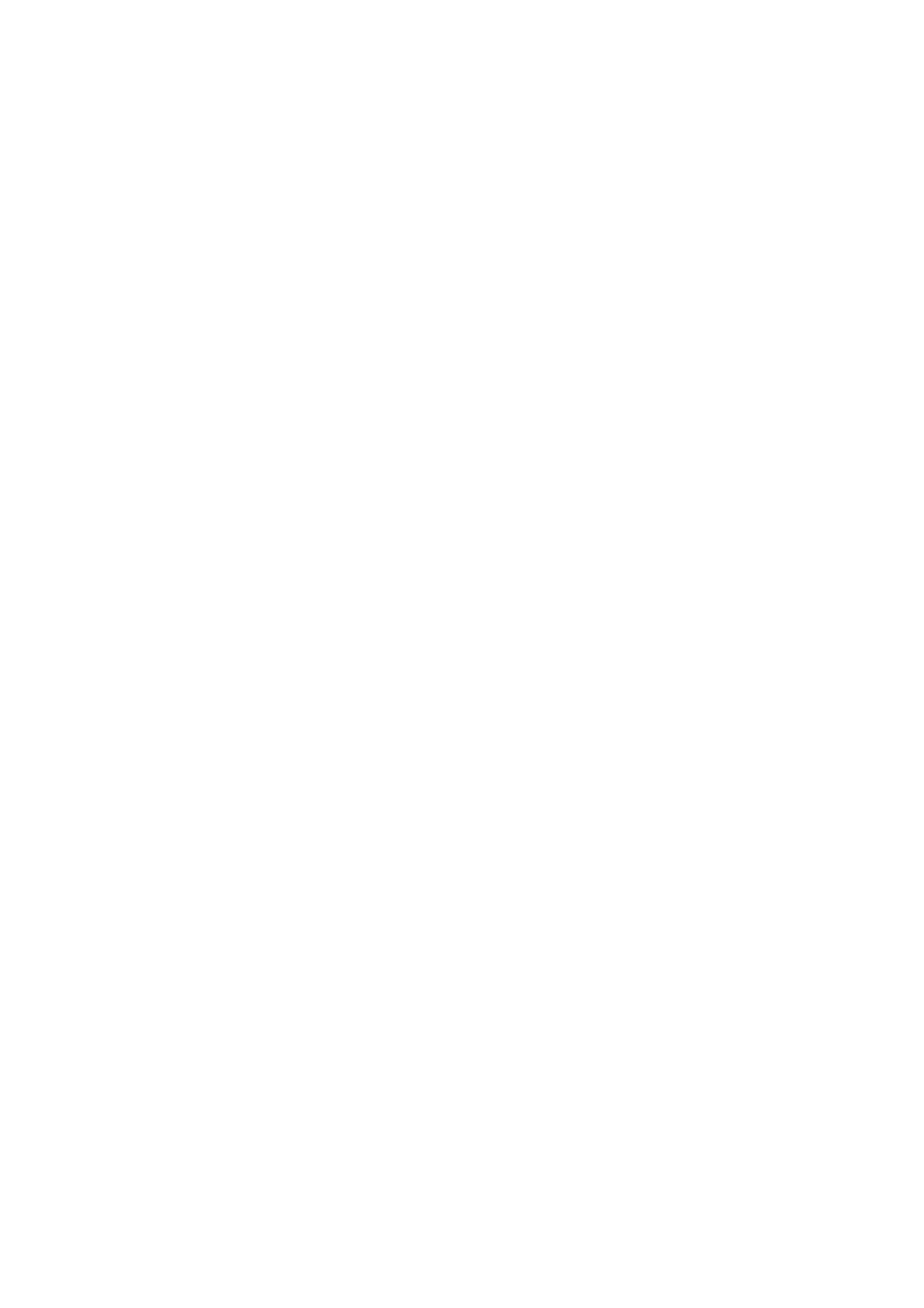# Acknowledgements

#### *ALIQUIS IN OMNIBUS, NULLUS IN SINGULUS*

When I finished my Master in Leisure Studies in 2001, I was a little bit disappointed. I had followed many courses, and learned a lot, but after my graduation I really thought the multidisciplinary character of the study caused that I knew nothing about everything; I knew something about economy, psychology, sociology, methodology, and even something about law, but I could not call myself an economist, psychologist etc. So what was I?

Working at CentERdata made me realize more and more that my background was something to be proud of. Although answering "Leisure Studies" to the question about my background raised many eye-brows, it was really an asset to have a multidisciplinary background. I experienced economists to see the world through economist-glasses, while psychologist see it through psychologistglasses. My study helped me in my work as I was not biased by discipline; I knew that every focus is not all of it and probably the best way to approach scientific research is through multidisciplinary sun-glasses!

I started to work at CentERdata in 2003. My work at CentERdata was as divers as my studies; I knew something about programming (questionnaires) and something about research, but not enough to feel secure about my knowledge on each subject. That's why I really wanted to write a dissertation: after a PhD I thought I could call myself a researcher in the true sense of the word.

I am very grateful that Marcel Das gave me the opportunity to write a dissertation. He invested time and money in me, as both my director as my copromotor, and this dissertation would not have been possible without his consent. I found him to be an excellent co-promotor. I have the tendency to forget to look at minor details, and Marcel always found the faults I forgot to detect. Also, Marcel never failed to read anything before a meeting, and since I know how busy he is, this is really something. Another person who was crucial in this project of becomming a PhD is Arthur van Soest. I think he made a huge step to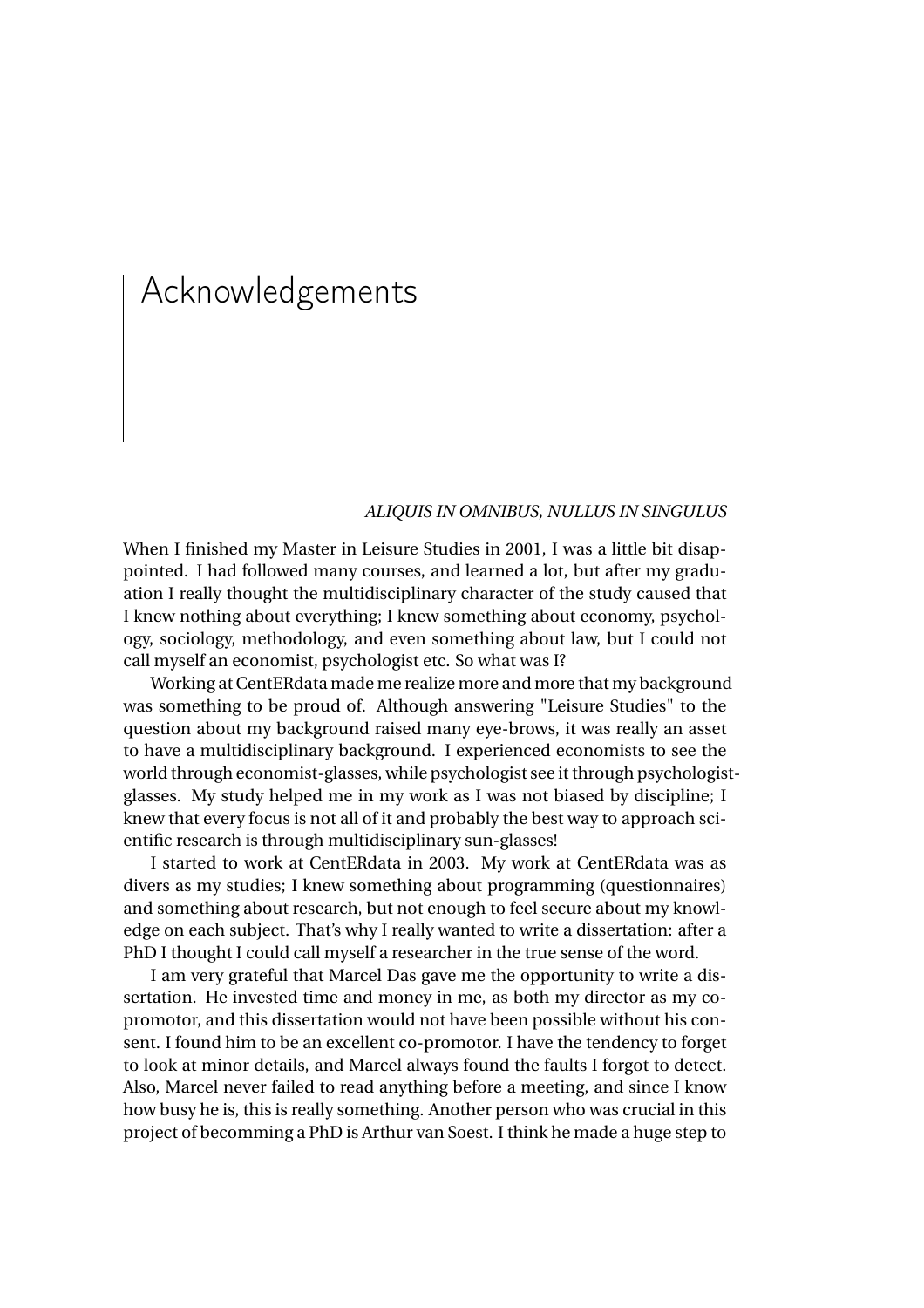supervise someone with my background, who knows nothing about econometrics. And although we sometimes had some kind of a discipline gap, he never gave me the idea I knew too little (although I obviously do). His knowledge of statistics and writing papers helped me enormously. In addition to Marcel and Arthur, I really need to thank my colleagues for their support during the last years: Corrie, Miquelle, Marije, and Marika, and also Josette, Hendri, and Marius helped me each in their own way. Further, it is really an honour to have the crème-de-la-crème in the field of web questionnaire design in my PhD committee. Mick Couper, Don Dillman, Arie Kapteyn, and Edith de Leeuw form a committee one could only dream about. Thank you for giving me the honour!

I make use of this opportunity to thank my parents for all they have done for me. They have always supported me in the way that's best for me. My mother always tries to slow me down, since I have the tendency to speed through life. Mama, thank you for always knowing what's best for me. Daddy, thank you for always encouraging me to sport. Sporting clears my head and is absolutely necessary for me to keep sane. Of course I would also like to thank my three babies, Eddy, Grizzly, and Aitor, for their unconditional love. And last but not least: Ramon. You always tried to stimulate me to solve (statistical) problems myself, instead of just giving me the answers and choose the easy way. Either intentionally or not, you are the main reason I pursued the act of becoming a doctor.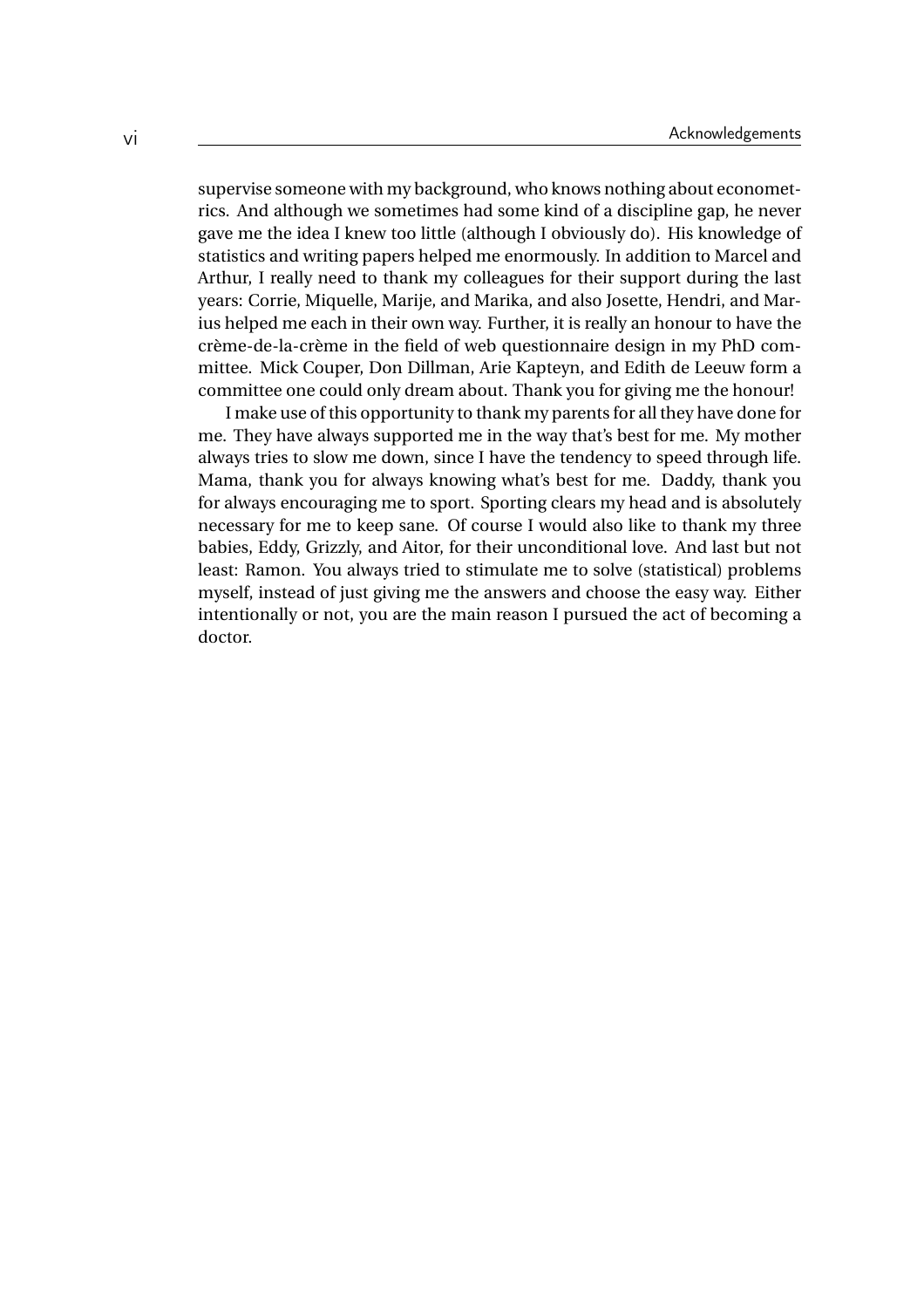# | Contents<br>|<br>|

#### **Acknowledgements v**

| $\mathbf{1}$ |     | Introduction<br>$\mathbf{1}$                                           |                |  |
|--------------|-----|------------------------------------------------------------------------|----------------|--|
|              | 1.1 |                                                                        | $\mathbf{1}$   |  |
|              | 1.2 |                                                                        | 3              |  |
|              | 1.3 | Factors influencing the question-answering process                     | $\overline{4}$ |  |
|              |     | 1.3.1                                                                  | $\overline{4}$ |  |
|              |     | 1.3.2                                                                  | 5              |  |
|              |     | 1.3.3                                                                  | 8              |  |
|              |     | Respondents' personal characteristics<br>1.3.4                         | 9              |  |
|              | 1.4 |                                                                        | 10             |  |
|              | 1.5 | Appendix A: Description of the panels                                  | 14             |  |
|              | 1.6 | Appendix B: Need for Cognition Scale                                   | 17             |  |
|              | 1.7 |                                                                        | 19             |  |
| $\mathbf{2}$ |     | <b>Design of Web Questionnaires:</b>                                   |                |  |
|              |     | The Effects of the Number of Items per Screen                          | 21             |  |
|              | 2.1 |                                                                        | 22             |  |
|              | 2.2 |                                                                        | 22             |  |
|              | 2.3 |                                                                        | 24             |  |
|              | 2.4 |                                                                        | 25             |  |
|              |     | Effects on the outcome variables<br>2.4.1                              | 26             |  |
|              |     | 2.4.2                                                                  | 26             |  |
|              |     | Effects on the time needed to complete the interview $\ldots$<br>2.4.3 | 26             |  |
|              |     |                                                                        |                |  |
|              |     | Effects on the evaluation of the questionnaire $\dots \dots$<br>2.4.4  | 27             |  |
|              | 2.5 | Effects for different demographic subgroups                            | 28             |  |
|              | 2.6 |                                                                        | 30             |  |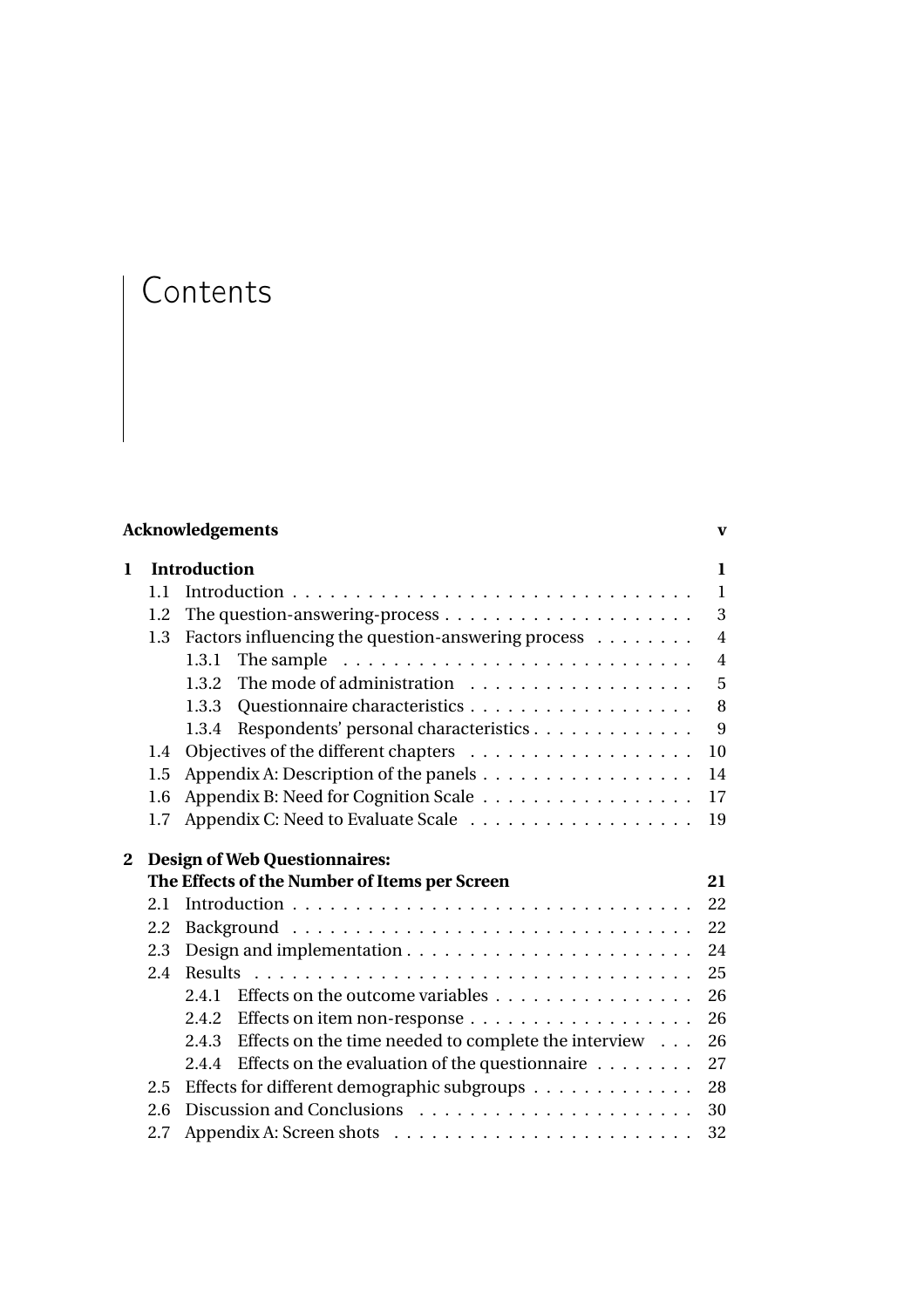| 3 | Design of Web Questionnaires: An Information-Processing Perspec- |                                                                     |    |  |  |
|---|------------------------------------------------------------------|---------------------------------------------------------------------|----|--|--|
|   |                                                                  | tive for the Effect of Response Categories                          | 35 |  |  |
|   | 3.1                                                              |                                                                     | 36 |  |  |
|   | 3.2                                                              |                                                                     | 37 |  |  |
|   |                                                                  | 3.2.1                                                               | 37 |  |  |
|   |                                                                  | Tendency to satisfice: difficulty of the question<br>3.2.2          | 39 |  |  |
|   |                                                                  | Tendency to satisfice: ability to process information<br>3.2.3      | 39 |  |  |
|   |                                                                  | Tendency to satisfice: motivation<br>3.2.4                          | 40 |  |  |
|   |                                                                  | Mode of survey administration and sample<br>3.2.5                   | 40 |  |  |
|   | 3.3                                                              |                                                                     | 41 |  |  |
|   | 3.4                                                              |                                                                     | 44 |  |  |
|   |                                                                  | 3.4.1                                                               | 44 |  |  |
|   |                                                                  | Tendency to satisfice: difficulty of the question<br>3.4.2          | 47 |  |  |
|   |                                                                  | Tendency to satisfice: ability to process information<br>3.4.3      | 48 |  |  |
|   |                                                                  | Tendency to satisfice: motivation<br>3.4.4                          | 48 |  |  |
|   | 3.5                                                              |                                                                     | 51 |  |  |
| 4 |                                                                  | <b>Design of Web Questionnaires:</b>                                |    |  |  |
|   |                                                                  | The Effects of Layout in Rating Scales                              | 53 |  |  |
|   | 4.1                                                              |                                                                     | 54 |  |  |
|   | 4.2                                                              |                                                                     | 54 |  |  |
|   | 4.3                                                              |                                                                     | 57 |  |  |
|   | 4.4                                                              |                                                                     | 58 |  |  |
|   |                                                                  | Experiment 1: Graphical language: Linear versus Non-Linear<br>4.4.1 | 58 |  |  |
|   |                                                                  | Experiment 2: Verbal, Graphical, and Numerical Manipu-<br>4.4.2     |    |  |  |
|   |                                                                  |                                                                     | 60 |  |  |
|   | 4.5                                                              | Effects for different demographic subgroups                         | 64 |  |  |
|   | 4.6                                                              |                                                                     | 67 |  |  |
|   |                                                                  |                                                                     | 69 |  |  |
| 5 |                                                                  | Can I Use a Panel?                                                  |    |  |  |
|   |                                                                  | <b>Panel Conditioning and Attrition Bias in Panel Surveys</b>       | 73 |  |  |
|   | 5.1                                                              |                                                                     | 74 |  |  |
|   | 5.2                                                              |                                                                     | 76 |  |  |
|   | 5.3                                                              | Measures for attrition and panel conditioning bias                  | 78 |  |  |
|   |                                                                  |                                                                     | 78 |  |  |
|   |                                                                  |                                                                     | 80 |  |  |
|   | 5.4                                                              |                                                                     | 82 |  |  |
|   | 5.5                                                              |                                                                     | 85 |  |  |
|   | 5.6                                                              |                                                                     | 87 |  |  |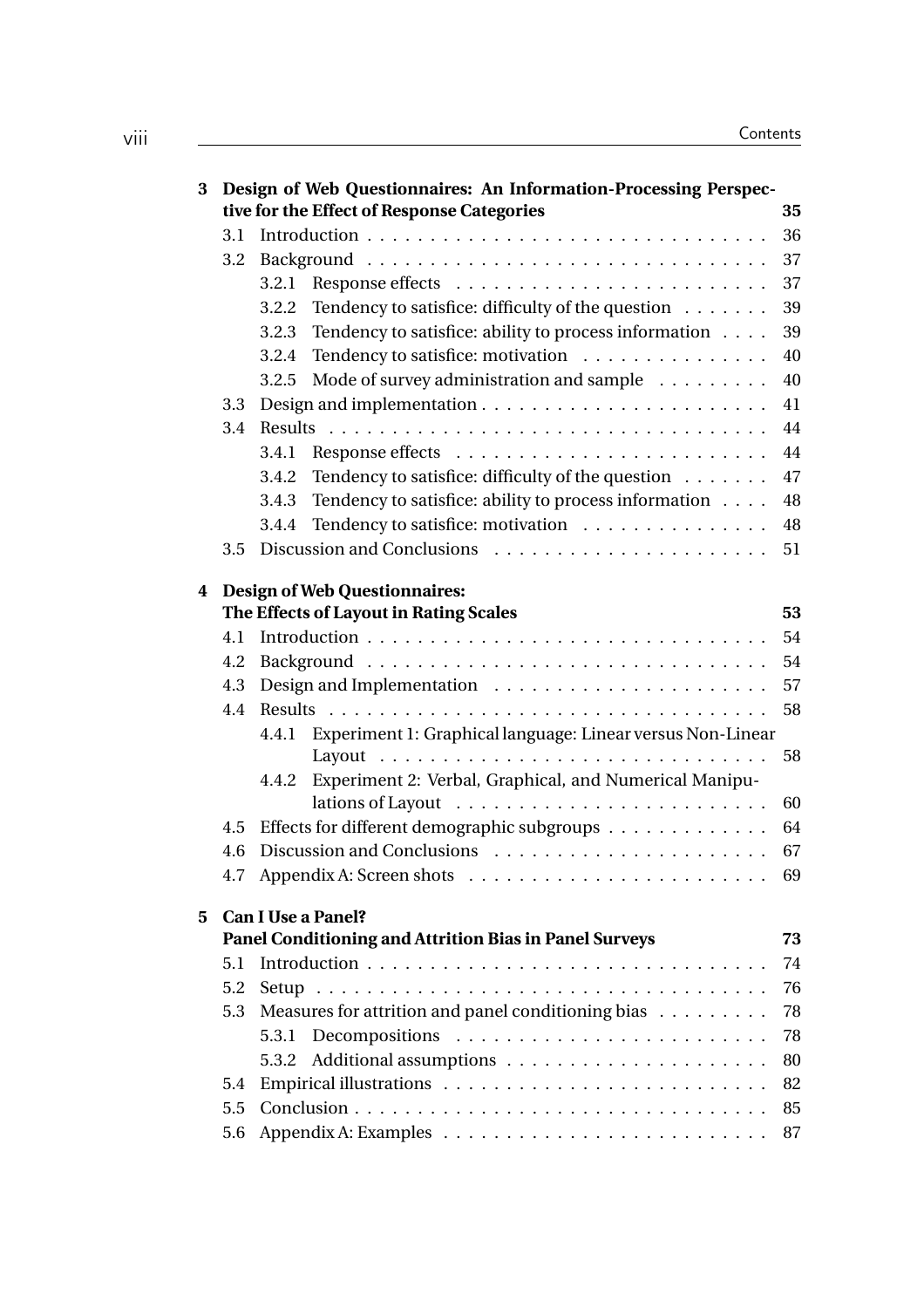| 6 | Design Effects in Web Surveys:                                 |                     |                                                         |     |  |  |  |
|---|----------------------------------------------------------------|---------------------|---------------------------------------------------------|-----|--|--|--|
|   |                                                                |                     | <b>Comparing Trained and Fresh Respondents</b>          | 93  |  |  |  |
|   |                                                                |                     |                                                         | 94  |  |  |  |
|   | 6.2                                                            |                     |                                                         |     |  |  |  |
|   |                                                                | 6.2.1               | Experience and the response process                     | 96  |  |  |  |
|   |                                                                | 6.2.2               | Experience and web survey design                        | 97  |  |  |  |
|   |                                                                | 6.2.3               |                                                         | 97  |  |  |  |
|   |                                                                | 6.2.4               |                                                         | 98  |  |  |  |
|   |                                                                | 6.2.5               |                                                         | 99  |  |  |  |
|   | 6.3                                                            |                     |                                                         |     |  |  |  |
|   | 6.4                                                            |                     |                                                         |     |  |  |  |
|   |                                                                | 6.4.1               | Response effect: items per screen 101                   |     |  |  |  |
|   |                                                                | 6.4.2               | Comparison of trained and fresh respondents: items per  |     |  |  |  |
|   |                                                                |                     |                                                         |     |  |  |  |
|   |                                                                | 6.4.3               | Response effect: response categories 102                |     |  |  |  |
|   |                                                                | 6.4.4               | Comparison of trained and fresh respondents: response   |     |  |  |  |
|   |                                                                |                     |                                                         |     |  |  |  |
|   |                                                                | 6.4.5               |                                                         |     |  |  |  |
|   |                                                                | 6.4.6               | Comparison of trained and fresh respondents: layout 105 |     |  |  |  |
|   | 6.5                                                            |                     |                                                         |     |  |  |  |
|   | 6.6                                                            |                     | Appendix A: Questions in experiment categories 109      |     |  |  |  |
|   | 6.7                                                            |                     | Appendix B: Results experiment layout 110               |     |  |  |  |
| 7 | <b>Relating Question Type to Panel Conditioning: Comparing</b> |                     |                                                         |     |  |  |  |
|   |                                                                |                     | <b>Trained and Fresh Respondents</b>                    | 111 |  |  |  |
|   | 7.1                                                            |                     |                                                         |     |  |  |  |
|   | 7.2                                                            |                     |                                                         |     |  |  |  |
|   | 7.3                                                            |                     |                                                         |     |  |  |  |
|   | 7.4                                                            |                     |                                                         |     |  |  |  |
|   | 7.5                                                            |                     |                                                         |     |  |  |  |
|   | 7.6                                                            |                     |                                                         |     |  |  |  |
| 8 |                                                                | <b>Conclusion</b>   |                                                         |     |  |  |  |
|   | 8.1                                                            |                     |                                                         | 120 |  |  |  |
|   | 8.2                                                            |                     |                                                         |     |  |  |  |
|   | 8.3                                                            |                     | Limitations and suggestions for future research 125     |     |  |  |  |
|   |                                                                | <b>Bibliography</b> |                                                         | 129 |  |  |  |
|   |                                                                |                     | <b>Nederlandse samenvatting</b>                         | 139 |  |  |  |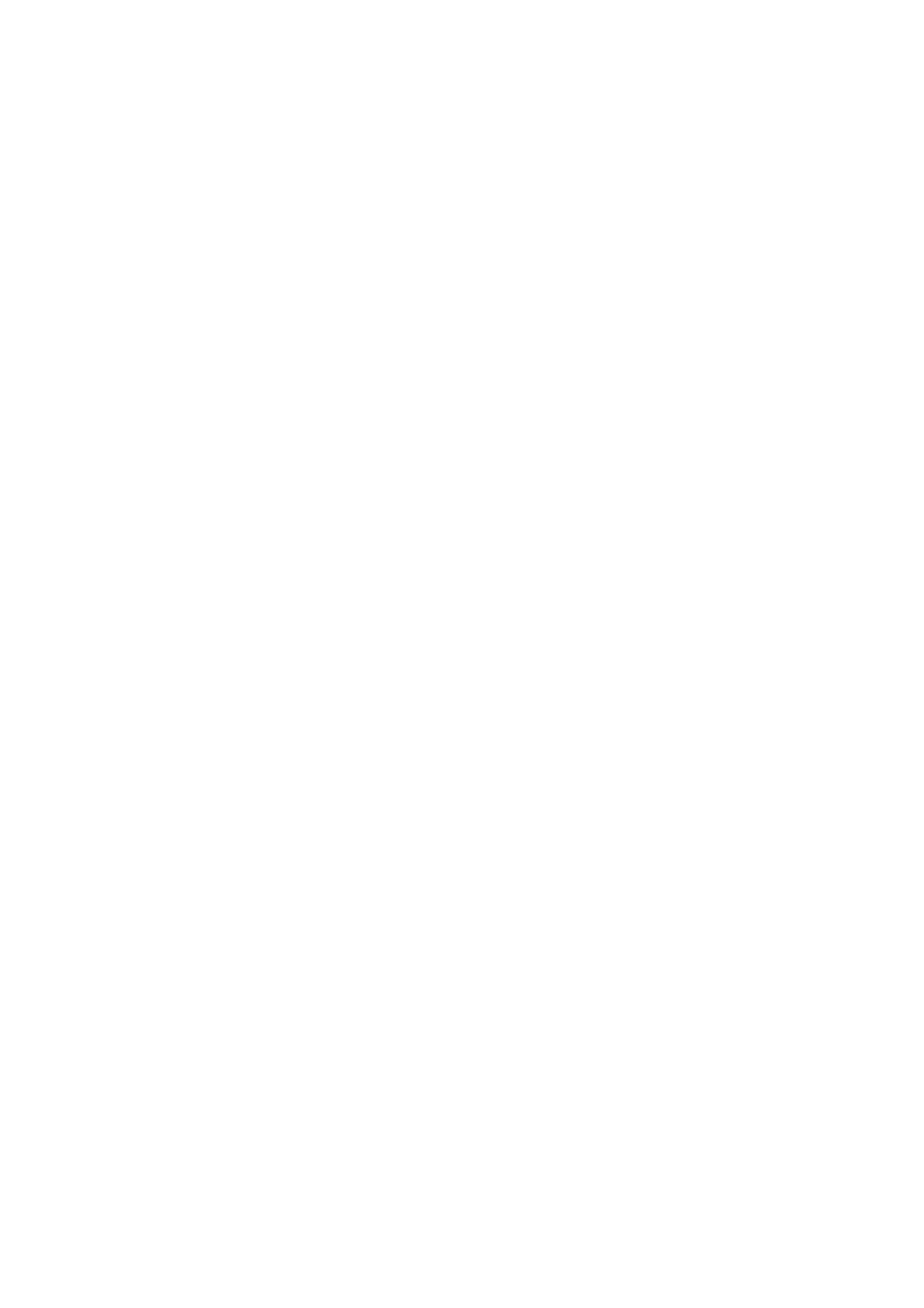### **Introduction**

*IN PRIMIS*

#### Introduction 1.1

People get influenced by information in all things they do. For example, people use information about prior contacts in their ordinary conversations; they use information available to decide which product they are going to buy, etc. Information can also be used to achieve certain goals. Governments sometimes choose to provide imperfect or incorrect information to influence public opinion; directors may choose which information they distribute to influence employees and stockholders, etc. Similarly, survey respondents use information to decide which answer they are going to report. They use information available in the questionnaire, question, and answer. They also use information they got in prior surveys, as well as information they have obtained in ordinary life. All this information is used to fill out a questionnaire. Researchers influence which information is available to respondents. They leave, either intentionally or not, cues in a questionnaire which are used by respondents to decide which answer to select.

When designing a survey, a researcher has to make many choices. Particularly in web surveys, little is known about the consequences of these choices on the quality and interpretability of the data. It has only been a decade since systematic research started on how visual layout of questions in surveys influences respondent answers. This research has been motivated, and sustained, in part, by the development of Internet survey methods, and the desire to relate research findings to those collected through other modes of administration. More specifically, one of the difficulties faced by surveyors in the early 21st century is that most individual survey modes suffer from specific problems, e.g. inadequate coverage or poor response rates making it necessary to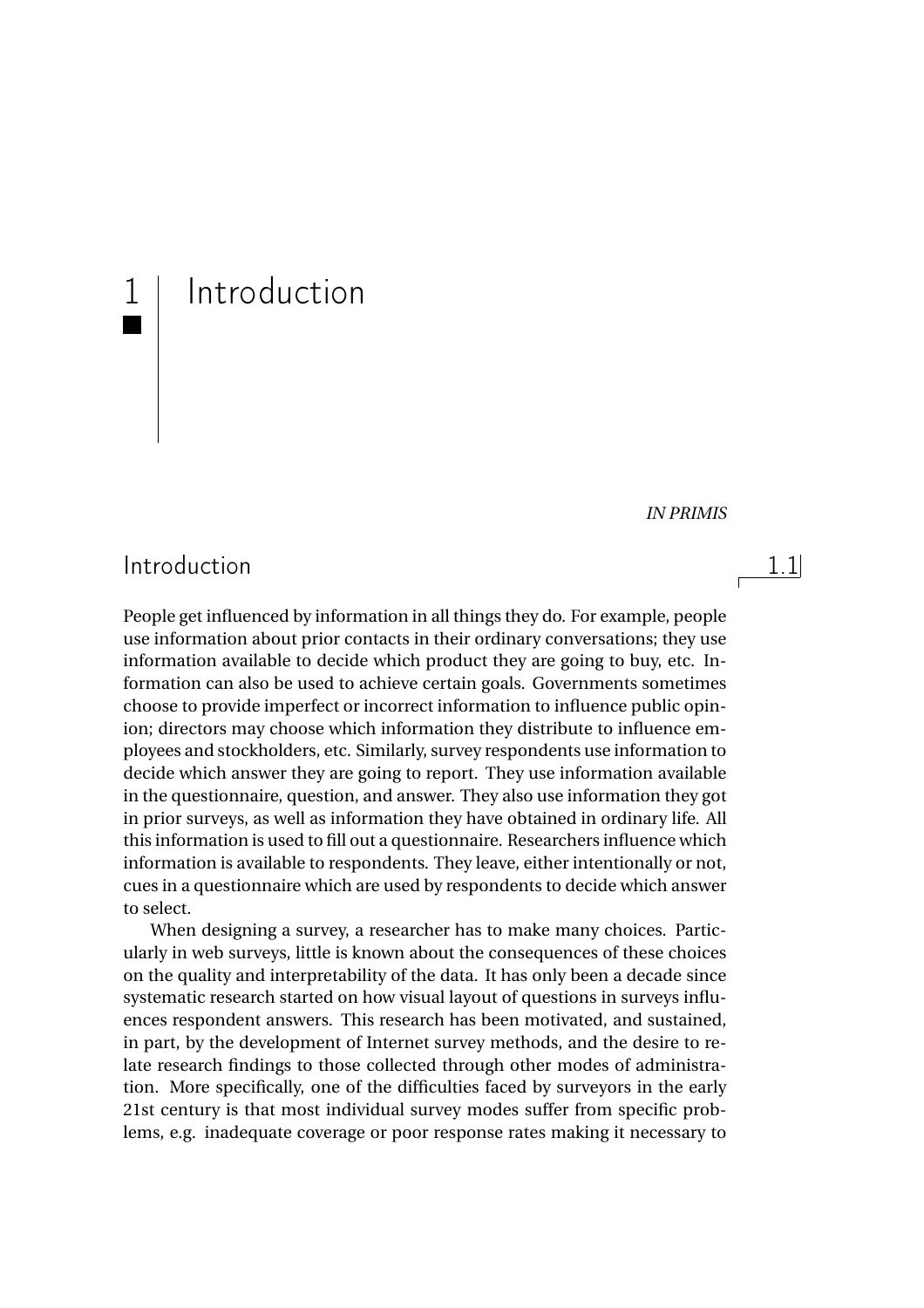mix survey modes. These developments make it imperative that we develop a better understanding of how questionnaire design affects the quality and interpretability of survey data. In particular data collected through the web, since the effects of web questionnaire design on respondents' answers are relatively less known. Research is warranted to know more about the consequences of design choices in web surveys in order to develop a better understanding of the factors influencing the question-answering process. These factors are discussed below.

First of all, a researcher has to make a decision on which kind of sample he or she wants to use. Different samples may yield different respondents' answers. For example, trained respondents may answer questions differently than fresh respondents: they may have higher content and procedural knowledge in answering surveys. Second, the mode of data collection is an important design decision. The way of communicating (paper, telephone, computer), the presence or absence of an interviewer and the use of visual information or not can influence respondents' answers. In addition, design choices about the questionnaire, questions, and answer categories send cues that influence respondents in their choice to select an answer. Respondents' personal characteristics such as age, gender, education, and personality factors may also influence the question-answering process. The goal of this dissertation is to analyze how some key web design choices can influence respondents' answers.

This dissertation contributes to the knowledge of web questionnaire design in several ways. First, the few studies that have been done are mostly based on non-representative samples for an entire population (e.g. student populations with high education level or volunteer opt-in panels with Internet access), and it may not be possible to generalize the results of these studies to an entire population. The studies in this dissertation, however, are based on a probability sample of the Dutch population (without the need to have access to the Internet) which makes it possible to generalize the results. Second, despite the (still) increasing popularity of online surveys, little research has examined the key factors influencing the question-answering process: the web as mode of administration and its effects on data quality (visual cues), a panel as type of sample (with its effects of re-interviewing), the questionnaire characteristics (questionnaire, question, and answer type) and respondents' personal characteristics (background characteristics as well as personality traits). This dissertation aims at gaining deeper insights into which factors matter and how they influence the quality of the survey data.

In six chapters this dissertation addresses the following design choices, all in the context of a web survey: interface design (paging versus scrolling), the impact of response categories, the effect of layout, the use of a panel as sample and its possible threats to data quality (panel conditioning and attrition bias), the relation between panel conditioning and web survey design, and the relation between panel conditioning and question type. All these concepts are re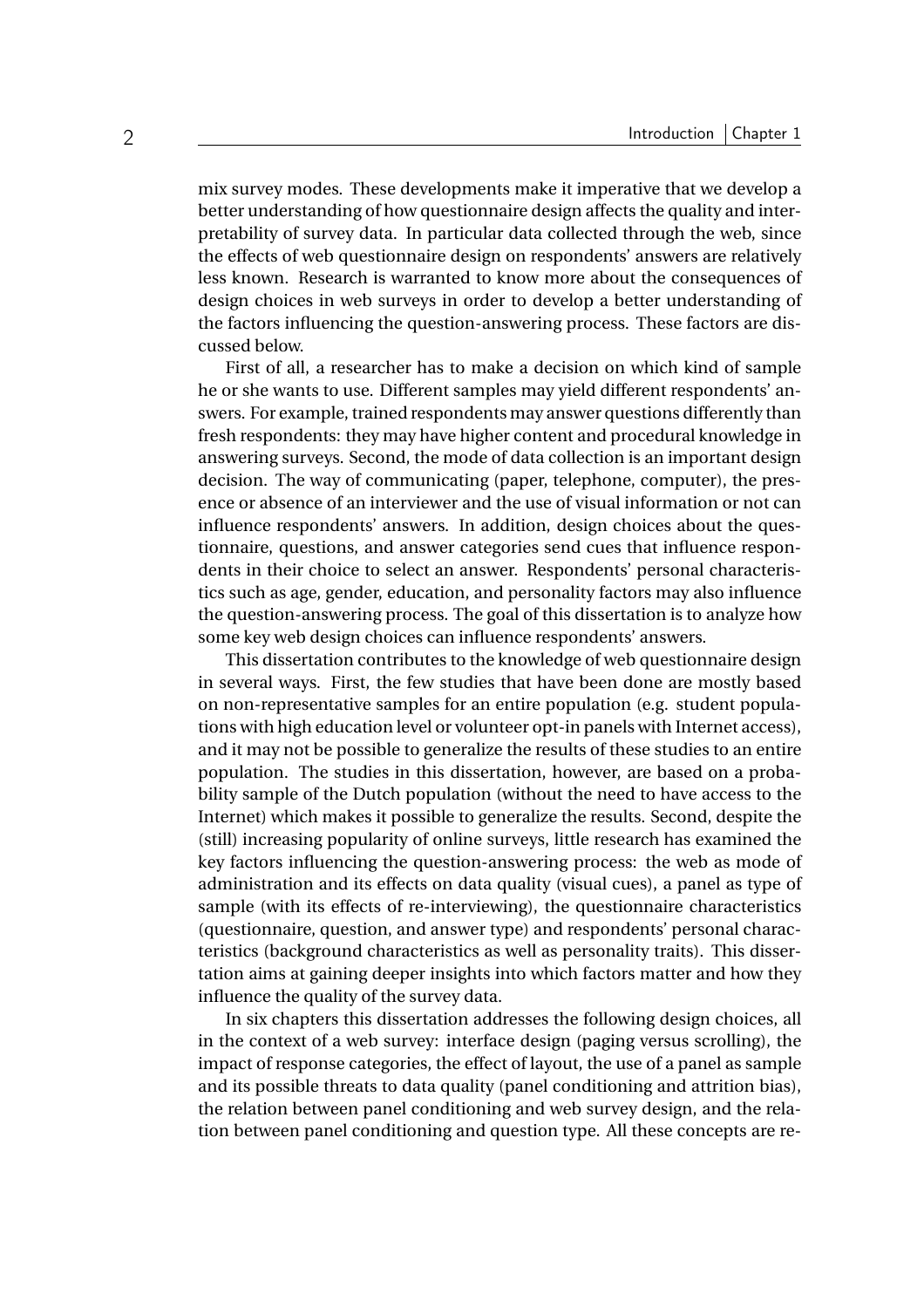lated to the question-answering process. In the remainder of this chapter this process and influencing factors are explained in more detail. The chapter ends with the objectives of the different chapters in this dissertation.

#### The question-answering-process 1.2

Papers on response effects draw on social information-processing models of how people answer questions. Interpreting the question, retrieving information, generating an opinion or a representation of the relevant behavior, and reporting it are the main psychological components of a process that starts with respondents' exposure to a survey question and ends with their report (Strack and Martin 1987; Sudman et al. 1996; Tourangeau et al. 2000). In the next subsections these steps will be discussed in more detail.

#### **Step 1: Interpreting the question**

The first step in the question-answering process is to understand what is meant by the question. There must be a shared meaning between the researcher and the respondent with respect to each of the words in the question as well as the question as a whole. To comprehend the question, the respondent considers the question and attempts to understand what information is requested. In doing so, the respondent is lead by information in the questionnaire, such as verbal and non-verbal cues.

#### **Step 2: Retrieving information**

Given the respondent's understanding of the question, the respondent then retrieves whatever information is necessary to respond. Information needed to formulate a response is retrieved from memory. Some questions do not require the retrieval of factual data, but information may still be retrieved from memory in the form of feelings, viewpoints, positions on issues and so on (Biemer and Lyberg 2003). The amount in which the respondent searches information for answering the question may differ because of the respondent's cognitive activity in answering the survey. People with a high need for retrieving information undergo different processes in formatting an answer than people with a low need for retrieving information. People with a high need tend to seek more information and think more carefully about it than people with a low need. People with a low need are more easily influenced by peripherical cues.

#### **Step 3: Generating an opinion**

In the third step of the question-answering process, the respondent is generating an opinion on the subject. This stage includes the process of reflecting on the issues raised by the questions in order to arrive at a report, attitude, belief, or opinion. Petty and Jarvis (1996) suggest that people with a low need for gen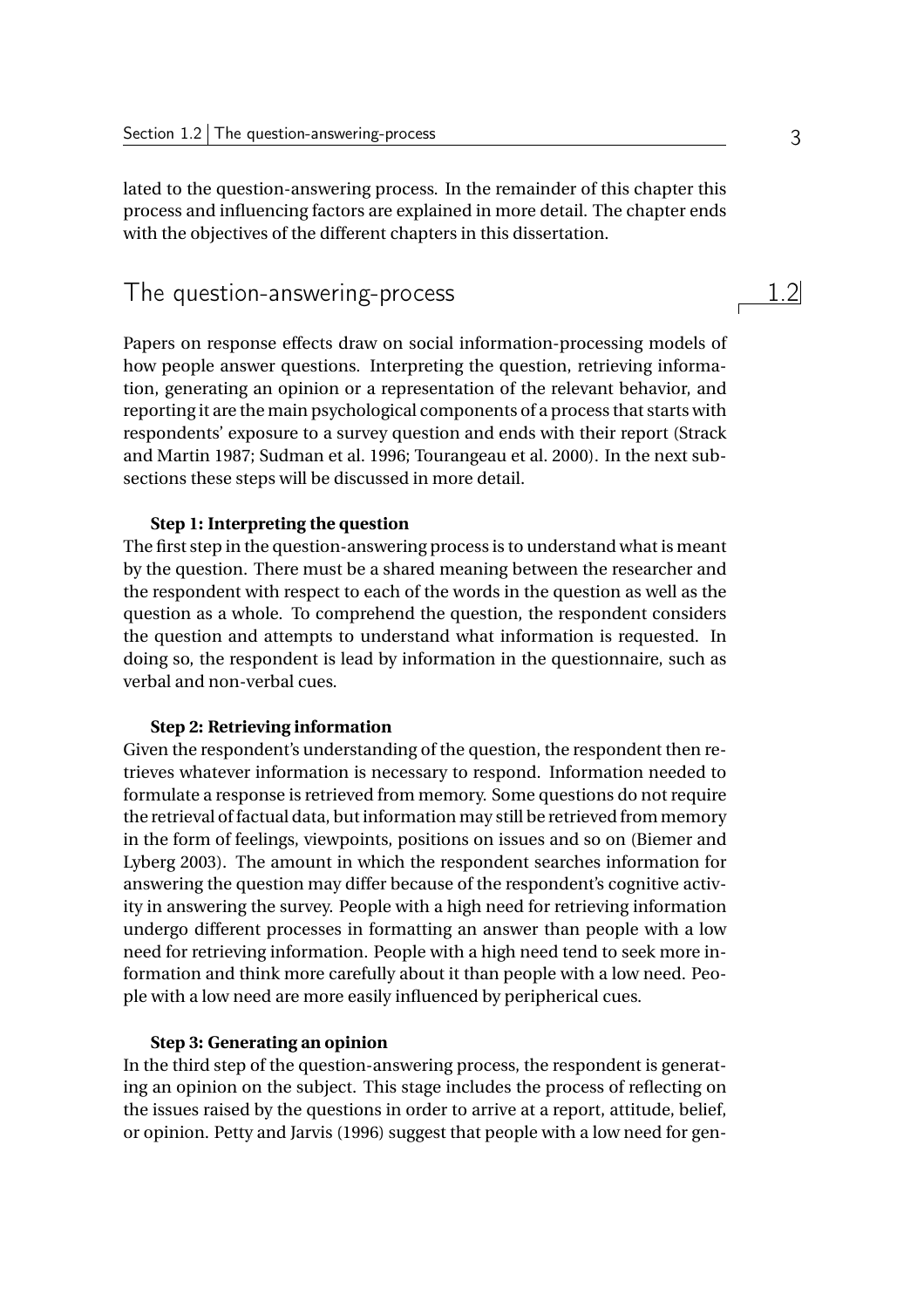erating opinions are expected to be more susceptible to various low effort biases than people with a high need for generating opinions, such as being influenced by cues in a survey suggesting one response over another. On the other hand, Tormala and Petty (2001) found that people with a high need for generating opinions formed attitudes in a spontaneous, on-line fashion, whereas people with a low need for generating opinions formed them in a less spontaneous, more memory-based fashion. From this perspective, people with a high need for generating opinions could be more susceptible to verbal and non-verbal cues in a survey.

#### **Step 4: Formatting a report**

Following the opinion-stage, the next stage of the response process is referred to as the response formatting process. Answers to survey questions have to be reported in a format that is provided by the survey researcher. This format contains verbal and nonverbal cues that influence respondent behavior. Nonverbal cues include numerical, symbolic, and graphical languages that convey meaning in addition to the verbal language (Dillman and Christian 2002). Verbal and nonverbal cues can independently and jointly influence answers to questions.

#### $1.3$  Factors influencing the question-answering process

In this section the most important design aspects for (web)surveys influencing the question-answering process are discussed $^1$ : the sample, mode of administration, questionnaire characteristics, and respondents' personal characteristics.

#### 1.3.1 The sample

The recruitment of samples for (web)surveys can be divided in probability and non-probability approaches. For a detailed description of types of (online) surveys see Couper (2000). Probability-based web surveys often restrict to populations with access to the web. Since people who have access differ systematically from people with no access to the Internet, this introduces measurement error. Therefore, some types of samples use traditional methods, such as telephone and face-to-face interviews, to reach a broader sample of the population. There are few organisations that provide Internet access, and if necessary a computer or a similar device, to those reached without a computer or Internet. Examples of these organisations are Knowledge Networks in the U.S. and CentERdata in the Netherlands.

<sup>&</sup>lt;sup>1</sup>Since this dissertation discusses web questionnaire design, the factors influencing the question-answering process will be restricted to online surveys.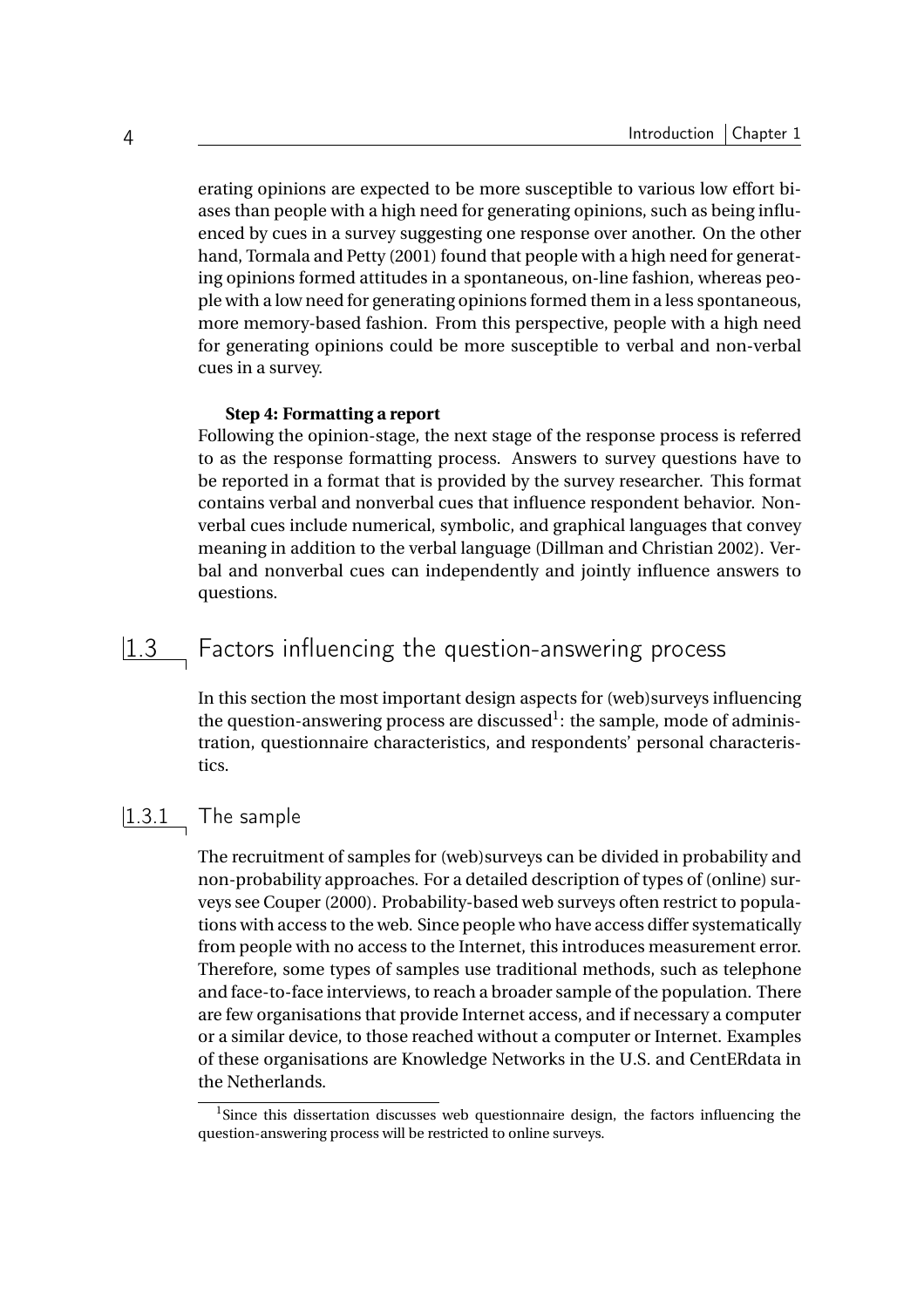All our studies make use of this kind of probability sampling. Appendix A explains the sample methods for the two panels used in this dissertation: the CentERpanel and the LISS-panel. Using a probability sample for our studies without the need for Internet access is a big plus, since almost none of the research on web questionnaires design makes use of representative samples (most studies use students or volunteer opt-in panels). Therefore we can generalize conclusions to the adult population of the Netherlands. But using a representative sample also may introduce measurement error. Saris and Gallhofer (2007) argue in their inventory of design choices that quality differences in data could be the composition of the sample used in the study. They mention that lower educated and older people - groups normally missed in non-probability sampling - may produce lower quality data.

One of the most important developments in the social sciences over the last decade has been the increasing use of (web) panel surveys at the household or individual level. Panel data have important advantages for research, such as creating the possibility to analyze changes at the micro-level, to disentangle permanent from transitory characteristics, to distinguish between causal effects and individual heterogeneity, efficiency gains, etc. Two potential drawbacks compared to, e.g., independent cross-sections are attrition bias and panel conditioning effects. Attrition bias can arise if respondents drop out of the panel non-randomly, i.e., when attrition is correlated to a variable of interest. Panel conditioning arises if responses in one wave are influenced by participation in the previous wave(s). The experience of the previous interview(s) may affect the answers of respondents in a next interview on the same topic, such that their answers differ systematically from the answers of individuals who are interviewed for the first time. Trained respondents may answer questions differently than those with little or no experience in a panel. This can result in different responses with regard to content (e.g. because of increasing knowledge on topics) as well as the procedure (question-answering process).

#### The mode of administration 1.3.2

Each mode of data collection has its own associated errors. Web surveys are conducted since the last decade. However, little is known about effects in questionnaires using the computer. Although web questionnaires may draw on the principles of paper questionnaires, they also have new elements that require independent testing (use of mouse/screen, possibility for online routing and checks, use of different browsers and screen resolutions, etc.).

Saris and Gallhofer (2007) operationalized the data collection method into three possibilities: (1) computer-assisted data collection or not, (2) interviewer administered or not, and (3) visual information used or not. Their meta-analysis on the quality of survey questions, using a Multi-Trait-Multi-Method design, suggests the following order in quality: (1) mail, (2) Computer-Assisted Self-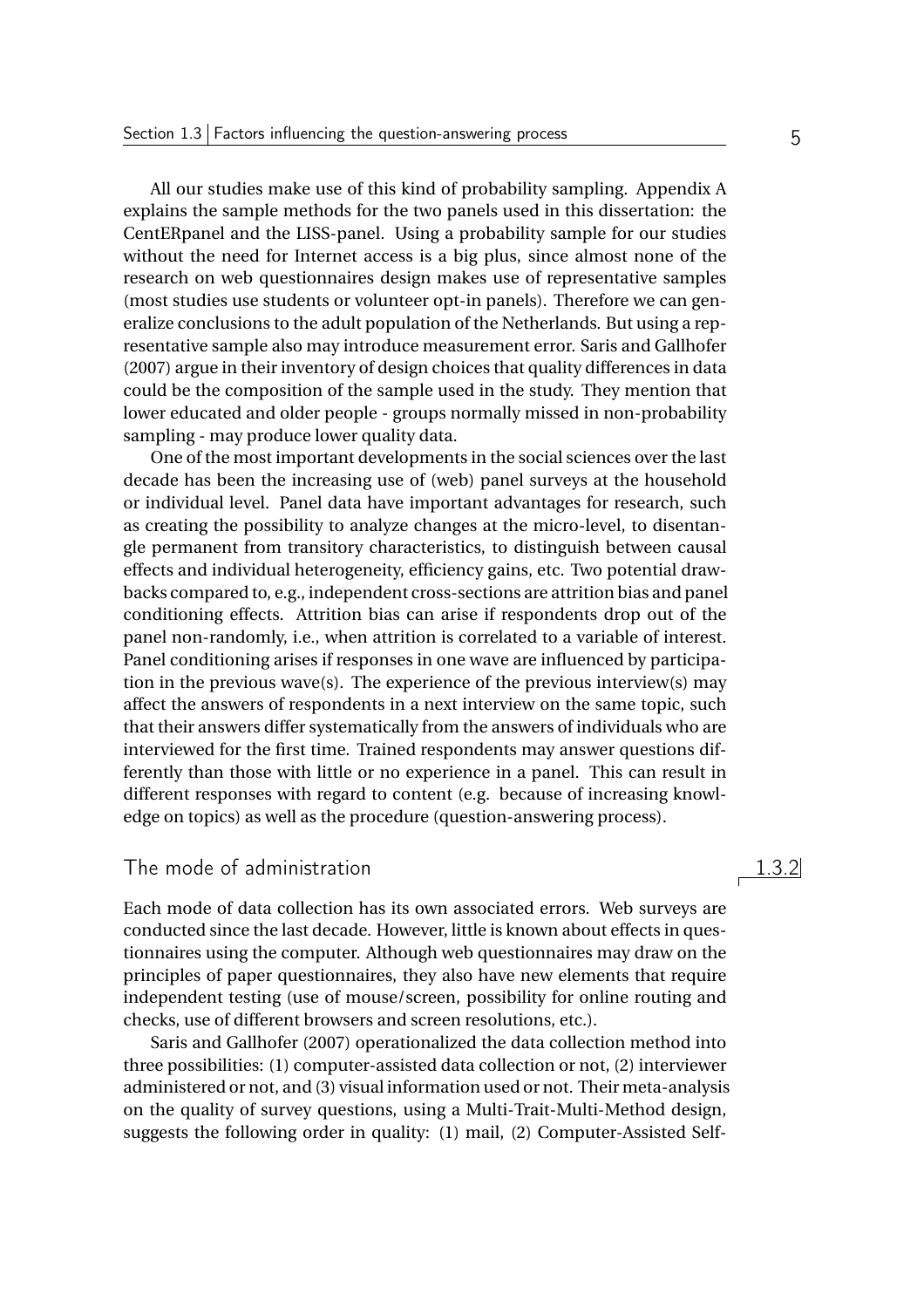Interviewing (CASI), (3) telephone, (4) Computer-Assisted Personal Interviewing (CAPI). The differences between mail (1) and CASI (2) are minimal, while differences between these two and telephone (3) and CAPI (4) are large. Since other quality criteria in the mode of data collection, such as non-response and possible (online) checks should also be considered, these results suggest that CASI may be the most reliable mode of data collection.

Key advantages of online surveys are the low cost structure, low variable costs, fast responses, no entry costs, possibility of online checks and routing, possibility of forced answers, use of audio-visual material, etc. The main disadvantage of online surveys is the relatively large coverage error. More and more people have access to the Internet every day, although the difference in characteristics between Internet users and non-Internet users becomes more problematic (also known as the Couper-paradox). After all, a person who is 91 years old with Internet is not representative for all 91 year old persons.

Although each mode has its own faults, design plays a much larger role in web surveys compared to other modes of administration. More tools are available, but every tool can introduce its own specific errors (e.g. the adding of pictures may cause a different interpretation of the verbal language of the question). Further, because of differences in browsers and screen resolutions, researchers never know exactly how a questionnaire appears on a screen. Since web surveys make use of visual information, visual cues can influence respondents (in addition to verbal cues). The origins of research on visual layout go back to observations made by Smith (1995), Jenkins and Dillman (1997), and Christian and Dillman (2004). A summary of the findings on visual design in web surveys is as follows:

- 1. Answer spaces send signals to respondents on what is or is not expected (Christian et al. 2007; Couper et al. 2000).
- 2. Larger answer spaces for open-ended questions elicit more information than smaller spaces (Christian and Dillman 2004; Smyth et al. forthcoming).
- 3. Placing appropriate labels on answer categories and using visual signals can increase significantly the number of people who provide what the researchers want (Christian et al. 2007).
- 4. It's better to use visualness to convey scales, i.e. list scalar categories rather than having people carry the information from the stem of a question to the place where e.g. a "Number" is requested in a box. (Christian and Dillman 2004).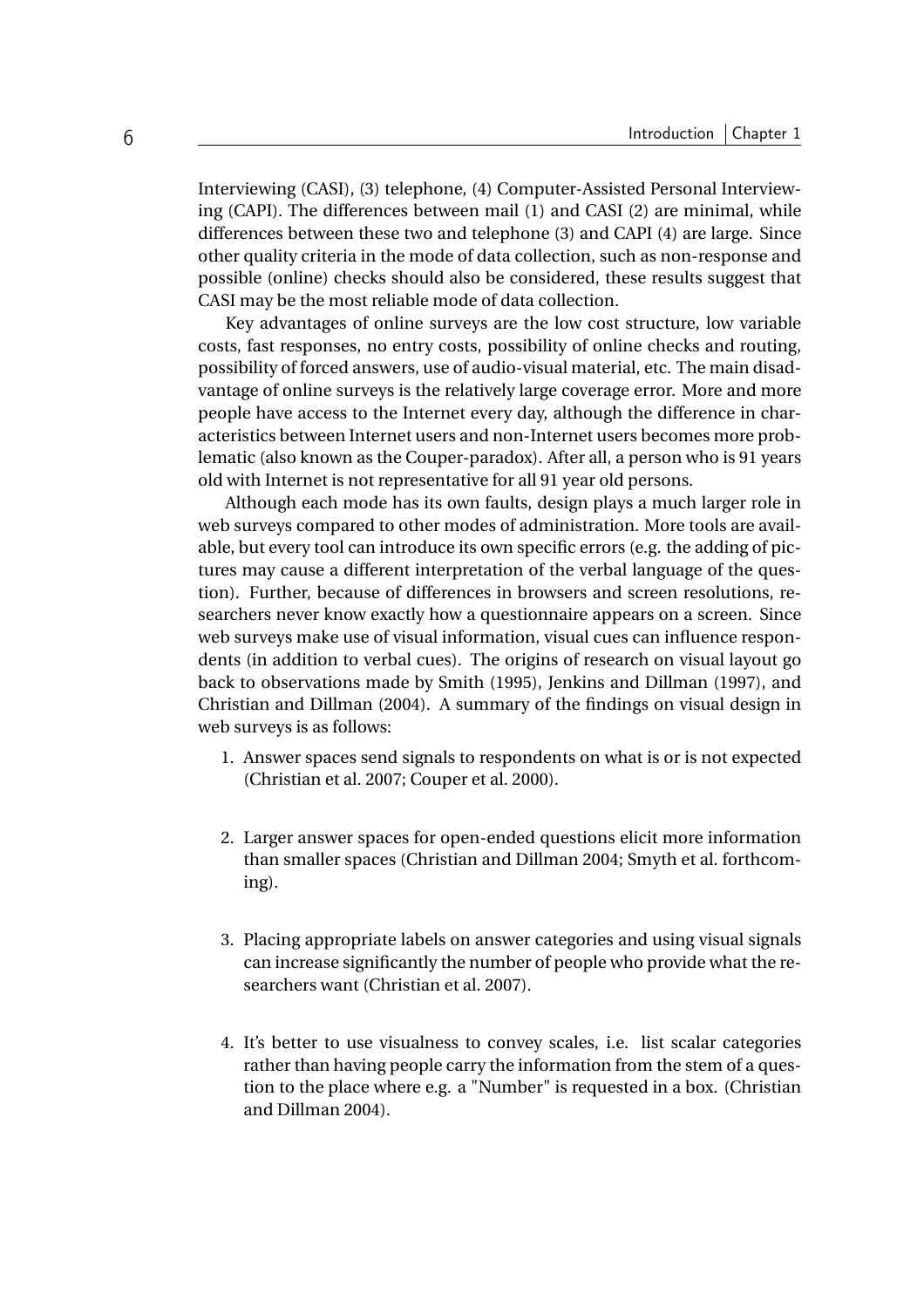- 5. Shape and spacing of a scale influence respondent answers (Schwarz et al. 1998; Tourangeau et al. 2004;Tourangeau et al. 2007).
- 6. People expect more positive categories, or ones that express a greater degree of satisfaction or some other opinion to have higher labels (Tourangeau et al. 2004).
- 7. People expect categories to appear from positive to negative (Tourangeau et al. 2004).
- 8. Scales should appear in linear layouts rather than multiple columns or rows of categories, because multiple columns result in higher measurement error ( Christian 2003; Christian and Dillman 2004; Dillman and Christian 2005).
- 9. Instructions need to precede answers if they are to be used that way. (Christian et al. 2005).
- 10. Symbols convey special meaning to respondents (Christian and Dillman 2004).
- 11. Pictures may change people's answers (Couper et al. 2004).
- 12. Visible categories are more likely to be chosen than are categories that require manual displays, e.g. in drop-down menus (Couper et al. 2000).
- 13. Changing color/hues for each end of a scale influences scalar responses when only polar point labels, and no numbers, are used. There may be a hierarchy of features that respondents attend to, with verbal labels taking precedence over numerical labels and numerical labels taking precedence over purely visual cues like color (Tourangeau et al. 2007).
- 14. Placing more items on a single screen increases correlations and item non-response (Tourangeau et al. 2004; Couper et al. 2000; Lozar Manfreda et al. 2002a).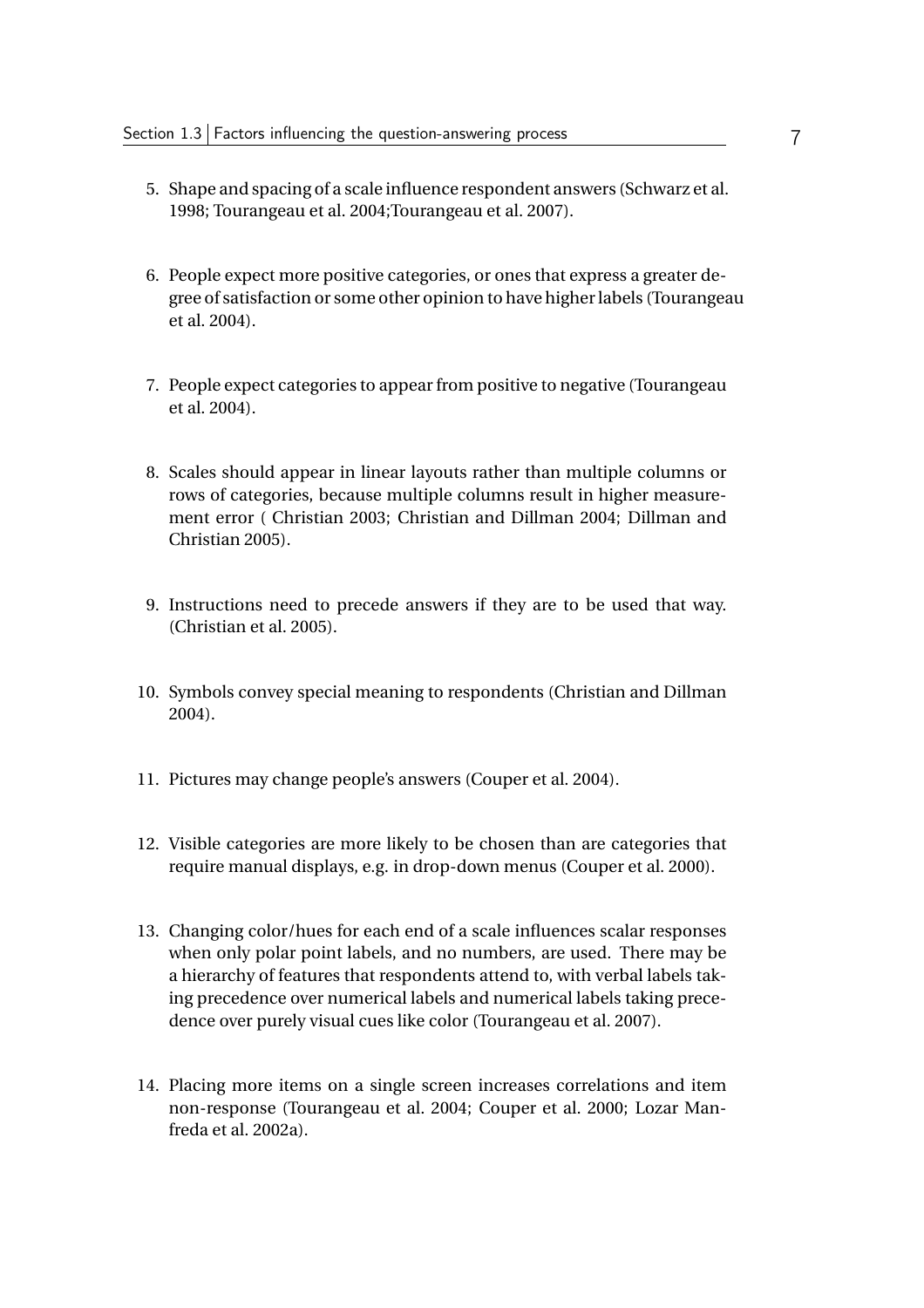#### 1.3.3 Questionnaire characteristics

Questionnaire characteristics for web surveys can be divided in interface design, question type, and answer type. For web questionnaires, interface design varies in terms of the division of questions on screens and the navigation methods used. At one end are form-based designs that present questionnaires as one long form in a scrollable window, at the other end of the design continuum are screen-by-screen questionnaires that present only a single item at a time (Norman et al. 2001). Schonlau et al. (2002) suggest that scrolling questionnaires can become a burden to respondents and lengthy web pages can give the impression that the survey is too long to complete. On the other hand, scrolling questionnaires can lead to shorter completing times, help preserve the context of items, and avoid the problem of arbitrary page breaks. An advantage of the screen-by-screen design is the focusing on single items, but here the disadvantage is the loss of context and the large amount of operations needed to navigate through the survey. Presenting several items per screen fits somewhere in the middle of the design continuum; it reduces the number of screens without the need for scrolling.

In addition to the interface design, the question type might influence respondents' answers. Questions may be about facts, attitudes, knowledge, expectations, evaluations, etc. A researcher can then decide to use simple or complex assertions: ask an opinion or the strength of the opinion. A researcher has many options for how to formulate a question. Saris and Gallhofer (2007) give an extended elaboration of the choice of the formulation of the request. Choices, such as the use of absolute or comparative statements, balanced or unbalanced response alternatives, stimulation to answer in the request, use of extra information and arguments etc. are made either intentionally or not. But they all can influence respondents' answers.

The type of answer is also an important design decision a researcher has to make. One of the most basic decisions is whether to use open or closed questions. From a cognitive perspective, open questions present a free-recall task to respondents whereas closed questions present a recognition task. Closed questions may fail to provide an appropriate set of meaningful alternatives in substance or wording. Furthermore, respondents are influenced by the specific closed alternatives given. One can expect an answer closer to the correct value if the respondent must produce an answer himself (Schuman and Presser 1981). Schwarz (1996) and Schwarz et al. (1985) recommend asking questions in an open response format. However, open questions also have disadvantages. They may be affected by rounding (Tourangeau et al. 2000), and are therefore affected by estimation strategies. Furthermore, respondents find open questions more difficult to answer and (item) non-response tends to be higher compared to (item) non-response in closed questions (Blumberg et al. 1974; Crawford et al. 2001).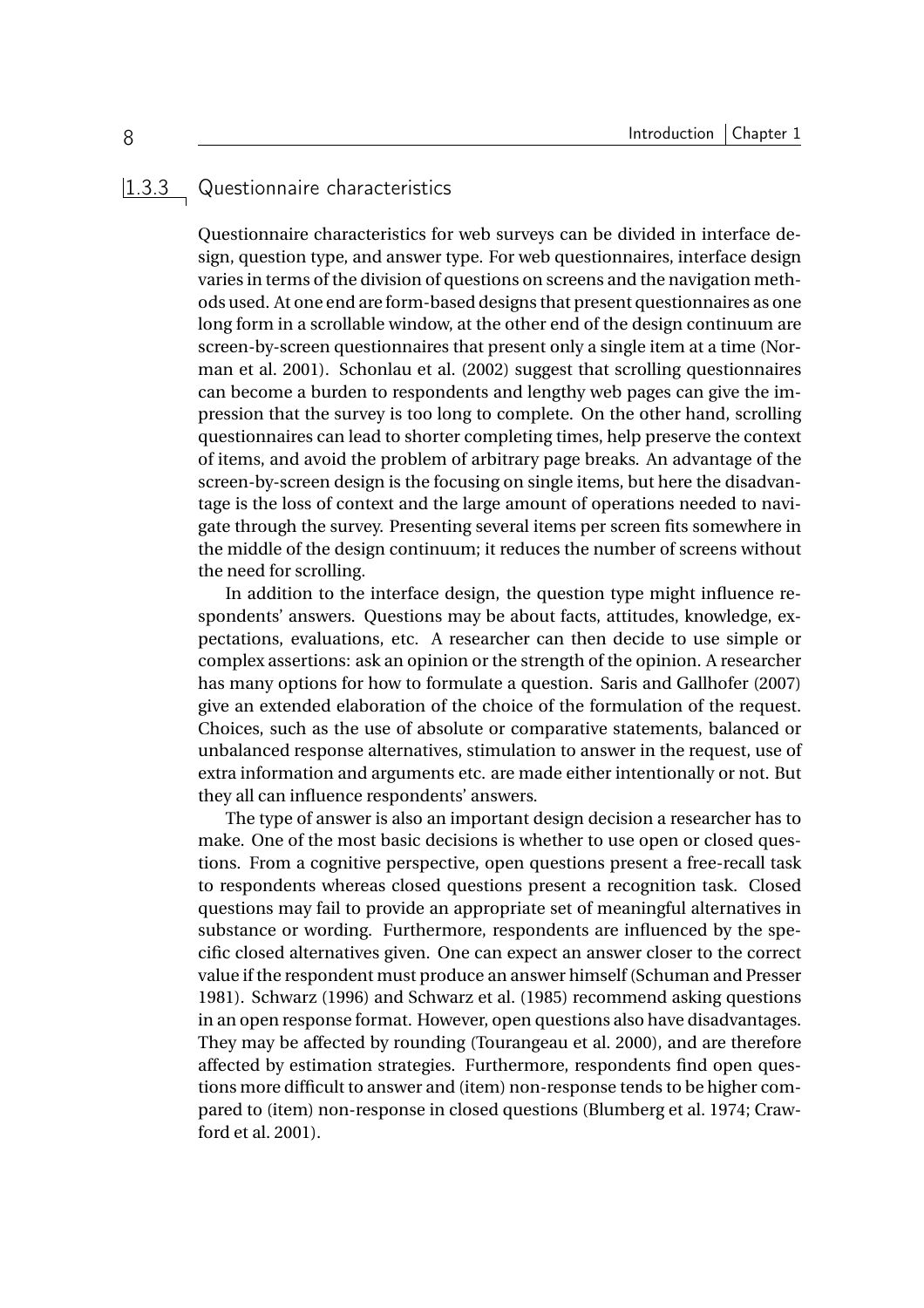#### Respondents' personal characteristics and the set of the 1.3.4

The extent to which personal characteristics, such as gender, age, and education affect respondents' performance is relatively unknown. Couper (2000) argues that design may interact with the type of web survey conducted and the population at which the survey is targeted. Although some research suggests effects (mainly caused by working memory capacity) other research found no variation in response effects caused by personal characteristics. McFarland (2001) did not find evidence that personal characteristics interact with the ordering of questions. The effects of question order were consistent for both sexes and across education levels. Tourangeau et al. (2007) observed no consistent variation in the impact of the layout of a response scale by gender, age group, or education group. Krosnick and Alwin (1987), on the other hand, find respondents with less education and more limited vocabularies to be influenced more by different answer categories. Knauper et al. (2004) also found differences due to working memory capacity. They found that the generally poorer memory of older adults results in increased scale effects, although some behavior is more salient to older people and may therefore be better remembered. Their results show that respondents' need to rely on estimation strategies is a function of their general memory performance and the extent to which the request is salient to them.

A respondent's personality might also influence the question-answering process. There are many personality scales that indicate respondents' differences in personality. A respondent's Need for Cognition and Need to Evaluate are discussed in more detail in this dissertation since these concepts measure two steps in the question-answering process: retrieving information and formatting an opinion.

The extent to which the respondent searches information for answering the question may differ for the respondent's cognitive activity in answering the survey. Cacioppo and Petty (1982) developed a scale to measure the need for cognition (see Appendix B for the Need for Cognition Scale). Need for Cognition (NFC) represents the tendency for individuals to engage in and enjoy thinking. They reasoned that when respondents are motivated (such as when the topic is of high relevance to the respondent) respondents are more eager to think than when their motivation is low (such as when the topic is of low interest). According to them, not only situational factors determine how much thinking occurs. Individual differences in intrinsic motivation to engage in cognitive activity are also likely to affect the effort a respondent is willing to make. People with a high need for cognition (HNC) undergo different processes in formatting an answer than people with a low need for cognition (LNC). People with HNC tend to seek more information and think more carefully before making an evaluation than people with LNC, who are more easily influenced by peripherical cues.

Jarvis and Petty (1996) developed a measure to assess individual differences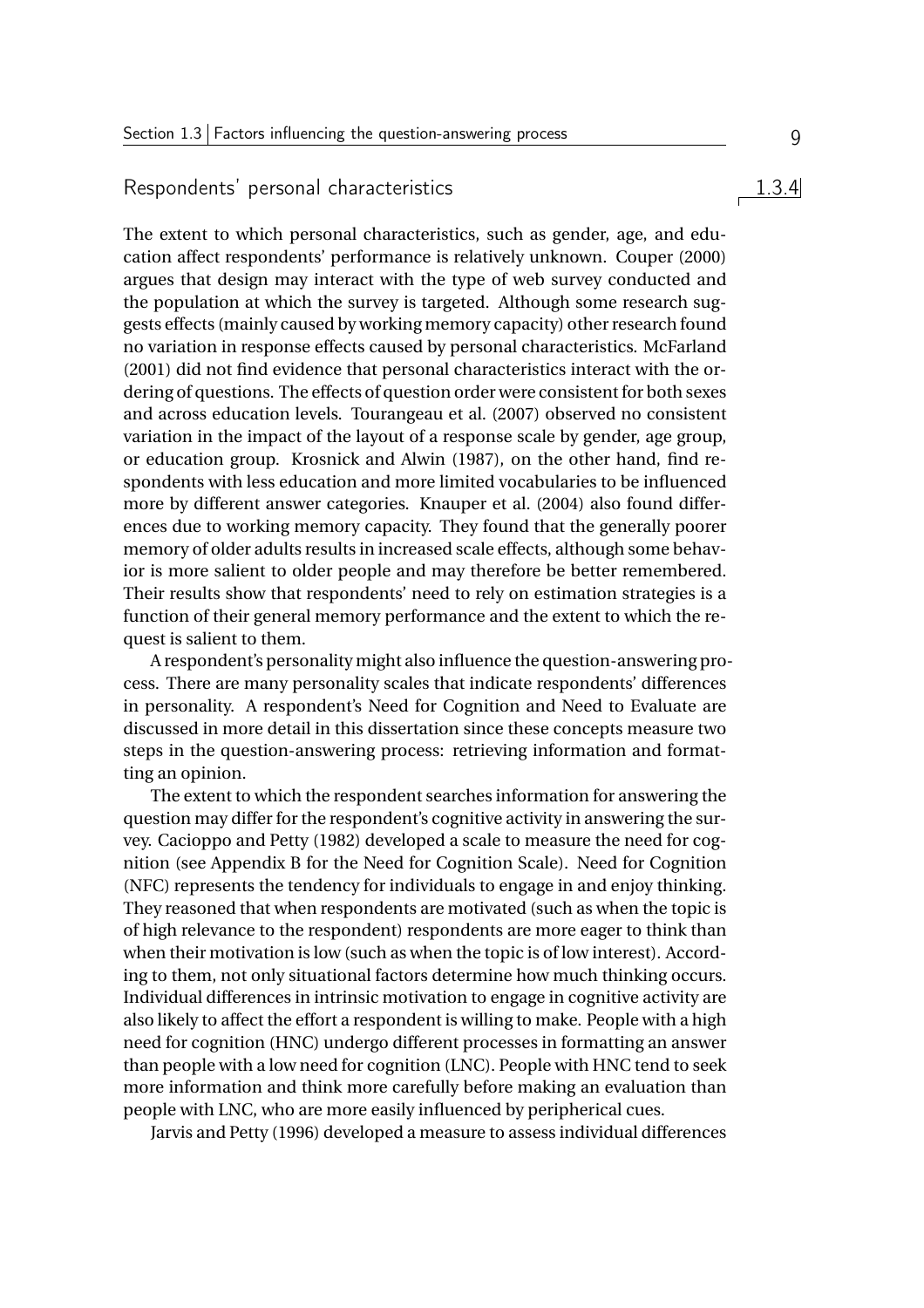in the propensity to engage in evaluation, the Need to Evaluate Scale (NES, see Appendix C for the questions used for this scale). Although attitudes are a fundamental concept in psychology, little research exists on how the process of reflecting on issues can be used to predict meaningful mental and behavioral processes. Bizer et al. (2004) found that respondents high in need to evaluate (HNE) reported their answers more quickly than those low in the need to evaluate (LNE). Petty and Jarvis (1996) suggest that people with a LNE are expected to be more susceptible to various low effort biases than people with a HNE, such as being influenced by cues in a survey suggesting one response over another. On the other hand, Tormala and Petty (2001) found that HNE individuals formed attitudes in a spontaneous, on-line fashion, whereas LNE individuals formed them in a less spontaneous, more memory-based fashion. From this perspective, people with a HNE could be more susceptible to verbal and nonverbal cues in a survey. Evaluation does not require effortful thought. The relation between the NES and the NFC was tested by Jarvis and Petty (1996) and was found moderate and positive (r=.35, p<.001).

#### 1.4 Objectives of the different chapters

The central research question of this dissertation focuses on design choices in web surveys. To study some of the effects of these design choices on respondents' answers, six interrelated studies are conducted. The next paragraphs briefly describe the studies and their objectives.

#### **Objectives Chapter 2**

For web questionnaires, interface design varies in terms of the division of questions on screens and the navigation methods used. At one end are form-based designs that present questionnaires as one long form in a scrollable window, at the other end of the design continuum are screen-by-screen questionnaires that present only a single item at a time. Presenting questions in a matrix (several questions per screen) fits somewhere in the middle of the design continuum. Matrix questions are frequently used either to save space on the screen or to reduce the number of screens. It is relatively unknown, however, whether the questionnaire design affects the quality of the data. The objective of this study is to examine the effect of the number of items per screen. Measurement, nonresponse, time to complete the questionnaire, and respondents' evaluation of the questionnaire are taken into account, as well as the effect of personal characteristics.

#### **Objectives Chapter 3**

Studies about the cognitive and communicative processes underlying question answering in surveys suggest that the choice of response categories can have a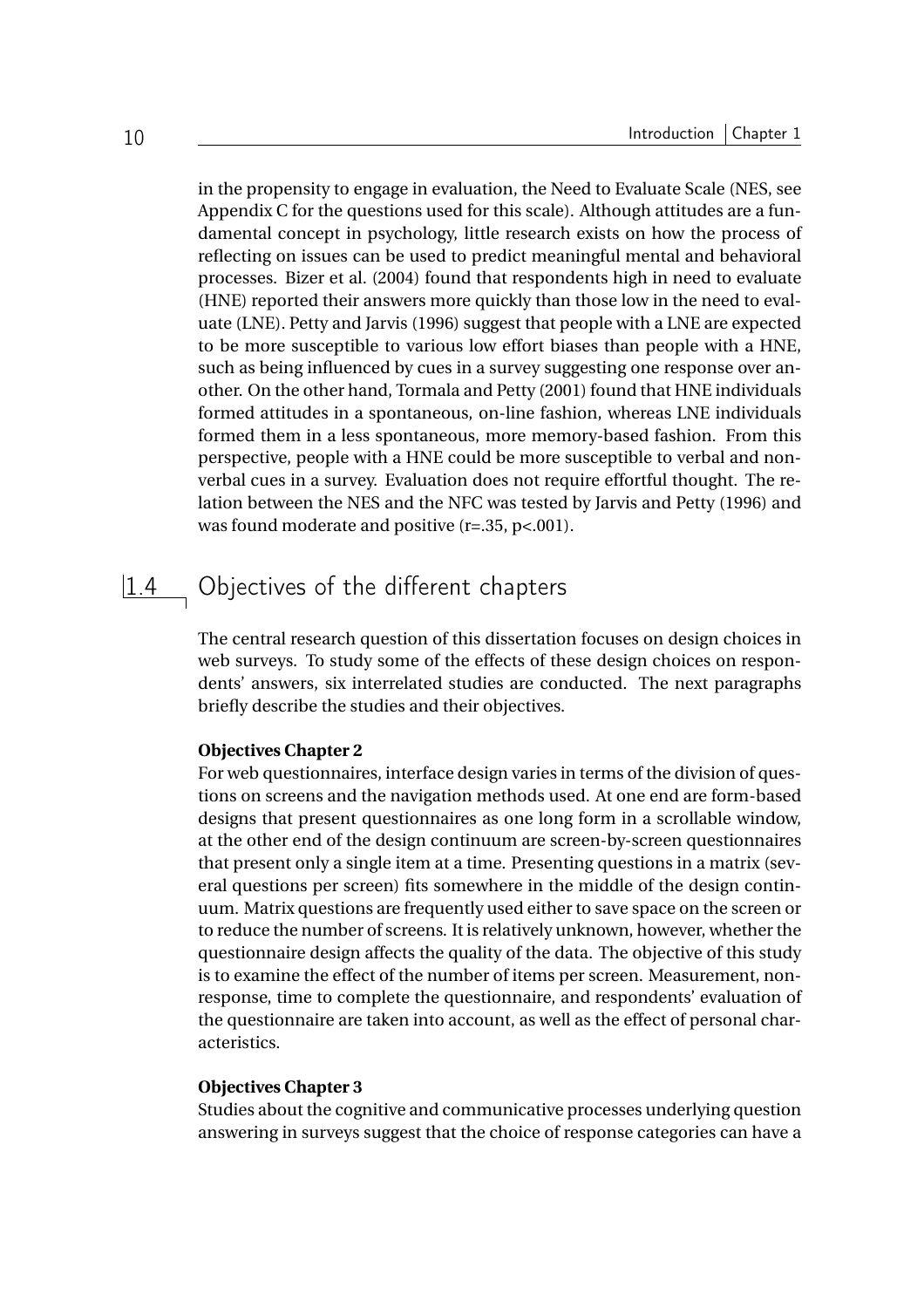significant effect on respondent answers. The objective of this study is to explore the impact of response categories on the answers respondents provide in web surveys. An open-ended question format as a benchmark is added. The study uses a full range of question possibilities that vary in the difficulty of information processing. The heterogeneous nature of our sample makes it possible to measure the effect of personal characteristics and personality factors on survey responses and category effects. To indicate a respondent's motivation for giving correct answers, indexes for the respondent's need to think and need to evaluate are included in the analysis.

#### **Objectives Chapter 4**

Response categories can be presented in various ways: in a single column or in multiple columns, in rows, with labels for all categories or the endpoint categories only, with radio buttons or an answer box, etc. Differences in layout can yield detectable differences on responses to survey questions. Layout includes graphical, numerical, and symbolic languages that convey meaning in addition to the verbal language (Dillman and Christian 2002). A conceptual framework for explaining how visual languages may influence respondent behavior has been provided by Jenkins and Dillman (1997). Verbal and nonverbal cues can independently and jointly influence answers to questions. The objective of this study is to examine how visual languages influence answers to web surveys. These languages are individually manipulated on a rating scale. This study reports results focusing on respondents with different characteristics, which have received little attention so far.

#### **Objectives Chapter 5**

On the web, there has been an increasing use of panel surveys at the household or individual level, instead of using independent cross-sections. Panel data have important advantages, but there are also two potential drawbacks: attrition bias and panel conditioning effects. Attrition bias can arise if respondents drop out of the panel non-randomly, i.e., when attrition is correlated to a variable of interest. Panel conditioning arises if responses in one wave are influenced by participation in the previous wave(s). It is relatively unknown how re-interviewing influences respondents' answers. In addition, it is difficult to disentangle the total bias in panel surveys due to attrition and panel conditioning into a panel conditioning and an attrition effect. The objective of this study is to develop a test for panel conditioning allowing for non-random attrition.

#### **Objectives Chapter 6**

Trained respondents may answer questions differently than those with little or no experience in answering surveys. This can result in different responses with regard to content (increasing knowledge on topics in a survey) as well as proce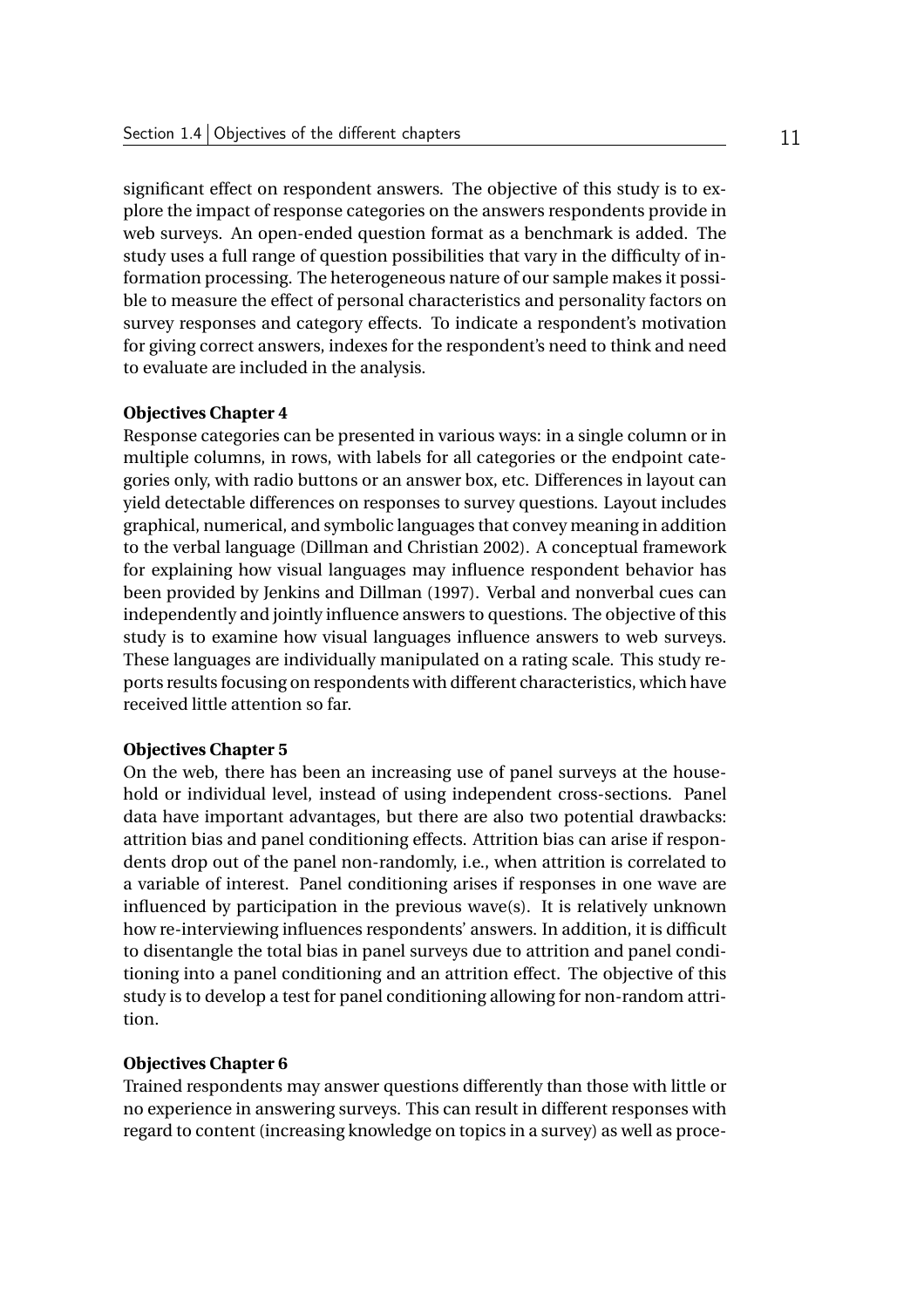dure (the question-answering process). The objective of this study is to examine the effect of panel experience on the question-answering process. Trained respondents may react differently to web survey design choices than inexperienced respondents. Because of their experience they may be able to process more information on a screen, e.g. make fewer errors when more items are placed on a single screen. In addition, they may be more or less susceptible to social desirability bias and more or less reluctant to select a response category that seems unusual in the range of responses. They also may be used to a particular question layout so that changing that layout (e.g. from disagree-agree to agree-disagree) may not be noticed. With this in mind, the objective of this study is to explore differences in web design effects between trained and fresh respondents.

#### **Objectives Chapter 7**

This chapter relates to the previous chapter in the sense that the study compares trained and fresh respondents. However, instead of questionnaire design this chapter focuses on which type of question is sensitive to repeated interviewing. The following types of questions are considered: knowledge, behavior, attitudinal, and factual questions. In addition, it is investigated whether respondents' characteristics (age, gender, education) interact with panel experience.

The chapters are based on the following papers

- 1. Toepoel, Vera, Marcel Das, and Arthur van Soest (2009), Design of Web Questionnaires: The Effects of the Number of Items per Screen, Field Methods, 21 (2).
- 2. Toepoel, Vera, Corrie Vis, Marcel Das, and Arthur van Soest (2009), Design of Web Questionnaires: an Information-Processing Perspective for the Effect of Response Categories, Sociological Methods and Research, Special Issue on Web Surveys.
- 3. Toepoel, Vera, Marcel Das, and Arthur van Soest (2006), Design of Web Questionnaires: the Effect of Layout in Rating Scales, CentER Discussion Paper 2006-30, CentER, Tilburg University.
- 4. Das, Marcel, Vera Toepoel and Arthur van Soest (2007), Can I use a Panel? Panel Conditioning and Attrition Bias in Panel Surveys, CentER Discussion Paper 2007-56, CentER, Tilburg University.
- 5. Toepoel, Vera, Marcel Das and Arthur van Soest (2008), Design Effects in Web Surveys: Comparing Trained and Fresh Respondents, CentER Discussion Paper 2008-51, CentER, Tilburg University.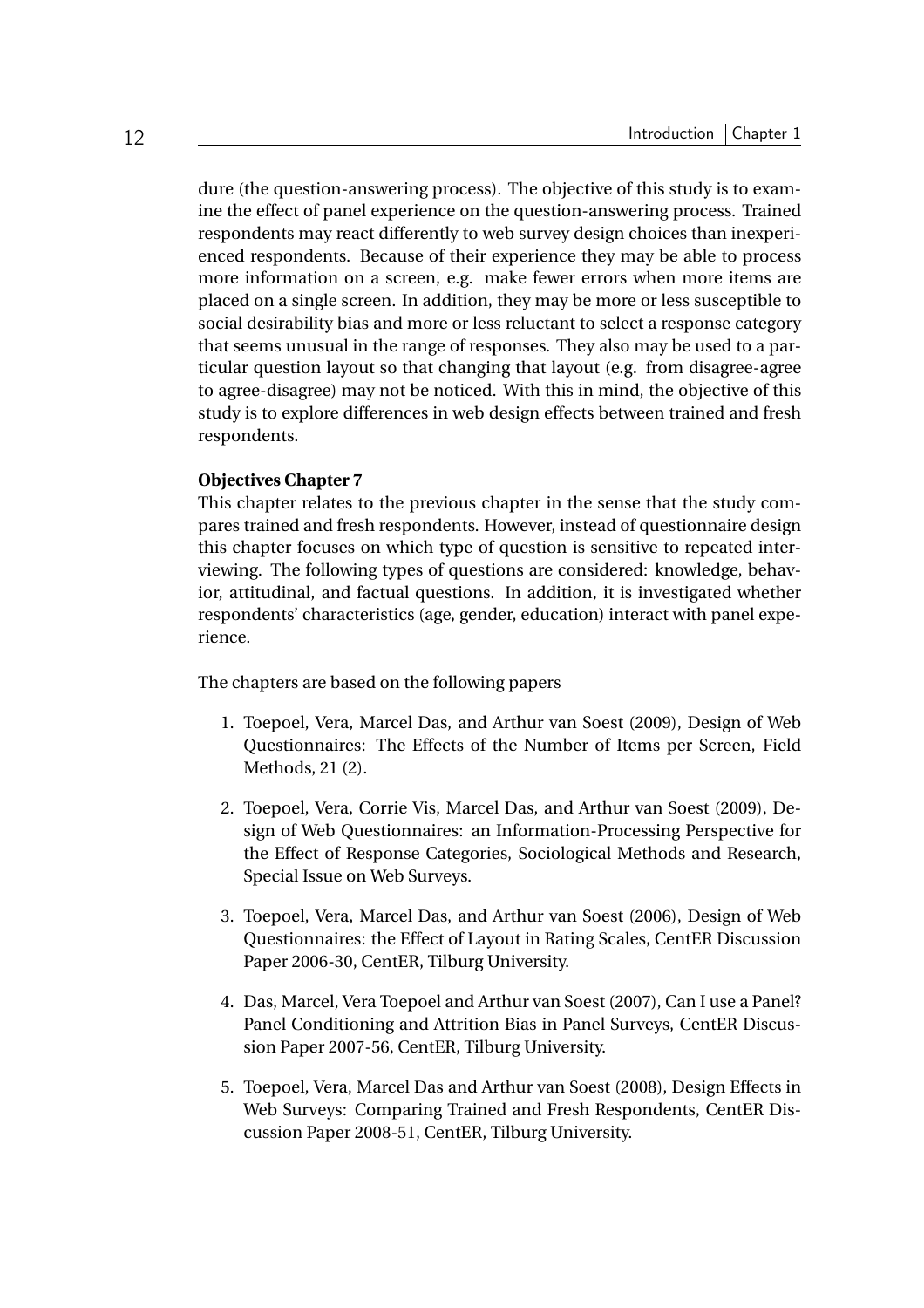6. Toepoel, Vera, Marcel Das and Arthur van Soest (Forthcoming), Relating Question Type to Panel Conditioning: Comparing Trained and Fresh Respondents, Survey Research Methods.

and can therefore be read independently from each other. This implies that parts of the introductions may have some overlap. Table 1.1 shows the relation between the chapters and the factors influencing the question-answering process. The studies are interrelated and built upon each other.

In Chapter 5, 6, and 7 it is investigated whether using a panel as sample influences the answers provided by respondents. In Chapter 5 it is examined if re-interviewing causes panel conditioning. In addition, the influence of using a panel as sample is addressed by comparing trained and fresh respondents with regard to procedural knowledge (Chapter 6) and knowledge on content (Chapter 7).

The effects of the web as mode of administration are discussed in Chapter 4. Web surveys contain visual cues and this chapter investigates whether these cues influence the response process. In Chapter 6 the influence of visual cues is compared between trained and fresh respondents.

Questionnaire characteristics are discussed in all chapters. Interface design is investigated in Chapter 2, where the interface is varied between a scrolling and screen-by-screen design. In Chapter 6 the number of items per screen is varied in order to compare trained and fresh respondents. The question type is examined in Chapter 3 where we use questions that differ in difficulty to detect response category effects. In Chapter 5 and 7 it is investigated which type of question (e.g. knowledge, attitude, behavior, fact) is sensitive to repeated interviewing. In Chapter 6 the relation between question type (difficult versus easy) and answer type (high versus low response scale) is related to respondents' experience in answering surveys. Answer types are discussed in Chapter 3, 4, and 6. The influence of closed and open questions on respondents' answers are discussed in Chapter 3, the influence of the layout of response categories is discussed in Chapter 4, and in Chapter 6 these issues are related to panel experience.

The influence of demographics (gender, age, and education) is discussed in Chapter 2 to 4. In addition, in Chapter 3 the influence of personality factors is analyzed.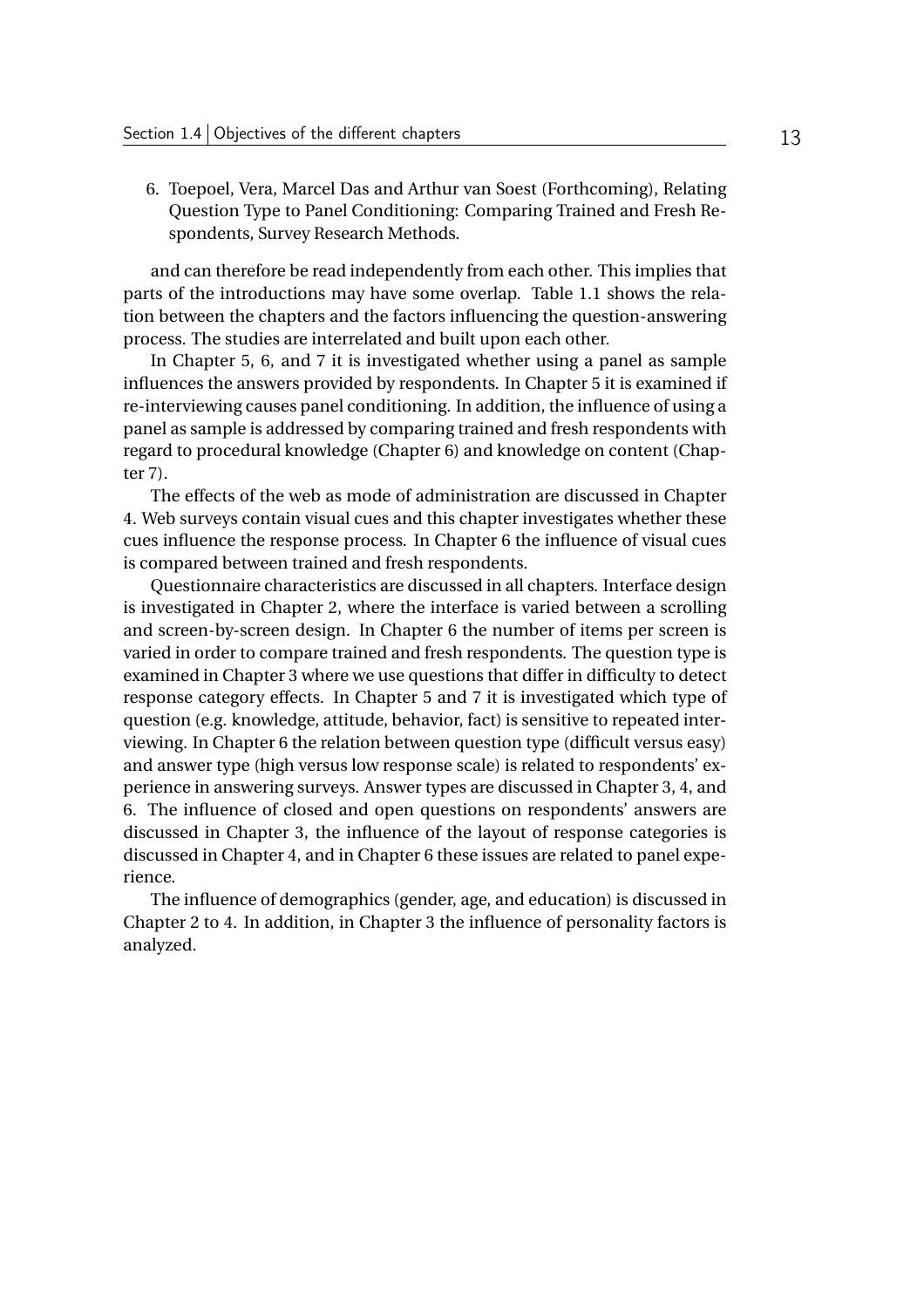| Factor<br>Chapter<br>Study<br>(Introduction)<br>1<br>Design of Web Questionnaires:<br>2<br>Questionnaire Characteristics:<br>the Number of Items per Screen<br>Interface Design,<br>Personal Characteristics:<br>Demographics<br>3<br>Questionnaire Characteristics:<br>Design of Web Questionnaires:<br>an Information-Processing Perspective<br>Question Type and Answer type,<br>for the Effect of Response Categories<br>Personal Characteristics:<br>Demographics and<br><b>Personality Factors</b><br>Design of Web Questionnaires:<br>Questionnaire Characteristics:<br>4<br><b>Layout in Rating Scales</b><br>Answer type,<br>Personal Characteristics:<br>Demographics,<br>Mode of Administration:<br>Verbal and Visual Cues<br>Can I Use a Panel?<br>5<br>Sample:<br>Panel Conditioning and<br>Panel,<br><b>Attrition in Web Surveys</b><br>Questionnaire Characteristics:<br>Question Type<br>6<br>Design Effects in Web Surveys:<br>Sample: Panel,<br><b>Comparing Trained</b><br>Questionnaire Characteristics:<br>and Fresh Respondents<br>Interface Design,<br>Question Type,<br>Answer Type,<br>Mode of Administration:<br>Verbal and Visual Cues<br><b>Relating Question Type</b><br>7<br>Sample:<br>Panel,<br>to Panel Conditioning:<br><b>Comparing Trained</b><br>Questionnaire Characteristics:<br>and Fresh Respondents<br>Question Type<br>(Conclusion)<br>8 |  |  |
|-------------------------------------------------------------------------------------------------------------------------------------------------------------------------------------------------------------------------------------------------------------------------------------------------------------------------------------------------------------------------------------------------------------------------------------------------------------------------------------------------------------------------------------------------------------------------------------------------------------------------------------------------------------------------------------------------------------------------------------------------------------------------------------------------------------------------------------------------------------------------------------------------------------------------------------------------------------------------------------------------------------------------------------------------------------------------------------------------------------------------------------------------------------------------------------------------------------------------------------------------------------------------------------------------------------------------------------------------------------------------------------|--|--|
|                                                                                                                                                                                                                                                                                                                                                                                                                                                                                                                                                                                                                                                                                                                                                                                                                                                                                                                                                                                                                                                                                                                                                                                                                                                                                                                                                                                     |  |  |
|                                                                                                                                                                                                                                                                                                                                                                                                                                                                                                                                                                                                                                                                                                                                                                                                                                                                                                                                                                                                                                                                                                                                                                                                                                                                                                                                                                                     |  |  |
|                                                                                                                                                                                                                                                                                                                                                                                                                                                                                                                                                                                                                                                                                                                                                                                                                                                                                                                                                                                                                                                                                                                                                                                                                                                                                                                                                                                     |  |  |
|                                                                                                                                                                                                                                                                                                                                                                                                                                                                                                                                                                                                                                                                                                                                                                                                                                                                                                                                                                                                                                                                                                                                                                                                                                                                                                                                                                                     |  |  |
|                                                                                                                                                                                                                                                                                                                                                                                                                                                                                                                                                                                                                                                                                                                                                                                                                                                                                                                                                                                                                                                                                                                                                                                                                                                                                                                                                                                     |  |  |
|                                                                                                                                                                                                                                                                                                                                                                                                                                                                                                                                                                                                                                                                                                                                                                                                                                                                                                                                                                                                                                                                                                                                                                                                                                                                                                                                                                                     |  |  |
|                                                                                                                                                                                                                                                                                                                                                                                                                                                                                                                                                                                                                                                                                                                                                                                                                                                                                                                                                                                                                                                                                                                                                                                                                                                                                                                                                                                     |  |  |
|                                                                                                                                                                                                                                                                                                                                                                                                                                                                                                                                                                                                                                                                                                                                                                                                                                                                                                                                                                                                                                                                                                                                                                                                                                                                                                                                                                                     |  |  |
|                                                                                                                                                                                                                                                                                                                                                                                                                                                                                                                                                                                                                                                                                                                                                                                                                                                                                                                                                                                                                                                                                                                                                                                                                                                                                                                                                                                     |  |  |
|                                                                                                                                                                                                                                                                                                                                                                                                                                                                                                                                                                                                                                                                                                                                                                                                                                                                                                                                                                                                                                                                                                                                                                                                                                                                                                                                                                                     |  |  |
|                                                                                                                                                                                                                                                                                                                                                                                                                                                                                                                                                                                                                                                                                                                                                                                                                                                                                                                                                                                                                                                                                                                                                                                                                                                                                                                                                                                     |  |  |
|                                                                                                                                                                                                                                                                                                                                                                                                                                                                                                                                                                                                                                                                                                                                                                                                                                                                                                                                                                                                                                                                                                                                                                                                                                                                                                                                                                                     |  |  |
|                                                                                                                                                                                                                                                                                                                                                                                                                                                                                                                                                                                                                                                                                                                                                                                                                                                                                                                                                                                                                                                                                                                                                                                                                                                                                                                                                                                     |  |  |
|                                                                                                                                                                                                                                                                                                                                                                                                                                                                                                                                                                                                                                                                                                                                                                                                                                                                                                                                                                                                                                                                                                                                                                                                                                                                                                                                                                                     |  |  |
|                                                                                                                                                                                                                                                                                                                                                                                                                                                                                                                                                                                                                                                                                                                                                                                                                                                                                                                                                                                                                                                                                                                                                                                                                                                                                                                                                                                     |  |  |
|                                                                                                                                                                                                                                                                                                                                                                                                                                                                                                                                                                                                                                                                                                                                                                                                                                                                                                                                                                                                                                                                                                                                                                                                                                                                                                                                                                                     |  |  |
|                                                                                                                                                                                                                                                                                                                                                                                                                                                                                                                                                                                                                                                                                                                                                                                                                                                                                                                                                                                                                                                                                                                                                                                                                                                                                                                                                                                     |  |  |
|                                                                                                                                                                                                                                                                                                                                                                                                                                                                                                                                                                                                                                                                                                                                                                                                                                                                                                                                                                                                                                                                                                                                                                                                                                                                                                                                                                                     |  |  |
|                                                                                                                                                                                                                                                                                                                                                                                                                                                                                                                                                                                                                                                                                                                                                                                                                                                                                                                                                                                                                                                                                                                                                                                                                                                                                                                                                                                     |  |  |
|                                                                                                                                                                                                                                                                                                                                                                                                                                                                                                                                                                                                                                                                                                                                                                                                                                                                                                                                                                                                                                                                                                                                                                                                                                                                                                                                                                                     |  |  |
|                                                                                                                                                                                                                                                                                                                                                                                                                                                                                                                                                                                                                                                                                                                                                                                                                                                                                                                                                                                                                                                                                                                                                                                                                                                                                                                                                                                     |  |  |
|                                                                                                                                                                                                                                                                                                                                                                                                                                                                                                                                                                                                                                                                                                                                                                                                                                                                                                                                                                                                                                                                                                                                                                                                                                                                                                                                                                                     |  |  |
|                                                                                                                                                                                                                                                                                                                                                                                                                                                                                                                                                                                                                                                                                                                                                                                                                                                                                                                                                                                                                                                                                                                                                                                                                                                                                                                                                                                     |  |  |
|                                                                                                                                                                                                                                                                                                                                                                                                                                                                                                                                                                                                                                                                                                                                                                                                                                                                                                                                                                                                                                                                                                                                                                                                                                                                                                                                                                                     |  |  |
|                                                                                                                                                                                                                                                                                                                                                                                                                                                                                                                                                                                                                                                                                                                                                                                                                                                                                                                                                                                                                                                                                                                                                                                                                                                                                                                                                                                     |  |  |
|                                                                                                                                                                                                                                                                                                                                                                                                                                                                                                                                                                                                                                                                                                                                                                                                                                                                                                                                                                                                                                                                                                                                                                                                                                                                                                                                                                                     |  |  |
|                                                                                                                                                                                                                                                                                                                                                                                                                                                                                                                                                                                                                                                                                                                                                                                                                                                                                                                                                                                                                                                                                                                                                                                                                                                                                                                                                                                     |  |  |
|                                                                                                                                                                                                                                                                                                                                                                                                                                                                                                                                                                                                                                                                                                                                                                                                                                                                                                                                                                                                                                                                                                                                                                                                                                                                                                                                                                                     |  |  |
|                                                                                                                                                                                                                                                                                                                                                                                                                                                                                                                                                                                                                                                                                                                                                                                                                                                                                                                                                                                                                                                                                                                                                                                                                                                                                                                                                                                     |  |  |
|                                                                                                                                                                                                                                                                                                                                                                                                                                                                                                                                                                                                                                                                                                                                                                                                                                                                                                                                                                                                                                                                                                                                                                                                                                                                                                                                                                                     |  |  |
|                                                                                                                                                                                                                                                                                                                                                                                                                                                                                                                                                                                                                                                                                                                                                                                                                                                                                                                                                                                                                                                                                                                                                                                                                                                                                                                                                                                     |  |  |
|                                                                                                                                                                                                                                                                                                                                                                                                                                                                                                                                                                                                                                                                                                                                                                                                                                                                                                                                                                                                                                                                                                                                                                                                                                                                                                                                                                                     |  |  |
|                                                                                                                                                                                                                                                                                                                                                                                                                                                                                                                                                                                                                                                                                                                                                                                                                                                                                                                                                                                                                                                                                                                                                                                                                                                                                                                                                                                     |  |  |
|                                                                                                                                                                                                                                                                                                                                                                                                                                                                                                                                                                                                                                                                                                                                                                                                                                                                                                                                                                                                                                                                                                                                                                                                                                                                                                                                                                                     |  |  |
|                                                                                                                                                                                                                                                                                                                                                                                                                                                                                                                                                                                                                                                                                                                                                                                                                                                                                                                                                                                                                                                                                                                                                                                                                                                                                                                                                                                     |  |  |

Table 1.1: Relation between the Chapters in this Dissertation and the Four Factors Influencing the Question-Answering Process

## $1.5$  Appendix A: Description of the panels

This appendix gives some details about the trained panel (CentERpanel) and the fresh panel (LISS panel) used in this dissertation. Both panels are admin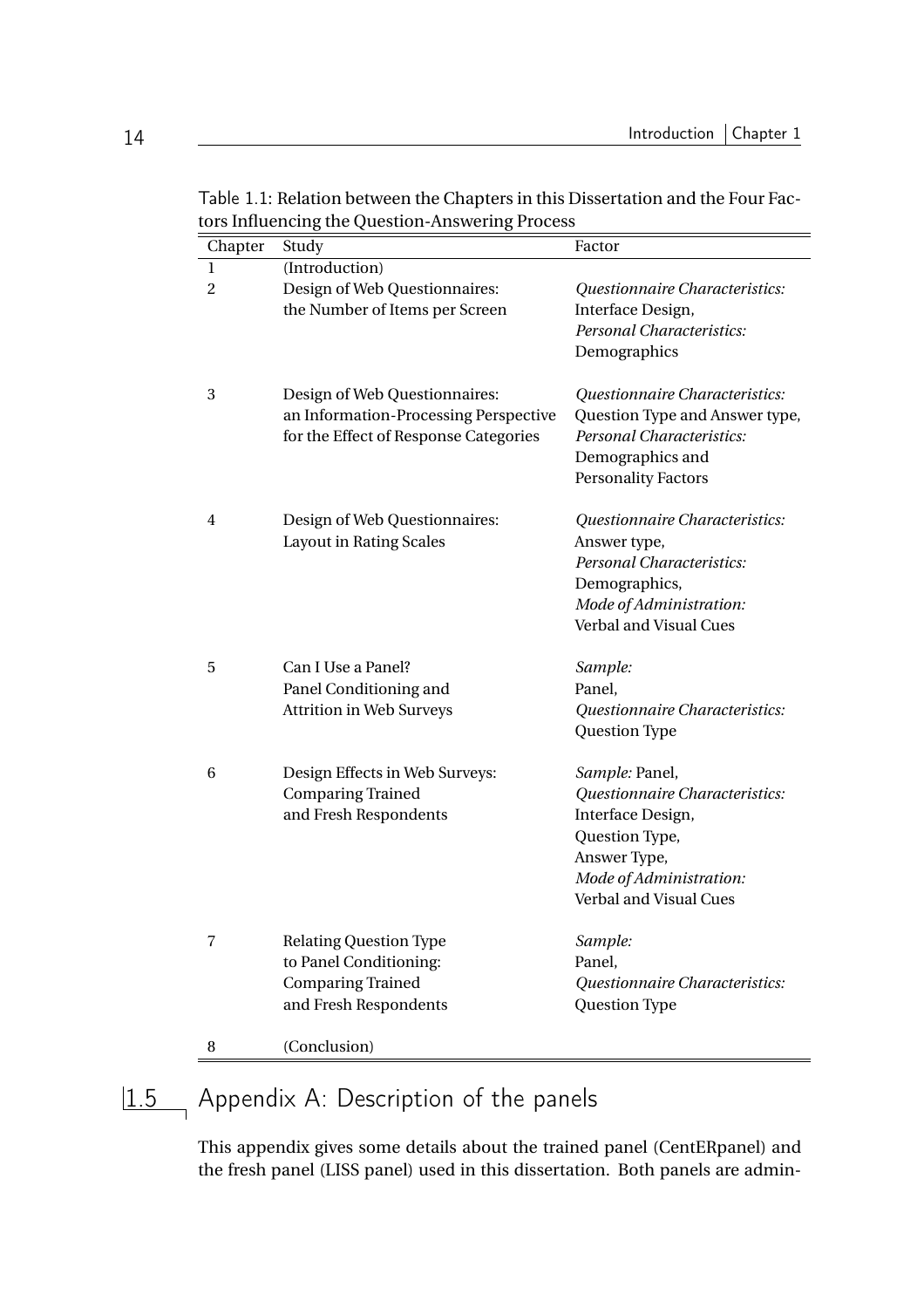istered by CentERdata, a research and data collection institute affiliated with Tilburg University, The Netherlands. For the trained panel we will in particular focus on the recruitment of new members (to correct for attrition) and for the fresh panel we will provide some details on the original set-up.

#### **CentERpanel** (see also http://www.centerdata.nl/en/CentERpanel)

The CentERpanel was established in 1991 and exists about 2000 households. The panel is aimed to be representative of the Dutch-speaking population in the Netherlands. Panel members complete questionnaires at home every week through the Internet. Although the CentERpanel is an Internet-based panel, there is no need to have a personal computer with an Internet connection. The households that do not have access to Internet when recruited, are provided with a so-called Net.Box, with which a connection can be established via a telephone line and a television set. If the household does not have a television, CentERdata provides that too.

The recruitment of new panel members is done in three stages. In the first stage, a random sample (landline numbers) of candidates is interviewed by telephone. In the first telephone interview a number of questions are asked about demographic characteristics of the household. The interview ends with the question whether the person would like to participate in survey research projects. If so, the household is included in a database of potential panel members. If a household drops out of the panel, a new household is selected from the database of potential panel members. This is done on the basis of demographic characteristics (such that the panel will remain representative of the Dutch-speaking population). The selected household is asked whether the members of the household would like to become panel members. If so, a number of additional questions are asked and, if necessary, equipment is provided.

#### **LISS panel** (see also http://www.centerdata.nl/en/LISSpanel)

The LISS panel was established in 2007 and exists about 5000 households. At the time of the study presented in this chapter recruitment was not completely finished yet, but the first questionnaires were fielded. Panel members complete questionnaires at home every month through the Internet. As with the CentERpanel, Internet access is not a prerequisite for participation in the panel. If a household does not have Internet access at the time of recruitment into the panel, he or she is provided with a so-called SimPC (a basic PC with the ability to surf the Internet and some other basic functionalities).

The LISS panel is representative of the Dutch speaking population in the sense that the first recruiting of respondents was based on a random, nationwide sample of 10.600 addresses drawn from the community registers in cooperation with Statistics Netherlands. In a first step, all households in the sam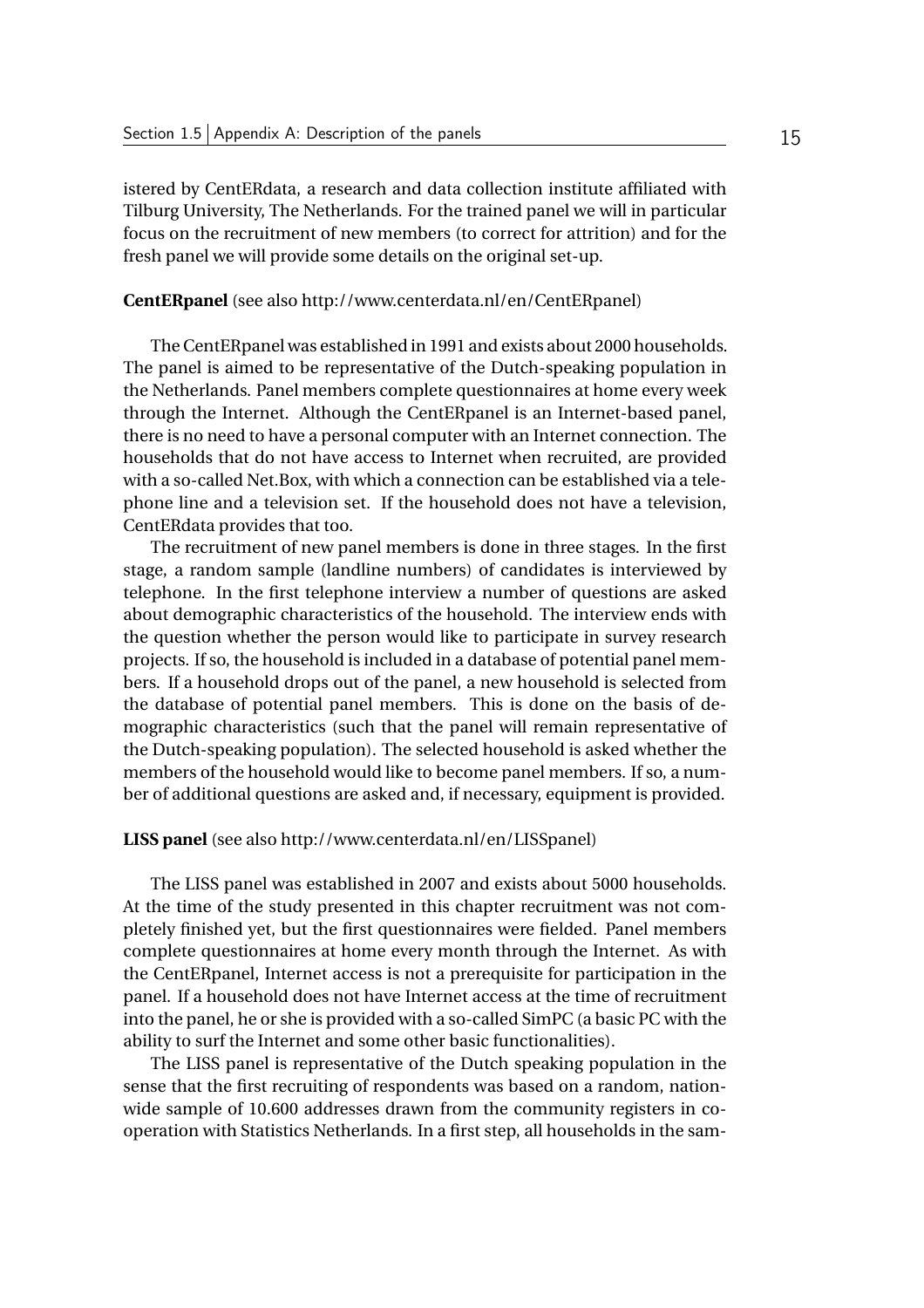ple receive an announcement letter and a brochure explaining the nature of the panel study. A prepaid incentive of 10 euro is added. Next, households are contacted by an interviewer, either by telephone or face-to-face, depending on whether a landline number is available. In a 10-minute recruitment interview some basic information is collected and at the end, the request to participate in the panel is made.

Within one to two weeks after the interview the respondents who agree to participate in the panel receive a confirmation e-mail and letter with login code, an information booklet and an answer card. Respondents without Internet or computer can confirm their willingness to participate by sending back the signed answer card, and the necessary equipment will be installed in their home. Respondents with Internet access can choose to confirm in the same way or to confirm online with the login code provided in the letter. In the latter case they can immediately start the first interview. This confirmation procedure ensures the double consent of each respondent.

Respondents who are initially not reached are re-contacted a number of times, first by phone (in case a landline number is available) and, if still not successful, face-to-face. If they are not reached after 15 face-to-face visits either, they receive a new invitation letter including a link to the Internet version of the recruitment interview, or a shortened paper version of the questionnaire.

The attempt is made to convert (soft) refusals into participation by a tailored procedure, depending on the refusal type. For example, older individuals who feel a bit unsure are offered a video demonstration in their home with a clear explanation of how the SimPC works.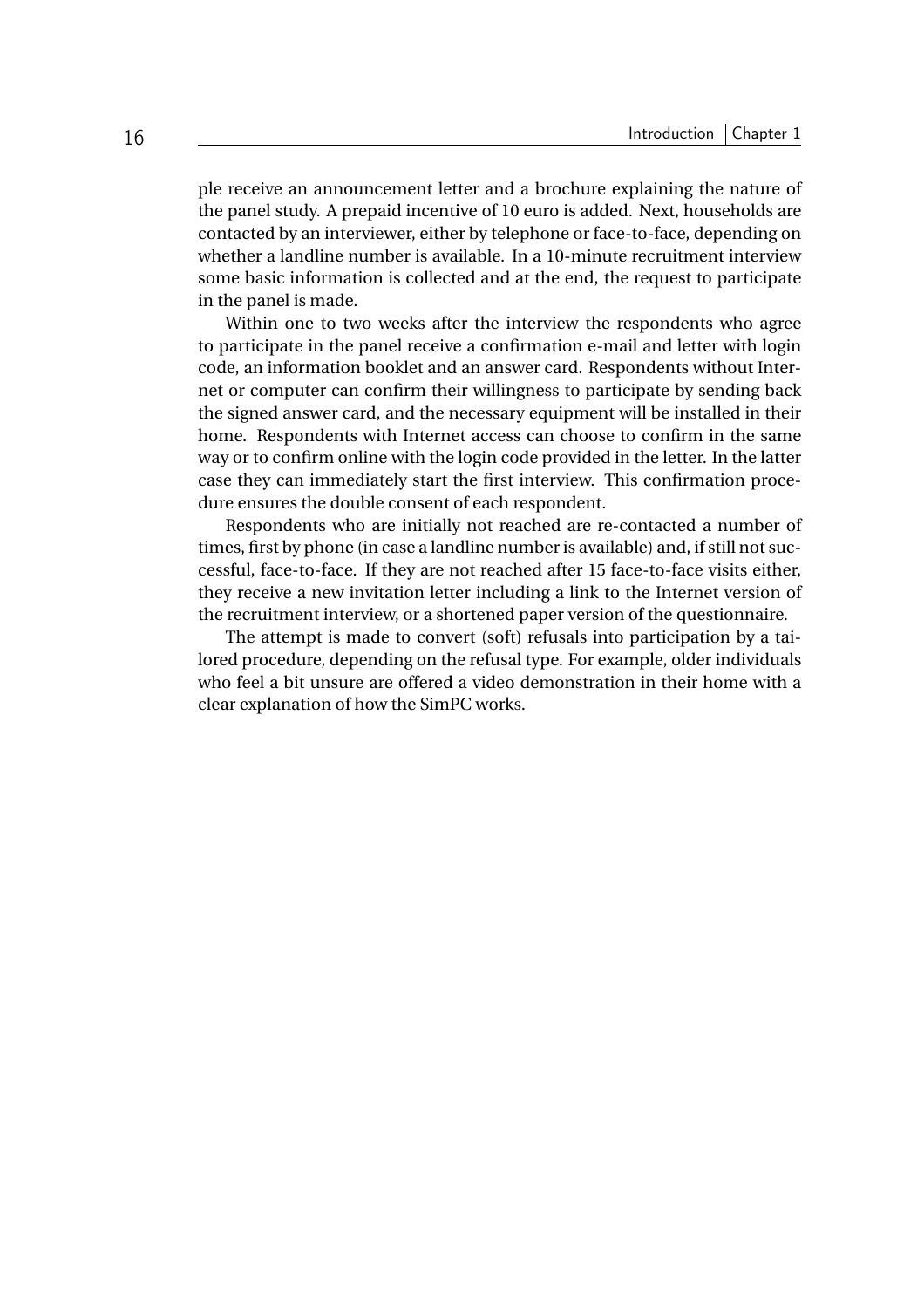#### Appendix B: Need for Cognition Scale 1.6

The Need for Cognition Scale (Cacioppo and Petty 1982) is a scale designed to measure the tendency for individuals to engage in and enjoy thinking. The list of 34 items is presented below.

- 1. I really enjoy a task that involves coming up with solutions to problems.
- 2. I would prefer a task that is intellectual, difficult, and important to one that's somewhat important but does not require much thought.
- 3. I tend to set goals that can be accomplished only by extending considerable mental effort.
- 4. I am usually tempted to put more thought into a task than the job minimally requires.
- 5. Learning new ways to think doesn't excite me very much.\*
- 6. I am hesitant about making important decisions after thinking about them.\*
- 7. I usually end up deliberating about issues even when they do affect me personally.
- 8. I prefer to let things happen rather than try to understand why they turned out that way.\*
- 9. I have difficulty in thinking in new and unfamiliar situations.\*
- 10. The idea of relying on thought to get my way to the top does not appeal to me<sup>\*</sup>
- 11. The notion of thinking abstractly is not appealing to me.\*
- 12. I am an intellectual.
- 13. I only think as hard as I have to.\*
- 14. I don't reason well under pressure.\*
- 15. I like tasks that require little thought once I've learned them.\*
- 16. I prefer to think about small daily projects to long-term ones.\*
- 17. I would rather do something that requires little thought than something that is sure to challenge my thinking abilities.
- 18. I find little satisfaction in deliberating hard and for long hours.\*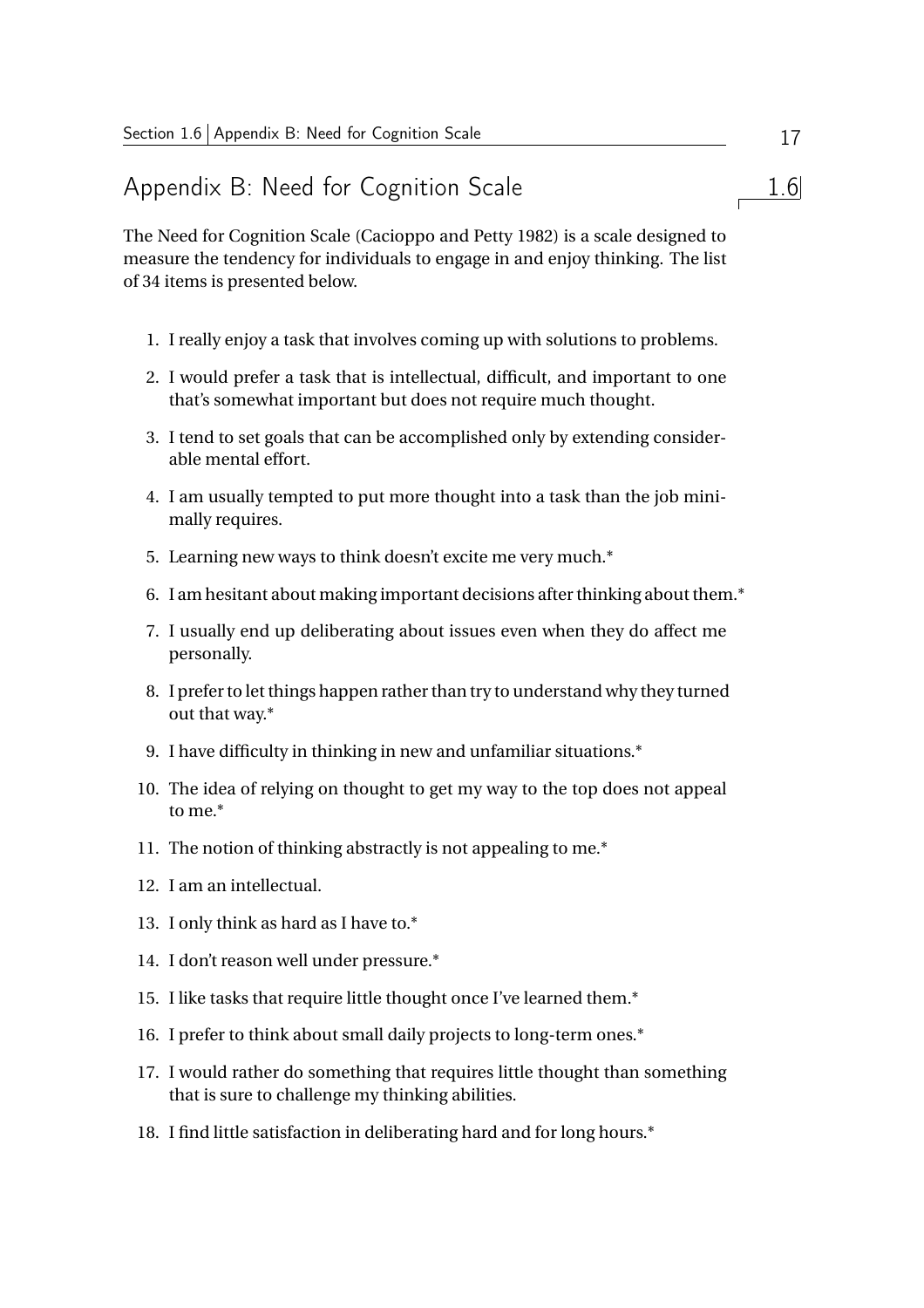- 19. I more often talk with other people about the reasons for and possible solutions to international problems than about gossip of tidbits of what famous people are doing.
- 20. These days, I see little chance for performing well, even in 'intellectual' jobs, unless one knows the right people.\*
- 21. More often than not, more thinking just leads to more errors.\*
- 22. I don't like to have the responsibility of handling a situation that requires a lot of thinking.\*
- 23. I appreciate opportunities to discover the strengths and weaknesses of my own reasoning.
- 24. I feel relief rather than satisfaction after completing a task that required a lot of mental effort.\*
- 25. Thinking is not my idea of fun.\*
- 26. I try to anticipate and avoid situations where there is a likely chance I'll have to think in depth about something.\*
- 27. I prefer watching educational to entertainment programs.
- 28. I think best when those around me are very intelligent.
- 29. I prefer my life to be filled with puzzles that I must solve.
- 30. I would prefer complex to simple problems.
- 31. Simply knowing the answer rather than understanding the reasons or the answer to a problem is fine with me.\*
- 32. It's enough for me that something gets the job done; I don't care how or why it works.\*
- 33. Ignorance is bliss.\*
- 34. I enjoy thinking about an issue even when the results of my thoughts will have no outcome on the issue.

\*=item is reverse worded

Answer format: 1 extremely uncharacteristic - 5 extremely characteristic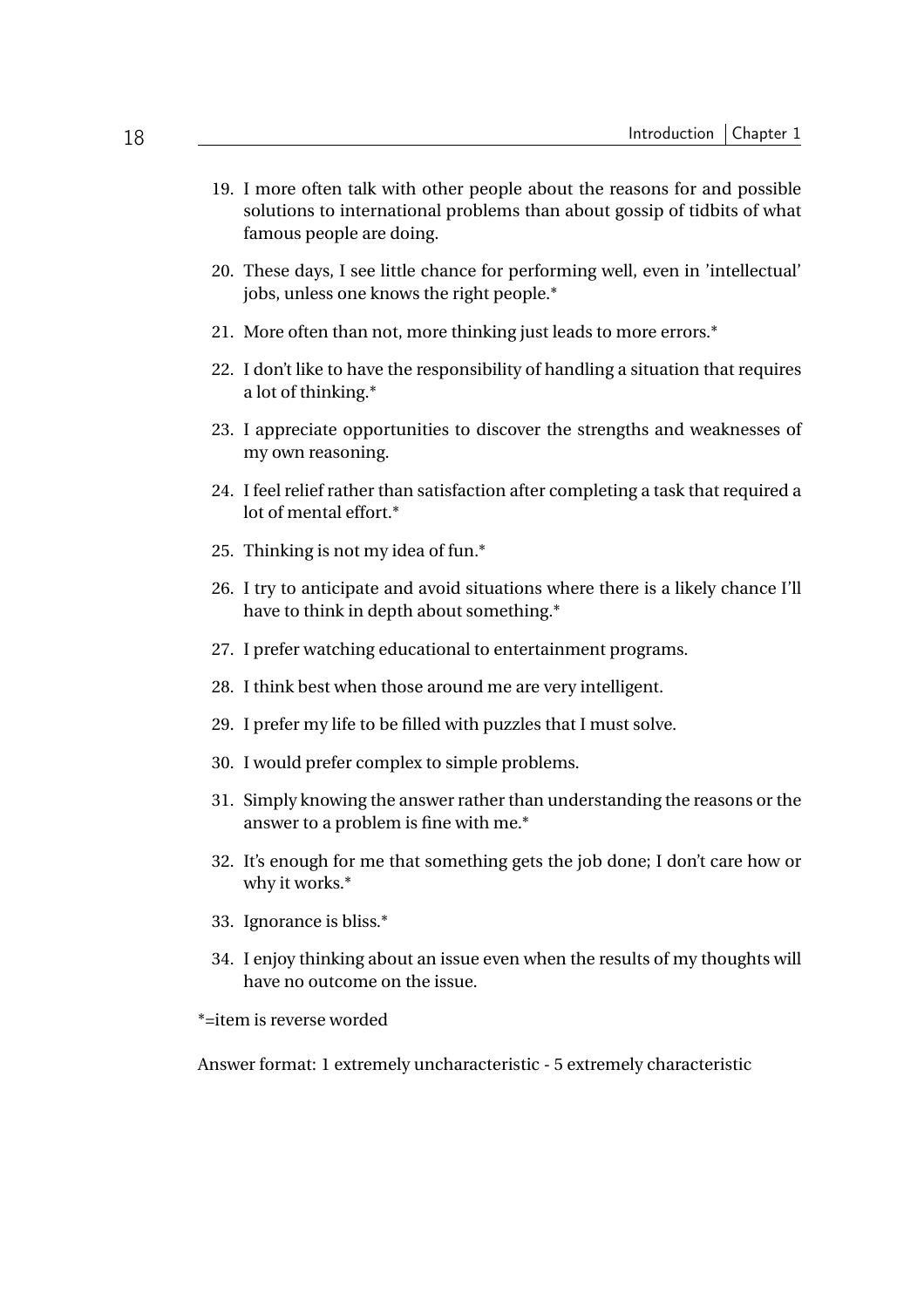#### Appendix C: Need to Evaluate Scale 1.7

The Need to Evaluate Scale (Jarvis and Petty 1996) is a scale designed to measure individual differences in the propensity to engage in evaluation. The list of 16 items is presented below.

- 1. I form opinions about everything.
- 2. I prefer to avoid taking extreme positions.\*
- 3. It is very important to me to hold strong opinions.
- 4. I want to know exactly what is good and bad about everything.
- 5. I often prefer to remain neural about complex issues.\*
- 6. If something does not affect me, I do not usually determine if it is good or bad.\*
- 7. I enjoy strongly liking and disliking new things.
- 8. There are many things for which I do not have a preference.\*
- 9. It bothers me to remain neutral.
- 10. I like to have strong opinions even when I am not personally involved.
- 11. I have many more opinions than the average person.
- 12. I would rather have a strong opinion than no opinion at all.
- 13. I pay a lot of attention to whether things are good or bad.
- 14. I only form strong opinions when I have to.\*
- 15. I like to decide that new things are really good or really bad.
- 16. I am pretty much indifferent to many important issues.\*
- \*=item is reverse worded

Answer format: 1 extremely uncharacteristic - 5 extremely characteristic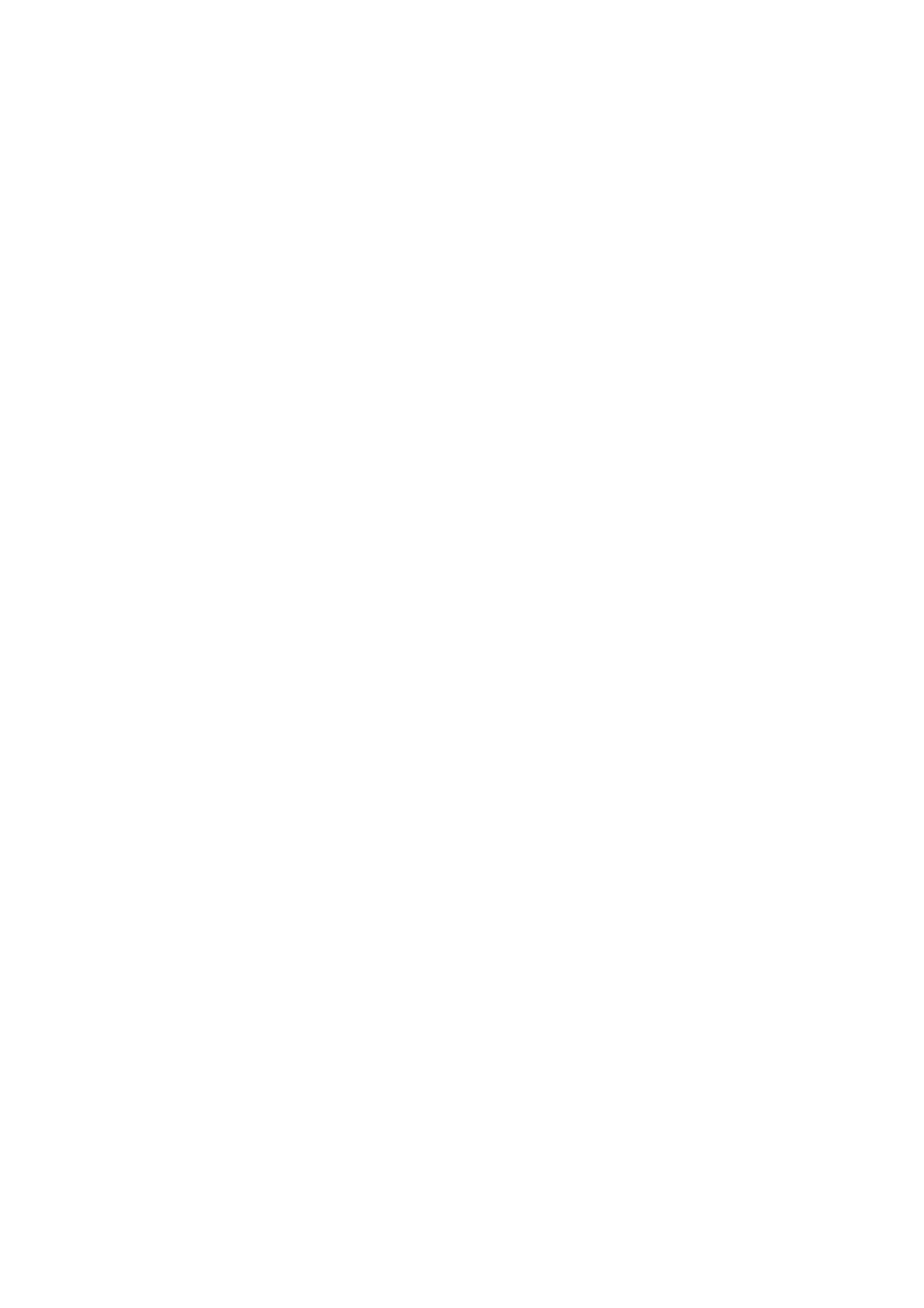# 2 | Design of Web Questionnaires: The Effects of the Number of Items per Screen

**ABSTRACT** This chapter analyzes the effects of an experimental manipulation of the number of items per screen in a web survey with forty questions aimed at measuring arousal. We consider effects on survey answers, item non-response, interview length, and the respondents' evaluation of several aspects of the survey (such as layout). Four different formats were used, with one, four, ten, and forty items and headers on a screen. We also analyze how the design effects vary with personal characteristics. We found no effect of format on the arousal index, but we found that item non-response increased with the number of items appearing on a single screen. Having multiple items on a screen shortens the duration of the interview, but negatively influences the respondent's evaluation of the questionnaire layout. Grouping effects are generally similar for different demographic groups, though there are some differences in magnitude and significance level. For example, grouping affects item non-response for men, older respondents, and respondents with low education.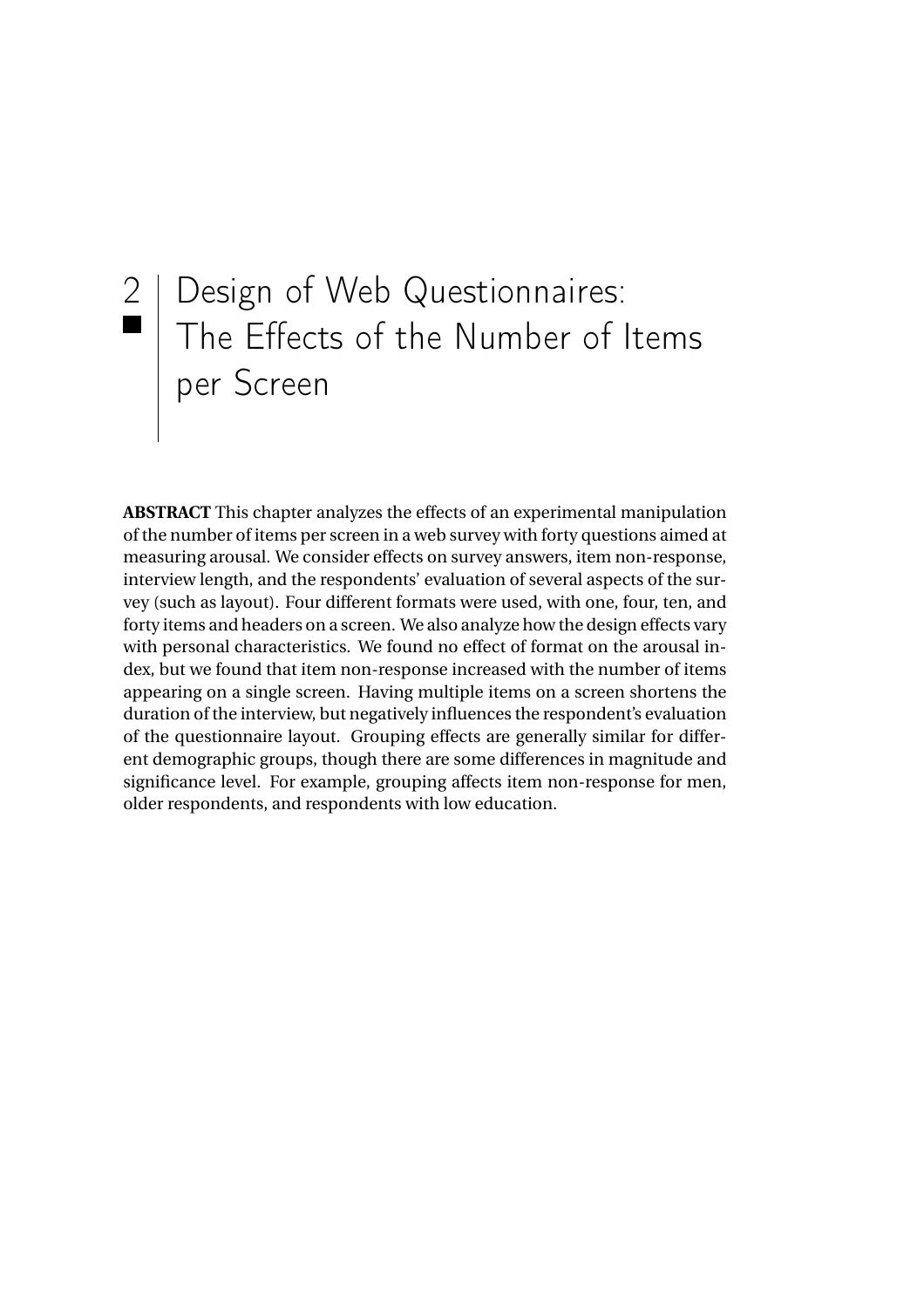#### *NE QUID NIMIS*

#### 2.1 Introduction

In web surveys, the questionnaire format is usually chosen for reasons that have little to do with increasing the accuracy of the answers or reducing item non-response. For example, matrix questions are frequently used either to save space on the screen or to reduce the number of screens. But does the use of a particular questionnaire format affect the answers to the survey questions? Does it have an effect on item non-response or interview duration? And do respondents evaluate various formats differently?

The existing literature provides evidence that words and graphics combine in ways that influence how people answer survey questions (e.g. Couper et al. 2000; Dillman et al. 2006; Lozar Manfreda et al. 2002b; Sanchez 1992), but little is known about the nature of the effects and the underlying mechanisms.

This chapter discusses the impact of one feature of web survey design: the number of items presented on each single screen. Some existing studies are described in Section 2.2. A questionnaire of forty items aimed at constructing an arousal scale is presented to respondents in a web survey that is broadly representative of the Dutch population. The experimental design is described in Section 2.3. The format is randomized: each respondent is presented one, four, ten, or all forty questions on one screen. We then analyze the effect of the questionnaire format on the mean of the forty answers (the arousal score) and the variance (Section 2.4.1), item non-response (Section 2.4.2), the time the respondent needs to complete the questionnaire (Section 2.4.3), and the respondent's evaluation of the questionnaire (Section 2.4.4). In addition, we investigate if any affects are tied to personal characteristics (Section 2.5), an issue that is at the frontier of web survey methodology (Dillman 2007; Stern et al. 2007). Section 2.6 concludes.

#### 2.2 Background

The interface design of web questionnaires varies in terms of how questions are grouped per screen and of the navigation methods used. At one end of the design continuum are form-based designs that present questionnaires as one long form in a scrollable window, at the other end are screen-by-screen questionnaires that present only a single item at a time (Norman et al. 2001). Schonlau et al. (2002) suggest that scrolling can be a burden to respondents and that lengthy web pages can give the impression that the survey is too long to complete. On the other hand, scrolling can also reduce completion times, help preserve the context of items, and avoid the problem of arbitrary page breaks. An advantage of a screen-by-screen design is the focus on each single item, but a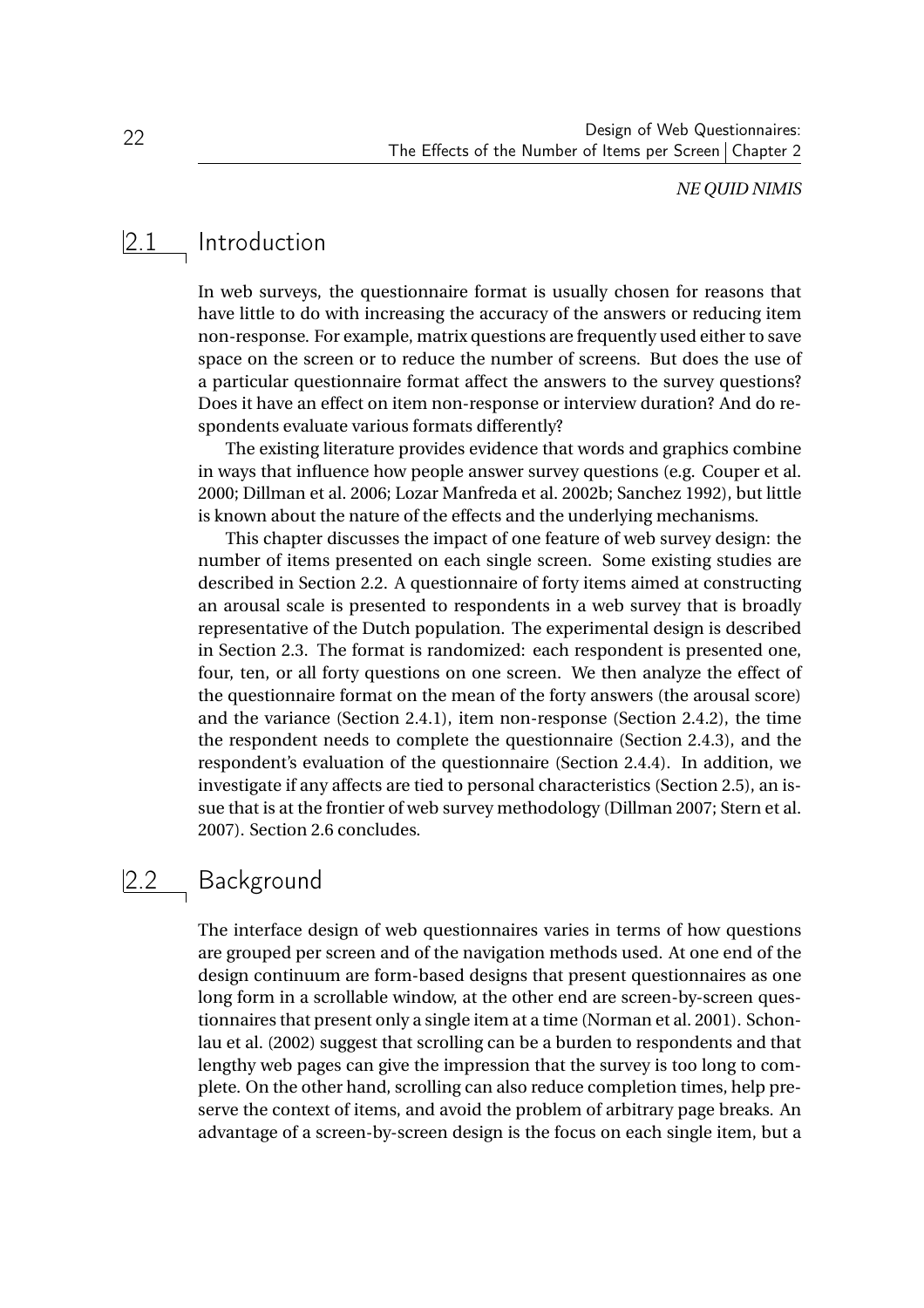disadvantage is the loss of context and the large number of mouse clicks (or other actions) needed to navigate through the survey. Presenting questions in a matrix may be a good compromise: it reduces the number of screens without the need for scrolling.

The visual layout of the scale is an important source of information that respondents use when deciding which answer to select (Christian 2003).

Tourangeau et al. (2004); (2007) argue that respondents use several visual heuristics to interpret a question. For example, items that are close to each other are seen as similar. Grouping principles from Gestalt Psychology also address this issue. The Law of Proximity (placing objects closely together will cause them to be perceived as a group), but also the Laws of Similarity (objects sharing the same visual properties will be grouped together) and Common Region (elements within a single closed region will be grouped together) suggest that grouping items on one page affects the answering process (Dillman 2007).

Items are more likely to be seen as related if grouped on one screen, reflecting a natural assumption that blocks of questions bear on related issues, much as they would during ordinary conversations (Schwarz 1996; Sudman et al. 1996). Couper et al. (2000) concluded that correlations are consistently higher among items appearing together on a screen than among items separated across several screens, but the effect is small and differences between pairs of correlations are insignificant. Tourangeau et al. (2004) replicated the above findings and found significant differences between correlations. They concluded that respondents apparently use the proximity of the items as a cue to their meaning, perhaps at the expense of reading each item carefully. Peytchev et al. (2006) found no significant differences between measurements using a paging and a scrolling design. Bradlow and Fitzsimons (2001) found that when items are not labeled or clustered, respondents base their responses on the previous item to a greater degree, regardless of whether the items are intrinsically related.

According to Bowker and Dillman (2000), the questionnaire format may increase partial non-response if respondents dislike it so much that they fail to complete the survey. Lozar Manfreda et al. (2002b) find no evidence of differences in partial non-response between one and multiple page designs, but they do find that a one-page design results in higher item non-response.

Interview duration may affect response rates, as well as the willingness to cooperate in (future) surveys (Deutskens et al. 2004). Couper et al. (2000), Lozar Manfreda et al. (2002b), and Tourangeau et al. (2004) all find evidence that a multiple-item-per-screen design takes less time to complete than a oneitem-per-screen design. Moreover, Deutskens (2006) finds that respondents who are highly motivated have a higher willingness to participate in (follow-up) surveys, and that one of the strongest factors driving motivation is how much the respondent enjoyed answering the questions. Particularly in panel surveys where reducing attrition is an important concern, this makes it worthwhile to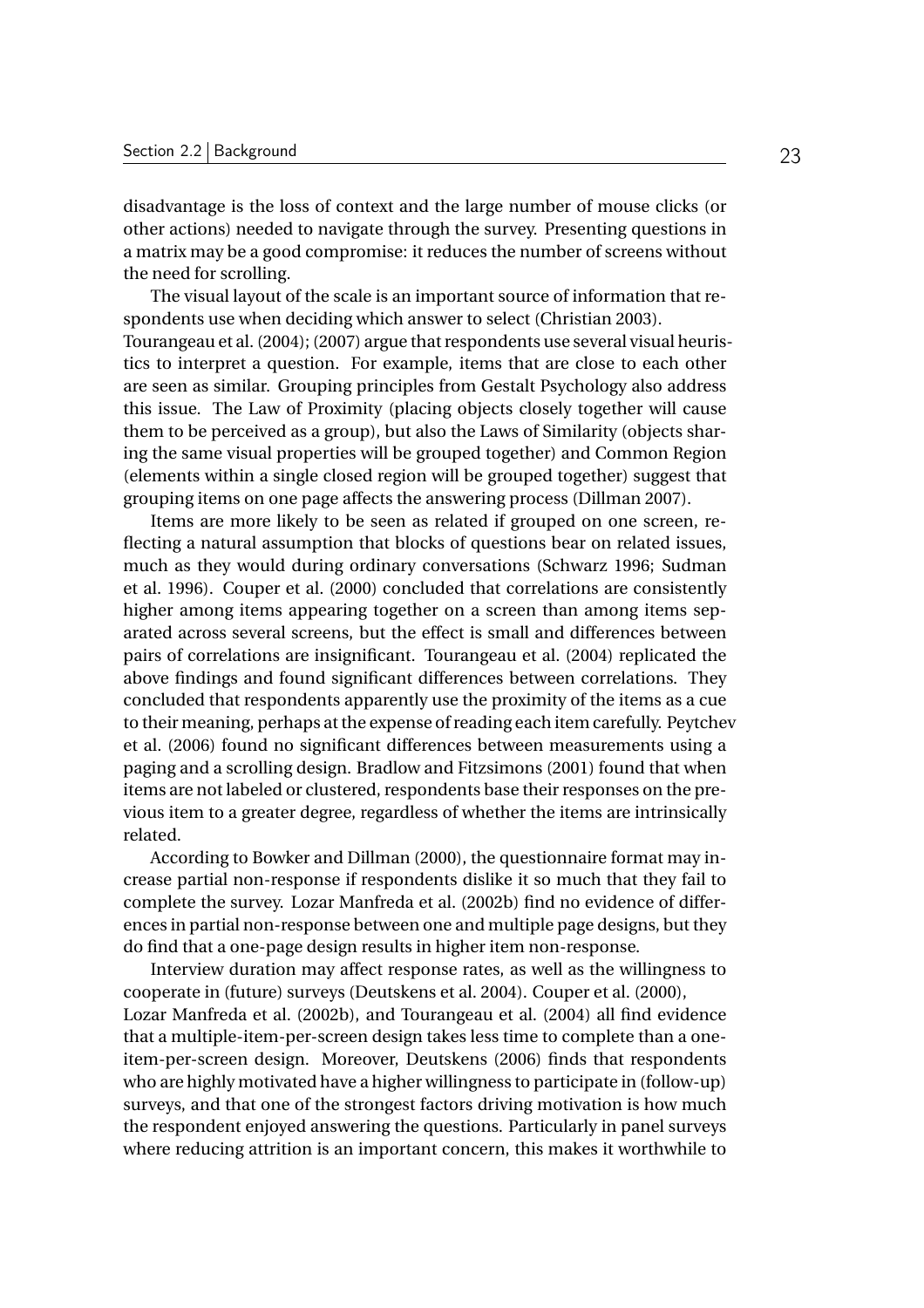analyze the effect of questionnaire format on how the respondent evaluates the attractiveness of the survey.

Visual design theory hardly makes any reference to respondent characteristics (Dillman 2007) and few empirical studies have analyzed how the effects of questionnaire format vary with respondent characteristics. Tourangeau et al. (2007) find no systematic variation in the impact of the layout of a response scale in relation to gender, age, or education group. Stern et al. (2007) also show that the layout of survey questions affects different demographic groups in similar ways. Krosnick and Alwin (1987), on the other hand, find that using different categories affects respondents with less education and less extensive vocabularies more than other groups. Knauper et al. (2004) and Borgers et al. (2004) find that the generally poorer memory of older adults' results in increased design effects. Deutskens et al. (2004), Dillman et al. (2000), and Stern et al. (2007) all conclude that further research is needed on the effects of questionnaire format for different populations.

## 2.3 Design and implementation

The experiment was conducted in the CentERpanel: an online household panel consisting of more than 2,000 households, administered by CentERdata. The panel aims to be representative of the Dutch-speaking population in the Netherlands, including those without Internet access. The households that do not have access to Internet when recruited are provided with a so-called Net.Box, enabling a connection via a telephone line and a television set. If the household does not have a television, CentERdata will provide that too. The recruitment of new panel members is performed in three stages. In the first stage, a random sample of potential panel members is interviewed by telephone. The interview ends with the question whether the person would like to participate in survey research projects. If so, the household is included in a database of potential panel members. If a participating household drops out of the panel, a new household is selected from the database of potential panel members. This is done on the basis of demographic characteristics, such that the panel will remain representative (see www.centerdata.nl/en/CentERpanel for details).

Our experiment compared several layout options for a questionnaire of 40 items based on a scale developed by Mehrabian and Russell (1974) to measure arousal. All items were answered on a 5-point Likert scale (totally disagree - totally agree).

We divided respondents randomly into seven groups. The first group answered each item on a single screen (see Appendix A, format 1). The second group answered four items per screen (format 2, using less than half of the screen), while the third group answered ten items per screen (format 3, using the whole screen). The fourth group answered all 40 items on one single screen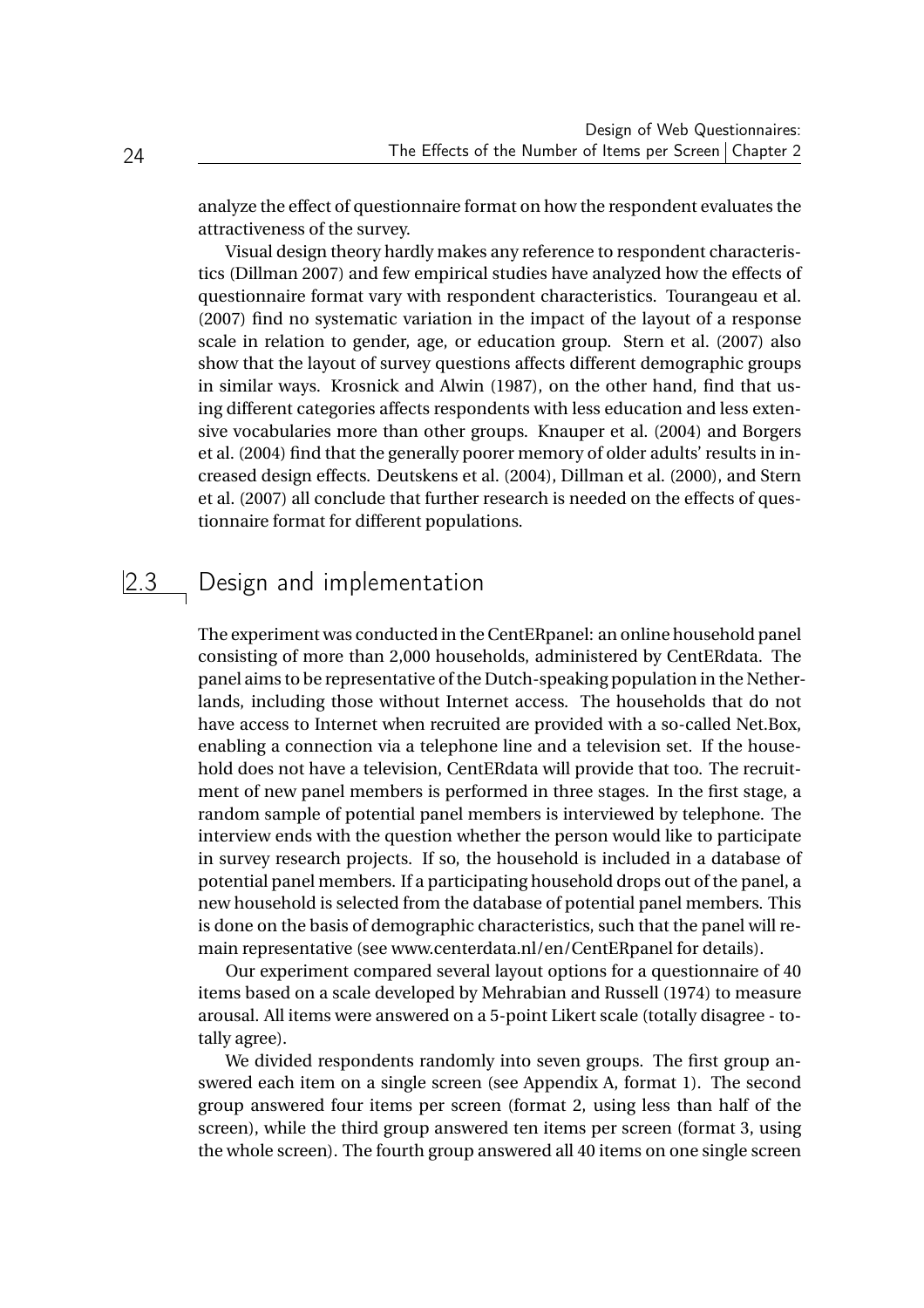(scrollable design, see Appendix A, format 4).

Because of the height of the screen, people with 40 items per screen had to scroll in order to fill in all the items. Scrolling down made it impossible to see the header (totally disagree-totally agree) when this was only shown at the top of each screen. We formed three additional groups, with four, ten, and forty items on one screen, but with a header displayed at each item (resulting in four, ten, and forty headers per screen, as opposed to one header per screen). For most of the analyzes we combined the single header and multiple header per screen formats<sup>1</sup>, as we found hardly any differences between them. Wherever we did find differences, these will be discussed explicitly. We therefore speak of four different formats. Note that the exact appearance of the questionnaire on the respondent's screen depends on screen settings (e.g. height and resolution). In particular, what respondents with a Net.Box see is somewhat different from what others see. Still, we did not find significant differences between Net.Box and other respondents.

The experiment was fielded in December 2004; 2565 respondents (69% of selected panel members) completed the questionnaire. See Table 2.1 for the number of respondents in each format.

| Format |                     | N    |   | Consists of:     |     |
|--------|---------------------|------|---|------------------|-----|
| 1      | 1-item-per-screen   | 352  |   |                  |     |
| 2      | 4-items-per-screen  | 727  | a | single header    | 353 |
|        |                     |      | b | multiple headers | 374 |
| 3      | 10-items-per-screen | 768  | a | single header    | 370 |
|        |                     |      | b | multiple headers | 398 |
| 4      | 40-items-per-screen | 718  | a | single header    | 359 |
|        |                     |      | b | multiple headers | 359 |
|        | Total               | 2565 |   |                  |     |

Table 2.1: Number of Respondents Who Completed the Questionnaire for the Different Formats

### Results 2.4

We looked at the effects of questionnaire format on the outcome variables (Section 2.4.1), item non-response (Section 2.4.2), duration of the interview (Section 2.4.3), and respondents' subjective evaluations of the questionnaire (Section 2.4.4). Effects of personal characteristics are presented in Section 2.5.

 $<sup>1</sup>$ As a result, the one-item-per-screen format has half the number of respondents compared</sup> to the other formats.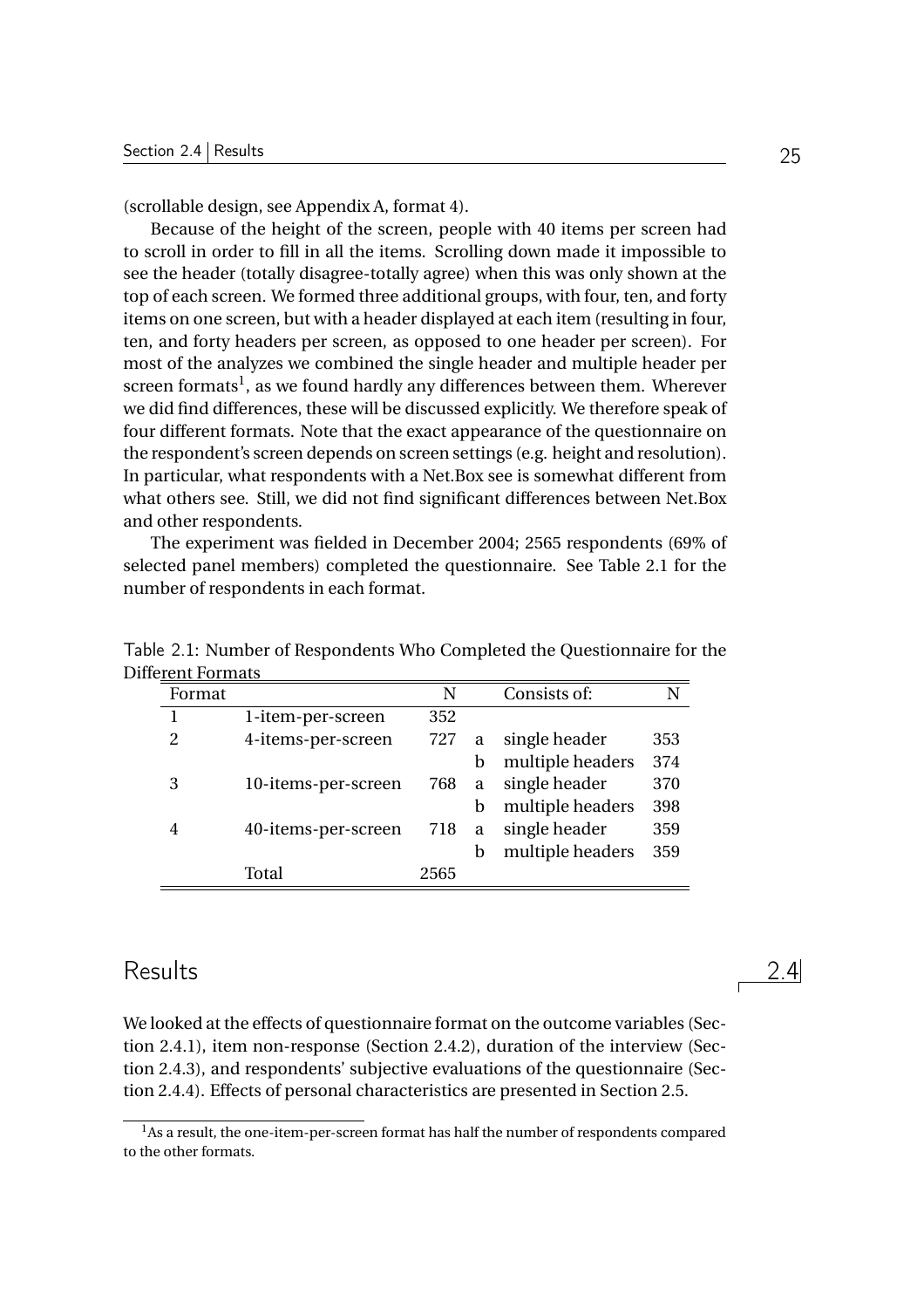#### 2.4.1 Effects on the outcome variables

To summarize the forty outcome variables, we considered the mean and the variance of the forty item scores, encoding the answers 1 (totally disagree), 2, 3, 4 or 5 (totally agree) (or, for reverse worded items, the reverse). The mean is Mehrabian and Russell (1974) arousal score and the variance can be seen as a measure of internal consistency. We were able to reject neither the null hypothesis that questionnaire format has no effect on the mean score ( $F=1.84$ ;  $p=0.14$ ), nor the null hypothesis that format has no effect on the variance (F=1.34; p=0.26).

The existing literature (Section 2.2) suggests that grouping items on one screen may increase the correlations among the answers. We find small differences between inter-item correlations when the items were presented (1) 1 item-per-screen (Cronbach's alpha of .8801), (2) 4-items-per-screen (alpha of .8849), (3) 10-items-per-screen (alpha of .8871), or (4) all-items-per screen (alpha of .8788). Values of Cronbach's alpha for the sets of items that were placed on one screen (e.g. 10 times for 4 items or 4 times for 10 items) revealed no differences between formats either.

#### 2.4.2 Effects on item non-response

Based on the results of Lozar Manfreda et al. (2002b), we expect item nonresponse to increase as more items are placed on a single screen. We analyze both the number of missing items per respondent (with a mean of 0.20 in the complete sample) and the dummy variable that distinguishes respondents with no missing items (0) from those with at least one missing item (1; 15% of the complete sample). Table 2.2 shows the results.

In line with existing findings, we find a positive and significant effect of the number of items per screen on item non-response. Not only does the number of missing items increase as more items appear on a single screen, but so does the probability that at least one answer is missing.

#### 2.4.3 Effects on the time needed to complete the interview

When items are presented on a grid, a respondent has to perform fewer physical actions (mouse clicks) than when items are presented on separate screens. Existing studies show that presenting multiple items per screen shortens the duration of the interview, so we expect a negative effect of the number of items per screen on the time it takes to complete the questionnaire. We indeed found a significant and monotonically decreasing effect (F=4.20, p=.006): the duration was longest for the one-item-per-screen format (median<sup>2</sup>=384 seconds), followed by the 4-items-per-screen format (median=316 seconds), the 10-items-

<sup>&</sup>lt;sup>2</sup>We present median scores because the distribution of response times is skewed.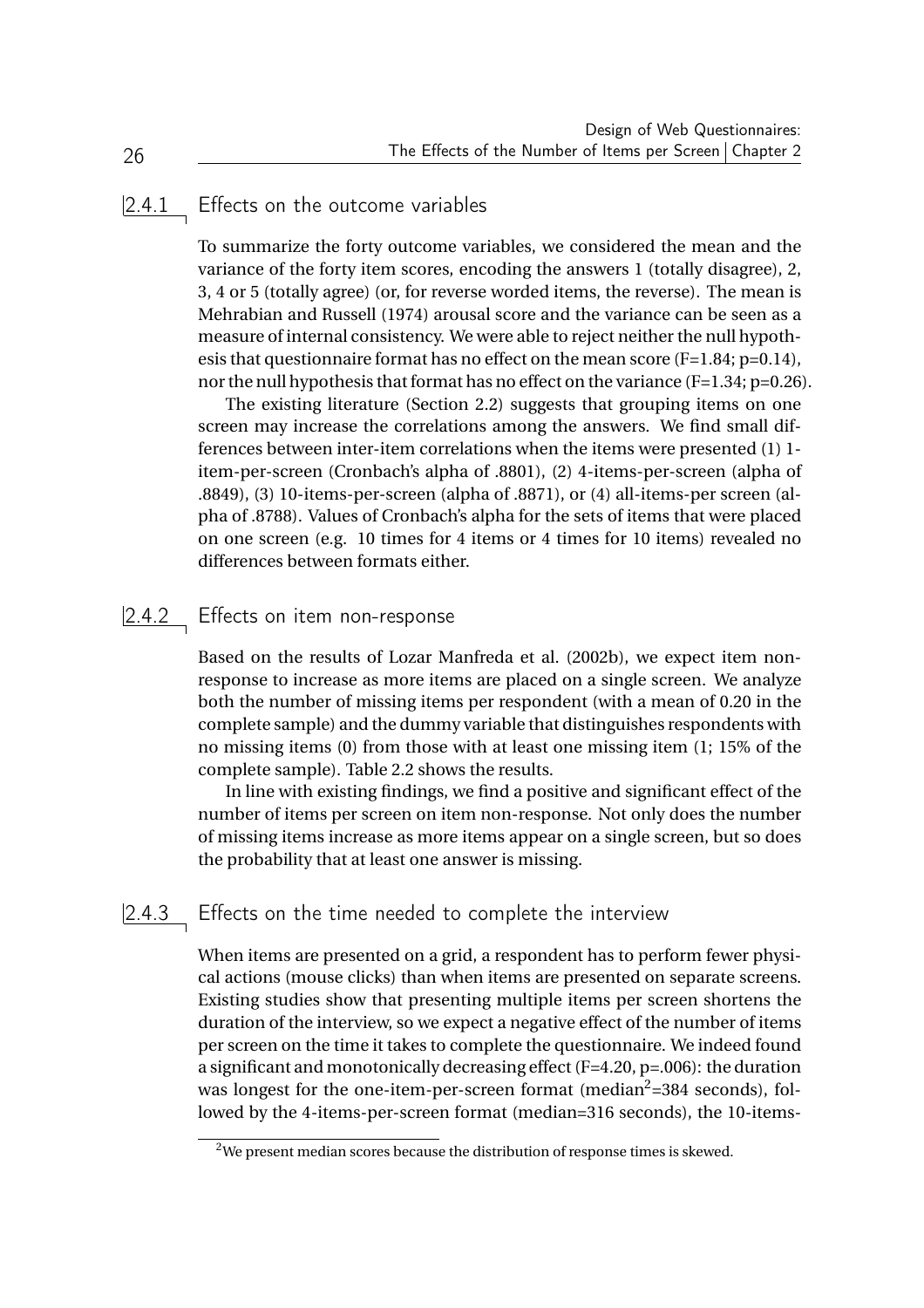Table 2.2: Regression Results on Dummies for the Different Formats (Format 1 is taken as reference); (A) Linear Regression of the Number of Missing Items; (B) Logit Regression of the Dummy Indicating Zero (0) or More Missing Items(1)

| A) Linear regression |                        |             |         |
|----------------------|------------------------|-------------|---------|
|                      |                        | Coefficient | p-value |
|                      | constant               | 0.142       | < 0.01  |
| Format               | 2: 4-items-per-screen  | 0.027       | 0.52    |
|                      | 3: 10-items-per-screen | 0.077       | 0.06    |
|                      | 4: 40-items-per-screen | 0.103       | 0.01    |
| B) Logit regression  |                        |             |         |
|                      |                        | Coefficient | p-value |
|                      | constant               | $-1.07$     | < 0.01  |
| Format               | 2: 4-items-per-screen  | 0.058       | 0.70    |
|                      | 3: 10-items-per-screen | 0.231       | 0.11    |
|                      | 4: 40-items-per-screen | 0.454       | < 0.01  |

per-screen format (median=303 seconds), and the all-items-per-screen format (median=302 seconds).

Effects on the evaluation of the questionnaire 2.4.4

At the end of the questionnaire, people answered some evaluation questions:

- 1. How interesting did you find the questions?
- 2. How easy was it to answer the questions?
- 3. How clear did you find the wording of the questions?
- 4. What did you think of the layout?
- 5. How would you evaluate the duration?
- 6. What is your overall opinion of these questions?

These questions were asked on a ten-point scale ranging from 1 ('very bad'/'not at all) to 10 ('very good'/'very much').

For the evaluation of the layout, we found a significant difference between the four formats  $(F=17.13, p<0.001)$ . The more items appeared on a single screen, the lower the evaluation (means were 7.67, 7.57, 7.37, and 7.06 for the one, four, ten, and all-items-per-screen format, respectively).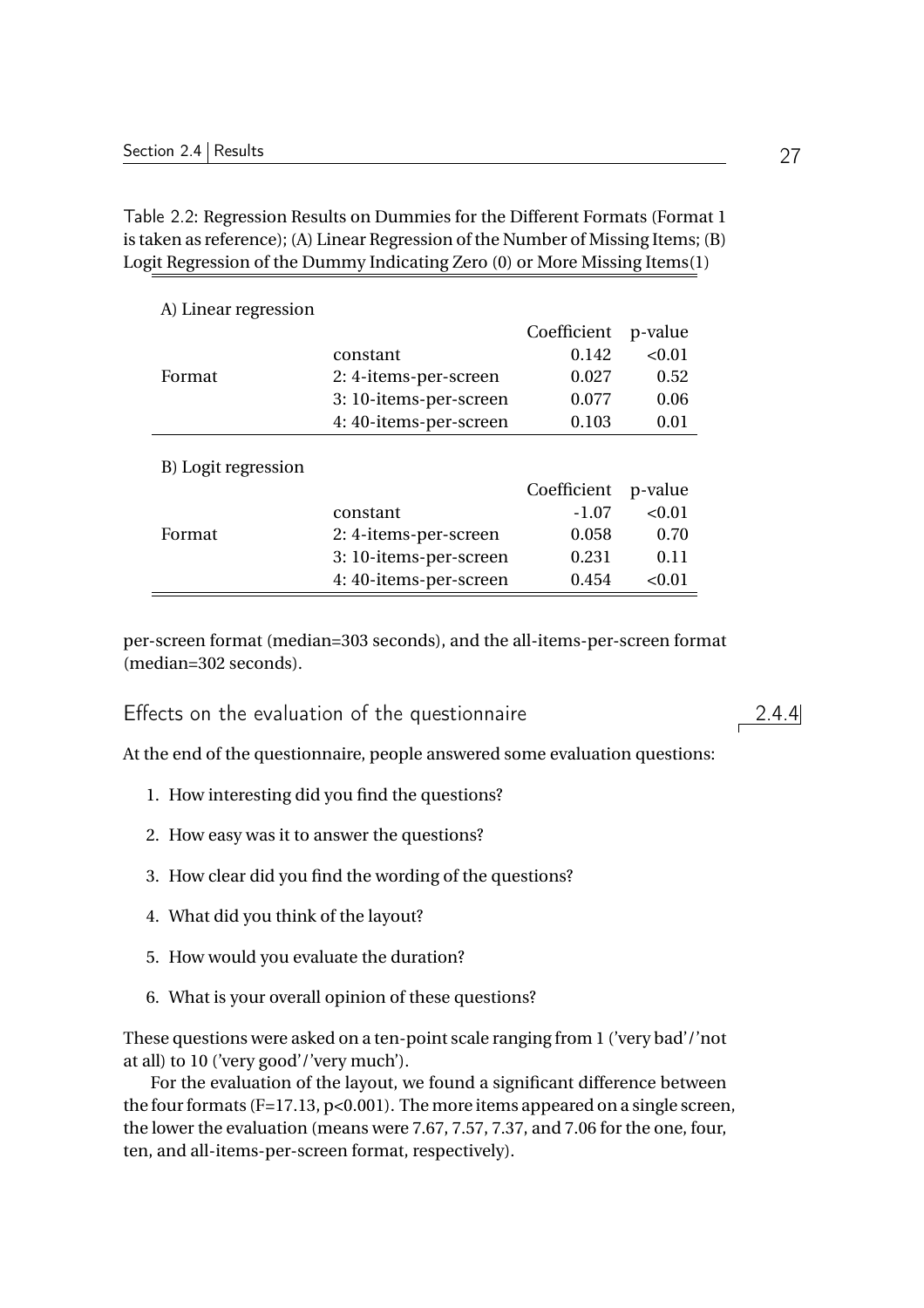Here, we found a significant effect of the number of headers. For three formats, the 10-items-per-screen version with 10 headers, and the all-items-perscreen version with 1 and 40 headers, respondents had to scroll in order to see the complete screen $^3$ . A one-way between-groups analysis of variance showed there were no significant differences among these three, but these three were evaluated significantly worse than the other formats, suggesting that scrolling is considered unattractive.

## 2.5 Effects for different demographic subgroups

This section describes how the effects of grouping items on a screen differ across demographic groups, defined by education, age, and gender. We consider the education groups low (at most lower vocational training), intermediate (senior high or vocational community college), and high (vocational college or university). Age is divided into young and old with a cut-off point at 50 years of age (distinguishing groups of approximately equal size). In the discussion below we consider one demographic characteristic at the time. We also looked at demographic groups characterized by more than one characteristic (e.g. low educated women) but this did not lead to additional insights.

#### Effects on the outcome variables

We found an insignificant effect of questionnaire format on the mean arousal score and the within respondent variance of the 40 items for each of the demographic groups, in line with the insignificant results for the complete sample (cf. Section 2.4.1).

#### Effects on item non-response

The fraction of men with at least one missing item differed significantly between formats, as can be seen in Table 2.3. Women did not show significant differences between formats. The table also suggests that reduction in cognitive functioning due to aging leads to higher item non-response rates. More importantly for our study, the probability that at least one answer is missing increased significantly with the number of items per screen for older respondents but not for the younger group. Low educated respondents showed differences between formats for both the number of items not responded to as well as the probability that at least one answer was missing, while respondents with intermediate or high education levels did not show significant differences. These

 $3$ For the ten items per screen version with a single header, the need to scroll depended on the screen resolution.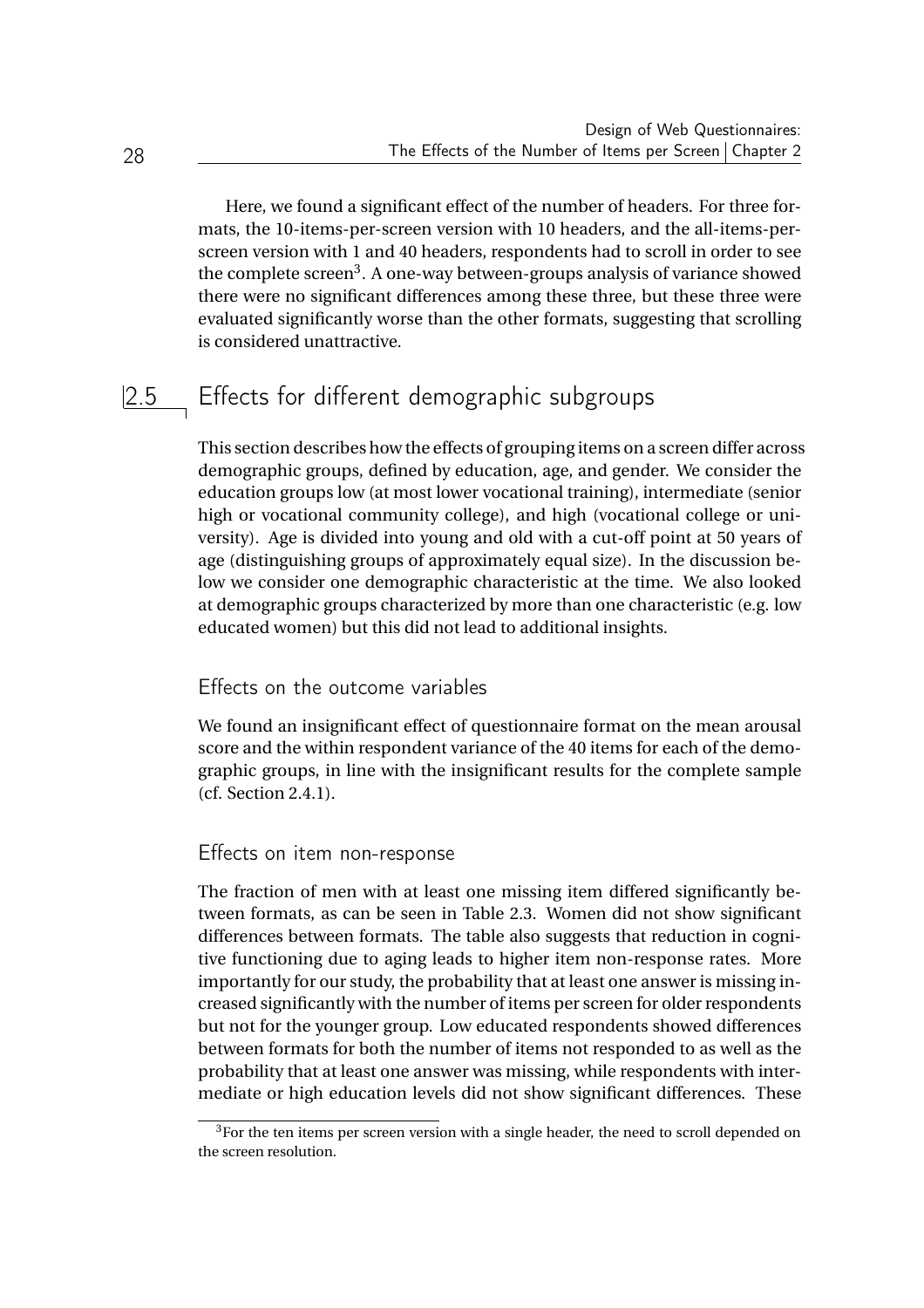|                                                        |                                       | Gender |               | Age          | <b>Education level</b> |                   |         |  |
|--------------------------------------------------------|---------------------------------------|--------|---------------|--------------|------------------------|-------------------|---------|--|
|                                                        | Men                                   | Women  | $50$<br>years | >49<br>years | Low                    | Inter-<br>mediate | High    |  |
| Number of items not responded to                       |                                       |        |               |              |                        |                   |         |  |
| M1                                                     | .156                                  | .129   | .085          | .217         | .152                   | .138              | .127    |  |
| M <sub>4</sub>                                         | .156                                  | .184   | .123          | .22          | .136                   | .163              | .202    |  |
| M10                                                    | .23                                   | .207   | .139          | .333         | .267                   | .214              | .166    |  |
| M40                                                    | .227                                  | .265   | .177          | .334         | .322                   | .239              | .174    |  |
| $\mathbf N$                                            | 1319                                  | 1246   | 1442          | 1123         | 852                    | 838               | 870     |  |
| F-statistic                                            | 1.28                                  | 2.14   | 1.46          | 2.17         | 3.41                   | 1.06              | .42     |  |
| p-value                                                | .28                                   | .09    | .22           | .09          | .02                    | .37               | .74     |  |
| Fraction of respondents with at least one item missing |                                       |        |               |              |                        |                   |         |  |
| M1                                                     | .266                                  | .246   | .21           | .316         | .248                   | .276              | .236    |  |
| M4                                                     | .253                                  | .282   | .246          | .29          | .318                   | .273              | .221    |  |
| M10                                                    | .293                                  | .311   | .245          | .384         | .318                   | .333              | .251    |  |
| M40                                                    | .36                                   | .341   | .288          | .434         | .39                    | .38               | .285    |  |
| $\mathbf N$                                            | 1319                                  | 1246   | 1442          | 1123         | 852                    | 838               | 870     |  |
| F-statistic                                            | 3.83                                  | 2.01   | 1.59          | 5.69         | 2.67                   | 2.54              | .96     |  |
| p-value                                                | .01                                   | .11    | .19           | $-.001$      | .05                    | .06               | .42     |  |
| Duration of the interview (median time in seconds)     |                                       |        |               |              |                        |                   |         |  |
| M1                                                     | 382                                   | 387    | 332           | 467          | 363                    | 352               | 377     |  |
| M <sub>4</sub>                                         | 320                                   | 313    | 272           | 380          | 307                    | 303               | 312     |  |
| M10                                                    | 320                                   | 297    | 260           | 382          | 297                    | 299               | 292     |  |
| M40                                                    | 312                                   | 288    | 241           | 399          | 285                    | 291               | 272     |  |
| N                                                      | 1295                                  | 1222   | 1408          | 1109         | 836                    | 822               | 855     |  |
| F-statistic                                            | 1.31                                  | 3.97   | 2.51          | 1.66         | 1.15                   | 1.35              | 2.17    |  |
| p-value                                                | .27                                   | $-.01$ | .06           | .17          | .33                    | .26               | .09     |  |
|                                                        | <b>Evaluation score of the layout</b> |        |               |              |                        |                   |         |  |
| M1                                                     | 7.63                                  | 7.72   | 7.51          | 7.89         | 7.71                   | 7.66              | 7.63    |  |
| M4                                                     | 7.56                                  | 7.58   | 7.42          | 7.72         | 7.6                    | 7.6               | 7.5     |  |
| M10                                                    | 7.35                                  | 7.39   | 7.11          | 7.73         | 7.47                   | 7.35              | 7.3     |  |
| M40                                                    | 6.99                                  | 7.14   | 6.72          | 7.51         | 7.18                   | 7.08              | 6.95    |  |
| $\mathbf N$                                            | 1311                                  | 1237   | 1430          | 1118         | 846                    | 831               | 866     |  |
| F-statistic                                            | 1.46                                  | 6.83   | 16.07         | 2.75         | 4.56                   | 5.76              | 6.84    |  |
| p-value                                                | < .001                                | < .001 | < .001        | .04          | $-.01$                 | < 01              | $-.001$ |  |

Table 2.3: Effects of Grouping Items on a Screen per Demographic Group

*Note: M1=mean score for the 1-item-per screen format, M4=mean score for the 4-items-per screen format, M10=mean score for the 10-items-per screen format, M40=mean score for the all-items-per screen format.*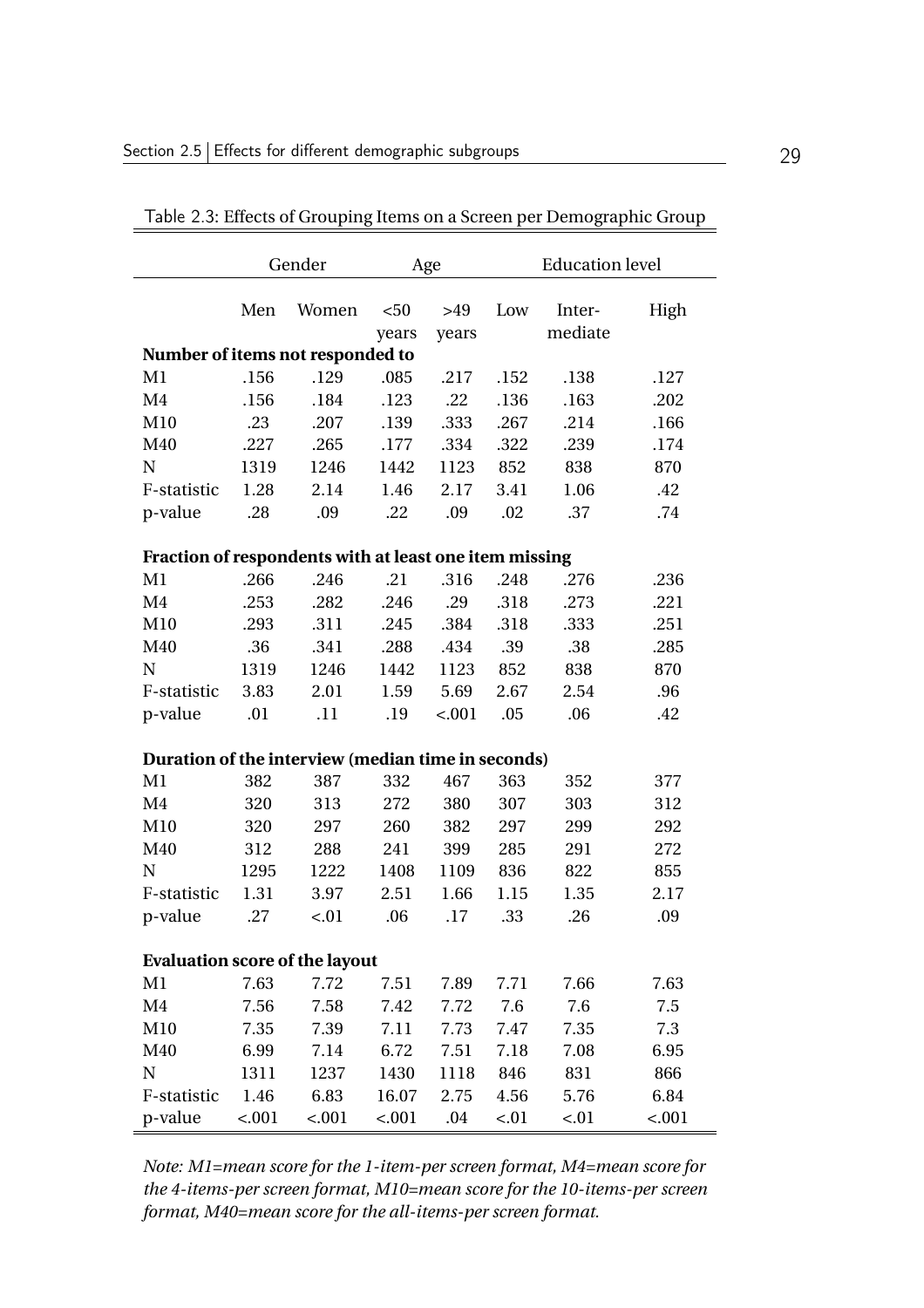analyzes all suggest that poorer cognitive functioning are associated with larger design effects.

#### Effects on the time needed to complete the interview

We found a significantly negative effect of the number of items per screen on interview length for women. Respondents aged 50 and older showed longer interview times than their younger counterparts, but there were no significant differences between formats for the two age groups we considered. The design effects for the three education groups were not significant either.

#### Effects on the evaluation of the questionnaire

With regard to the self-evaluation questions we found differences between demographic groups in the questions "How clear did you find the wording of the questions?" and "What did you think of the layout?". For the former, we only found significant design effects for men (not shown in the table) - men found the question wording in the 1-item-per-screen format clearer than in the other formats (F=2.92, p=.03; the means were 7.95, 7.65, 7.77, and 7.65 for the one, four, ten, and all-item-per-screen format, respectively). For the evaluation of layout, the number of items per screen was significant in each of the demographic groups, as can be seen in Table 2.3.

In all, we found evidence that the importance of the number of items per screen differs between demographic groups. Men seem to be more sensitive for it than women, and the effects on item non-response are associated with lack of cognitive skills.

## 2.6 Discussion and Conclusions

In this chapter we have investigated how the number of items placed on a single screen (one, four, ten, or forty) in a web survey influences answers, item non-response, interview length, and questionnaire evaluation. We extend previous research by (1) analyzing if any effects of grouping depend on personal characteristics, (2) varying the number of headers (one header per screen versus a header at each item), and (3) adding evaluation questions to find out how respondents experience each format.

We found no positive effects of adding more headers. In fact, the only effect of adding headers at each item is negative: if adding headers forces the respondents to scroll, this negatively affects their evaluation of the survey. Apparently respondents remember the header on top of the screen and repeating it is not useful.

30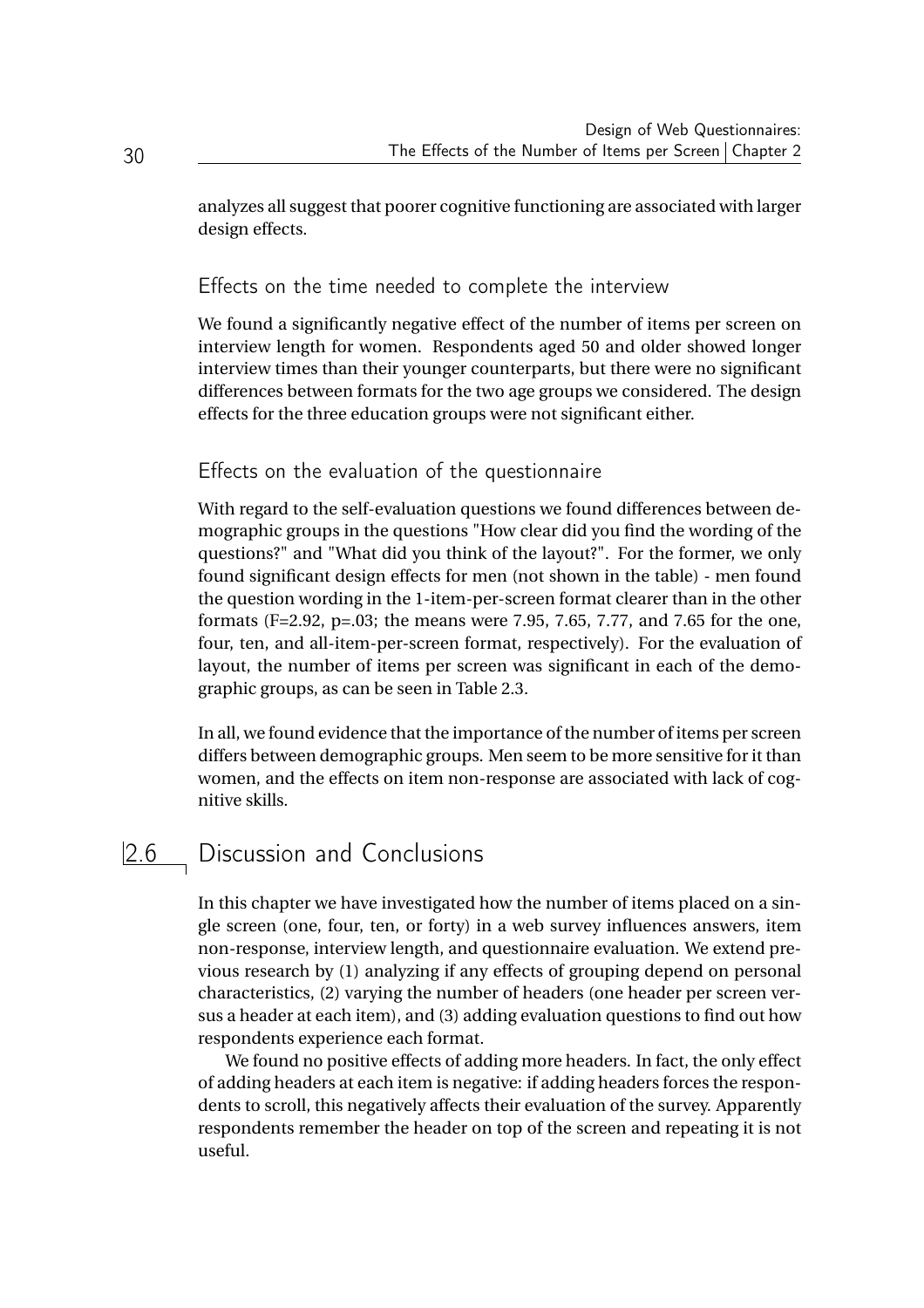Reassuringly, we find no evidence that either the number of headers or the number of items per screen lead to different answers to questions or to differences in the arousal scales constructed from these answers. On the other hand, however, we find that putting more items on a screen increases item non-response, reduces the duration of the survey, and makes subjective assessments of the questionnaire less positive. These effects are generally similar for different demographic groups, though there are some differences in magnitude and significance level. For example, grouping affects item non-response for men, older respondents, and respondents with low education.

All in all, the optimal number of items per screen requires a trade- off: more items per screen shortens survey time but reduces data quality (item nonresponse) and respondent satisfaction (with potential consequences for motivation and cooperation in future surveys). Since the negative effects of more items per screen mainly arise when scrolling is required, in conclusion we are inclined to recommend placing four to ten items on a single screen, avoiding the necessity to scroll.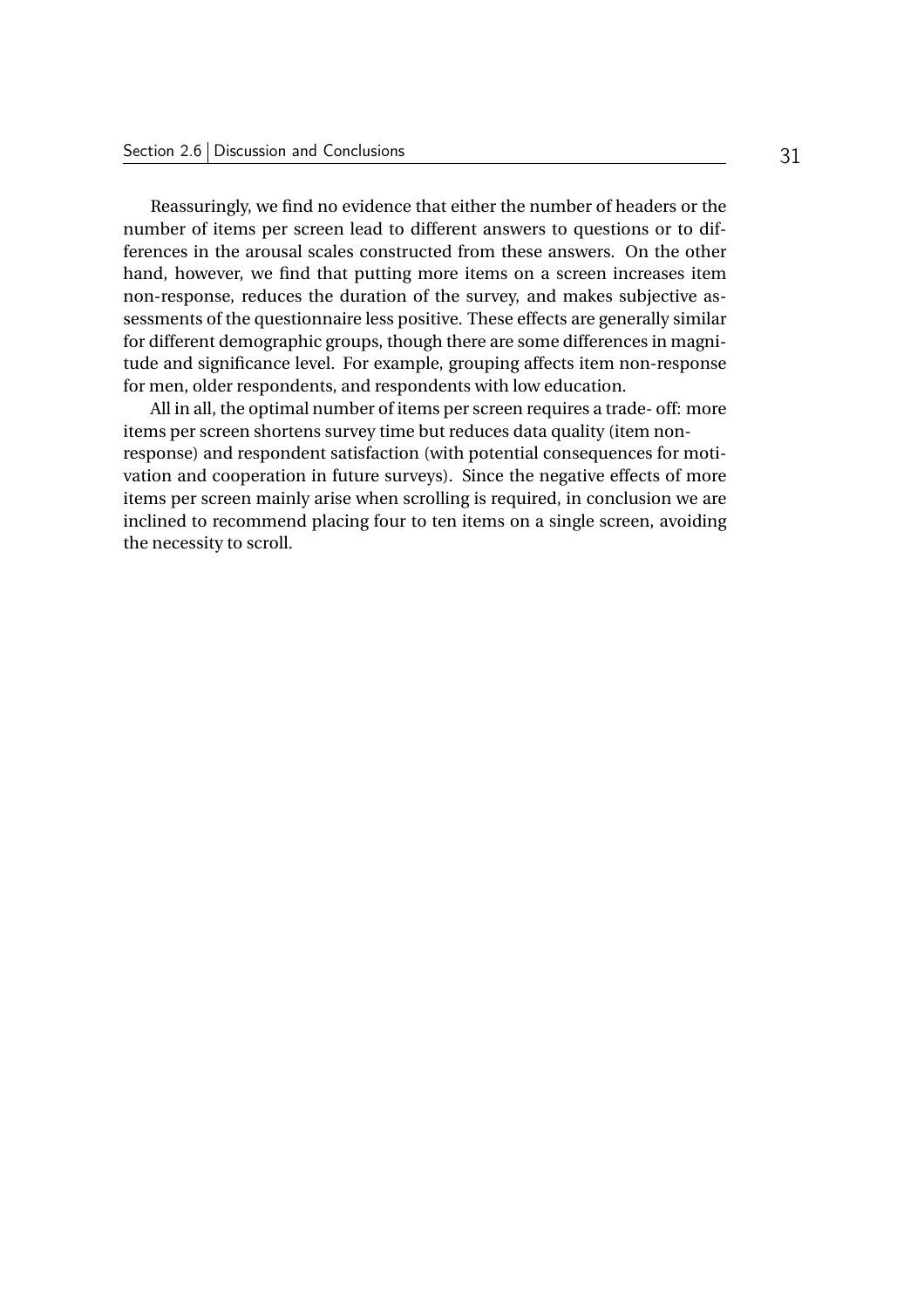## 2.7 Appendix A: Screen shots

This appendix presents screen shots for the formats as were used in the experiment.

| I seldom change the pictures on my walls. |                     |                               |                  |                          |
|-------------------------------------------|---------------------|-------------------------------|------------------|--------------------------|
| $\odot$<br>disagree totally               | $\circ$<br>disagree | $\circ$<br>disagree nor agree | $\circ$<br>agree | $\circ$<br>agree totally |
| Next                                      |                     |                               |                  |                          |
|                                           |                     |                               |                  |                          |
|                                           |                     |                               |                  |                          |
|                                           |                     |                               |                  |                          |
|                                           |                     |                               |                  |                          |



 $\overline{\mathbb{R}}$ 

|                                                             | disagree<br>totally | disagree | disagree<br>nor agree | agree | agree<br>totally |
|-------------------------------------------------------------|---------------------|----------|-----------------------|-------|------------------|
| I seldom change the pictures on my walls.                   | $\circ$             | O        | O                     | O     | $\circ$          |
| I am not interested in poetry.                              | $\circ$             | O        | O                     | O     | O                |
| It is unpleasant seeing people in strange<br>weird clothes. | O                   | O        | $\circ$               | O     | $\circ$          |
| I am continually seeking new ideas and<br>experiences.      | O                   | O        | O                     | O     | $\circ$          |
| Next.                                                       | <b>Back</b>         |          |                       |       |                  |

Figure 2.2: Format 2: 4-items-per-screen

32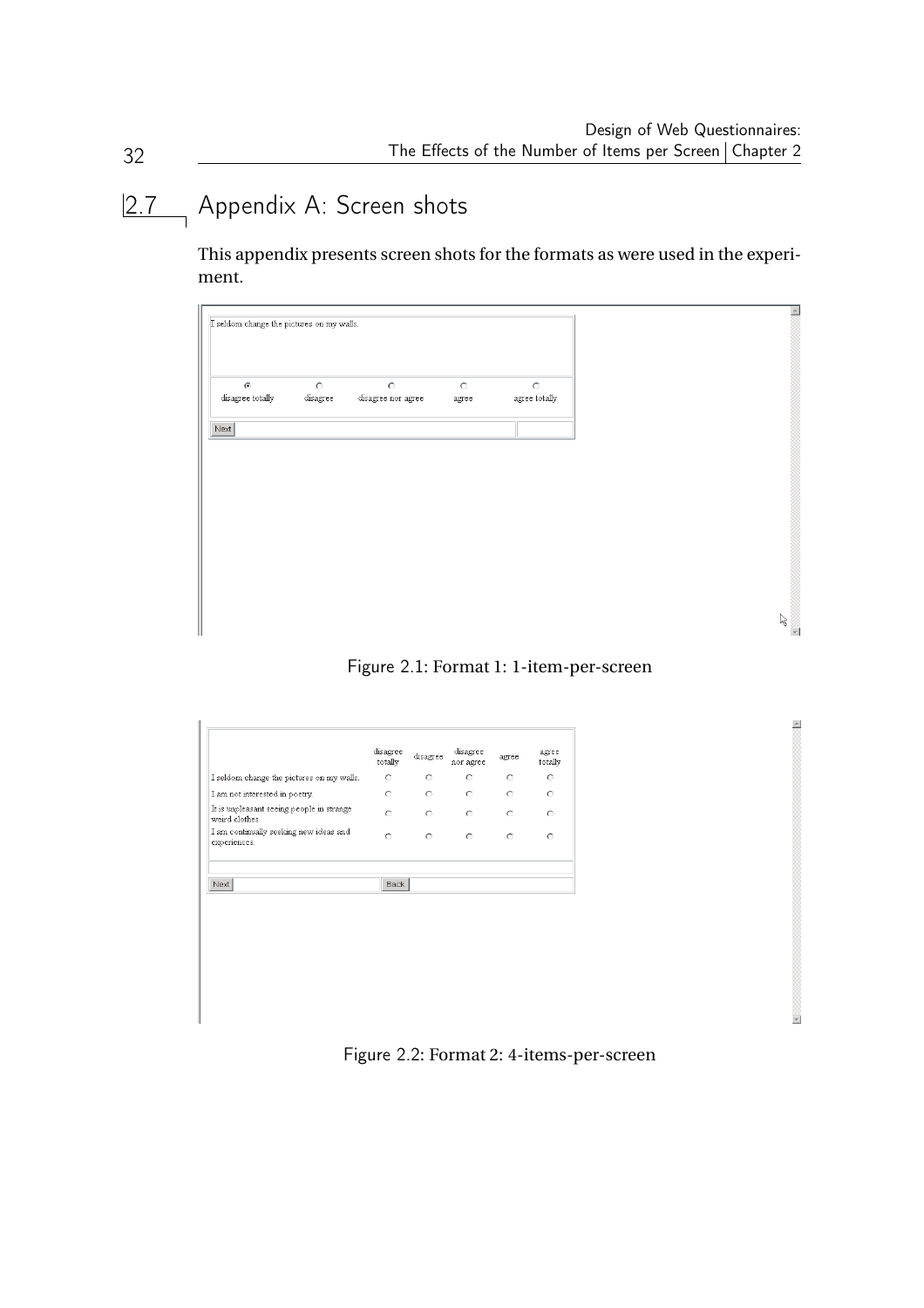|                                                                               | disagree<br>totally | disagree  | disagree<br>nor agree | agree     | agree<br>totally |
|-------------------------------------------------------------------------------|---------------------|-----------|-----------------------|-----------|------------------|
| I seldom change the pictures on my walls                                      | O                   | $\bigcap$ | $\circ$               | $\circ$   | O                |
| I am not interested in poetry.                                                | O                   | O.        | O                     | O         | O                |
| It is unpleasant seeing people in strange weird<br>clothes                    | O                   | $\cap$    | O                     | $\cap$    | C                |
| I am continually seeking new ideas and<br>experiences.                        | O                   | $\bigcap$ | O                     | $\bigcap$ | €                |
| I much prefer familiar people and places.                                     | O                   | O         | O                     | €         | ◠                |
| When things get boring, I like to find some<br>new and unfamiliar experience. | O                   | $\circ$   | O                     | $\circ$   | O                |
| I like to touch and feel a sculpture.                                         | C                   | O         | O                     | O         | €                |
| I don't enjoy doing daring foolhardy things just<br>for fun.                  | O                   | O         | O                     | $\cap$    | O                |
| I prefer a routine way of life to an<br>unpredictable one full of change.     | O                   | O         | O                     | $\cap$    | €                |
| People view me as quite an unpredictable                                      | $\bigcap$           | $\bigcap$ | O                     | $\bigcap$ | €                |

Figure 2.3: Format 3: 10-items-per-screen

|                                                                               | disagree<br>totally | disagree  | disagree<br>nor<br>agree | agree   | agree<br>totally |
|-------------------------------------------------------------------------------|---------------------|-----------|--------------------------|---------|------------------|
| I seldom change the pictures on my walls                                      | $\circ$             | $\circ$   | $\circ$                  | $\circ$ | $\circ$          |
| I am not interested in poetry.                                                | $\circ$             | $\circ$   | $\circ$                  | $\circ$ | $\circ$          |
| It is unpleasant seeing people in strange weird<br>clothes.                   | Ö                   | $\circ$   | $\circ$                  | $\circ$ | $\circ$          |
| I am continually seeking new ideas and<br>experiences.                        | $\circ$             | $\circ$   | $\circ$                  | $\circ$ | $\circ$          |
| I much prefer familiar people and places.                                     | Ō                   | $\circ$   | $\circ$                  | $\circ$ | $\circ$          |
| When things get boring, I like to find some new and<br>unfamiliar experience. | Ō                   | $\circ$   | $\circ$                  | $\circ$ | $\circ$          |
| I like to touch and feel a sculpture.                                         | $\bigcap$           | $\circ$   | $\circ$                  | $\circ$ | $\circ$          |
| I don't enjoy doing daring foolhardy things just for<br>fun.                  | $\circ$             | $\circ$   | $\circ$                  | $\circ$ | $\circ$          |
| I prefer a routine way of life to an unpredictable<br>one full of change.     | Ö                   | $\circ$   | $\circ$                  | $\circ$ | $\circ$          |
| People view me as quite an unpredictable person.                              | $\circ$             | $\circ$   | $\circ$                  | $\circ$ | $\circ$          |
| I like to run through heaps of fallen leaves.                                 | $\bigcap$           | $\bigcap$ | $\circ$                  | $\circ$ | $\circ$          |
| I sometimes like to do things that are a little<br>frightening.               | Ō                   | $\circ$   | $\circ$                  | $\circ$ | $\circ$          |
| I prefer friends who are reliable and predictable to                          |                     |           |                          |         |                  |

Figure 2.4: Format 4: all-items-per-screen (with the scroll bar on the right-hand side)

 $\blacksquare$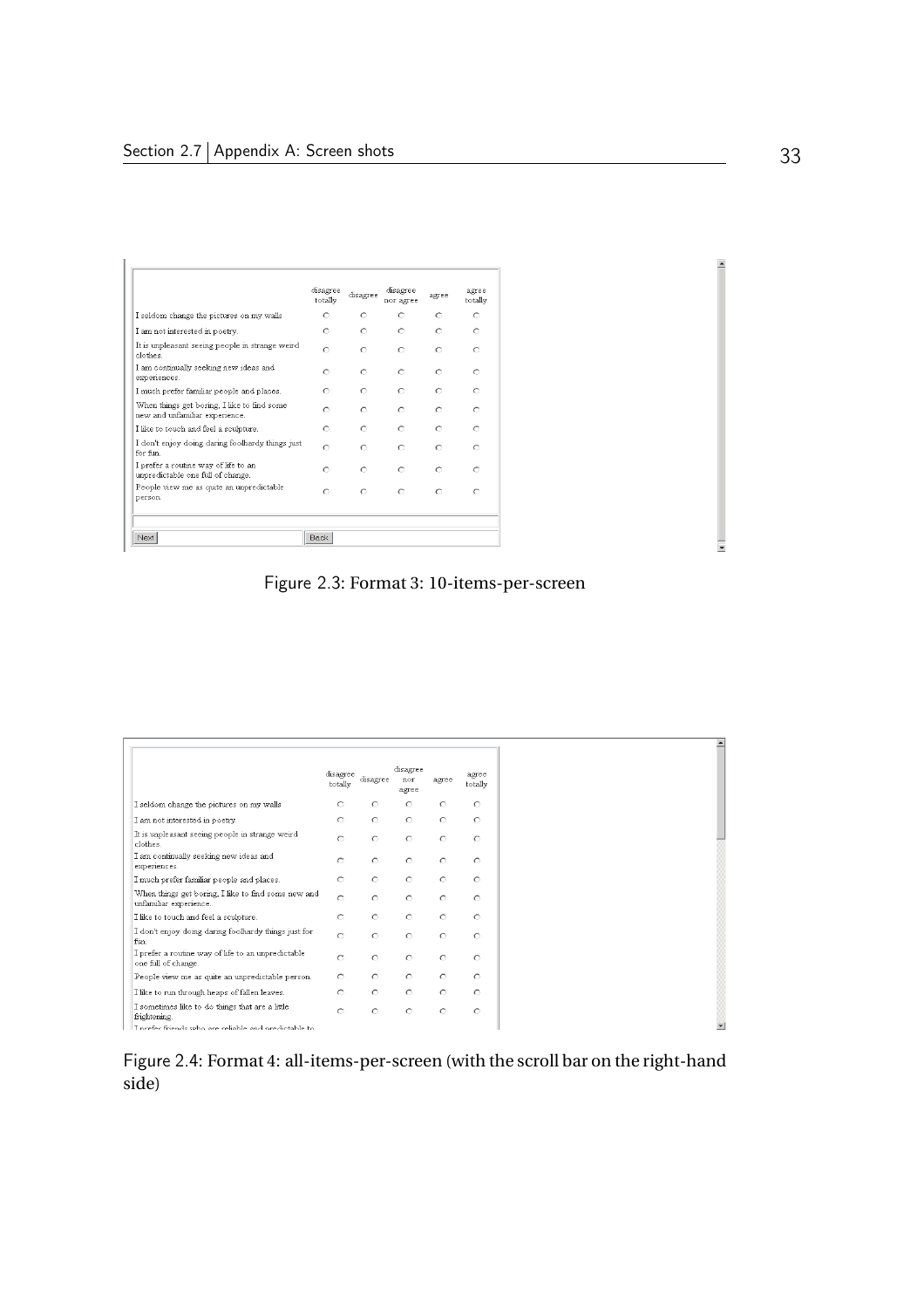E

|                                                             | disagree<br>totally | disagree | disagree<br>nor agree | agree   | agree<br>totally  |
|-------------------------------------------------------------|---------------------|----------|-----------------------|---------|-------------------|
| I seldom change the pictures on my walls.                   | O                   | $\circ$  | $\circ$               | $\circ$ | O                 |
|                                                             | disagree<br>totally | disagree | disagree<br>nor agree | agree   | agree<br>totally  |
| I am not interested in poetry.                              | O                   | O        | O                     | $\circ$ | O                 |
|                                                             | disagree<br>totally | disagree | disagree<br>nor agree | agree   | akitee<br>totally |
| It is unpleasant seeing people in strange<br>weird clothes. | $\circ$             | $\circ$  | $\circ$               | $\circ$ | O                 |
|                                                             | disagree<br>totally | disagree | disagree<br>nor agree | agree   | agree<br>totally  |
| I am continually seeking new ideas and<br>experiences.      | O                   | O        | O                     | $\circ$ | O                 |
|                                                             |                     |          |                       |         |                   |
| Next                                                        | <b>Back</b>         |          |                       |         |                   |
|                                                             |                     |          |                       |         |                   |

Figure 2.5: Multiple headers per screen (for format 2: 4-items-per-screen)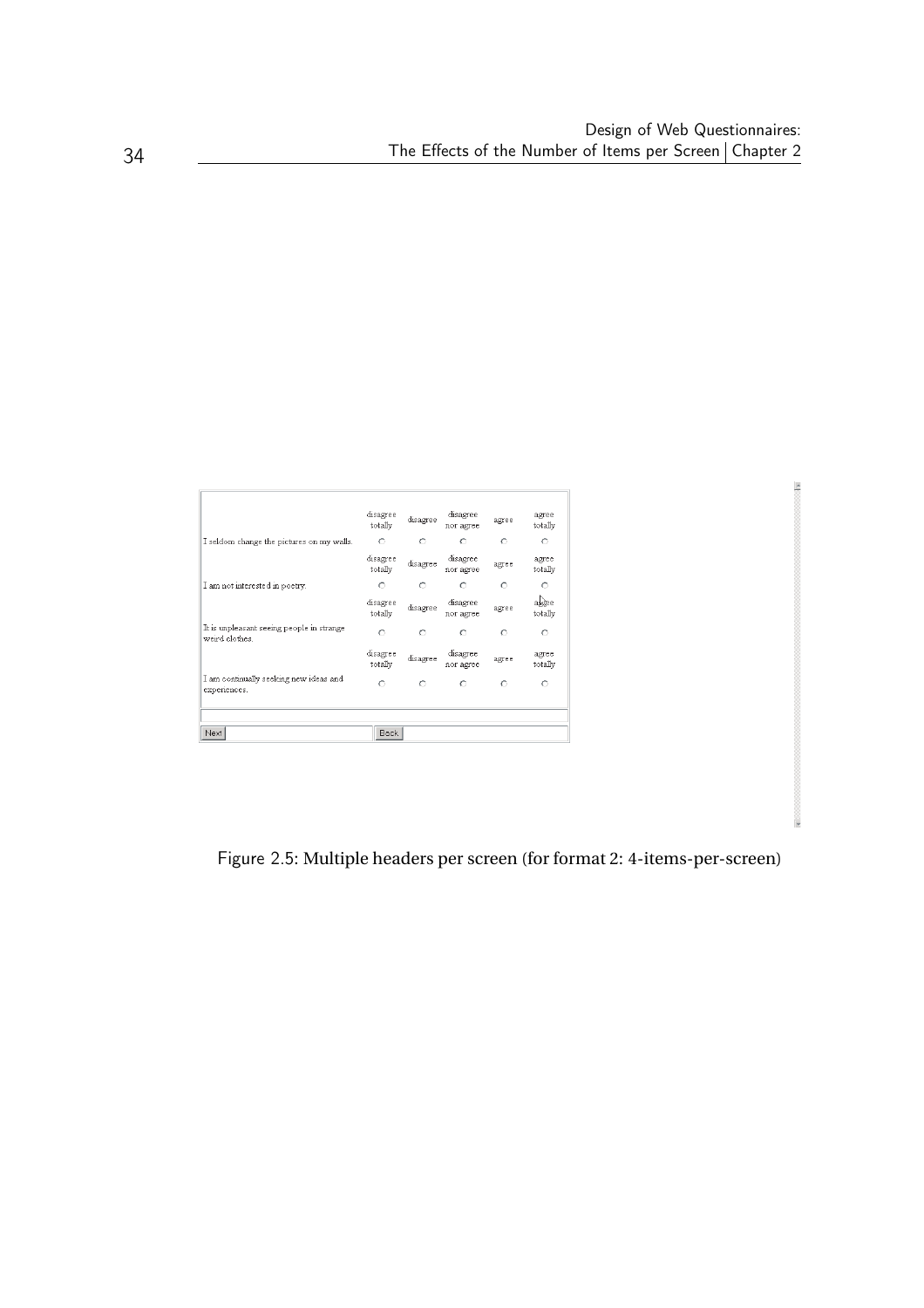# Design of Web Questionnaires: An Information-Processing Perspective for the Effect of Response Categories

**ABSTRACT** In this chapter an information-processing perspective to explore the impact of response categories on the answers respondents provide in web surveys is used. Response categories have a significant effect on response formulation in questions that are difficult to process, whereas in easier questions (where responses are based on direct recall) the response scales have a smaller effect. In general, people with less cognitive sophistication are more affected by contextual cues. The Need for Cognition and the Need to Evaluate indexes for motivation account for a significant part of the variance in survey responding. Interactions of ability to process information and motivation combine in regulating a response for questions that are more difficult to process. Our results hint at a substantial role of satisficing in web surveys.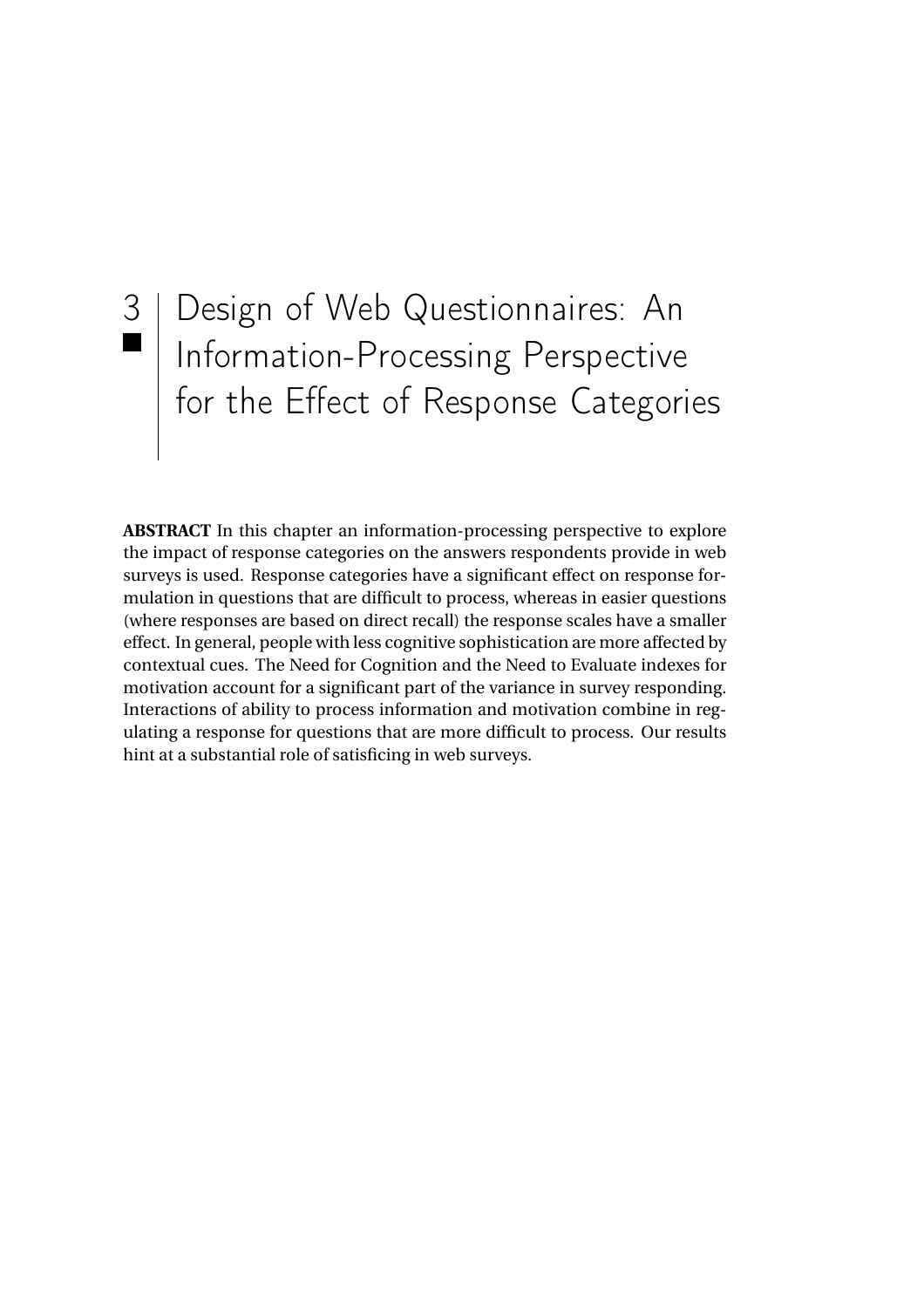#### *MEDIO TUTTISSIMUS IBIS*

## 3.1 Introduction

Response categories in survey questions are often chosen on the basis of the knowledge or intuition of the researcher. Studies about the cognitive and communicative processes underlying question answering in surveys suggest that the choice of response categories can have a significant effect on respondent answers (Krosnick and Alwin 1987; Rockwood et al. 1997; Schwarz et al. 1985; Schwarz and Hippler 1987; Strack and Martin 1987; Winter 2002a; Winter 2002b).

Based on a social information processing model proposed by Bodenhausen and Wijer (1987), Schwarz and Hippler (1987) argue that respondents use the response alternatives to determine the meaning of the question and use the frequency range suggested by the response alternatives as a frame of reference, extracting information about presumably common answers from the values stated in the scale. Respondents are more likely to be affected by response categories in frequency questions when they need to estimate because the behavior is not well presented in memory or when they resort to estimation strategies because they lack the motivation to recall.

This chapter replicates parts of previous studies on response categories by Schwarz et al. (1985) and Rockwood et al. (1997) and extends the existing literature in the following directions. First, an open-ended question format as a benchmark is added, as suggested by Rockwood et al. (1997). Second, our study uses a full range of question possibilities that vary in the difficulty of information processing. The literature suggests that response categories have a significant effect on response formulation in mundane and regular questions (questions for which estimation is likely to be used in recall and that refer to an event occurring regularly), whereas in salient and irregular questions (questions in which direct recall is used in response formatting and the event occurs episodically) the response categories do not have a significant effect. We use four questions that vary in the mundane-salient and regular-irregular dimensions to test if differences in difficulty of information processing influence response category effects. Our third contribution to the existing literature is that a heterogeneous sample is used, drawn from a broad population. Most of the previous studies on category effects used convenience samples (like a group of students). The heterogeneous nature of our sample makes it possible to measure the effect of differences in respondent's ability to process information on survey responses and category effects. To indicate a respondent's motivation for giving correct answers, indexes for the respondent's need to think and need to evaluate are included in the analysis. Fourth, previous studies used paper and telephone as modes of administration, while we consider response category effects in an online web survey. Despite the enormous use of web ques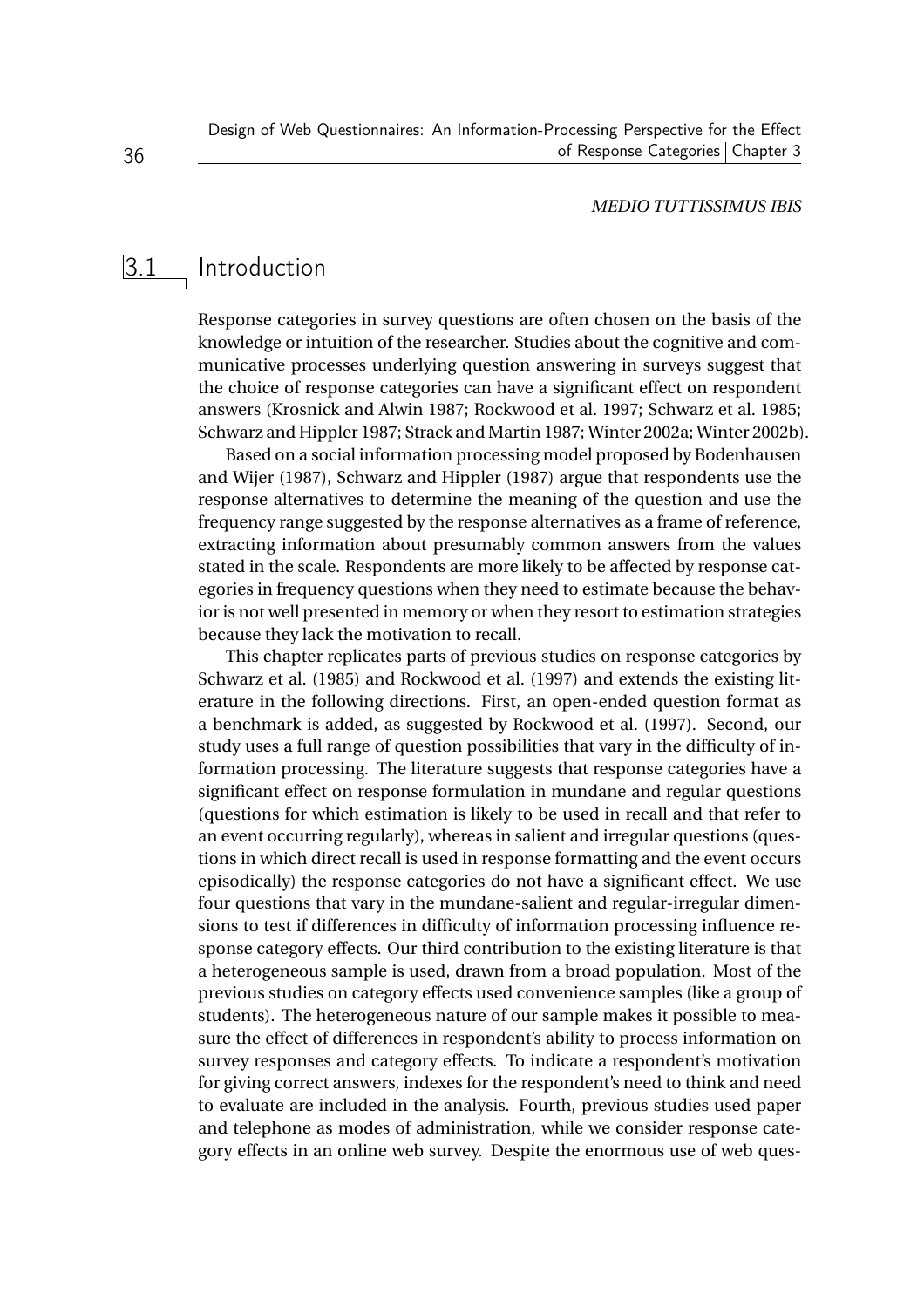tionnaires, the knowledge of what people read and comprehend and why, is still in its infancy (Redline et al. 2003). Although a theory of web questionnaire design may draw from the principles for visual layout and design of paper questionnaires, it will also have new features ( e.g use of screen/mouse) and require independent testing and evaluation (Dillman et al. 1998).

The remainder of this chapter is organized as follows. Section 3.2 discusses the background of the subject. Section 3.3 presents the design and implementation of the study. Section 3.4 shows the results, and Section 3.5 closes with concluding remarks.

#### Background 3.2

#### Response effects 3.2.1

To find out if response categories influence respondent behavior, we need to know how respondents answer questions. Trying to understand how respondents comprehend survey questions leads inevitably to a more basic search for cognitive processes involved in answering questions. Interpreting the question, retrieving information, generating an opinion or a representation of the relevant behavior, formatting a response, and editing it are the main psychological components of a process that starts with respondent's exposure to a survey question and ends with their report (Sudman et al. 1996). Respondents may shortcut the cognitive processes necessary for generating the optimal answer, compromising one or more of these steps. These shortcuts are directed by cues in the questionnaire, such as words and visual stimuli. Since most of the answers that are recorded in surveys reflect judgments that respondents generate on the spot in the context of the specific interview, response effects are likely to emerge.

One of the most basic decisions a survey designer has to make is whether to use open or closed questions. From a cognitive perspective, open questions present a free-recall task to respondents whereas closed questions present a recognition task. Closed questions may fail to provide an appropriate set of meaningful alternatives in substance or wording. Furthermore, respondents are influenced by the specific closed alternatives given. One can expect an answer closer to the correct value if the respondent must produce an answer himself (Schuman and Presser 1981). Schwarz (1996) and Schwarz et al. (1985) recommend asking behavioral frequency questions in an open response format. However, open questions also have disadvantages. They may be affected by rounding (Tourangeau et al. 2000), and are therefore affected by estimation strategies as well. Furthermore, respondents find open questions more difficult to answer, so that item non-response tends to be higher compared to closed questions (Griffith et al. 1999; Hurd et al. 1998), more people abandon the sur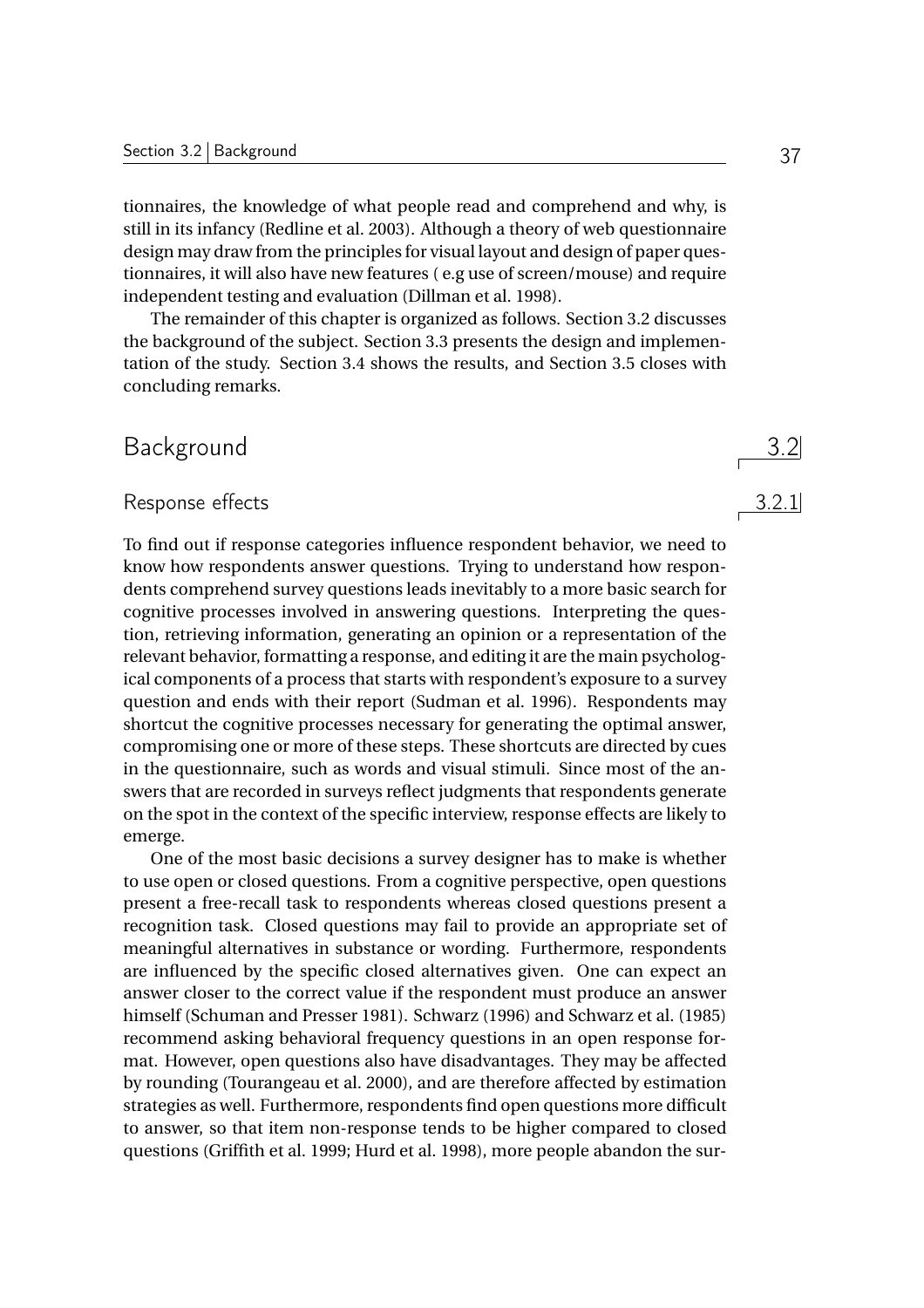vey (Crawford et al. 2001), and unit non-response is also higher if a survey consists of open-ended rather than closed questions with the same content (Blumberg et al. 1974).

In a closed question respondents are asked to give their opinion by checking the appropriate value from a given set of response alternatives. Schwarz (1996) argues that this given range may serve as a source of information to the respondent. A respondent assumes that the researcher constructed a meaningful scale that reflects knowledge about the distribution of the actual values. Values in the middle range of the scale are assumed to reflect 'average' values, whereas the extremes of the scale are assumed to correspond to the extremes of the distribution. Therefore, giving a response is the same as locating one's own position in the distribution. The more ambiguous the question is defined, the more pronounced is the impact of the response alternatives. But even when the behavior at target is well defined, the range of response alternatives may affect respondents' estimates. Watching television, for example, is not presented in memory as a distinct episode but the various episodes go together in a more generic presentation of the behavior that lacks temporal markers. When asked how often a respondent watches television, respondents therefore cannot recall the episodes to determine the frequency of the behavior. Instead, they rely on estimation strategies. Respondents may not even try to recall, but rather use their biographical knowledge to locate themselves in the distribution suggested by the response scale. For example, a respondent who considers himself an 'average TV viewer' may select a response category in the middle part of the response scale without reviewing his actual TV consumption. Or a respondent may be reluctant to select a response category that seems unusual in the range of responses. This results in higher estimates along scales that present high rather than low response alternatives.

Krosnick et al. (1996) give a cognitive explanation of response effects. Their theory assumes that most respondents answer survey questions by choosing the first satisfactory or acceptable response alternative rather than select the true answer. The tendency to satisfice depends on three things: (1) the difficulty of the question, (2) the respondent's ability to retrieve, process and integrate information from memory, and (3) the respondent's motivation. While the first depends on the question itself, the latter two depend on the respondent's personal characteristics. Whether or not a behavior is well represented in memory can depend on a host of variables like characteristics of the behavior (e.g. Menon et al. 1995) and the importance of the behavior for the respondent (e.g. Knauper et al. 2004). Motivation in answering survey questions can depend on a respondent's need for cognition and evaluation (Petty and Jarvis 1996). Krosnick et al. (1996) find interactions that support the notion that ability and motivation may combine in regulating a response. We will now discuss the three factors on which the tendency to satisfice depends in more detail.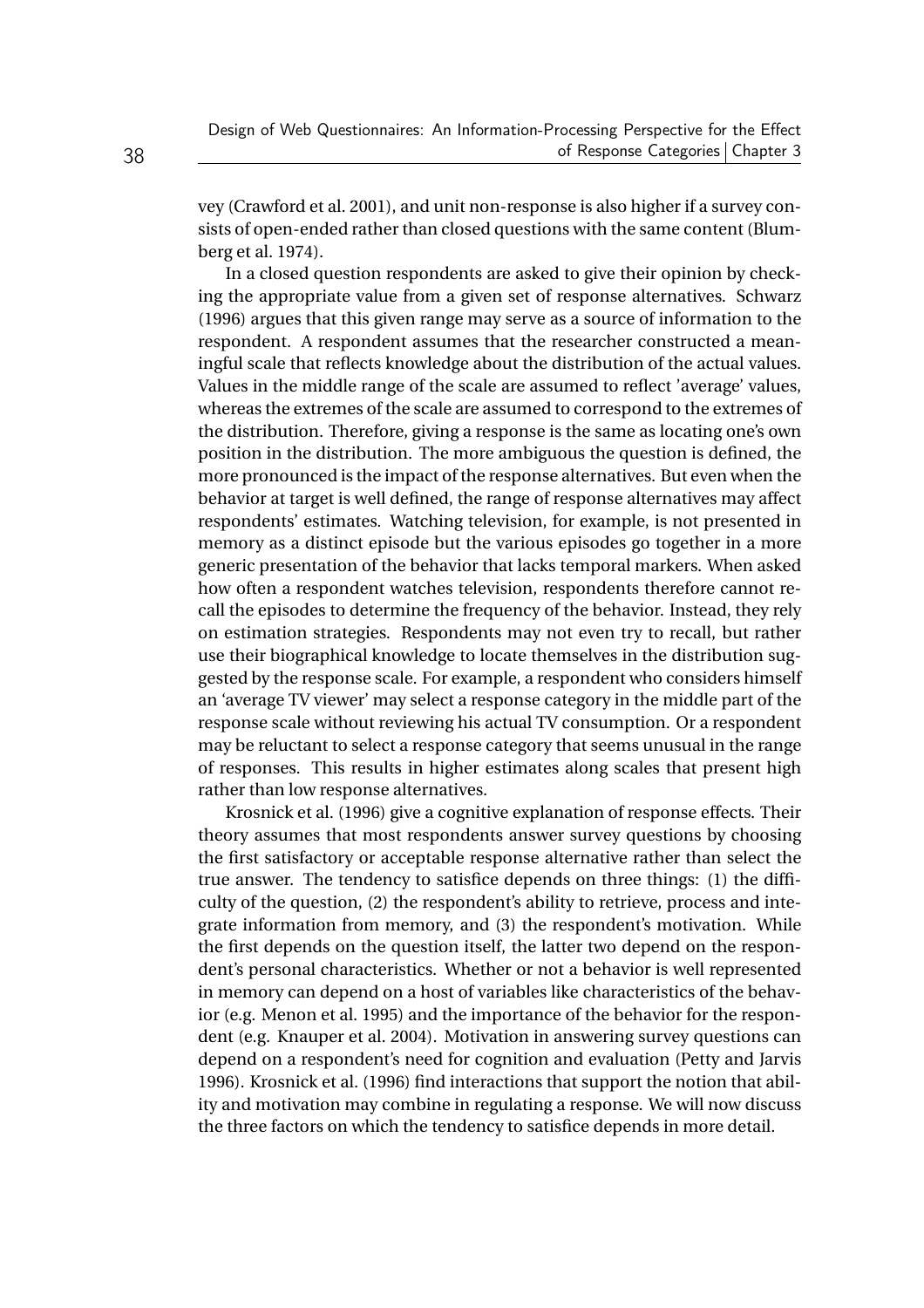#### Tendency to satisfice: difficulty of the question 3.2.2

Research shows that frequency judgments, which by necessity rely on a person's memories, contain difficulties that are not easy to correct. When respondents are asked to report how regularly they do something, they may use one of two strategies to arrive at an answer. If the question refers to activities that occur with a low frequency, such as buying a new car, they may try to recall all instances of that activity. In that case, the accuracy of their reports will depend on the accuracy of their memory. For more regular and mundane activities, such as watching TV, respondents have to provide an estimate of their activity, using whatever information is available to them at the time of judgment. In computing this estimate, they may use the range of the response alternatives as a frame of reference. Subjects tend to overestimate the frequency of irregular events and to underestimate the frequency of events that happen regularly (Schwarz and Hippler 1987; Strube 1987). Menon et al. (1995) find that the range of response alternatives affect frequency reports of moderately regular and irregular behaviors, but not of very regular behaviors. They suggest relevant frequency information was inaccessible for the less regular behaviors, causing respondents to rely on response alternatives as a cue in computing a frequency estimate. Rockwood et al. (1997) conclude that response categories have a significant effect on response formulation in mundane and regular questions (questions for which estimation is likely to be used in recall and the event occurs regularly), whereas in salient and irregular questions (questions in which direct recall is used in response formatting and the occurrence of the event is episodic) the response categories do not have a significant effect. Van der Vaart and Glasner (1999) also found that more difficult recall tasks, which involve less salient, less recent (and to some extent more frequent) behavior, coincide with greater recall error. Although these studies show different results in relation to question types and response effects, the argument that response effects are likely to emerge if information is more difficult to process holds for all studies.

#### Tendency to satisfice: ability to process information 3.2.3

In addition to behavioral factors, the respondent's ability to process information can influence response effects. In their analysis of order effects, Krosnick and Alwin (1987) find that respondents with less cognitive sophistication are more likely to be influenced by changes in response order. Respondents with less education and more limited vocabularies are influenced more by manipulation of answer categories. Lynch et al. (1991) show that context directly affects the people with less knowledge on the topic in question (novices) than experts. Knauper et al. (2004) find that older respondents are more influenced by frequency scales pertaining to mundane behavior, but are less influenced by frequency scales pertaining to salient behavior.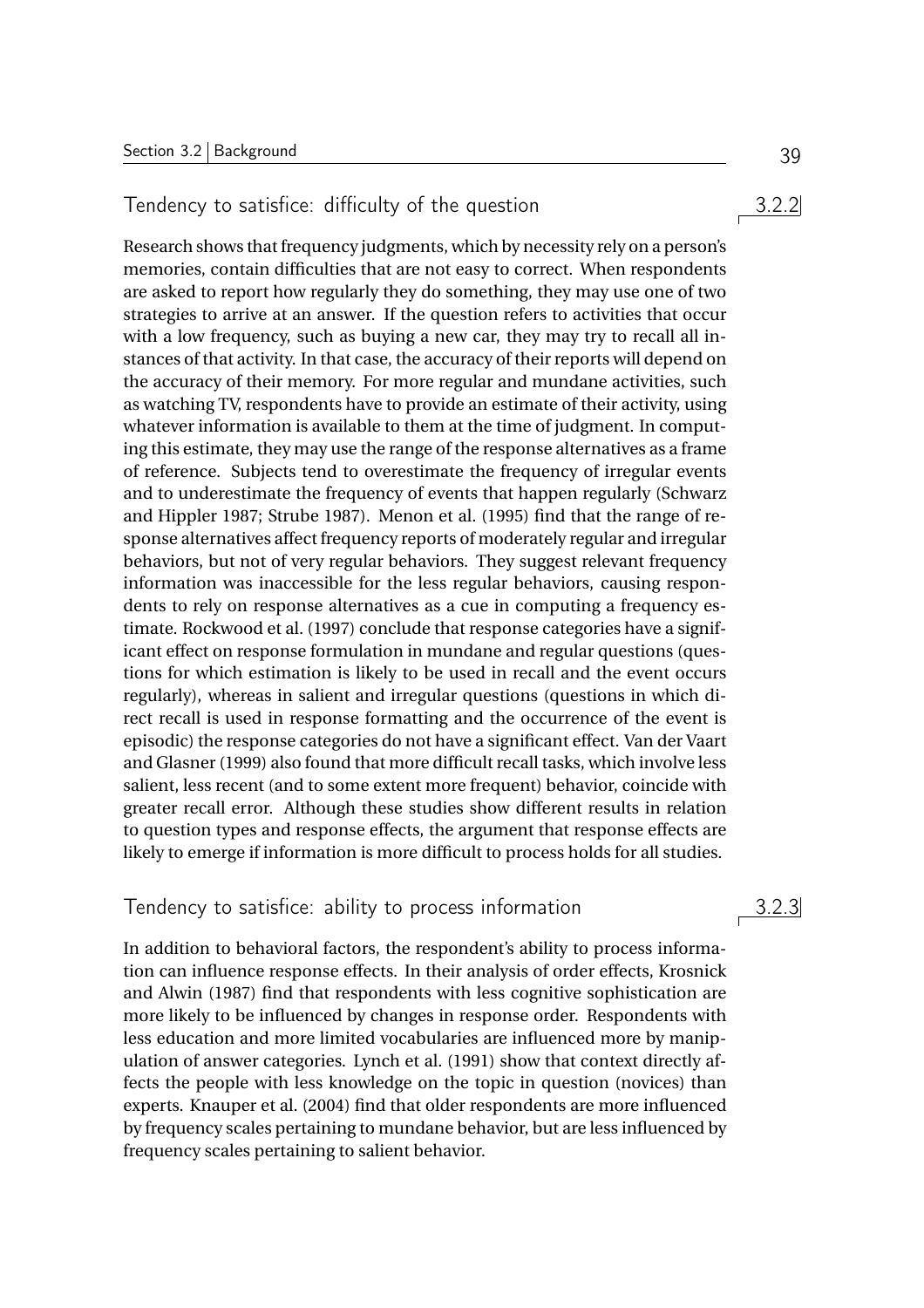#### **3.2.4** Tendency to satisfice: motivation

Reliance on the scale to avoid effortful attempts to recall relevant episodes increases with a lack of motivation in answering survey questions. A respondent's need for cognition and need for evaluation can be useful indicators for a respondent's motivation to give correct answers, since they are associated with two steps in the question answering process: retrieving information and generating an opinion.

Cacioppo and Petty (1982) developed a scale to measure the need for cognition. Need for cognition (NFC) represents the tendency for individuals to engage in and enjoy thinking. They reasoned that when respondents are motivated (such as when the topic is of high relevance to the respondent) respondents are more eager to think than when their motivation is low. In their view, not only situational factors determine how much thinking occurs. Individual differences in intrinsic motivation to engage in cognitive activity also affect the effort a respondent is willing to make. People with a high need for cognition (HNC) tend to seek more information and think more carefully before making an evaluation than people with a low need for cognition (LNC), who are more easily influenced by peripheral cues.

Not only a person's need to think can affect motivation (and thereby the effect of response categories) in answering a survey, a person's need to evaluate may also play a role. People who have a pre-consolidated answer are presumably better able to answer correctly than people who have not (yet) formed an opinion on the topic. Jarvis and Petty (1996) developed a measure to assess individual differences in the propensity to engage in evaluation, the Need to Evaluate Scale (NES). One could expect that those with a High Need to Evaluate (HNE) are more likely to have formed attitudes toward objects or situations, and are more motivated to formulate a response, than people with a low need to evaluate (LNE). Evaluation does not require effortful thought. The relation between the NES and the NFC was tested by Jarvis and Petty and was found to be moderate and positive  $(r=.35, p<.001)$ .

Petty and Jarvis (1996)) suggest that LNCs and LNEs are expected to be more susceptible to various low effort biases than HNCs and HNEs, such as being influenced by cues in a survey that suggest one response over another. Whether or not a respondent formulates an answer based on retrieval (in memory) or construction (building an answer at the time of answering the survey) might also be influenced by the need for cognition and evaluation.

#### 3.2.5 Mode of survey administration and sample

Mode effects exist when answers vary systematically with survey mode (due to differences in information transmitting). Previous work has shown that differences between the modes of survey administration influence respondent's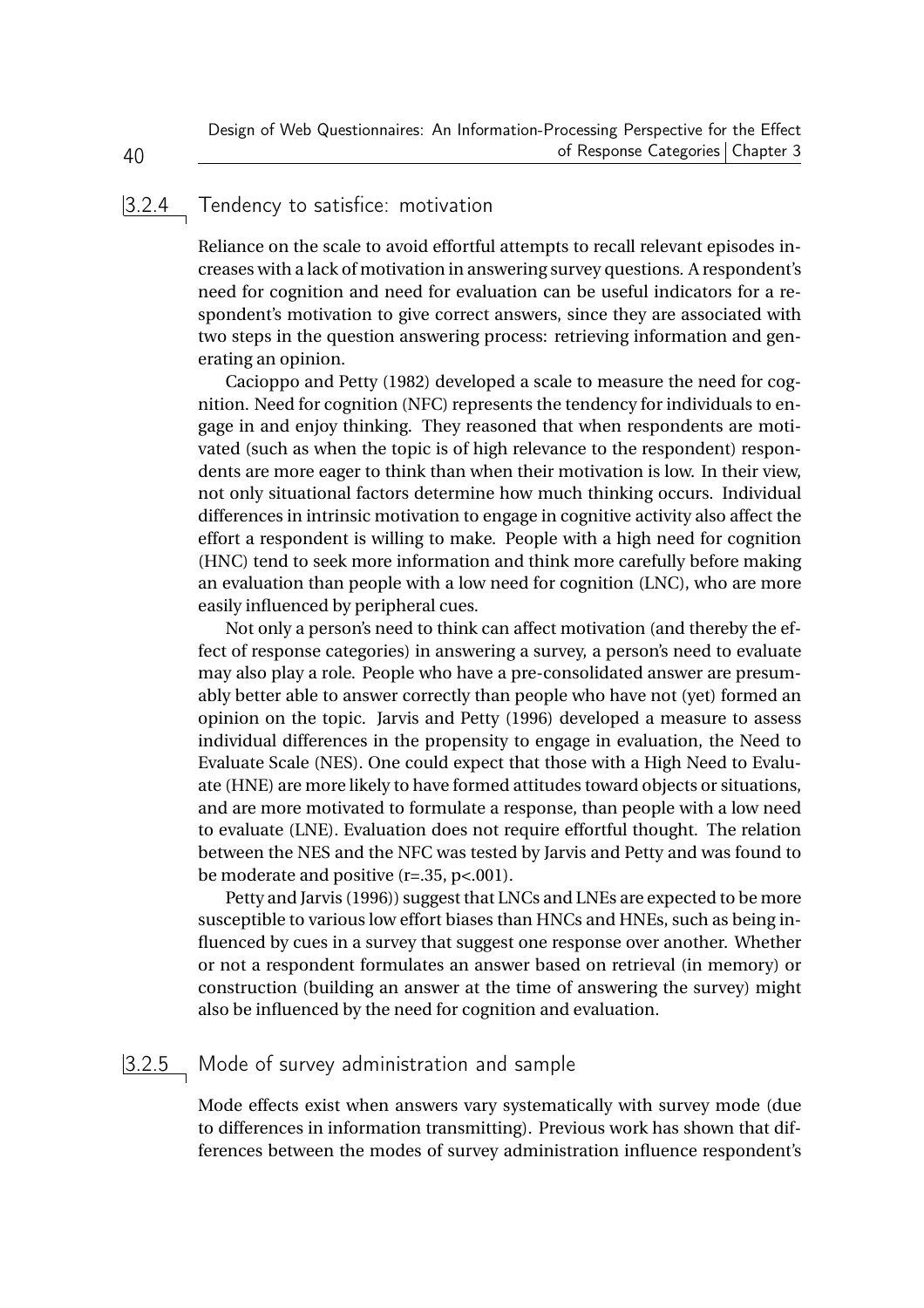answers (see, for example De Leeuw 2005; Kwak and Radler 2002; Lynn 1991; Tourangeau et al. 2000; Voogt and Saris 2005). Further exploration of differences across (self-report) response formats in different modes of administration is warranted (Rockwood et al. 1997; Thomas and Klein 2006). The influence of the data collection method on respondent's answers has been extensively studied for face-to-face, telephone, and paper- and pencil surveys, but the Internet is a relatively new medium. Although response effects in web surveys may draw from the principles for visual layout and design of paper questionnaires, it will also have new features (e.g., use of keyboard/mouse, screen) requiring independent testing and evaluation. De Leeuw (2005) argues that the Internet is the most dynamic of the modes of administration, allowing for multitasking and quickly skipping from one topic to the next. This may lead to more superficial cognitive processing and more satisficing in responding to survey questions.

Studies on broad samples with a large variation in demographic characteristics are needed to generalize conclusions on response effects (Kwak and Radler 2002). Those with lower educational levels and more limited cognitive skills are more likely to engage in satisficing (Chang and Krosnick 2003). Knauper et al. (2004) find that older respondents are more influenced by frequency scales than young respondents when they need to rely on estimation strategies. Therefore, studies using students as a sample may underestimate response effects. Furthermore, those with low educational levels, older people, and females are less likely to be online, so online access panels may underestimate response effects as well (Thomas and Klein 2006; Kwak and Radler 2002). In all, a web survey presented to a broad sample with a large variation in demographic characteristics gives the opportunity to evaluate response effects in this mode of administration, as well as generalize conclusions to the population.

### Design and implementation and implementation

Our study was conducted in the CentERpanel, an online household panel consisting of more than 2,000 households. This panel is representative of the Dutch population and is administrated by CentERdata, Tilburg University (the Netherlands). CentERdata provides a Net.Box to people who do not have a computer to make it also possible for them to complete the questionnaires online. Of the 2924 panel members who were selected, 2393 (81.8%) participated in this particular survey.

Rockwood et al. (1997) conclude that further research on response effects should investigate a full range of question possibilities which vary in the use of memory: regular/mundane, regular/salient, irregular/salient and irregular/ mundane. We investigate four questions covering these four cases. Rockwood et al. (1997) also advise not only to use low and high answer categories, but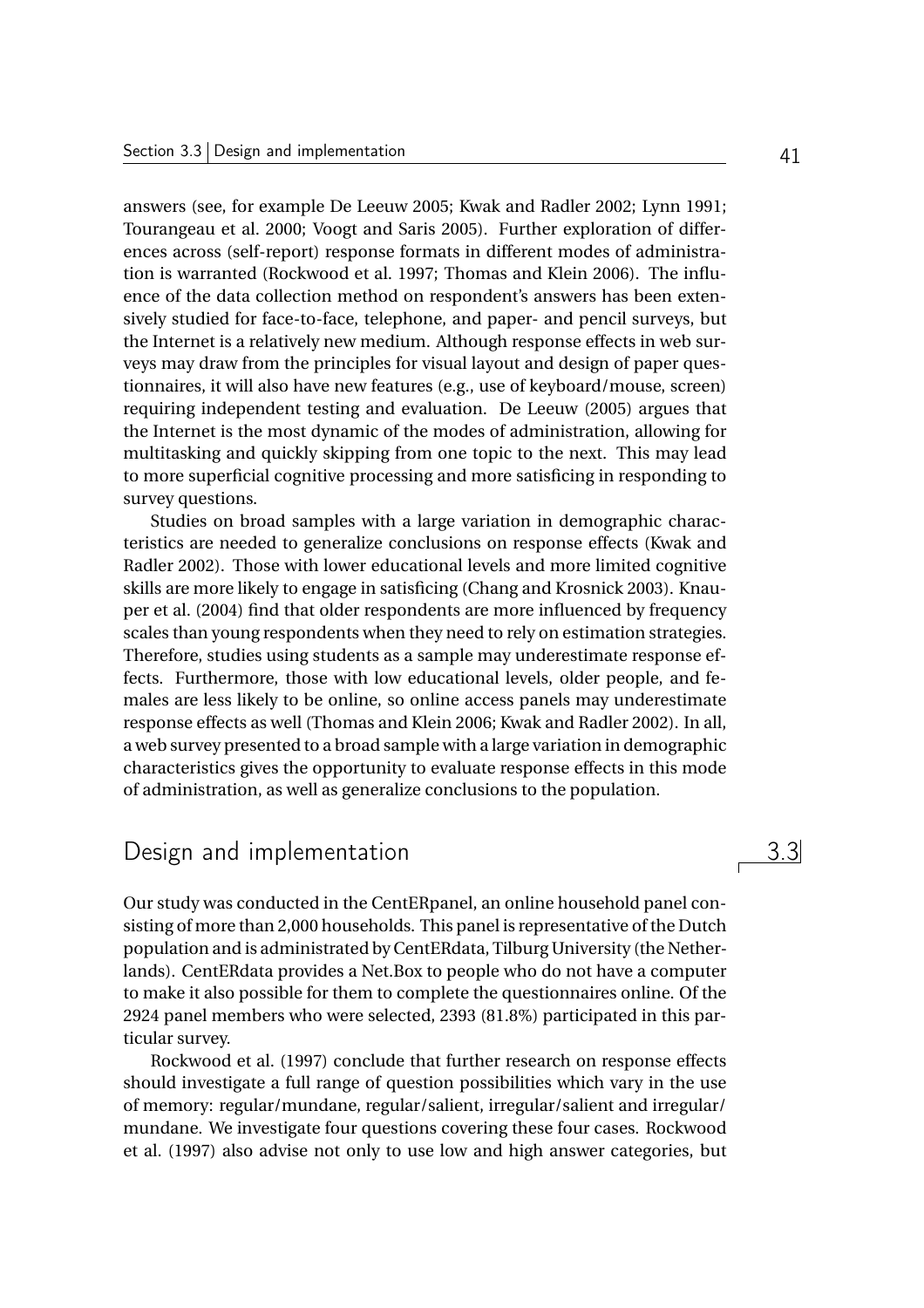to add a third experimental condition with open-ended questions, since this would greatly improve the understanding of the issues involved with response effects in answer categories.

Our study uses four questions in which the response format was manipulated, with the following topics: hours per day watching television (as used by Rockwood et al. 1997 and Schwarz et al. 1985); number of attended birthday parties per year; number of visits per year to a hairdresser; and days per year on holiday (away from home). The existing literature suggests that response category effects are not the same for all question types. Hours watching TV is a question that is not presented in memory as a distinct episode but the various episodes go together in a more generic presentation of the behavior that lacks temporal markers. Respondents therefore cannot recall the episodes to determine the regularity of the behavior, and have to rely on estimation strategies. On the other hand, questions about a respondent's holiday are well defined and response formation can be based on direct recall. Information processing for the other question types is presumably somewhere in between these two question types. For most people, the frequency with which they visit a hairdresser is regular, e.g. one time per month. Furthermore, because visiting a hairdresser is distinct behavior on one's own initiative, this behavior is stored in memory relatively well. Therefore, we consider visiting a hairdresser as salient behavior. Visiting a birthday party on the other hand is irregular behavior, based on the initiative of another person. Therefore, information is more difficult to process. Of course, whether a behavior is considered regular/irregular or mundane/salient depends on individual frequencies. But since the time period between two consecutive haircuts is less variable than the time period between two consecutive birthday parties, these behaviors clearly differ in their regularity. Visiting a hairdresser is a more distinct behavior than visiting a birthday party (which is more ambiguous in terms of locations and temporal markers), making it easier to extract the requested information from memory. Questions about regular and mundane behavior are more likely to be affected by the choice of response format than questions about mundane and irregular, salient and regular, and salient and irregular activities. Respondents in our experiment were randomly assigned to format A (low response scale), format B (high response scale), or format C (open-ended question). Answer categories were based on the existing literature ( Rockwood et al. 1997; Schwarz et al. 1985) for the TV question and on a pilot study for the other questions. See Table 3.1 for the response scales used. As mentioned before, apart from memory, motivation can play a role with regard to response effects. Therefore, we include respondent's need for cognition (NFC) and evaluation (NES) into the analysis. NFC and NES are measured with questions on 34 and 16 items, respectively (see Cacioppo and Petty 1982, and Jarvis and Petty 1996 for the items used). By counting the scores of the items, overall cognition and evaluation scores are derived. Using the mean scores, respondents were divided in a low and a high group for each construct.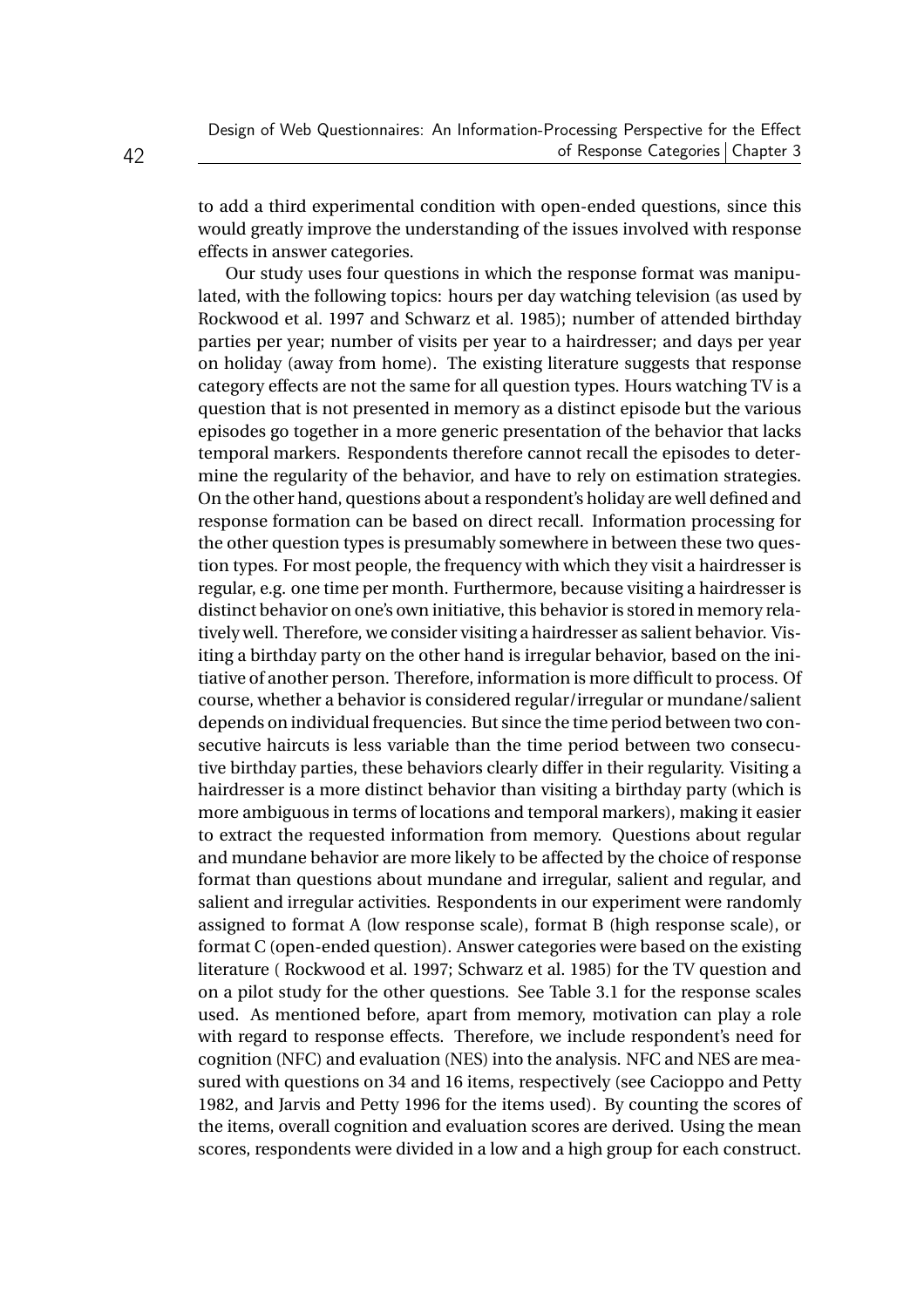| <b>Response Scales</b>                                                                                                                                                                                                                                                                           | Table 9.1. Questions and response searcs osca in the experiment<br>Format A                                                        | Format B                                                      | Format C   |
|--------------------------------------------------------------------------------------------------------------------------------------------------------------------------------------------------------------------------------------------------------------------------------------------------|------------------------------------------------------------------------------------------------------------------------------------|---------------------------------------------------------------|------------|
| How many hours do you                                                                                                                                                                                                                                                                            |                                                                                                                                    |                                                               |            |
| typically watch TV?                                                                                                                                                                                                                                                                              |                                                                                                                                    |                                                               |            |
| 1                                                                                                                                                                                                                                                                                                | $\frac{1}{2}$ hour or less                                                                                                         | $2\frac{1}{2}$ hours or less                                  | open-ended |
| $\overline{2}$                                                                                                                                                                                                                                                                                   | $\frac{1}{2}$ -1 hour                                                                                                              | $\frac{1}{2}$ -3 hours                                        | question   |
| 3                                                                                                                                                                                                                                                                                                |                                                                                                                                    |                                                               |            |
| $\overline{4}$                                                                                                                                                                                                                                                                                   | $1 - 1\frac{1}{2}$ hours $3 - 3\frac{1}{2}$ hours<br>$1\frac{1}{2} - 2$ hours $3\frac{1}{2} - 4$ hours<br>$1\frac{1}{2}$ – 2 hours |                                                               |            |
| 5                                                                                                                                                                                                                                                                                                | $2 - 2\frac{1}{2}$ hours $4 - 4\frac{1}{2}$ hours                                                                                  |                                                               |            |
| 6                                                                                                                                                                                                                                                                                                |                                                                                                                                    | more than $2\frac{1}{2}$ hours more than $4\frac{1}{2}$ hours |            |
| How many birthday                                                                                                                                                                                                                                                                                |                                                                                                                                    |                                                               |            |
| parties do you typically                                                                                                                                                                                                                                                                         |                                                                                                                                    |                                                               |            |
| attend per year?                                                                                                                                                                                                                                                                                 |                                                                                                                                    |                                                               |            |
| 1                                                                                                                                                                                                                                                                                                | 9 or less                                                                                                                          | 17 or less                                                    | open-ended |
| $\overline{2}$                                                                                                                                                                                                                                                                                   | $9 - 11$                                                                                                                           | 17-19                                                         | question   |
| 3                                                                                                                                                                                                                                                                                                | $11 - 13$                                                                                                                          | 19-21                                                         |            |
| $\overline{4}$                                                                                                                                                                                                                                                                                   | $13-15$                                                                                                                            | 21-23                                                         |            |
| 5                                                                                                                                                                                                                                                                                                | $15 - 17$                                                                                                                          | 23-25                                                         |            |
| 6                                                                                                                                                                                                                                                                                                | more than 17                                                                                                                       | more than 25                                                  |            |
| How many times did                                                                                                                                                                                                                                                                               |                                                                                                                                    |                                                               |            |
| you go to the                                                                                                                                                                                                                                                                                    |                                                                                                                                    |                                                               |            |
| hairdresser last year?                                                                                                                                                                                                                                                                           |                                                                                                                                    |                                                               |            |
| 1                                                                                                                                                                                                                                                                                                | 1 or less                                                                                                                          | 9 or less                                                     | open-ended |
| 2                                                                                                                                                                                                                                                                                                | $1-3$                                                                                                                              | $9-11$                                                        | question   |
| 3                                                                                                                                                                                                                                                                                                | $3-5$                                                                                                                              | $11-13$                                                       |            |
| $\overline{4}$                                                                                                                                                                                                                                                                                   | $5 - 7$                                                                                                                            | 13-15                                                         |            |
| 5                                                                                                                                                                                                                                                                                                | $7-9$                                                                                                                              | $15 - 17$                                                     |            |
| 6                                                                                                                                                                                                                                                                                                | more than 9                                                                                                                        | more than 17                                                  |            |
| How many days did you                                                                                                                                                                                                                                                                            |                                                                                                                                    |                                                               |            |
| leave your home (have a                                                                                                                                                                                                                                                                          |                                                                                                                                    |                                                               |            |
| holiday) last year?                                                                                                                                                                                                                                                                              |                                                                                                                                    |                                                               |            |
| $\mathbf{1}$ and $\mathbf{1}$ and $\mathbf{1}$ and $\mathbf{1}$ and $\mathbf{1}$ and $\mathbf{1}$ and $\mathbf{1}$ and $\mathbf{1}$ and $\mathbf{1}$ and $\mathbf{1}$ and $\mathbf{1}$ and $\mathbf{1}$ and $\mathbf{1}$ and $\mathbf{1}$ and $\mathbf{1}$ and $\mathbf{1}$ and $\mathbf{1}$ and | 9 or less                                                                                                                          | 17 or less                                                    | open-ended |
| $\overline{2}$                                                                                                                                                                                                                                                                                   | $9-11$                                                                                                                             | 17-19                                                         | question   |
| 3                                                                                                                                                                                                                                                                                                | $11 - 13$                                                                                                                          | 19-21                                                         |            |
| $\overline{4}$                                                                                                                                                                                                                                                                                   | $13 - 15$                                                                                                                          | 21-23                                                         |            |
| 5                                                                                                                                                                                                                                                                                                | $15 - 17$                                                                                                                          | 23-25                                                         |            |
| 6                                                                                                                                                                                                                                                                                                | more than 17                                                                                                                       | more than 25                                                  |            |

Table 3.1: Questions and Response Scales Used in the experiment

*Note: answer categories one to five in Format A match answer category one in Format B. Answer category six in Format A matches answer categories two to six in Format B.*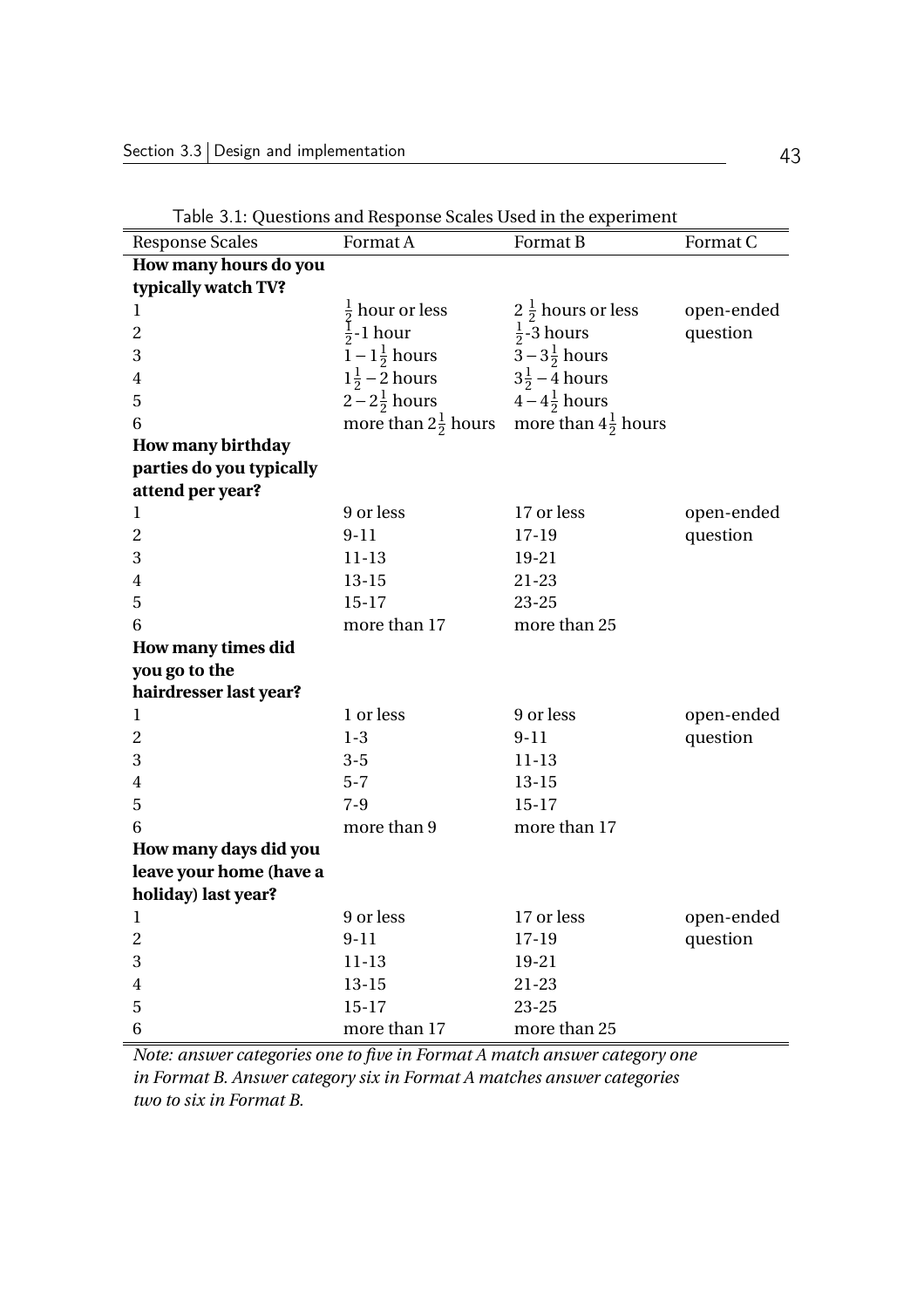Furthermore, based on Schwarz (1996) NFC and NES were combined into four quadrants (see Table 3.2). The first group consists of people who are low in their cognitive activity both in thinking and in evaluating. They are the most likely to be affected by the choice of response format, because they are more easily influenced by peripheral cues. The second group consists of persons who don't like to think but do like to evaluate. They do form opinions but don't think them through. The third group consists of people who do like to think but do not like to evaluate. Their answers are constructed at the time they complete the survey, but they do think about their answers. The last group consists of people with a high need for cognition and a high need to evaluate. These people are expected to be the least sensitive to the response format.

Table 3.2: Different Groups in the Experiment for Need for Cognition (NFC) and Need to Evaluate (NES) and Combination of NFC/NES into Four Quadrants

|                 |                 | $\alpha$ . The community $\alpha$ and commutation of the case of the state $\alpha$ and $\alpha$ |
|-----------------|-----------------|--------------------------------------------------------------------------------------------------|
|                 | Low             | High                                                                                             |
| <b>NFC</b>      | $(NFC < 112^*)$ | $(NFC > 111*)$                                                                                   |
|                 | $N = 688$       | $N = 638$                                                                                        |
| <b>NES</b>      | $(NES < 52^*)$  | $(NES > 51^*)$                                                                                   |
|                 | $N = 663$       | $N = 633$                                                                                        |
|                 | Low NFC         | High NFC                                                                                         |
| Low NES         | Group 1         | Group 3                                                                                          |
|                 | $N = 490$       | $N = 173$                                                                                        |
| <b>High NES</b> | Group 2         | Group 4                                                                                          |
|                 | $N = 198$       | $N = 465$                                                                                        |

*\*Counting scores on the 34 NFC items and the 16 NES items yield the overall score per person. With a minimum of 53 and a maximum of 157, 111 is the mean score for NFC, and with a minimum of 27 and a maximum of 80, 51 is the mean score for NES.*

## 3.4 Results

The setup of the section is similar to the background section. When presenting the results of the response effects we will also focus on the three factors on which the tendency to satisfice depends.

## 3.4.1 Response effects

To assess the impact of the response scale on respondents' reports, the responses in the low response scale (see format A in Table 3.1) and the high response scale (see format B in Table 3.1) were summarized for hours watching TV as either (a)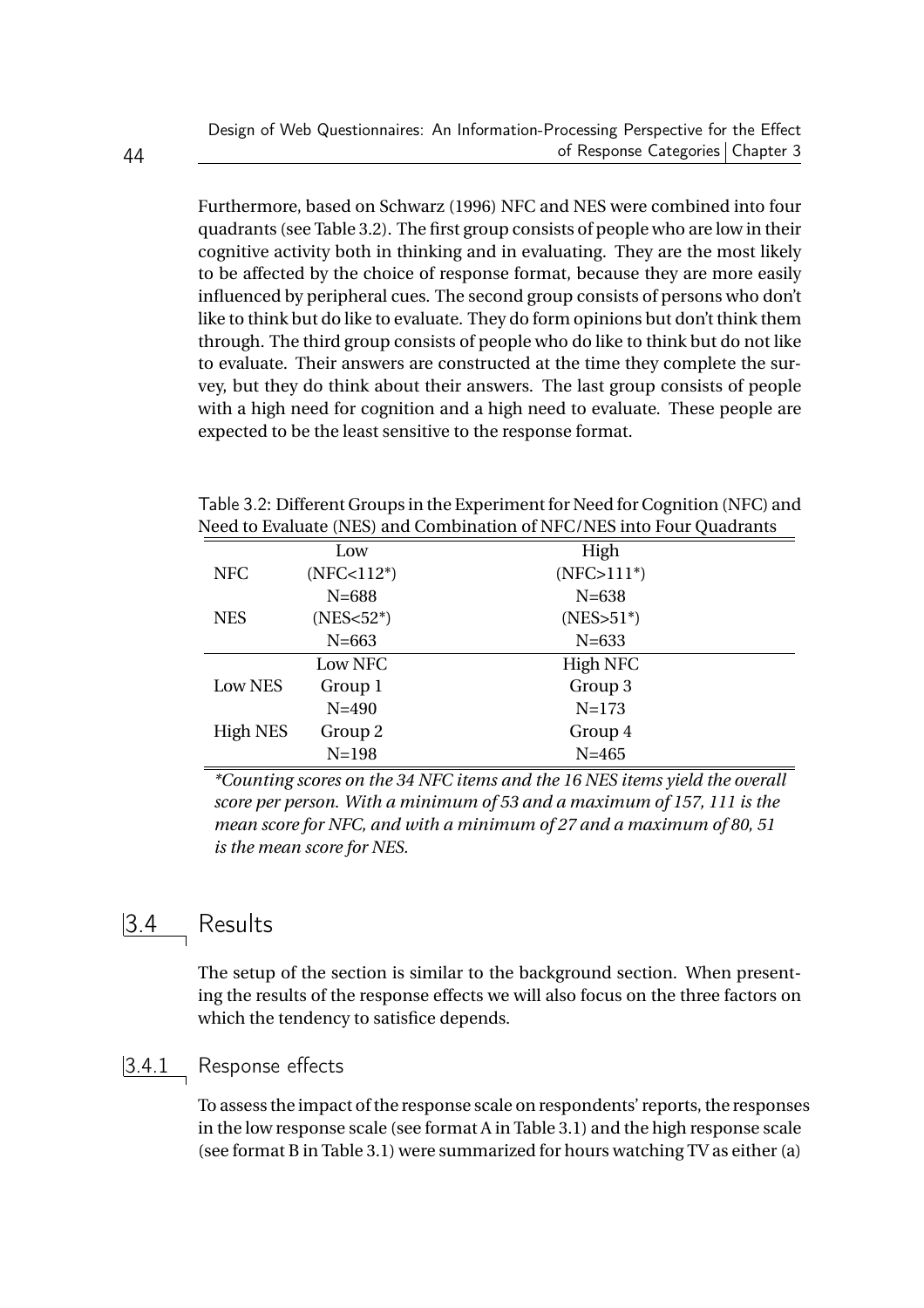two and a half hours or less, or (b) more than two and a half hours (as in Rockwood et al. 1997 and Schwarz et al. 1985). Based on a pilot study, the low and high response scales for birthday parties and days on holiday were summarized as either (a) 17 or less, or (b) more than 17. For visiting a hairdresser the low and high response scales were summarized as either (a) nine or less, or (b) more than nine. We dichotomized the answer categories to remain consistent with previous research.

We used the open-ended question format as a benchmark, since it does not provide any anchors. We have analyzed the frequency distributions of the open-ended answers, and found some focal points (e.g. 6 and 8 for visits to a hairdresser) suggesting that rounding might occur, but this did not affect the comparison between low and high response scales.

Furthermore, we used information on survey experience (e.g. the number of weeks in the panel) to test for an interaction between survey experience and the effects of response categories on reported frequency of the four activities we consider, but we found no significant interaction. Still, almost none of the respondents are completely fresh to the panel, and it is possible that the effect of panel experience is nonlinear, with a noticeable effect of going from no to some experience but no effect of going from some experience to more experience. If this is the case, we expect that our findings for panel participants with some survey experience are a lower bound on the average effect of response categories for the complete (non-experienced) population.

As expected, the range of the response scale affected respondents' frequency reports, as can be seen in Table 3.3. Only 22.0% of the respondents who got the low response scale reported watching TV for more than two and a half hours, compared to 53.6% of the respondents who got the high response scale. In comparison, 52.1% of the respondents who got the open-ended question reported a TV consumption of more than two and a half hours. Comparing the different conditions, the high response scale apparently best matches the respondent's behavior; while the low response scale versus the high response scale and the low response scale versus an open-ended question show significantly different answers, the high response scale versus open-ended answers do not differ significantly (see Table 3.4). This can be due to the fact that the high response scale categories cover the central part of the distribution of open-ended answers, while the low response scale categories mainly cover unusually low hours for this question.

With regard to birthday parties, all three conditions show significant differences; 25.6% of the respondents in the low response scale attend more than 17 birthday parties a year, compared to 44.6% of the high response scale group and 39.4% of the respondents in the open-ended condition. With the open-ended question in the midst of the low and high response scale, the frequency ranges of the low and high scale both divert answers in relation to the free-recall task.

The question about visiting a hairdresser again shows statistically signifi-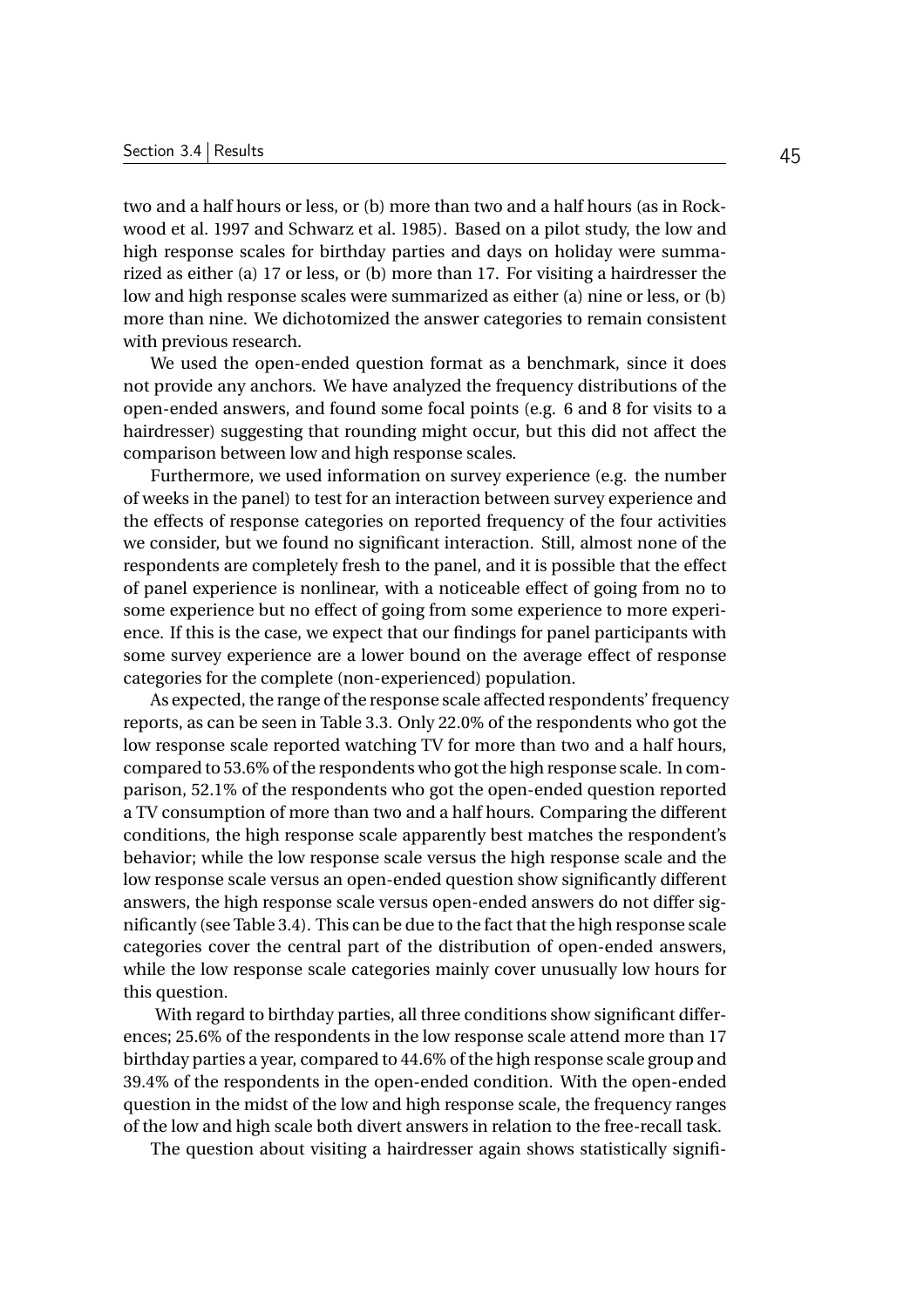|                               | Low response |            |          | High response |          | Open-ended |
|-------------------------------|--------------|------------|----------|---------------|----------|------------|
|                               |              | scale      |          | scale         |          |            |
|                               | $X^*$ or     | more       | $X^*$ or | more          | $X^*$ or | more       |
|                               | less         | than $X^*$ | less     | than $X^*$    | less     | than $X^*$ |
| <b>Mundane and</b>            |              |            |          |               |          |            |
| Regular                       |              |            |          |               |          |            |
| <b>Hours Watching TV</b>      | 78.0%        | 22.0%      | 46.4%    | 53.6%         | 47.9%    | 52.1\%     |
| <b>Mundane and</b>            |              |            |          |               |          |            |
| <b>Irregular</b>              |              |            |          |               |          |            |
| Hours Watching TV 74.4%       |              | $25.6\%$   | 55.4%    | 44.6%         | 60.6%    | 39.4%      |
| Salient and                   |              |            |          |               |          |            |
| Regular                       |              |            |          |               |          |            |
| Hours Watching TV 84.7% 15.3% |              |            | 72.1%    | 27.9%         | 81.5%    | 18.5%      |
| Salient and                   |              |            |          |               |          |            |
| <b>Irregular</b>              |              |            |          |               |          |            |
| <b>Hours Watching TV</b>      | 53.9%        | 46.1%      | 46.6%    | 53.4%         | 49.8%    | 50.2%      |

Table 3.3: Overview of Frequencies of the Results from Different Response Formats

\*X=two and a half for hours watching TV, nine for visiting a hairdresser, and 17 for birthday parties and days on holiday.

cant differences for the low and high scale conditions. But in this question, the answers on the low response scale are closer to the open-ended answers. For the question on the number of days a respondent spent on holiday, only the difference between high and low response scale respondents is significant.

In summary, the data provide strong evidence that the range of response categories affects respondent reports. Bonferroni corrected joint tests show that the hypothesis that high and low response scales do not lead to different answers for all four questions is rejected (all four p-values are smaller than 0.0125). Similarly, the hypothesis that low response scales and open-ended responses give the same answers is rejected (with two of the four p-values are smaller than 0.0125), as well as the hypothesis that high response scales and open-ended answers give the same answers (one p-value smaller than 0.0125). We find higher frequency estimates along scales that present high rather than low frequency response alternatives. This indicates an anchoring effect, as suggested by Schwarz (1996). All four questions show statistically significant differences in the high versus the low response scale. The open-ended condition is sometimes more similar to one response scale than to the other. How strongly the scale biases a respondent's answer, is influenced by how the scale relates to the population distribution. If the distribution of categories is closer to the dis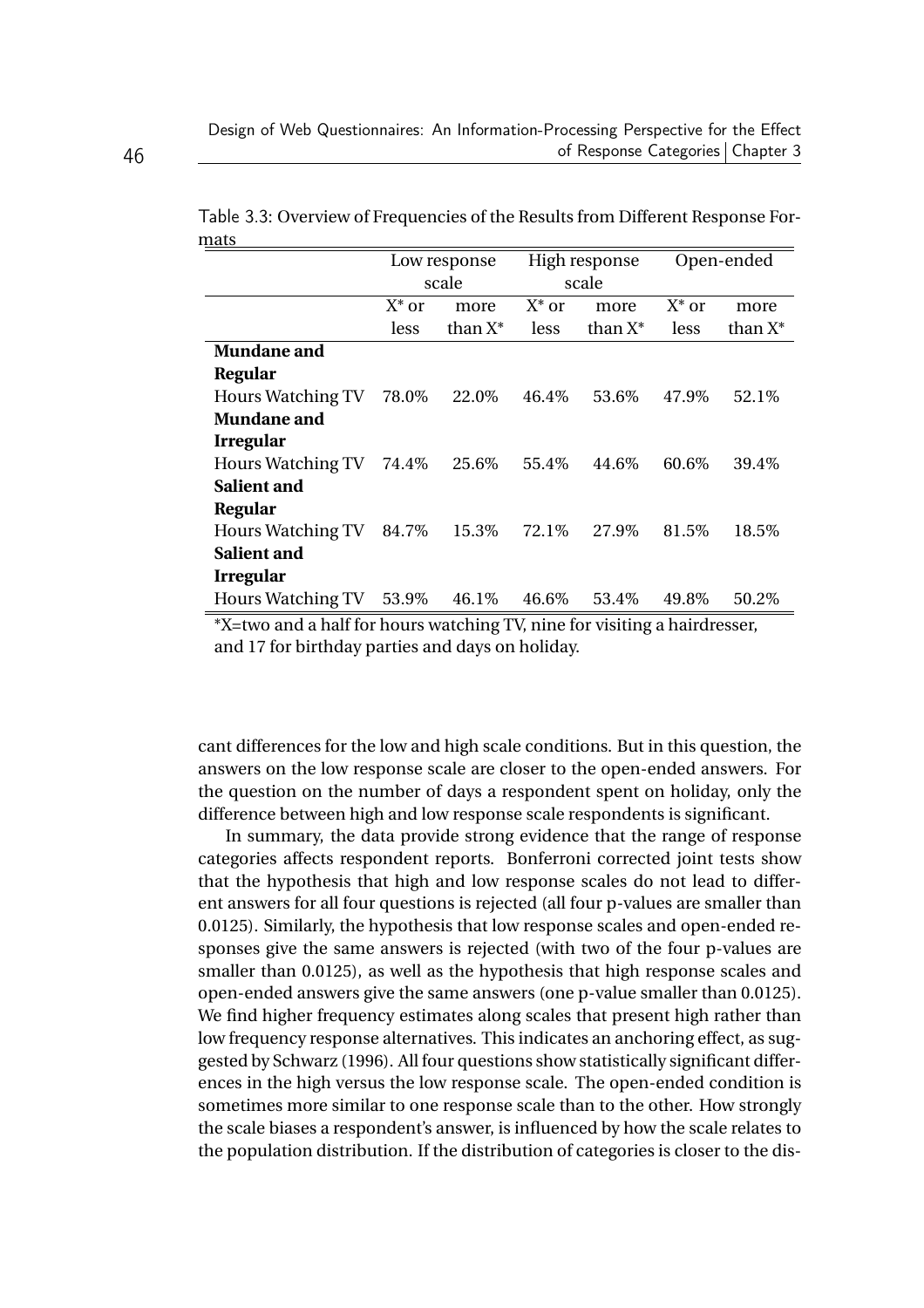tribution of open-ended answers, the influence of response categories is less pronounced.

#### Tendency to satisfice: difficulty of the question 3.4.2

The impact of response alternatives on behavioral frequency judgments is expected to depend on the regularity and the salience of the behavior. Questions about regular and mundane behavior are expected to be affected more by the choice of response format than questions on behavior that is mundane and irregular, salient and regular, or salient and irregular. Table 3.4 shows an overview

| mat per Question Type |                                         |  |
|-----------------------|-----------------------------------------|--|
|                       | Low response Low response High response |  |

Table 3.4: Overview of Correlations between Answer Score and Response For-

| LOW response      |      | LUW response |      | Tugli response |      |
|-------------------|------|--------------|------|----------------|------|
| scale versus high |      | scale versus |      | scale versus   |      |
| response scale    |      | open-ended   |      | open-ended     |      |
| η                 | p    | η            | p    | η              | p    |
|                   |      |              |      |                |      |
|                   |      |              |      |                |      |
| .325              | .000 | .311         | .000 | .558           | .558 |
|                   |      |              |      |                |      |
|                   |      |              |      |                |      |
| .199              | .000 | .148         | .000 | .052           | .037 |
|                   |      |              |      |                |      |
|                   |      |              |      |                |      |
| .152              | .000 | .042         | .095 | .112           | .000 |
|                   |      |              |      |                |      |
|                   |      |              |      |                |      |
| .073              | .000 | .041         | .106 | .032           | .193 |
|                   |      |              |      |                |      |

*Note: A higher correlation coefficient (η) between the answer score and the scale that was used indicates a greater difference between response scales. The p-value (p) relates to testing whether the difference between response scales is significant for a specific question type and response scales.*

of the correlation between answer score and response format for the different question types. A higher correlation coefficient (*η*) between the answer score and the scale that was used indicates a larger effect of the response scale. With the high versus low response scale, the largest correlation between the answer score and the scale is found in hours watching TV (mundane/regular), followed by the questions on birthday parties (mundane/irregular), visiting a hairdresser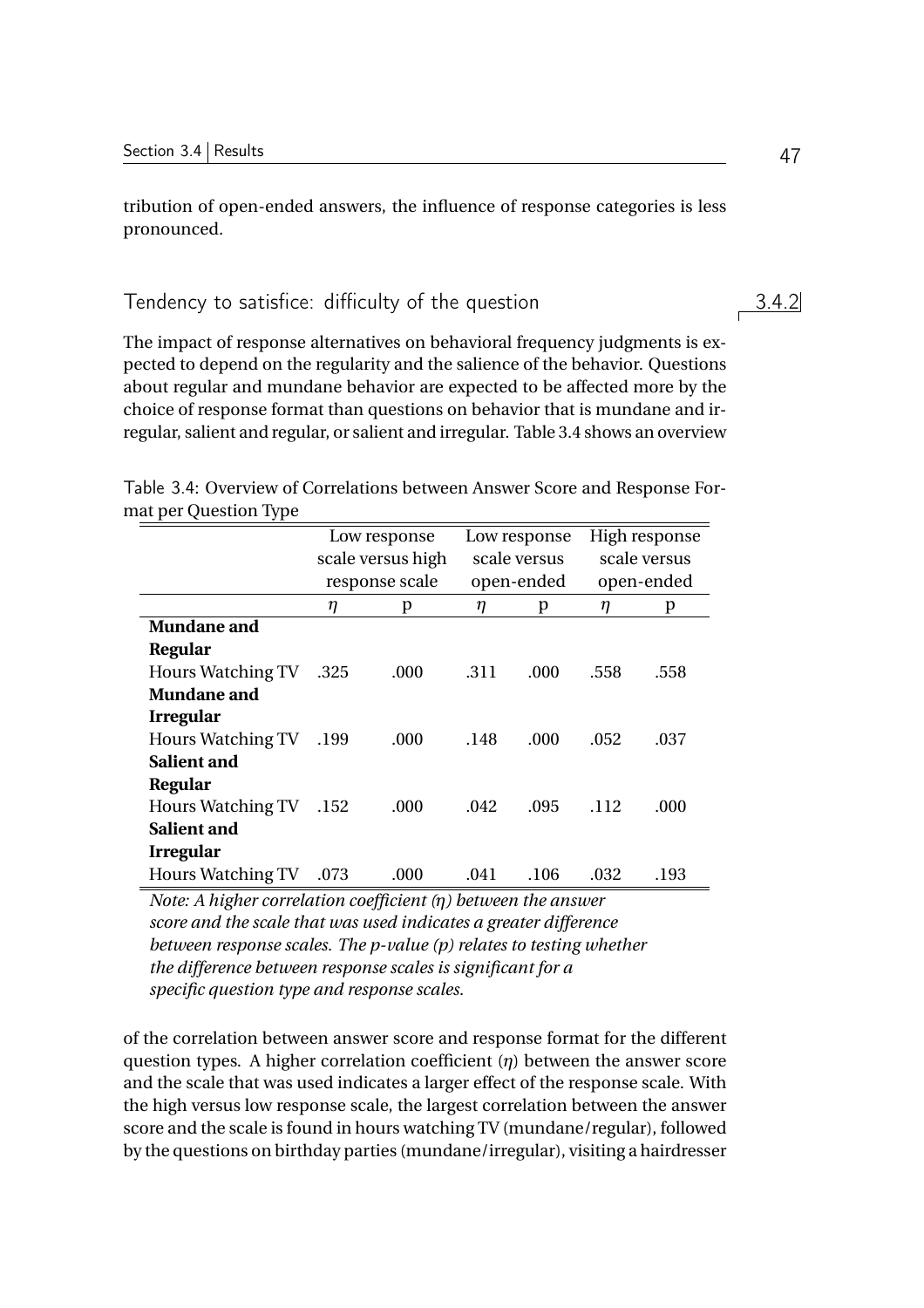(salient/regular), and days on holiday (salient/irregular). As expected, the impact of response categories differs across question types. Comparison of the open-ended question with the different response scales shows similar results, although not all comparisons reach statistical significance. All in all, the effect of response scales depends on how well a behavior is presented in memory.

#### 3.4.3 Tendency to satisfice: ability to process information

Table 3.5 presents the correlations between answer scores and response format for the four questions separately for sub samples with different individual characteristics. Men tend to be more affected by contextual cues than women - in three of the four questions they show a larger difference in answer score between the low and the high response scale.

In the mundane/regular question, the age group 15-24 is the least affected by the response scale offered, while the age group 25-34 show the highest correlation. With regard to the mundane/irregular question, the age pattern is different, with respondents in the age of 15-24 showing the highest difference. There is a U-shaped pattern, with a minimum response category effect at age 45. The same goes for the salient/regular question, but there the turning point is at age 35. Binary regression (a logit model with an age dummy, a format dummy, and an interaction of the age and format dummies) shows a significant interaction effect between format and age 35-44 (versus the other age groups). For the salient/irregular question no clear age affect is found.

Based on the literature, we would expect low educated respondents to be more susceptible to response effects. What we found is less clear-cut. Table 3.5 shows that for three out of four questions, the highest response scale effect is found for the intermediate vocational education group. Binary regression shows a significant interaction effect between format and intermediate vocational education (against the other education levels) in both the mundane/regular and mundane/irregular question. In these questions, the primary education level shows a relatively high correlation between answers and response scales. The same goes for the mundane/irregular question. The response scale influences the higher secondary education group the least (and not the highest education level, as we would have expected).

## 3.4.4 Tendency to satisfice: motivation

Because the existing literature suggests that need for cognition (NFC) and need to evaluate (NES) account for variance in survey responses, we include these in the analysis to indicate motivation effects. Table 3.5 shows the separate construct groups as well as the four quadrants in which we combine NFC and NES.

48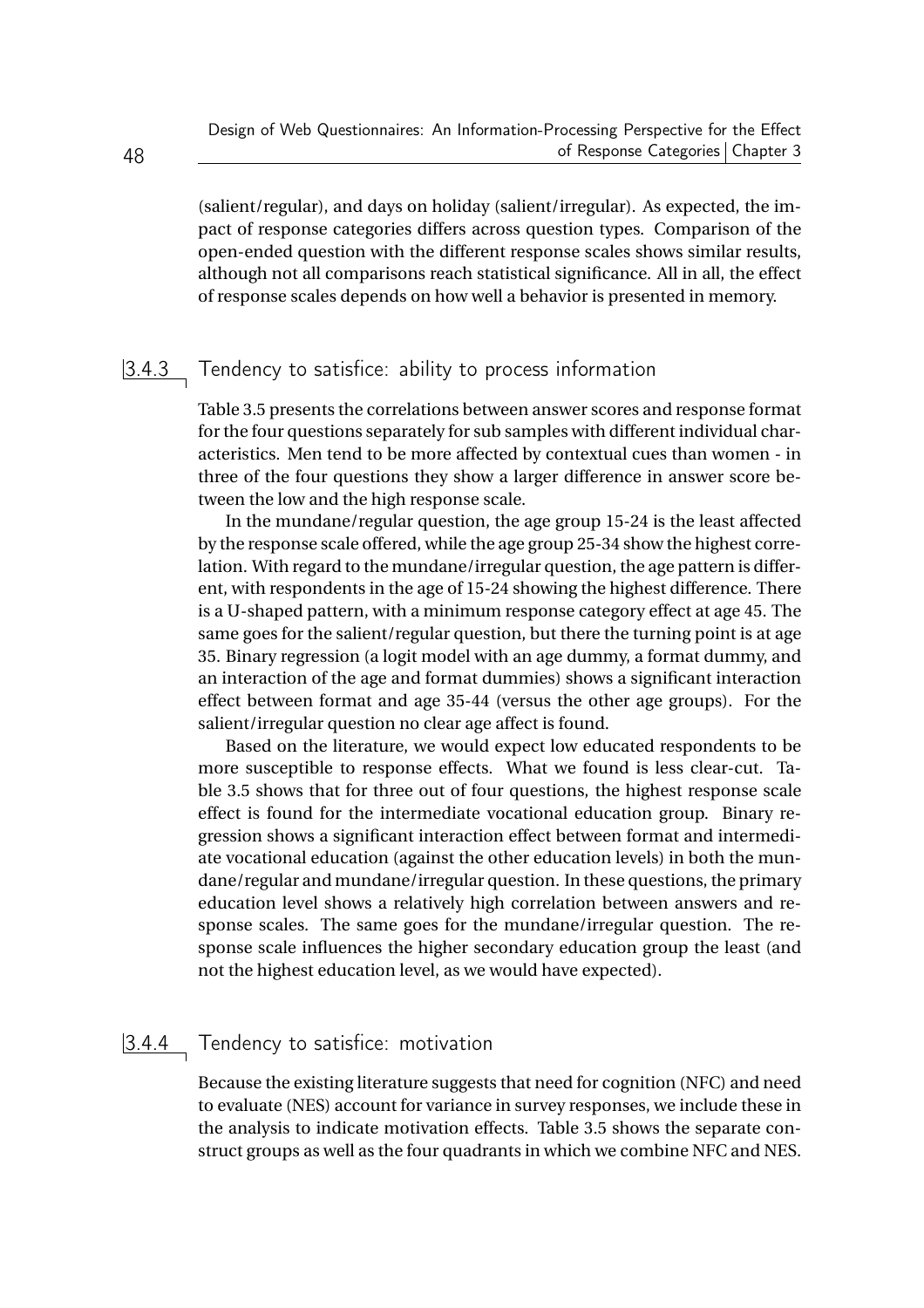|                  | <b>Mundane and</b><br>regular<br>Hours<br>watching TV |      | <b>Mundane and</b><br>irregular<br>Birthday<br>parties |              | <b>Salient and</b><br>regular<br>Visiting a<br>hairdresser |      | Salient and<br>irregular<br>days on<br>holiday |     |
|------------------|-------------------------------------------------------|------|--------------------------------------------------------|--------------|------------------------------------------------------------|------|------------------------------------------------|-----|
|                  |                                                       |      |                                                        |              |                                                            |      |                                                |     |
|                  |                                                       |      |                                                        |              |                                                            |      |                                                |     |
|                  |                                                       |      |                                                        |              |                                                            |      |                                                |     |
|                  | $\eta$                                                | p    | $\eta$                                                 | $\, {\bf p}$ | $\eta$                                                     | p    | $\eta$                                         | p   |
| Gender           |                                                       |      |                                                        |              |                                                            |      |                                                |     |
| Male             | .331                                                  | .00  | .191                                                   | .00.         | .165                                                       | .00  | .099                                           | .01 |
| Female           | .316                                                  | .00  | .222                                                   | .00.         | .138                                                       | .00  | .046                                           | .19 |
| Age              |                                                       |      |                                                        |              |                                                            |      |                                                |     |
| 15-24            | .289                                                  | .00  | .268                                                   | .00.         | .161                                                       | .05  | .130                                           | .15 |
| 25-34            | .378                                                  | .00  | .208                                                   | .00          | .133                                                       | .02  | .040                                           | .47 |
| 35-44            | .333                                                  | .00. | .144                                                   | .02          | .162                                                       | .01  | .072                                           | .21 |
| 45-54            | .322                                                  | .00  | .197                                                   | .00          | .108                                                       | .05  | .135                                           | .01 |
| 55-64            | .297                                                  | .00. | .184                                                   | .00.         | .105                                                       | .10  | .005                                           | .94 |
| $>64$            | .313                                                  | .00. | .225                                                   | .00.         | .241                                                       | .00. | .066                                           | .30 |
| <b>Education</b> |                                                       |      |                                                        |              |                                                            |      |                                                |     |
| Primary          | .341                                                  | .00  | .336                                                   | .00.         | .072                                                       | .44  | .079                                           | .42 |
| Lower            | .326                                                  | .00. | .194                                                   | .00.         | .178                                                       | .00  | .115                                           | .02 |
| secondary        |                                                       |      |                                                        |              |                                                            |      |                                                |     |
| Higher           | .285                                                  | .00. | .159                                                   | .02          | .071                                                       | .30  | .047                                           | .48 |
| secondary        |                                                       |      |                                                        |              |                                                            |      |                                                |     |
| Intermediate     | .395                                                  | .00  | .146                                                   | .01          | .189                                                       | .00  | .126                                           | .02 |
| vocational       |                                                       |      |                                                        |              |                                                            |      |                                                |     |
| Higher           | .344                                                  | .00. | .264                                                   | .00          | .141                                                       | .01  | .015                                           | .76 |
| vocational       |                                                       |      |                                                        |              |                                                            |      |                                                |     |
| University       | .294                                                  | .00. | .171                                                   | .03          | .171                                                       | .03  | .096                                           | .24 |
| <b>NFC</b>       |                                                       |      |                                                        |              |                                                            |      |                                                |     |
| low              | .389                                                  | .00  | .068                                                   | .20          | .201                                                       | .00  | .108                                           | .02 |
| high             | .322                                                  | .00. | .048                                                   | .19          | .217                                                       | .00  | .087                                           | .07 |
| <b>NES</b>       |                                                       |      |                                                        |              |                                                            |      |                                                |     |
| low              | .359                                                  | .00  | .077                                                   | .09          | .136                                                       | .00  | .109                                           | .02 |
| high             | .322                                                  | .00  | .043                                                   | .49          | .278                                                       | .00  | .087                                           | .07 |
| <b>NFC-NES</b>   |                                                       |      |                                                        |              |                                                            |      |                                                |     |
| Group $1^*$      | .409                                                  | .00  | .136                                                   | .01          | .151                                                       | .01  | .102                                           | .07 |
| Group 2          | .353                                                  | .00. | .355                                                   | .00.         | .257                                                       | .01  | .111                                           | .20 |
| Group 3          | .267                                                  | .00  | .133                                                   | .14          | .122                                                       | .21  | .102                                           | .27 |
| Group 4          | .306                                                  | .00  | .249                                                   | .00          | .149                                                       | .01  | .081                                           | .15 |

Table 3.5: Overview of Significance and Association between the Low and High Response Scale per Question Type for Different Personal Characteristics

*\*See Table 3.2 for the definition of groups.*

*Note: A higher correlation coefficient (η) between the answer score and the scale that was used indicates a greater difference between response scales. The p-value (p) relates to testing whether the difference between response scales is significant for a specific demographic group.*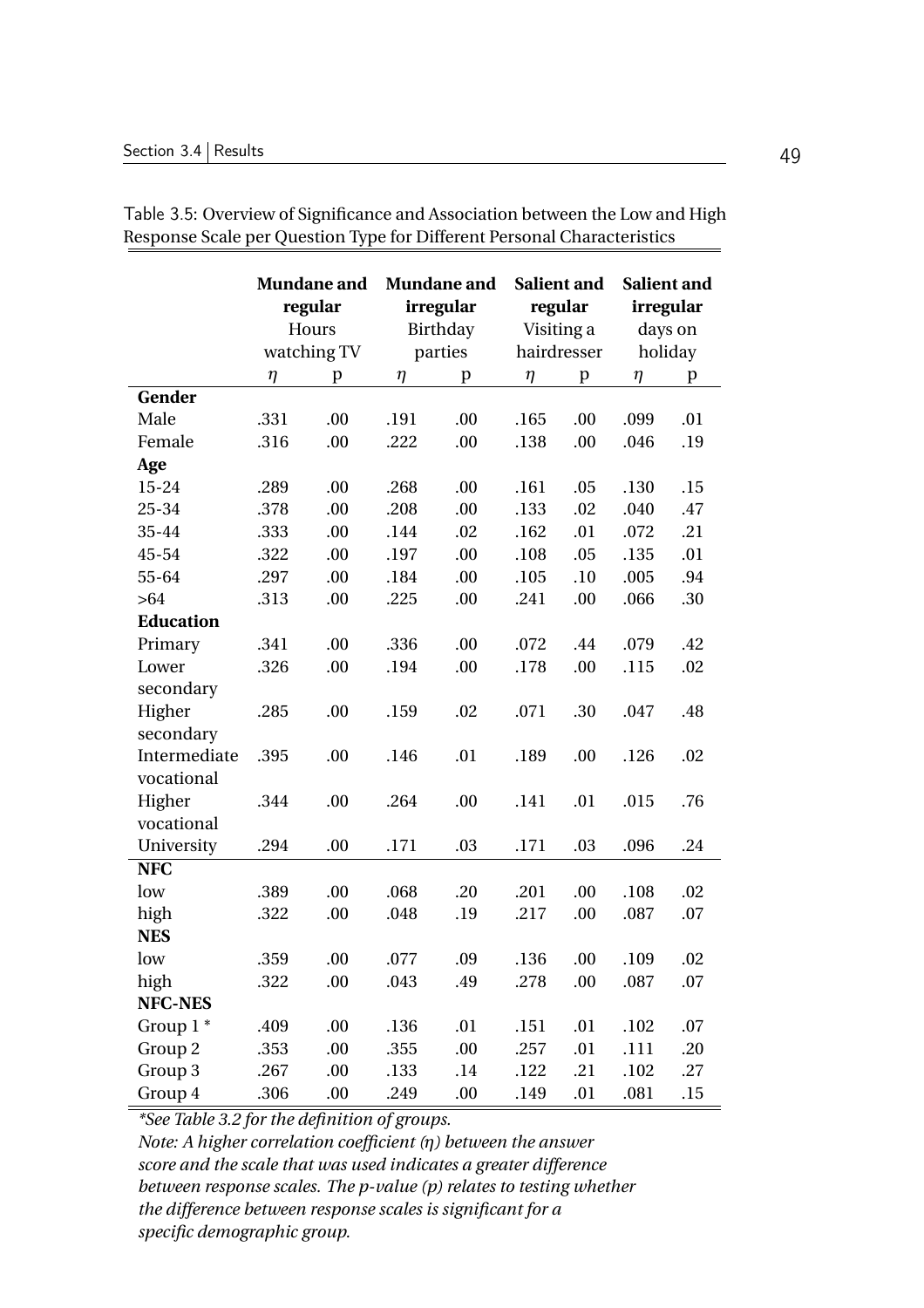In the mundane/regular question, the difference in frequency reports between respondents who were offered the low and high response scales is greater for respondents with a low need for cognition (NFC). Our hypothesis that respondents who score low on the NFC construct are more sensible for context effects is confirmed; binary regressions shows a significant interaction effect between format and NFC. In the mundane/irregular question type, however, we do not find evidence that NFC accounts for differences in response effects. In the salient/regular question type, respondents who do not like to think (LNC) show less response effects. For the salient/irregular question type, respondents with a high NFC are not sensitive to response category effects. The same results are found for the Need to Evaluate construct, although in the salient/regular question binary regression shows a significant interaction effect between format and NES in a different direction. Respondents with a high NES are more affected than respondents with a low NES in this question.

The bottom panel of Table 3.5 combines need for cognition and need to evaluate into four quadrants. For the regular/mundane question, similar results are found as for the separate constructs - people with a low NFC and a low NES show the largest deviation between the low and high response scale ( $\eta$  = .409). The first quadrant consists of people who are low in their cognitive activity both in thinking and in evaluating, who are the most likely to be affected by the choice of response format, because they are more easily influenced by peripheral cues. The second quadrant, consisting of persons who don't like to think but do like to evaluate, shows a lower correlation ( $\eta$  = .353). The third quadrant, with people who do like to think but do not like to evaluate, has the smallest correlation between the different response scales (*η* = .267). The people with a high NFC and a high NES are more affected by the response scale  $(\eta = .306)$  than people in the third quadrant. In the mundane/irregular question type the deviation scores in the quadrants increase drastically compared to the separate constructs, indicating that the combination of NFC and NES increases the differentiation in response effects. Especially in the quadrants with a high NES (groups 2 and 4) the deviation between the high and low response scale groups is high. Apparently they evaluate on the spot, influenced by peripheral cues. In this question type, people with a high NFC and a low NES (group three) have the most similar results in the different response scales alternatives: differences between the high and low scale now even do not reach statistical significance. Respondents who score low on both constructs, have low variances as well. Looking at the quadrants in the salient/regular question type, especially the people who do not think things through well and who do evaluate a lot show more differences in results between the low response scale and the high response scale. For the salient/irregular question, there are no significant differences between answer scores in the high versus the low response scale for respondents in the different quadrants.

Because the literature suggests that interactions of ability and motivation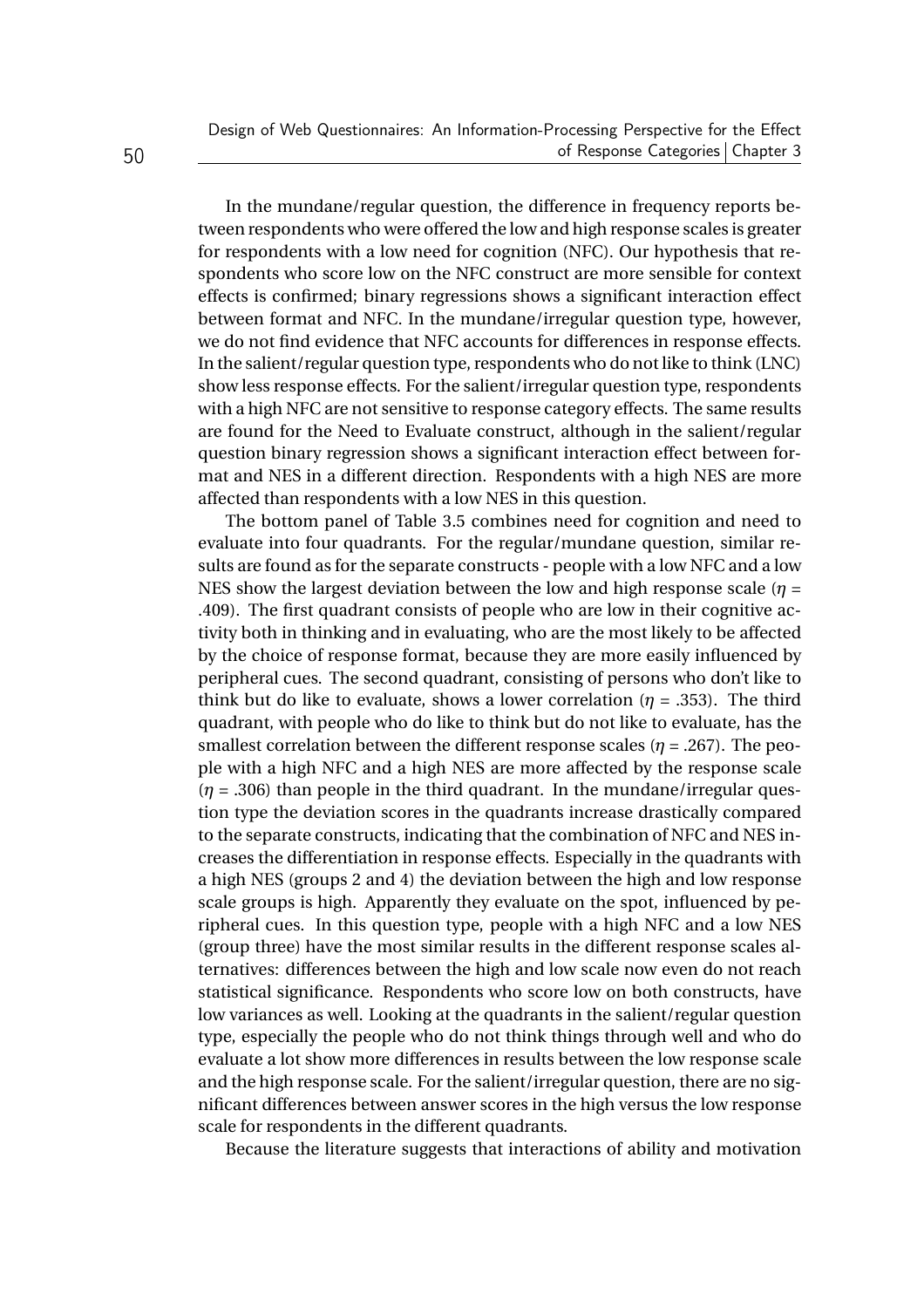may at times combine in regulating a response, we added interactions of gender/age/education variables with NFC/NES variables and scale effects. We find interactions for the questions that are more difficult to process: watching TV (mundane/regular) and birthday parties (mundane/irregular). With regard to birthday parties, young people and respondents with low education levels (who report more birthday parties than older people and respondents with high education levels) show smaller differences between high NFC/NES and low NFC/NES with regard to scale effects. For watching TV (mundane/regular), women (who report watching TV more frequent than men) show smaller differences between high NFC/NES and low NFC/NES. In other words, for respondents who report higher frequencies, motivation has a smaller effect on survey responses. Motivation apparently helps when memory representation is bad; when memory representation is good motivation is not needed to correctly report the behavior.

#### Discussion and Conclusions **3.5**

In this chapter an information-processing perspective to explore the impact of response categories on the answers respondents provide in web surveys is used. We replicate the findings in other modes of administration that response scales are perceived as informative. An extension of this study is that it also uses an open-ended format, avoiding the bias due to response scale anchors. How strongly the scale biases a respondent's answer, is influenced by how the scale relates to the population distribution. If the distribution of categories is closer to the distribution of open-ended answers, the influence of response categories is less pronounced.

Questions about regular and mundane behavior are more affected by the choice of response scale than irregular and mundane, regular and salient, and irregular and salient respectively. Response scales have a significant effect on response formulation in questions that are difficult to process, whereas in easier questions (where responses are based on direct recall) the response scales have a smaller effect. An open-ended format is preferable in questions in which estimation strategies have to be used. If this type of answer format is not desirable (e.g., because of higher item non-response on open-ended answers), categories in closed questions have to be chosen with care.

We have dichotomized the answer categories to remain consistent with previous research. Dichotomization may obscure effects in the data. New effects may be found in case one would analyze the original data without dichotomization. We leave this for further research.

The hypothesis that response category effects differ for respondents with different personal characteristics was confirmed. In general, men are more affected by contextual cues than women. Age and education effects are not as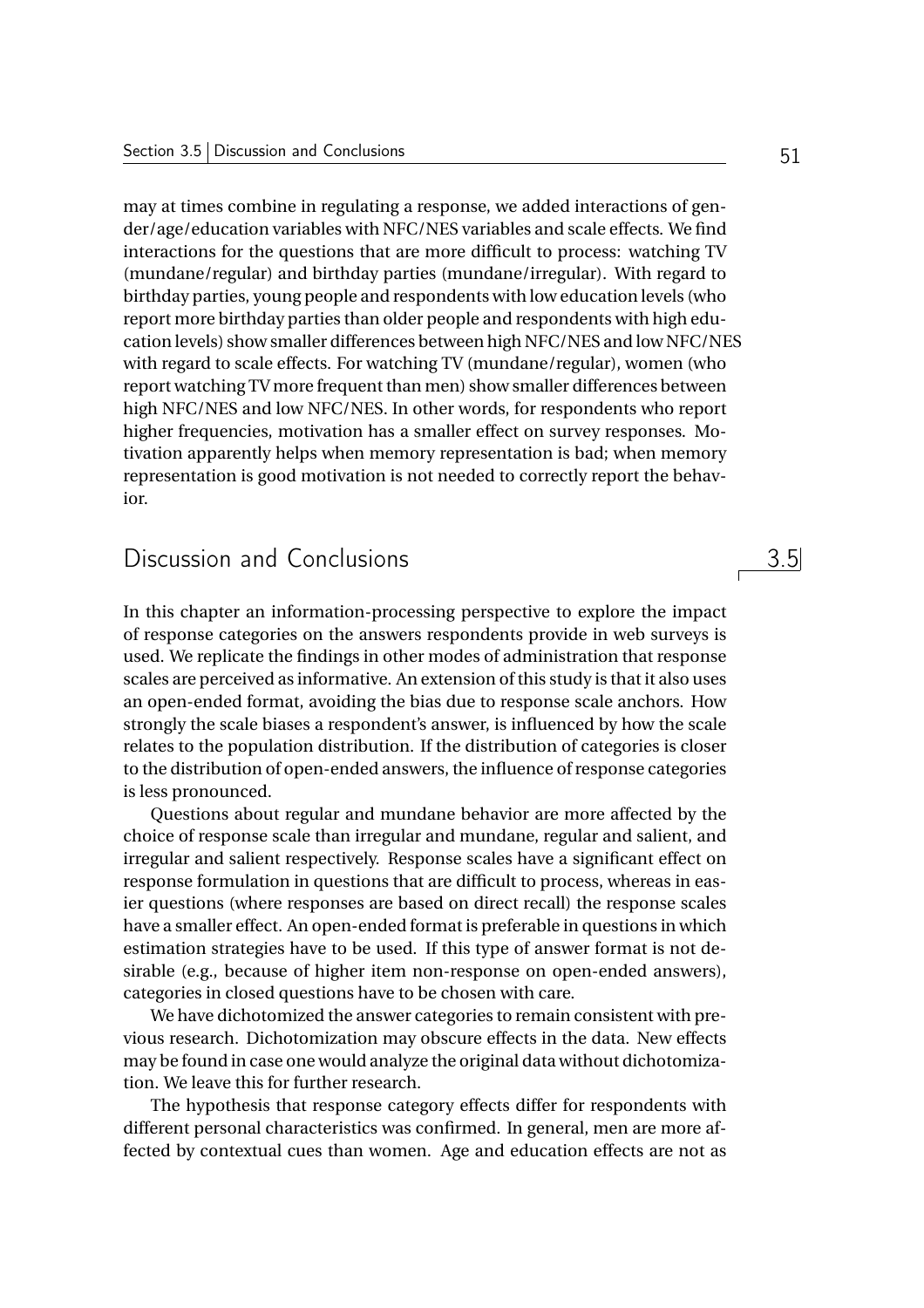clear-cut as we would have expected. For example, there is no evidence that response effects fall monotonically with education level.

The Need for Cognition and the Need to Evaluate constructs to indicate motivation account for variance in survey responding. In most question types, the deviation in reports between respondents who were offered the low and high response scales is greater for respondents with a low need for cognition. The same goes for need to evaluate.

Interactions of ability to process information and motivation combine in regulating a response for questions that are more difficult to process. For respondents who report the requested behavior more frequent, motivation has a smaller effect on survey responses. Motivation apparently helps when memory representation is bad; when memory representation is good motivation is not needed to report the behavior. When designing questionnaires one should pay particularly attention to response categories in difficult questions (in which estimation strategies have to be used) when respondents are expected to have difficulty in reporting, or lack of motivation.

Our study shows that response category effects are present in web surveys as they are in other modes of administration. Unfortunately, we do not have a comparison condition that allows us to assess if the influence of scales is more or less pronounced in web surveys. The difference between the high and low response scale for hours watching TV is 32% in our survey, while Rockwood et al. (1997) find a difference of 15% and Schwarz et al. (1985) find a difference of 22% for the same question. Although Rockwood et al. (1997) did not find differences in a telephone mode compared to a mail mode (which are very different in information transmitting) these results could indicate a high tendency to satisfice in web surveys, as suggested by De Leeuw (2005). Or, because we used a heterogeneous sample (and previous studies a group of students) our results might hint at an effect of personal characteristics. Unfortunately, our study cannot point out which argument accounts for more satisficing. Therefore, future research is warranted.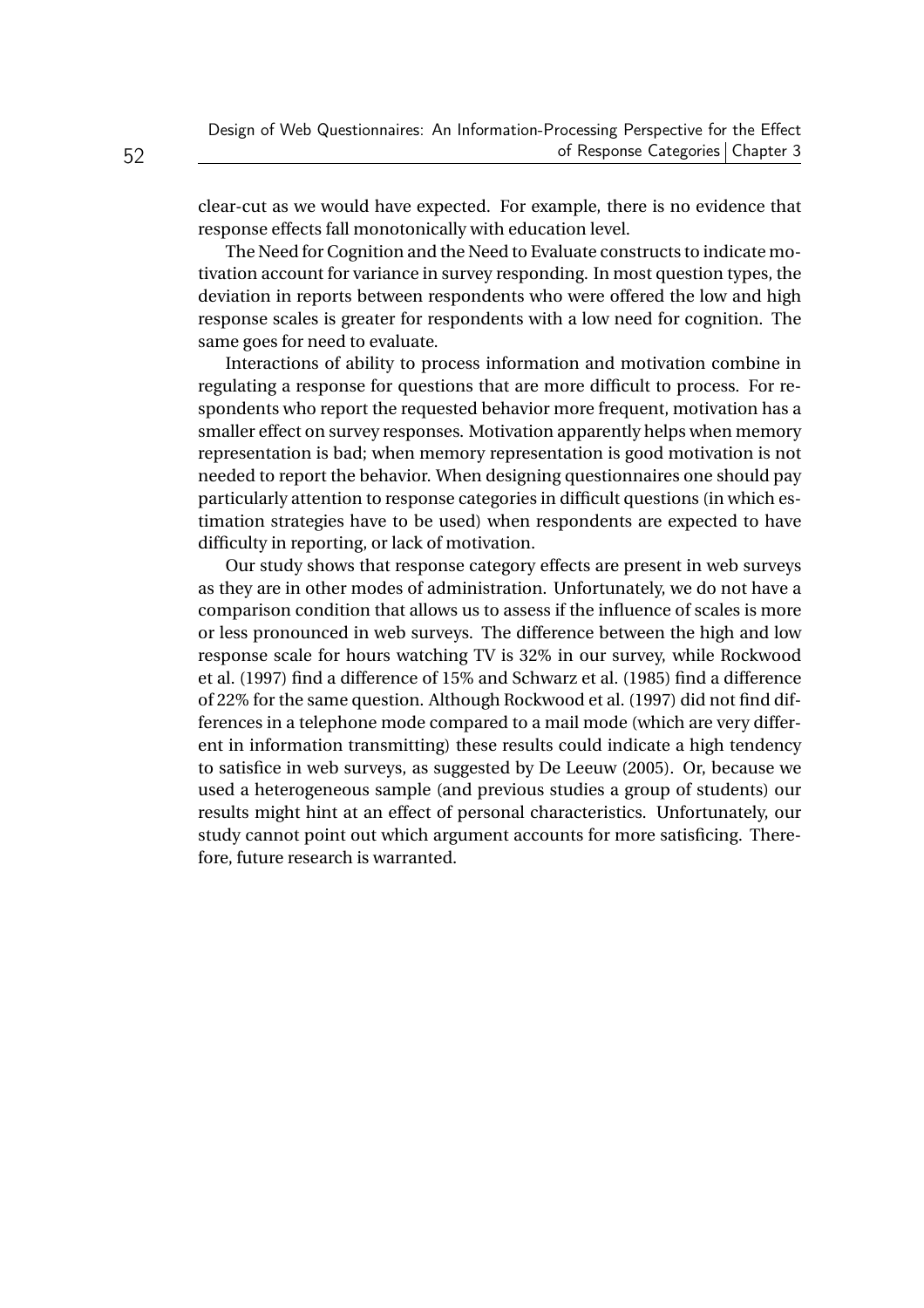# 4 | Design of Web Questionnaires: The Effects of Layout in Rating Scales

**ABSTRACT** This article shows that respondents gain meaning from non-verbal cues in a web survey as well as from verbal cues (words). We manipulated the layout of a five point rating scale in two experiments. First, we compared linear and non-linear formats interrupting the graphical language of the scale. Second, we manipulated the linear layout using verbal, graphical, and numerical language. In addition it is analyzed in which way personal characteristics account for variance in survey responding. Our experiments show differences in responses when the visual language is altered. The elderly and the highly educated are the most sensitive to layout effects.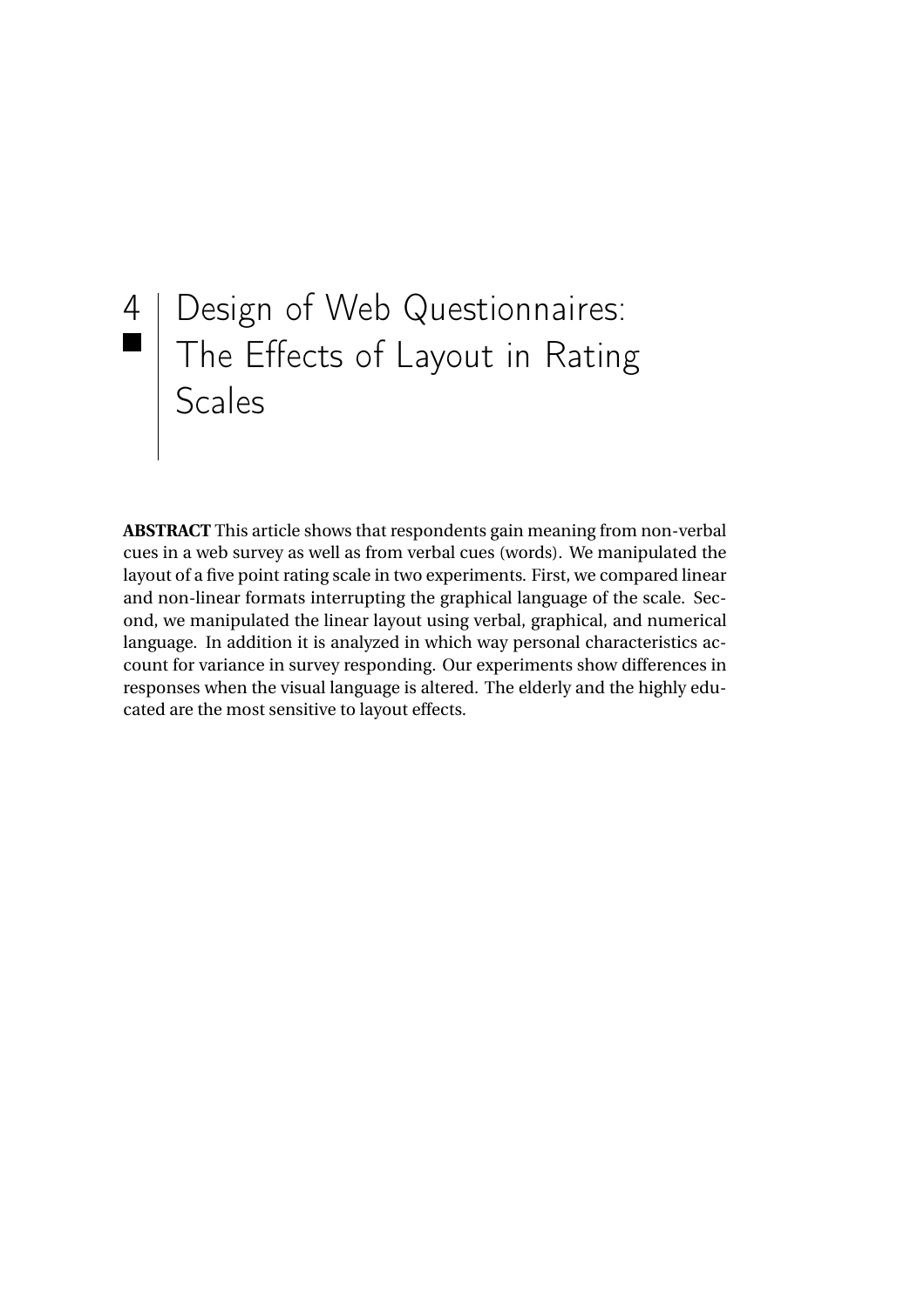#### *DEVO RARISSIMA NOSTRO SIMPLICITAS*

## 4.1 Introduction

Ordinal scale questions are probably the most widely used measurement instrument in web surveys. These questions are presented in various ways: answer categories can be presented in (one or more) column(s), with labels for all categories or for the endpoint categories only, with radio buttons or an answer box, etc. It is well-known that differences in layout can lead to substantial differences in responses (Christian 2003; Christian and Dillman 2004; Dillman and Christian 2002; Schwarz and Hippler 1987; Tourangeau et al. 2004; Tourangeau et al. 2007). Christian et al. (2005) suggest that writing effective questions for web surveys may depend at least as much on the presentation of the answer categories as on the question wording itself.

Researchers have developed a theoretical framework that draws on linguistics and Gestalt psychology to explain how visual design elements influence the question-answering process (Jenkins and Dillman 1997), and a growing body of empirical research now provides a foundation for visual design theory. Four languages for communication are distinguished: verbal, graphical, numerical, and symbolic (Dillman 2007). Despite the growing empirical support, the theory of visual design is virtually without any reference to respondent characteristics (Stern et al. 2007). In line with this, empirical tests have not analyzed how questionnaire format effects vary with demographic characteristics of the respondents.

The purpose of this chapter is to find out how visual language in a rating scale influences survey answers and how the effects of visual language vary with the respondent's characteristics, an issue which is at the frontiers of web survey methodology (Dillman 2007; Stern et al. 2007).

## 4.2 Background

In constructing ordinal scales for self-administered questionnaires, the visual layout of the scale is an important source of information that respondents use when selecting an answer (Christian 2003). Tourangeau et al. (2004); (2007) argue that respondents use several visual heuristics in interpreting a question. Each heuristic assigns a meaning to a visual cue. For example, respondents will see the middle option in a set of response options as the most typical. In addition, they will expect that the answering options are presented in some logical order. Another interpretive heuristic states that with a vertically oriented list, the top option will be seen as the most desirable. Also, visually similar options will be seen as closer conceptually. In addition to these visual heuristics, grouping principles from Gestalt Psychology can be used to understand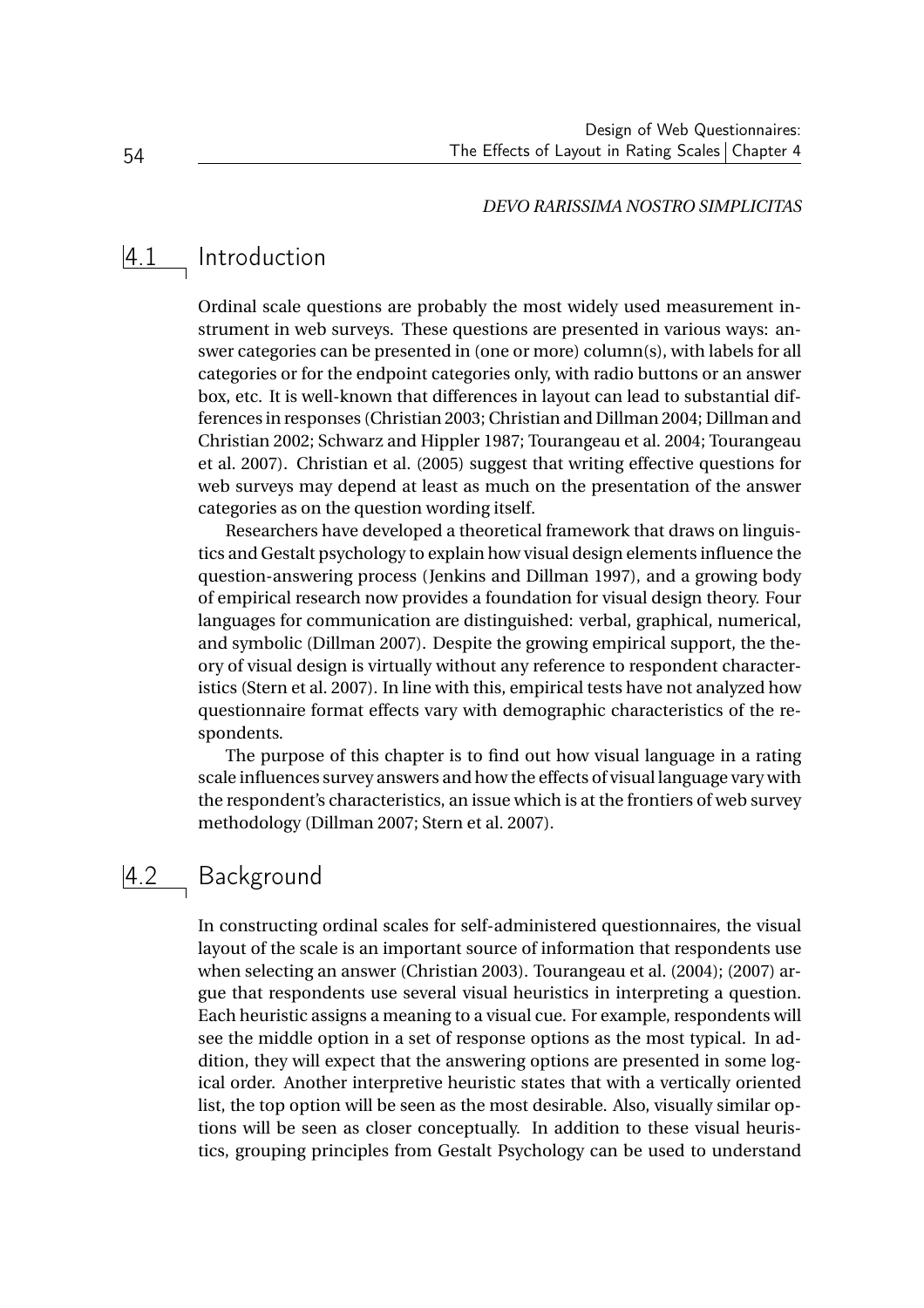visual design effects. For example, the Law of Pragnanz states that elements with simplicity, regularity, and symmetry are easier to perceive and remember (Dillman 2007). Presenting the response scale with a layout that is inconsistent with these heuristics and principles results in different responses (see, for example, Christian and Dillman 2004; Smith 1995; Smyth et al. 2006; Tourangeau et al. 2004; Tourangeau et al. 2007). Verbal and nonverbal cues can independently and jointly influence the survey answers. For example, Redline et al. (2003) provide evidence that the visual and verbal complexity of information in a questionnaire affects what respondents read, the order in which they read it, and ultimately, their comprehension of the information. Dillman and Christian (2002) find that manipulating several aspects of the visual languages simultaneously changes respondent behavior significantly.

#### Verbal language

By changing the verbal orientation of a scale (decremental versus incremental), responses may be altered because of different verbal labels at the first up to the last response option. A primacy effect occurs when options in the beginning of a response list are more often selected, while a recency effect occurs when options near the end of a response list are chosen more often (Krosnick and Alwin 1987). Satisficing occurs when respondents are more likely to choose items earlier in a list because they choose the first response option they consider satisfactory, rather than processing all of them (see Krosnick and Alwin 1987; Krosnick et al. 1996; and Tourangeau et al. 2000, for a detailed description of satisficing).

Orientation effects impute to the position of a response option by itself, but can also be due to a change in perceived intensity of the verbal label, resulting from another position of this label on the scale. The perceived intensity of a verbal label on position x may differ from that of the same verbal label placed on position y. Both the meaning of the verbal label and its position on the scale, can therefore influence the appraisal made by respondents (Hofmans et al. 2007).

Research on orientation effects in rating scales is inconclusive. While in some studies respondents altered their responses when the orientation of a scale is changed, in other studies responses remained unaffected (Weng and Cheng 2000).

#### Graphical language

Graphical language communicates visual features such as size, space, and location of information on a page. Friedman and Friedman (1994) demonstrate that equivalent horizontal and vertical rating scales do not elicit the same responses. However, the direction of the difference varied across items. Their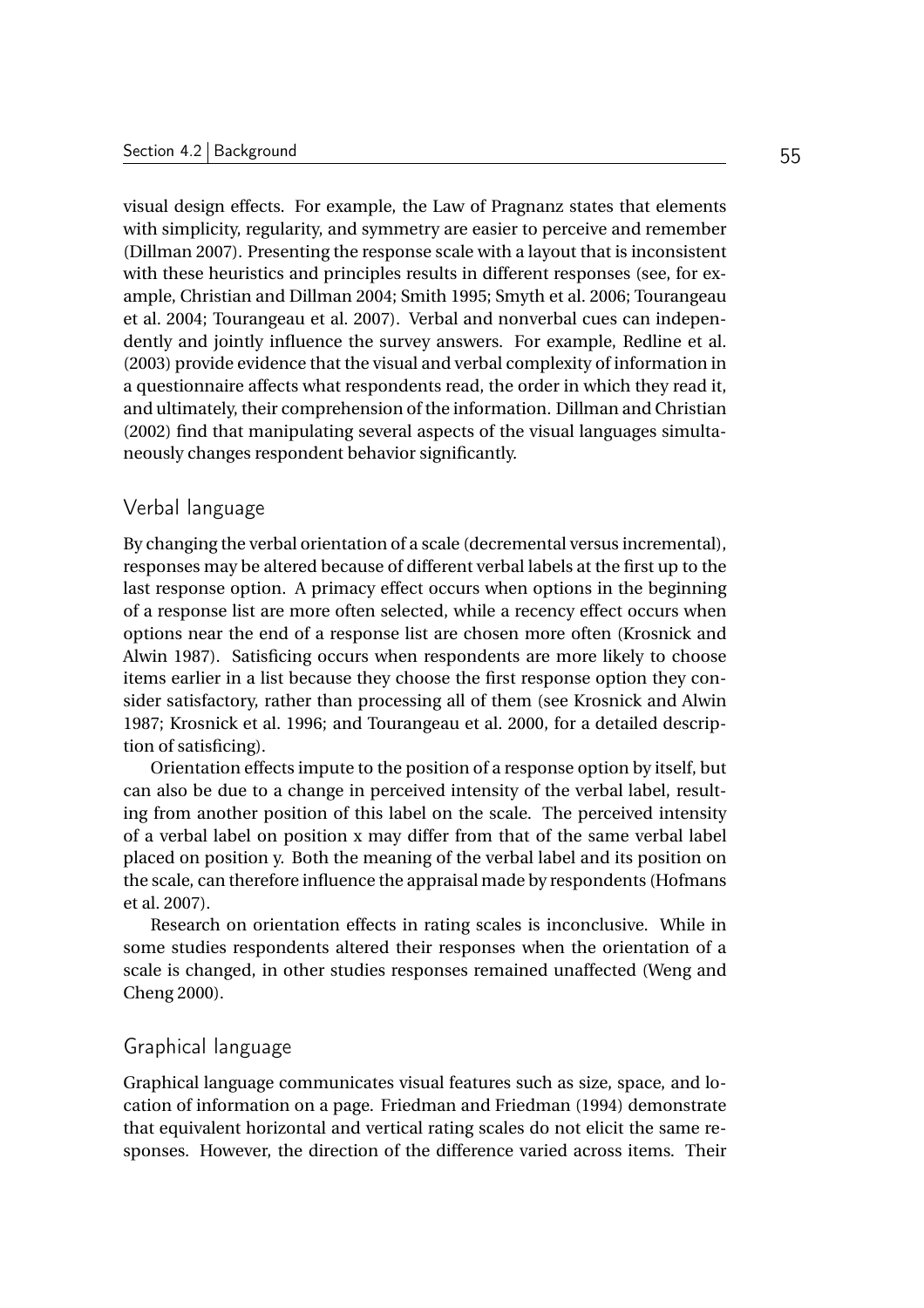results are thus inconclusive and future research is warranted. A non-linear layout (where options are presented in multiple rows and columns) can also result in different responses compared to a linear layout because the graphical language conveying the scale is interrupted (Christian 2003; Christian and Dillman 2004).

#### Numerical language

Numbers in answer categories contain numerical language. Schwarz et al. (1985) have shown that respondents gain information about the researcher's expectations using the numerical labels on a scale as frames of reference. Schwarz et al. (1991) found that changing the numerical values attached to scales resulted in different answers. In particular, respondents hesitate to assign a negative score to themselves (see also Tourangeau et al. 2000, p.248, and Tourangeau et al. 2007). Although negative signs are treated as numerical language in literature, they can also be seen as symbols and therefore convey symbolic language to a scale, which may explain their effect on the responses.

Visual design theory is virtually without any reference to respondent characteristics (Dillman 2007). As a result, the empirical tests have not analyzed how the effects of questionnaire vary with respondent characteristics. Couper (2000) argues that design may interact with the type of web survey conducted and the population at which the survey is targeted. Of the few studies on personal characteristics, some suggest effects (mainly caused by working memory capacity), while others found no variation in response effects with personal characteristics. Tourangeau et al. (2007) observed no consistent variation in the impact of the layout of a response scale by gender, age, or education group. Stern et al. (2007) also showed that the layout of survey questions affects different demographics groups in similar ways. In addition, McFarland (2001) did not find evidence that gender and education level interact with the ordering of questions. Krosnick and Alwin (1987), on the other hand, found that respondents with less education and more limited vocabularies were influenced more than others by different answer categories. Knauper et al. (2004) and Borgers et al. (2004) also found differences due to working memory capacity. Fuchs (2005) found that the effects of response order, scale, and of labeling response categories with numerical values decreases with age when children and adolescents are compared, supporting the hypothesis that response effects decrease with the level of cognitive sophistication.

Literature suggests that additional research on the visual design of web questionnaires is needed to develop more general principles for how the visual layout influences the answers (Christian and Dillman 2004; Dillman and Christian 2002; Dillman and Christian 2005; Friedman and Leefer 1994; Jenkins and Dillman 1997; Schwarz et al. 1991). Deutskens et al. (2004), Dillman et al. (2000),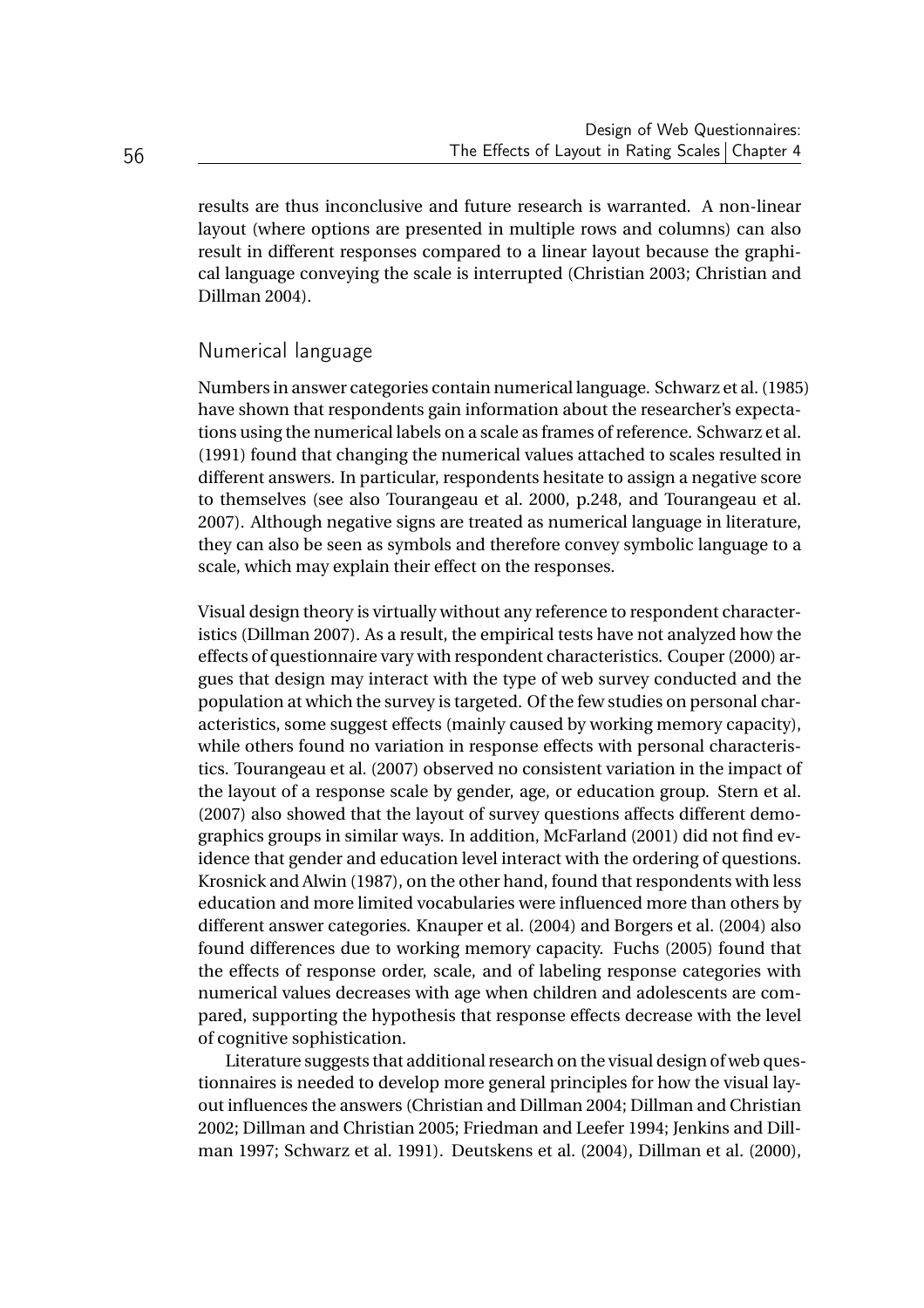Friedman and Leefer (1994), Hofmans et al. (2007), and Stern et al. (2007) conclude future research on visual design should be directed at confirming the effects of presentation on different questionnaires and populations. Such work is essential for effective survey construction and offers the possibility for methodological improvements of survey research. The experiments described in the following section analyze whether visual languages influence respondents' answers in a Dutch online panel and if any effects are tied to personal characteristics.

#### Design and Implementation and  $4.3$

Studies on scalar questions have focused on the number of scale points, the use of verbal labels, the use of a midpoint, the use of numerical labels, the use of a 'don't know' filter, and the graphical layout of scales. See Christian (2003), Krosnick and Fabrigar (1997), and Schwarz (1996) for a discussion of these factors in relation to response scales of ordinal questions. We use five point scalar questions, since they give many possibilities for manipulations of visual cues.

Two experiments using eight different formats were carried out in the CentERpanel, an online household panel consisting of more than 2,000 households. This panel is administered by CentERdata (Tilburg University, The Netherlands). The panel is aimed to be representative of the Dutch-speaking population in the Netherlands. Although it is an Internet-based panel, there is no need to have a personal computer with an Internet connection. The households that do not have access to Internet when recruited are provided with a so-called Net.Box, with which a connection can be established via a telephone line and a television set. If the household does not have a television, CentERdata provides one too. The recruitment of new panel members is done in three stages. In the first stage, a random sample (landline numbers) of candidates is interviewed by telephone. The interview ends with the question whether the person would like to participate in survey research projects. If so, the household is included in a database of potential panel members. If a household drops out of the panel, a new household is selected from the database of potential panel members. This is done on the basis of demographic characteristics, such that the panel will remain representative of the Dutch-speaking population (see http://www.centerdata.nl/en/CentERpanel for more details). The time the respondents in our experiment already are participating in the CentERpanel varied from a few months to seventeen years. We used this information to test for an interaction between survey experience and the effects of visual language in the questions we consider. However, we did not find a significant interaction.

The experiment had two questions: one on the quality of education and one on the quality of life in the Netherlands. These questions were taken from an experiment conducted by Christian (2003), who measured the quality of edu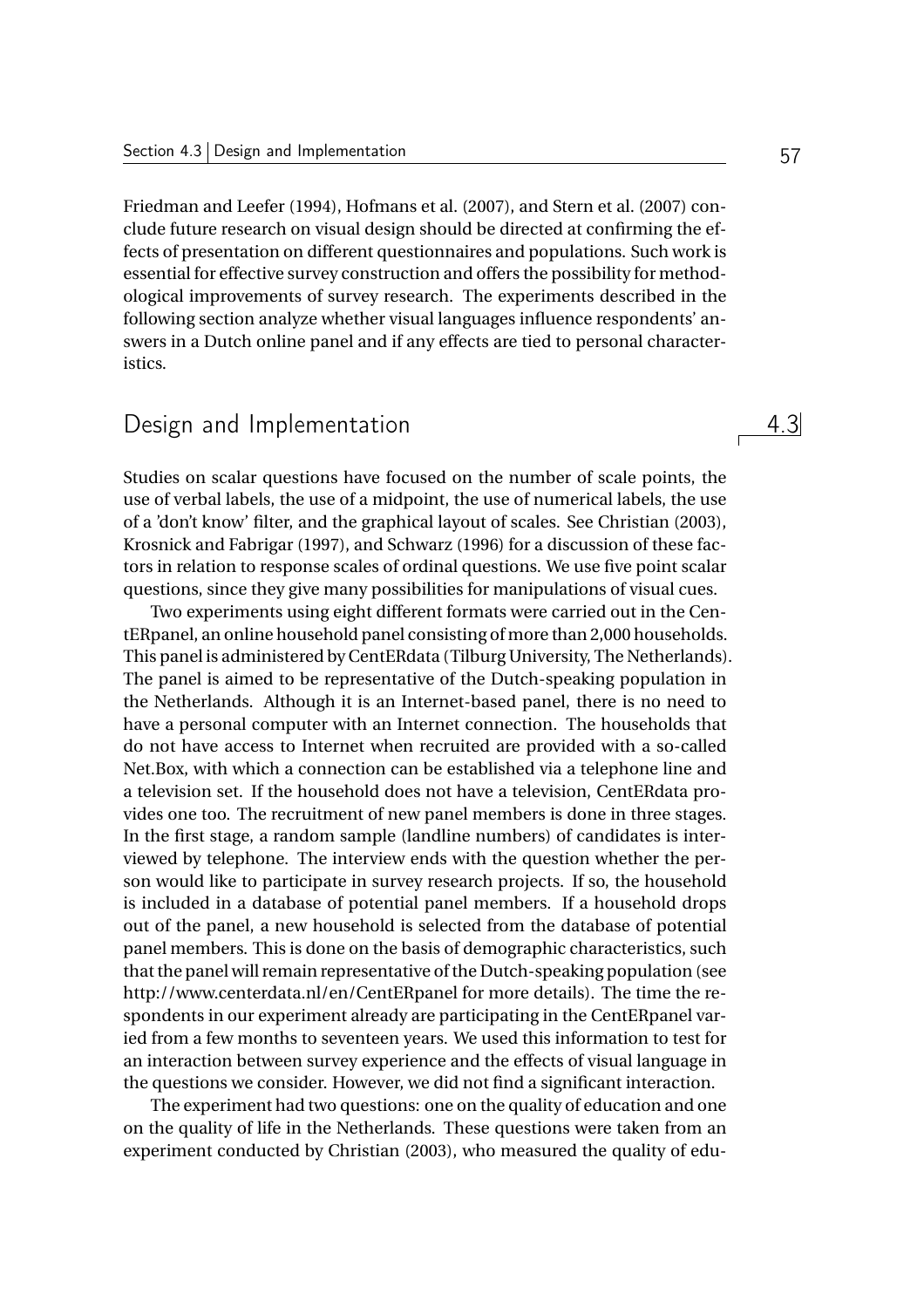cation and the quality of student life at Washington State University.

Our study was conducted in week 37 (September) and week 41 (October) of 2005. The response percentage was 78.3% (2787 panel members were selected, 2182 responded) for the first experiment and 78.8% (2830 panel members were selected, 2229 responded) for the second. A first group of respondents in each experiment answered a rating scale with answer categories excellent, very good, good, fair, and poor in a linear vertical format from positive to negative. In the first experiment we varied the graphics: three non-linear manipulations were used. In the second experiment we manipulated graphical, numerical, and verbal languages in a linear format (see Appendix A for screenshots).

The first experiment is a replication of an experiment done by Christian (2003) on graphical language interrupting a scale, to find out if similar results occur using a representative sample in a different culture. We compared a linear vertical format (Appendix A: 1a) to two non-linear formats: a triple banked format with options running horizontally (Appendix A: 1b) and a triple banked format with options running vertically (Appendix A: 1c). To test whether numbers would help reading the triple vertical format, a fourth group answered the questions in a triple vertical format with numbers (Appendix A: 1d).

In the second experiment, the first group again answered on a rating scale in a linear vertical format from positive to negative (Appendix A: 2a). All other groups have individually different linear manipulations in relation to this format. The second group answered on the same scale, but from negative to positive (poor to excellent, Appendix A: 2b). For the third group the graphics were changed: a linear horizontal format was used (Appendix A: 2c). In the fourth group we added numbers 1 to 5 (Appendix A: 2d). For the fifth group the numbers 5 to 1 were added in the education question, while in the life question the numbers varied from 2 to minus 2 (Appendix A: 2e). The objective was to learn which respondents are more sensitive to verbal and to non-verbal cues. Therefore, scores for different gender, age and education groups were compared.

## 4.4 Results

In this section we discuss the results of the first and second experiment. We first consider the effects for the complete sample and then consider subsamples with specific demographic characteristics.

4.4.1 Experiment 1: Graphical language: Linear versus Non-Linear Layout

Based on Christian (2003), Christian and Dillman (2004), and Tourangeau et al. (2004), we expected that a non-linear layout results in different responses compared to the linear layout because the graphical language conveying the scale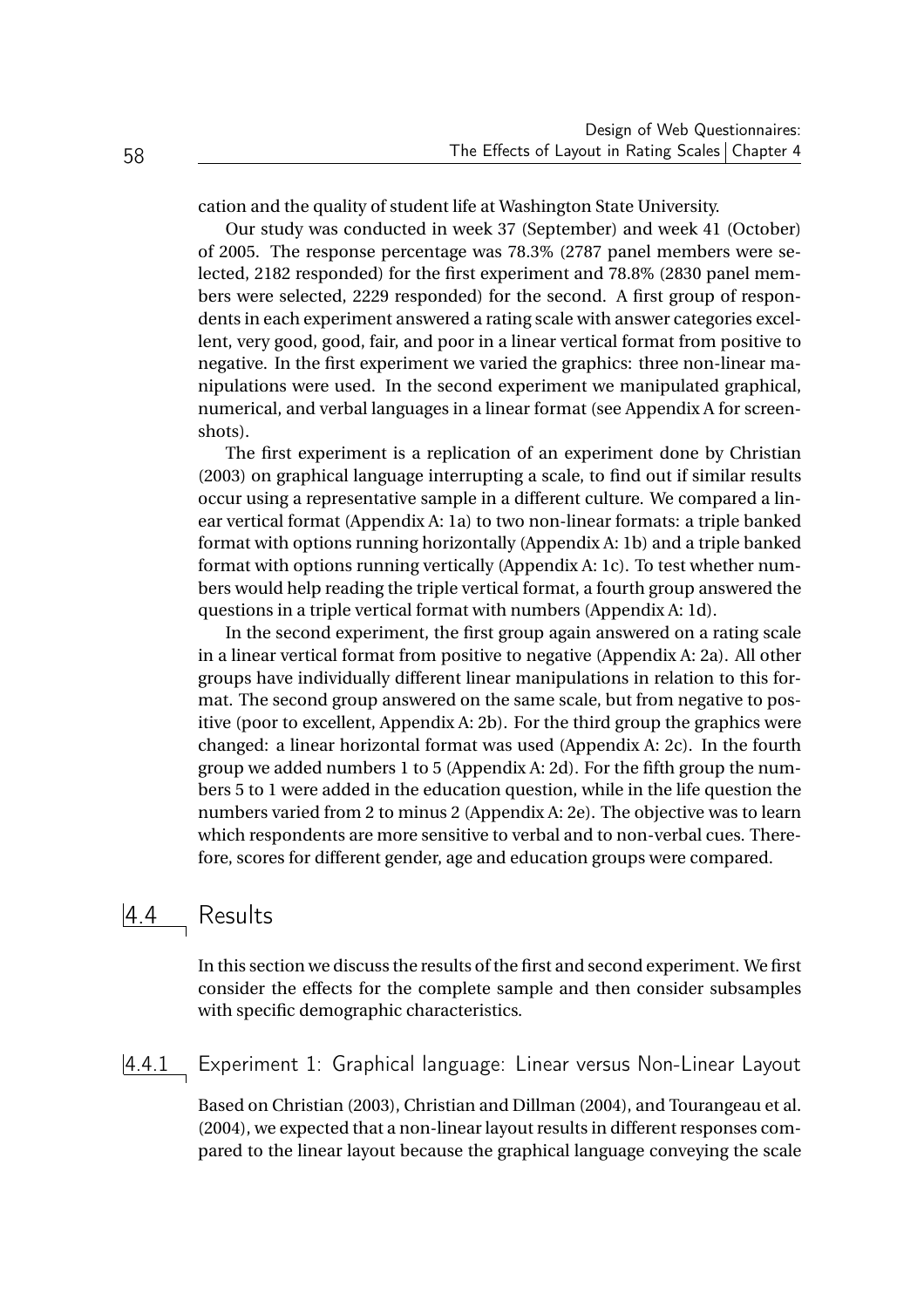is interrupted. Some respondents might read the top line only. Therefore we hypothesized that in the non-linear format respondents more often choose options in the first line (particularly the response option right next to the first one). In addition, we expected that response times are different across formats because of visual heuristics and Gestalt Psychology, with the reference level (linear format) showing the shortest completion time because this layout is easier to perceive and remember.

Table 4.1 displays response distributions for the two questions. In addition, statistics from Chi square and t-tests are presented to see whether differences in the distribution of individual responses across formats and in mean responses exist. These tests are the same as those in previous research (Christian 2003; Christian and Dillman 2004; Dillman and Christian 2002; Stern et al. 2007). Lower mean scores indicate more positive ratings  $(1 = 'excellent',..., 5 = 'poor').$ 

The results in Table 4.1 show that graphical language influences the evaluations of the educational system. The overall Chi-square and differences of means tests reject the null hypothesis of no differences between the four versions ( $\chi^2$ =33.86, p<.001; F=6.71, p<.01). Separate tests show in five out of six cases that the linear version has significantly different responses and mean scores compared to each of the triple versions, as hypothesized. We found no evidence that respondents are more eager to select an option from the top line in non-linear formats, however. The effect of visual language gets smaller if numbers are added to the vertical format. There may be a hierarchy of features that respondents pay attention to, with numerical labels dominating purely visual cues, as suggested by Tourangeau et al. (2007).

Comparing the triple horizontal and triple vertical format, the frequencies seem to confirm the conjecture that respondents tend to select the answer right next to the first option on the first line. For example, in the education question respondents selected the response option "very good" more often in the triple horizontal format than in the triple vertical format (12.9% and 10.8%, respectively), while the response option "good" was chosen significantly more often in the triple vertical format (52.1% versus 44.0%). Still, the null hypothesis that the complete distributions of the answers are the same for these two formats cannot be rejected at the 5% level.

Respondents chose the first options more often in the linear version than in all non-linear versions, indicating a stronger primacy effect in the linear format than in non-linear formats. In a linear format the visual heuristics of Tourangeau et al. (2004); (2007) are not interrupted, which may lead to less cognitive processing and therefore explain the increased primacy effect. Response times do not support this conjecture, however. We found no difference in response times between formats, and therefore no evidence of the conjecture that it takes longer to process a question if the graphical language is not in line with visual heuristics and principles.

In summary, the results of the first experiment based upon a Dutch hetero-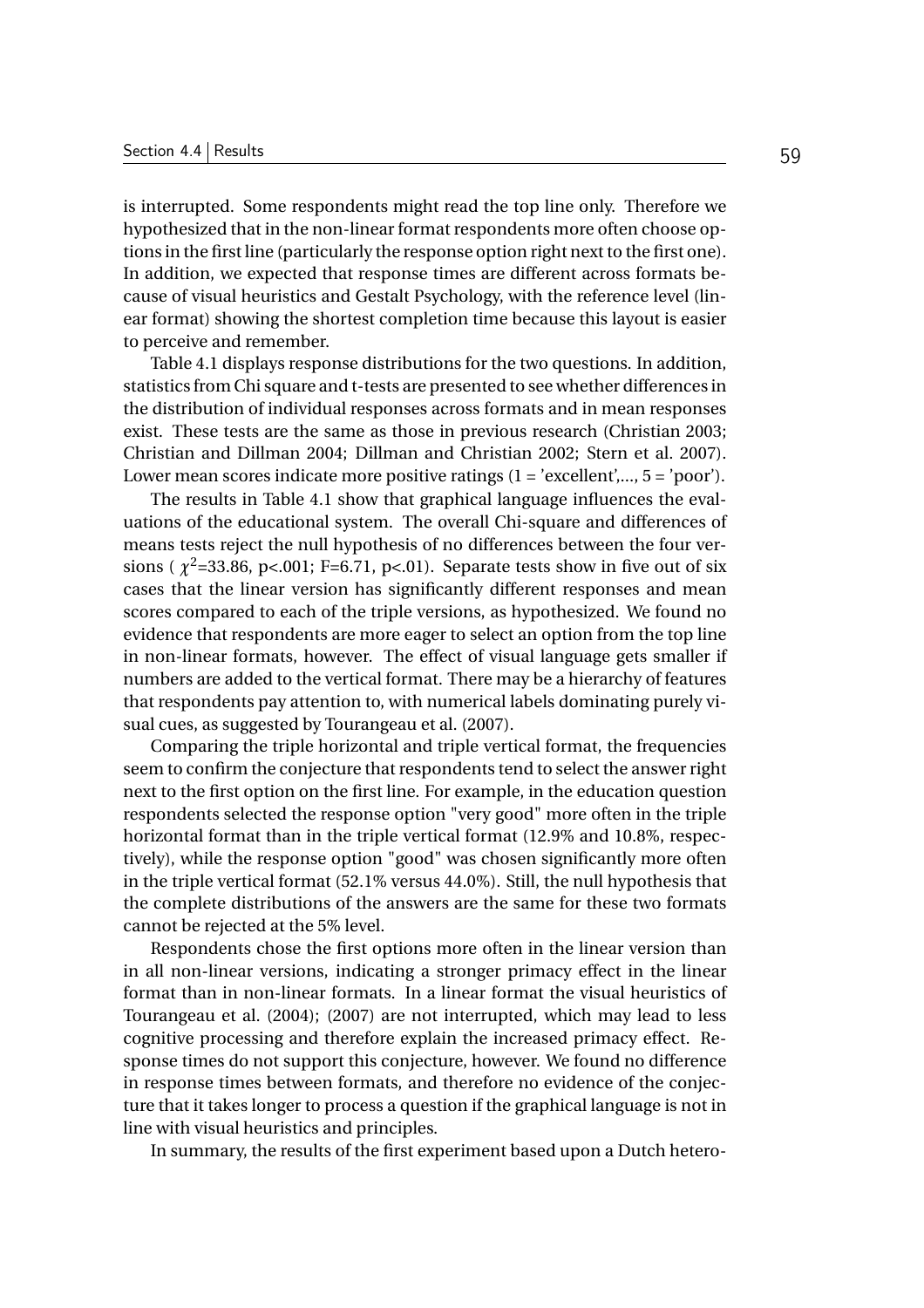| <u>mean Dinerences in Linear and twiff Linear Formats</u><br>1a. Linear<br>Nonlinear - Triple |                  |                                                                          |                  |               |  |
|-----------------------------------------------------------------------------------------------|------------------|--------------------------------------------------------------------------|------------------|---------------|--|
|                                                                                               |                  | 1b. Horizontal                                                           | 1c. Vertical     | 1d. Vertical  |  |
|                                                                                               |                  |                                                                          |                  | with Numbers  |  |
|                                                                                               |                  | Overall, how would you rate the quality of education in the Netherlands? |                  |               |  |
| 1 Excellent                                                                                   | 1.5              | 0.9                                                                      | 0.6              | 1.5           |  |
| 2 Very Good                                                                                   | 17.8             | 12.9                                                                     | 10.8             | 14.7          |  |
| 3 Good                                                                                        | 51.3             | 44.0                                                                     | 52.1             | 48.9          |  |
| 4 Fair                                                                                        | 25.1             | 36.2                                                                     | 31.9             | 28.3          |  |
| 5 Poor                                                                                        | 4.4              | 6.0                                                                      | 4.6              | 6.6           |  |
| N                                                                                             | 550              | 552                                                                      | 545              | 530           |  |
| Mean                                                                                          | 3.13             | 3.34                                                                     | 3.29             | 3.24          |  |
|                                                                                               |                  | Overall, how would you rate the quality of life in the Netherlands?      |                  |               |  |
| 1 Excellent                                                                                   | 2.9              | 2.0                                                                      | 1.5              | 4.4           |  |
| 2 Very Good                                                                                   | 32.3             | 21.4                                                                     | 24.1             | 26.4          |  |
| 3 Good                                                                                        | 49.9             | 51.6                                                                     | 56.3             | 47.3          |  |
| 4 Fair                                                                                        | 13.9             | 23.4                                                                     | 17.0             | 20.7          |  |
| 5 Poor                                                                                        | 0.9              | 1.7                                                                      | 1.1              | 1.2           |  |
| N                                                                                             | 545              | 543                                                                      | 536              | 518           |  |
| Mean                                                                                          | 2.78             | 3.01                                                                     | 2.92             | 2.88          |  |
|                                                                                               |                  | education question                                                       |                  | life question |  |
|                                                                                               | Chi Square       | Diff. Of                                                                 | Chi Square       | Diff. Of      |  |
|                                                                                               | Tests $(\chi^2)$ | means (t)                                                                | Tests $(\chi^2)$ | means (t)     |  |
| la versus 1b                                                                                  | 20.69**          | $-4.20**$                                                                | 27.32**          | $-5.12**$     |  |
| la versus 1c                                                                                  | 16.12**          | $-3.44**$                                                                | 12.84**          | $-3.26**$     |  |
| la versus 1d                                                                                  | 5.43             | $-2.14*$                                                                 | 12.19*           | $-2.07*$      |  |
| 1c versus 1b                                                                                  | 7.66             | $-0.93$                                                                  | 8.49             | $-2.02*$      |  |
| 1c versus 1d                                                                                  | $9.30*$          | 1.12                                                                     | 14.43*           | 0.95          |  |
| Overall-across                                                                                | 33.86**          | $F = 6.71**$                                                             | 43.96**          | $F = 8.96**$  |  |
| all 4 formats                                                                                 |                  |                                                                          |                  |               |  |

Table 4.1: Experiment 1. Frequencies (in %), Mean Scores, Correlations and Mean Differences in Linear and Non-Linear Formats

*\*=p<.05, \*\*=p<.01*

*Note: A high mean score indicates a negative judgment.*

geneous sample are largely in line with the literature based on homogeneous samples (using students) in a different country and culture.

 $4.4.2$  Experiment 2: Verbal, Graphical, and Numerical Manipulations of Layout

> Table 4.2 shows the results for our second experiment. One important difference between the two questions is that a joint Chi square test and differ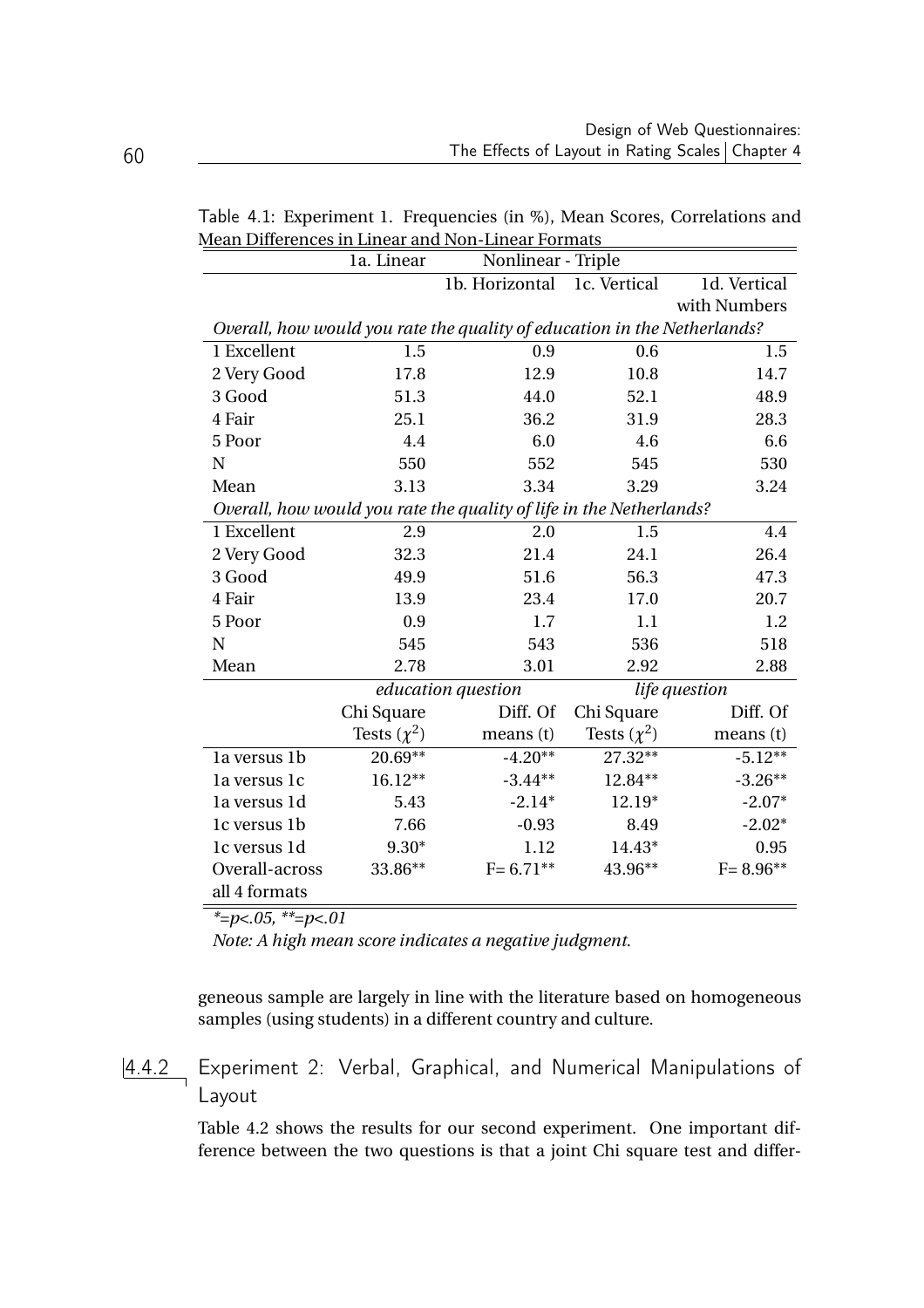ences of means test for all non-verbal manipulations did not show differences in the education question ( $\chi^2$ =15.97, p=.19; F=1.98, p=.12) while it did in the life question ( $\chi^2$ =115.16, p<.001; F=32.01, p<.001). This difference is caused by the adding of different numbers in format 2e (5 to 1 in the education question and 2 to -2 in the life question). We looked at the duration of response times to find out if some formats take longer to process, but we found no significant differences between formats.

#### Verbal language

By changing the verbal orientation of a scale, visual heuristics like 'left and top means first' and 'up means good' (Tourangeau et al. 2004; Tourangeau et al. 2007) are violated. In addition, the theory of satisficing (Krosnick and Alwin 1987; Krosnick et al. 1996; and Tourangeau et al. 2000) states that respondents are more likely to choose items earlier in a list because they find the first position that they can reasonably agree with and consider it a satisfactory answer, rather than processing each response option separately. Therefore, we hypothesized that changing the verbal orientation of a scale would cause different responses, because respondents would select the first options more often.

Our two questions show statistically different answer distributions and mean scores between a decreasing and an increasing scale, indicating that respondents are affected by verbal language. The Chi square tests indicate significant differences in the responses across the two versions ( $\chi^2$ =14.76, p=.01 in the education question, and  $\chi^2$ =103.79, p<.001 in the life question). The mean score in the positive to negative scale is lower than the mean of the negative to positive scale in both questions (mean=2.91 for the decreasing scale and 3.28 for the incremental scale in the education question; 2.60 and 2.88, respectively, in the life question), providing evidence for a primacy effect. For example, in the education question the response option "very good" was selected by 24.0% when it was presented as the second alternative, and by 10.7% when it was presented as the fourth alternative. The option "fair" was chosen by 31.1% of the respondents when it was presented as the second alternative and by 16.5% of the respondents as the fourth alternative. Despite the label, the first response options were selected more often. Our results provide empirical support, in a different country and culture, of the theory of satisficing and primacy effects. In particular, in the Netherlands an incremental scale is much more commonly used in everyday life than a decremental scale (e.g., in school grades). Therefore our results suggest that the effect of satisficing leading to a primacy effect is larger than the effect of violating visual heuristics.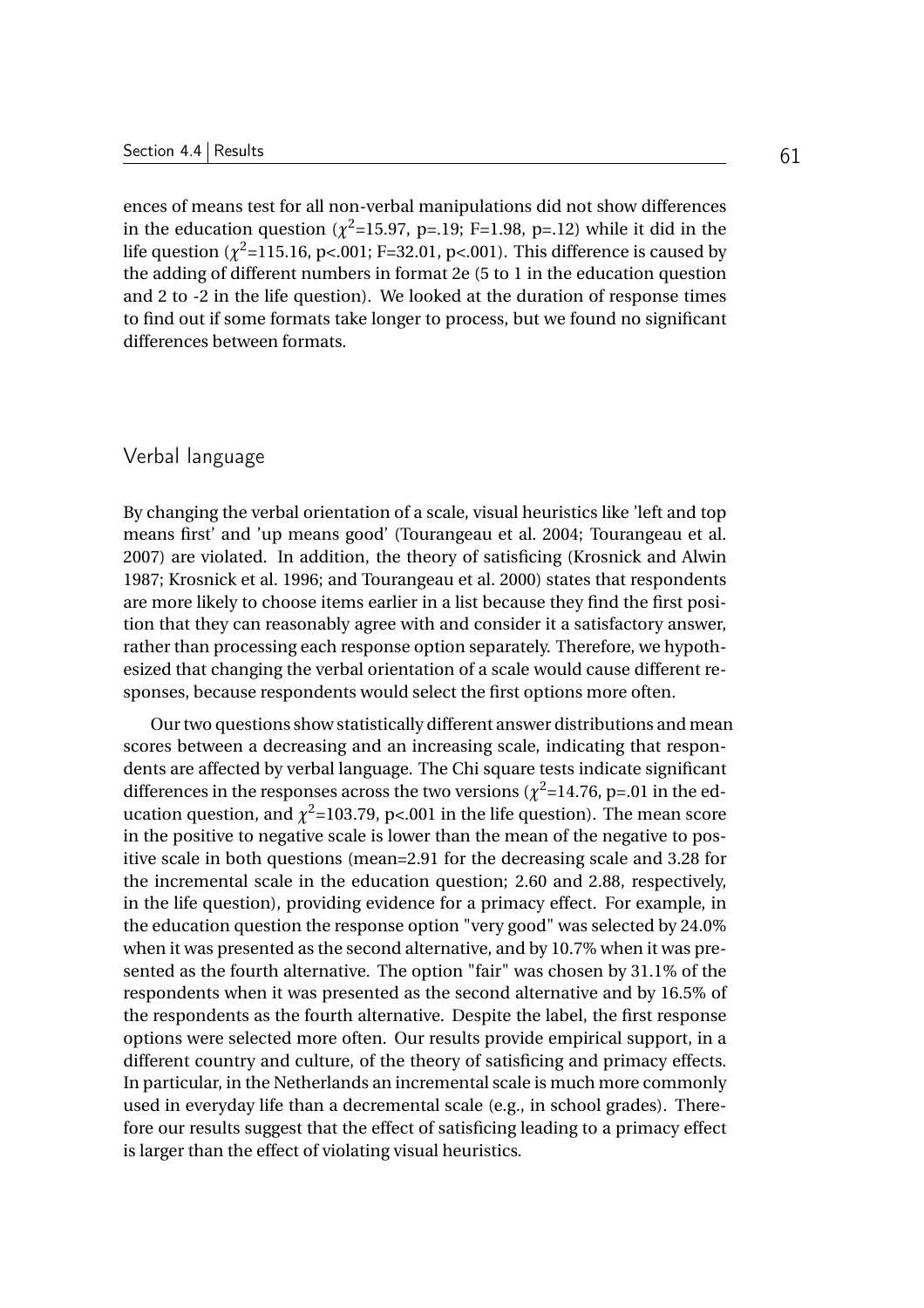|                                                                          | 2a.                | 2b.              | 2c.        | 2d.               | 2e.           |
|--------------------------------------------------------------------------|--------------------|------------------|------------|-------------------|---------------|
|                                                                          | Reference:         | Verbal:          | Graphical: | <b>Numerical:</b> | Numerical:    |
|                                                                          | Linear             | Linear           | Linear     | Linear            | Linear        |
|                                                                          | Vertical           | Vertical         | Horizontal | Vertical          | Vertical      |
|                                                                          | Positive           | Negative         |            | With              | With          |
|                                                                          | to                 | to               |            | Numbers           | Numbers       |
|                                                                          | Negative           | Positive         |            | $1$ to 5          | $5$ to $1#$   |
| Overall, how would you rate the quality of education in the Netherlands? |                    |                  |            |                   |               |
| 1 Excellent                                                              | 2.7                | $\overline{1.5}$ | 0.5        | 3.1               | 2.5           |
| 2 Very Good                                                              | 24.0               | 10.7             | 23.4       | 22.8              | 25.4          |
| 3 Good                                                                   | 54.8               | 51.3             | 52.8       | 53.8              | 55.1          |
| 4 Fair                                                                   | 16.5               | 31.1             | 21.9       | 17.9              | 15.2          |
| 5 Poor                                                                   | 2.0                | 5.4              | 1.4        | 2.4               | 1.8           |
| N                                                                        | 442                | 460              | 415        | 457               | 448           |
| Mean                                                                     | 2.91               | 3.28             | 3.00       | 2.94              | 2.88          |
| Overall, how would you rate the quality of life in the Netherlands?      |                    |                  |            |                   |               |
| 1 Excellent                                                              | 5.7                | 3.7              | 2.7        | 4.2               | 8.1           |
| 2 Very Good                                                              | 35.7               | 25.6             | 37.4       | 40.4              | 40.1          |
| 3 Good                                                                   | 52.3               | 51.1             | 49.0       | 43.3              | 41.3          |
| 4 Fair                                                                   | 5.7                | 18.5             | 10.1       | 11.3              | 9.4           |
| 5 Poor                                                                   | 0.7                | 1.1              | 0.7        | 0.9               | 0.9           |
| $\mathbf N$                                                              | 440                | 454              | 414        | 453               | 446           |
| Mean                                                                     | 2.60               | 2.88             | 2.69       | 2.64              | 2.54          |
|                                                                          | education question |                  |            |                   | life question |
|                                                                          | Chi Square         | Diff. Of         |            | Chi Square        | Diff. of      |
|                                                                          | Tests $(\chi^2)$   | means (t)        |            | Tests( $\chi^2$ ) | means (t)     |
| Verbal:                                                                  | $14.76**$          | $-7.17**$        |            | $103.79**$        | $-5.50**$     |
| 2a versus 2b                                                             |                    |                  |            |                   |               |
| Graphical:                                                               | $10.43*$           | $-1.82$          |            | 71.92*            | $-1.80$       |
| 2a versus 2c                                                             |                    |                  |            |                   |               |
| Numerical:                                                               | .68                | .55              |            | 7.03              | 1.08          |
| 2a versus 2d                                                             |                    |                  |            |                   |               |
| Numerical:                                                               | .58                | 1.07             |            | 13.29**           | 1.85          |
| 2a versus 2e                                                             |                    |                  |            |                   |               |
| Overall across                                                           | 15.97              | $F=1.98$         |            | 115.16**          | $F = 32.01**$ |
| all non-verbal                                                           |                    |                  |            |                   |               |
| manipulations                                                            |                    |                  |            |                   |               |
| Overall                                                                  | 47.68**            | $F = 8.74**$     |            | 220.57**          | $F = 52.27**$ |
| across all                                                               |                    |                  |            |                   |               |
| formats                                                                  |                    |                  |            |                   |               |

Table 4.2: Experiment 2. Frequencies (in %), Mean Scores, Correlations and Differences of Means in the Verbal, Graphical, and Numerical Manipulations

*\*=p<.05, \*\*=p<.01*

*Note: A high mean score indicates a negative judgment. #For the second question (life question) numbers 2 to -2 are added.*

### Graphical language

By changing the graphical orientation of the scale from vertical to horizontal, the graphical language is altered. Friedman and Friedman (1994) demonstrate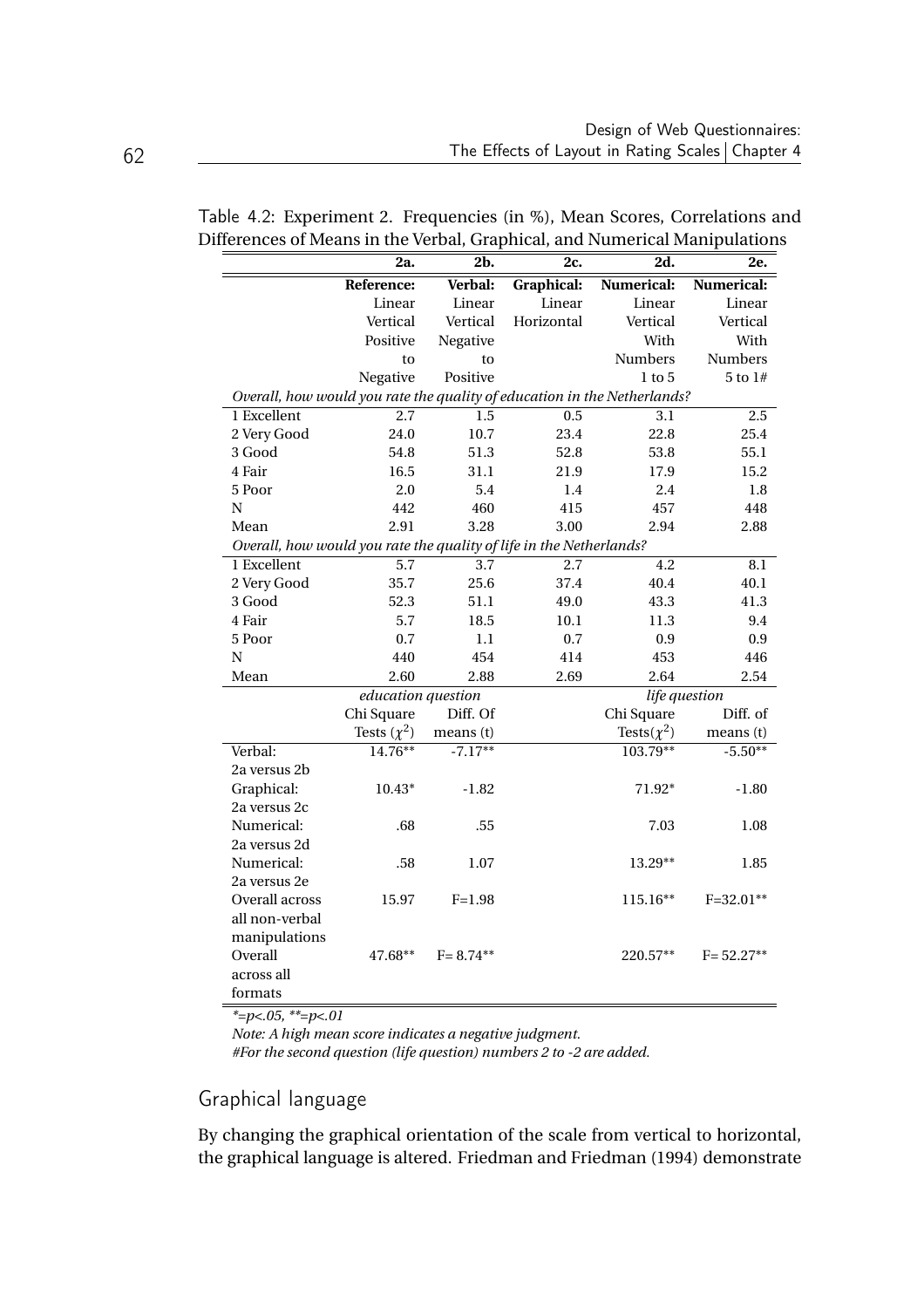that equivalent horizontal and vertical rating scales do not elicit the same responses. However, the direction of the difference they found was not consistent. They found no evidence of a shift to the left due to the necessity of more hand/eye movement to select the last options in a horizontal format.

Chi square tests indicate significant differences in the responses across the vertical and horizontal versions ( $\chi^2$ =10.43, p=.04 in the education question, and  $\chi^2$ =71.92, p<.01 in the life question), but the mean scores do not statistically differ (t=-1.82, p=.07 in the education question and t=-1.80, p=.07 in the life question). Differences resulted in selecting the fourth option "fair" in the horizontal format more often. Thus, in the horizontal format a shift to the left (as suggested by Friedman and Friedman 1994) is not detected. Respondents may be more willing to read and process all options separately in a horizontal format, since in western countries people read from left to right and from top to bottom. Therefore, a primacy effect might be more likely to emerge in a vertical format. Lower mean scores in the vertical format support this conjecture, but these differences did not reach statistical significance.

#### Numerical language

Based on the literature (Fuchs 2005; Schwarz et al. 1985; Schwarz et al. 1991) we expected numerical language to influence respondents' answers, especially when negative numbers were added.

No evidence was found that adding the numbers 1 to 5 caused different responses. Chi square tests indicated no significant differences in the responses across the linear version and the linear versions with numbers 1 to 5 ( $\chi^2$ =.58, p=.97 in the education question, and  $\chi^2$ =13.29, p=.10 in the life question). In addition, no differences in mean scores were found  $(t = .55, p = .58)$  in the education question, and  $t = 1.08$ ,  $p = .28$  in the life question). The numbers 1 to 5 were probably seen as answer category numbers, so respondents did not interpret the answer categories differently when numerical labels were added to the verbal labels.

When adding the numbers 5 to 1 in the first question, we did not find significant differences either. The mean score in the 5 to 1 version was lower than in the 1 to 5 version (respectively 2.88 and 2.91), indicating that respondents select an answer more easily when a higher number is added to the verbal labels. However, the mean scores did not differ significantly  $(t=1.07, p=.29)$ . In the question about quality of life in the Netherlands the mean score in the 2 to -2 format (2.54) was lower than the mean score in the reference format (2.60) and this difference in means almost reached significance ( $t=1.85$ ,  $p=.07$ ). The Chi square test indicated significant differences in the response distribution when numbers 2 to -2 were added to the reference format ( $\chi^2$ =13.29, p=.01). This confirms that negative numbers are interpreted as implying more extreme judgments than low positive numbers (scale label effect, see Tourangeau et al.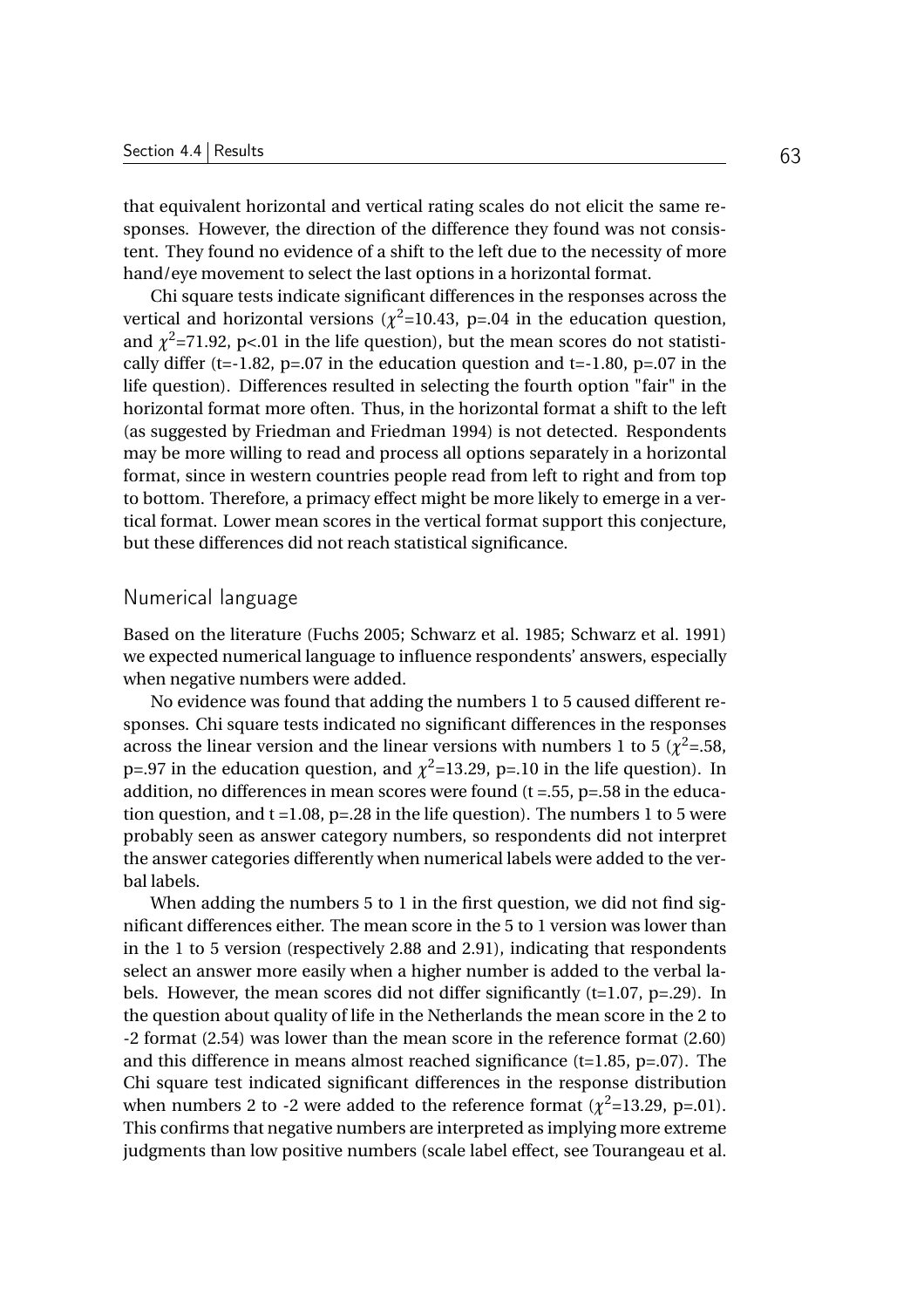2000, p.248; Schwarz et al. 1991; Tourangeau et al. 2007).

We found little evidence that numbers influenced responses to the five point scale. We only found different response distributions where negative numbers are added to the verbal labels, which might indicate that signs (symbols) affect responses.

## 4.5 Effects for different demographic subgroups

Based on previous research concerning personal characteristics (Krosnick et al. 1996; Stern et al. 2007), we defined the following demographic subgroups: men and women; two educational categories (with and without a college degree), and two age categories (65 years old and older, and under the age of 65). We used the correlation ratio between the answer score and the scale that was used as a measure of association. A higher correlation ratio (*η*) between the answer score and the scale indicates a larger design effect. Based on Borgers et al. (2004), Fuchs (2005), Knauper et al. (2004), and Krosnick and Alwin (1987) we hypothesized that the design effects are larger for older respondents and respondents without a degree. Detailed results are presented in Table 4.3 . In the discussion below, we focus on the most salient findings.

#### Gender

In our first experiment, significant differences across the four formats were found for men in both questions (*η*=.102, p=.01 in the education question and  $\eta$ =.137, p<.001 in the life question), while women did not report statistically different answers across formats (*η*=.097, p=.11 in the education question and *η*=.099, p=.24 in the life question). Men selected the second response option more often in the linear format, and the third option less often in the triple horizontal version $^{\rm l}$  . This suggests that men are more sensitive to satisficing than women and less often select options that require many eye/hand movements. This is in line with the results of Stern et al. (2007), who found that satisficing effects were greater for men.

A test across all formats in our second experiment showed significant differences for men and women in both questions: *η*=.128 p<.01 for men and *η*= .123 p<.01 for women in the education question and *η*=.275 p<.01 for men and *η*= .322, p<.01 for women in the life question. Overall, we found little evidence that men react differently to visual language compared to women.

<sup>&</sup>lt;sup>1</sup>This option is presented at the right of the screen in the triple horizontal format (see Appendix A 1b).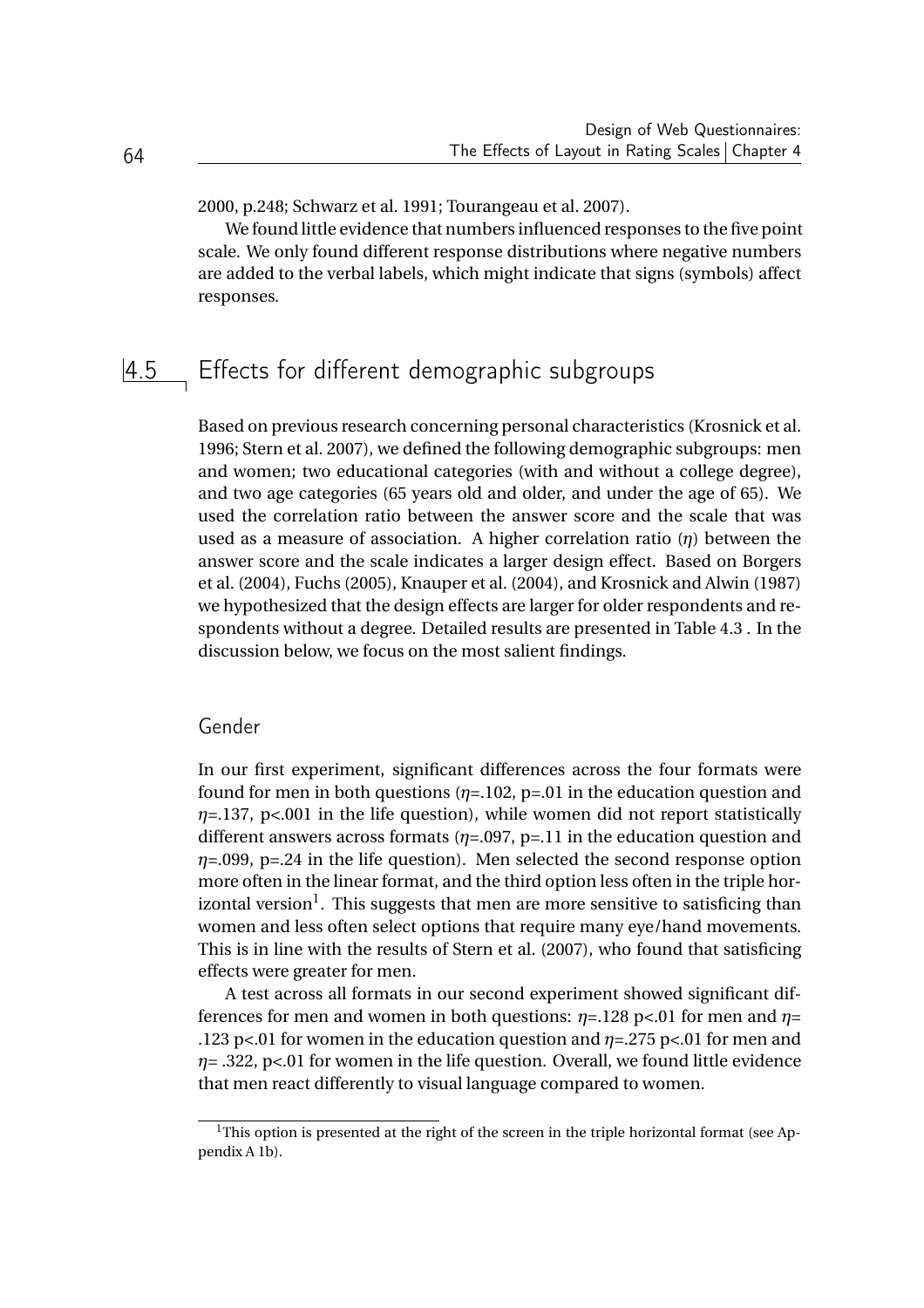| Exp. 1                                                                                                                                                                                             | 1a                             | 1a                                   | 1a                                                                       | 1c                     | 1 <sub>c</sub>                     | Overall-          |
|----------------------------------------------------------------------------------------------------------------------------------------------------------------------------------------------------|--------------------------------|--------------------------------------|--------------------------------------------------------------------------|------------------------|------------------------------------|-------------------|
|                                                                                                                                                                                                    | versus                         | versus                               | versus                                                                   | versus                 | versus                             | across all        |
|                                                                                                                                                                                                    | 1 <sub>b</sub>                 | 1 <sub>c</sub>                       | 1 <sub>d</sub>                                                           | 1 <sub>b</sub>         | 1 <sub>d</sub>                     | 4 formats         |
|                                                                                                                                                                                                    |                                |                                      | Overall, how would you rate the quality of education in the Netherlands? |                        |                                    |                   |
| gender                                                                                                                                                                                             |                                |                                      |                                                                          |                        |                                    |                   |
| men                                                                                                                                                                                                | .122(.04)                      | $.127$ ( $-.01$ )                    | .080(.27)                                                                | .001(.10)              | .041(.11)                          | .102(.01)         |
| women                                                                                                                                                                                              | .135(.02)                      | .076(.25)                            | .046(.65)                                                                | .063(.49)              | .027(.25)                          | .097(.11)         |
| age                                                                                                                                                                                                |                                |                                      |                                                                          |                        |                                    |                   |
| <65 years                                                                                                                                                                                          | .118 (< 0.01)                  | .102(.02)                            | .046(.52)                                                                | .021(.32)              | .052(.09)                          | .093(.02)         |
| >64 years                                                                                                                                                                                          | .179 (.07)                     | .173 (.08)                           | .180(.08)                                                                | .011(.26)              | .014(.68)                          | .169(.06)         |
| education                                                                                                                                                                                          |                                |                                      |                                                                          |                        |                                    |                   |
| <college< td=""><td><math>.120</math> (<math>0.01</math>)</td><td>.103(.01)</td><td>.075(.15)</td><td>.023(.12)</td><td>.024(.09)</td><td><math>.092</math> (&lt;.01)</td></college<>              | $.120$ ( $0.01$ )              | .103(.01)                            | .075(.15)                                                                | .023(.12)              | .024(.09)                          | $.092$ (<.01)     |
| college                                                                                                                                                                                            | .191 (.07)                     | .105(.35)                            | .008(.61)                                                                | .098(.49)              | .098 (.37)                         | .155(.27)         |
|                                                                                                                                                                                                    |                                |                                      |                                                                          |                        |                                    |                   |
|                                                                                                                                                                                                    |                                |                                      | Overall, how would you rate the quality of life in the Netherlands?      |                        |                                    |                   |
| gender                                                                                                                                                                                             |                                |                                      |                                                                          |                        |                                    |                   |
| men                                                                                                                                                                                                | $.171$ ( $< 01$ )              | .141(.01)                            | .044(.05)                                                                | .039(.07)              | $.088 \; (< .01)$                  | $.137$ ( $< 01$ ) |
| women                                                                                                                                                                                              | .137(.02)                      | .053(.62)                            | .081(.23)                                                                | .088(.25)              | .031(.59)                          | .099(.24)         |
| age                                                                                                                                                                                                |                                |                                      |                                                                          |                        |                                    |                   |
| <65 years                                                                                                                                                                                          | $.139$ ( $-.01$ )              | .094(.09)                            | $.061$ ( $< 01$ )                                                        | .048(.26)              | .028(.04)                          | $.099$ (<.01)     |
| >64 years                                                                                                                                                                                          | .215(.02)                      | $.127$ ( $-.01$ )                    | .080(.27)                                                                | .116(.06)              | $.041$ (<.01)                      | .174 (< 0.01)     |
| education                                                                                                                                                                                          |                                |                                      |                                                                          |                        |                                    |                   |
|                                                                                                                                                                                                    |                                |                                      |                                                                          |                        |                                    |                   |
| <college< td=""><td><math>.131</math> (<math>-.01</math>)</td><td>.065(.32)</td><td>.051(.02)</td><td>.069(.09)</td><td>.010(.04)</td><td><math>.093</math> (<math>&lt; 01</math>)</td></college<> | $.131$ ( $-.01$ )              | .065(.32)                            | .051(.02)                                                                | .069(.09)              | .010(.04)                          | $.093$ ( $< 01$ ) |
| college                                                                                                                                                                                            | $.337$ ( $< 01$ )              | $.379$ ( $< 01$ )                    | .174(.24)                                                                | .019(.18)              | .199(.06)                          | .304 (< 0.01)     |
|                                                                                                                                                                                                    |                                |                                      |                                                                          |                        |                                    |                   |
|                                                                                                                                                                                                    |                                |                                      |                                                                          |                        |                                    |                   |
| Exp. 2                                                                                                                                                                                             | Verbal:                        | Graphical:                           | Numerical:                                                               | Numerical              | Overall-                           |                   |
|                                                                                                                                                                                                    | 2a                             | 2a                                   | 2a                                                                       | 2a                     | 5 formats                          |                   |
|                                                                                                                                                                                                    | versus                         | versus                               | versus                                                                   | versus                 | across all                         |                   |
|                                                                                                                                                                                                    | 2 <sub>b</sub>                 | 2c                                   | 2d                                                                       | 2e                     | 5 formats                          |                   |
|                                                                                                                                                                                                    |                                |                                      | Overall, how would you rate the quality of education in the Netherlands? |                        |                                    |                   |
| gender                                                                                                                                                                                             |                                |                                      |                                                                          |                        |                                    |                   |
| men                                                                                                                                                                                                | 1.07(0.16)                     | .085(.08)                            | .045(.70)                                                                | .010(.22)              | .128(.01)                          |                   |
| women                                                                                                                                                                                              | 1.35(.06)                      | .045(.05)                            | .005(.74)                                                                | .044(.23)              | $.123$ ( $01$ )                    |                   |
|                                                                                                                                                                                                    |                                |                                      |                                                                          |                        |                                    |                   |
| age                                                                                                                                                                                                |                                |                                      |                                                                          |                        |                                    |                   |
| <65 years                                                                                                                                                                                          | .075(.34)                      | .033(.10)                            | .006(1.00)                                                               | .054(.62)              | .081(.19)                          |                   |
| >64 years                                                                                                                                                                                          | $.355 \; (<0.01)$              | .176(.22)                            | .080(.26)                                                                | .140(.32)              | $.365$ ( $< 01$ )                  |                   |
| education                                                                                                                                                                                          |                                |                                      |                                                                          |                        |                                    |                   |
| <college< td=""><td>.114(.03)</td><td>.064(.01)</td><td>.012(.99)</td><td>.022(.96)</td><td>.116 (&lt; 0.01)</td><td></td></college<>                                                              | .114(.03)                      | .064(.01)                            | .012(.99)                                                                | .022(.96)              | .116 (< 0.01)                      |                   |
| college                                                                                                                                                                                            | .206(.14)                      | .044(.88)                            | .072 (.69)                                                               | .017(.42)              | .212(.19)                          |                   |
|                                                                                                                                                                                                    |                                |                                      |                                                                          |                        |                                    |                   |
|                                                                                                                                                                                                    |                                |                                      | Overall, how would you rate the quality of life in the Netherlands?      |                        |                                    |                   |
| gender                                                                                                                                                                                             |                                |                                      |                                                                          |                        |                                    |                   |
| men                                                                                                                                                                                                | .308(.01)                      | $.262$ ( $< 01$ )                    | .056(.01)                                                                | .049(.10)              | .275(.01)                          |                   |
| women                                                                                                                                                                                              | .353(<.01)                     | .284 (< 0.01)                        | .003(.31)                                                                | .021(.14)              | .322(<.01)                         |                   |
| age                                                                                                                                                                                                |                                |                                      |                                                                          |                        |                                    |                   |
| <65 years                                                                                                                                                                                          | $.351$ ( $< 01$ )              | $.224$ ( $< 01$ )                    | .001(.03)                                                                | .068(.01)              | .312(.01)                          |                   |
| >64 years                                                                                                                                                                                          | .225(.02)                      | .444 (< 0.01)                        | .169(.04)                                                                | .111(.32)              | $.319$ ( $0.01$ )                  |                   |
| education                                                                                                                                                                                          |                                |                                      |                                                                          |                        |                                    |                   |
| <college<br>college</college<br>                                                                                                                                                                   | $.50$ ( $< 01$ )<br>.303(<.01) | $.41$ ( $< 01$ )<br>$.253$ $(.<.01)$ | .195(.28)<br>.009(<.01)                                                  | .047(.96)<br>.045(.01) | $.277$ ( $< 01$ )<br>.427 (< 0.01) |                   |

Table 4.3: Overview of Significance (Chi Square) and Association (*η*) between Formats for Gender, Age, and Education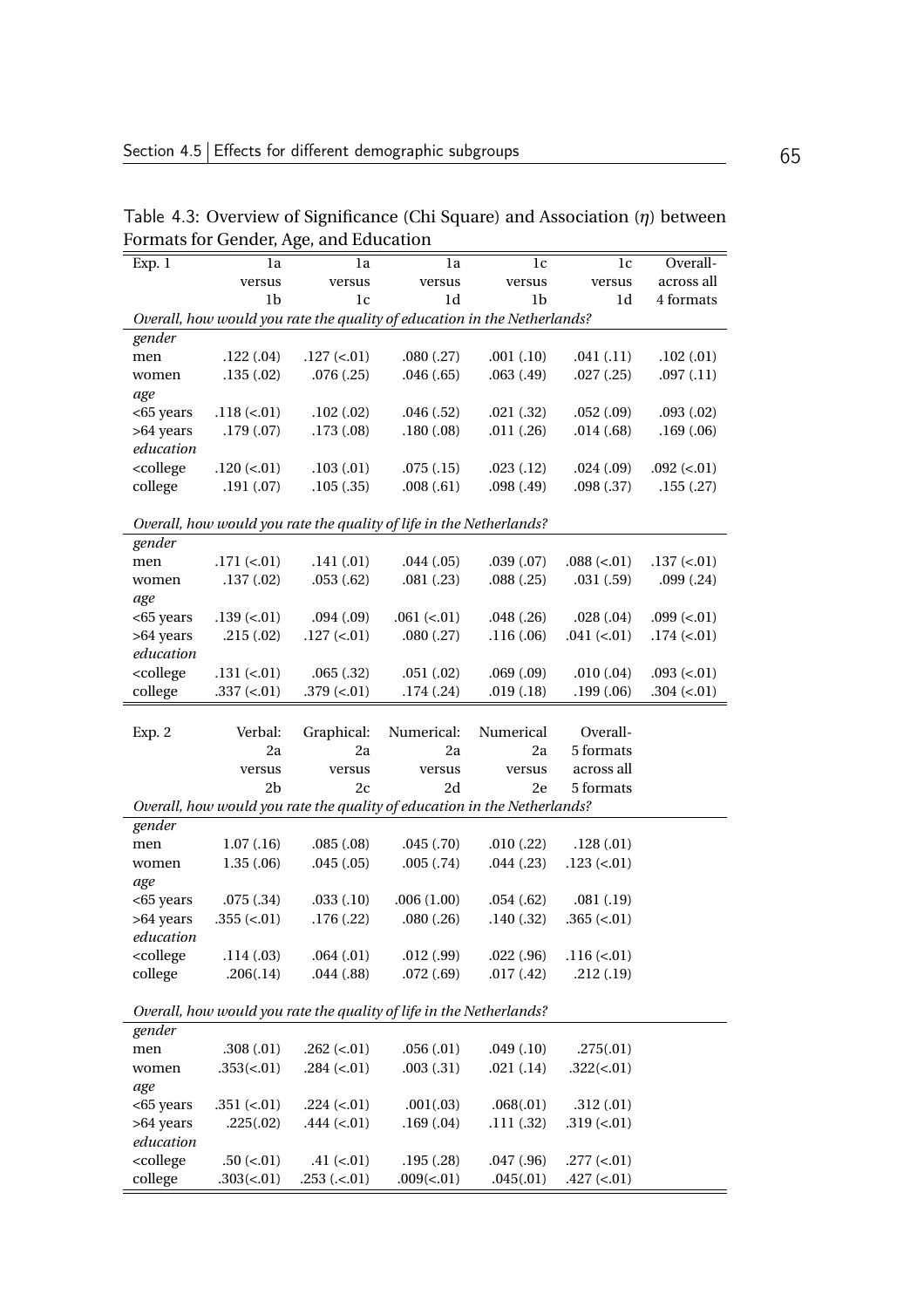### Age

Adding numbers apparently influenced respondents under the age of 65 in reading the non-linear vertical format: we found differences between the linear and non-linear vertical layout (without numbers) (*η*=.102, p=.02) in the education question while the differences diminished when numbers were added to the non-linear vertical format (*η*=.046, p=.52). Respondents aged 65 and older showed no differences between the reference format and the non-linear vertical format with numbers ( $\eta$ =.180,  $p$ =.08 in the education question and  $\eta$ =.080, p=.27 in the life question). They may rely more on numerical language in helping them to process the scale when graphical language is altered.

In the education question, respondents in the age of 65 and older showed significantly different results when the verbal orientation was changed (decremental/incremental; *η*=.355, p<.01 in the education question), while younger respondents did not. Older respondents showed a primacy effect when the visual heuristic 'up means good' was violated.

When the graphical orientation was changed from vertical to horizontal, older respondents showed a larger recency effect than younger respondents; for example in the education question the fourth response option 'fair' was chosen by 5% in the vertical format, while in the horizontal format 19% of the respondents younger than age 65 chose this option and 33% of the respondents age 65 and older.

Respondents younger than 65 years old chose more extreme judgments when negative signs were added to the verbal labels (*η*=.068, p=.01); the middle option 'good' was chosen by 54% in the reference format, while 40% chose this option when numbers 2 to -2 were added.

Younger respondents showed a primacy effect when numbers 1 to 5 were added (for example, in the education question 39% chose one of the first two options in the reference format while 49% chose one of the first two options when numbers 1 to 5 were added to the verbal labels), while older respondents showed a recency effect (5% chose one of the last two options in the reference format while 21% chose one of the last two options when numbers 1 to 5 were added to the verbal labels).

We found evidence that reduction in cognitive functioning due to the aging process causes larger response effects due to visual language in 19 out of  $22<sup>2</sup>$  comparisons; respondents age 65 and older showed stronger response effects due to visual language than their younger counterparts. Older respondents were more sensitive to the verbal and graphical orientation of a scale in a linear format. On the other hand, older respondents were less sensitive to negative signs in numerical labels.

 $^2$ four formats in experiment 1, five formats in experiment 2, and two overall test in two questions.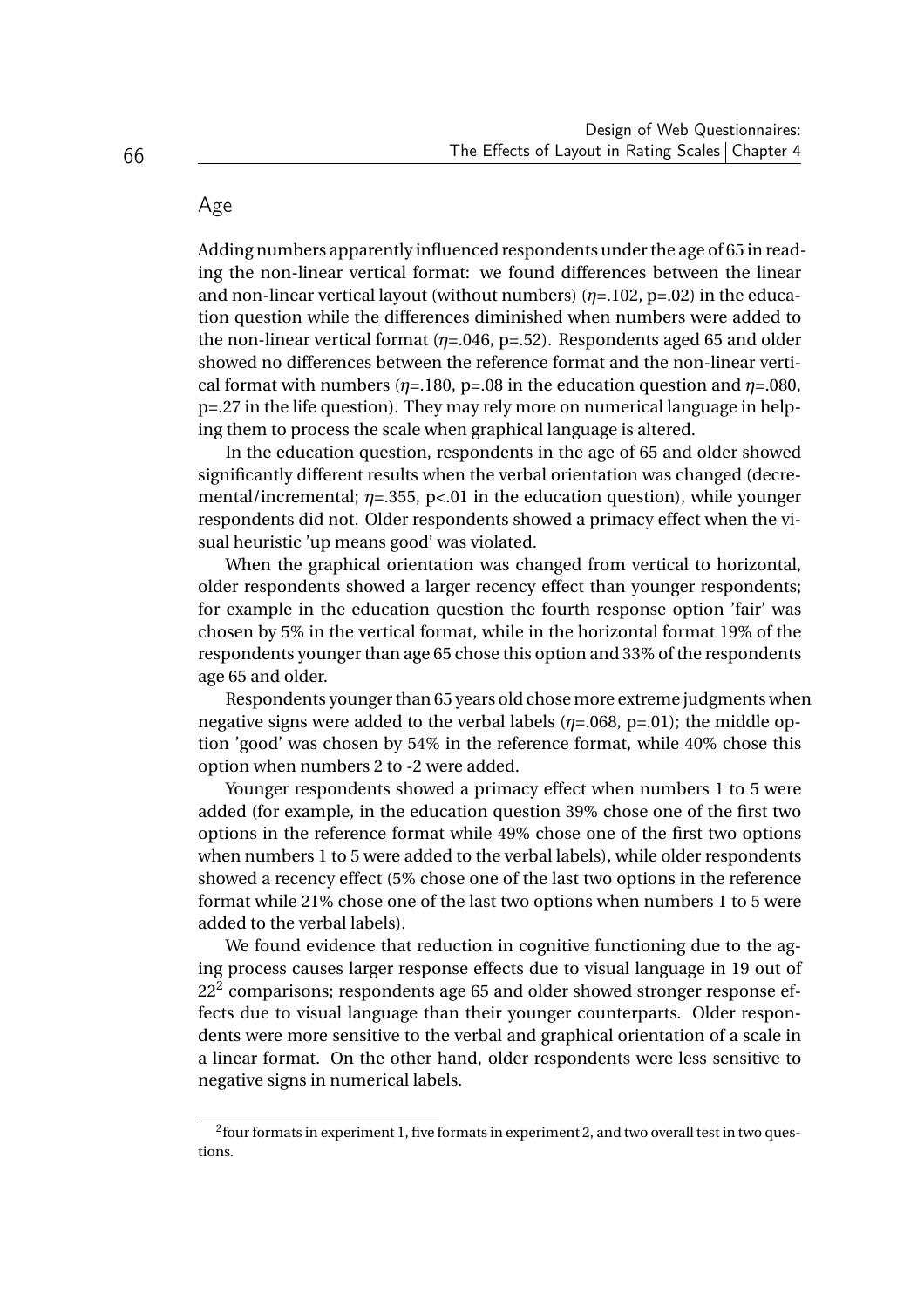#### Education

Respondents with a college degree were more sensitive to verbal language than their counterparts without a degree. For example, 24% selected the response option 'very good' in the reference level while 44% selected this option when it was presented as a fourth alternative in the education question. Therefore, we found a recency effect for respondents with a college degree when the visual heuristic 'up means good' was violated. This is in line with the results of Stern et al. (2007), who found that orientation effects were the greatest among those with a college degree. Our data shows that respondents with a college degree are more sensitive to visual language than the respondents without a college degree; response effects due to visual language were larger in 16 out of 22 comparisons.

### Discussion and Conclusions **4.6**

This article shows that respondents gain meaning from non-verbal cues in a web survey as well as from verbal cues. We manipulated the layout of a five point scalar question in two experiments using two questions. In the first experiment, a linear layout was compared with three non-linear layouts (graphical manipulation). In the second experiment we manipulated verbal, graphical, and numerical language individually, to learn how these verbal and nonverbal cues influence answers in rating scales. This chapter extends previous research as both linear and non-linear and verbal, graphical, and numerical languages are individually manipulated on the same rating scale and it is analyzed in which way personal characteristics account for variance in survey responding.

In the comparison between linear and non-linear formats we found differences across all versions. Triple horizontal and triple vertical format show significant different means compared to the linear format. In a triple visualization, respondents are more eager to select the second answer on the top line. Our results support a primacy effect in answering scalar questions. Options that require less movement of the mouse might be more easily chosen than answers requiring more hand/eye movements. The effect of visual language gets smaller if numbers are added to the vertical format. This seems to point at a hierarchy of features that respondents pay attention to, with numerical labels taking precedence over purely visual cues, as suggested by Tourangeau et al. (2007). Future research can make this effect more clear.

In experiment 2, again different responses due to visual language were found. The verbal manipulation ('excellent'-'poor' versus 'poor'-'excellent') shows significantly different responses compared to the other manipulations. This indicates satisficing and also that a negative tone of the first option changes reports in a negative manner (anchoring effect, as suggested by Schwarz 1996). Despite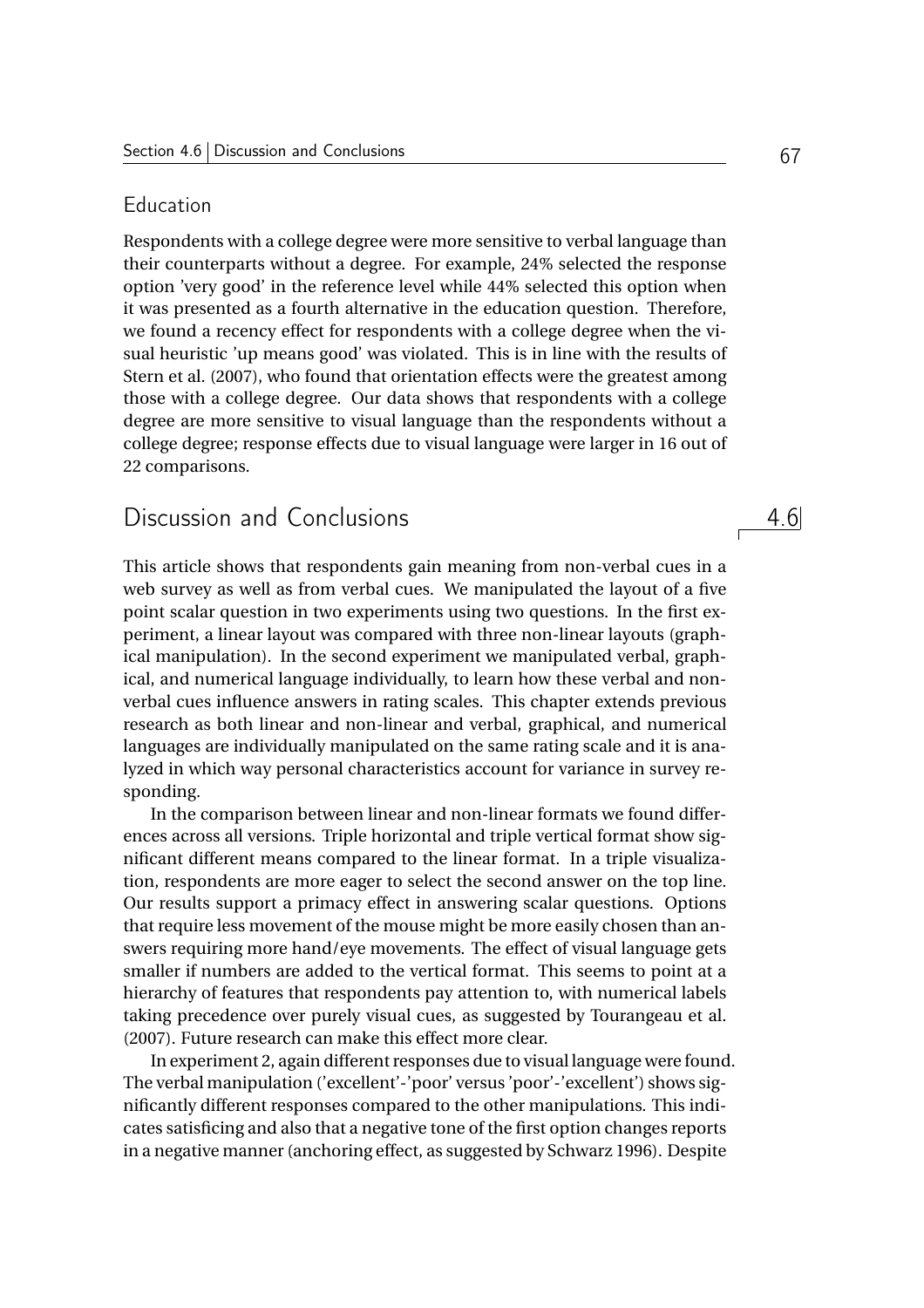the label, respondents select the second option more often.

Statistically significant differences were also found when comparing the nonverbal manipulations with each other, caused by graphical manipulation. Changing the answer categories to a horizontal format changed the answers. An interpretation is that respondents may be more willing to read all options in the horizontal format (because they first read horizontally and then vertically). Adding the numbers 1 to 5 or 5 to 1 to the vertical format did not influence the answers. Adding the numbers 2 to -2 resulted in respondents being less eager to assign negative scores.

Looking at the mean scores in the different formats, the mean score on the horizontal scale is closest to the overall mean. Because all other formats have a vertical format, this is remarkable. While we already have seen that the horizontal format is the least sensitive for primacy effects, it could be that presenting a five point scale horizontally makes sure that respondents read the answer categories more accurately, decreasing the influence of layout. Further research in web surveys on a horizontal layout of scalar questions in different contexts is warranted.

The effect of format varies with personal characteristics of the respondents. The elderly and the highly educated are in general more sensitive to layout effects than others. Deriving conclusions on a student-based sample might show more differences between different formats than a heterogeneous sample of the population. Future research should be conducted comparing student based and representative samples to find out if studies using students as respondents show more significant results.

This chapter shows that the visual presentation of answer categories must be taken into consideration in order to reduce measurement error. This goes especially for researchers who want to compare results across surveys. Similarly worded questions may be presented to respondents in visually dissimilar ways. Do different results then come from a different time of measurement or from a different visualization? This is a challenge for further research.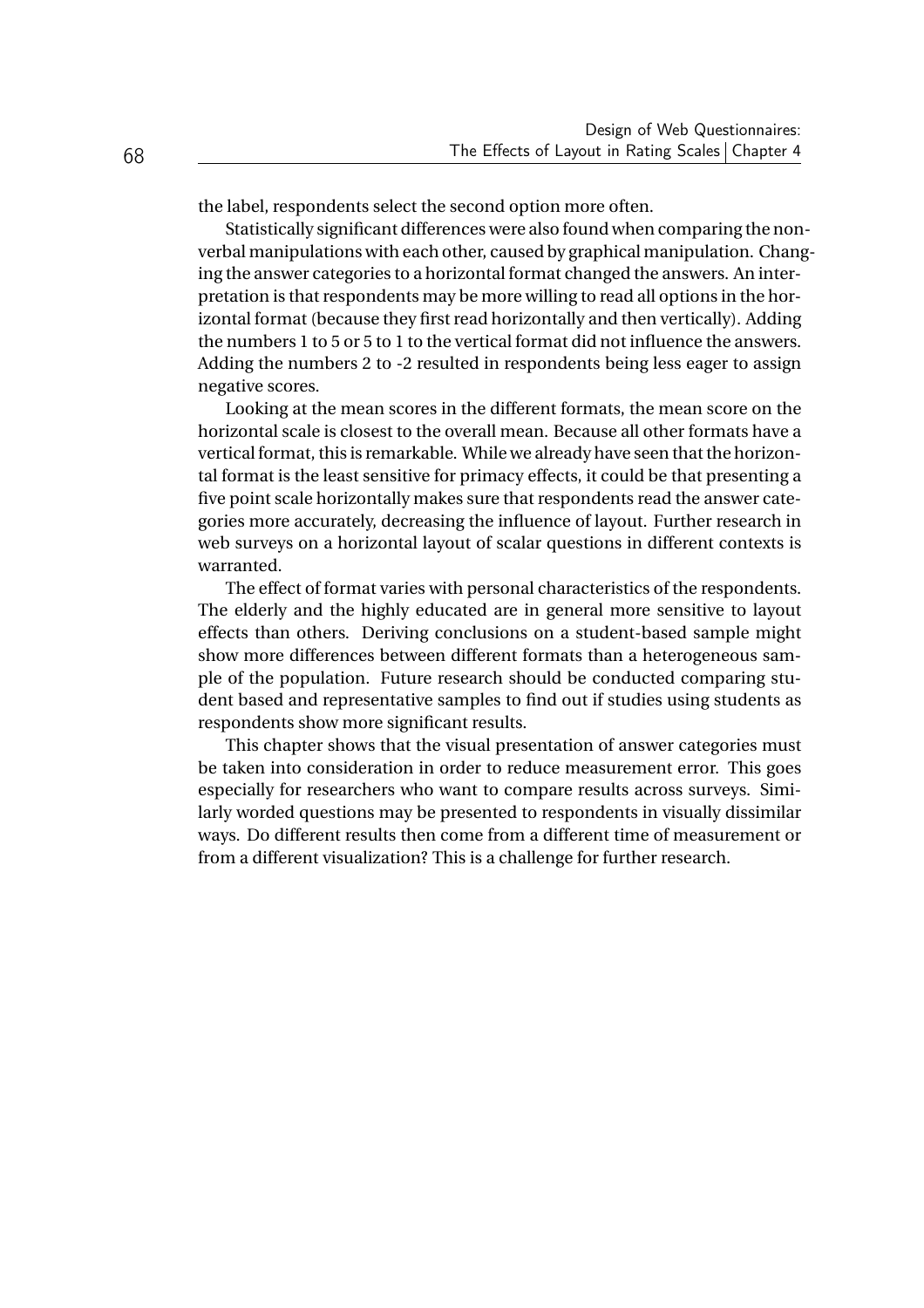## Appendix A: Screen shots 4.7

### Experiment 1

Four different layouts were used, using a linear and a non-linear format, in two questions, namely

- 1. Overall, how would you rate the quality of education in the Netherlands?
- 2. How would you rate the quality of life in the Netherlands?

The screen shots below show the different layout formats for the education question. The layout formats used in the life question are exactly the same.

| Overall, how would you rate the quality of education in the Netherlands? |   |
|--------------------------------------------------------------------------|---|
|                                                                          | K |
| $\bigcirc$ Excellent                                                     |   |
| O Very Good                                                              |   |
| $\bigcirc$ Good                                                          |   |
| $\bigcirc$ Fair                                                          |   |
| $\bigcirc$ Poor                                                          |   |
|                                                                          |   |
| Next                                                                     |   |



|                   | Overall, how would you rate the quality of education in the Netherlands? |              |
|-------------------|--------------------------------------------------------------------------|--------------|
| $\circ$ Excellent | O Very Good                                                              | $\circ$ Good |
| $\circ$ Fair      | $\circ$ Poor $\circ$                                                     |              |
| Next              |                                                                          |              |

Figure 4.2: format 1b. Nonlinear - triple horizontal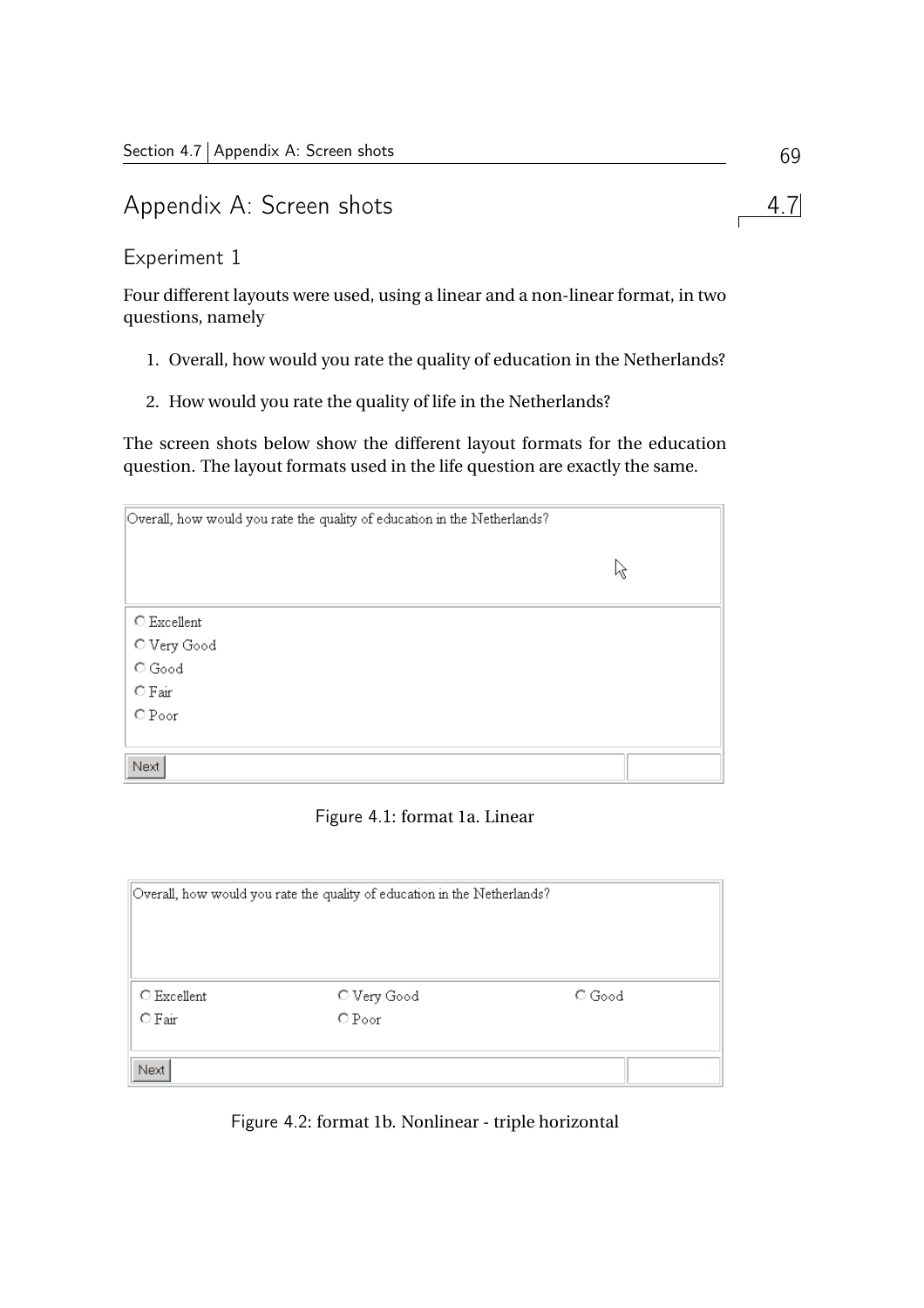|                   | Overall, how would you rate the quality of education in the Netherlands? |                 |  |
|-------------------|--------------------------------------------------------------------------|-----------------|--|
| $\circ$ Excellent | $\circ$ Good                                                             | $\bigcirc$ Poor |  |
| O Very Good       | $C$ Fair                                                                 |                 |  |
|                   |                                                                          |                 |  |
| Next              |                                                                          |                 |  |

#### Figure 4.3: format 1c. Nonlinear - triple vertical

| Overall, how would you rate the quality of education in the Netherlands? |                   |                |  |
|--------------------------------------------------------------------------|-------------------|----------------|--|
| $\circ$ 1 Excellent                                                      | $\bigcirc$ 3 Good | $\circ$ 5 Poor |  |
| O 2 Very Good                                                            | $\bigcirc$ 4 Fair |                |  |
| Next                                                                     |                   |                |  |

Figure 4.4: format 1d. Nonlinear-triple vertical with numbers

#### Experiment 2

Five different layouts were used in the same two questions (as in experiment 1):

- 1. Format a: reference format (see 1a);
- 2. Format b: verbal manipulation: response scale is in this format from negative to positive;
- 3. Format c: graphical manipulation: response scale is in this format from vertical to horizontal;
- 4. Format d: numerical manipulation: numbers 1 to 5 are added in this format;
- 5. Format e: numerical manipulation: numbers 5 to 1 are added in education question, while numbers 2 to -2 are added in the life question).

The screen shots below show the different layout formats for the education question, the layout formats used in the life question are the same except for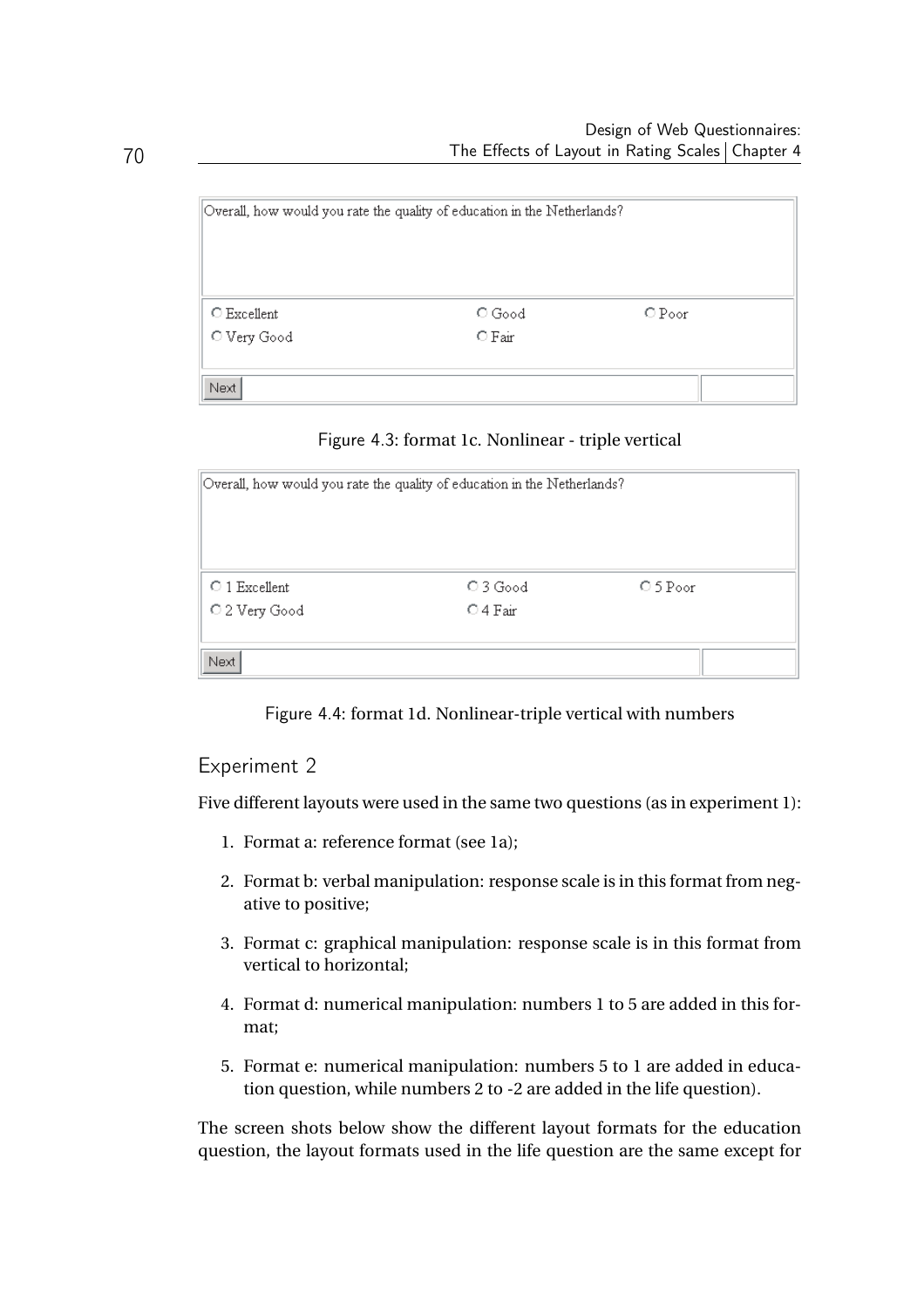#### format e (see above).

#### Format 2a. Linear positive to negative: See screen dump 1a.

| Overall, how would you rate the quality of education in the Netherlands? |
|--------------------------------------------------------------------------|
|                                                                          |
| $\bigcirc$ Poor                                                          |
| $\bigcirc$ Fair                                                          |
| $\bigcirc$ Good                                                          |
| O Very Good                                                              |
| $\bigcirc$ Excellent                                                     |
|                                                                          |
| Next                                                                     |

### Figure 4.5: format 2b. Linear negative to positive (verbal)

| Overall, how would you rate the quality of education in the Netherlands? |             |              |                 |                 |  |  |  |
|--------------------------------------------------------------------------|-------------|--------------|-----------------|-----------------|--|--|--|
| $\circ$ Excellent                                                        | O Very Good | $\circ$ Good | $\bigcirc$ Fair | $\bigcirc$ Poor |  |  |  |
| Next                                                                     |             |              |                 |                 |  |  |  |

### Figure 4.6: format 2c. Linear horizontal (graphical)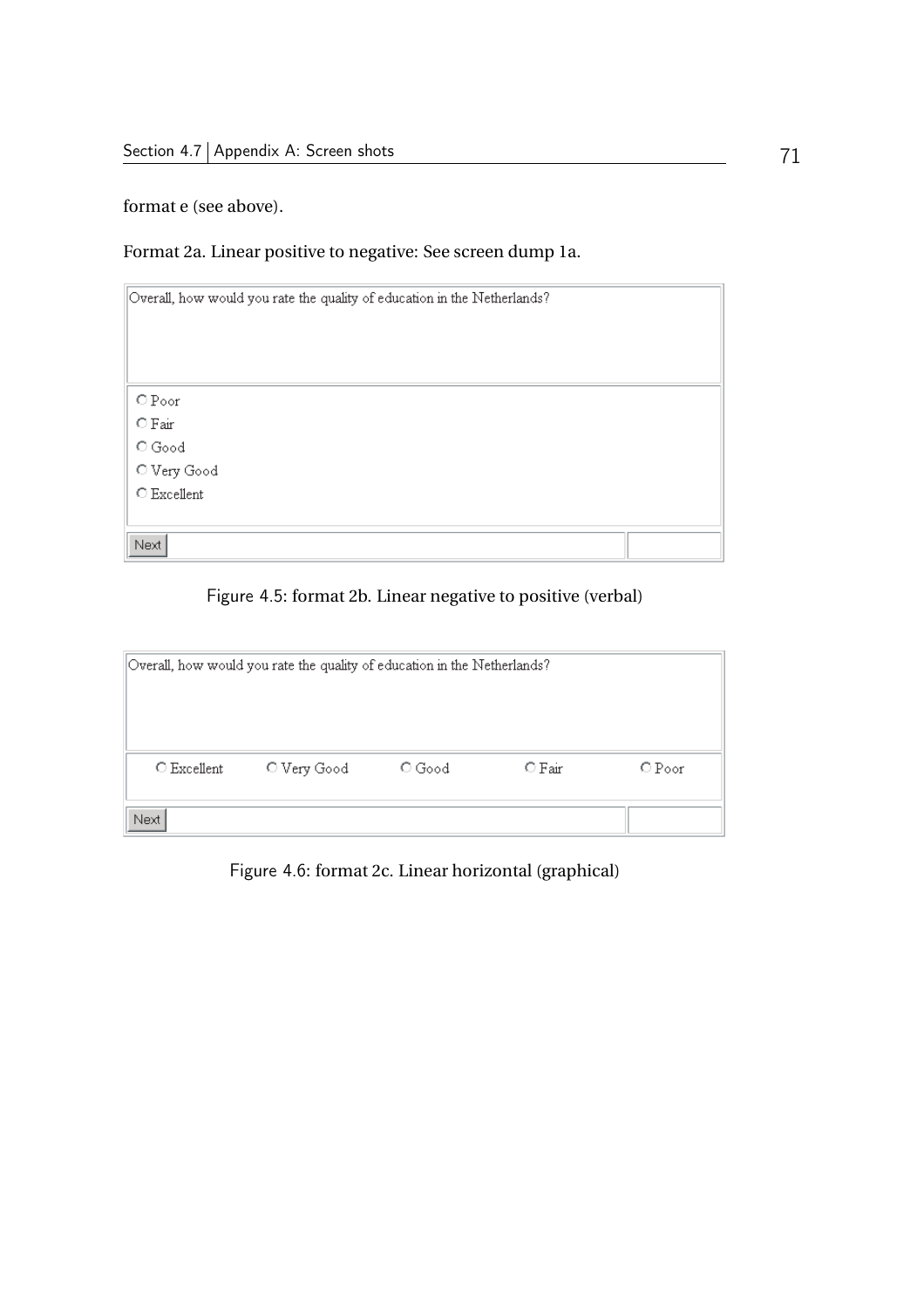| Overall, how would you rate the quality of education in the Netherlands? |  |
|--------------------------------------------------------------------------|--|
| $\bigcirc$ 1 Excellent                                                   |  |
| O 2 Very Good                                                            |  |
| $O3$ Good                                                                |  |
| $\bigcirc$ 4 Fair                                                        |  |
| $C$ 5 Poor                                                               |  |
|                                                                          |  |
| Next                                                                     |  |





Figure 4.8: format 2e. with numbers 1 to 5, 5=positive in education question (numerical) Note: Format 2e for the life question ranges from 2 (positive) to -2 (negative).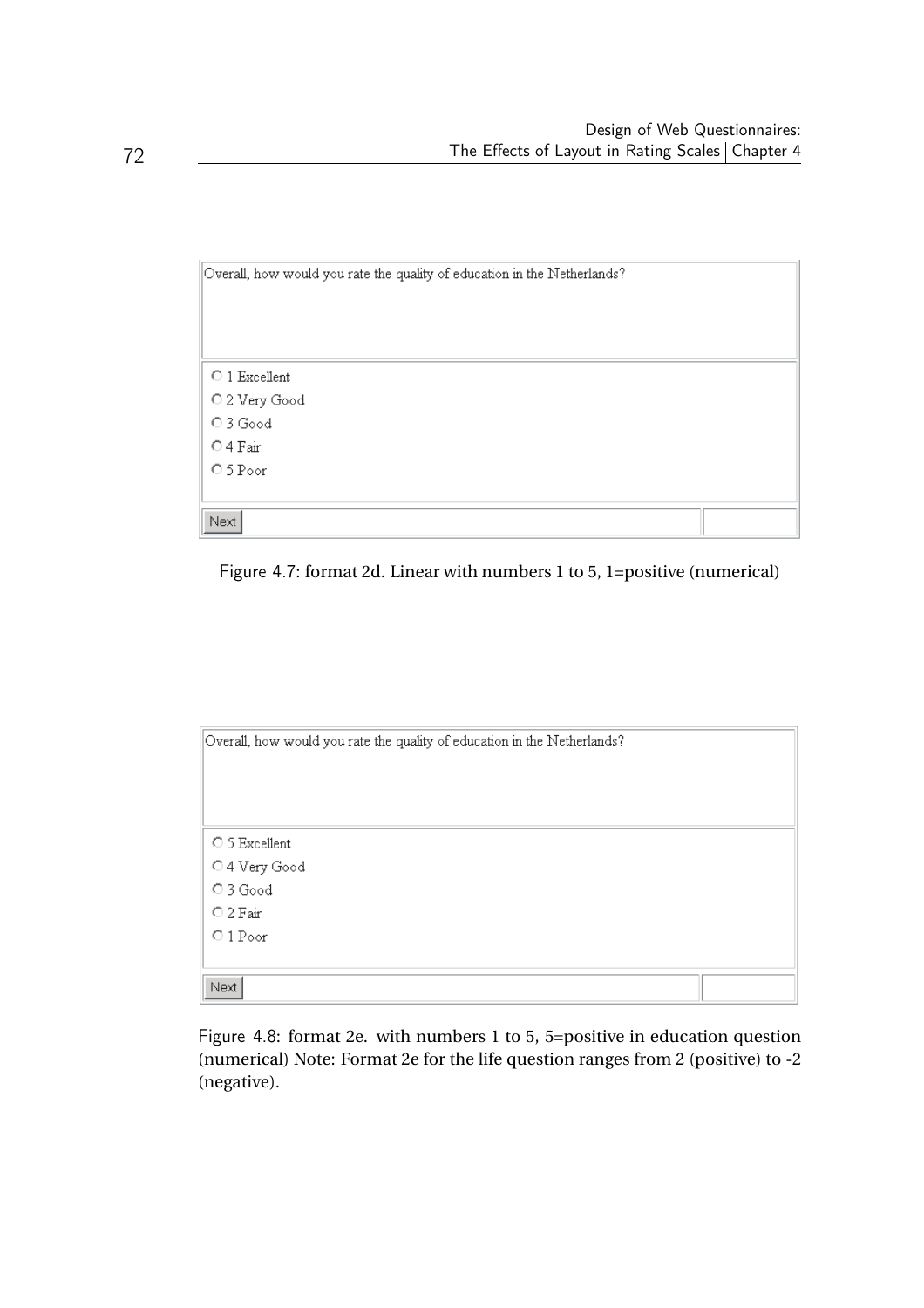## 5 | Can I Use a Panel? Panel Conditioning and Attrition Bias in Panel Surveys

**ABSTRACT** Over the past decades there has been an increasing use of panel surveys at the household or individual level, instead of using independent crosssections. Panel data have important advantages, but there are also two potential drawbacks: attrition bias and panel conditioning effects. Attrition bias can arise if respondents drop out of the panel non-randomly. Panel conditioning arises if responses in one wave are influenced by participation in the previous wave(s). The literature has mainly focused on estimating attrition bias; less is known on panel conditioning effects.

In this study we discuss how to disentangle the total bias in panel surveys due to attrition and panel conditioning into a panel conditioning and an attrition effect, and develop a test for panel conditioning allowing for non-random attrition. First, we consider a fully nonparametric approach without any assumptions other than those on the sample design, leading to interval identification of the measures for the attrition and panel conditioning effect. Second, we analyze the proposed measures under additional assumptions concerning the attrition process, making it possible to obtain point estimates and standard errors for both the attrition bias and the panel conditioning effect.

We illustrate our method on a variety of questions from two-wave surveys conducted in a Dutch household panel. We found a significant bias due to panel conditioning in knowledge questions, but not in other types of questions. The examples show that the bounds can be informative if the attrition rate is not too high. Point estimates of the panel conditioning effect do not vary a lot with the different assumptions on the attrition process.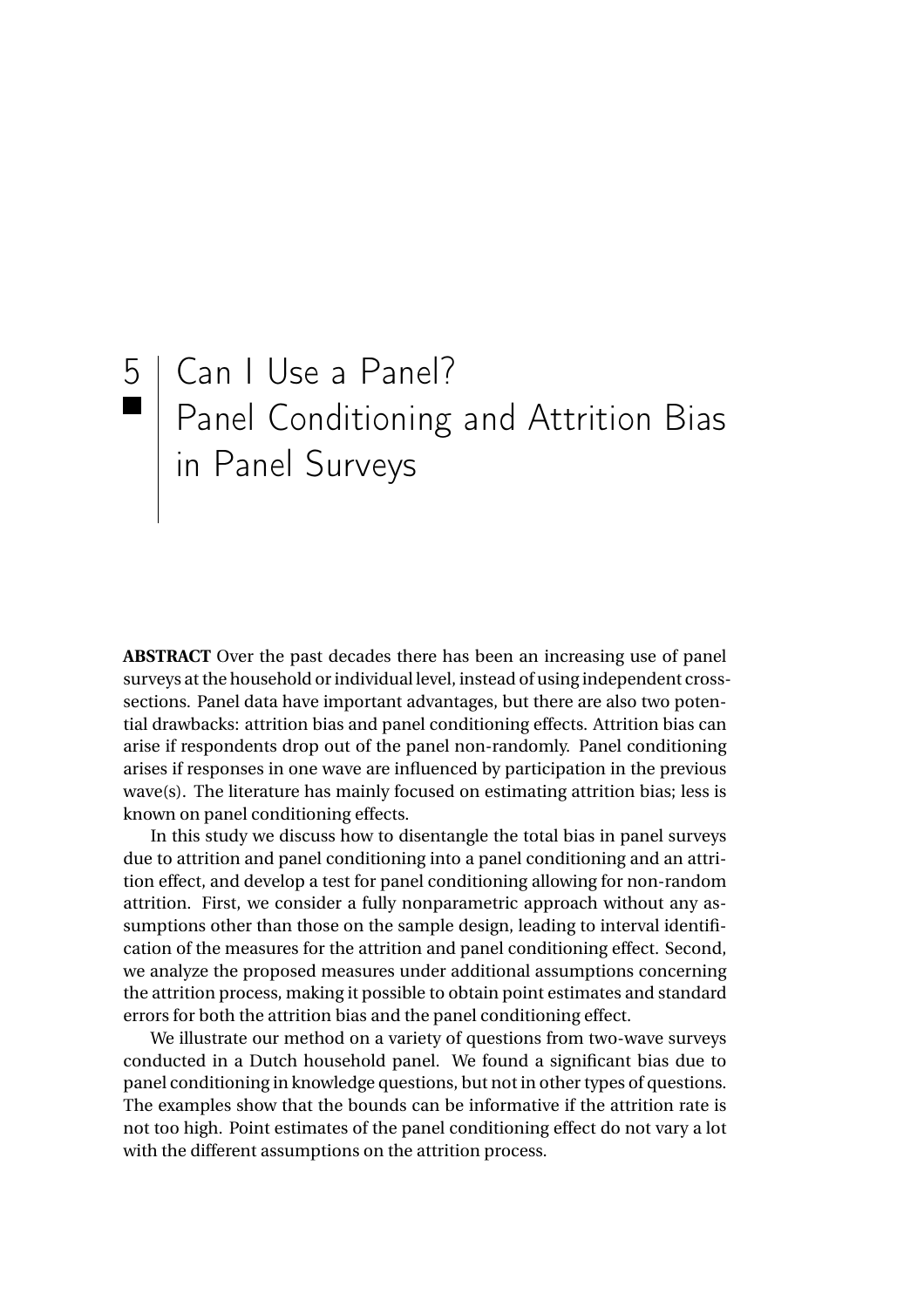#### *BIS REPETITA PLACEAT*

## [5.1 Introduction

One of the most important developments in the social sciences over the past decades has been the increasing use of panel surveys at the household or individual level. Panel data have important advantages for research, such as creating the possibility to analyze changes at the micro-level, without making additional assumptions, to disentangle permanent from transitory characteristics, to distinguish between causal effects and individual heterogeneity, etc. (see, e.g., Baltagi 2001 or Lee 2002). Two potential drawbacks compared to, e.g., independent cross-sections are attrition bias and panel conditioning effects (see, e.g., Sharot 1991 or Trivellato 1999).

Attrition bias can arise if respondents drop out of the panel non-randomly, i.e., when attrition is correlated to a variable of interest. Panel attrition has been studied extensively, usually without discussing the possibility of panel conditioning effects. See, e.g., Fitzgerald et al. (1998), Vella (1998), and Nicoletti (2006). Hirano et al. (2001) show how a refreshment sample can be used to relax the assumptions under which attrition can be identified. Their first model makes the assumption that the observations in the second period are missing at random (MAR, Rubin 1976). Their second model is closely related to the model of Hausman and Wise (1979), allowing the probability of attrition to depend on second period variables, but not on first period variables. With a refreshment sample, the distinction between these two models can be non-parametrically identified.

Panel conditioning arises if responses in one wave are influenced by having participated in the previous wave(s). The experience of the previous interview(s) may affect the answers of respondents in a next interview on the same topic, such that their answers differ systematically from the answers of individuals who are interviewed for the first time. This may be a good thing and reduce measurement error, if respondents learn how to interpret questions and make fewer errors. On the other hand, experienced respondents may become strategic and learn, e.g., that answering "no" reduces the burden of their task, avoiding follow up questions (see, e.g., Meurs et al. 1989 and Duan et al. 2007). Sturgis et al. (2007) expand on the main theory behind panel conditioning: the cognitive stimulus hypothesis. Questions asked about certain topics may induce respondents to reflect more closely on them after the interview has ended, and possibly to talk about them with friends and relatives or to acquire additional information through the media. This should particularly lead to a difference between knowledge or attitudes reported at the first and second interview. They find some empirical evidence in favor of this, but have to ignore attrition effects as well as time trends. Brannen (1993) asked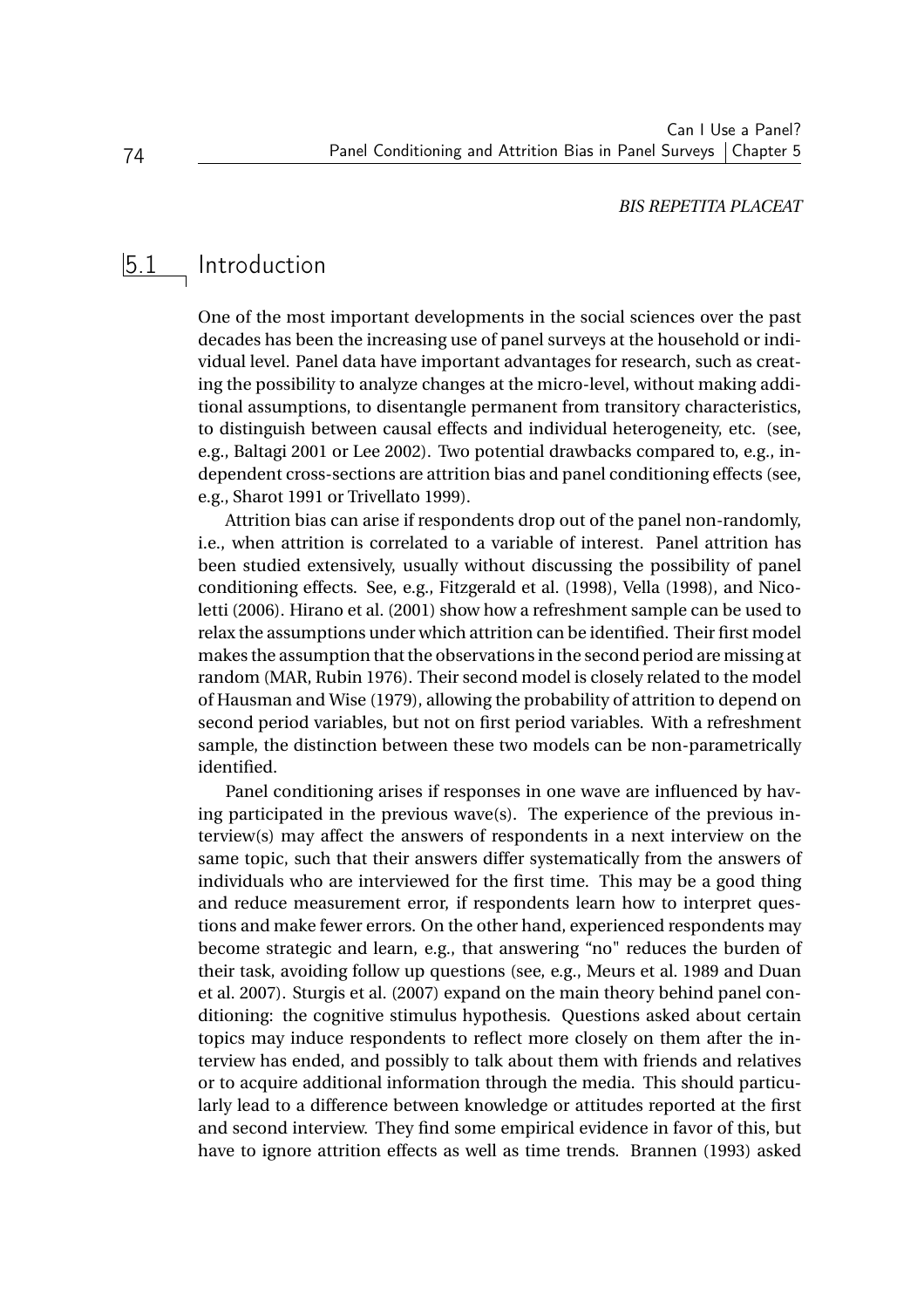explicit questions on the effects of survey participation and also found that respondents became more aware of and interested in the research issues (child behavior and parental roles).

Panel conditioning has been studied in many social sciences, with mixed findings. While Williams (1970), Williams and Mallows (1970), and Meurs et al. (1989) showed that systematic biases occur in panel data sets, due to attrition as well as panel conditioning, Coombs (1973) found differences in knowledge due to re-interviewing, i.e., panel conditioning, but little impact on behavior or attitudes. Waterton and Lievesley (1989) found some evidence that respondents are influenced by re-interviewing, especially respondents with low knowledge scores. On the other hand, Dennis (2001) and Clinton (2001) found little evidence for attrition or panel conditioning in the Knowledge Networks' panel (an online panel that is representative of the entire US population) and Pennell and Lepkowski (1992) found hardly any evidence of panel conditioning or attrition bias in income sources reported in the Survey of Income and Program Participation. Mathiowetz and Lair (1994) found evidence of panel conditioning in the measurement of functional health limitations, which can be explained by strategic behavior: by not reporting limitations, follow-up questions can be avoided. Similar results for the use of various types of health care services were found by Duan et al. (2007), who concluded that there was underreporting in the later items reported in the same survey. Van der Zouwen and Van Tilburg (2001) showed that most of their evidence of panel conditioning for measurement of personal network size in repeated personal interviews could be attributed to behavior of the interviewers. Sharpe and Gilbert (1998) find that repeated testing (interrupted by a 1 week interval) increases the scores on the Beck depression scale and attribute this to socially desirable responding, mood-congruent associative processing, or self-monitoring, triggered by the first interview. Similar effects, called "testing effects" in this context, were found within the same experimental session by Chan and McDermott (2007).

In practice, it is difficult to separate the effects of panel conditioning from those of other changes between waves (Kalton et al. 1989). Many studies on panel effects do not explicitly distinguish between attrition and panel conditioning and only look at the total bias induced by both, see, e.g., Pennell and Lepkowski (1992) on income sources, Bartels (1999) on campaign interest and turnout at national elections, Lohse et al. (2000) on consumer buyer behavior, Wang et al. (2000) who found some significant panel effects in a set of 32 variables on use of medical care and social security, or Golob (1990) who found panel effects on reported travel time expenditures.

In this chapter we aim at disentangling panel conditioning from attrition bias, with the goal of testing for panel conditioning while controlling for attrition bias. We extend the framework of Hirano et al. (2001) incorporating the possibility of panel conditioning effects, emphasizing the usefulness of a refreshment sample. The setup, with an initial sample interviewed once (in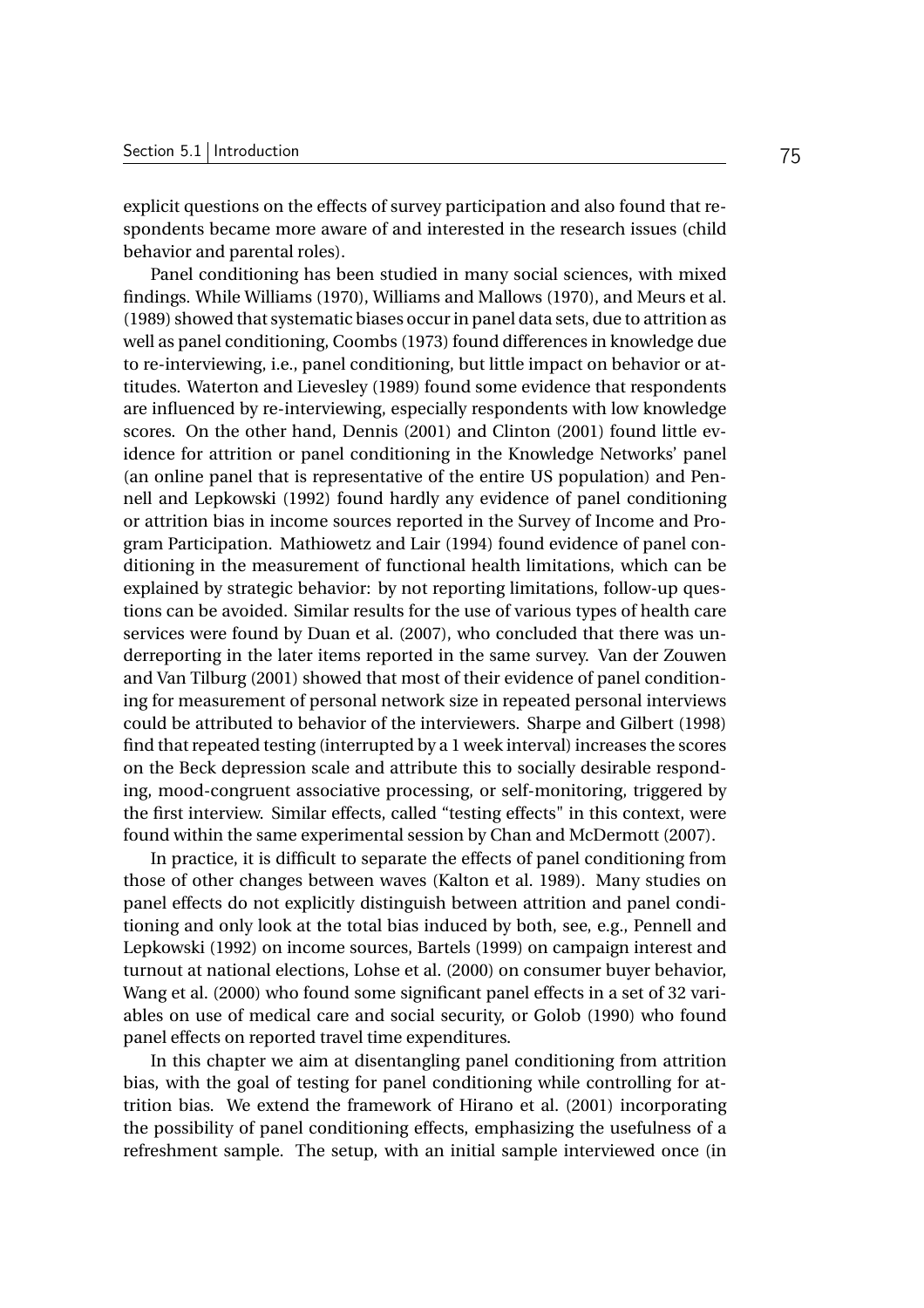case of attrition) or twice (non-attrition) and a refreshment sample interviewed once, is described in Section 5.2. Section 5.3 proposes two measures for the attrition bias and the panel conditioning effect. Without further assumptions these measures are not point-identified. We then consider two approaches. First, we follow Manski (1989; 1995) and derive bounds on the panel conditioning and attrition effects, without making further assumptions. Second, we discuss several sets of additional assumptions on the attrition process under which we can obtain point estimates and standard errors for the attrition and panel conditioning effects. In Section 5.4 we illustrate our method for several repeated measurements conducted in the CentERpanel, a representative panel of Dutch households. We find evidence of panel conditioning in knowledge questions, but not in questions on behavior or attitudes. Section 5.5 concludes.

## 5.2 Setup

We consider the case of two interview times, time 1 and time 2, with the same population (assumed to be the same at both points in time). For notational convenience we work with questions that can only have two answers, coded as 0 and 1. Our approach can in principle be extended to other questions, since the distribution of the outcome of interest can be fully characterized by binary events. For example, if we are interested in panel conditioning on a continuous variable *Z*, we can study panel conditioning on the binary variables  $I(Z > t)$  for each *t*, where *I* is the indicator function. See Manski (1995). Similarly, we only look at marginal distributions, but the approach also applies to conditional distributions given an always observed set of covariates *X*. In practice, this means estimation by subsample with given values of *X* if *X* is discrete, while some smoothing technique needs to be applied if *X* has continuous components.

We are interested in the following (population) variables. The variable  $Z_1 \in$ {0, 1} denotes the answer to the question of interest at time 1.  $Z_2(1) \in \{0,1\}$  is the answer to the same question given at time 2 that the respondent (would) give(s) if the interview at time 2 is her first interview. The variable  $Z_2(2) \in \{0,1\}$  denotes the time-2-answer that the respondent (would) give(s) if the interview at time 2 is her second interview. Finally, the variable *W* takes value 1 if the respondent, if interviewed at time 1, also responds at time 2 ("panel observation"), and takes value 0 otherwise ("attrition"). Compared to the setup of Hirano et al. (2001) we incorporate panel conditioning, i.e., we allow for the possibility that the answer to the question at time 2 can be affected by being interviewed at time 1, i.e.  $Z_2(1) \neq Z_2(2)$ . The parameters of interest that we consider in this chapter are all functions of the population distribution of  $(Z_1, Z_2(1), Z_2(2), W)$ , described by 16 parameters  $Pr(Z_1 = a, Z_2(1) = b, Z_2(2) = c, W = d), a, b, c, d \in \{0, 1\}.$ 

The sample design is as follows. At time 1 a random sample of size  $n_1$  is drawn from the population of interest, Sample 1. We assume throughout the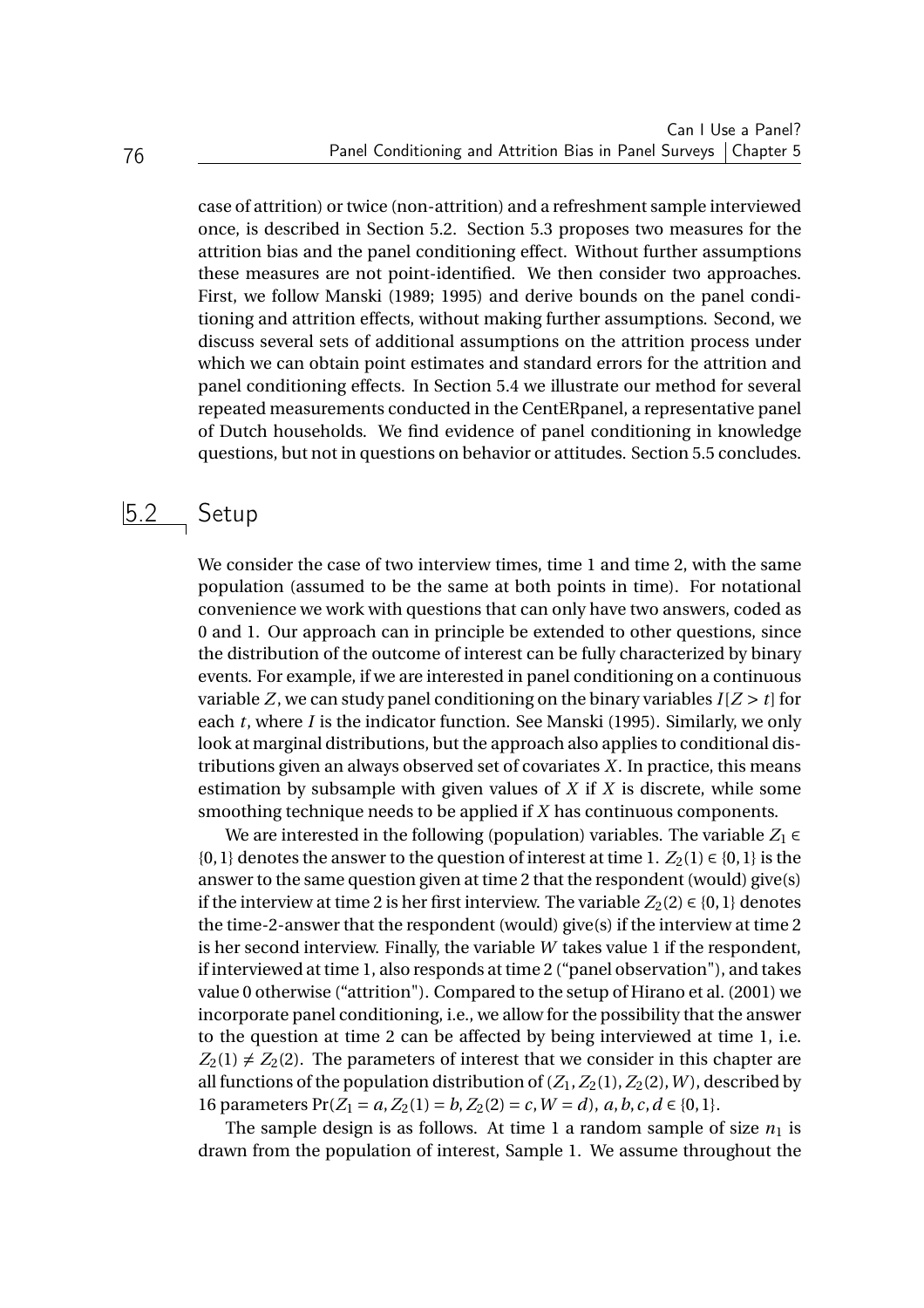chapter that there is no initial (unit or item) non-response (or that initial nonresponse is MAR). The respondents in Sample 1 answer the question of interest and their answers are denoted by  $Z_{i,1}$ ,  $i = 1,...,n_1$ . At time 2, all Sample 1 individuals are approached for a second interview. If respondent *i* responds, then  $W_i = 1$  and  $Z_{i,2}(2)$  is observed. If respondent *i* does not respond, we only observe  $W_i = 0$ . Hence,  $n_p = \sum_{i=1}^{n_1}$  $\binom{n_1}{i=1}$  *W<sub>i</sub>* is the number of respondents in Sample 1 that stay in the panel ("panel members") and  $n_A = n_1 - n_P$  is the number of respondents that attrite.

At time 2, a refreshment sample is available. This is a (new) random sample ("Sample 2") of size  $n_R$  from the population of interest (to be precise: the population excluding the respondents in Sample 1, but we assume the population is infinitely large). We assume there is no non-response in this sample (or that non-response is MAR). Since the respondents are interviewed for the first time, this sample yields observations  $Z_{i,2}(1)$ ,  $i = 1,...,n_R$ .

In summary, at time 1, we only have respondents interviewed for the first time (attrition and panel sample, the union of them is a simple random sample, Sample 1). At time 2, we have respondents interviewed for the second time (panel part of Sample 1), respondents who are interviewed for the first time (refreshment sample Sample 2, again a simple random sample), and respondents who do not respond at time 2 (attrition part of Sample 1).

#### Parameters identified without further assumptions

The sample design implies that eight functions of the sixteen population parameters are identified and can be estimated consistently without further assumptions. From Sample 1 we can consistently estimate six probabilities using corresponding sample analogues: the two probabilities  $Pr(Z_1 = z_1, W = 0)$ , *z*<sub>1</sub>,∈ {0, 1}, and the four probabilities  $Pr(Z_1 = z_1, Z_2(2) = z_2, W = 1)$ ,  $z_1, z_2 \in \{0, 1\}$ .

Similarly, the refreshment sample can be used to consistently estimate the two probabilities  $Pr(Z_2(1) = z_2)$ ,  $z_2 \in \{0, 1\}$  using their sample analogues.

This is obviously not enough to estimate the complete joint distribution of the four variables  $Z_1$ ,  $Z_2(1)$ ,  $Z_2(2)$  and *W*. For example, we only know the marginal distribution of  $Z_2(1)$ , and nothing about how  $Z_2(1)$  relates to the other three variables, since  $Z_2(1)$  is never observed jointly with any of the other three. Similarly, we know nothing of the distribution of  $Z_2(2)$  when  $W = 0$ . The latter is the familiar problem of identification under selective attrition, as in Hirano et al. (2001). The difference with Hirano et al. (2001) is that we want to allow for arbitrary panel conditioning effects, implying that we do not impose any restrictions on the relation between  $Z_2(1)$  and  $Z_2(2)$ . The refreshment sample is informative about the distribution of  $Z_2(1)$  but not about the distribution of *Z*2(2).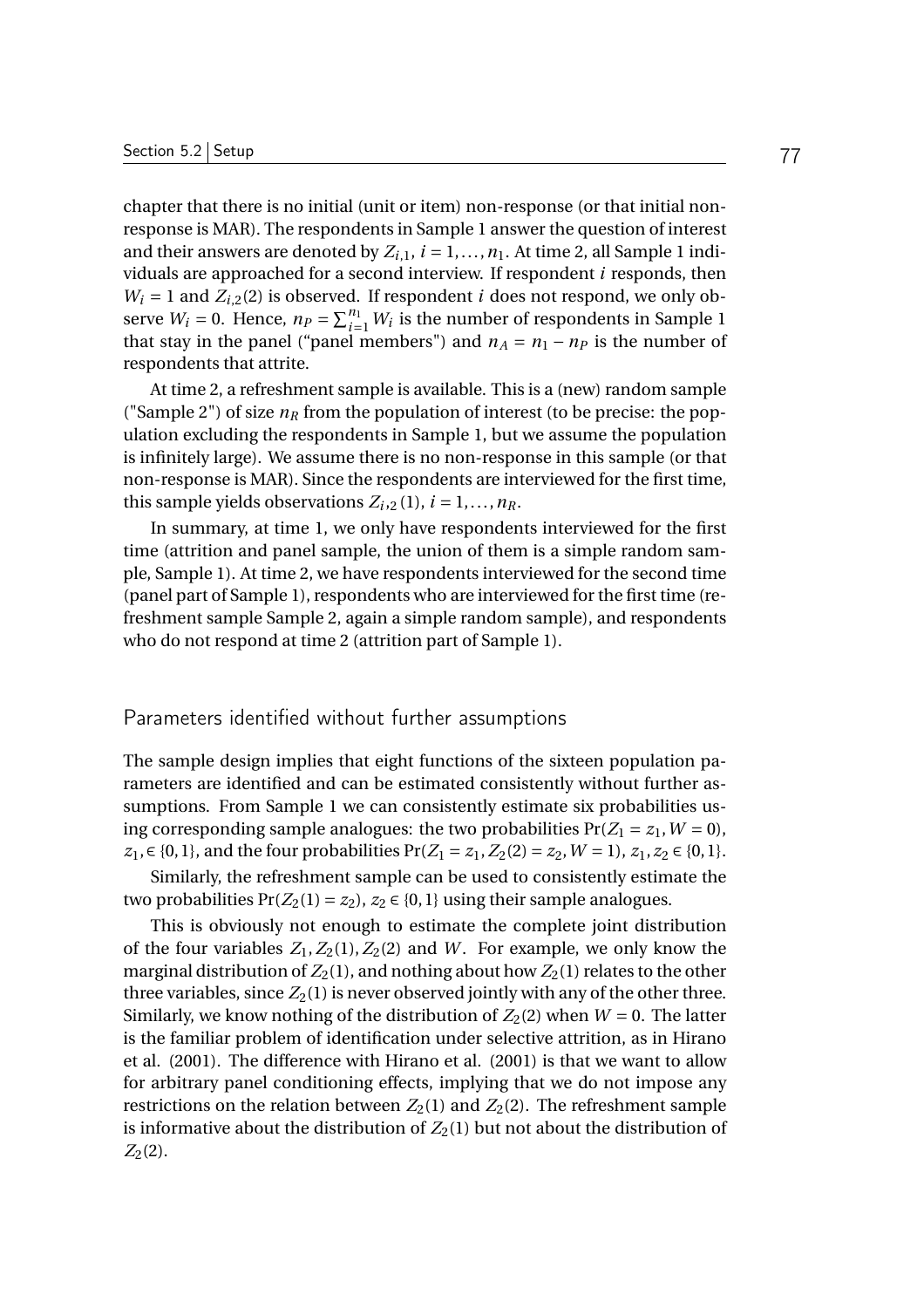## **5.3** Measures for attrition and panel conditioning bias

This section introduces several parameters of interest that are functions of the 16 population parameters describing the distribution of  $(Z_1, Z_2(1), Z_2(2), W)$ . The (true) *trend effect* (taking outcome 1 as the reference level) is given by *T E* =  $Pr(Z_2(1) = 1) - Pr(Z_1 = 1)$ . The second term can be estimated consistently from Sample 1. Typically, ignoring possible effects of attrition and panel conditioning and not using a refreshment sample, one would estimate the first term by

$$
\frac{1}{n_P}\sum_{i=1}^{n_1}Z_{i,2}(2)W_i.
$$

This is a consistent estimator of  $Pr(Z_2(2) = 1|W = 1)$ , which, in general, differs from  $Pr(Z_2(1) = 1)$ . Using it to estimate *TE* would thus induce the asymptotic "total bias" *T B* given by:

$$
TB = \Pr(Z_2(2) = 1 | W = 1) - \Pr(Z_2(1) = 1).
$$

With the refreshment sample,  $Pr(Z_2(1) = 1)$  can be estimated consistently in a straightforward way. Thus *T B* is identified (without additional assumptions) and can be estimated consistently by

$$
\hat{T}B = \hat{Pr}(Z_2(2) = 1|W = 1) - \hat{Pr}(Z_2(1) = 1)
$$

$$
= \frac{1}{n_P} \sum_{i=1}^{n_1} Z_{i,2}(2)W_i - \frac{1}{n_R} \sum_{i=1}^{n_R} Z_{i,2}(1).
$$

Inference on *T B* is straightforward, because samples 1 and 2 are independent of each other. Thus, for example, a test for the null hypothesis  $H_0$ :  $TB = 0$ (versus the alternative  $H_1$ :  $TB \neq 0$ ) can be based upon the difference between two independent sample fractions.

## [5.3.1] Decompositions

The main point of our chapter is to decompose the total bias into two components that give an attrition bias (*AB*) and a panel conditioning effect (*PC*). This can be done in two ways, depending on the order.

Decomposition 1

In decomposition 1 the total bias is decomposed in the following way:

$$
TB = PC1 + AB1
$$
  
=  $[Pr(Z2(2) = 1 | W = 1) - Pr(Z2(1) = 1 | W = 1)]$   
+  $[Pr(Z2(1) = 1 | W = 1) - Pr(Z2(1) = 1)].$ 

#### 78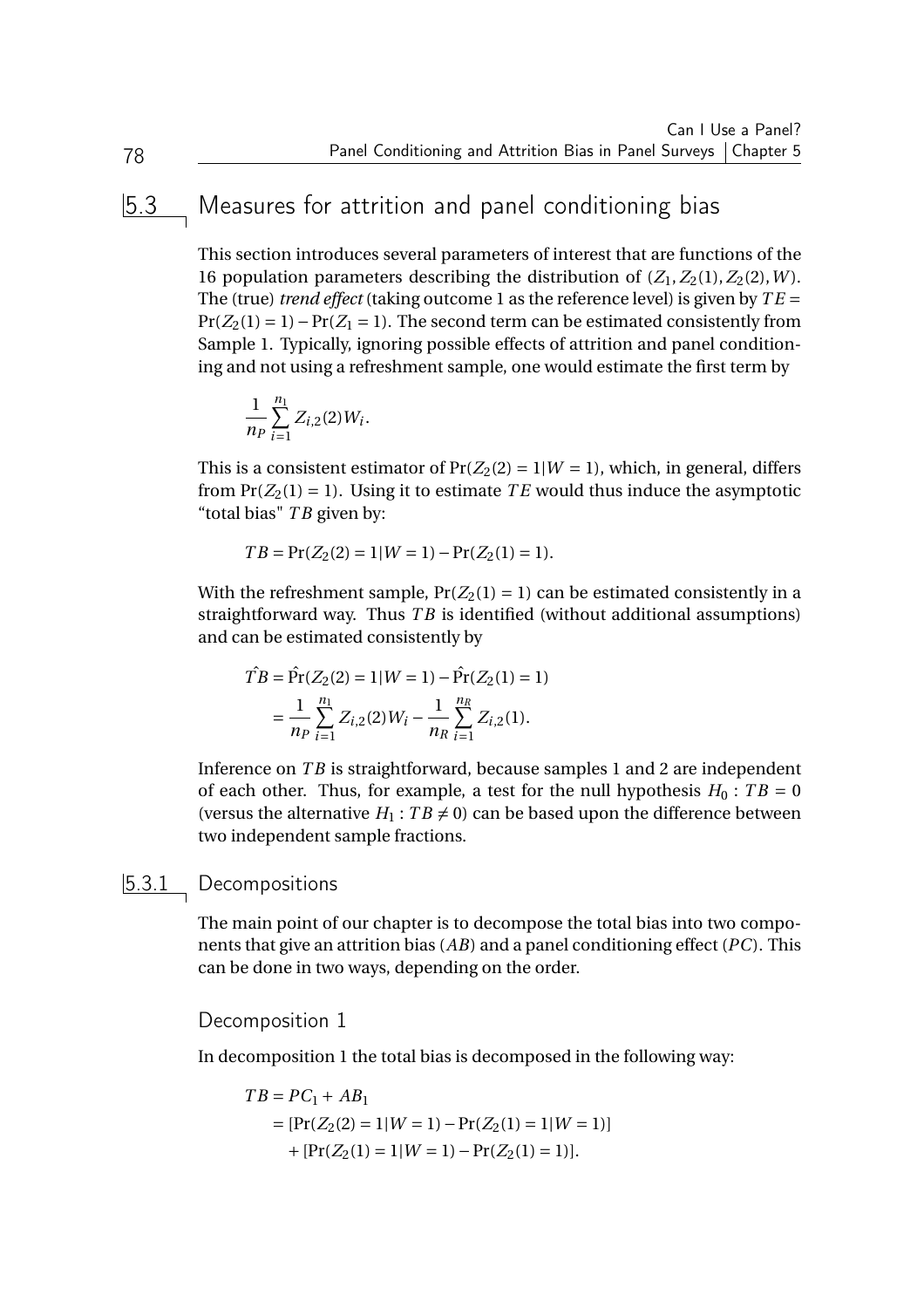Without additional assumptions, we cannot identify  $AB_1$  and  $PC_1$ , because  $Pr(Z_2(1) = 1|W = 1)$  is not identified. However, we can derive bounds on this probability, following Manski (1989, 1995). First, note that this probability equals

$$
Pr(Z_2(1) = 1 | W = 1) = \frac{Pr(Z_2(1) = 1, W = 1)}{Pr(W = 1)}.
$$

The denominator is identified. The numerator is not - we can identify the marginal probabilities  $Pr(Z_2(1) = 1)$  and  $Pr(W = 1)$  but other than that, the data are not informative about the joint probability. Thus it is straightforward to show that sharp lower and upper bounds on  $Pr(Z_2(1) = 1, W = 1)$  are given by:  $\ell \leq Pr(Z_2(1) = 1, W = 1) \leq r$ , with

$$
\ell = \max(0, 1 - \Pr(Z_2(1) = 0) - \Pr(W = 0)),
$$
  

$$
r = \min(\Pr(Z_2(1) = 1), \Pr(W = 1)).
$$

This immediately implies the following bounds on  $PC_1$  and  $AB_1$ :  $\ell \leq PC_1 \leq r$ , with

$$
\ell = \Pr(Z_2(2) = 1 | W = 1) - \min\left(\frac{\Pr(Z_2(1) = 1)}{\Pr(W = 1)}, 1\right),\
$$
  

$$
r = \Pr(Z_2(2) = 1 | W = 1) - \max\left(0, 1 - \frac{\Pr(Z_2(1) = 0)}{\Pr(W = 1)}\right),\
$$

and  $\ell \le AB_1 \le r$  with,

$$
\ell = \max\left(0, 1 - \frac{\Pr(Z_2(1) = 0)}{\Pr(W = 1)}\right) - \Pr(Z_2(1) = 1),
$$
  

$$
r = \min\left(\frac{\Pr(Z_2(1) = 1)}{\Pr(W = 1)}, 1\right) - \Pr(Z_2(1) = 1).
$$

All expressions in these bounds can be estimated straightforwardly, replacing probabilities by their sample analogues. Note that the distance between upper and lower bound is bounded by  $Pr(W = 0) / Pr(W = 1)$  for both effects. Thus the bounds are informative if attrition is low, i.e., if  $Pr(W = 0)$  is small.

The panel conditioning effect in Decomposition 1 is the panel condition effect for the non-attritors. Conceptually, it might be more interesting to consider the (potential) panel conditioning effect in the whole population. This is achieved in Decomposition 2.

#### Decomposition 2

In decomposition 2 the total bias is decomposed as follows:

$$
TB = AB_2 + PC_2
$$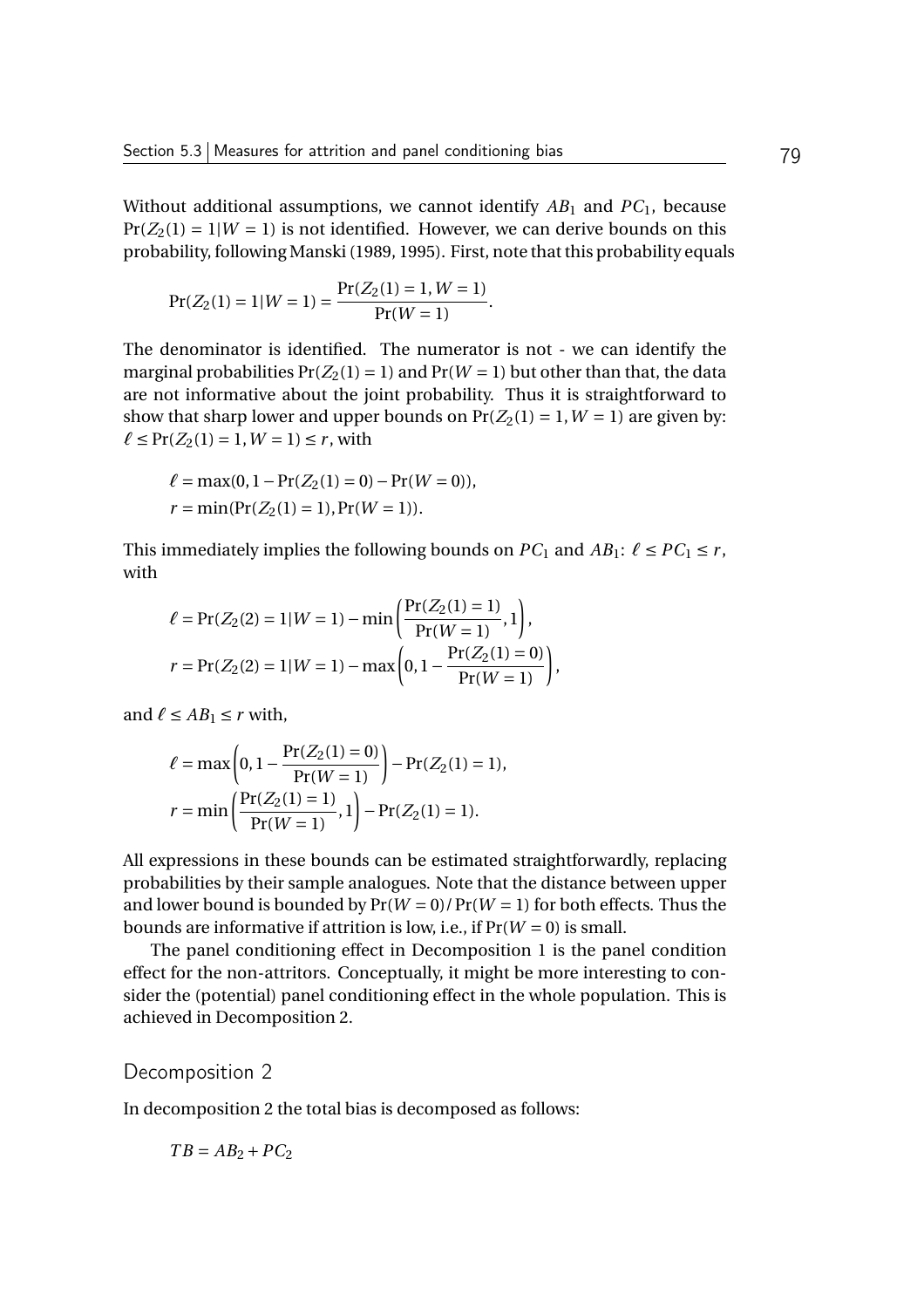$$
= [\Pr(Z_2(2) = 1 | W = 1) - \Pr(Z_2(2) = 1)] + [\Pr(Z_2(2) = 1) - \Pr(Z_2(1) = 1)].
$$

Without additional assumptions, we cannot identify  $AB_2$  or  $PC_2$ , because  $Pr(Z_2(2) =$ 1) is not identified (since we have no observations on  $Z_2(2)$  if  $W = 0$ ). Decomposing  $Pr(Z_2(2) = 1) = Pr(Z_2(2) = 1, W = 1) + Pr(Z_2(2) = 1|W = 0)Pr(W = 0)$ , the following sharp bounds can be derived straightforwardly:

$$
PC_2 \in [\Pr(Z_2(2) = 1, W = 1) - \Pr(Z_2(1) = 1),
$$
  
\n
$$
\Pr(Z_2(2) = 1, W = 1) - \Pr(Z_2(1) = 1) + \Pr(W = 0)];
$$
  
\n
$$
AB_2 \in [\Pr(Z_2(2) = 1 | W = 1) - \Pr(Z_2(2) = 1, W = 1) - \Pr(W = 0),
$$
  
\n
$$
\Pr(Z_2(2) = 1 | W = 1) - \Pr(Z_2(2) = 1, W = 1)].
$$

The bounds can be estimated consistently by replacing probabilities by their sample analogues. Again, the distance between the bounds depends on the attrition probability – it is given by  $Pr(W = 0)$ .

### **5.3.2** Additional assumptions

The previous section shows that further assumptions are needed to obtain point identification of the panel conditioning effect and the attrition bias. Particularly if the attrition rate is substantial, the bounds are too wide to be informative, and additional assumptions are needed to make useful inferences. In this section we discuss several possible additional assumptions concerning the attrition process. Which of them is most plausible will depend on the application of interest.

1. Attrition is not associated with time 2 answers

**Assumption 1a** (before panel conditioning): for  $a \in \{0,1\}$ :

 $Pr(W = 1 | Z_2(1) = a) = Pr(W = 1).$ 

**Assumption 1b** (after panel conditioning): for  $a \in \{0,1\}$ :

 $Pr(W = 1 | Z_2(2) = a) = Pr(W = 1).$ 

Both assumptions are similar to the assumption that wave 2 non-response is missing completely at random (CMAR, cf. Little and Rubin 2002). They are rather strong, since they do not condition on the wave 1 answer. So in most applications it seems better to introduce a third and a fourth version, replacing CMAR by MAR, missing at random, conditional on observables, in this case the time 1 answer  $Z_1$ :<sup>1</sup>

<sup>&</sup>lt;sup>1</sup>Fitzgerald et al. (1998) and others refer to this as no selection on unobservables.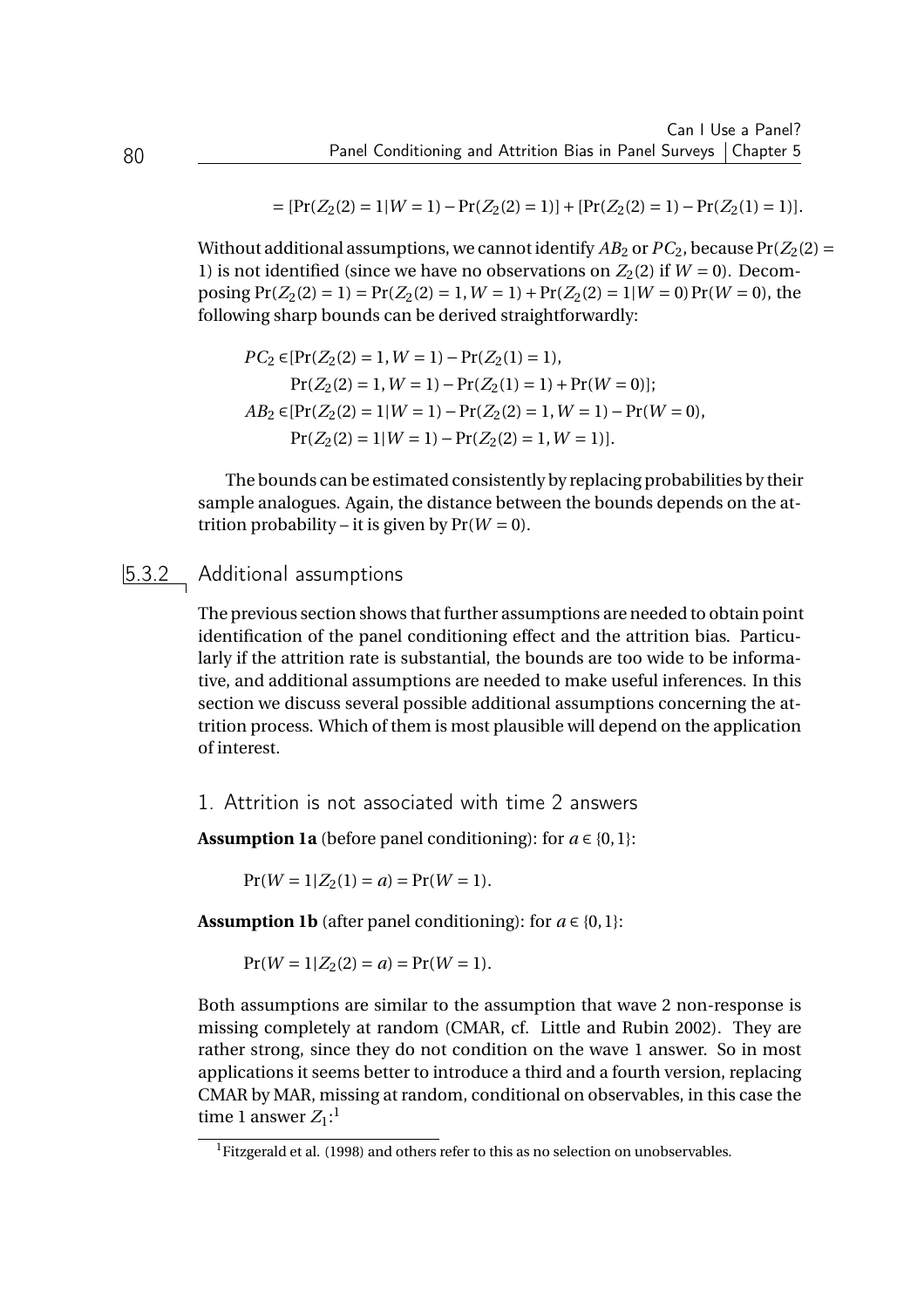**Assumption 1c** (before panel conditioning):

 $Pr(W = 1 | Z_1 = z_1, Z_2(1) = z_2) = Pr(W = 1 | Z_1 = z_1)$  ( $z_1, z_2 \in \{0, 1\}$ ).

**Assumption 1d** (after panel conditioning):

 $Pr(W = 1 | Z_1 = z_1, Z_2(2) = z_2) = Pr(W = 1 | Z_1 = z_1)$  ( $z_1, z_2 \in \{0, 1\}$ ).

Assumption 1c does not help in identifying the components in decomposition 1, since  $Z_2(1)$  and  $Z_1$  are never observed jointly. In the remainder, we therefore do not consider CMAR Assumption 1c.

2. Attrition has the same effect at times 1 and 2

**Assumption 2a** (before panel conditioning): for  $a \in \{0,1\}$ :

$$
Pr(Z_1 = a | W = 1) - Pr(Z_1 = a) = Pr(Z_2(1) = a | W = 1) - Pr(Z_2(1) = a).
$$

**Assumption 2b** (after panel conditioning): for  $a \in \{0,1\}$ :

$$
Pr(Z_1 = a | W = 1) - Pr(Z_1 = a) = Pr(Z_2(2) = a | W = 1) - Pr(Z_2(2) = a).
$$

Both of these assume, in different senses, stationarity of the attrition bias.

#### Point estimation under additional assumptions

How can the additional assumptions discussed above be used to obtain point estimates? All our point estimates are based on sample analogues of unconditional or conditional probabilities.

#### **Assumption 1a**

Under Assumption 1a, *W* and  $Z_2(1)$  are independent and hence  $Pr(Z_2(1) =$  $1|W = 1$  = Pr( $Z_2(1) = 1$ ). Thus under this assumption  $AB_1 = 0$  and  $PC_1 = TB$ , and  $AB_1$  and  $PC_1$  are identified since  $TB$  is identified.

#### **Assumption 1b**

Under Assumption 1b, *W* and  $Z_2(2)$  are independent and hence  $Pr(Z_2(2) =$  $1|W = 1$  = Pr( $Z_2(2) = 1$ ). Thus under this assumption  $AB_2 = 0$  and  $PC_2 = TB$ , and  $AB_2$  and  $PC_2$  are identified.

#### **Assumption 1d**

Under Assumption 1d we have

$$
Pr(Z_1 = z_1, Z_2(2) = 1) = \frac{Pr(Z_1 = z_1, Z_2(2) = 1, W = 1)}{Pr(W = 1 | Z_1 = z_1)}, z_1 \in \{0, 1\}
$$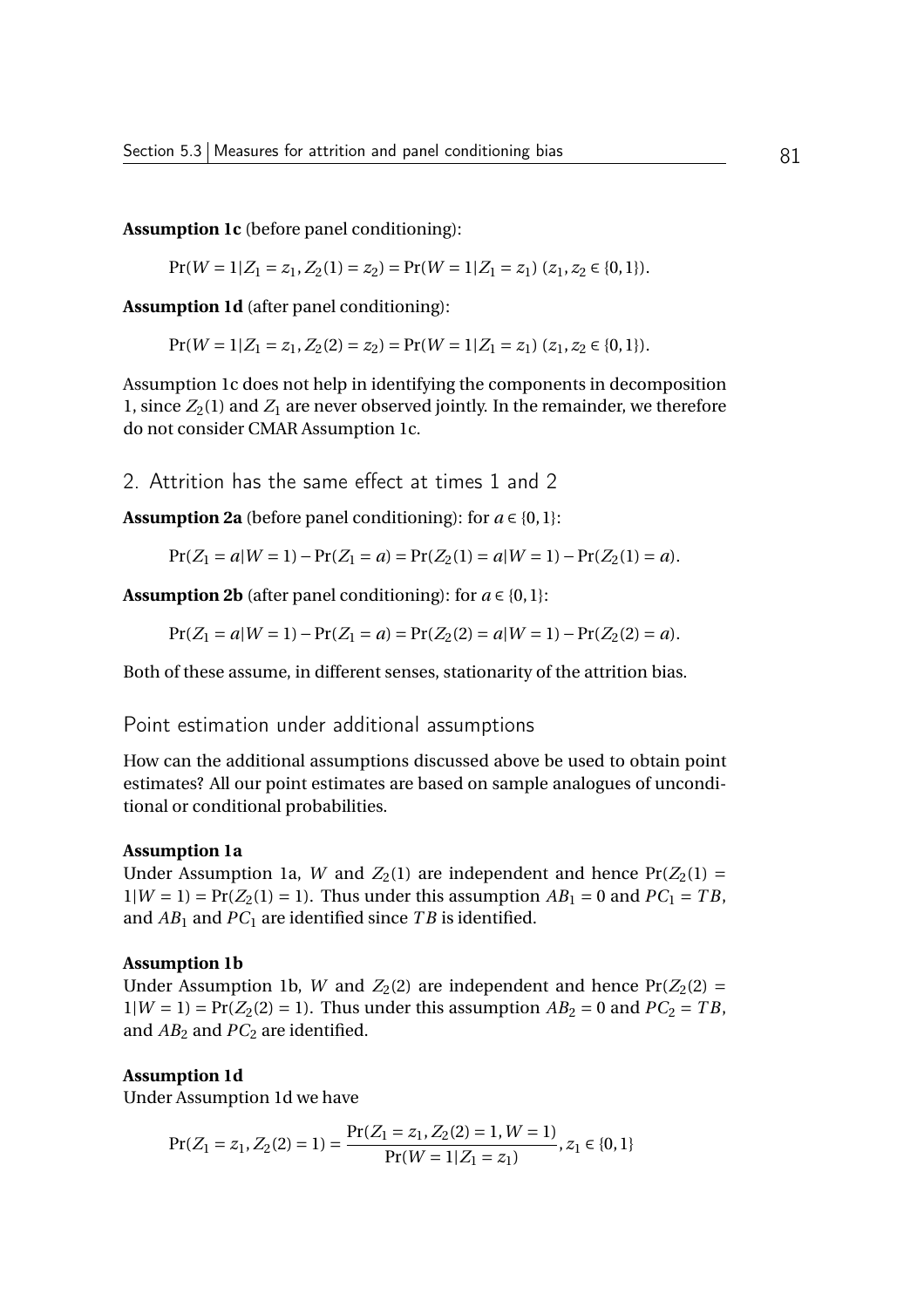and hence

$$
Pr(Z_2(2) = 1) = \frac{Pr(Z_1 = 0, Z_2(2) = 1, W = 1)}{Pr(W = 1 | Z_1 = 0)} + \frac{Pr(Z_1 = 1, Z_2(2) = 1, W = 1)}{Pr(W = 1 | Z_1 = 1)}.
$$

The four probabilities on the right hand side can all directly be estimated with their sample analogues, so under Assumption 1d,  $AB_2$  and  $PC_2$  are identified.

#### **Assumption 2a**

Under Assumption 2a we have

$$
Pr(Z_2(1) = 1 | W = 1) = Pr(Z_2(1) = 1) - Pr(Z_1 = 1) + Pr(Z_1 = 1 | W = 1),
$$

and all three probabilities on the right hand side can be directly estimated with their sample analogues. Thus  $AB_1$  and  $PC_1$  are identified.

#### **Assumption 2b**

Under Assumption 2b we have

$$
Pr(Z_2(2) = 1) = Pr(Z_2(2) = 1|W = 1) + Pr(Z_1 = 1) - Pr(Z_1 = 1|W = 1),
$$

and the probabilities on the right hand side can be estimated directly by their sample analogues, so that  $AB_2$  and  $PC_2$  are identified.

It is straightforward to check that Assumptions 2a and 2b give the same expression for  $AB_1$  and  $AB_2$  (and thus also for  $PC_1$  and  $PC_2$ ). The estimators based upon sample analogues will therefore also be the same.

### 5.4 Empirical illustrations

In this section we use the estimated bounds and point estimates of the previous section to compute estimates of panel conditioning effects and attrition bias (for the two decompositions) in several examples. We make use of the CentERpanel, an Internet panel representative of the Dutch population ages 16 and over, administered by CentERdata, Tilburg University. Because not everyone owns a personal computer or has access to Internet, CentERdata provides a set-top box for people who do not have a computer, enabling them to complete the questionnaires online. The setup is similar to the one chosen by Knowledge Networks in the US.

Respondents of the CentERpanel are asked to fill out a questionnaire every week. We selected various binary variables in several two-wave research projects. Details of the questions and the results are presented in Appendix A. Standard errors for the estimates (point estimates or lower and upper bounds of the interval estimates) were calculated using the Central Limit Theorem and the Delta-method.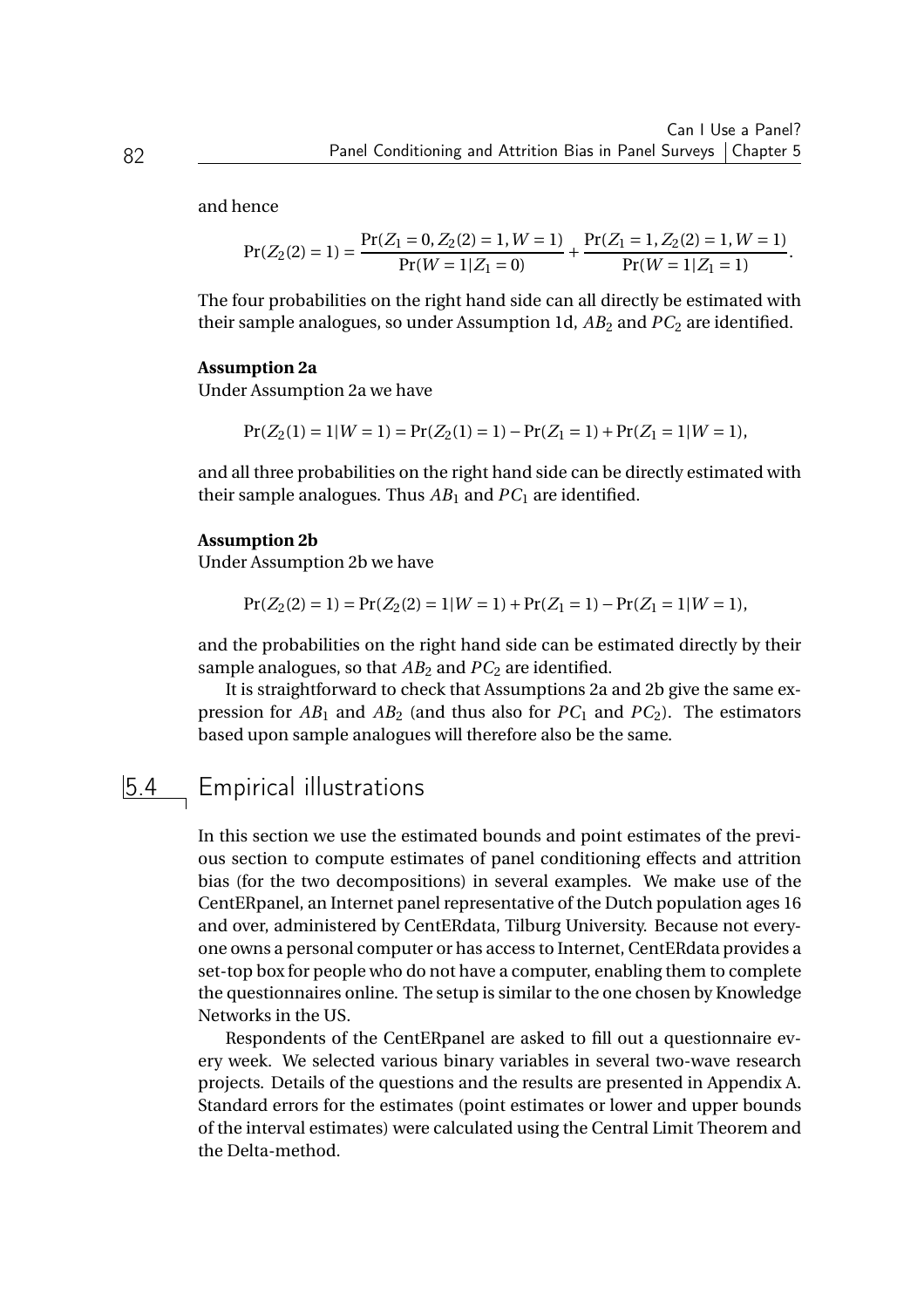The hypothesis that the *total bias* is equal to zero is rejected for only a few of the variables we analyzed. In particular, this only happened if the question referred to knowledge. For other question types, referring to actual behavior or actual circumstances, attitudes and opinions, or future expectations, no significant total bias was found. The fact that knowledge questions are the most sensitive to panel conditioning is consistent with the literature (cf. Section 1).

Table 5.1 summarizes the results for the three knowledge questions for which we find a significant *total bias*: "Do you know what campylobacter is?", "Do you know what cross-infection is?", and "Have you ever heard of a foundation named "Stichting Pensioenkijker?". The first two stem from a survey module on hygiene knowledge, fielded in November 2003 and November 2005. The third question is from a survey module on pensions and pension knowledge, held in February 2004 and February 2005. Stichting Pensioenkijker is a Dutch non-profit organization that aims at increasing the Dutch population's knowledge about pensions and to help them prepare financially for retirement. Their main instrument is a web site (http://www.pensioenkijker.nl).

Consider the first example - knowledge of campylobacter. At time 1, 19.3% report they know what this is. Among panel observations, this increases to 28.1% at time 2, whereas in the refreshment sample, it increases much less – to 21.9%. The difference is the estimate of the total bias, 6.17%-points, due to panel conditioning, attrition, or both. Without making further assumptions, the estimates on the lower and upper bound of the panel conditioning component of the total bias are 1.10 and 24.27 %-points according to decomposition 1 and 0.90 and 19.70%-points for decomposition 2. Neither the 1.10 nor the 0.90 are significantly different from 0 (standard errors are 2.16 and 1.76, respectively). Thus in this example, without making further assumptions, we cannot reject the hypothesis that there is no panel conditioning. But of course it is possible that this is due to the width of the bounds - they may be not informative enough to give the test enough power.

This changes if additional assumptions are made on the nature of attrition so that point identification is obtained. Under all additional assumptions we consider, Ass. 1a (or 1b, which gives the same as  $1a - PC = TB$ ), Ass. 1d, or Ass. 2a (or 2b, which gives the same as 2a) we find that all or almost all of the total bias can be attributed to panel conditioning, with estimates of the panel conditioning effect that are 6.17%-points, 5.85%-points and 5.96%-points, respectively, all significantly different from zero. Which of the assumptions is most plausible is hard to judge without further analysis and is beyond the scope of our empirical illustration, but it seems reassuring that the result is insensitive to the choice of assumption or the choice of decomposition.

In the second example, on knowing the meaning of cross-infection, the results are similar. The total bias is estimated to be 6.71%-points, and under the additional assumptions that allows for point estimation, most or all of this is panel conditioning (6.71, 5.88 or 6.31%-points, all significantly different from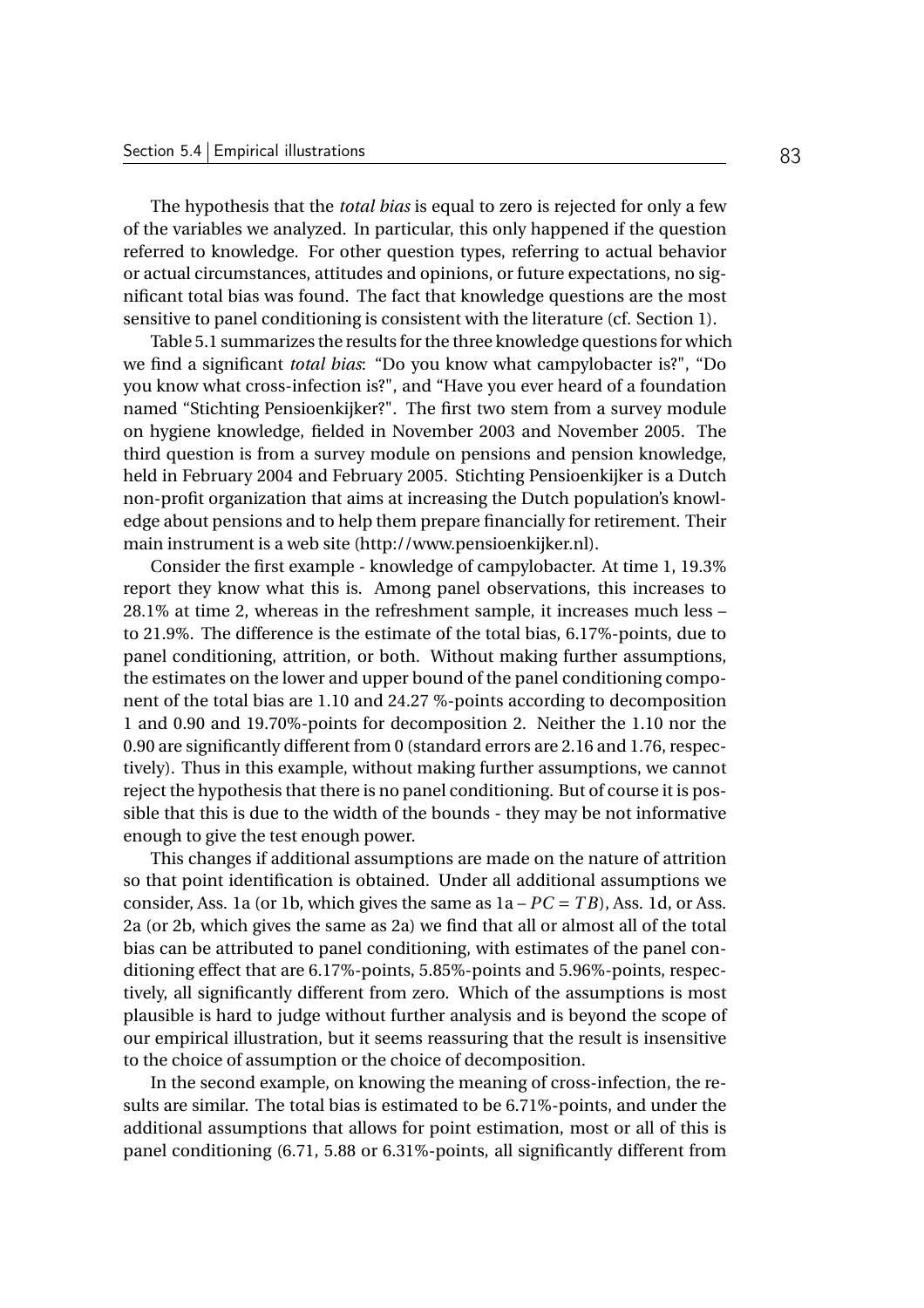zero). The only difference with the first example is that the point estimates of the lower bound of the panel conditioning effect are negative so that the estimated interval contains zero, making a test whether the lower bound is significantly different from zero unnecessary – the fact that the lower bound is negative and the upper bound is positive already implies that without additional assumptions on attrition, the zero hypothesis of no panel conditioning cannot be rejected. Again, the lack of information reflected in the width of the bounds may be driving this result. If additional assumptions guaranteeing point identification are made, panel conditioning becomes significant, and reassuringly, this result is robust for the choice of additional assumptions or the choice of decomposition.

The third example, on knowing "Stichting Pensioenkijker", gives the strongest evidence of panel conditioning. At time 1, 7.55% of respondents have heard of this organization. For panel respondents, this rises to 16.47% one year later. In the refreshment sample drawn at the same time, 11.27% report they know "Stichting Pensioenkijker." The difference of 5.20%-points is statistically significant. Without further assumptions, the implied lower bound on the panel conditioning effect is 3.85 or 3.44%-points (for decompositions 1 and 2, respectively), and both are significantly positive (standard errors are 1.64 and 1.47, respectively). Thus even without making further assumptions, we find significant evidence of panel conditioning. The main reason why we find this here and not in the example on campylobacter is the lower attrition rate  $-10.7\%$  versus 18.8%. Under additional assumptions 1a, 1d, or 2a, the point estimates of the panel conditioning effect are always 5.2%-points (and, as expected, significantly larger than zero). The reason that the point estimates are all virtually identical is that in this example, the sample analogues of  $Pr(W = 1 | Z_1 = 1)$  and  $Pr(W = 1 | Z_1 = 0)$  are virtually identical, which implies that the attrition bias is zero under any of the additional assumptions.

|                                  | ັ<br>Campylobacter | Cross-infection    | ັ<br>Stichting Pensioenkijker |
|----------------------------------|--------------------|--------------------|-------------------------------|
| Size Sample 1                    | 1510               | 1510               | 1734                          |
| Attrition rate (%)               | 18.8               | 18.8               | 10.7                          |
| Size Sample 2                    | 891                | 891                | 701                           |
| Total Bias (%-points)            | $6.17*$            | $6.71*$            | $5.20*$                       |
| <b>Panel Conditioning Effect</b> |                    |                    |                               |
| Interval estimates               |                    |                    |                               |
| Decomposition 1                  | $[1.10; 24.27^*]$  | $[-7.92; 15.24^*]$ | $[3.85^*; 15.87^*]$           |
| Decomposition 2                  | $[0.90; 19.70^*]$  | $[-6.43; 12.38^*]$ | $[3.44^*; 14.16^*]$           |
| <b>Panel Conditioning Effect</b> |                    |                    |                               |
| Point estimates                  |                    |                    |                               |
| Ass. 1d, Decomp. 2               | $5.96*$            | $6.31*$            | $5.20*$                       |
| Ass. $2a/b$ , Decomp. $1/2$      | $5.85*$            | $5.88*$            | $5.20*$                       |

Table 5.1: Panel Conditioning in Three Knowledge Questions

\*=significant at 5% level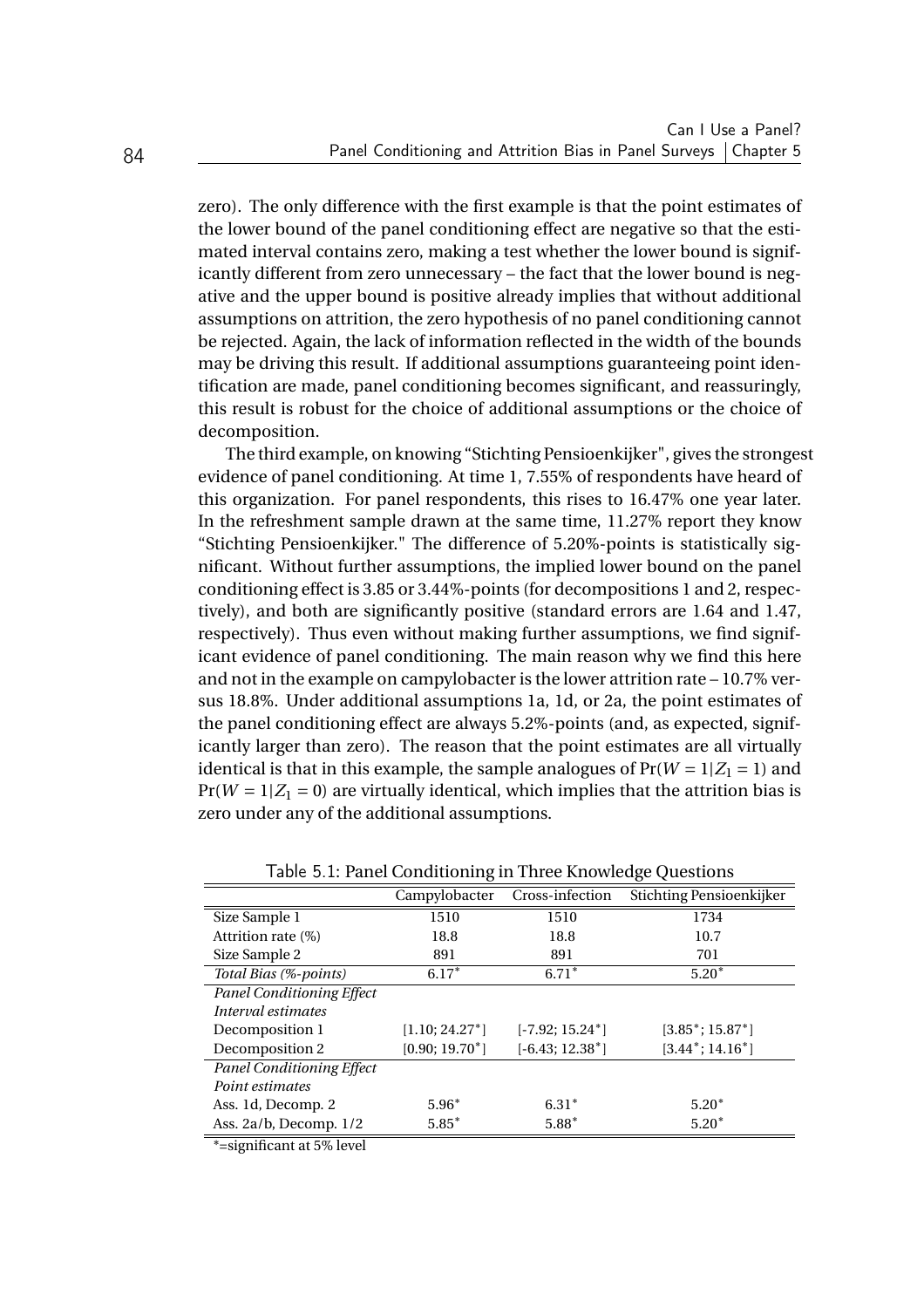## Conclusion 5.5

In this chapter we have analyzed panel conditioning effects on the estimates of binary outcome probabilities in two-wave panel surveys, using a refreshment sample and allowing for selective attrition. We introduced two definitions of a panel conditioning effect, based upon different decompositions of the total bias induced by estimating the time 2 distribution of the variable of interest into a panel conditioning effect and an attrition bias. We have shown that without additional assumptions, point identification of the panel conditioning effect (or the attrition bias) is not possible, but the panel conditioning effect is identified up to a bounding interval. How informative this bounding interval is will depend on its width, which is driven by the attrition rate. In many cases, the attrition rate will be so large that meaningful inferences are not possible without making further assumptions. We also introduced several additional assumptions on the attrition process, and showed how they guarantee point identification of the panel conditioning effect. Which of these assumptions are most plausible has to be studied on a case to case basis. Our empirical illustrations give results that are the same for each of the assumptions, which gives some confidence in the robustness of our procedure.

Applying our method to various empirical examples, we found that the problem of panel conditioning plays a role in knowledge questions, and not in questions on attitudes, actual behavior, or expectations concerning the future. For three out of four knowledge questions we studied, we found a significant panel conditioning effect under either of the additional assumptions guaranteeing point identification. In one case, the bounding interval analysis showed that the effect remained significant even without making such an assumption. In all cases the panel conditioning effect was positive, suggesting that some people who have had the question once, are triggered to increase their knowledge about the phenomenon in the question before taking part in the next survey.

Although what we have presented only concerns the marginal distribution of a binary outcome, extending the approach to non-binary outcomes is straightforward. This also applies to extending it to conditional distributions given time invariant covariates *X* like race, birth year or gender. Such extensions may also be useful because they change the additional assumptions and may make them more plausible - assuming that attrition is independent of health knowledge, for example, seems less plausible than assuming it is independent of health knowledge conditional on a given age and education level. Future work is needed if we want to consider a population that changes over time (such as a specific age group, with entry and exit) or on the lagged value of the variable of interest. Particularly the latter seems a limitation of our study, since it prevents us from analyzing individual changes.

The conclusion that for most types of questions no evidence of panel condi-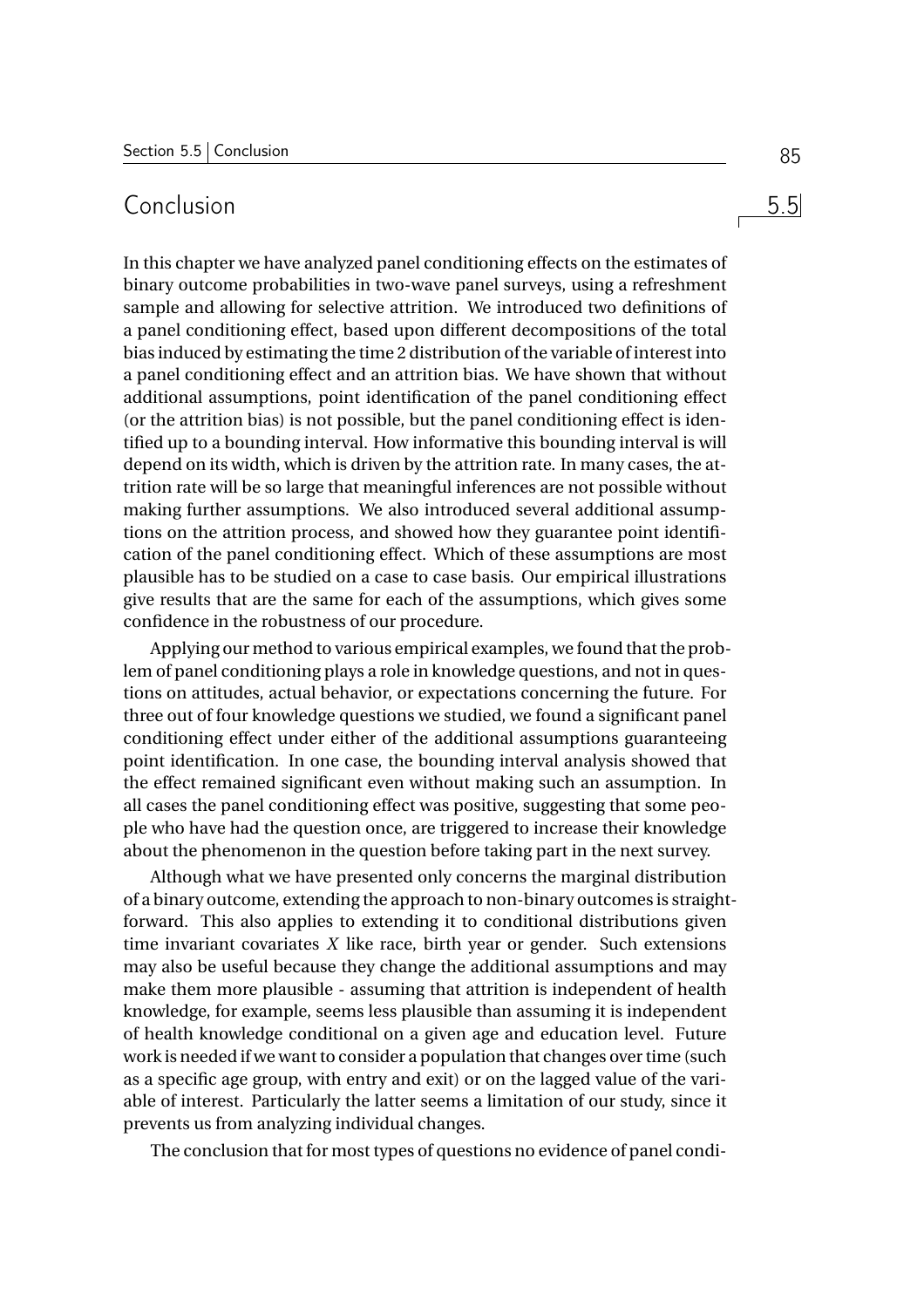tioning is found seems reassuring. One reason may be that interviewer effects are excluded, since our panel is an Internet panel. This is in line with the finding of Van der Zouwen and Van Tilburg (2001) who find that panel conditioning is mainly caused by interviewer behavior. Of course this needs to checked further, with more examples than the ones we have analyzed here, before a general conclusion can be drawn. For questions concerning knowledge, panel conditioning seems an issue that researchers need to be aware of. Refreshment samples are a useful tool to do this. Even without concerns about panel conditioning, refreshment samples were already shown to be useful tools to analyze selective attrition (Hirano et al., 2001). Thus this chapter supports the conclusion that for survey designers, a solid and sizable refreshment sample may be as important as reducing attrition by another fraction of a percentage point.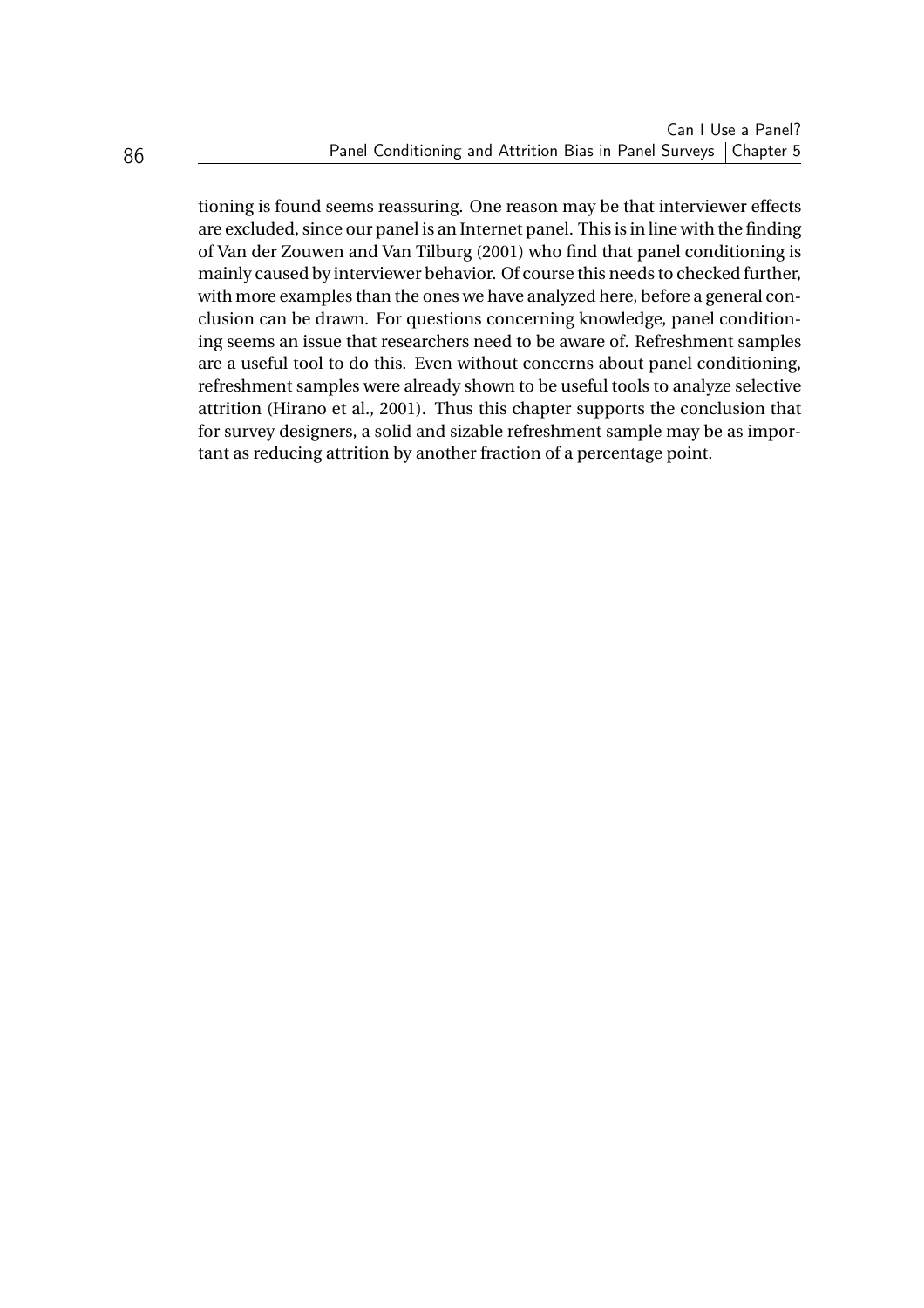## Appendix A: Examples 5.6

This appendix presents five numerical examples in which we demonstrate the use of interval and point estimates for measuring panel conditioning and attrition bias in two-wave data sets. Results for assumption 1a and 1b are not presented, since for these assumptions the attrition bias is zero (by definition) and the panel conditioning effect is equal to the total bias (for decomposition 1 and 2). Results for assumption 2b (decomposition 2) can be found in the row for assumption 2a (decomposition 1) since these are identical. Standard errors for the estimates were calculated using the Central Limit Theorem and the Delta-method.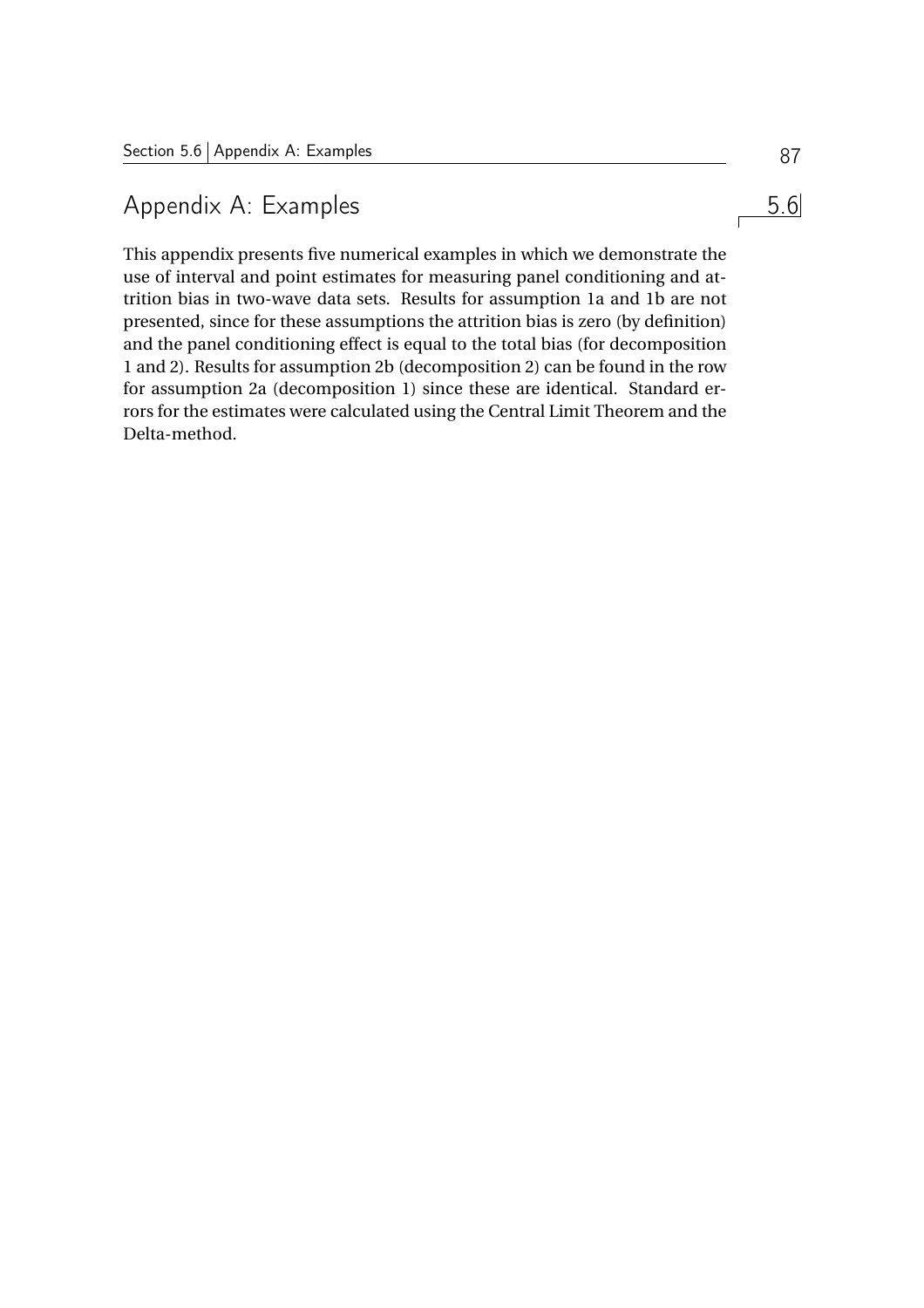#### **Example A**

-Fieldwork: November 2003 and November 2005

-*n*1=1510 (Sample 1), *n<sup>P</sup>* =1226 (Panel Sample), *nA*=284 (Attrition Sample), *nR*=891 (Refreshment Sample)

-Variable 1: Do you know what "Campylobacter" is (Yes/No); 19.3% answered 'Yes' at time 1  $(n_1)$  and 25.5% at time 2  $(n_P + n_R)$ .

-Variable 2: Do you know what "Salmonella" is (Yes/No); 96.8% answered 'yes' at time 1 and 95.1% at time 2.

-Variable 3: Do you know what "Cross-infection" is (Yes/No); 55.7% answered 'yes' at time 1 and 67.1% at time 2.

Table 5.2: Total Bias, Panel Conditioning and Attrition Bias for Three Knowledge Questions in a Questionnaire about Hygiene (in %)

|                               |                 | Knowledge Campylobacter | Knowledge Salmonella |                  | Knowledge Cross-infection |                  |
|-------------------------------|-----------------|-------------------------|----------------------|------------------|---------------------------|------------------|
| <b>Total Bias</b><br>Estimate | $6.17*$         |                         | $-1.61$              |                  | $6.71*$                   |                  |
| Decomposition 1               | PC <sub>1</sub> | AB <sub>1</sub>         | PC <sub>1</sub>      | $AB_1$           | PC <sub>1</sub>           | AB <sub>1</sub>  |
| Interval Estimate             | [1.10, 24.27]   | $[-18.10, 5.07]$        | $[-5.55, -0.71]$     | $[-0.91, 3.93]$  | $[-7.92, 15.24]$          | $[-8.53, 14.64]$ |
| Ass. 2a                       | $5.85^*$ (1.86) | 0.32(0.48)              | $-1.76(1.93)$        | 0.15(0.23)       | $5.88*$ (2.08)            | 0.83(0.62)       |
| Decomposition 2               | PC <sub>2</sub> | AB <sub>2</sub>         | PC <sub>2</sub>      | AB <sub>2</sub>  | PC <sub>2</sub>           | AB <sub>2</sub>  |
| <b>Interval Estimate</b>      | [0.90, 19.70]   | $[-13.53, 5.28]$        | $[-19.38, -0.58]$    | $[-1.04, 17.77]$ | $[-6.43, 12.38]$          | $[-5.66.15, 13]$ |
| Ass. 1d                       | $5.96^*$ (1.86) | 0.21(0.32)              | $-1.69(0.92)$        | 0.07(0.11)       | $6.31^*$ (2.06)           | 0.40(0.30)       |

\*=null hypothesis bias=0 is rejected at 5%-level, standard errors are reported between parentheses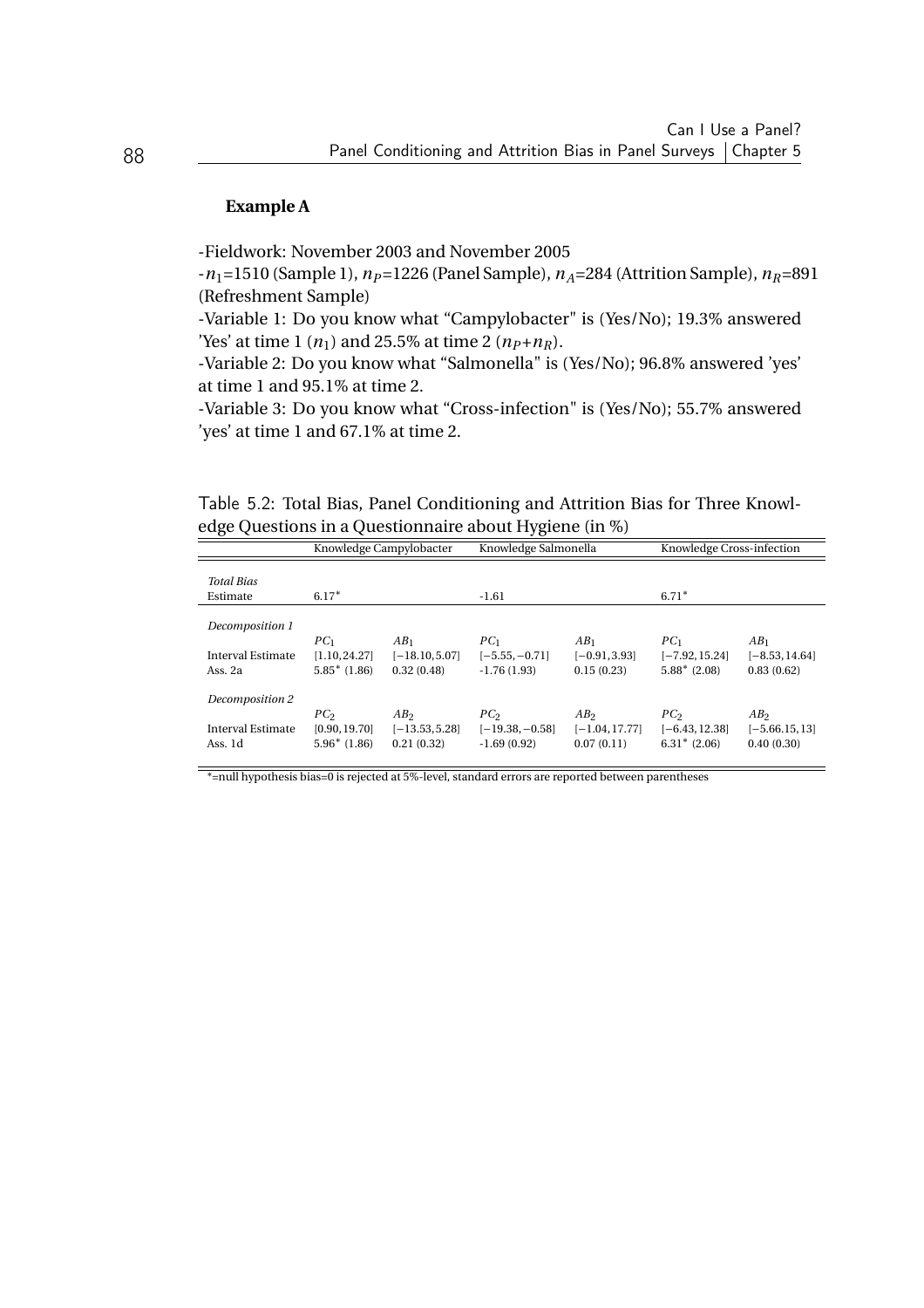#### **Example B**

-Fieldwork: November 2005 and January 2006

-*n*1=1954, *n<sup>P</sup>* =1888, *nA*=66, *nR*=481

-Variable 1: How much meat do you eat in a regular week (less than 5 times/5 or more); 44.6% answered 'less than 5 times' at time  $1$  ( $n_1$ ) and 43.4% at time 2  $(n_P+n_R)$ .

-Variable 2: How much bird do you eat in a regular week (less than 1 time/1 or more); 12.6% answered 'less than 1 time' at time 1 and 13.1% at time 2.

Table 5.3: Total Bias, Panel Conditioning and Attrition Bias for Two Behavior Questions in a Questionnaire about the Bird Flue (in %)

|                               |                 | Number of Meals with Meat |                 | Number of Meals with Poultry |
|-------------------------------|-----------------|---------------------------|-----------------|------------------------------|
| <b>Total Bias</b><br>Estimate | $-1.69$         |                           | 1.86            |                              |
| Decomposition 1               | PC <sub>1</sub> | AB <sub>1</sub>           | PC <sub>1</sub> | AB <sub>1</sub>              |
| Interval Estimate             | $[-3.25, 0.24]$ | $[-1.93, 1.56]$           | [1.46, 4.95]    | $[-3.09, 0.41]$              |
| Ass. $2a$                     | $-1.40(2.54)$   | $-0.29(0.21)$             | 1.79(1.66)      | 0.07(0.13)                   |
| Decomposition 2               | PC <sub>2</sub> | AB <sub>2</sub>           | PC <sub>2</sub> | AB <sub>2</sub>              |
| Interval Estimate             | $[-3.14, 0.23]$ | $[-1.93, 1.45]$           | [1.41, 4.79]    | $[-2.92, 0.46]$              |
| Ass. 1d                       | $-1.51(2.53)$   | $-0.18(0.13)$             | 1.81(1.66)      | 0.50(0.09)                   |

null hypothesis bias=0 is never rejected at 5%-level, standard errors are reported between parentheses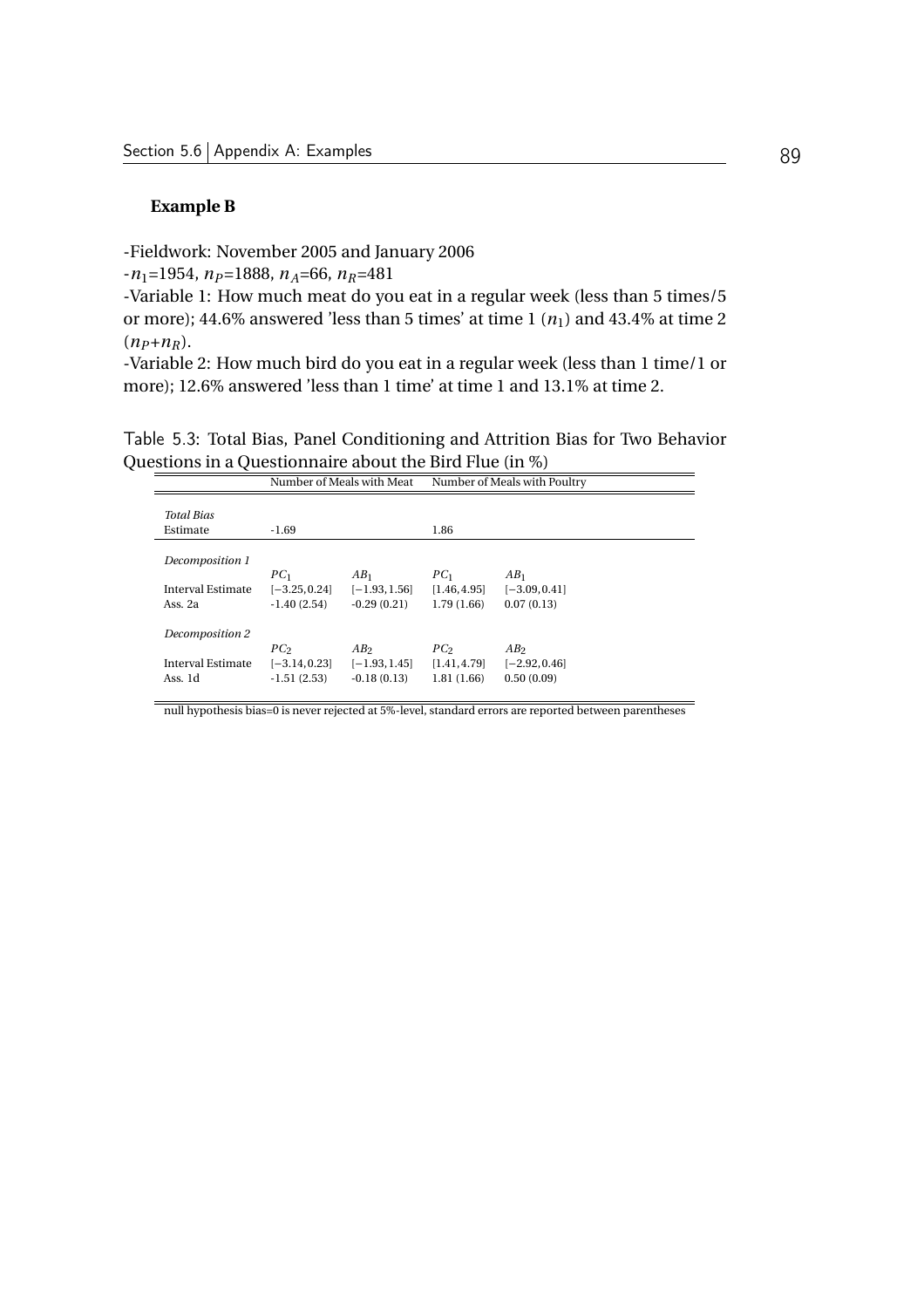#### **Example C**

-Fieldwork: February 2004 and February 2005.

-*n*1=1322, *n<sup>P</sup>* =1170, *nA*=152, *nR*=598 for variable 1 and 2

 $-n_1=1734$ ,  $n_P=1548$ ,  $n_A=186$ ,  $n_R=701$  for variable 3 (due to routing sample sizes are different for variable 3)

-Variable 1: Have you thought about your pension last year (Yes/No); 40.6% answered 'yes' at time 1  $(n_1)$  and 35.0% at time 2  $(n_P + n_R)$ .

-Variable 2: Have you received a working disability pension (Yes/No); 9.8% answered 'yes' at time 1 and 9.6% at time 2.

-Variable 3: Have you ever heard of a foundation named "Stichting Pensioenkijker (a foundation about pensions)" (Yes/No); 7.6% answered 'yes' at time 1 and 14.9% at time 2.

Table 5.4: Total Bias, Panel Conditioning and Attrition Bias for a Behavior, Fact, and Knowledge Question in a Questionnaire about Pensions (in %)

|                                                        | Think about Pension                             |                                                  |                                                      | Receive a Disability Pension                        |                                                                      | Heard of StPensioenkijker                         |  |
|--------------------------------------------------------|-------------------------------------------------|--------------------------------------------------|------------------------------------------------------|-----------------------------------------------------|----------------------------------------------------------------------|---------------------------------------------------|--|
| <b>Total Bias</b>                                      |                                                 |                                                  |                                                      |                                                     |                                                                      |                                                   |  |
| Estimate                                               |                                                 | 3.88                                             |                                                      | $-0.42$                                             |                                                                      | $5.20*$                                           |  |
| Decomposition 1<br>Interval Estimate<br>Ass. $2a$      | PC <sub>1</sub><br>[0.31, 12.68]<br>3.33 (2.38) | AB <sub>1</sub><br>$[-8.80, 4.19]$<br>0.58(0.48) | PC <sub>1</sub><br>$[-1.71, 9.44]$<br>$-0.34(1.47)$  | AB <sub>1</sub><br>$[-9.87, 1.29]$<br>$-0.86(0.30)$ | PC <sub>1</sub><br>$[3.85$ <sup>*</sup> *, 15.87]<br>$5.20^*$ (1.53) | AB <sub>1</sub><br>$[-10.66, 1.35]$<br>0.00(0.22) |  |
|                                                        |                                                 |                                                  |                                                      |                                                     |                                                                      |                                                   |  |
| Decomposition 2<br><b>Interval Estimate</b><br>Ass. 1d | PC <sub>2</sub><br>[0.28, 11.22]<br>3.63(2.36)  | AB <sub>2</sub><br>$[-7.34, 4.16]$<br>0.25(0.21) | PC <sub>2</sub><br>$[-1.51, 10.03]$<br>$-0.35(1.47)$ | AB <sub>2</sub><br>$[-10.45, 1.09]$<br>0.07(0.26)   | PC <sub>2</sub><br>$[3.44$ **, 14.16<br>$5.20^*$ (1.52)              | AB <sub>2</sub><br>$[-8.96, 1.77]$<br>0.00(0.06)  |  |

\*=null hypothesis bias=0 is rejected at 5%-level, standard errors are reported between parentheses \*\*=null hypothesis 'left bound *PC* interval'=0 is rejected at 5%-level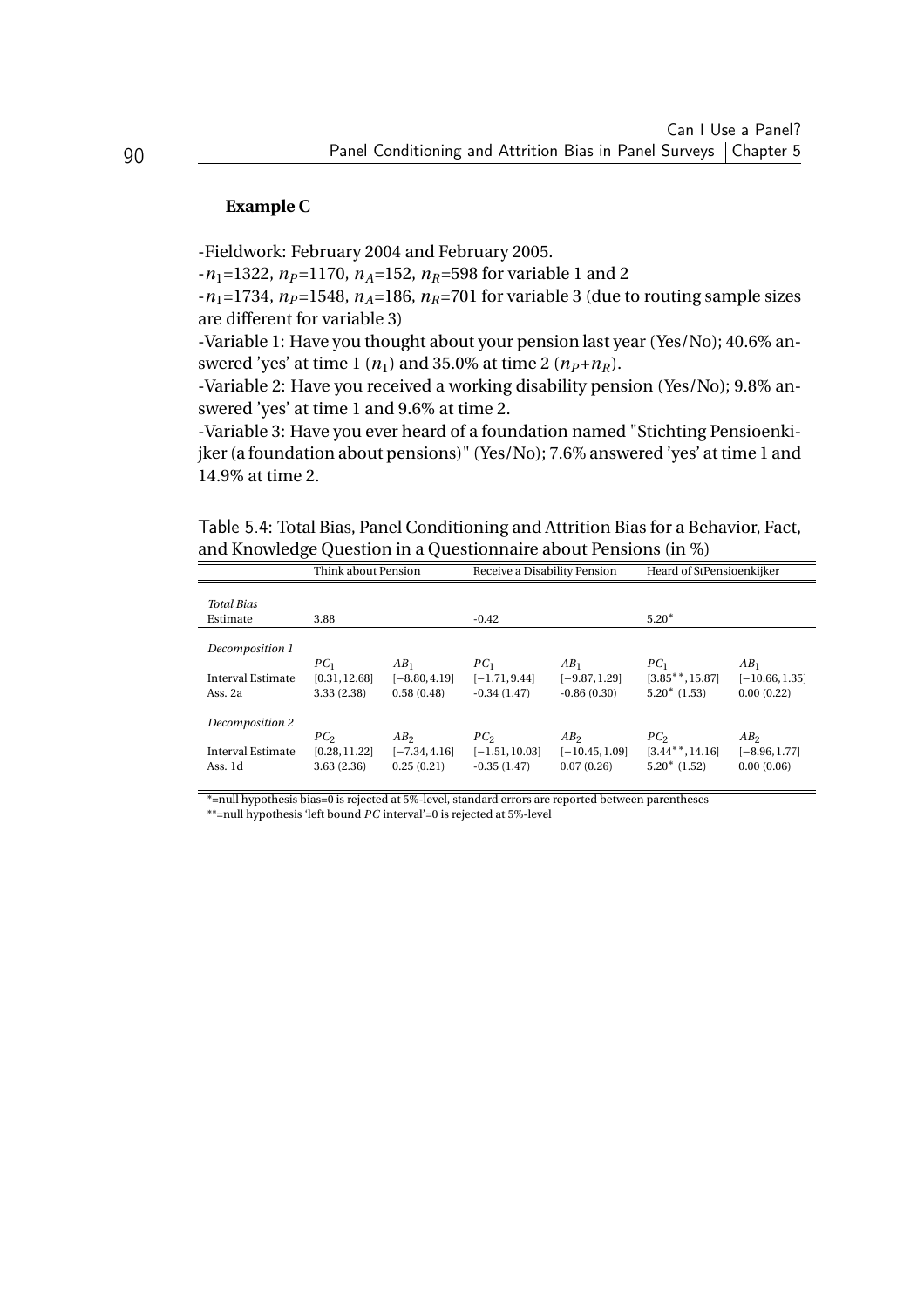#### **Example D**

-Fieldwork: May 2006 and June 2006

-*n*1=1033, *n<sup>P</sup>* =938, *nA*=95, *nR*=449 for variable 1

 $-n_1=1040$ ,  $n_P=943$ ,  $n_A=97$ ,  $n_R=451$  for variable 2

 $-n_1=468$ ,  $n_P=433$ ,  $n_A=35$ ,  $n_R=244$  for variable 3 (due to item non-response sample sizes are different for each variable)

-Variable 1: Do you expect that pensions will be less in the future (Yes/No); 62.0% answered 'yes' at time 1  $(n_1)$  and 60.6% at time 2  $(n_1 + n_R)$ .

-Variable 2: Are you satisfied with your (future) pension (Yes/No); 28.9% answered 'yes' at time 1 and 30.4% at time 2.

-Variable 3: Do you have the possibility of a part-time pension (Yes/No); 47.0% answered 'yes' at time 1 and 43.8% at time 2.

| Table 5.5: Total Bias, Panel Conditioning and Attrition Bias for an Expectation, |  |
|----------------------------------------------------------------------------------|--|
| Attitude, and Fact Question in a Questionnaire about Pensions (in %)             |  |

|                          | Pensions will be less |                 | <b>Satisfaction Pension</b> |                 | <b>Possibility Part-Time Pension</b> |                 |
|--------------------------|-----------------------|-----------------|-----------------------------|-----------------|--------------------------------------|-----------------|
|                          |                       |                 |                             |                 |                                      |                 |
| <b>Total Bias</b>        |                       |                 |                             |                 |                                      |                 |
| Estimate                 | $-3.76$               |                 | $-2.24$                     |                 | $-1.72$                              |                 |
|                          |                       |                 |                             |                 |                                      |                 |
| Decomposition 1          |                       |                 |                             |                 |                                      |                 |
|                          | PC <sub>1</sub>       | $AB_1$          | PC <sub>1</sub>             | AB <sub>1</sub> | PC <sub>1</sub>                      | $AB_1$          |
| <b>Interval Estimate</b> | $[-10.17, 0.04]$      | $[-3.72, 6.41]$ | $[-5.52, 4.77]$             | $[-7.00, 3.28]$ | $[-5.33, 2.76]$                      | $[-4.47, 3.61]$ |
| Ass. $2a$                | $-3.00(2.79)$         | $-0.76(0.46)$   | $-2.56(2.65)$               | 0.33(0.44)      | $-1.82(3.98)$                        | 0.10(0.66)      |
|                          |                       |                 |                             |                 |                                      |                 |
| Decomposition 2          |                       |                 |                             |                 |                                      |                 |
|                          | PC <sub>2</sub>       | AB <sub>2</sub> | PC <sub>2</sub>             | AB <sub>2</sub> | PC <sub>2</sub>                      | AB <sub>2</sub> |
| <b>Interval Estimate</b> | $[-9.23, 0.04]$       | $[-3.73, 5.47]$ | $[-5.01, 4.32]$             | $[-6.56, 2.77]$ | $[-4.93, 2.55]$                      | $[-4.27, 3.21]$ |
| Ass. 1d                  | $-3.47(2.78)$         | $-0.29(0.18)$   | $-2.41(2.64)$               | 0.18(0.24)      | $-1.76(3.96)$                        | 0.04(0.28)      |
|                          |                       |                 |                             |                 |                                      |                 |

null hypothesis bias=0 is never rejected at 5%-level, standard errors are reported between parentheses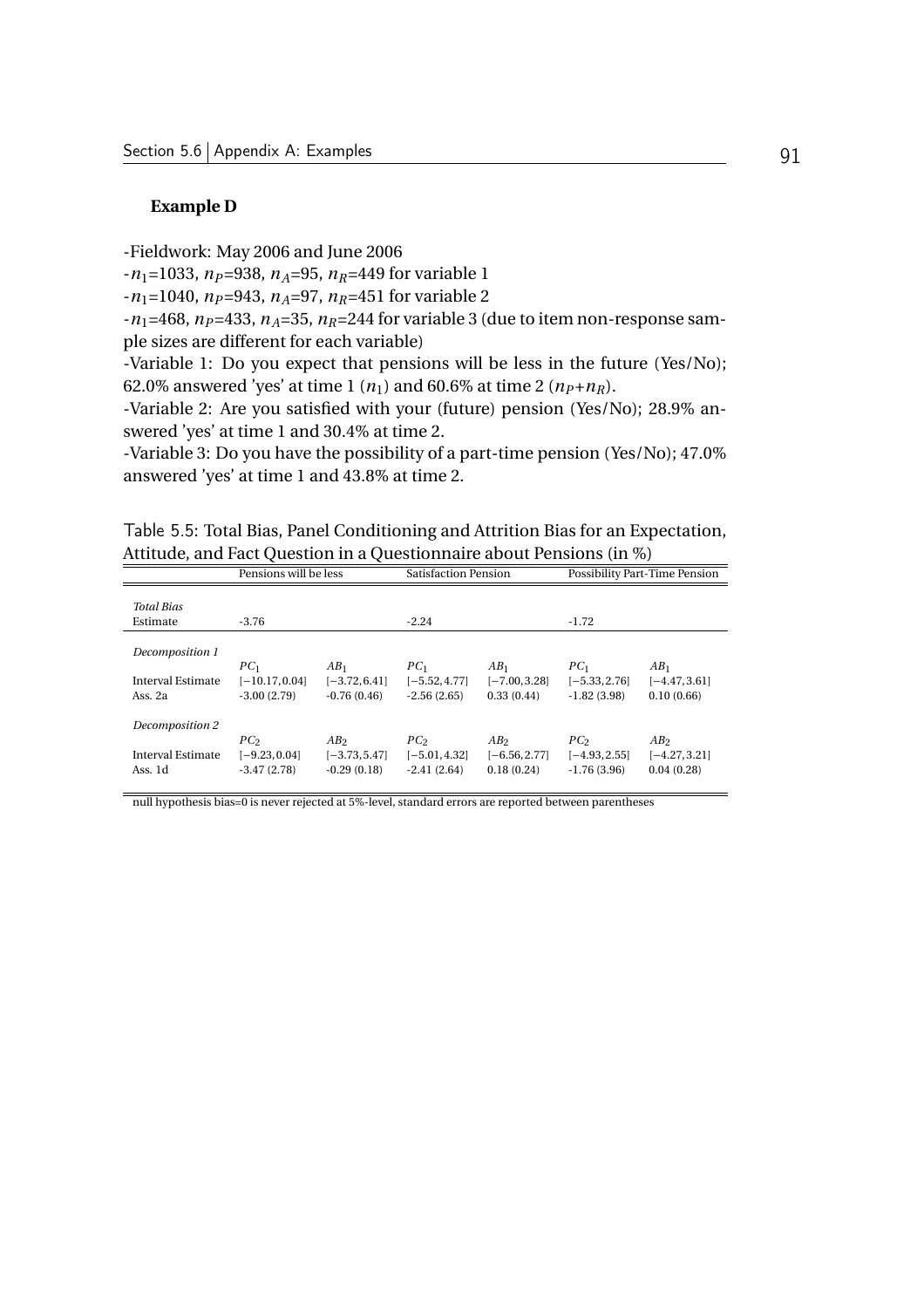#### **Example E**

-Fieldwork: November 2004 and December 2004.

-*n*1=1435, *n<sup>P</sup>* =1400, *nA*=35, *nR*=688

-Variable 1: What is your attitude towards Turkey joining the EU (Positive/Negative); 58.5% answered 'positive' at time 1  $(n_1)$  and 63.7% at time 2  $(n_P+n_R)$ .

-Variable 2: When do you think Turkey will join the EU (Less than 10 years/10 years or more); 44.9% answered 'less than 10 years' at time 1 and 38.1% at time 2.

-Variable 3: Do you think immigration ia an important issue associated with Turkey joining the EU (Yes/No); 45.8% answered 'yes' at time 1 and 44.1% at time 2.

Table 5.6: Total Bias, Panel Conditioning and Attrition Bias for an Expectation and Two Attitude Questions in a Questionnaire about Turkey joining the EU (in %)

|                                     | Attitude Turkey joins EU                      |                                         | Period Turkey will join EU                  |                                            | <b>Importance Immigration</b>                       |                                            |
|-------------------------------------|-----------------------------------------------|-----------------------------------------|---------------------------------------------|--------------------------------------------|-----------------------------------------------------|--------------------------------------------|
| <b>Total Bias</b>                   |                                               |                                         |                                             |                                            |                                                     |                                            |
| Estimate                            | 1.79                                          |                                         | $-4.35$                                     |                                            | 1.21                                                |                                            |
| Decomposition 1                     |                                               |                                         |                                             |                                            |                                                     |                                            |
| Interval Estimate<br>Ass. $2a$      | PC <sub>1</sub><br>[0.22, 2.72]<br>1.82(2.25) | $AB_1$<br>$[-0.94, 1.56]$<br>0.04(0.20) | $PC_1$<br>$[-5.37, -2.87]$<br>$-4.18(2.27)$ | $AB_1$<br>$[-1.48, 1.02]$<br>$-0.16(0.21)$ | PC <sub>1</sub><br>$[-2.33, 0.17]$<br>$-1.14(2.32)$ | $AB_1$<br>$[-1.38, 1.12]$<br>$-0.07(0.21)$ |
| Decomposition 2                     | PС2                                           | AB <sub>2</sub>                         | PC <sub>2</sub>                             | AB <sub>2</sub>                            | PC <sub>2</sub>                                     | AB <sub>2</sub>                            |
| <b>Interval Estimate</b><br>Ass. 1d | [0.22, 2.66]<br>1.81(2.24)                    | $[-0.87, 1.57]$<br>0.02(0.11)           | $[-5.24, -2.80]$<br>$-4.26(2.27)$           | $[-1.55, 0.89]$<br>0.08(0.11)              | $[-2.28, 0.17]$<br>$-1.18(2.31)$                    | $[-1.38, 1.07]$<br>0.02(0.07)              |

null hypothesis bias=0 is never rejected at 5%-level, standard errors are reported between parentheses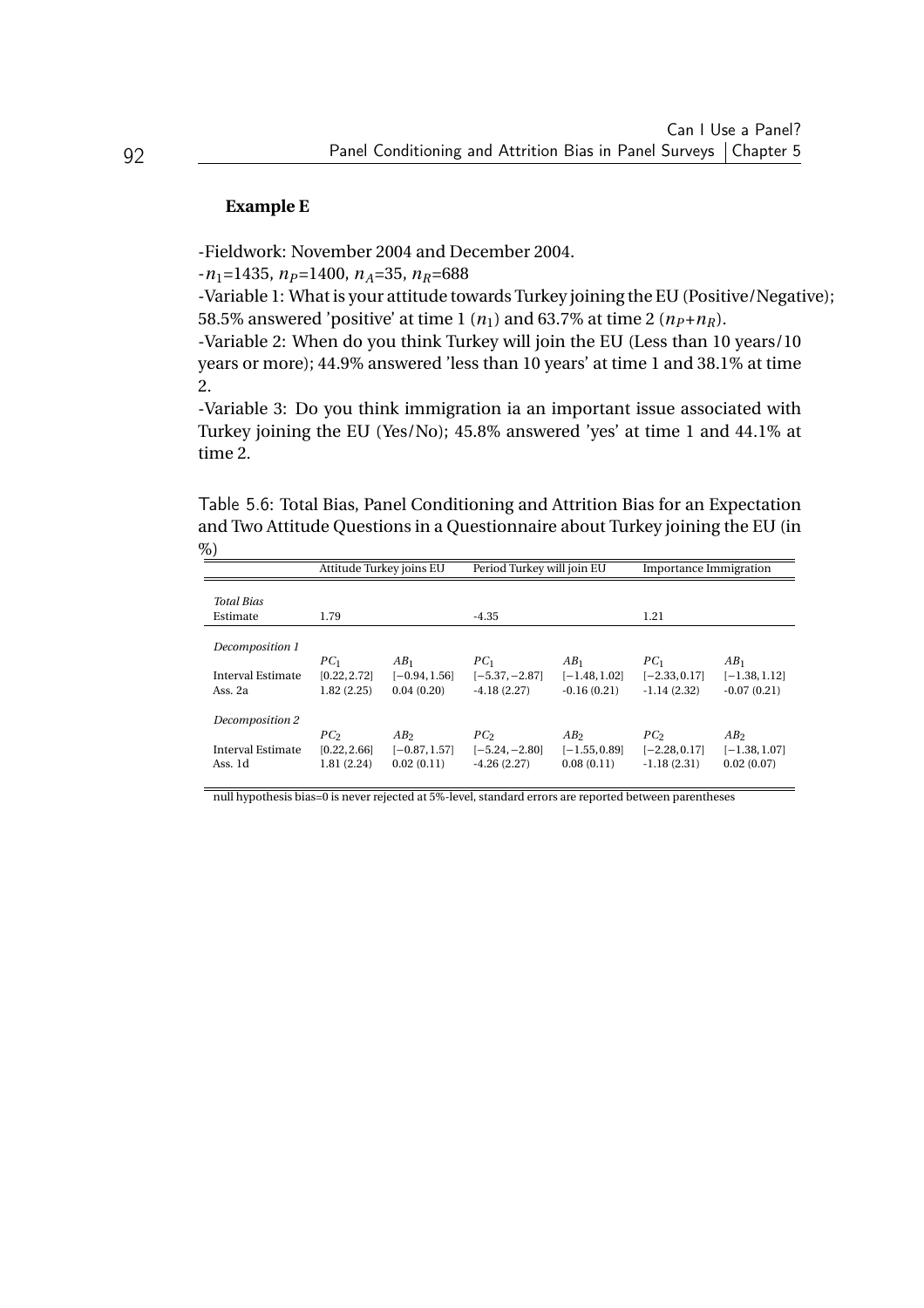# 6 | Design Effects in Web Surveys: Comparing Trained and Fresh Respondents

**ABSTRACT** In this chapter we investigate whether there are differences in design effects between trained and fresh respondents. In three experiments, we varied the number of items on a screen, the choice of response categories, and the layout of a five point rating scale. We find that trained respondents are more sensitive to satisficing and select the first acceptable response option more often than fresh respondents. Fresh respondents show stronger effects with regard to verbal and non-verbal cues than trained respondents, suggesting that fresh respondents find it more difficult to answer questions and pay more attention to the details of the response scale in interpreting the question.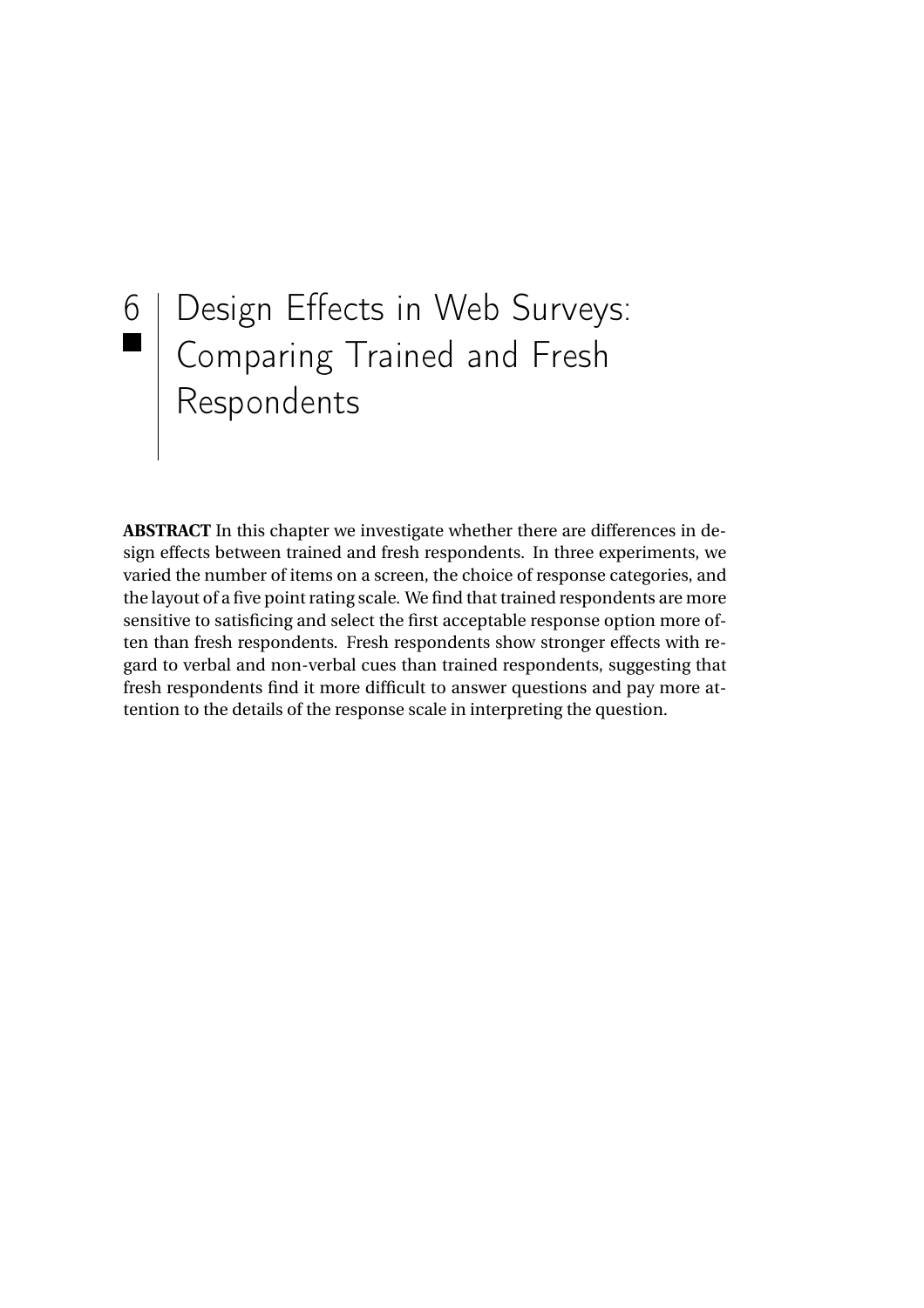#### *SCRIBERE SCRIBENDO, DICENDO DICERE DISCES*

## **6.1** Introduction

Socio-economic panel surveys, where the same households or individuals are interviewed repeatedly at various points in time, have important advantages over independent cross-sections, such as efficiency gains in recruiting, reduced sampling variation in the measurement of change, and the possibility to analyze behavior at the individual respondent level (see, e.g. Baltagi 2001). However, the fact that experienced panelists may respond differently than panelists without experience ("panel conditioning"), raises concern over survey quality. In particular, many researchers fear that online survey panels, where respondents are interviewed at a high frequency such as once a month or more, create trained respondents. Brannen (1993) suggests that the issue of the effects of surveying on respondents has been more a matter of speculation than of empirical investigation. Suggestions on how to treat trained respondents are increasing rapidly on the Internet (as shown by, e.g., searching the web for 'professional respondents' or 'data quality'; see also, for example, www.comscore.com, www.quirks.com, www.hisbonline.com). Although commercial companies address the issue of trained respondents in web surveys, there appears to be little empirical research to date on the effect of prior survey participation on survey answers.

Trained respondents may answer questions differently than those with little or no experience as panelist. This can be due to changes in behavior or knowledge induced by previous surveys (e.g. because respondents acquire knowledge on topics addressed in a previous survey), as well as to changes in the question-answering process. Panel members may learn from taking surveys. They may prepare for future surveys and increase their knowledge on the topics addressed, or develop attitudes towards certain topics. In addition, they may become familiar with the question-answering process, learn how to interpret questions, and make fewer errors than new respondents. Or, conversely: experienced respondents may answer strategically to avoid follow-up questions and to reduce the burden of their task or accelerate the completion of the survey, thereby making more errors than fresh respondents.

This chapter addresses the issue of procedural learning from taking surveys: the question-answering process. Trained respondents may react differently to web survey design choices than inexperienced respondents. First, they may be able to process more information on a screen and, for example, make fewer errors when multiple items are presented on a single screen. Second, they may be less or more susceptible to social desirability bias and less or more reluctant to select a response category that seems unusual in the range of responses. Third, they may react differently to (changes in) question layout. The goal of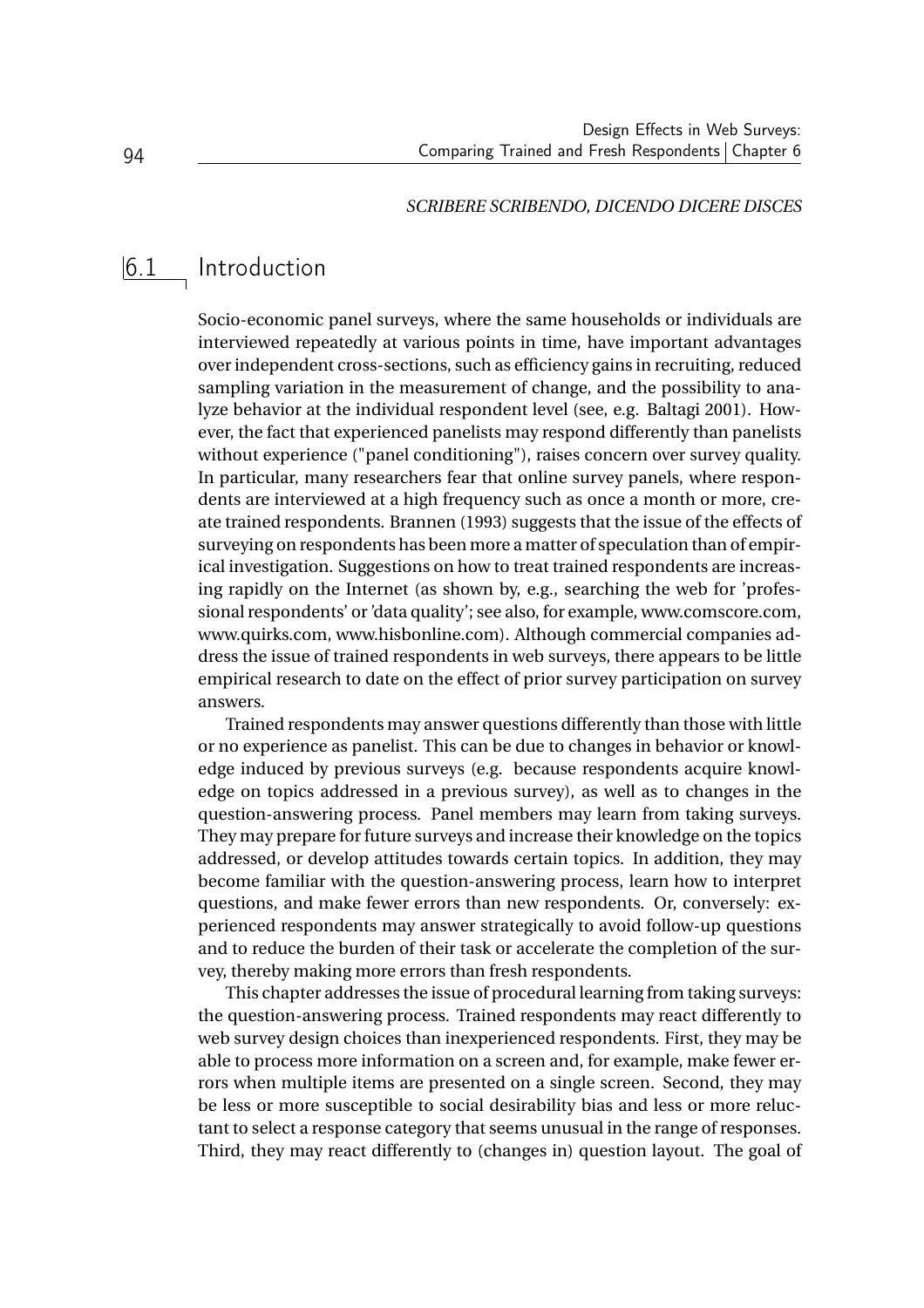this study is to explore differences in web design effects between trained and fresh respondents in these three aspects.

The remainder of this chapter is organized as follows. Section 6.2 addresses the background of design effects and panel conditioning, while Section 6.3 discusses the design and implementation of our experiments. Section 6.4 presents the results. This section is divided into three subsections to separately discuss each of the three experiments (items per screen, answer categories, and layout). In each subsection we discuss whether a design effect is found, to subsequently compare trained and fresh respondents with regard to this effect.

## Background 6.2

Survey experience may influence responses to survey questions. In ongoing household panels, one could in principle test whether the time since respondents entered the panel (the duration) or the number of surveys in which they have participated affects responses. However, in most panels almost none of the respondents are completely fresh, while the effect of panel experience may possibly be non-linear, with a noticeable difference between no and some experience, but much less or no effect when going from some to more experience. Bartels (1999) argues that panel surveys should routinely include parallel fresh cross-sections, to provide a solid basis to assess (and adjust for) biases arising from re-interviewing. In most panel surveys, comparable data from a fresh cross-section are not available.

Literature shows that answers to questions in (web) surveys are affected by design choices, such as the ordering of questions (see e.g. Couper et al. 2000; Krosnick and Alwin 1987; Toepoel et al. 2009a), the categorical answers that the respondent can choose from (see e.g. Rockwood et al. 1997; Schwarz et al. 1985), or the layout of the questions (see e.g. Christian 2003; Christian and Dillman 2004; Dillman and Christian 2002; Toepoel et al. 2006; Winter 2002a, Winter 2002b). Some studies have also analyzed whether such design effects vary with respondent characteristics such as age, gender, or education level (see e.g. Fuchs 2005; Knauper et al. 2004; Krosnick and Alwin 1987; Stern et al. 2007; Tourangeau et al. 2007), or attitudes such as a *need for cognition* or *need to evaluate* (see e.g. Toepoel et al. 2009b). Despite the growing empirical support for (web) design effects, there exists virtually no reference to respondents' experience in answering surveys. As a result, empirical tests have not taken into account how experience may affect the question-answering process in web surveys. In this study, we analyze the differences in web design effects between experienced and fresh panel respondents.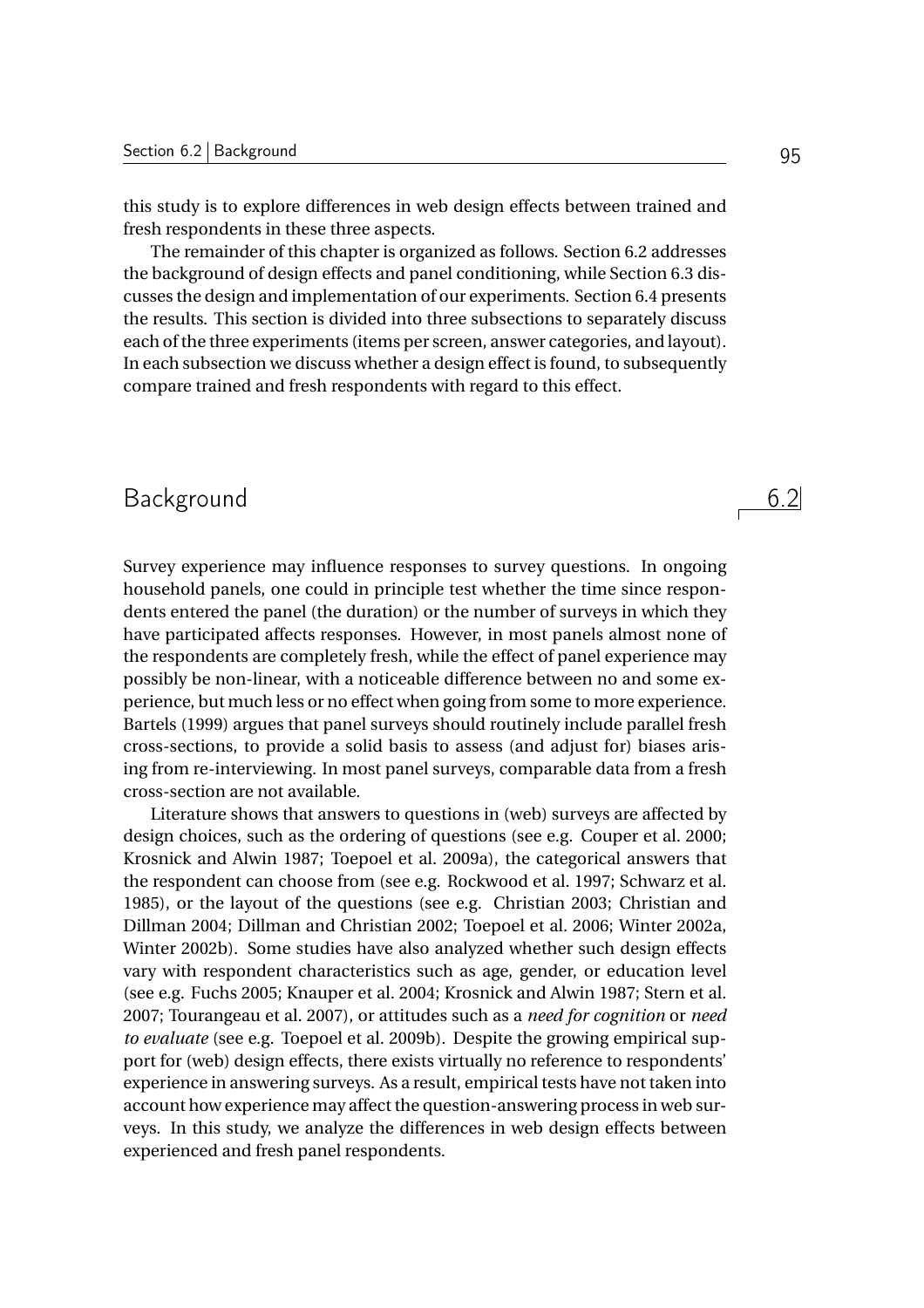## **6.2.1** Experience and the response process

Van der Zouwen and Van Tilburg (2001) find that panel conditioning effects sometimes arise and sometimes not, without a clear indication of the situations in which these effects occur. Trivellato (1999) concludes that panel participation mainly affects the way in which behavior is reported (response process), while it does not have pervasive effects on behavior itself. Coombs (1973) and Das et al. (2007) find that panel conditioning arises for knowledge questions, but not for other types of questions. Sturgis et al. (2007) formulate a theory for panel conditioning: the cognitive stimulus hypothesis. Questions about certain topics may induce respondents to reflect on them after the survey has ended, to talk about them with friends and relatives, and to acquire additional information. Golob (1990) concludes that no panel conditioning effects exist in questions that require simple reporting tasks, suggesting instead that panel conditioning relates to the cognitive difficulty in answering questions. He finds no panel conditioning on car ownership variables that are measured using simple reporting requirements, but he does find panel conditioning effects for more cognitively demanding questions such as travel times for different modes of transport. Van der Zouwen and Van Tilburg (2001), on the other hand, conclude that panel conditioning does not take place through cognitive processes within the respondent's mind but through the task-related behavior of the interviewer.

Mathiowetz and Lair (1994) find evidence that respondents become familiar with the question-answering process and adjust their responses accordingly. They hypothesize that an improvement in daily life activities noted in a subsequent survey wave was a function of panel conditioning. Respondents learned in wave 1 that for every reported difficulty there was a series of follow-up questions, and they therefore altered their responses in the subsequent wave to avoid the follow-up questions. Meurs et al. (1989) also find that experienced respondents respond strategically, for instance after learning that answering "no" means evading follow-up questions, thereby reducing the burden of their task.

Trained respondents may be more sensitive to social desirability bias than fresh respondents. Sharpe and Gilbert (1998) find that repeated testing increases the scores on the Beck depression scale and attribute this to socially desirable response behavior, triggered by the first interview. Chan and McDermott (2007) and Wang et al. (2000) find similar effects.

Coen et al. (2005) compare frequent and non-frequent respondents. They find evidence that responses of frequent responders are more in line with actual consumer behavior than responses of less frequent responders. This finding is in contrast to the conventional view that past experience is not desirable with regard to measurement errors (Bartels 1999; Brannen 1993; Golob 1990; Mathiowetz and Lair 1994; Meurs et al. 1989; Sharpe and Gilbert 1998; Sturgis et al.

96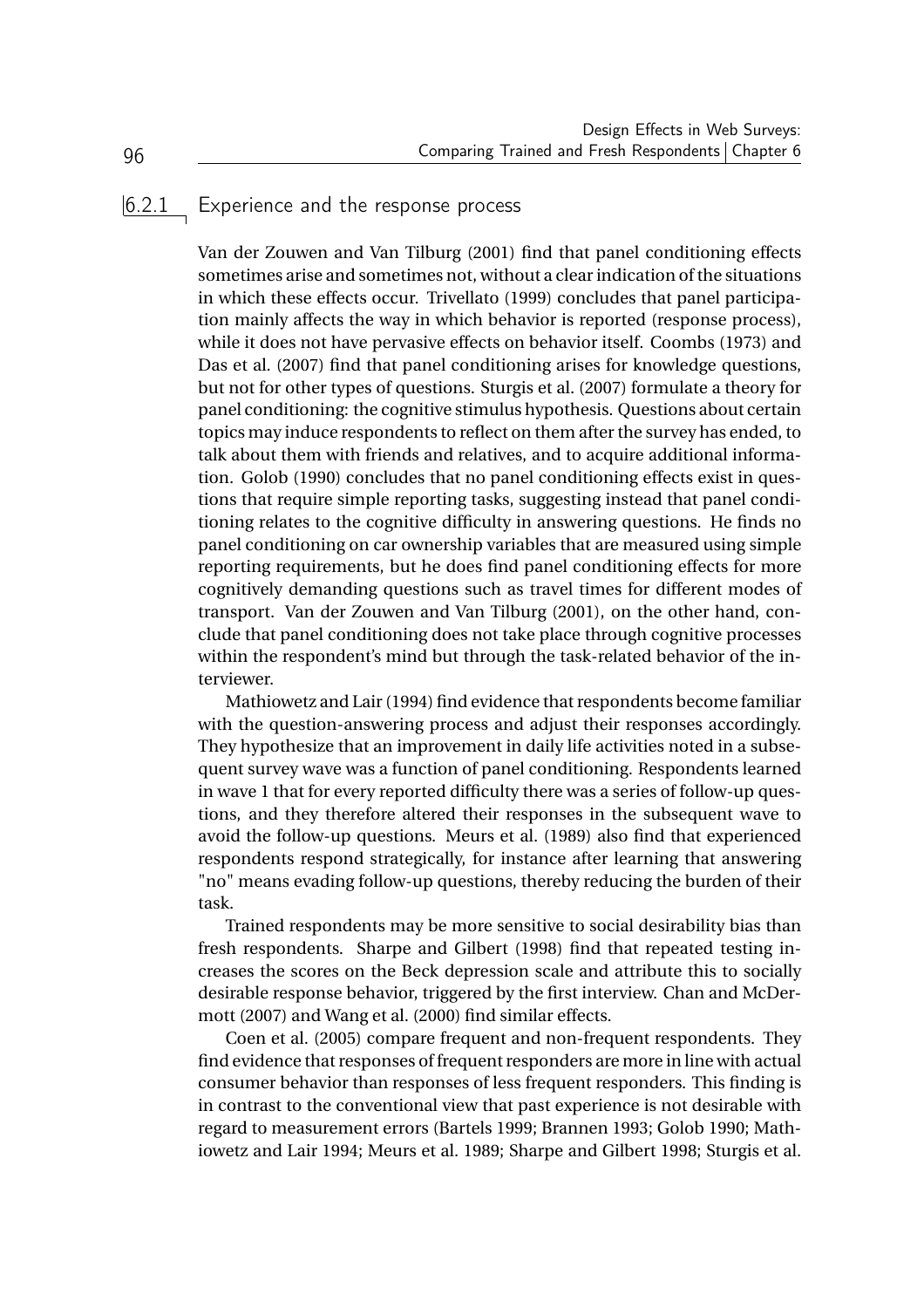2007; Williams 1970; Williams and Mallows 1970). Coen et al. (2005) find no evidence that frequent responders try to speed through the survey. In fact they find a relatively high number of marks on check-all-that-apply questions. Inexperienced panelists more often choose socially desirable answers. This is in line with the results of Dennis (2001). Coen et al. (2005) also demonstrate that experience (number of surveys completed) is more associated with response behavior than duration (the length of time on the panel).

## Experience and web survey design experience of  $6.2.2$

There is a growing literature that suggests that the design of a web survey has a significant impact on measurement error (see e.g. Christian and Dillman 2004; Couper et al. 2000; Dillman 2007; Dillman and Christian 2002; Tourangeau et al. 2004, Tourangeau et al. 2007). Design may be more important in web surveys than in other modes of administration, because there are many tools available and because of potential variation in how the survey appears on a screen. Couper (2000) concludes that more work is needed to determine the optimal designs for different groups of people, emphasizing the need for research on panel conditioning and web page design.

Despite the widespread use of online panels, there appears to be no empirical research to date on the difference in response effects between trained and fresh respondents. There are some papers offering suggestions on questionnaire design in relation to prior survey experience in general. Trivellato (1999), for example, offers a number of strategies with regard to initial and follow-up sampling, panel length and number of waves, and to tracking and tracing techniques to locate respondents to maintain high participation rates. Moreover, he outlines questionnaire design strategies such as the sequence of questions, probing, skip patterns, and consistency checks to limit response errors. He also recommends a low-frequency measuring of variables that are reasonably stable over time, preferably in the first interview. Web surveys are particularly suited to implementing Trivellato's suggestions thereby improving the longitudinal consistency of the data. This chapter addresses three design issues in which trained and fresh respondents may differ.

## Items per screen 6.2.3

For web questionnaires, interface design varies in terms of the distribution of questions on the screen and the navigation methods used. At one end of the design continuum are form-based designs that present questionnaires as one long form in a scrollable window, at the other end are screen-by-screen questionnaires that present only a single item at a time (Norman et al. 2001). Presenting questions in a matrix is somewhere in between, reducing the number of screens without the need for scrolling.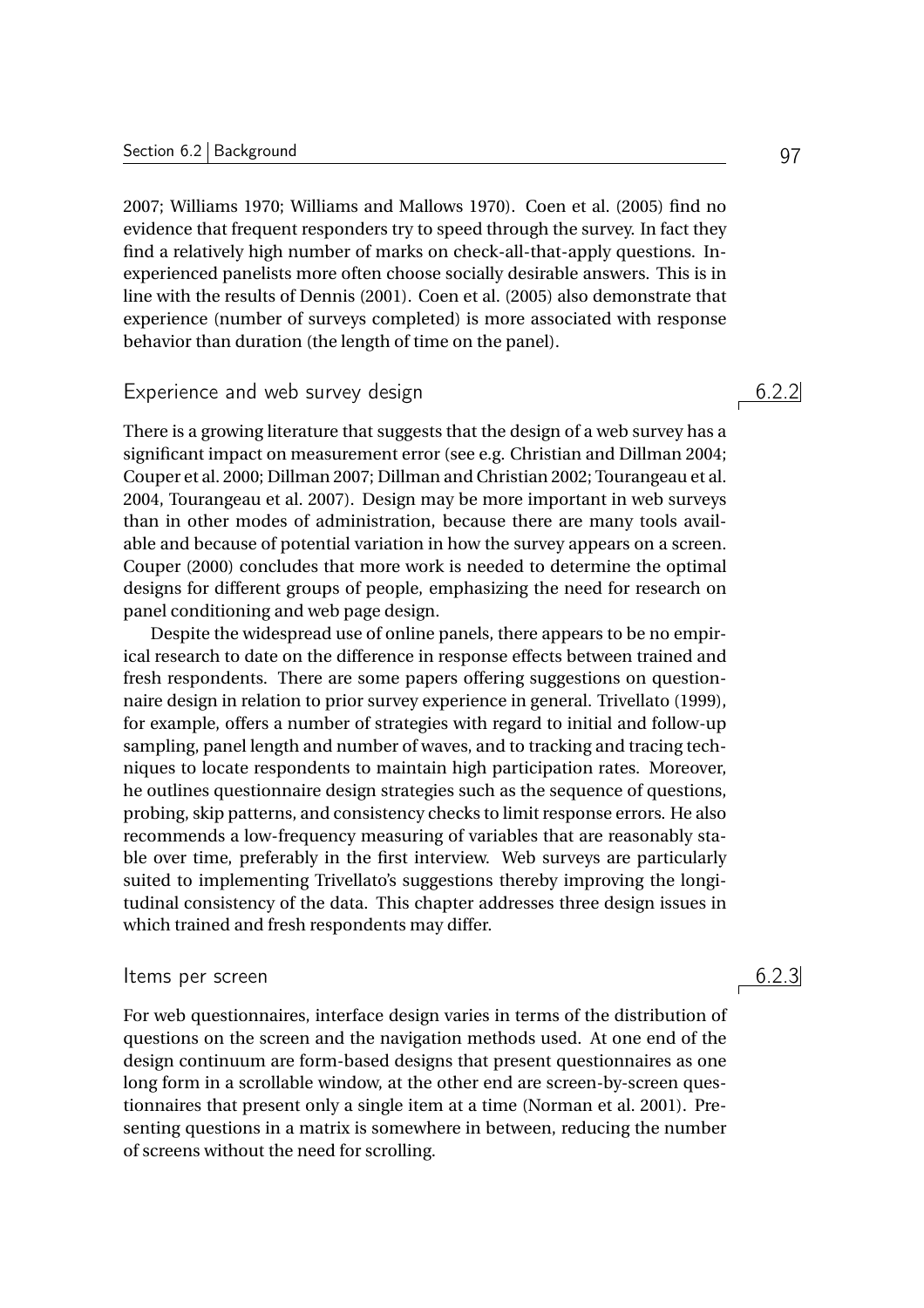The grouping of related items on a single screen is likely to lead respondents to view the items as related entities, thus increasing the correlation among them (Dillman 2007; Schwarz 1996; Strack et al. 1991; Sudman et al. 1996; Tourangeau et al. 2004, Tourangeau et al. 2007). Couper et al. (2001) conclude that correlations are consistently higher among items appearing together on a screen than among items separated across several screens. However, the overall effect is not large, and none of the differences between pairs of correlations reach statistical significance. Tourangeau et al. (2004) replicate the above findings. Respondents seem to use the proximity of the items as a cue to their meaning, perhaps at the expense of reading each item carefully. Peytchev et al. (2006) find few differences between paging and scrolling designs.

Non-response and time to complete the interview can also be indicators for the optimal number of items per screen. Lozar Manfreda et al. (2002b) find that a one-page design results in higher item non-response. Couper et al. (2000), Lozar Manfreda et al. (2002b), and Tourangeau et al. (2004) find that a multipleitem-per-screen design takes less time to complete than a one-item-per-screen design. Evaluation questions can show whether respondents are comfortable with a particular survey design. Toepoel et al. (2009a) find that placing more items on a screen negatively influences the respondent's evaluation of the layout.

We are not aware of any studies on the optimal number of items on a screen in relation to survey experience. Our conjecture is that trained respondents can process more information on a screen, thus showing less item non-response when more items are placed on a single screen than fresh respondents. We expect them to complete the survey faster than fresh respondents, especially if many items are placed on a screen. We also expect them to better evaluate a large number of items on a screen than fresh respondents.

## 6.2.4 Response categories

Studies on the cognitive and communicative processes involved in answering survey questions suggest that the choice of response categories can have a significant effect on the answers. Toepoel et al. (2009b), Winter (2002a); and Winter (2002b) find response category effects in web surveys, while Krosnick and Alwin (1987), Rockwood et al. (1997), Schwarz et al. (1985), Schwarz and Hippler (1987), and Strack and Martin (1987) find effects in other modes of administration. Schwarz and Hippler (1987) argue that respondents use the response alternatives to determine the meaning of the question and use the frequency range as a frame of reference, presuming the values stated in the scale to be commonly held values. In other words, a respondent may be reluctant to select a response category that seems unusual in the range of responses. This results in higher estimates along scales that present high rather than low ranges. The literature suggests that response categories have a significant effect on re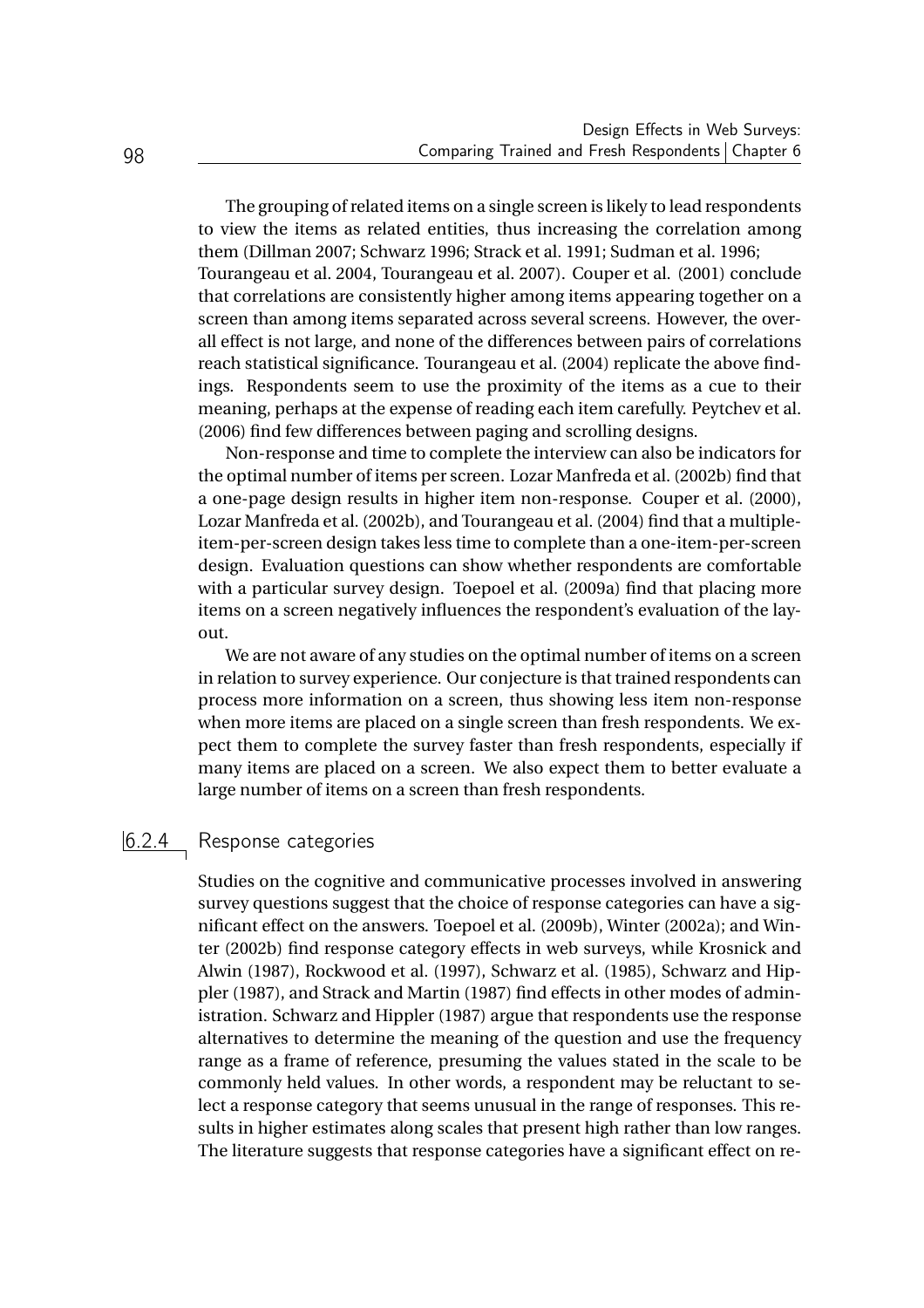sponses to questions for which estimation is likely to be used in recall, whereas in questions in which direct recall is used in response formatting the response categories do not have a significant effect.

Choquette and Hesselbrock (1987) suggest that respondents attempt to present themselves more favorably in later waves. This would lead to the conjecture that trained respondents are more prone to social desirability bias and more reluctant to select a response category that seems unusual in the range of responses. On the other hand, Coen et al. (2005) and Dennis (2001) find that inexperienced panelists more often choose socially desirable answers. Survey experience may also make the respondents less uncertain and thus less susceptible to social desirability bias. The second experiment in this chapter assesses the impact of a response scale on both trained and fresh respondents.

## Layout 6.2.5

Differences in question layout can lead to detectable differences in responses to survey questions (see, e.g. Christian 2003; Christian and Dillman 2004; Dillman and Christian 2002; Schwarz and Hippler 1987; Toepoel et al. 2006; Tourangeau et al. 2004). A question format contains verbal and nonverbal cues that influence respondent behavior. Nonverbal cues include graphical, numerical and symbolic languages that convey meaning in addition to the verbal language (Dillman and Christian 2002). Jenkins and Dillman (1997) have developed a conceptual framework to explain how visual languages may influence respondent behavior.

Redline et al. (2003) confirm that the visual and verbal complexity of information in a questionnaire affects what respondents read, the order in which they read it, and ultimately, their comprehension of the information. Friedman and Friedman (1994) demonstrate that equivalent horizontal and vertical rating scales (graphical manipulation) in paper questionnaires do not elicit the same responses. Schwarz et al. (1985) show that respondents gain information about the researcher's expectations using numerical labels as frames of reference. Schwarz et al. (1991) find that changing the numerical values attached to scales changes the answers, and that respondents hesitate to assign a negative score to themselves in a face-to-face interview: a scale with numbers 0-10 results in lower scores than a -5 to 5 format.

We expect trained panelists to be more sensitive to layout choices than fresh panelists. They may be used to a particular question format so that changing that format (e.g. from disagree-agree to agree-disagree) may not be noticed. In addition, we expect them to be more sensitive to added numerical labels and signs than fresh respondents.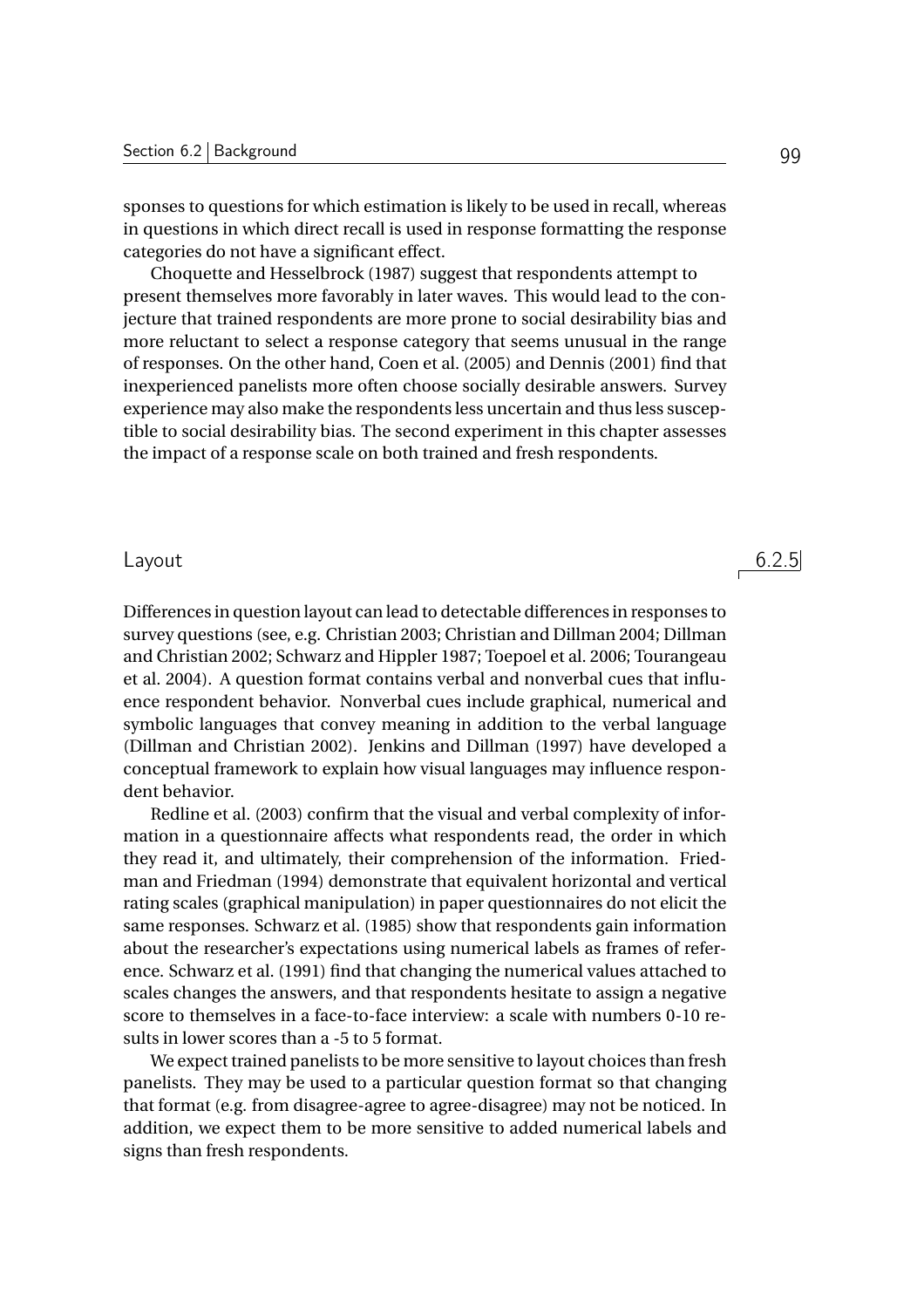## **6.3** Design and implementation

To study design effects on trained and fresh respondents, we used two online household panels administered by CentERdata. The first, the CentERpanel (see also http://www.centerdata.nl/en/CentERpanel), has existed for 17 years. Panel members fill out questionnaires every week. Panel duration of respondents ranges from seventeen years to a few months. The second panel is the LISS-panel (see http://www.centerdata.nl/en/LISSpanel). Our experiments were the very first questionnaire for this panel. Both panels are designed to be representative for the Dutch population. Thus, the CentERpanel consists of trained respondents (varying in panel duration, with a mean duration of 6 years and 8 months, standard deviation equals 4 years), while the LISS-panel consists of completely fresh respondents.

We fielded the questionnaire in June 2007. In the CentERpanel, 1356 panel members were selected to fill out the questionnaire; 981 respondents (72.3%) responded. In the LISS-panel, 4530 panel members were selected; 2809 respondents (62.0%) filled out the questionnaire. To correct for differences due to nonresponse, we used weights based on gender, age and education.

The questionnaire consisted of three different experiments. In the first, we used the Marlowe-Crowne Social Desirability Scale (the 10-item version of Strahan and Gerbrasi (1972) and varied the number of items per screen. We used three groups, with 1, 5, and 10 items per screen. We added some questions to determine whether respondents react differently to the number of items displayed per screen.

In the second experiment we varied the answer scale in four questions. We used the same questions as Toepoel et al. (2009b), varying in cognitive difficulty. We used a low response scale, a high response scale, and an open-ended format.

In the third experiment we varied the layout of a five-point rating scale. The first group was presented answer categories in a linear vertical format from positive to negative (excellent, very good, good, fair, and poor). Five other groups were presented with different manipulations. The second group answered from negative to positive, the third in a horizontal format, for the fourth group we added numbers 1 to 5 to the response categories, for the fifth group numbers 5 to 1, and for the sixth group numbers 2 to -2.

## **6.4** Results

In this section we discuss the results of the three experiments. For each experiment, we first discuss the response effect and then compare the answers of trained and fresh respondents.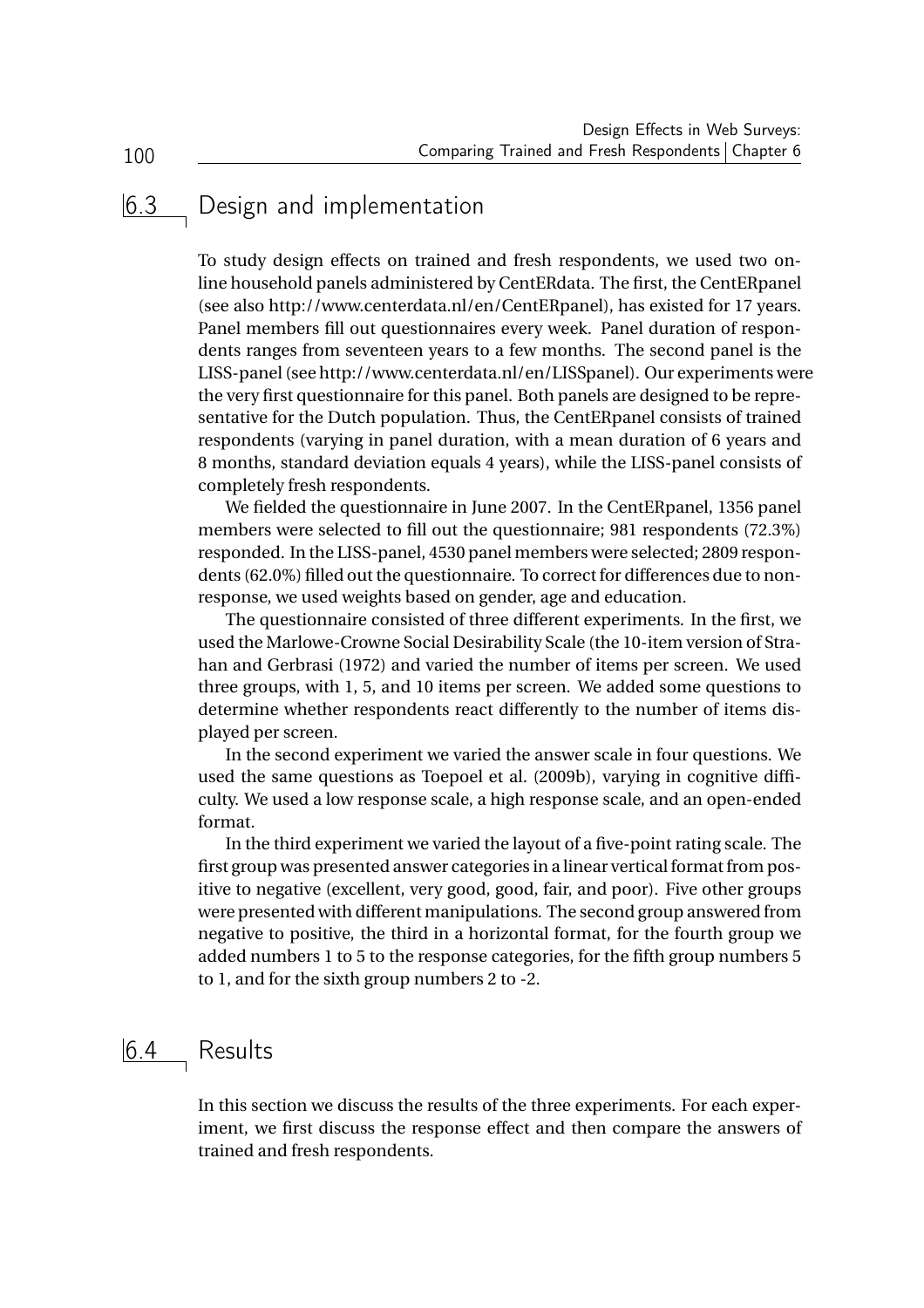## Response effect: items per screen 6.4.1

We found differences in inter-item correlations when the items were presented (1) one-item-per-screen (Cronbach's alpha of .473 for the trained panel and .528 for the fresh panel), (2) 5-items-per-screen (alpha of .602 for the trained panel and .516 for the fresh panel), and (3) 10-items-per-screen (alpha of .515 for the trained panel and .498 for the fresh panel).

In principle, the web survey software can force the respondent to give a response. If a respondent fails to give an answer, he/she would then be presented with an error message indicating a need to choose an answer. We deliberately did not program this feature, so that respondents could proceed without filling in answers. We found no significant differences in item non-response when more items were placed on a single screen in the trained panel. In the fresh panel, the more items were placed on a single screen, the lower the item nonresponse (F=3.795, p=.023). This is contrary to the findings of Lozar Manfreda et al. (2002b).

If more items are placed together on one screen, fewer physical actions (keystrokes or mouse clicks) are required than when items are presented separately. Therefore, we expected that placing more items on a single screen would reduce the time needed to complete the questionnaire. However, we found no significant differences in mean duration between formats (1, 5, and 10 items per screen) in both panels.

Respondents answered some evaluation questions about the social desirability questions:

- 1. How interesting did you find the questions?
- 2. How would you evaluate the duration?
- 3. How clear did you find the wording of the questions?
- 4. How easy was it to answer the questions?
- 5. What did you think of the layout?
- 6. What is your overall opinion of these questions?

These questions were asked on a ten-point scale ranging from 1 ('very poor'/'not at all') to 10 ('very good'/'very much'). In the trained panel we found a significant effect of format in question 4, with the 5-items-per-screen format receiving the highest rating (F=3.32, p=.037). This suggests that respondents found that the 10-items-per-screen format contained too much information, while the 1-item-per-screen format contained too many screens. The fresh panel also preferred the layout of the 5-items-per-screen format to other formats (F=3.816, p=.022).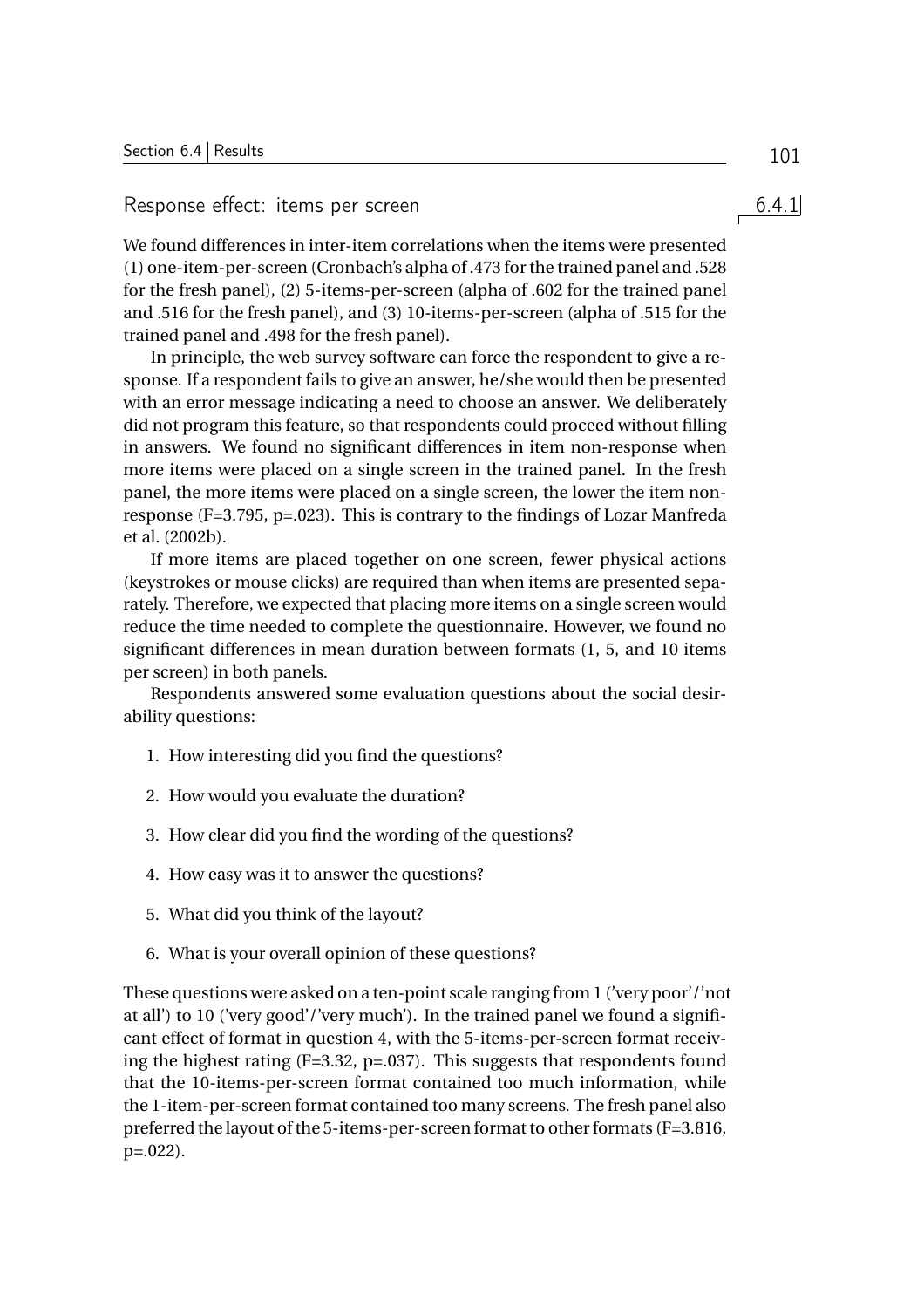The counting of all ten social desirability items resulted in an overall score of social desirability. Neither the trained nor the fresh panel showed differences in social desirability scores between the 1, 5, and 10-item-per-screen format.

## 6.4.2 Comparison of trained and fresh respondents: items per screen

Trained respondents had higher inter-item correlations for multiple-items-perscreen formats, while fresh respondents showed the highest inter-item correlation in the one-item-per-screen version. Trained panelists seem to use the proximity of the items as a cue to their meaning, perhaps at the expense of reading each item carefully. Fresh panelists may be triggered by the new experience of participating in a survey and therefore read each item more carefully.

We found no significant difference in item non-response between trained and fresh respondents; 1.2% (12 out of 981 respondents) had one or more items missing in the trained panel, compared to 1.5% (42 out of 2809 respondents) in the fresh panel. Linear regression of item non-response on the number of items per screen, a dummy for panel (trained versus fresh), and the interaction between these two showed no significant interaction effect.

There was a difference in mean duration of the entire survey<sup>1</sup> between panels (t=-2.4, p=.016): 436 seconds for the trained panel and 576 seconds for the fresh panel. The mean duration to complete just the ten social desirability items did not differ significantly between panels. Linear regression of the duration of the survey on the number of items per screen, a dummy for panel, and the interaction between these two showed no significant interaction effect either.

Although this chapter discusses design effects, we also looked at the mean score of the Social Desirability Scale used for the items-per-screen experiment. In contrast to Choquette and Hesselbrock (1987), we found no evidence for social desirability bias for trained respondents. The mean scores of the Social Desirability Scale in the two panels were not significantly different (F=2.16,  $p=.642$ ).

## 6.4.3 Response effect: response categories

To assess the impact of a response scale on respondents' answers, we asked four questions on the frequency of various activities with a randomized answering format: a low response scale, a high response scale, and an open-ended format. See Appendix A for the questions and response scales used. We dichotomized answers to compare the results.

We found a scale range effect (see Tourangeau et al. 2000): the range of the response scale affected respondents' frequency reports. Table 6.1 shows that

 $1$ <sup>1</sup>The questionnaire consisted of all experiments discussed in this chapter.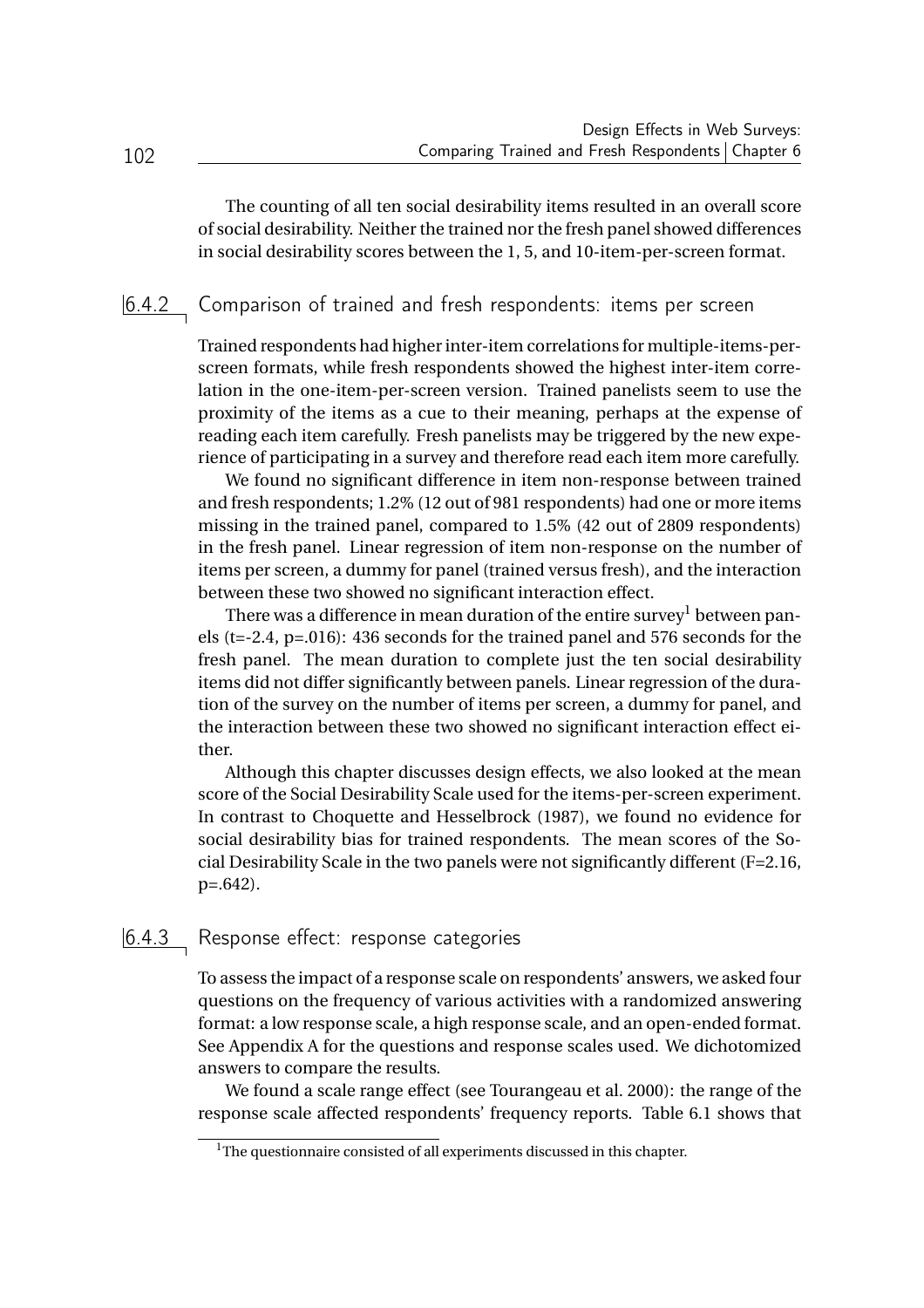20% of the trained respondents who were presented the low response scale reported watching TV for more than two and a half hours, compared to 51% of the trained respondents who were presented the high response scale. In comparison, 46% of the trained respondents who were presented the open-ended question reported watching TV for more than two and a half hours. Similar results were found for the fresh panel. Table 6.2 shows an overview of the correlations

|             |            | Low Response Scale |            | High Response Scale | Open-ended |            |
|-------------|------------|--------------------|------------|---------------------|------------|------------|
|             | Trained    | Fresh              | Trained    | Fresh               | Trained    | Fresh      |
|             | panel      | panel              | panel      | panel               | panel      | panel      |
|             | more       | more               | more       | more                | more       | more       |
|             | than $X^*$ | than $X^*$         | than $X^*$ | than $X^*$          | than $X^*$ | than $X^*$ |
| Hours       | 20         | 18                 | 51         | 49                  | 46         | 44         |
| watching TV |            |                    |            |                     |            |            |
| Birthday    | 24         | 28                 | 40         | 41                  | 42         | 44         |
| parties     |            |                    |            |                     |            |            |
| Visiting a  | 14         | 17                 | 28         | 33                  | 25         | 21         |
| hairdresser |            |                    |            |                     |            |            |
| Days on     | 35         | 41                 | 44         | 45                  | 45         | 43         |
| holiday     |            |                    |            |                     |            |            |

Table 6.1: Overview of Frequencies (in %) from Different Response Formats for the Trained and Fresh Panel

\*X=two and a half for hours watching TV, nine for visiting a hairdresser, and 17 for birthday parties and days on holiday

between answer score (1 if more than the reference level, 0 otherwise) and response format for the different question types. A higher correlation coefficient (*η*) between the answer score and the scale used indicates a larger effect of the response scale. With the high versus low response scale, the largest correlation between the answer score and the scale is found in hours watching TV (difficult to process), the lowest for days on holiday (easy to process). As expected, the effect of response scales depends on how well a behavior is presented in memory. More details of this experiment on response category effects can be found in Toepoel et al. (2009b).

Comparison of trained and fresh respondents: response categories =  $6.4.4$ 

We found an effect of response categories on answers, but this effect is not significantly different for trained and fresh respondents. For none of the questions we found a significant interaction effect between format and panel. Our conjecture that trained respondents are more prone to social desirability bias and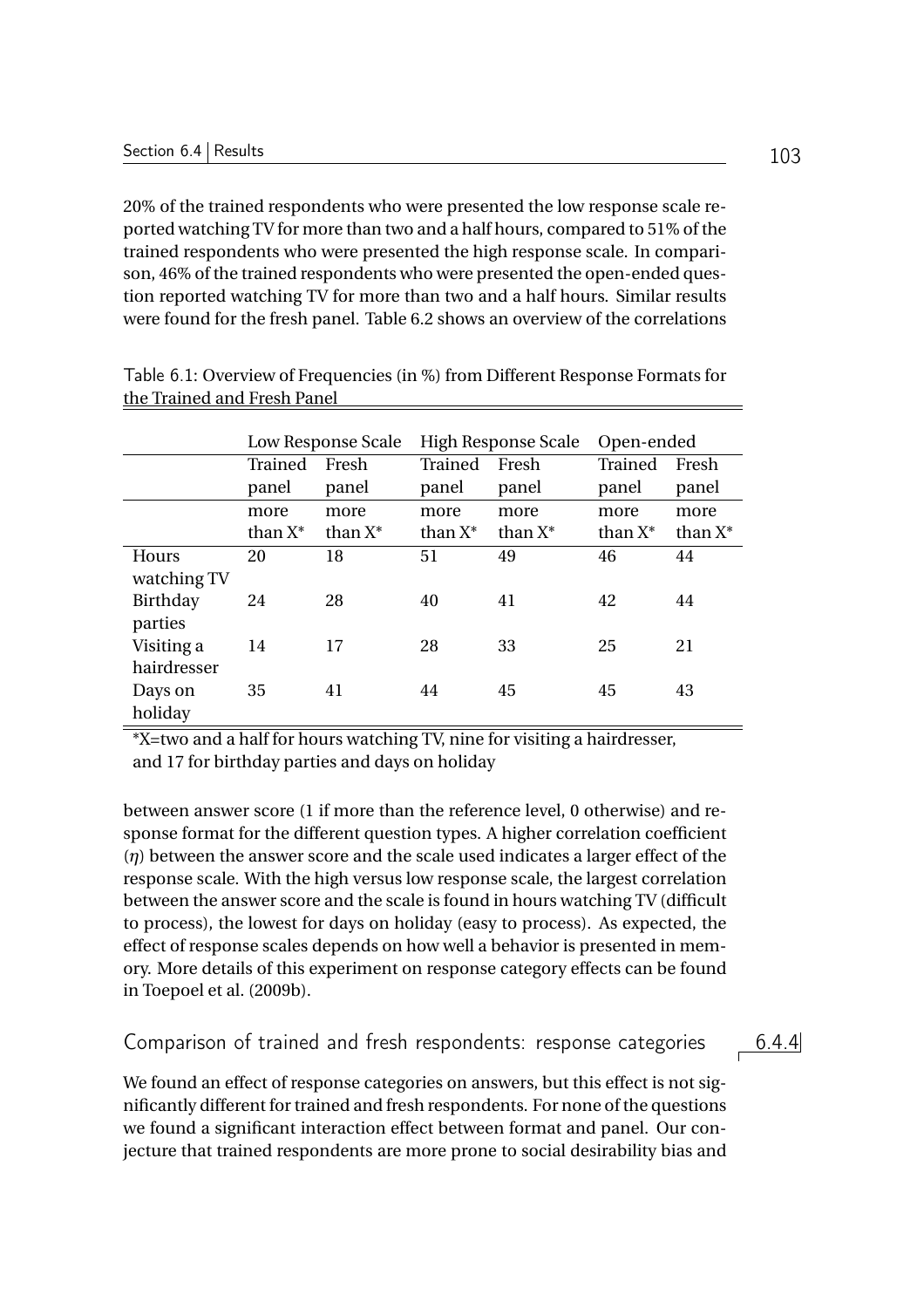|                           | High Response Scale<br>versus Low Response<br>Scale |                    | Low Response Scale<br>versus Open-ended |                    | High Response Scale<br>versus Open-ended |                    |
|---------------------------|-----------------------------------------------------|--------------------|-----------------------------------------|--------------------|------------------------------------------|--------------------|
|                           | Trained                                             | Fresh              | Trained                                 | Fresh              | Trained                                  | Fresh              |
|                           | panel                                               | panel              | panel                                   | panel              | panel                                    | panel              |
|                           | η                                                   | η                  | $\eta$                                  | $\eta$             | $\eta$                                   | $\eta$             |
| Hours                     | .329                                                | .325               | .267                                    | .243               | .062                                     | .067               |
| watching<br>TV            | (p<.0001)                                           | (p<.0001)          | (p<.0001)                               | (p<.0001)          | $(p=.137)$                               | (p<.0001)          |
| Birthday                  | .168                                                | .137               | .505                                    | .482               | .352                                     | .358               |
| parties                   | (p<.0001)                                           | (p<.0001)          | (p<.0001)                               | (p<.0001)          | (p<.0001)                                | (p<.0001)          |
| Visiting a<br>hairdresser | .182<br>(p<.0001)                                   | .180<br>(p<.0001)  | .136<br>$(p=.002)$                      | .044<br>$(p=.001)$ | .045<br>$(p=.225)$                       | .133<br>(p<.0001)  |
| Days on<br>holiday        | .089<br>$(p=.056)$                                  | .050<br>$(p=.102)$ | .097<br>$(p=.036)$                      | .019<br>$(p=.548)$ | .008<br>$(p=.830)$                       | .031<br>$(p=.348)$ |

Table 6.2: Overview of Correlations between Answer Score and Response Format

more reluctant to select a response category that seems unusual in the range of responses was not confirmed. The conjecture that survey experience may make the respondents less uncertain and thus less susceptible to social desirability bias was not confirmed either.

## 6.4.5 Response effect: layout

In our third experiment, we manipulated the layout of a five-point rating scale using verbal and non-verbal manipulations. Appendix B presents the question that was asked and shows the answer distributions for all formats for both panels. Table 6.3 shows that the distributions of the answers in a negative-positive format differ significantly from those in a positive-negative format (verbal manipulation: 1 versus 2). Respondents selected the response option 'very good' less often when it was presented as a fourth alternative. No significant differences were found for the graphical manipulation (changing the layout from vertical to horizontal), i.e., comparing format 1 versus 3. Adding numbers 1 to 5 to the scale did not lead to significant differences in answer scores either, suggesting that respondents take a numbering beginning with 1 as a kind of default labeling that does not convey much information about the meaning of

*Note: A higher correlation coefficient (η) between the answer score and the scale that was used indicates greater differences between response scales.*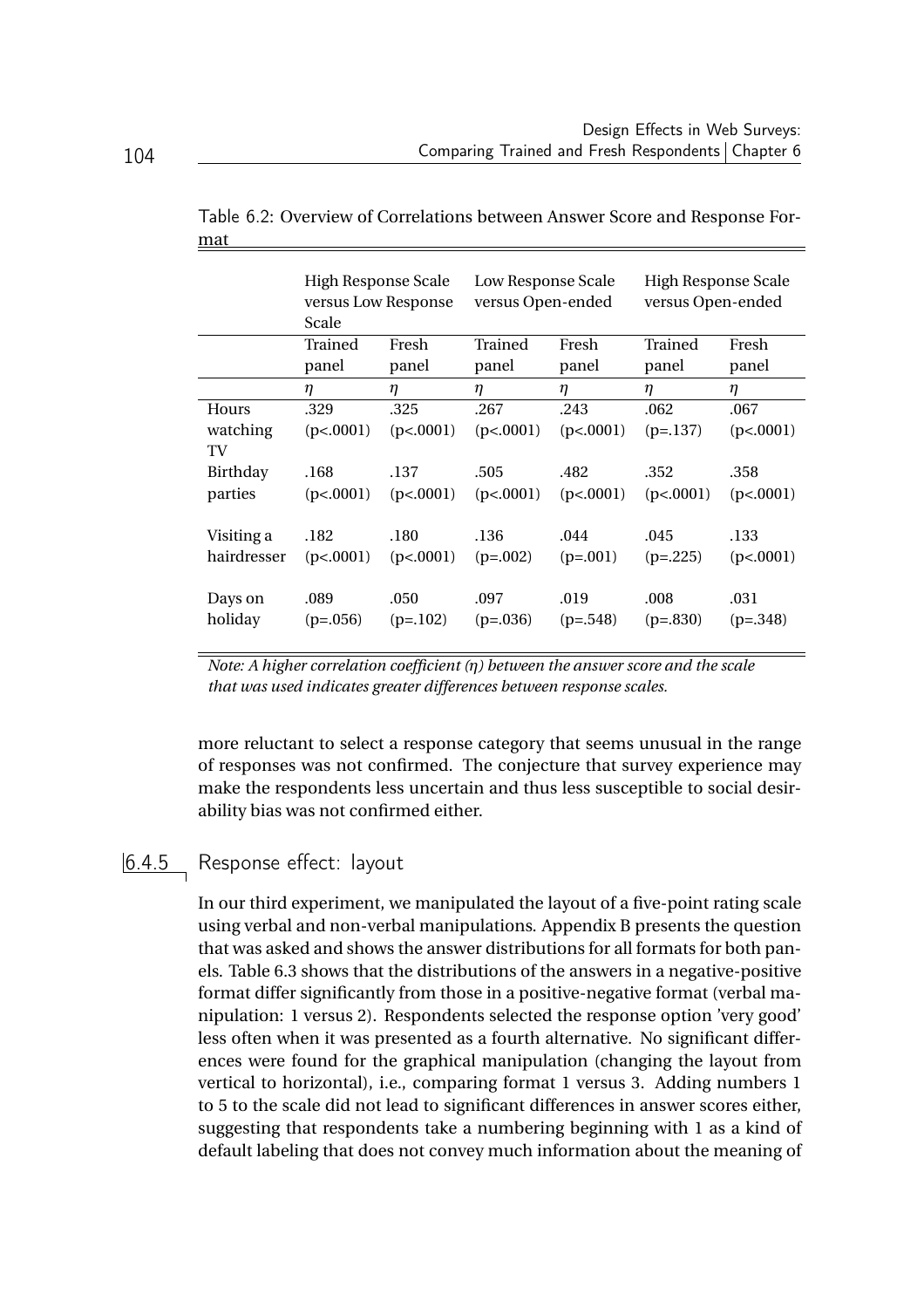the scale points. Comparing adding the numbers 5 to 1 to 1 to 5 (formats 4 and 5) did produce significant differences, indicating that respondents react to numbers as well as words in a numerical ordering not beginning with 1. The strongest effect was found when numbers 2 to -2 were added. This manipulation showed significantly different answer scores compared to all other manipulations. Respondents are apparently reluctant to assign negative scores. Negative numbers might be interpreted as implying more extreme judgments than low positive numbers (scale label effect, see Tourangeau et al. 2000; see also Tourangeau et al. 2007, who make a similar argument and provide additional evidence for the added attention that negative signs receive).

A Chi Square test and a difference of means test showed significant differences for all non-verbal manipulations (all formats except format 2), indicating that the layout of the answer categories influences the answers. Also, the overall test comparing all six formats showed significant differences between formats.

#### Comparison of trained and fresh respondents: layout 6.4.6

Although the third response option 'good' has the same number (3) in formats 4 and 5, fresh respondents selected this answer significantly more often in format 4 (numbers 1 to 5: 53.4%) than in format 5 (numbers 5 to 1: 44.3%). The effect for trained respondents was much smaller. Apparently, fresh respondents extract information not only from the number itself but also from the ordering of numbers added to the verbal labels.

Although changing the layout from vertical to horizontal did not change the answer distributions significantly (see Table 6.3: 1 versus 3), trained respondents selected the second response 'very good' more frequently than fresh respondents. The fresh respondents selected the response option 'fair' more often in the horizontal format. This indicates a primacy effect for trained respondents and a recency effect for fresh respondents.

Combining all six formats and looking at the distribution of all answers, independent of the layout manipulations, we found a similar result: trained respondents more easily selected one of the first options, while fresh respondents more often selected one of the last options ( $\chi^2$ =14.93, p=.01). A possible interpretation of this difference is that trained respondents are more sensitive to satisficing and therefore select the first satisfying response category more often (cf. Krosnick and Alwin 1987; and Tourangeau et al. 2000).

Linear regression explaining the answer to the question by dummies for the five format manipulations (with format 1 as reference level), a panel dummy, and interaction terms between the panel dummy and the five formats showed no significant interaction effect between panel experience and the five formats. However, the interaction effect between the panel dummy and the graphical manipulation (horizontal format) almost reached significance  $(t=1.83, p=.07)$ .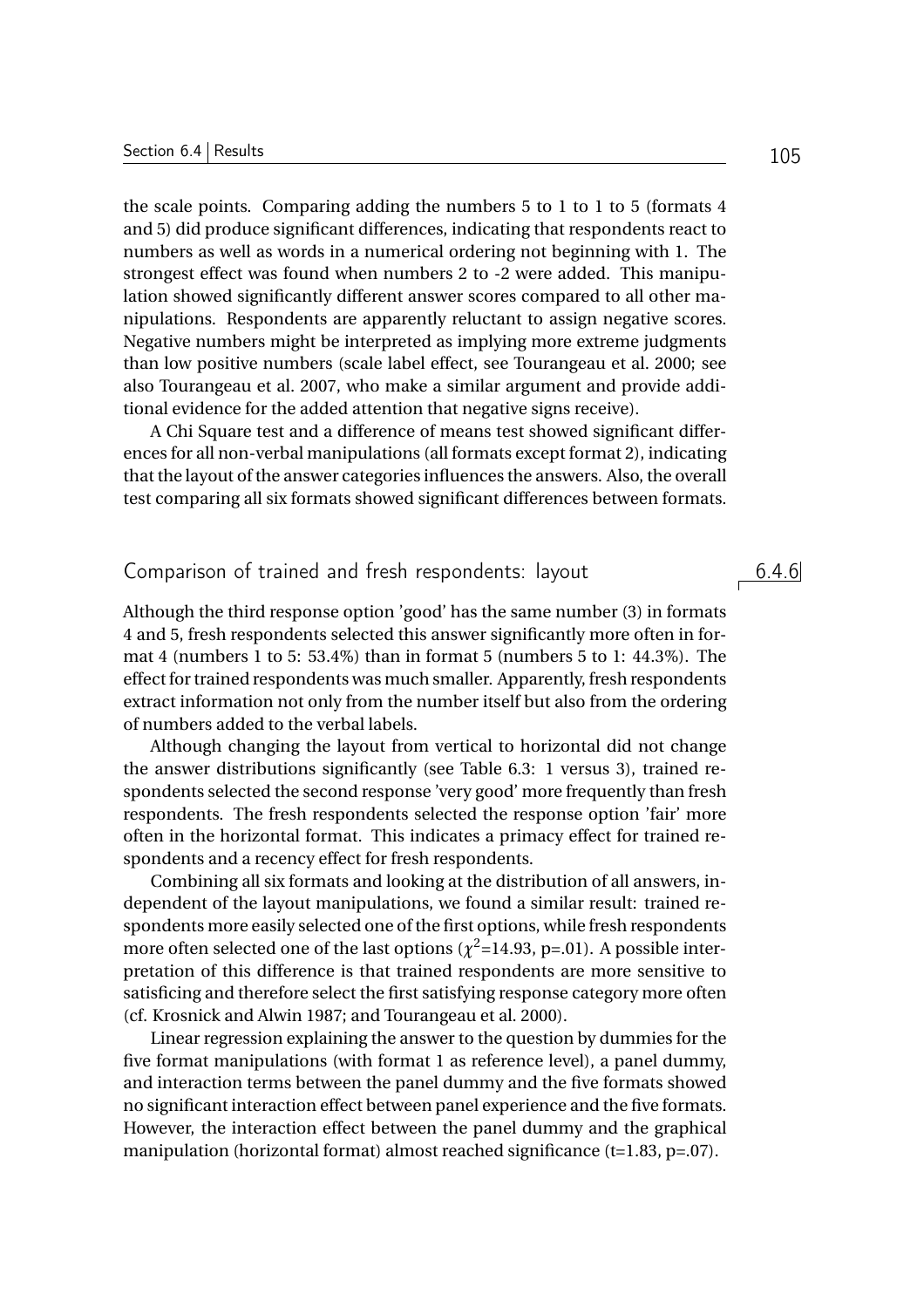|                               | Trained panel |             | Fresh panel  |             |  |
|-------------------------------|---------------|-------------|--------------|-------------|--|
|                               | Chi Square    | Diff. of    | Chi Square   | Diff. of    |  |
|                               | <b>Tests</b>  | Means       | <b>Tests</b> | Means       |  |
|                               | $\chi$        | t           | $\chi$       | t           |  |
| Verbal: 1 versus 2            | 13.901        | 1.311       | 23.430       | 14.834      |  |
|                               | $(p=.016)$    | $(p=.253)$  | (p<.0001)    | (p<.0001)   |  |
|                               |               |             |              |             |  |
| Graphical: 1 versus 3         | 2.557         | 1.829       | 3.492        | 1.594       |  |
|                               | $(p=.634)$    | $(p=.177)$  | $(p=.625)$   | $(p=.207)$  |  |
|                               |               |             |              |             |  |
| Numerical: 1 versus 4         | 4.477         | 1.757       | 5.743        | .310        |  |
|                               | $(p=.483)$    | $(p=.186)$  | $(p=.332)$   | $(p=.578)$  |  |
|                               |               |             |              |             |  |
| Numerical 4 versus 5          | 9.082         | 7.081       | 13.424       | 9.509       |  |
|                               | $(p=.059)$    | $(p=.008)$  | $(p=.020)$   | $(p=.002)$  |  |
|                               |               |             |              |             |  |
| Numerical: 5 versus 6         | 16.337        | 17.361      | 30.988       | 27.091      |  |
|                               | $(p=.006)$    | (p<.0001)   | (p<.0001)    | (p<.0001)   |  |
|                               |               |             |              |             |  |
| Overall across all non-verbal | 37.727        | $F=5.399$   | 67.840       | $F = 8.871$ |  |
| manipulations (except 2)      | $(p=.010)$    | (p<.0001)   | (p<.0001)    | (p<.0001)   |  |
|                               |               |             |              |             |  |
| Overall across all 6 formats  | 55.618        | $F = 5.944$ | 102.906      | $F=11.943$  |  |
|                               | (p<.0001)     | (p<.0001)   | (p<.0001)    | (p<.0001)   |  |

Table 6.3: Chi square Tests and Differences of Means in the Different Manipulations

Note:

1 Reference: Linear Vertical Positive to Negative

2 Verbal: Linear Vertical Negative to Positive

3 Graphical: Linear Horizontal

4 Numerical: Linear Vertical with Numbers 1 to 5

5 Numerical: Linear Vertical with Numbers 5 to 1

6 Numerical: Linear Vertical with Numbers 2 to -2

## **6.5** Discussion and conclusions

Despite the growing empirical support for (web) design effects, there exists virtually no reference to respondents' experience in completing surveys. This means that empirical tests have not taken into account how experience may affect the question-answering process in web surveys. We have tried to gain more insight into the response processes of trained and fresh respondents. We did so by conducting three experiments on web survey design issues with two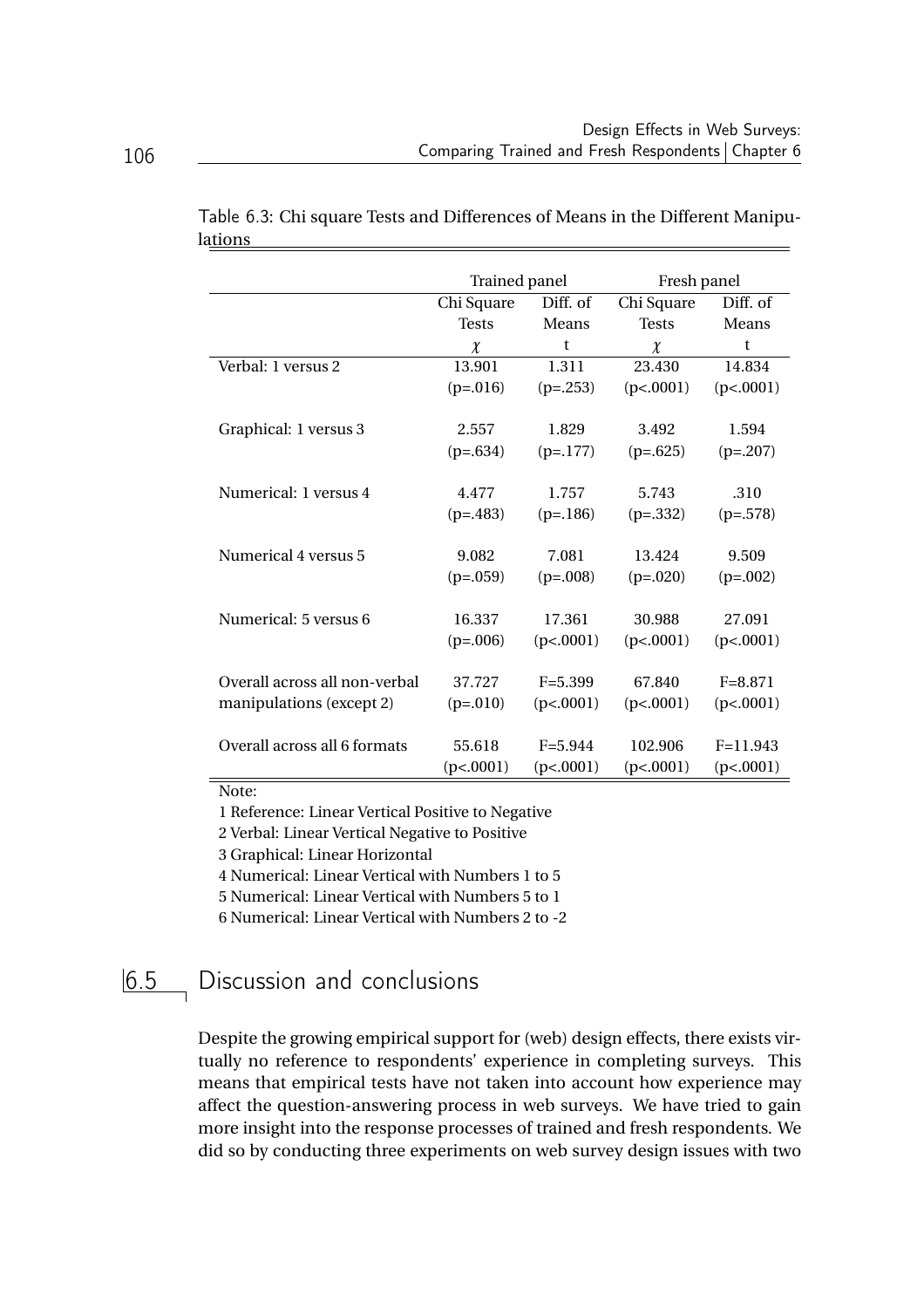different panels: a new panel of fresh respondents, and a panel that has been in place for seventeen years now, thus consisting of respondents that have extensive experience. The web survey design issues we considered were the number of items per screen, response category effects, and layout effects.

First of all, the social desirability scale used to assess the impact of a 1, 5, and 10-item-per-screen format showed no difference in social desirability scores between the trained and fresh panel. A small effect with respect to inter-item correlations for multiple-items-per-screen formats was found, indicating that trained panelists use the proximity of the items as a cue to their meaning more than fresh panelists do. We did not find evidence that trained respondents are able to process more information on a screen, that is, that they show less item non-response when more items are placed on a single screen. They did complete the survey in less time than fresh respondents. Our analysis showed no interaction effect between the number of items per screen and panel experience on item non-response, time to complete the survey, and evaluation questions. We did not find evidence that the number of items per screen influences the answers respondents provide, but it does have an influence on respondents' evaluation of the questionnaire. Both the trained and the fresh panelists appreciated the 5-items-per-screen format the most. Keeping the respondent satisfied is important for panel maintenance, and therefore it is important to place more than one item of a battery on a screen, but not too many.

With regard to response category effects, we found no significant interaction effect between web survey design and panel experience either; our conjecture that trained respondents are more prone to social desirability bias and more reluctant to select a response category that seems unusual in the range of responses is not confirmed, but neither is the conjecture that survey experience may make the respondents less uncertain and thus less susceptible to social desirability bias.

Fresh panelists showed stronger effects than trained respondents with regard to the verbal and non-verbal cues in a five-point scale. We found no significant interactions between panel experience and layout manipulations. Our results show a primacy effect for trained respondents and a recency effect for fresh respondents, suggesting that trained respondents more often select the first acceptable response option than fresh respondents.

In summary, we found some evidence that survey experience influences the question-answering process. Trained respondents seem to be more sensitive to satisficing. The advantage of using trained respondents is that they are less sensitive to visual cues. Fresh respondents show stronger effects for details of the response scales than trained respondents, even though some features may simply be a matter of style rather than adding any meaning to the scale. They may be more uncertain which answer to select and therefore base their answers more often on cues in a questionnaire (see also Tourangeau et al., 2007, who make a similar argument for the greater impact of non-verbal cues for ambigu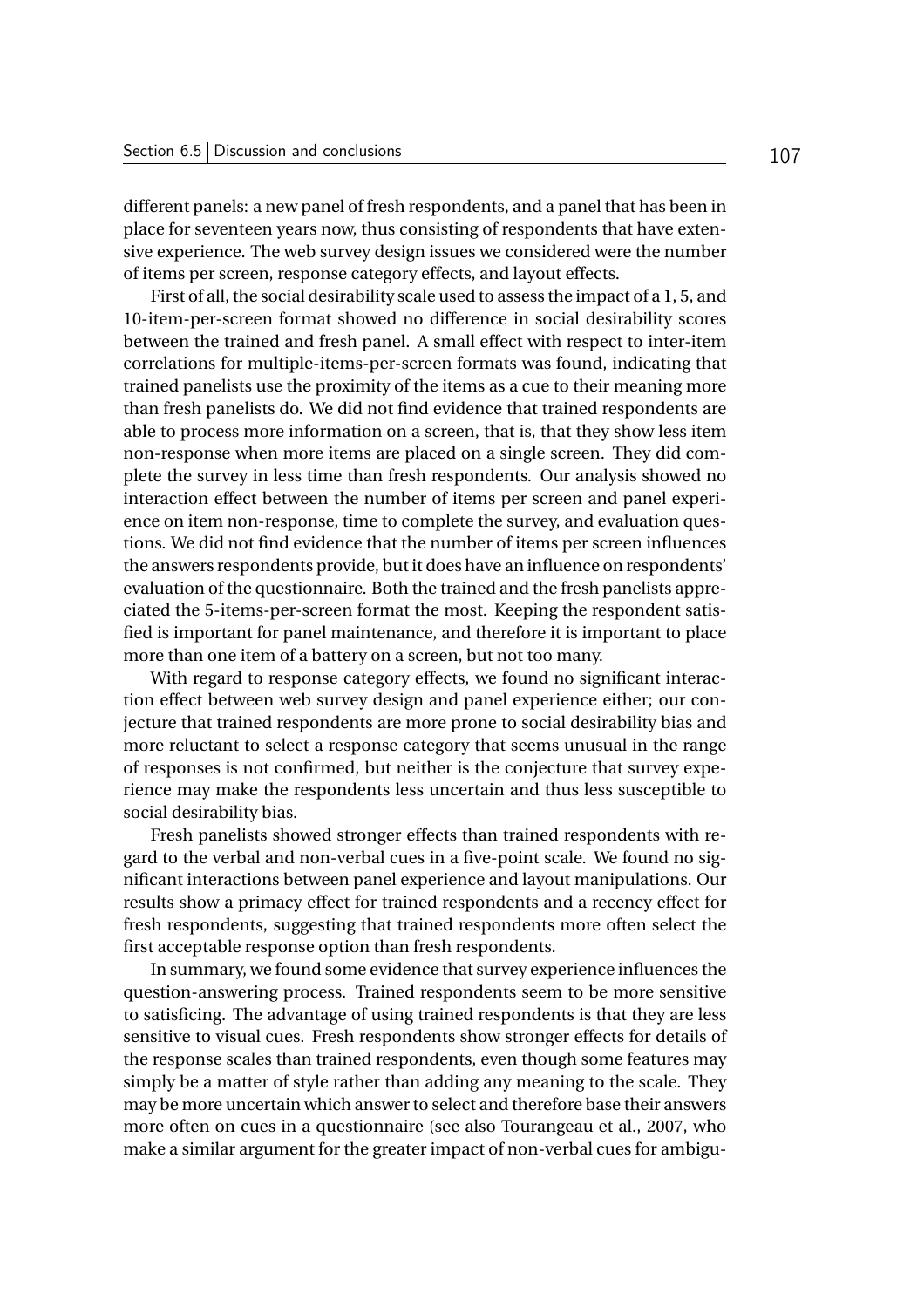ous questions). Survey researchers should pay attention to these differences between trained and fresh respondents, and additional research is needed to determine whether these conclusions hold in different settings.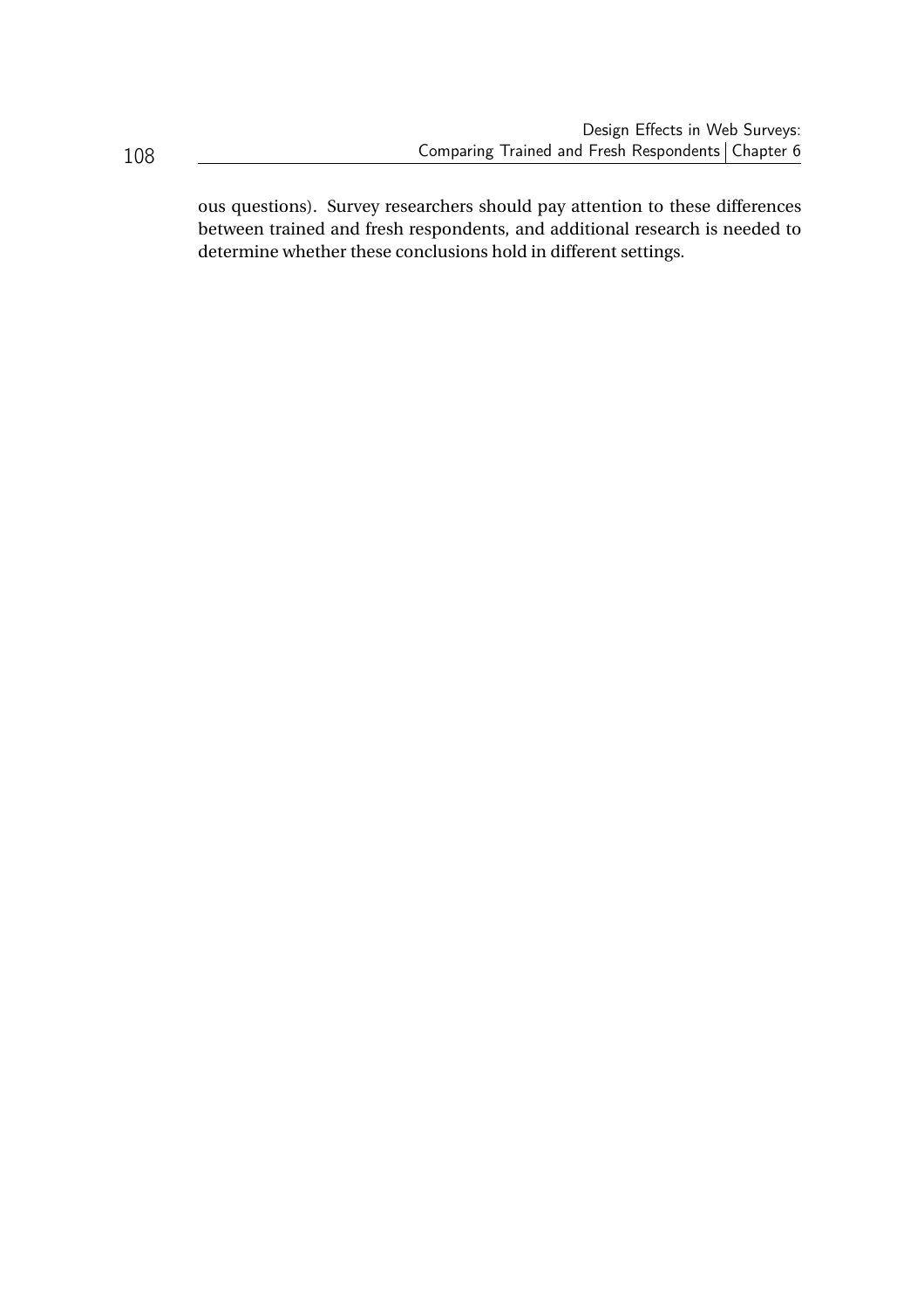## Appendix A: Questions in experiment categories  $\qquad 6.6$

|                          | Table 6.4: Questions and Response Scales Used in the Experiment |                                |            |  |  |  |  |  |  |
|--------------------------|-----------------------------------------------------------------|--------------------------------|------------|--|--|--|--|--|--|
| <b>Response Scales</b>   | Format A                                                        | Format B                       | Format C   |  |  |  |  |  |  |
| How many hours do you    |                                                                 |                                |            |  |  |  |  |  |  |
| typically watch TV?      |                                                                 |                                |            |  |  |  |  |  |  |
| 1                        | $\frac{1}{2}$ hour or less                                      | $2\frac{1}{2}$ hours or less   | open-ended |  |  |  |  |  |  |
| $\overline{c}$           | $\frac{1}{2}$ -1 hour                                           | $\frac{1}{2}$ -3 hours         | question   |  |  |  |  |  |  |
| 3                        | $1-1\frac{1}{2}$ hours                                          | $3-3\frac{1}{2}$ hours         |            |  |  |  |  |  |  |
| $\overline{4}$           | $1\frac{1}{2}$ – 2 hours                                        | $3\frac{1}{2} - 4$ hours       |            |  |  |  |  |  |  |
| 5                        | $2-2\frac{1}{2}$ hours                                          | $4-4\frac{1}{2}$ hours         |            |  |  |  |  |  |  |
| $\,6$                    | more than $2\frac{1}{2}$ hours                                  | more than $4\frac{1}{2}$ hours |            |  |  |  |  |  |  |
| How many birthday        |                                                                 |                                |            |  |  |  |  |  |  |
| parties do you typically |                                                                 |                                |            |  |  |  |  |  |  |
| attend per year?         |                                                                 |                                |            |  |  |  |  |  |  |
| 1                        | 9 or less                                                       | 17 or less                     | open-ended |  |  |  |  |  |  |
| $\overline{2}$           | $9 - 11$                                                        | $17-19$                        | question   |  |  |  |  |  |  |
| 3                        | $11 - 13$                                                       | 19-21                          |            |  |  |  |  |  |  |
| 4                        | $13 - 15$                                                       | 21-23                          |            |  |  |  |  |  |  |
| 5                        | $15 - 17$                                                       | $23 - 25$                      |            |  |  |  |  |  |  |
| 6                        | more than 17                                                    | more than 25                   |            |  |  |  |  |  |  |
| How many times did       |                                                                 |                                |            |  |  |  |  |  |  |
| you go to the            |                                                                 |                                |            |  |  |  |  |  |  |
| hairdresser last year?   |                                                                 |                                |            |  |  |  |  |  |  |
| 1                        | 1 or less                                                       | 9 or less                      | open-ended |  |  |  |  |  |  |
| $\overline{c}$           | $1-3$                                                           | $9 - 11$                       | question   |  |  |  |  |  |  |
| 3                        | $3-5$                                                           | $11 - 13$                      |            |  |  |  |  |  |  |
| 4                        | $5 - 7$                                                         | $13 - 15$                      |            |  |  |  |  |  |  |
| 5                        | $7 - 9$                                                         | $15 - 17$                      |            |  |  |  |  |  |  |
| 6                        | more than 9                                                     | more than 17                   |            |  |  |  |  |  |  |
| How many days did you    |                                                                 |                                |            |  |  |  |  |  |  |
| leave your home (have a  |                                                                 |                                |            |  |  |  |  |  |  |
| holiday) last year?      |                                                                 |                                |            |  |  |  |  |  |  |
| $\mathbf{1}$             | 9 or less                                                       | 17 or less                     | open-ended |  |  |  |  |  |  |
| $\overline{c}$           | $9 - 11$                                                        | $17 - 19$                      | question   |  |  |  |  |  |  |
| 3                        | $11 - 13$                                                       | 19-21                          |            |  |  |  |  |  |  |
| $\overline{4}$           | $13 - 15$                                                       | 21-23                          |            |  |  |  |  |  |  |
| 5                        | $15 - 17$                                                       | $23 - 25$                      |            |  |  |  |  |  |  |
| $\,6$                    | more than 17                                                    | more than 25                   |            |  |  |  |  |  |  |

Table 6.4: Questions and Response Scales Used in the Experiment

*Note: answer categories one to five in Format A match answer category one in Format B. Answer category six in Format A matches answer categories two to six in Format B.*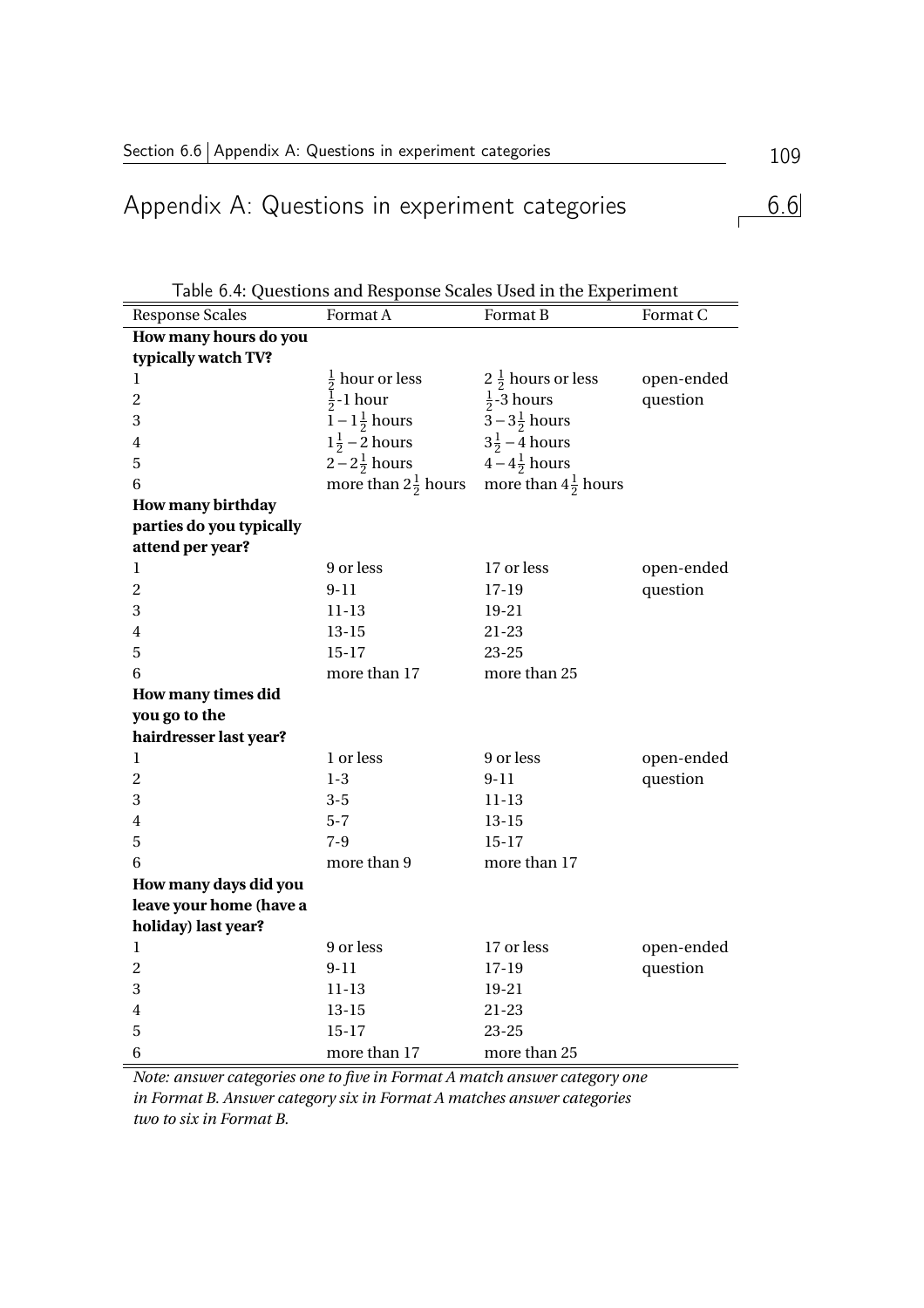## **6.7** Appendix B: Results experiment layout

| $\%$      | 1          | $\overline{2}$ | 3          | $\overline{4}$ | 5              | 6              |
|-----------|------------|----------------|------------|----------------|----------------|----------------|
|           | Reference: | Verbal:        | Graphical: | Numerical:     | Numerical:     | Numerical:     |
|           | Linear     | Linear         | Linear     | Linear         | Linear         | Linear         |
|           | Vertical   | Vertical       | Horizontal | Vertical       | Vertical       | Vertical       |
|           | Positive   | Negative       |            | With           | With           | With           |
|           | to         | to             |            | <b>Numbers</b> | <b>Numbers</b> | Numbers        |
|           | Negative   | Positive       |            | $1$ to $5$     | 5 to 1         | $2$ to -2 $\,$ |
| Excellent | 0.         | $1.6\,$        | 0.         | 8.5            | 6.6            | 3.9            |
|           | (.2)       | (0.)           | (.5)       | (0, 0)         | (.2)           | (.9)           |
|           |            |                |            |                |                |                |
| Very      | 14.2       | 5.2            | 19.9       | 15.4           | 9.0            | 19.9           |
| Good      | (11.1)     | (4.5)          | (8.6)      | (9.3)          | (7.6)          | (13.3)         |
|           |            |                |            |                |                |                |
| Good      | 42.1       | 49.4           | 40.7       | 46.5           | 42.2           | 45.8           |
|           | (46.5)     | (40.5)         | (43.8)     | (53.4)         | (44.3)         | (50.2)         |
|           |            |                |            |                |                |                |
| Fair      | 36.8       | 33.8           | 34.9       | 33.8           | 38.1           | 25.1           |
|           | (37.0)     | (48.2)         | (41.0)     | (31.9)         | (39.8)         | (29.2)         |
|           |            |                |            |                |                |                |
| Poor      | 6.9        | 10.1           | 4.5        | 3.5            | 10.1           | 5.3            |
|           | (5.3)      | (6.8)          | (6.1)      | (5.5)          | (8.1)          | (6.5)          |
|           |            |                |            |                |                |                |
| N         | 162        | 181            | 159        | 172            | 138            | 162            |
|           | (453)      | (460)          | (460)      | (474)          | (466)          | (483)          |
|           |            |                |            |                |                |                |
| Mean      | 3.36       | 3.46           | 3.24       | 3.24           | 3.48           | 3.08           |
|           | (3.36)     | (3.57)         | (3.44)     | (3.34)         | (3.48)         | (3.27)         |

Table 6.5: Frequencies (in %), Number of Observations, and Mean Scores in Experiment 3: Layout Effects. Fresh panel between Parentheses.

*Note: Scores for all versions are transformed back to the reference layout. Thus, a high mean score indicates a negative judgment.*

110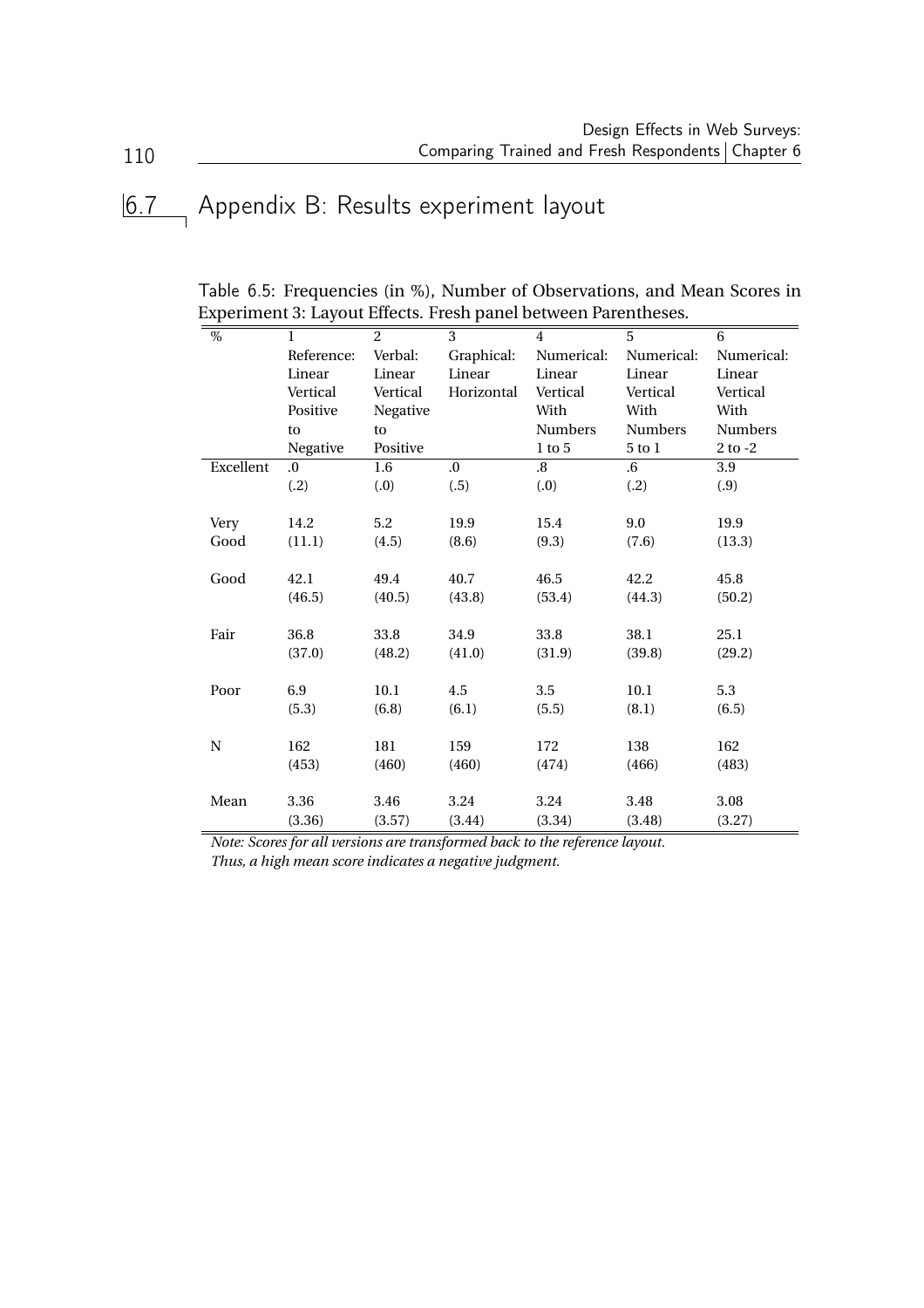## Relating Question Type to Panel Conditioning: Comparing Trained and Fresh Respondents

**ABSTRACT** Panel conditioning arises if respondents are influenced by participation in previous surveys, such that their answers differ from the answers of individuals who are interviewed for the first time. Having two panels-a trained one and a completely fresh one-created a unique opportunity for analyzing panel conditioning effects. To determine which type of question is sensitive to panel conditioning, 981 trained respondents and 2809 fresh respondents answered nine questions with different question types. The results in this chapter show that panel conditioning only arise in knowledge questions. Answers to questions on attitudes, actual behavior, or facts were not sensitive to panel conditioning. The effect of panel conditioning in knowledge questions was bigger for questions where fewer respondents knew the correct answer.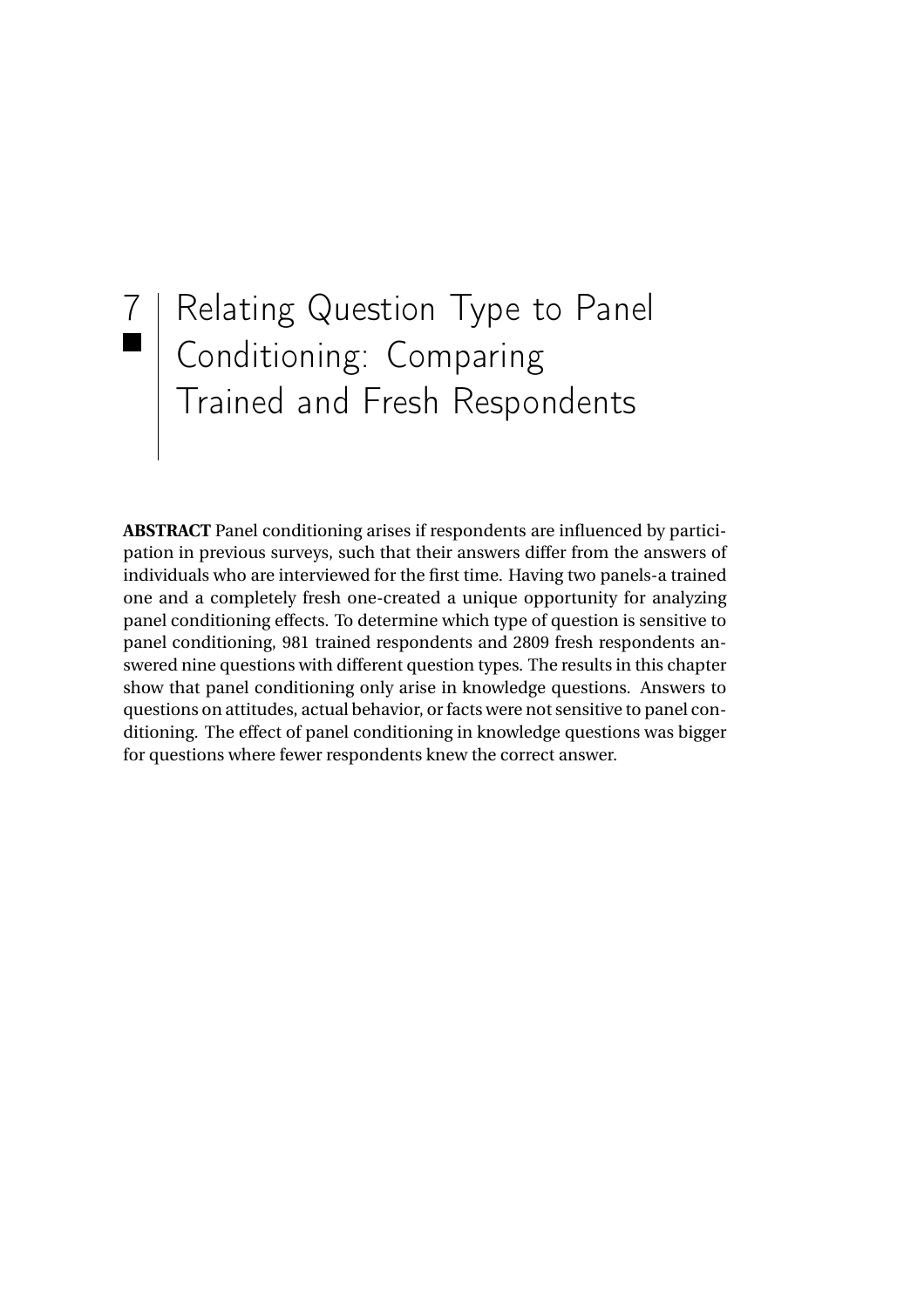#### *USUS MAGISTER EST OPTIMUS*

## 7.1 Introduction

Trained respondents may give different answers to survey questions than those with little or no experience in a panel. This can be due to behavior or knowledge changes induced by previous surveys (e.g. because respondents acquire knowledge on topics addressed in a previous survey) as well as to changes in the question-answering process. Panel members may learn from taking surveys. They may prepare for future surveys (increase their knowledge), or develop attitudes towards certain topics. In addition, they may become familiar with the question-answering process, learn how to interpret questions, and make fewer errors than new respondents. Or the opposite: experienced respondents may also make more errors than fresh respondents - they may more often speed through the survey or answer strategically to avoid follow-up questions. This chapter investigates which type of question is sensitive to panel conditioning, comparing the answers of fresh and experienced panel respondents to nine questions with different question types.

The remainder of this chapter is organized as follows. Section 7.2 discusses the background of the subject. Section 7.3 presents the design and implementation of the study. Section 7.4 shows the results, and Section 7.5 closes with concluding remarks.

## 7.2 Background

One of the basic decisions in survey design is whether to use trained respondents (using a panel) or fresh respondents (e.g. a repeated cross section). Sharot (1991) discusses advantages and disadvantages of panels. There are two important methodological issues associated with the use of panel surveys: panel attrition and panel conditioning. Panel conditioning arises if having been interviewed before causes differences in knowledge, behavior or attitude, affecting the answers in re-interviews.

Panel conditioning has been studied in many social sciences, with mixed findings. Duan et al. (2007), Meurs et al. (1989), Waterton and Lievesley (1989), Williams (1970), and Williams and Mallows (1970) found evidence for panel conditioning. On the other hand, Dennis (2001) and Clinton (2001) found little evidence for panel conditioning in the 'Knowledge Networks' panel (an online panel that is representative of the entire US population) and Pennell and Lepkowski (1992) found hardly any evidence of panel conditioning or attrition bias in income sources reported in the Survey of Income and Program Participation.

According to Van der Zouwen and Van Tilburg (2001), panel conditioning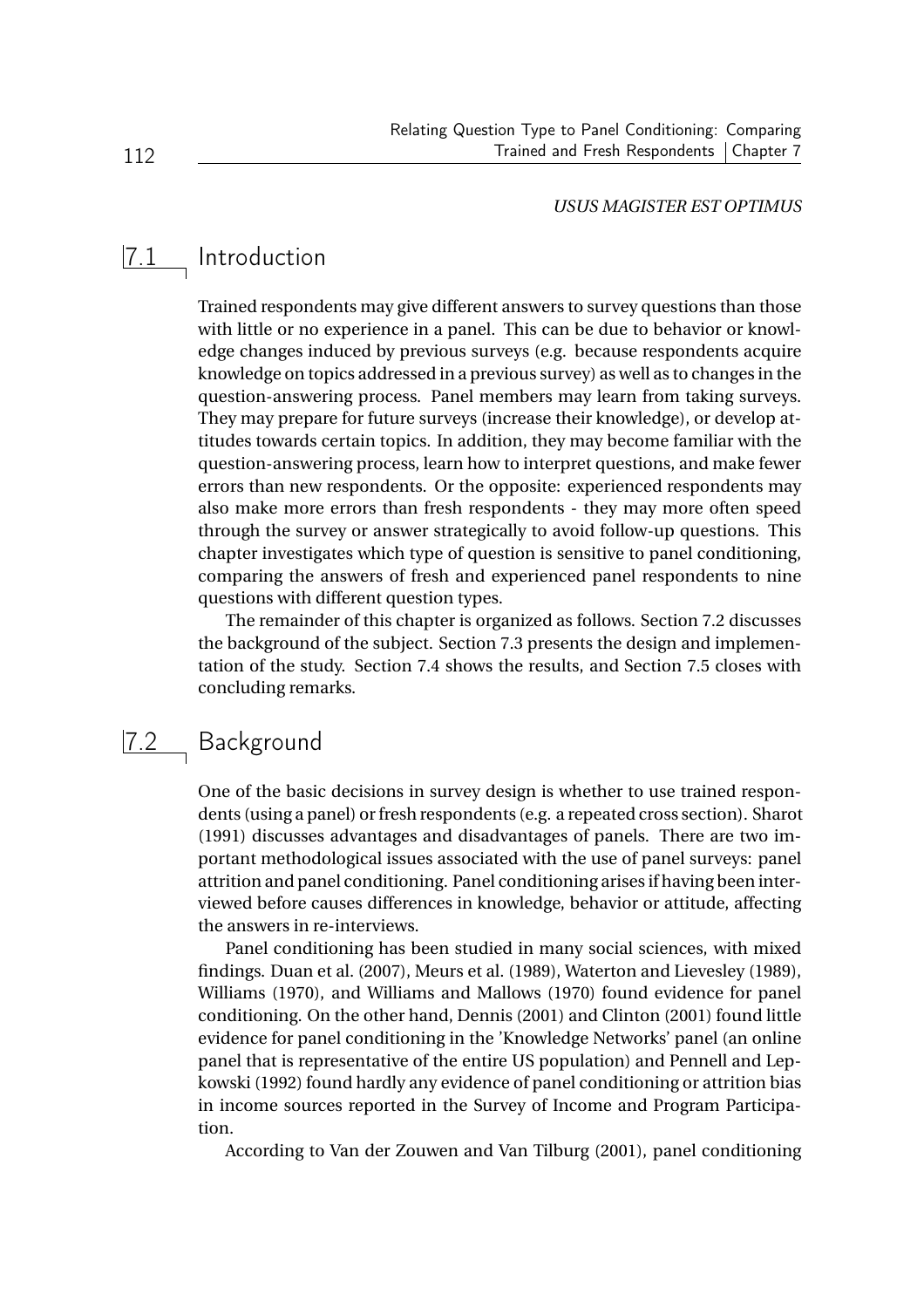effects sometimes do and sometimes do not appear, without a clear indication of the conditions under which these effects occur. Sturgis et al. (2007) discuss a potential theory behind panel conditioning: the cognitive stimulus hypothesis. Questions about certain topics may induce respondents to reflect on them after the interview has ended, to talk about them with friends and relatives, or to acquire additional information. According to Trivellato (1999), panel participation mainly affects the way in which behavior is reported (response process), while it does not have pervasive effects on behavior itself. Coombs (1973) and Das et al. (2007) found that panel conditioning only arises for knowledge questions but not in other types of questions. Golob (1990) concluded that no panel conditioning effects exist in questions that require simple reporting tasks, implying that panel conditioning relates to the cognitive difficulty in answering questions. Van der Zouwen and Van Tilburg (2001), on the other hand, concluded that panel conditioning does not take place via cognitive processes within the respondent's mind but via the task-related behavior of the interviewer.

## Design and implementation 7.3

To study the relation between panel conditioning and question type, we used two online household panels administered by CentERdata (see www.centerdata.nl and Appendix A in Chapter 1 for more details about the panels). The first, the CentERpanel, exists since 1991. Panel members fill out questionnaires every week. At the time of our survey, panel duration of respondents varied between seventeen years and a few months (the mean duration is 6 years and 8 months; the standard deviation is 4 years). The second panel is the new LISS-panel. Our questions were included in the first questionnaire presented to respondents in this panel. We fielded the questionnaire in June 2007. See Appendix A for the response numbers. To correct for differences due to unit non-response, we used weights based upon gender, age, and education (see Appendix A for the response distribution after weighting). We used nine questions on two different topics: food infection and old-age pensions<sup>1</sup>. These topics had already been asked to the trained panel several times (and not to the fresh panel, because this was their first questionnaire). The answers in the trained panel may therefore be affected by panel conditioning, either because they have already seen the same questions, or because their panel experience in general (not specifically the questions we discuss here) has affected their re-

<sup>&</sup>lt;sup>1</sup>These questions were embedded in a questionnaire with three experiments on design issues. The questionnaires in both panels were exactly the same, both in content and in appearance. There was a difference in mean duration of the entire interview between panels (t=-2.4, p=.02): 436 seconds for the trained panel and 576 seconds for the fresh panel (where means were calculated after deleting outliers with more than twice the standard deviation (28 respondents in the fresh panel and 4 in the trained panel)).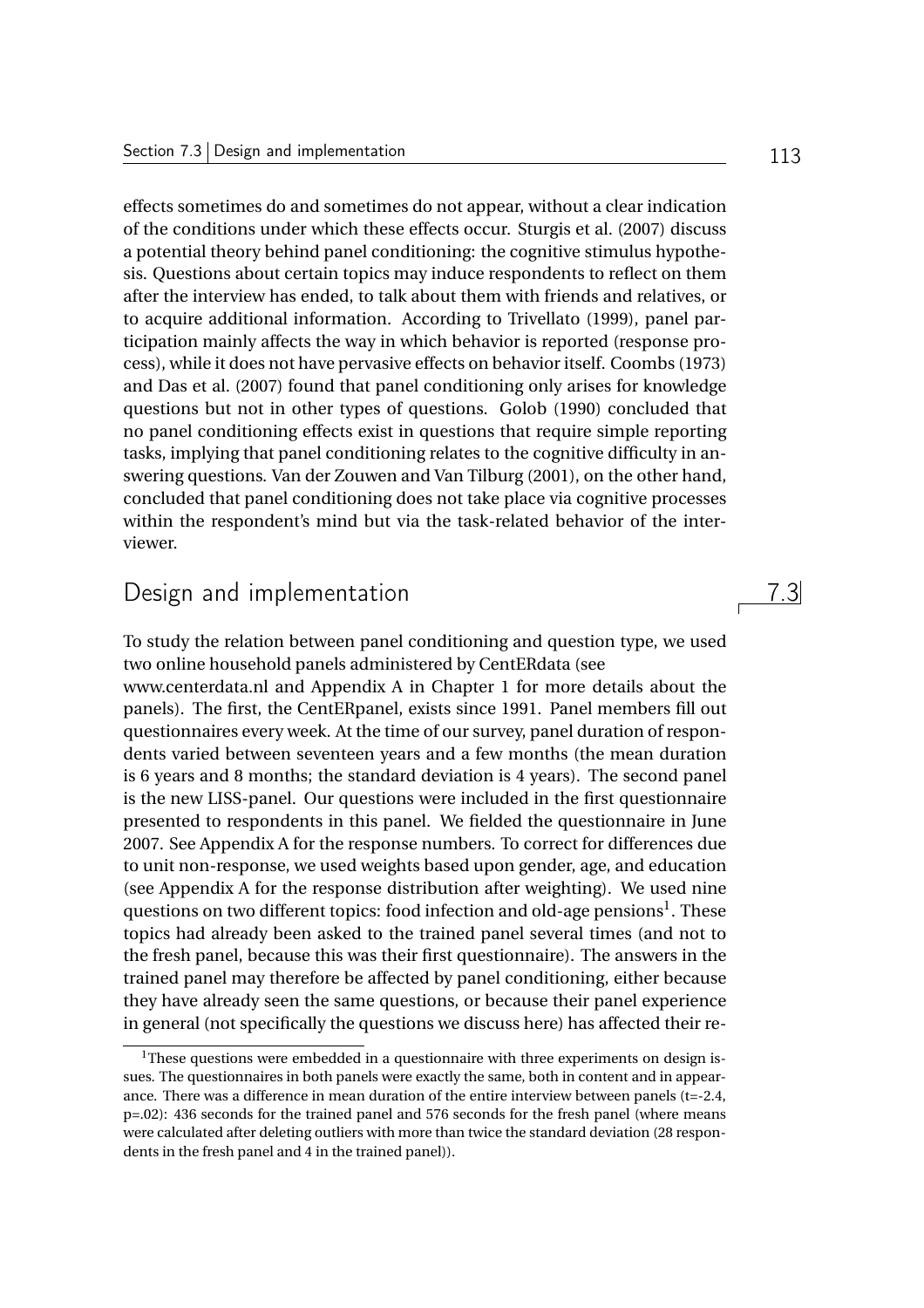sponse behavior. (Disentangling these two possibilities is beyond the purpose of the chapter; we only analyze whether panel conditioning occurs and if so, for which questions.)

## 7.4 Results

Table 7.1 presents the nine questions and the distribution of the answers in the two panels. All questions can be answered with yes or no only. The trained and fresh respondents answer the knowledge question about campylobacter<sup>2</sup> significantly different: 25.2% of the trained panelists know what campylobacter is compared to 13.9% of the fresh panelists. The question whether respondents know what salmonella is does not give significant differences between the two panels. The fact that salmonella is well-known (more than 98% of both panels say they know what it is) could explain why there is hardly any difference between the trained and the fresh panel. For cross-infection, the two panels significantly differ: 80.9% of the trained panelists know what cross-infection is compared to 76.4% of the fresh panelists. The difference between panels is not as large as the difference for the question about campylobacter, which is a less well-known concept. We also found differences in the question about "Stichting Pensioenkijker", an association to promote pension awareness of the Dutch population. Almost twice as many trained respondents compared to fresh respondents heard, saw, or read something about this association (39.7% of the trained panelists versus 22.0% of the fresh panelists).

The answers to the other types of questions (attitude, fact, and behavior) in Table 7.1 were not sensitive to repeated interviewing. Our results show that only knowledge questions are sensitive to panel conditioning. The difference between trained and fresh respondents gets larger the fewer respondents know the concept the question refers to.

To find out if the differences between the trained and fresh panel relate to respondent characteristics we conducted some probit analyzes. Table 7.2 and Table 7.3 show the results. Table 7.2 presents the estimation results for the questions with significantly different frequencies of 'Yes'-answers in the trained and fresh panel.

In the probit models the answer to each question is explained by a panel dummy (0 for the trained panel, 1 for the fresh panel), education, age, and gender of the respondent, and interaction terms of the panel dummy with these personal characteristics. The personal characteristics are included as deviations from their (overall) means, implying that the coefficient on the panel dummy can be interpreted as the panel conditioning effect for the average respondent. The results in Table 7.2 show that the panel conditioning effect remains signif-

 $2$ Campylobacter is a bacterium found in the intestines of many types of animals and is the most common bacterial cause of diarrheal illness.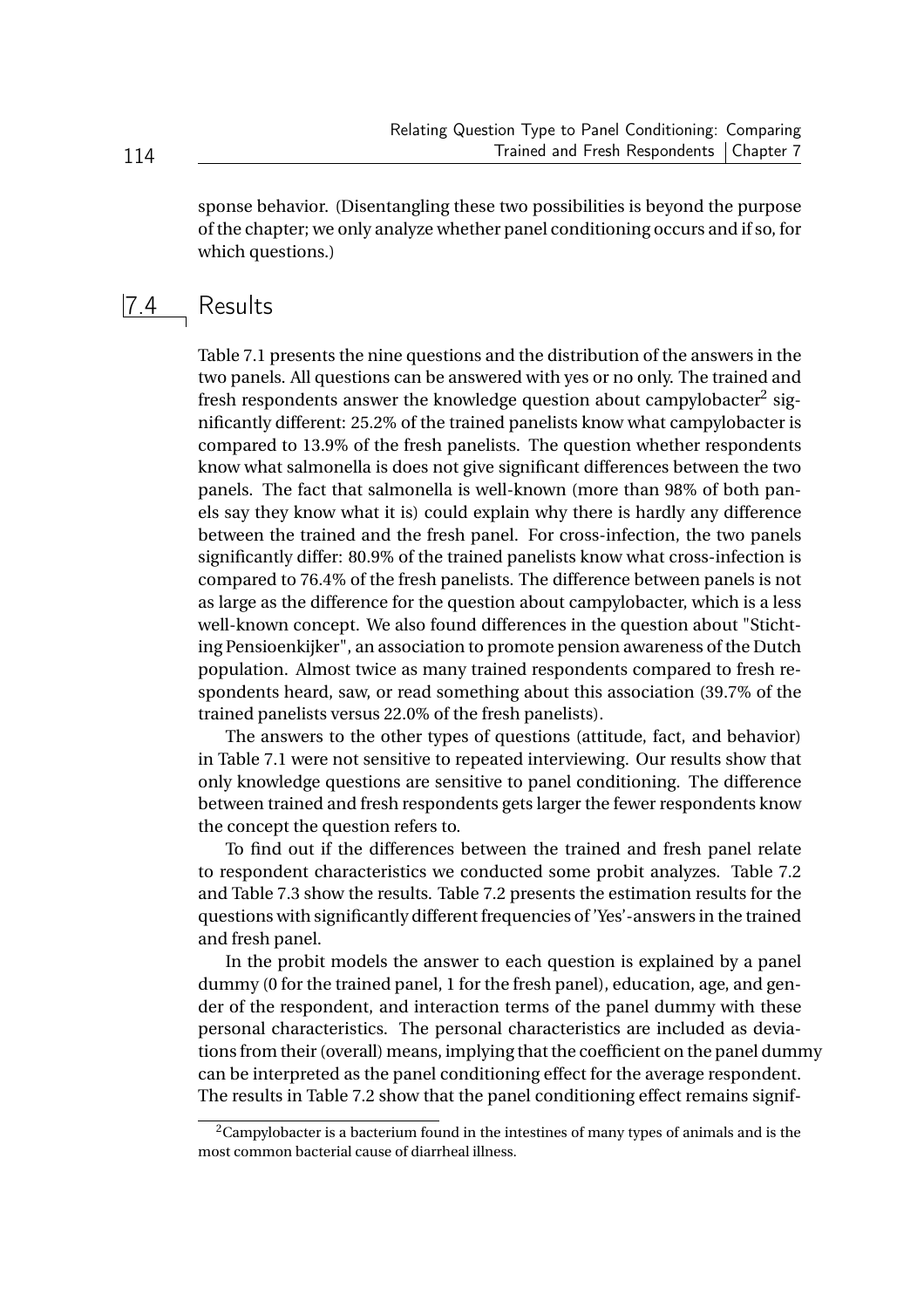|                               | Type of         | %Yes                 | %Yes               |
|-------------------------------|-----------------|----------------------|--------------------|
|                               | Question        | <b>Trained Panel</b> | <b>Fresh Panel</b> |
| 1. Do you know what           |                 |                      |                    |
| Campylobacter is?             | Knowledge       | 25.2                 | 13.9*              |
| 2. Do you know what           |                 |                      |                    |
| Salmonella is?                | Knowledge       | 98.3                 | 98.4               |
| 3. Do you know what           |                 |                      |                    |
| Cross infection is?           | Knowledge       | 80.9                 | 76.4*              |
| 4. Did you think about        |                 |                      |                    |
| your age of retirement        |                 |                      |                    |
| the last year?                | <b>Behavior</b> | 60.5                 | 59.1               |
| 5. Did you ever hear, see, or |                 |                      |                    |
| read something about          |                 |                      |                    |
| "Stichting Pensioenkijker"?   | Knowledge       | 39.7                 | $22.0*$            |
| 6. Do you think               |                 |                      |                    |
| pensions will be higher       |                 |                      |                    |
| about ten years from now?     | Attitude        | 24.1                 | 26.8               |
| 7. Do you think               |                 |                      |                    |
| people will be more satisfied |                 |                      |                    |
| with their pensions           |                 |                      |                    |
| about ten years from now?     | Attitude        | 10.2                 | 9.6                |
| 8. Do you think               |                 |                      |                    |
| many people will retire       |                 |                      |                    |
| partially in the future?      | Attitude        | 64.0                 | 62.8               |
| 9. Are you retired?           | Fact            | 21.8                 | 20.9               |

Table 7.1: Comparison of Answers of Trained and Fresh Respondents to various Yes/No Questions  $=$ 

\*Difference between trained and fresh panel is significant  $(p<.01)$ .

icant if we correct for personal characteristics. We found no significant interaction terms, except for question 5 ("Did you ever hear, see, or read something about 'Stichting Pensioenkijker'?"). In particular, the panel conditioning effect declines with age for this question, suggesting that the younger people tend to seek more information about their pension as a result of having been interviewed. Since pension knowledge increases with age (cf. the positive age coefficient in Table 7.2), this is in line with the earlier finding that the panel conditioning effect in knowledge questions falls with the fraction of respondents who know the concept.

Table 7.3 presents the estimation results for the questions on which the trained and fresh panel showed no significant different frequencies of 'Yes' answers. The panel conditioning effect for the average respondent remains in-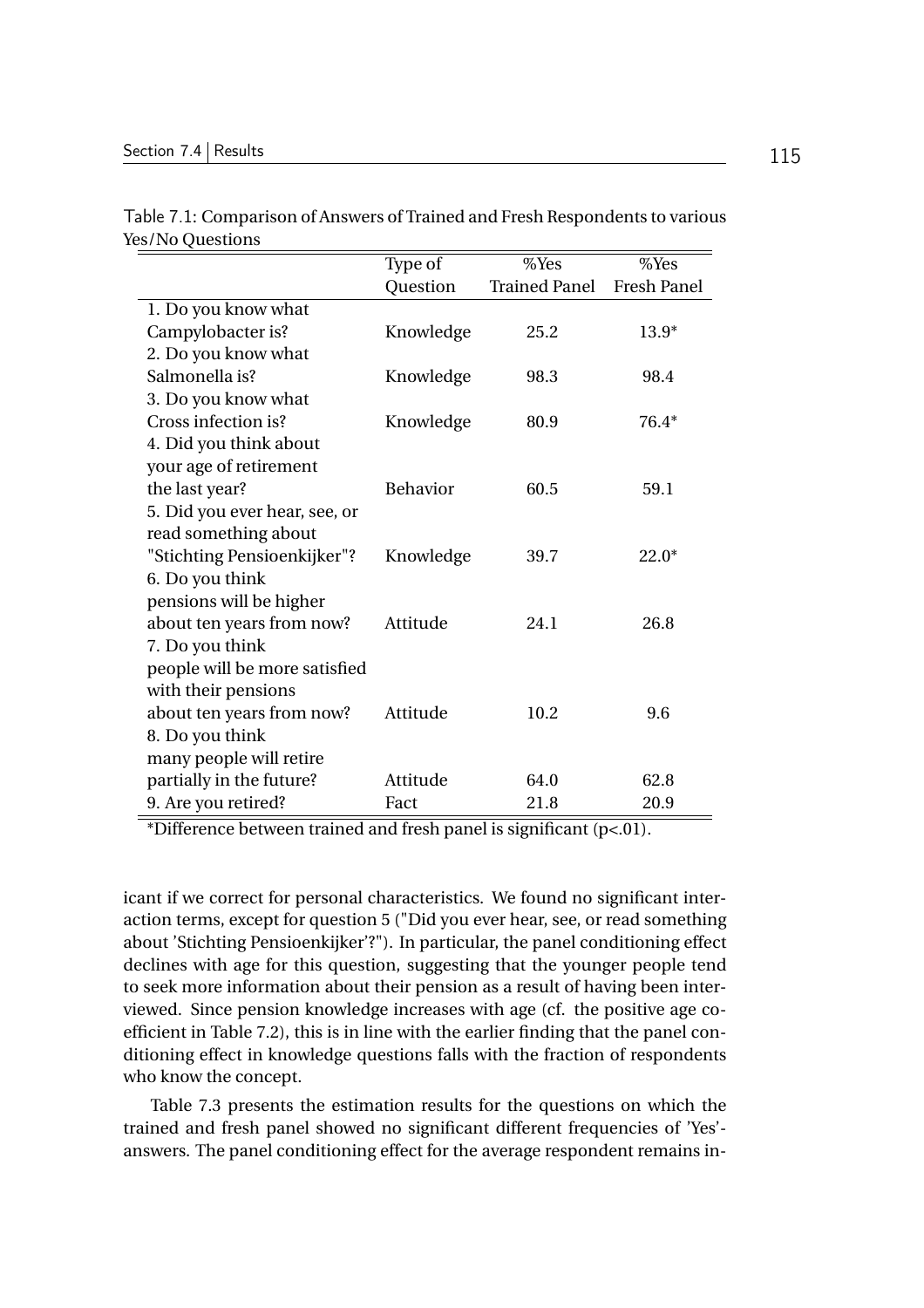Table 7.2: Probit Estimation Results for (Knowledge) Questions with Significantly Different Frequencies in Trained and Fresh Panel

| Question     |            | 1 Campylobacter 3 Cross Infection | 5 StPensioenkijker |
|--------------|------------|-----------------------------------|--------------------|
| Panel        | $-.797**$  | $-.271**$                         | $-.867**$          |
| Edu          | $.231**$   | $.121**$                          | .055               |
| Age          | .015       | $-.076$                           | $.129**$           |
| gender       | .109       | .184                              | $-.295**$          |
| Panel*Edu    | .045       | .093                              | .001               |
| Panel*Age    | .104       | .049                              | $.165***$          |
| Panel*gender | $-.072$    | $-.013$                           | .095               |
| Constant     | $-1.089**$ | $1.500**$                         | $-.382**$          |

 $*_{p<0.05} *_{p<0.01}$ 

*Note: Exact questions are defined in Table 7.1. Panel is coded as 0=trained panel, 1=fresh panel.*

*Other explanatory variables are defined in Appendix A*

*and are included in the model as deviations from their (overall) means.*

|  | Table 7.3: Probit Estimation Results for Questions on which the Trained and |  |  |  |  |
|--|-----------------------------------------------------------------------------|--|--|--|--|
|  | Fresh Panel showed No Different Frequencies of 'Yes'-Answers                |  |  |  |  |

| Question     | 2(K)      | 4(B)      | 6(A)       | 7(A)       | 8(A)     | 9(F)       |
|--------------|-----------|-----------|------------|------------|----------|------------|
| Panel        | $-.445$   | $-.004$   | .096       | $-184$     | $-.118$  | $-.141$    |
| Edu          | $.652**$  | $.426**$  | $-.036$    | $-.081$    | $.124**$ | $-.095$    |
| $Age***$     | $.403*$   | $.298**$  | $.113*$    | .115       | $.111*$  | 6.781**    |
| gender       | 1.502     | $-.081$   | $-.568**$  | .021       | $-.006$  | $-.039$    |
| Panel*Edu    | $-.375$   | $-.186**$ | $-.040$    | $-.106$    | $-.004$  | $-.032$    |
| Panel*Age*** | .190      | .069      | $-.062$    | $-.072$    | $-.090$  | $-.720$    |
| Panel*gender | $-1.307$  | $-.288$   | .082       | $-.230$    | $-.008$  | $-.607$    |
| Constant     | $5.034**$ | .564**    | $-1.207**$ | $-2.202**$ | $.648**$ | $-2.647**$ |
|              |           |           |            |            |          |            |

 $*_{p<0.05} *_{p<0.01}$ 

*Note: Exact questions are defined in Table7.1. K=Knowledge, B=Behavior, A=Attitude, and F=Fact Panel is coded as 0=trained panel, 1=fresh panel. Other explanatory variables are defined in Appendix A and are included in the model as deviations from their (overall) means. \*\*\*For question 9 the variable age is replaced by a dummy variable instead of categorical variable; age=1 if the respondent is 65 years or older, 0 otherwise*

significant if we control for respondent characteristics. We did, however, find a significant effect of the interaction of panel experience with education level in question 4 ("Did you think about your age of retirement last year?"). Respondents with higher education tend to think more about their age of retire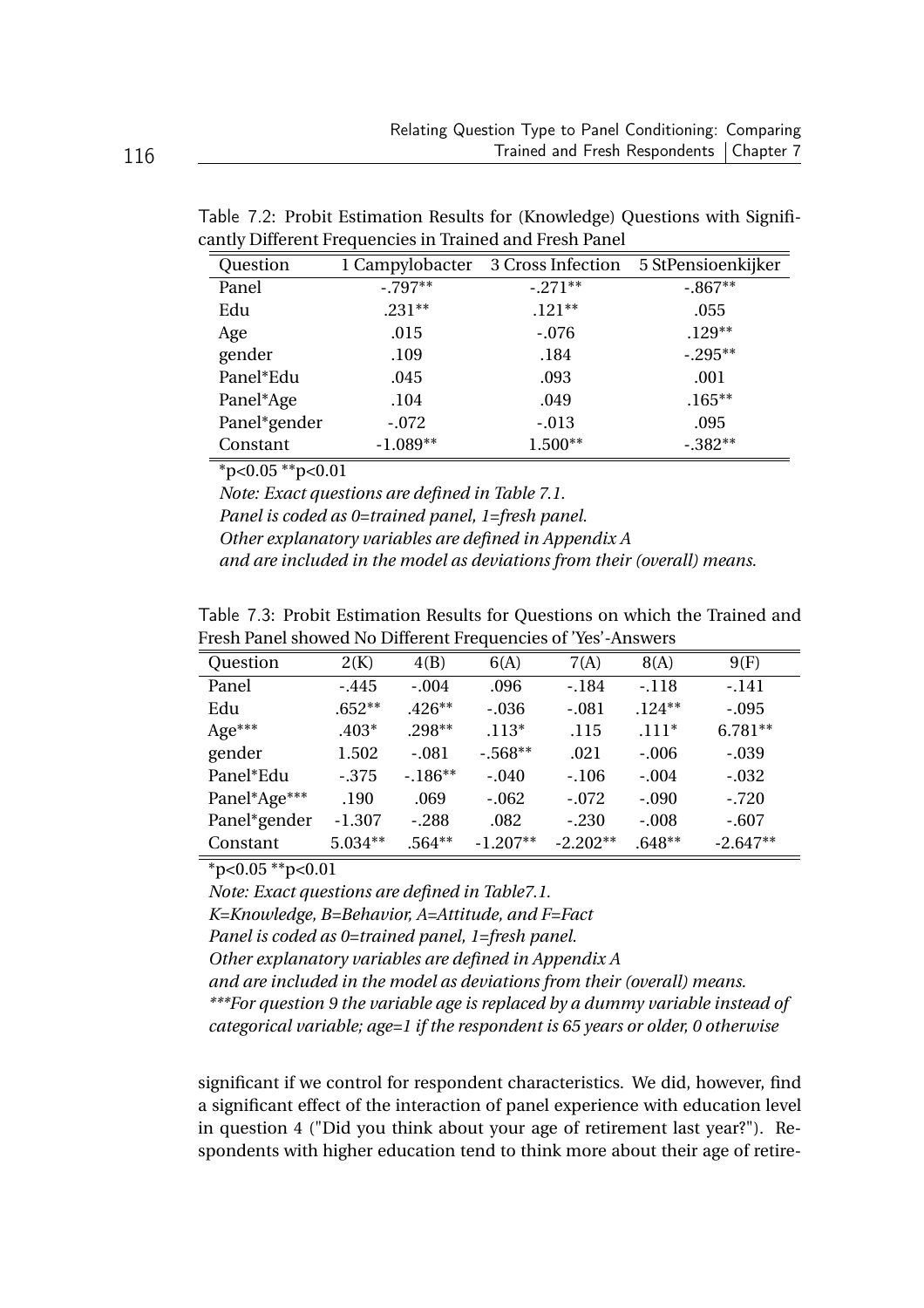ment than low educated respondents (keeping age and gender constant), but the difference is much larger in the experienced panel than in the fresh panel. This would suggest that an interview about pensions triggers respondents with higher education to think about their retirement age, but would have the opposite effect on the lower educated. This result does not seem plausible and deserves further investigation.

For question 9 ("Are you retired?") we changed the definition of the variable age due to the rather discontinuous relation between the fact whether the respondent is retired or not and age. Because in the Netherlands the benchmark age of retirement is 65, we replaced age by a dummy variable which equals 1 if the respondent is 65 years or older and zero otherwise. The estimation results in Table 7.3 show that the answer to this factual question is entirely explained by this dummy variable with no panel conditioning effect present.

We also conducted some probit estimations with panel duration (the number of weeks the respondent participates in the panel; zero for the respondents in the fresh panel) as an additional explanatory variable. Interaction terms between panel duration and personal characteristics were included as well. Neither the interaction term nor the duration variable itself contributed significantly to the model.

In short, the results show that the difference (or absence of the difference) between the trained and fresh panel is hardly associated with education, age, gender, and panel duration.

## Concluding remarks 7.5

It is important to understand issues related to panel conditioning and their potential impact on the quality of research. Panel research gives big advantages, but the fact that the panel is the foundation on which research projects are built, and trained respondents may respond differently than fresh respondents, causes concerns with regard to survey quality. This chapter shows that knowledge questions, especially on less-known subjects, are very much affected by panel conditioning. When asking these kind of questions, a researcher has to be particular careful about the kind of sample used. We found that other types of questions are not sensitive to repeated interviewing. The results show that panel conditioning is not associated with education, age, gender, and panel duration.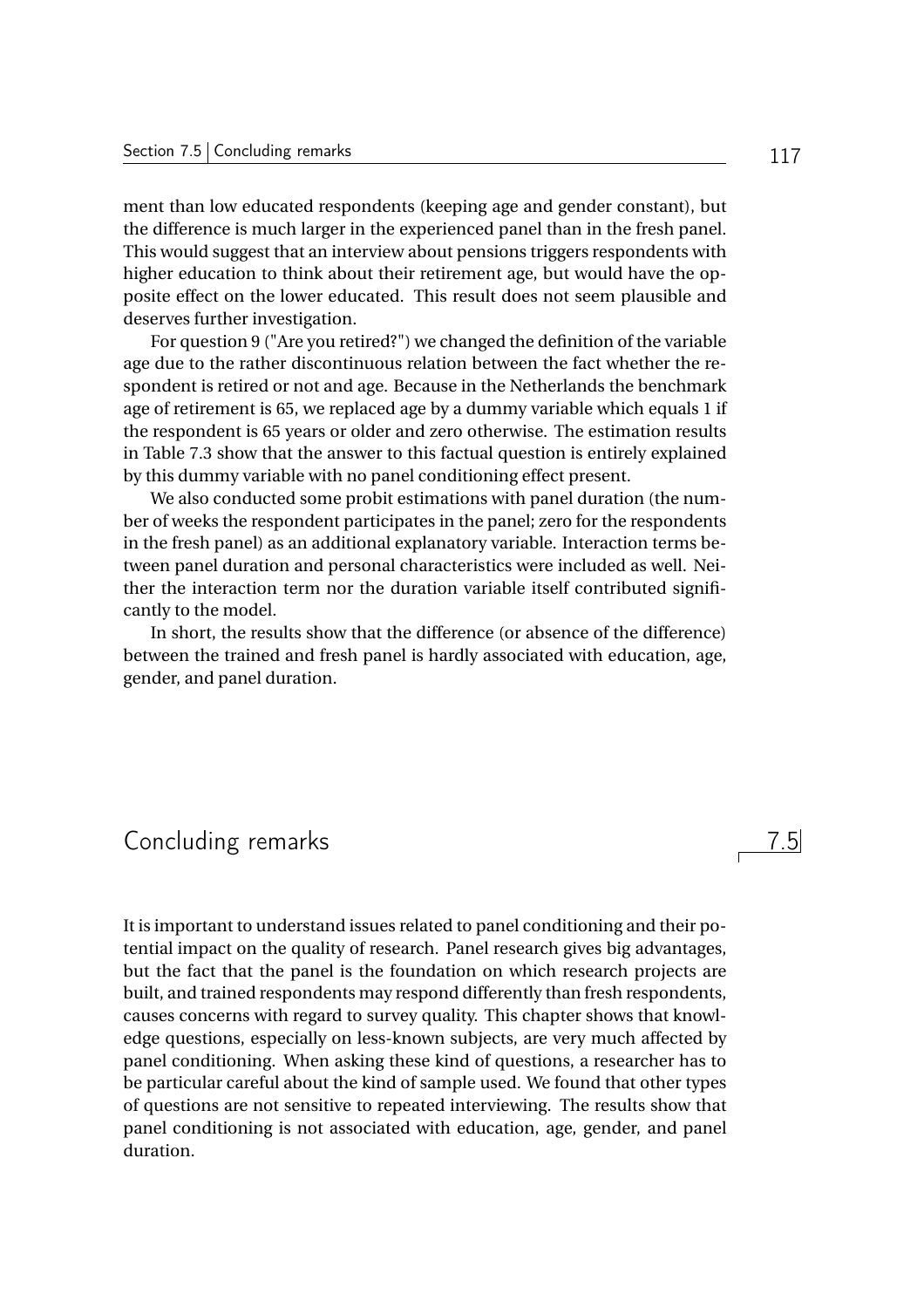## [7.6 ] Appendix A: Response rates

|                  | Pop.    |                | <b>Trained Panel</b> | יס<br><b>Fresh Panel</b> |           |          |           |
|------------------|---------|----------------|----------------------|--------------------------|-----------|----------|-----------|
|                  | Distr.* |                |                      |                          |           |          |           |
|                  |         | Selection      | Response             | Response                 | Selection | Response | Response  |
|                  |         | Panel          |                      | after                    | Panel     |          | after     |
|                  |         | <b>Members</b> |                      | Weighting                | Members   |          | Weighting |
| Number of        |         | 1369           | 981                  |                          | 4149      | 2809     |           |
| respondents      |         |                | (71.7%)              |                          |           | (67.7%)  |           |
| gender           |         |                |                      |                          |           |          |           |
| 0.Male           | 49.5%   | 50.5%          | 55.1%                | 49.4%                    | 46.2%     | 46.1%    | 49.5%     |
| 1. Female        | 50.5%   | 49.5%          | 44.9%                | 50.6%                    | 53.8%     | 53.9%    | 50.5%     |
| Age              |         |                |                      |                          |           |          |           |
| 1.15-24          | 13.3%   | 6.7%           | 5.8%                 | 12.9%                    | 12.0%     | 13.0%    | 14.9%     |
| $2.25 - 34$      | 15.6%   | 20.3%          | 13.9%                | 15.5%                    | 16.4%     | 17.0%    | 16.4%     |
| 3.35-44          | 19.7%   | 19.4%          | 20.6%                | 19.9%                    | 22.0%     | 22.5%    | 19.9%     |
| 4.45-54          | 18.0%   | 20.2%          | 21.2%                | 18.1%                    | 21.2%     | 21.9%    | 17.5%     |
| 5.55-64          | 15.4%   | 17.2%          | 19.5%                | 15.5%                    | 17.5%     | 17.4%    | 15.6%     |
| 6.65 and         | 18.0%   | 16.2%          | 19.1%                | 18.0%                    | 10.9%     | 8.2%     | 15.7%     |
| older            |         |                |                      |                          |           |          |           |
| <b>Education</b> |         |                |                      |                          |           |          |           |
| 1. Primary       | 9.5%    | 6.9%           | 5.2%                 | 9.2%                     | 11.2%     | 11.0%    | 9.5%      |
| 2. Lower         | 24.8%   | 26.7%          | 26.5%                | 24.8%                    | 28.0%     | 27.4%    | 24.8%     |
| Secondary        |         |                |                      |                          |           |          |           |
| 3. Higher        | 10.8%   | 12.4%          | 12.2%                | 10.9%                    | 9.5%      | 9.5%     | 10.8%     |
| Secondary        |         |                |                      |                          |           |          |           |
| 4. Inter-        | 29.4%   | 20.6%          | 19.6%                | 29.5%                    | 23.7%     | 24.4%    | 29.4%     |
| mediate          |         |                |                      |                          |           |          |           |
| Vocational       |         |                |                      |                          |           |          |           |
| 5. Higher        | 16.3%   | 22.8%          | 25.3%                | 16.4%                    | 20.3%     | 20.6%    | 16.3%     |
| Vocational       |         |                |                      |                          |           |          |           |
| 6. University    | 9.2%    | 10.6%          | 11.2%                | 9.2%                     | 7.3%      | 7.0%     | 9.2%      |

Table 7.4: Response Rates (Before and After Weighting)

\*Population Distribution, Source=Statistics Netherlands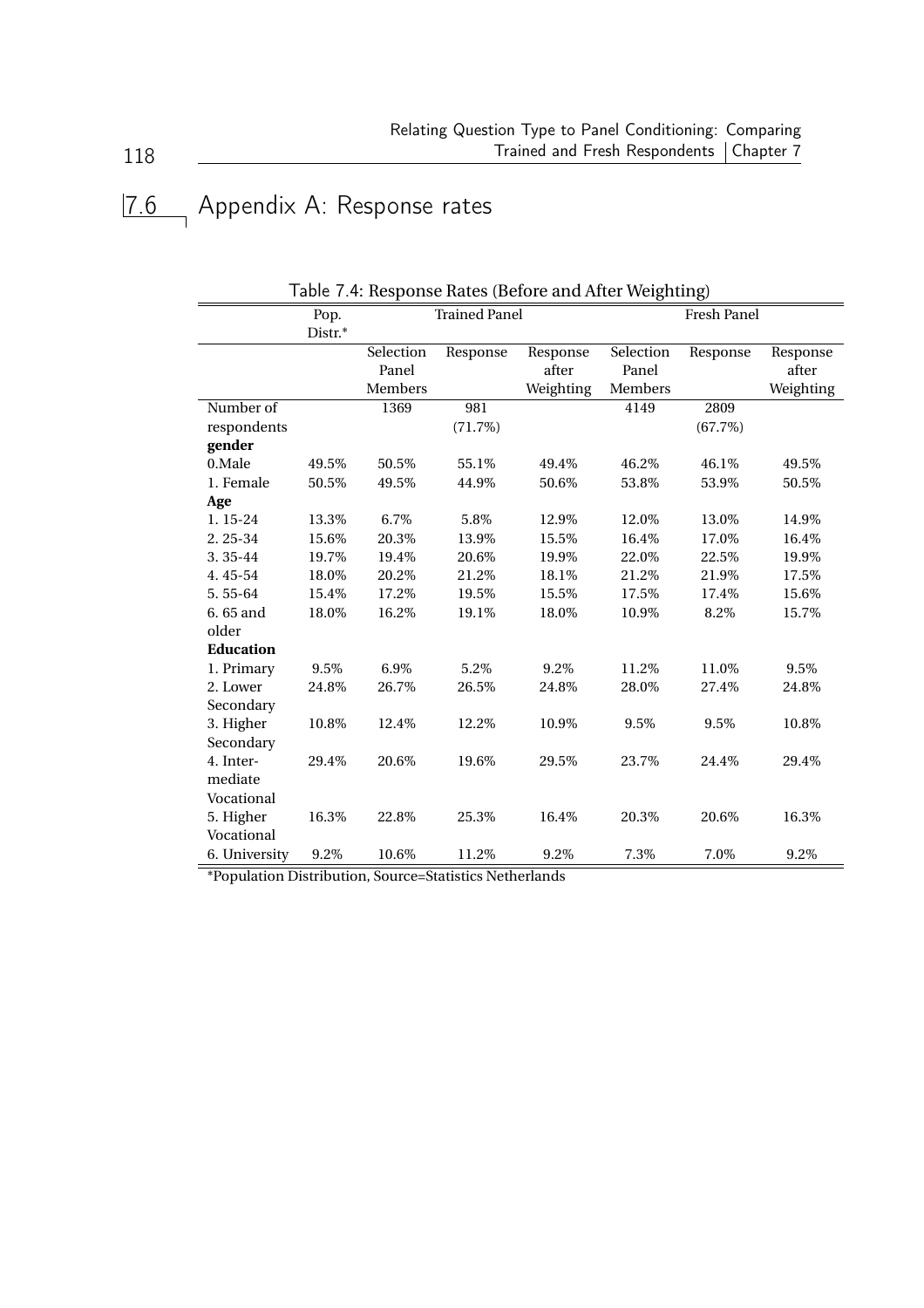## Conclusion

#### *ALPHA ET OMEGA*

While the importance of question wording in influencing respondents' answers is well-recognized, there is a growing literature that suggests that the design of the survey instrument (visual cues, sample characteristics, etc.) also plays an important role (Couper 2000). According to Dillman (2007) new ideas and research in the area of visual design and layout are changing the way that surveys must be done. Both the design of web and mixed-mode surveys are affected by new knowledge on the likelihood that different visual layouts for questions lead to different answers. The act of responding to a question (the questionanswering process) contains four steps: interpreting the question, retrieving information, generating an opinion or a representation of the relevant behavior, and reporting it. Mistakes can be made because of problems at any one of these steps, resulting in measurement error. Therefore, it is valuable to know which factors cause these 'mistakes'.

There are two reasons why design in web surveys may be more important compared to other modes. First, because a researcher has so many tools available (picture, colors, sound, navigation), there are many ways in which respondents' answers can be influenced. Second, because of differences in screen resolutions and browser settings, a researcher never knows exactly how a web questionnaire is going to appear.

Survey respondents use information to decide which answer they are going to report. They use information available in the questionnaire, question, and answer format. They also use information they got in prior surveys, as well as information they have obtained in ordinary life. All this information is used to fill out a questionnaire. To correctly interpret the answers and to optimally formulate the survey questions, it is important for researchers to know which information is used by respondents. Design choices may leave cues in a questionnaire. Respondents use these cues to decide which answer to select. The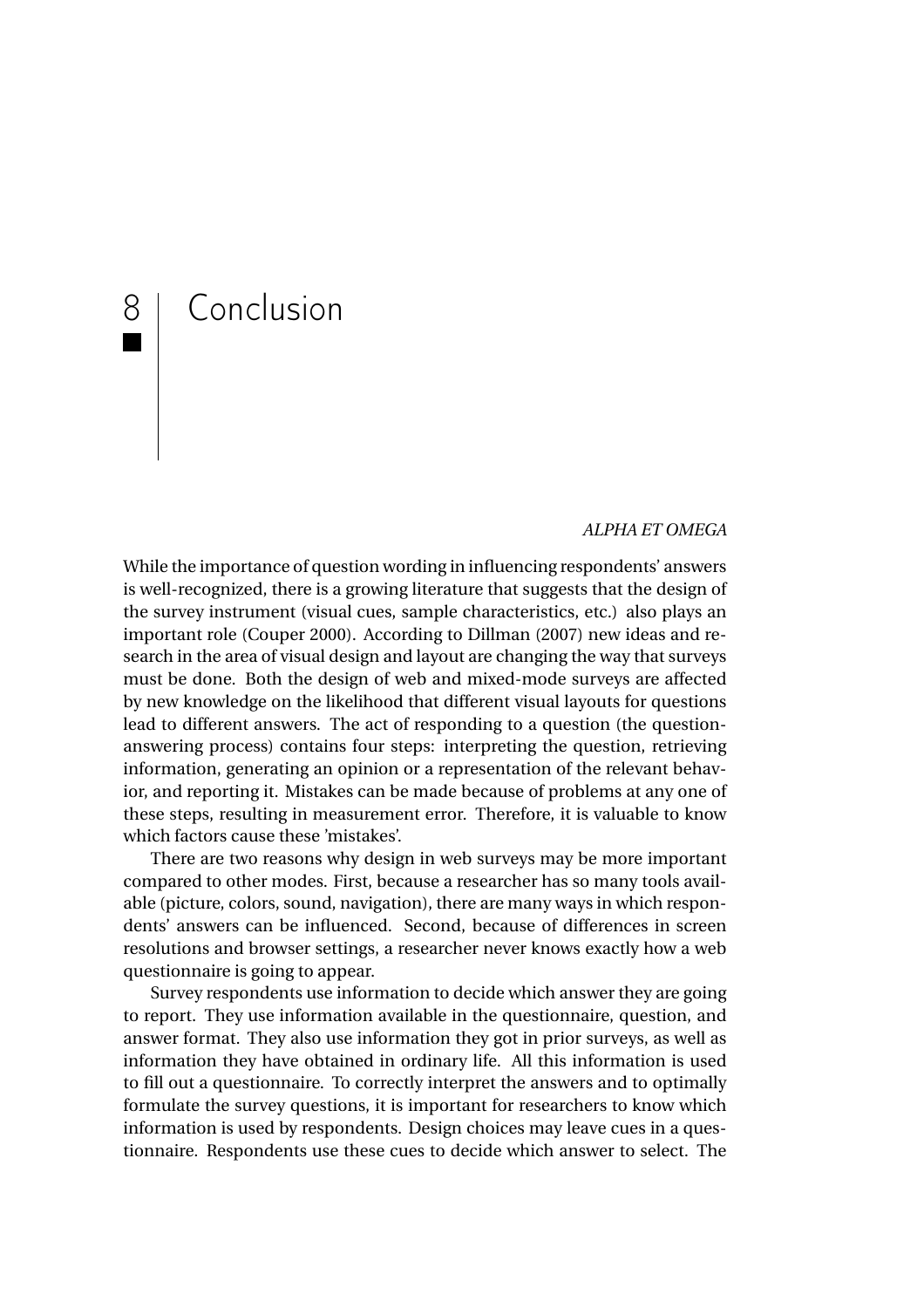most important design aspects influencing the question-answering process are the sample, mode of administration, questionnaire characteristics, and respondents' personal characteristics.

The studies discussed in this dissertation address the following main research question:

#### *Which design factors affect the answers provided by respondents in web surveys?*

This main research question was analyzed by conducting six interrelated studies. The dissertation ends with a summary of the results of the different studies, the implications, and limitations and suggestions for future research.

## 8.1 Summary of the results

Chapter 1 described the question-answering process, together with factors influencing this process, and an overview of the dissertation. Chapter 2 analyzed whether the questionnaire type affected answers from respondents. At one end of the design continuum are form-based designs that present questionnaires as one long form in a scrollable window, at the other end are screen-by-screen questionnaires that present only a single item at a time. Presenting several questions per screen fits somewhere in the middle of the design continuum. In our study four different formats were used, varying the number of items and headers on a screen (1, 4, 10, and all items/headers (scrolling format)). Evaluation questions were added to find out how respondents experience the formats used. No effect of questionnaire format on measurement was found. In relation to item non-response, we found that the more items appear on a single screen, the higher the number of people with one or more missing values. We found evidence that placing more items on a single screen shortened the duration of the interview, but negatively influenced the respondent's evaluation of the layout. The results showed that grouping items on a screen affect people of different gender, age, and education groups. The effects were (mostly) of the same kind, but differed in degree.

Chapter 3 focused on the impact of answer type, e.g. closed versus open answers. In this chapter an information-processing perspective to explore the impact of response categories on the answers respondents provide in web surveys was used. Response categories had a significant effect on response formulation in questions that were difficult to process, whereas in easier questions (where responses are based on direct recall) the response scales had a smaller effect. How strongly the scale biases a respondent's answer, was also influenced by how the scale relates to the population distribution. If the distribution of categories was closer to the distribution of open-ended answers, the influence of response categories was less pronounced. In general, people with less cognitive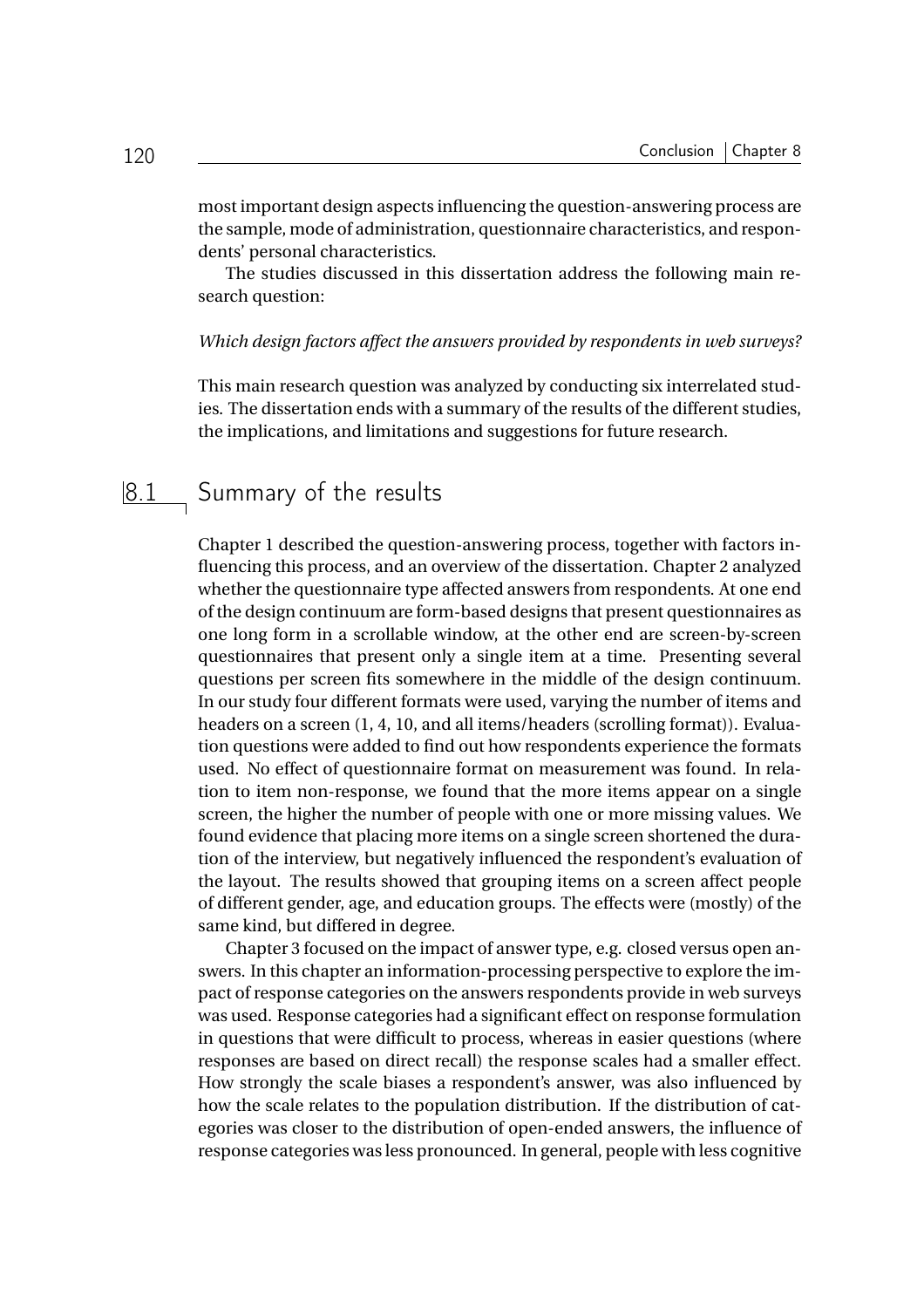sophistication were more affected by contextual cues. The Need for Cognition and the Need to Evaluate personality indexes for motivation accounted for a significant part of the variance in survey responding. We found significant interactions of ability to process information and motivation for questions that were more difficult to process. Our results hint at a substantial role of satisficing in web surveys; our results show larger differences between answer scales than experiments in other modes of administration (e.g. Schwarz et al. 1985; Rockwood et al. 1997).

Chapter 4 investigated if respondents gain meaning from visual and verbal cues in a web survey. We manipulated the layout of a five point rating scale in two experiments. First, we compared linear and non-linear formats. Second, we manipulated the linear layout using verbal, graphical, and numerical language. In a non-linear visualization, respondents were more eager to select the second answer on the top line. Our results supported a primacy effect in answering scalar questions. Options that require less movement of the mouse might be more easily chosen than answers requiring more hand/eye movements. Our experiments showed differences due to verbal, graphical, and numerical language. Elderly, and highly educated respondents were the most sensitive to layout.

Chapter 5 focused on the effect of panel as sample type on respondents' answers. Panel data have important advantages, but there are also two potential drawbacks: attrition bias and panel conditioning effects. Attrition bias can arise if respondents drop out of the panel non-randomly. Panel conditioning arises if responses in one wave are influenced by participation in the previous wave(s). In this chapter we discussed how to disentangle the total bias in panel surveys due to attrition and panel conditioning into a panel conditioning and an attrition effect. We developed a test for panel conditioning allowing for nonrandom attrition. The results showed a significant bias due to panel conditioning in knowledge questions, but not in other types of questions. In all cases the panel conditioning effect was positive, suggesting that people who have had a question once, often increase their knowledge about the phenomenon in the question before taking part in the next survey.

In Chapter 6 we investigated whether there are differences in design effects between trained and fresh respondents using a questionnaire consisting of three experiments. In the experiments we varied the number of items on a screen (based upon Chapter 2), the choice of response categories (based upon Chapter 3), and the layout of a five point rating scale (based upon Chapter 4). We found that trained respondents were more sensitive to satisficing and selected the first acceptable response option more often than fresh respondents. Fresh respondents showed stronger effects with regard to verbal and non-verbal cues than trained respondents. This suggests that fresh respondents find it more difficult to answer questions and pay more attention to details of the response scale in interpreting the question.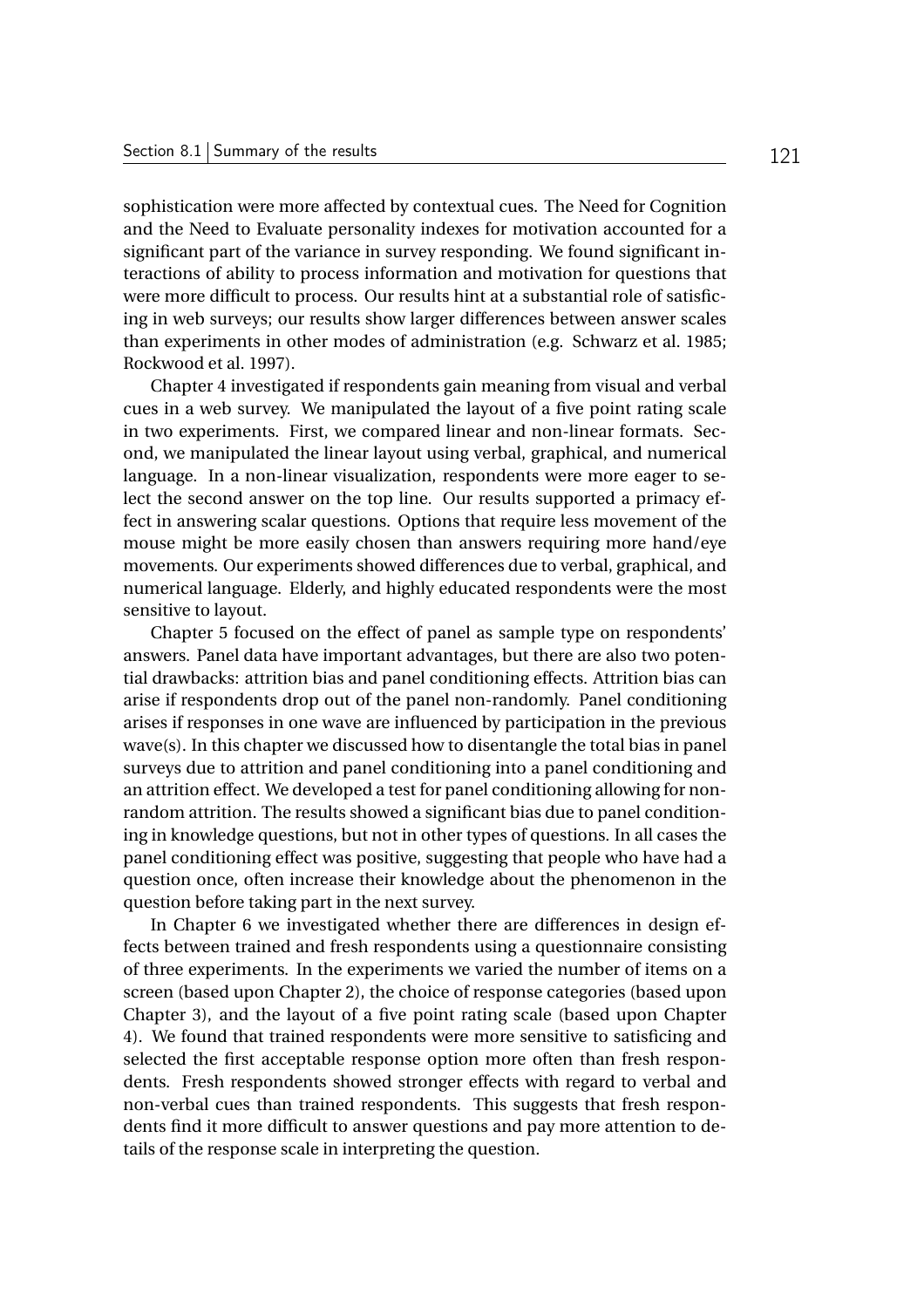Chapter 7 investigated which type of question is sensitive to panel conditioning. The results in this chapter showed that panel conditioning only arises in knowledge questions. Answers to questions on attitudes, actual behavior, or facts were not sensitive to panel conditioning. The effect of panel conditioning in knowledge questions was larger for questions where fewer respondents knew the correct answer.

## 8.2 Implications

Survey respondents use information to decide which answer they are going to report. The aim of this study was to learn more about the consequences of design choices (as source of information) in web surveys in order to develop a better understanding of the factors influencing the question-answering process. We examined the effects of visual language in a web survey on data quality, a panel as type of sample (with its effects of re-interviewing), the questionnaire characteristics (interface, question, and answer type) and respondents' personal characteristics (demographics as well as personality traits). This dissertation aimed at gaining deeper insights into which factors matter and how they influence the quality of the survey data. Implications found for the four most important design aspects for web surveys influencing the question-answering process are discussed below.

#### The sample

We investigated the effect of using a panel as type of sample and its effect on data quality. The effect of attrition bias on respondents' answers was found to be small. In most question types we did not find evidence for panel conditioning either. Only in knowledge questions we found a significant bias due to panel conditioning. The conclusion that for most types of questions no evidence of panel conditioning was found seems reassuring. For questions concerning knowledge, panel conditioning seems an issue that researchers need to be aware of. Using a refreshment sample to control for panel conditioning (or attrition bias) is a way to avoid measurement error due to re-interviewing. The results showed that panel conditioning was not associated with education, age, gender, or panel duration. Therefore, the results are expected to apply to other samples, e.g. student samples, volunteer opt-in panels, and access-panels.

We found some evidence that experience relates to design effects in web surveys. Trained respondents seem to be more sensitive to satisficing; they are more likely to choose items earlier in a list because they find the first position that they can reasonably agree with and consider it a satisfactory answer, rather than processing each response option separately. One way to correct for this is to present answer categories in a random order. The advantage of using trained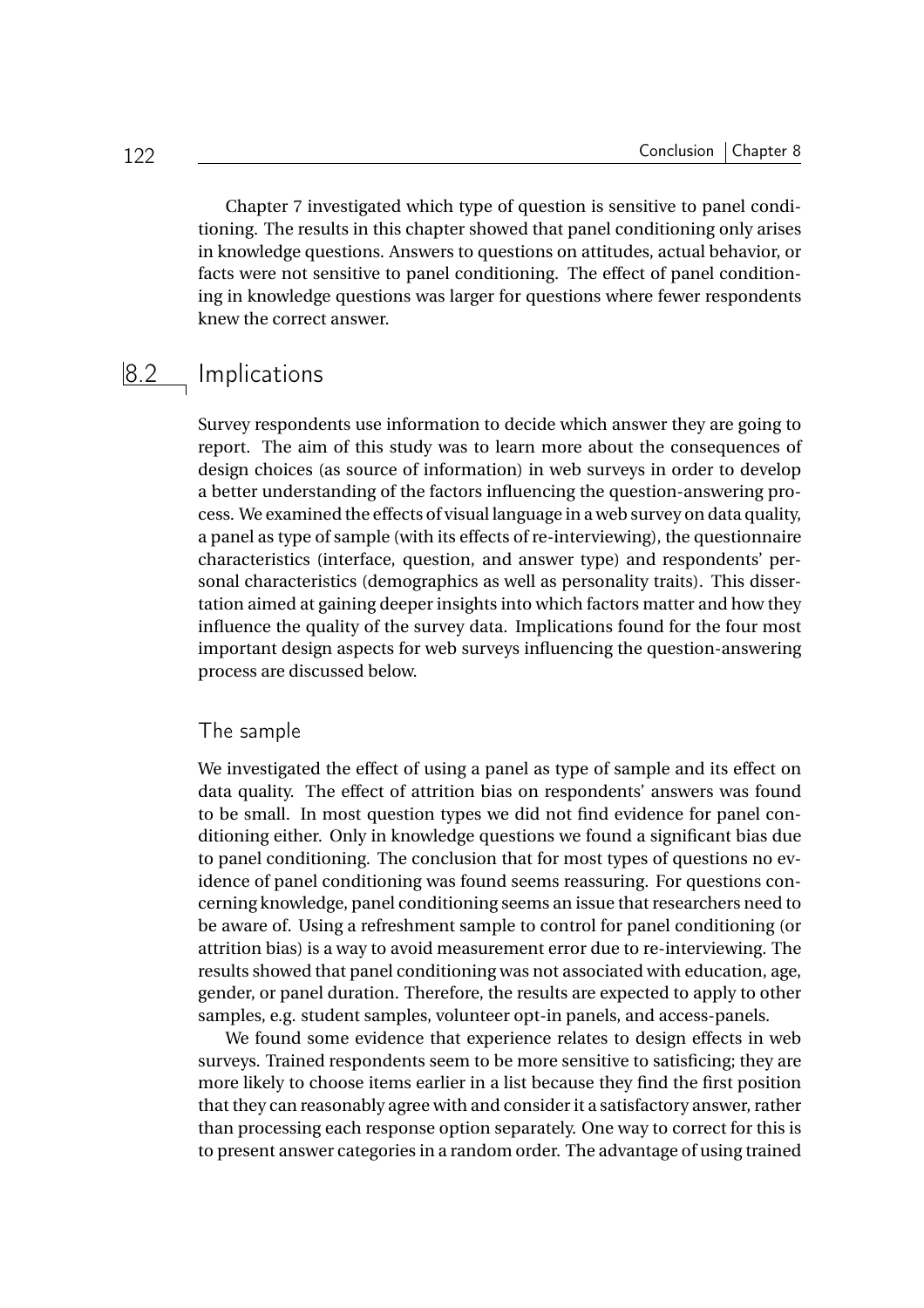respondents is that they are less sensitive to visual language. Fresh respondents appeared more sensitive for visual cues in the response scales than trained respondents. Therefore, visual cues have to be chosen with care if a fresh sample is used. The number of items per screen and the impact of response categories did not show differences between trained and fresh respondents.

## The mode of administration

It is investigated whether visual cues in web surveys influence respondents' answers. We found that respondents gain meaning from non-verbal cues in a web survey as well as from verbal cues (words). In a non-linear visualization, respondents were more eager to select the second answer on the top line. Therefore, scales should appear in linear layouts rather than multiple columns or rows of categories.

Our experiments showed differences if answer categories were reversed in a five point scale. This is in line with other results on visual languages. Literature shows that people expect more positive categories, or ones that express a greater degree of satisfaction or some other opinion to have higher labels (Tourangeau et al. 2004). In addition, people may expect categories to appear from positive to negative (Tourangeau et al. 2004). Our results indicated that a negative tone of the first option changed reports in a negative manner (anchoring effect, as suggested by Schwarz 1996), which should be taken into account when designing a questionnaire. Randomizing response categories is a way to control for this effect.

Changing the layout of a five point scale from vertical to horizontal led to some changes in the answer distributions, but the effects were not large. Adding the numbers 1 to 5 to a vertical format did not influence respondent answers. Adding the numbers 5 to 1 and 2 to -2 to the answer categories showed some significant differences. Although some manipulations did not show strong effects, tests comparing all manipulations simultaneously always showed significant differences between answer distributions and mean scores, indicating that visual cues influence respondents' answers. These cues should be kept to a minimum and be built in a web questionnaire with careful considerations for data quality.

#### Questionnaire characteristics

The use of a screen-by-screen design, scrollable format, or multiple-items-per screen format did not influence respondents' answers, but it did have an influence on respondents' evaluation of the questionnaire. Keeping the respondent satisfied is important e.g. for panel maintenance, and therefore it is important not to place too many items on a screen.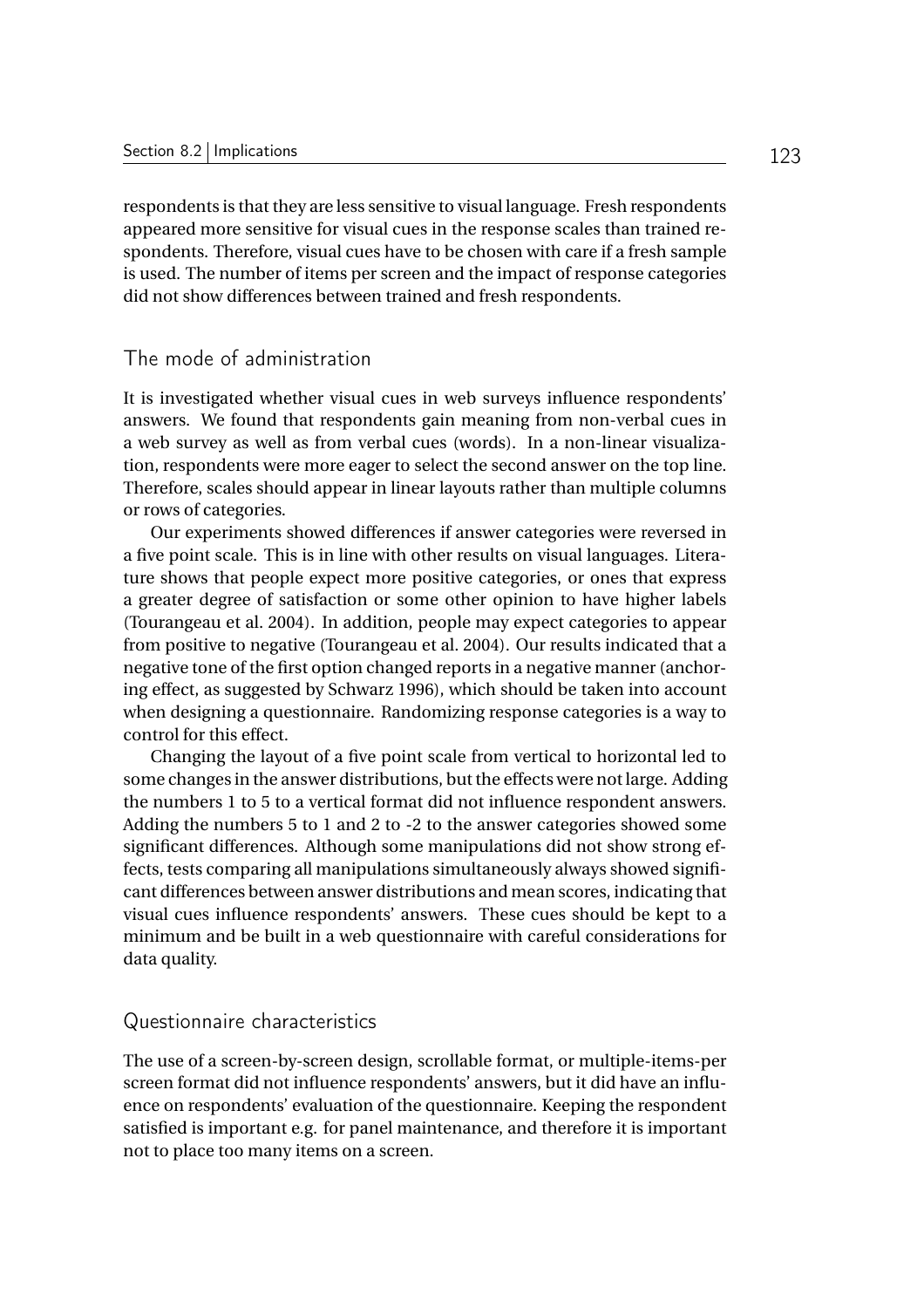We found strong support for the hypothesis that the range of response categories affects respondent reports, especially in questions that are difficult to process. An open-ended format is preferable in questions in which estimation strategies have to be used. If this type of answer format is not desirable (e.g., because of higher item non-response on open-ended answers), categories in closed questions have to be chosen with care. How strongly the scale biases a respondent's answer, was influenced by how the scale relates to the population distribution. A pre-test can help determine the answer categories and decrease the impact of response categories.

#### Personal characteristics

The fact that we made use of heterogeneous samples, made it possible to test for effects of personal characteristics on answers provided by survey respondents. The effects we found were limited. Age and education effects were not as clear-cut as we would have expected. For example, there was no evidence that response effects fall monotonically with education level as suggested by literature.

The Need for Cognition and the Need to Evaluate as personality factors accounted for variance in survey responding. We found significant interactions of ability to process information and motivation for questions that were more difficult to process. Motivation helped when memory representation was bad; when memory representation was good motivation was not needed to report the behavior. When designing questionnaires one should pay particularly attention to design effects when respondents are expected to have difficulty in reporting, or lack of motivation.

This dissertation aimed at gaining deeper insights into which factors influence the quality of the survey data. Our results imply the following suggestions on web questionnaire design:

- 1. Present several items per screen, but not too many.
- 2. Use open-ended questions for questions that are difficult to process; if this is necessary use a pre-test to develop the answer scale.
- 3. Constrain visual cues to a minimum; use no numbers in addition to the verbal labels and present the labels in the same way (e.g. negative to positive) across surveys.
- 4. Use a linear layout for scalar questions, preferably horizontal.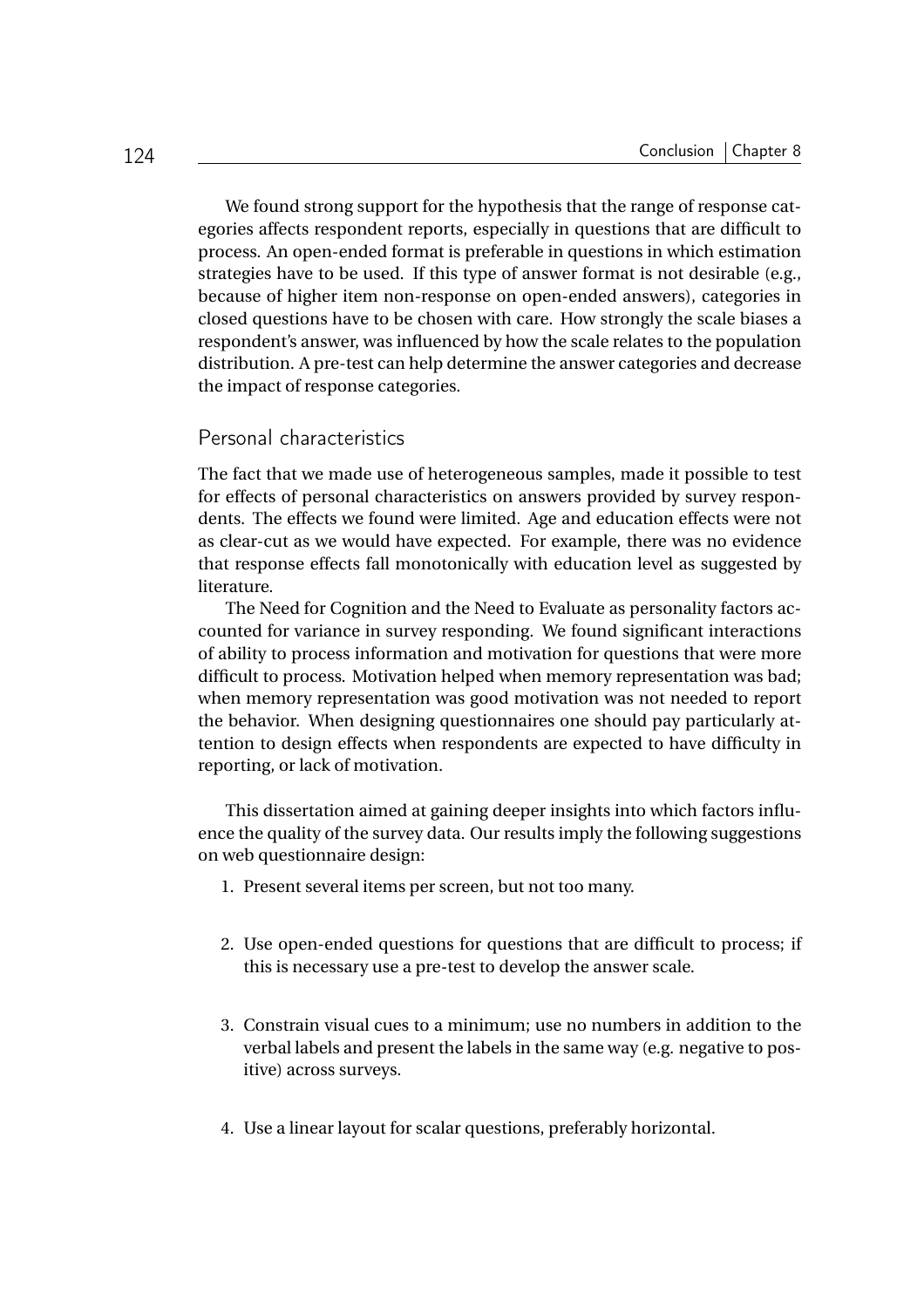- 5. If possible, randomize response categories to diminish the effect of satisficing.
- 6. Do not use a panel for knowledge questions, if this is inevitable correct for panel conditioning with fresh respondents.

## Limitations and suggestions for future research 8.3

This section discusses limitations and provides suggestions for future research raised in this dissertation. This dissertation aimed at gaining deeper insights into which design factors affect the question-answering process in web surveys. The main components of the process are interpreting the question, retrieving information, generating an opinion or a representation of the relevant behavior, and reporting it. Our studies cannot point out at which step in the process respondents' answers are affected. In that sense, the question-answering process still remains a black box.

#### The sample

Using a probability sample for our studies without the need for Internet access makes it possible to generalize conclusions to the population. But using a representative sample may also lead to more measurement error. Saris and Gallhofer (2007) suggest that lower educated and older people may make more reporting errors.

Another possible limitation is the fact that our use of a panel as type of sample might interact with the design results. We tried to analyze the effect of panel experience by repeating some of the studies in a fresh panel (with respondents filling out a questionnaire in this panel for the first time).

Panel conditioning seems to be related to cognitive demand. Knowledge questions where fewer people knew the answer were more sensitive to panel conditioning. More cognitively demanding questions might be more sensitive to panel conditioning. Future research can make the relation between panel conditioning and cognition more clear.

#### The mode of administration

Our studies show that design aspects influence the answers from respondents in web surveys. Unfortunately, we do not have a comparison condition that allows us to assess if the influence of design choices is more or less pronounced in web surveys. For example, Rockwood et al. (1997) did not find differences in a telephone mode compared to a mail mode (which are very different in information transmitting) with regard to answer category effects. Our results show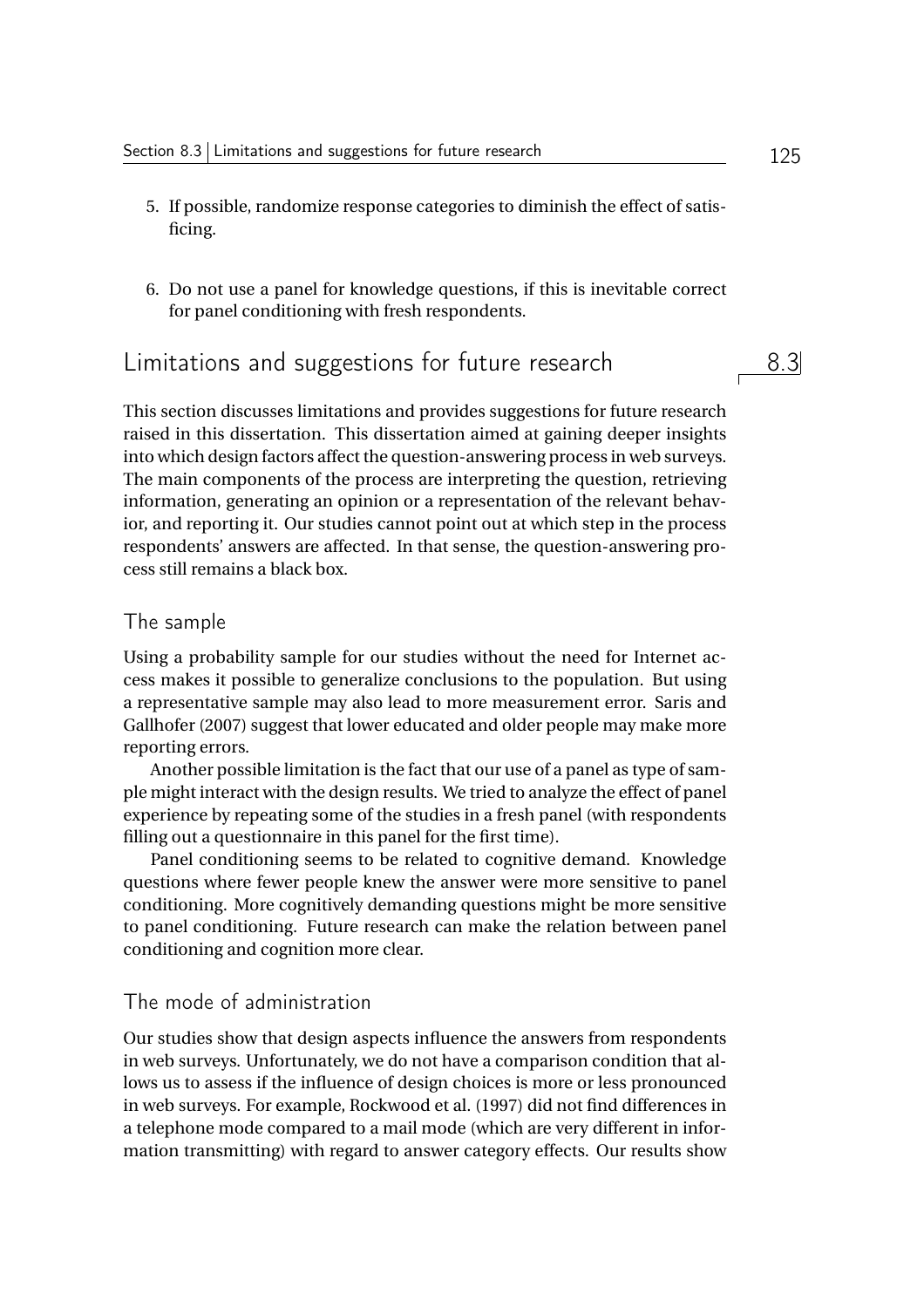larger differences between response scales than their results in telephone and mail mode. This could indicate a high tendency to satisfice in web surveys, as suggested by De Leeuw (2005). Because we have no comparison condition of another mode, this dissertation cannot assess if design choices analyzed here are more or less pronounced in web surveys.

With regard to the visual cues in answer categories, our results hint at the conjecture that presenting a five point scale horizontally makes that respondents read the answer categories more accurate, therefore decreasing the influence of layout. Further research in web surveys on a horizontal layout of scalar questions in different contexts can make this effect more clear.

#### Questionnaire characteristics

There are many ways to investigate the effect of questionnaire characteristics such as interface design, question type, and answer type on respondents' answers. Our studies show that these three factors interact with each other in influencing the response process. For example, our data point at a relation between question type and answer type. The influence of response categories is more pronounced in questions in which estimation strategies have to be used in formatting a report. Future research is needed if we want to develop a better understanding of the exact way in which these questionnaire characteristics interact with each other and influence the response process.

We found interaction effects between motivation and memory for questions that were more difficult to process. Motivation apparently helped when memory representation is bad; when memory representation was good motivation was not needed to report the requested behavior. This could be due to the fact that we used relatively simple questions. For more difficult questions the conjecture that motivation helps when memory representation is good might be valid. This is certainly worth additional investigation.

### Personal characteristics

Although we did several analyzes with respondents' personal characteristics as explanatory variables, the effect on the quality of the data is not entirely clear. This is in line with the literature, which also shows mixed findings. Future research on different types of questions may make the effect of personal characteristics more clear. It can be possible that personal characteristics affect respondents' answers in some type of questions, but not in others. To know which types of questions are affected by personal characteristics is a valuable asset to the theory and practice of (web) questionnaire design. In addition, other personality scales than the Need for Cognition and Need to Evaluate might be important factors influencing respondents' answers.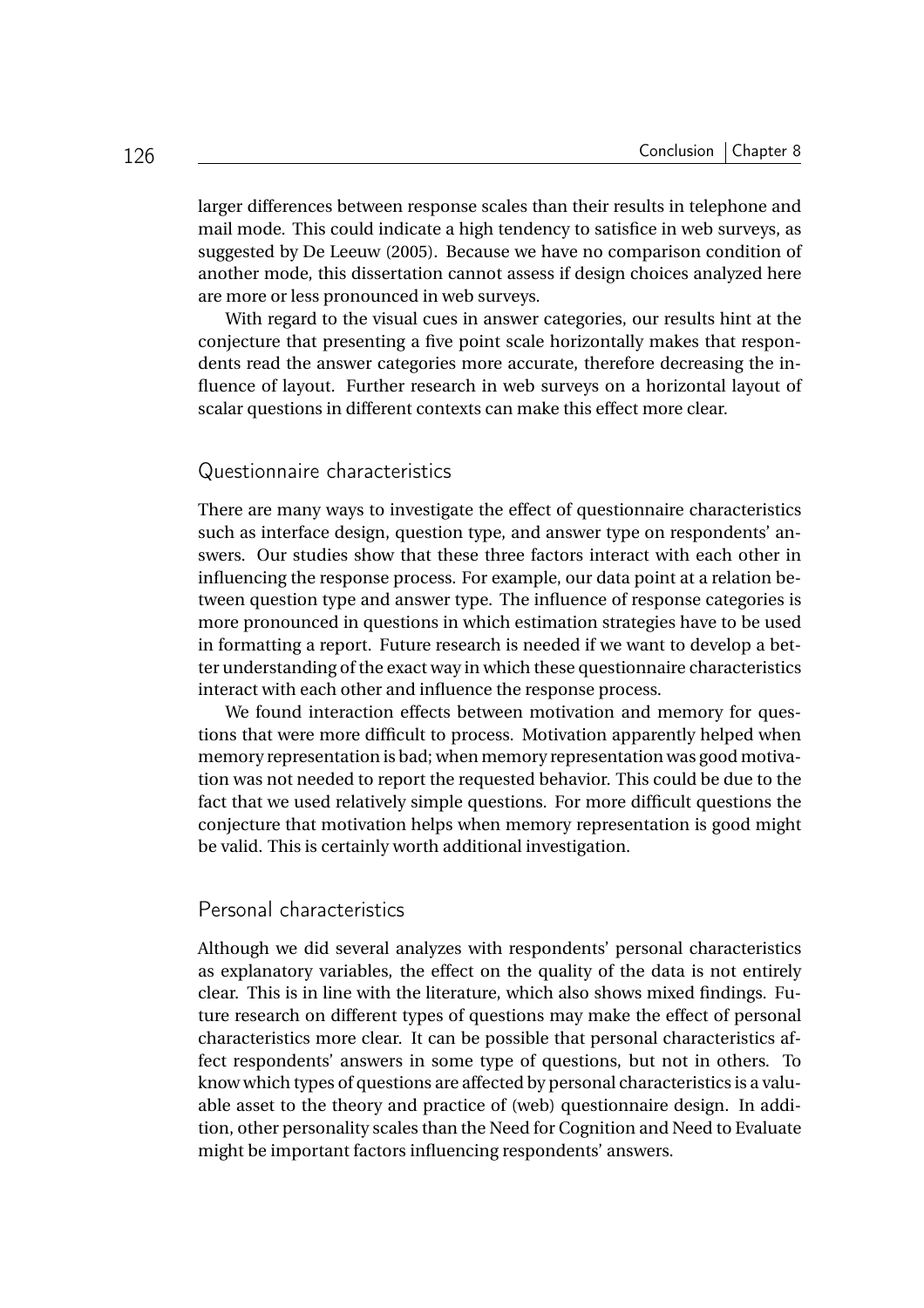We showed that the highly educated seemed to be more sensitive for layout effects. Deriving conclusions on a university students based sample might show more differences between different formats than a heterogeneous sample of the population. Future research should be conducted comparing students based and representative samples to find out if studies using students show more or less significant results with regard to (web) questionnaire design.

Each factor influencing the question-answering process has far more elements than discussed in this dissertation. For example, the effect of mode of administration is limited to visual cues in web surveys, although the effect of the presence or absence of an interviewer and the use of computer-assisted surveys or not can also be important determinants of the question-answering process. In addition, differences between probability-based sampling and nonprobability-based sampling, probability-based sampling of the full population and Internet users etc. is beyond the scope of this dissertation. The influence of questionnaire, question, and answer types can be analyzed in different ways as well as the influence of personal characteristics. So the conclusions in this dissertation are mere a beginning of understanding the effects of factors influencing the question-answering process. Our studies can be used to contribute towards a theory and practice of web questionnaire design. The understanding of the quality of respondents' answers depends on it.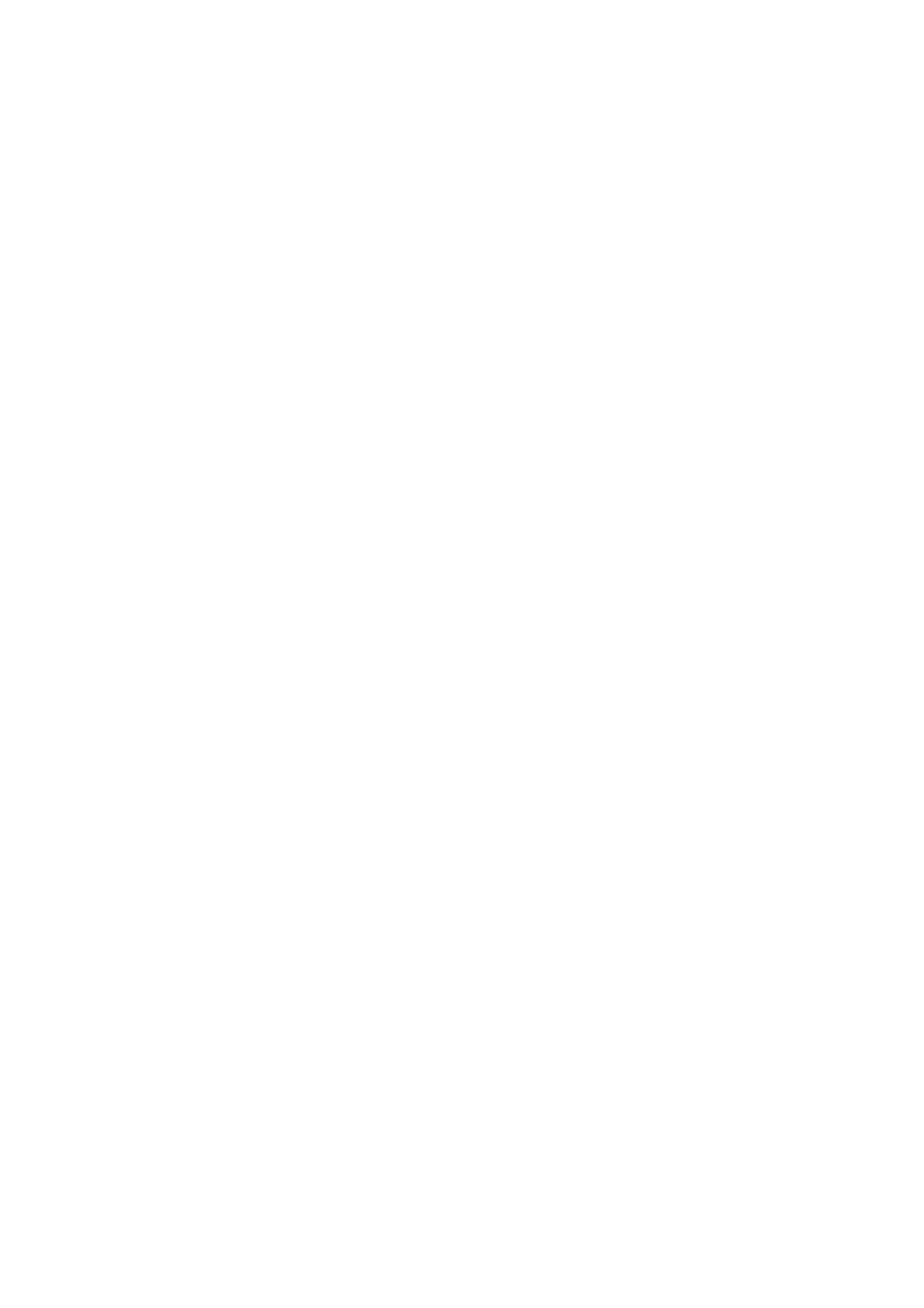# Bibliography

Baltagi, B. (2001): *Econometric Analysis of Panel Data*. Wiley: Chischester.

- Bartels, L. (1999): Panel Effects in the American National Election Studies. *Political Analysis*, 8:1–20.
- Biemer, P. and L. E. Lyberg (2003): *Introduction to Survey Quality*. Wiley series in Survey Methodology: New Jersey.
- Bizer, G. Y., J. A. Krosnick, A. L. Holbrook, S. C. Wheeler, D. D. Rucker, and R. E. Petty (2004): The Impact of Lifeity on Cognitive, Behavioral, and Affective Political Processes: The Effects of Need to Evaluate. *Journal of Lifeity*, 72:996– 1028.
- Blumberg, H., C. Fuller, and P. Hare (1974): Response Rates in Postal Surveys. *Public Opinion Quarterly*, 38:113–123.
- Bodenhausen, G. and R. Wijer (1987): Social Cognition and Social Reality: Information Acquisition and Use in the Labaratory and the Real World. In H. Hippler, N. Schwarz, and S. Sudman, editors, *Social Information Processing and Survey Methodology*, pages 6–41. Springer-Verlag: New York.
- Borgers, N., J. Hox, and D. Sikkel (2004): Response Effects in Surveys on Children and Adolecents: The Effect of Number of Response Options, Negative Wording, and Neutral Mid-Point. *Quality and Quantity*, 38:17–33.
- Bowker, D. and D. A. Dillman (2000): An Experimental Evaluation of Left and Right Oriented Screens for Web Questionnaires. *Paper presented at the 55th annual conference of American Association for Public Opinion Research. Portland, Oregon, May 18-21, 2000. http://survey.sesrc.wsu.edu/dillman/papers/AAPORpaper00.pdf*.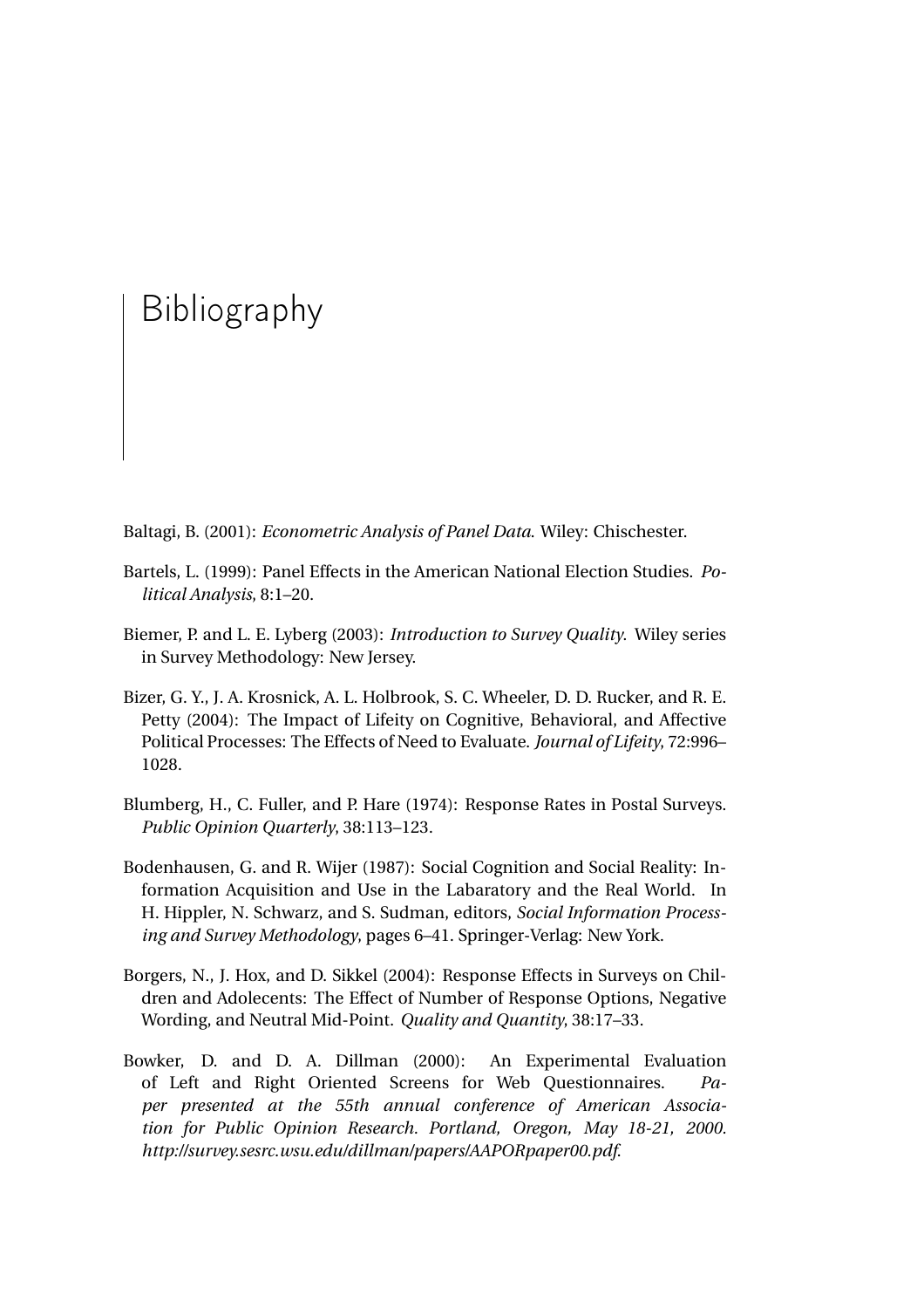- Bradlow, E. T. and G. J. Fitzsimons (2001): Subscale Distance and Item Clustering Effects in Self-administered Surveys: A New Metric. *Journal of Marketing Research*, 38:254–262.
- Brannen, J. (1993): The Effects of Research on Participants: Findings from a Study of Mothers and Employment. *The Sociological Review*, 41:328–346.
- Cacioppo, J. and R. Petty (1982): The Need for Cognition. *Journal of Personality and Social Psychology*, 42:116–131.
- Chan, J. and K. McDermott (2007): The Testing Effect in Recognition Memory: A Dual Process Account. *Journal of Experimental Psychology: Learning, Memory, and Cognition*, 33:431–437.
- Chang, L. and J. Krosnick (2003): Comparing Oral Interviewing with Self-Administered Computerized Questionnaires: An Experiment. *http://communication.stanford.edu/faculty/krosnick.html*.
- Choquette, K. A. and M. N. Hesselbrock (1987): Effects of Retesting with the Beck and Zung Depression Scales in Alcoholics. *Alcohol and Alcoholism*, 22:277–283.
- Christian, L. (2003): The Influence of Visual Layout on Scalar Questions in Web Surveys. *Unpublished Master's Thesis on http://survey.sesrc.wsu.edu/dillman/papers.htm*.
- Christian, L. M. and D. A. Dillman (2004): The Influence of Graphical and Symbolic Language Manipulations to Self-Administered Questions. *Public Opinion Quarterly*, 68:57–80.
- Christian, L. M., D. A. Dillman, and J. D. Smyth (2005): Instructing Web and Telephone Respondents to Report Date Answers in Format Desired by the Surveyor. *Social and Economic Sciences Research Center (SESRC), Technical Report 05-067*.
- (2007): Helping Respondents Get It Right the First Time: The Influence of Words, Symbols, and Graphics in Web Surveys. *Public Opinion Quarterly*, 71:113–125.
- Clinton, J. (2001): Panel Bias from Attrition and Conditioning: A Case Study of the Knowledge Networks Panel. *Working paper www.knowledgenetworks.com*.
- Coen, T., J. Lorch, and L. Piekarski (2005): The Effects of Survey Frequency on Panelists' Responses. *ESOMAR, www.websm.org*.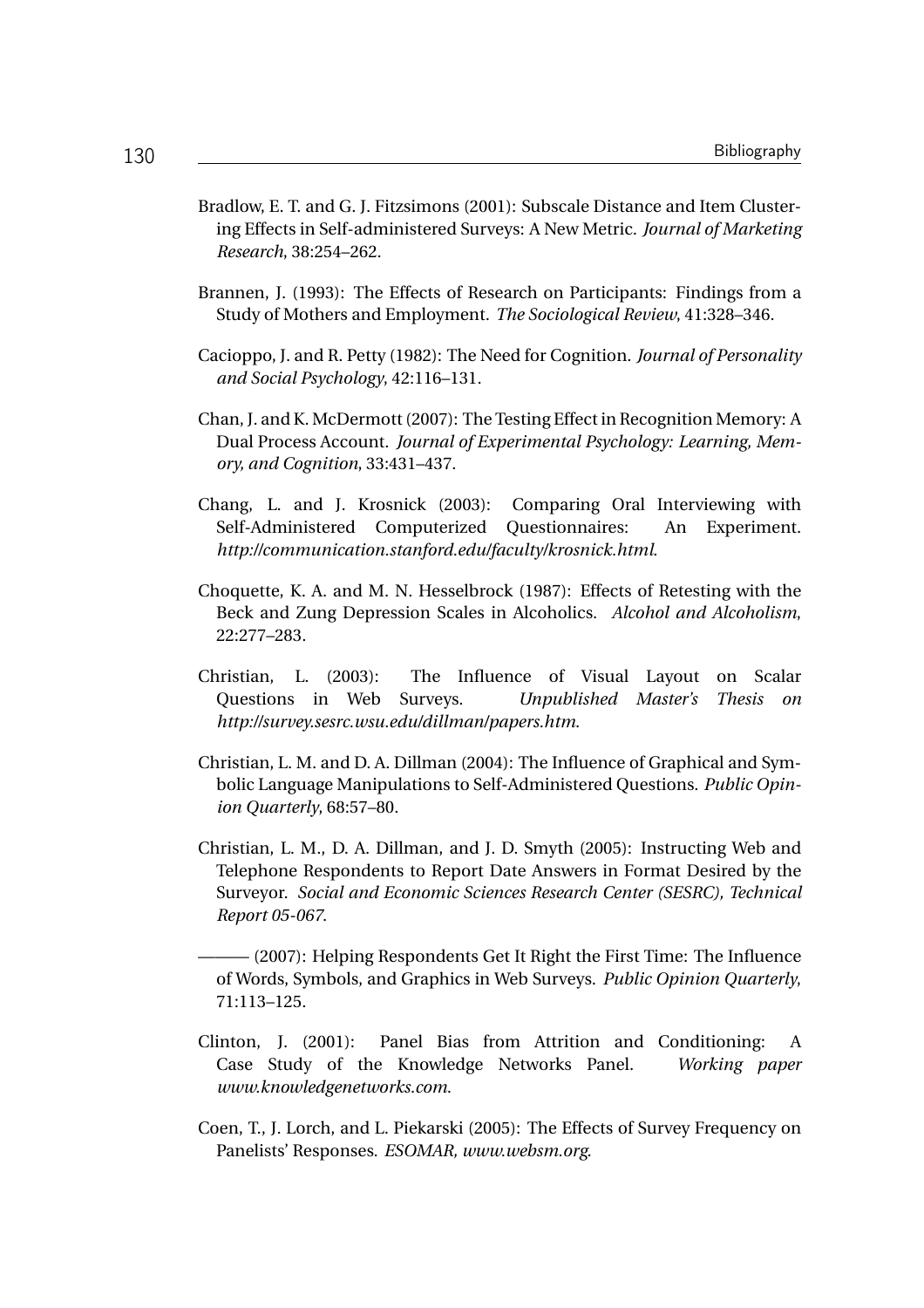- Coombs, L. (1973): Problems of Contamination in Panel Surveys: A Brief Report on an Independent Sample, Taiwan, 1970. *Studies in Family Planning*, 4:257– 261.
- Couper, M. (2000): Web Surveys. A Review of Issues and Approaches. *Public Opinion Quarterly*, 64:464–494.
- Couper, M. P., R. Tourangeau, and K. Kenyon (2004): Picture This. Exploring Visual Effects in Web Surveys. *Social Science Computer Review*, 68:256–266.
- Couper, M. P., M. W. Traugott, and M. J. Lamias (2000): Web Survey Design and Administration. *Public Opinion Quarterly*, 60:230–253.
- Crawford, S., M. Couper, and M. Lamias (2001): Web Surveys: Perceptions of Burden. *Social Science Computer Review*, 19:146–162.
- Das, M., V. Toepoel, and A. van Soest (2007): Can I use a Panel? Panel Conditioning and Attrition Bias in Panel Surveys. *CentER Discussion Paper, Tilburg University*, 56.
- De Leeuw, E. (2005): To Mix or Not to Mix Data Collection Modes in Surveys. *Journal of Official Statistics*, 21:233–255.
- Dennis, M. (2001): Are Internet Panels Creating Professional Respondents? *Marketing Research*, 13:34–39.
- Deutskens, E. (2006): From Paper-and-Pencil to Screen-and-Keyboard: Studies on the Effectiveness of Internet-Based Marketing Research. *PhD dissertation, University of Maastricht*.
- Deutskens, E., K. de Ruyter, M. Wetzels, and P. Oosterveld (2004): Response Rate and Response Quality of Internet-Based Surveys: An Experimental Study. *Marketing Letters*, 15:21–36.
- Dillman, D. A. (2007): *Mail and Internet Surveys. The Tailored Design Method*. Wiley: Hoboken NJ.
- Dillman, D. A., S. Caldwell, and M. Gansemer (2000): Visual Design Effects on Item Nonresponse to a Question About Work Satisfaction That Precedes the Q-12 Agree-Disagree Items. *Paper supported by the Gallup Organization and Washington State University http://survey.sesrc.wsu.edu/dillman/papers.htm.*
- Dillman, D. A. and L. M. Christian (2002): The Influence of Words, Symbols, Numbers, and Graphics on Answers to Self-Administered Questionnaires: Results from 18 Experimental Comparisons. *http://survey.sesrc.wsu.edu/dillman/papers.htm*.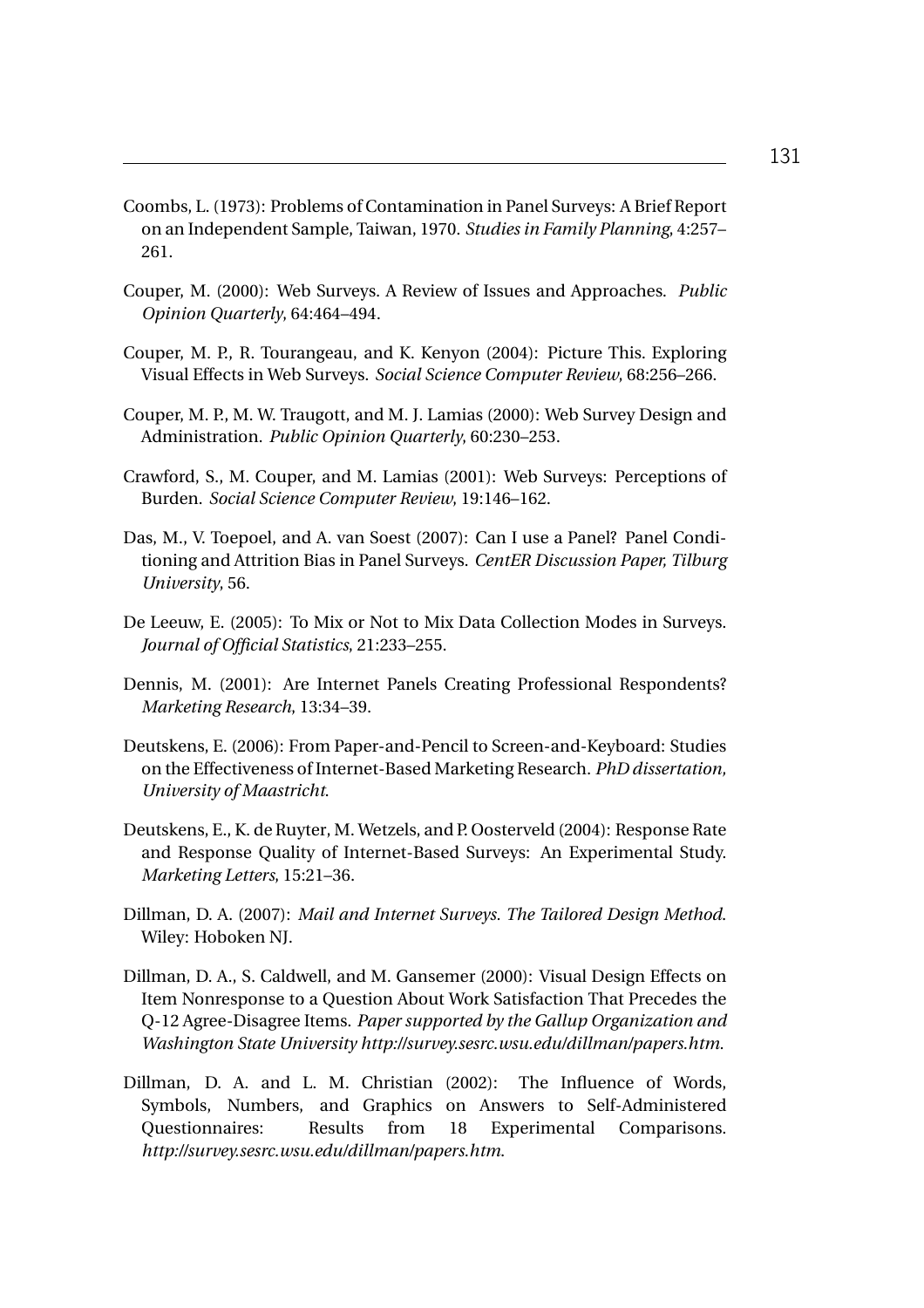– (2005): Survey Mode as a Source of Instability in Responses across Surveys. *Fieldmethods*, 17:30–52.

- Dillman, D. A., J. D. Smyth, L. M. Christian, and M. J. Stern (2006): Multiple Answer Questions in Self-Administered Surveys: The Use of Check-All-That-Apply and Forced-Choice Question Formats. *Public Opinion Quarterly*, 70:66–77.
- Dillman, D. A., R. Tortora, and D. Bowker (1998): Principles for Constructing Web Surveys. *SESRC Technical Report 98-50, Pullman, Washington. http://survey.sesrc.wsu.edu/dillman/papers.htm*.
- Duan, D., M. Alegria, G. Canino, T. McGuire, and D. Takeuchi (2007): Survey Conditioning in Self-Reported Mental Health Service Use: Randomized Comparison of Alternative Instrument Formats. *Health Services Research*, 42:890–907.
- Fitzgerald, J., P. Gottschalk, and R. Moffitt (1998): An Analysis of Sample Attrition in Panel Data: The Michigan Panel Study of Income Dynamics. *Journal of Human Resources*, 33:251–299.
- Friedman, L. W. and H. H. Friedman (1994): A Comparison of Vertical and Horizontal Rating Scales. *The Mid-Atlantic Journal of Business*, 30:102–107.
- Friedman, L. W. and J. R. Leefer (1994): Label Versus Position in Rating Scales. *Journal of the Academy of Marketing science*, 9:88–92.
- Fuchs, M. (2005): Children and Adolescents as Respondents. Experiments on Question Order, Response Order, Scale Effects and the Effect of Numeric Values Associated with Response Options. *Journal of Official Statistics*, 21:701– 725.
- Golob, T. (1990): The Dynamics of Household Travel Time Expenditures and Car Ownership Decisions. *Transportation Research*, 24A:443–463.
- Griffith, L., D. Cook, G. Guyatt, and C. Charles (1999): Comparison of Open and Closed Questionnaire Formats in Obtaining Demographic Information From Canadian General Internists. *Journal of Clinical Epidemiology*, 52:997–1005.
- Hausman, J. and D. Wise (1979): Attrition bias in Experimental and Panel Data: The Gary Income Maintenance Experiment. *Econometrica*, 47:455–474.
- Hirano, K., G. Imbens, G. Ridder, and D. Rubin (2001): Combining Panel Data Sets with Attrition and Refreshment Samples. *Econometrica*, 69:1645–1659.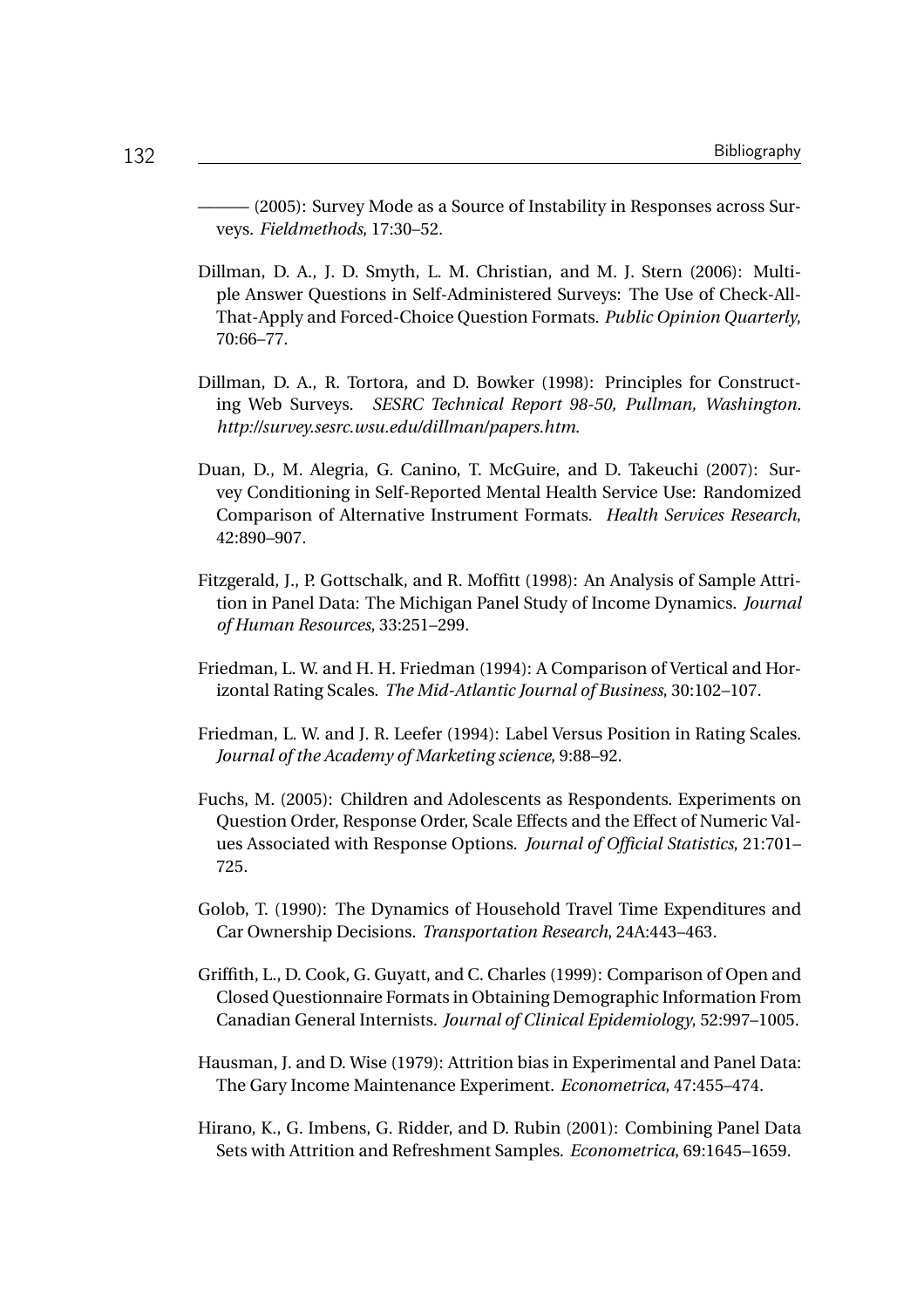- Hofmans, J., P. Theuns, S. Baekelandt, O. Mairesse, N. Schillewaert, and W. Cools (2007): Bias and Changes in Perceived Intensity of Verbal Qualifiers Effected by Scale Orientation. *Survey Research Methods*, 1:97–108.
- Hurd, M., D. McFadden, H. Chand, L. Gan, A. Merrill, and M. Roberts (1998): Consumption and Savings Balances of the Elderly: Experimental Evidence on Survey Response Bias. In D. Wise, editor, *Frontiers in the Economics of Aging*, pages 353–387. University of Chicago Press: Chicago.
- Jarvis, W. and R. Petty (1996): The Need to Evaluate. *Journal of Personality and Social Psychology*, 70:172–194.
- Jenkins, C. R. and D. A. Dillman (1997): Towards a Theory of Self-Administered Questionnaire Design. In L. Lyberg, P. Biemer, M. Collins, E. de Leeuw, C. Dippo, N. Schwarz, and D. Trewin, editors, *Survey Measurement and Process Quality*, pages 165–169. Wiley: New York.
- Kalton, G., D. Kasprzyk, and D. McMillen (1989): Nonsampling Errors in Panel Surveys. In D. Kasprzyk, G. Duncan, G. Kalton, and M. Singh, editors, *Panel Surveys*, pages 249–270. Wiley: New York.
- Knauper, B., N. Schwarz, and D. Park (2004): Frequency Reports Across Age Groups. *Journal of Official Statistics*, 20:91–96.
- Krosnick, J. and F. Alwin (1987): An Evaluation of a Cognitive Theory of Response-Order Effects in Survey Measurement. *Public Opinion Quarterly*, 51:201–219.
- Krosnick, J., S. Narayan, and W. Smith (1996): Satisficing in Surveys: Initial Evidence. *New Directions for Program Evaluation*, 70:29–44.
- Krosnick, J. A. and L. R. Fabrigar (1997): Designing Rating Scales for Effective Measurement in Surveys. In L. Lyberg, P. Biemer, M. Collins, E. de Leeuw, C. Dippo, N. Schwarz, and D. Trewin, editors, *Survey Measurement and Process Quality*, pages 141–164. Wiley: New York.
- Kwak, N. and B. Radler (2002): A Comparison Between Mail and Web Surveys: Response Pattern, Respondent Profile, and Data Quality. *Journal of Official Statistics*, 18:257–273.
- Lee, M. (2002): *Panel Data Econometrics*. Academic Press: Boston, 1st edition.
- Little, R. and D. Rubin (2002): *Statistical Analysis with Missing Data*. Wiley: New York.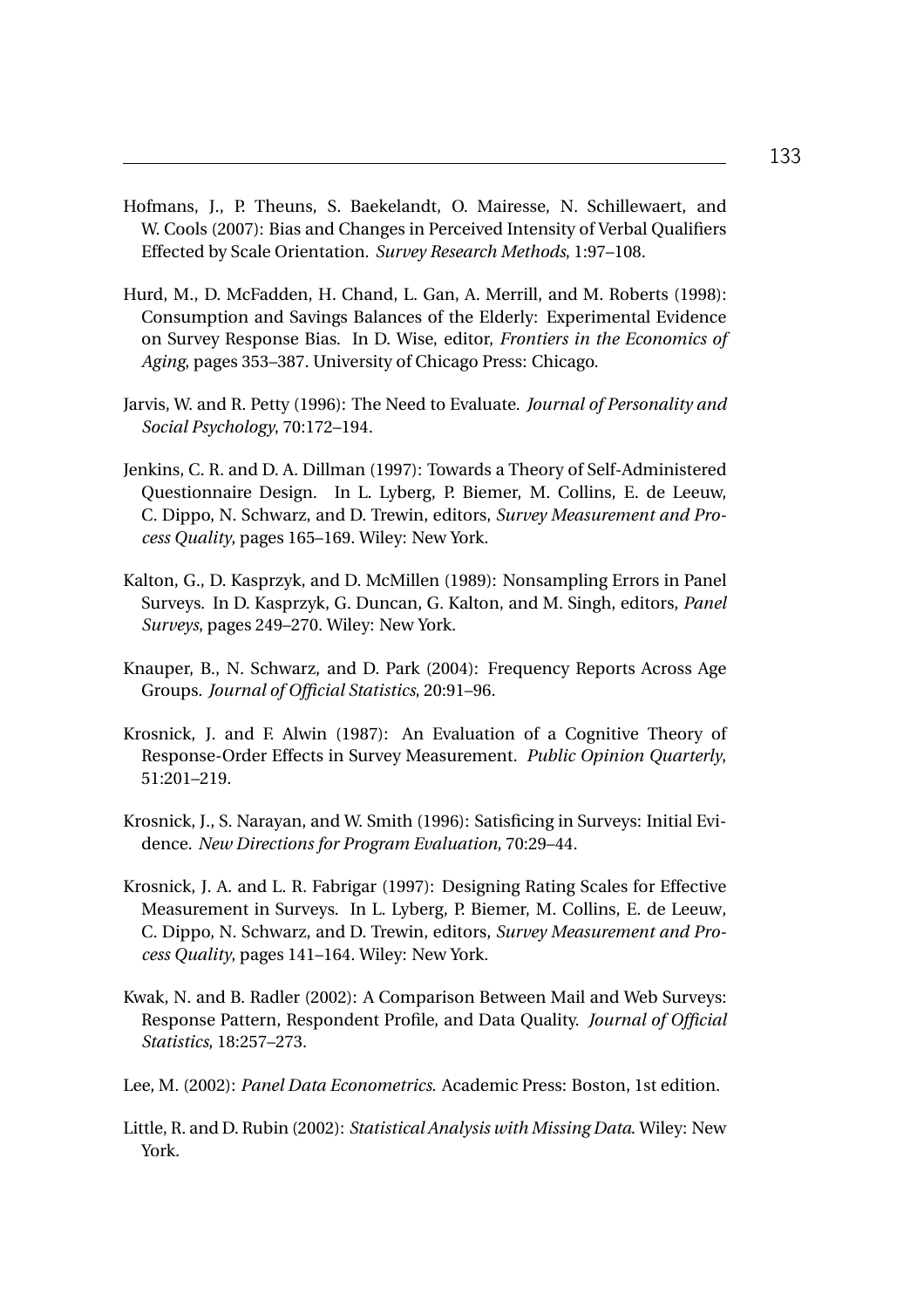- Lohse, G., S. Bellman, and E. Johnson (2000): Consumer Buying Behavior on the Internet: Findings from Panel Data. *Journal of Interactive Marketing*, 14:15– 29.
- Lozar Manfreda, K., Z. Batagelj, and V. Vehovar (2002a): Design of Web Survey Questionnaires: Three Basic Experiments. *Journal of Computer-Mediated Communication*, 7, 3:http://www.ascusc.org/jcmc/vol7/issue3/vehovar.html.
- (2002b): Design of Web Survey Questionnaires: Three Basic Experiments. *Journal of Computer-Mediated Communication*, 7,3:http://jcmc.indiana.edu/vol7/issue3/vehovar.html.
- Lynch, J., D. Chakravarti, and M. Anusree (1991): Contrast Effects in Consumer Judgments: Changes in Mental Representations or in the Anchoring of Rating Scales? *Journal of Consumer Research*, 18:284–297.
- Lynn, P. (1991): Data Collection Mode Effects on Responses to Attitudinal Questions. *Journal of Official Statistics*, 14:1–14.
- Manski, C. (1989): Anatomy of the Selection Problem. *Journal of Human Resources*, 24:343–360.

——— (1995): *Identification Problems in the Social Sciences*. Harvard University Press: Cambridge MA.

- Mathiowetz, N. and T. Lair (1994): Getting better? Changes or Errors in the Measurement of Functional Limitations. *Journal of Economic & Social Measurement*, 20:237–262.
- McFarland, S. (2001): Effects of Question Order on Survey Responses. *Public Opinion Quarterly*, 45:208–215.
- Mehrabian, A. and J. Russell (1974): *An Approach to Environmental Psychology*. MIT Press: Cambridge.
- Menon, G., P. Raghubir, and N. Schwarz (1995): Behavioral Frequency Judgments: An Accessibility-Diagnosticity Framework. *Journal of Consumer Research*, 22:212–228.
- Meurs, H., L. Van Wissen, and J. Visser (1989): Measurement Biases in Panel Data. *Transportation*, 16:175–194.
- Nicoletti, C. (2006): Nonresponse in Dynamic Panel Data Models. *Journal of Econometrics*, 132:461–489.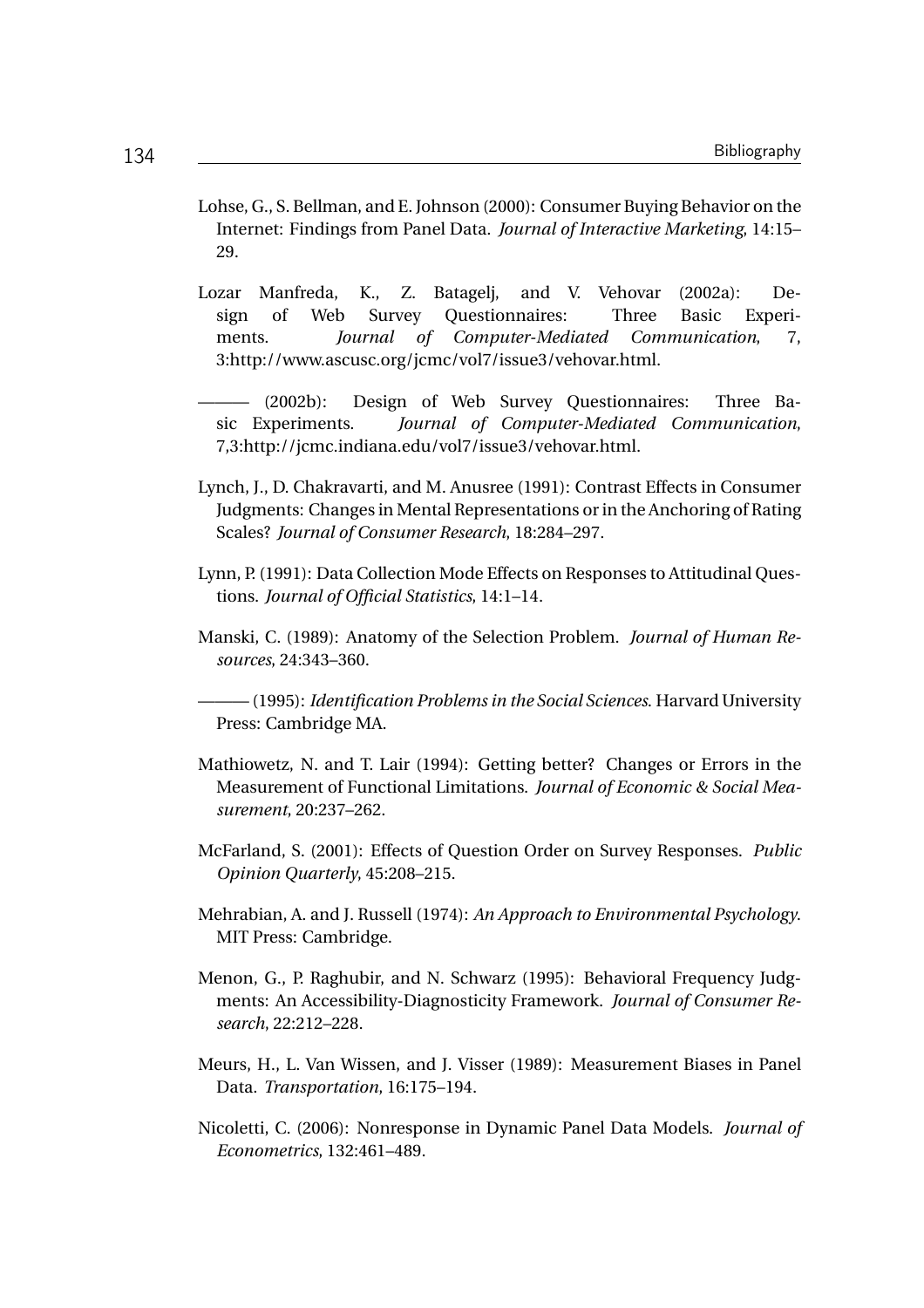- Norman, K. L., Z. Friedman, K. Norman, and R. Stevenson (2001): Navigational Issues in the Design of On-Line Self-Administered Questionnaires. *Behavior and Information Technology*, 20:37–45.
- Pennell, S. and J. Lepkowski (1992): *Panel Conditioning Effects in the Survey of Income and Program Participation. Proceedings of the Survey Research Methods Section*. American Statistical Association: Washington, DC.
- Petty, R. and W. Jarvis (1996): An Individual Differences Perspective on Assessing Cognitive Processes. In N. Schwarz and N. Sudman, editors, *Answering Questions*, pages 221–257. Jossey-Bass Publishers: San Francisco.
- Peytchev, A., M. P. Couper, S. E. McCabe, and S. D. Crawford. (2006): Web Survey Design. Paging Versus Scrolling. *Public Opinion Quarterly*, 70:596–607.
- Redline, C., D. Dillman, L. Carley-Baxter, and R. Creecy (2003): Factors that Influence Reading and Comprehension in Self-Administered Questionnaires. *Paper presented at the workshop on Item-Nonresponse and Data Quality, Basel, Switzerland, October 10 2003. http://survey.sesrc.wsu.edu/dillman/papers.htm*.
- Rockwood, T., R. Sangster, and D. Dillman (1997): The Effect of Response Categories on Questionnaire Answers: Context and Mode Effects. *Sociological Methods and Research*, 26:118–140.
- Rubin, D. (1976): Inference and Missing Data. *Biometrika*, 63:581–592.
- Sanchez, M. (1992): Effects of Questionnaire Design on the Quality of Survey Data. *Public Opinion Quarterly*, 56:206–217.
- Saris, W. and I. Gallhofer (2007): Estimation of the Effects of Measurement Characteristics on the Quality of Survey Questions. *Survey Research Methods*, 1:29–43.
- Schonlau, M., R. D. Fricker, and M. N. Elliott. (2002): *Conducting Research Surveys via E-mail and the Web*. RAND, Santa Monica.
- Schuman, H. and S. Presser (1981): *Questions and Answers in Attitude Surveys. Experiments on Question Form, Wording and Content*. Quantitative Studies in Social Relations: New York.
- Schwarz, N. (1996): *Cognition and Communication. Judgmental Biases, Research Methods, and the Logic of Conversation.* Lawrence Erlbaum Associates Publishers: New Jersey.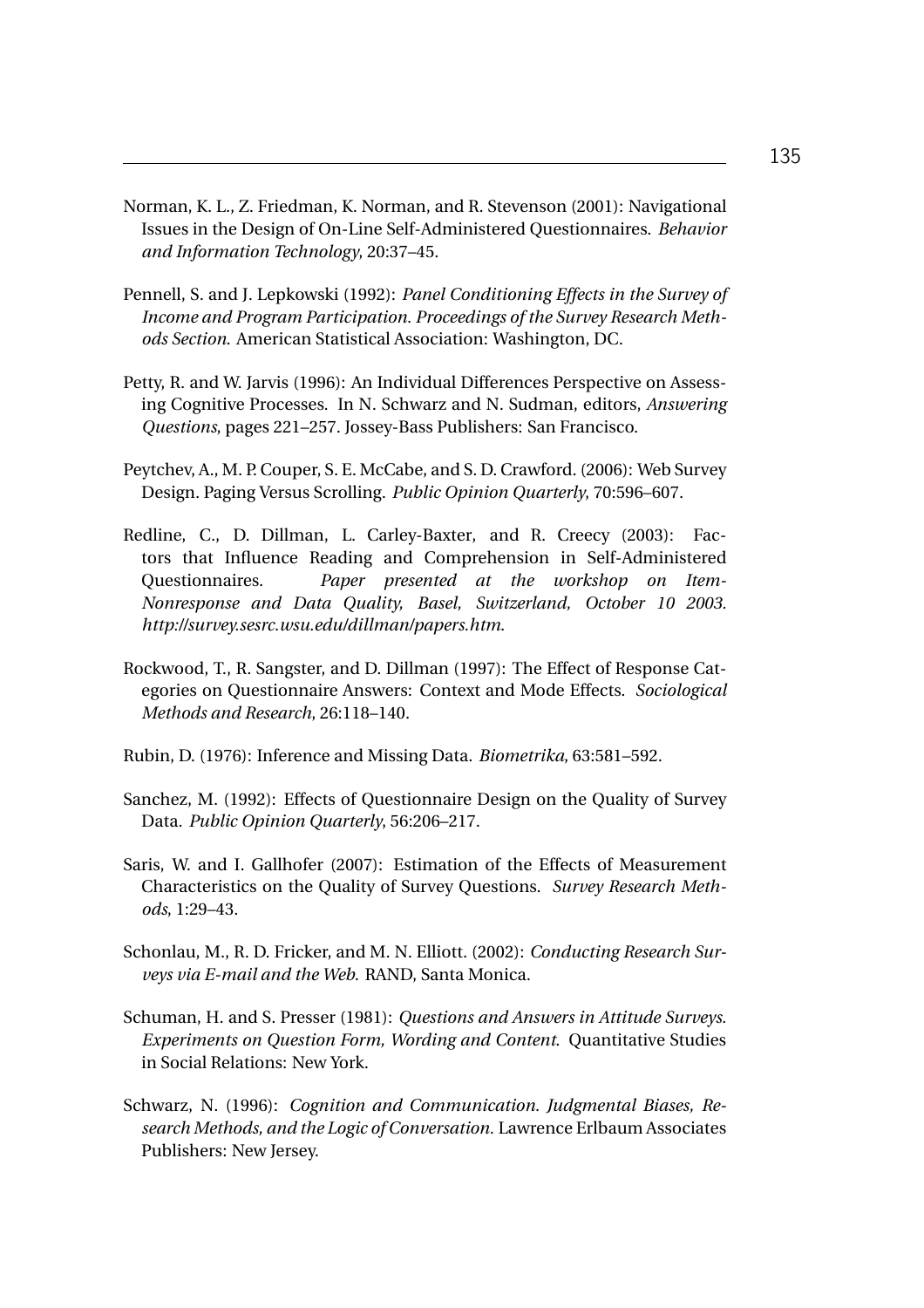- Schwarz, N., C. E. Grayson, and B. Knauper (1998): Formal Features of Rating Scales and the Interpretation of Question Meaning. *International Journal of Public Opinion Research*, 10:177–183.
- Schwarz, N. and H. Hippler (1987): What Response Scales May Tell Your Respondents: Informative Functions of Response Alternatives. In H. Hippler, N. Schwarz, and S. Sudman, editors, *Social Information Processing and Survey Methodology*, pages 163–178. Springer-Verlag: New York.
- Schwarz, N., H. Hippler, B. Deutsch, and F. Strack (1985): Response Scales: Effects of Category Range on Reported Behavior and Comparative Judgments. *Public Opinion Quarterly*, 49:388–395.
- Schwarz, N., B. Knauper, H.-J. Hippler, E. Noelle-Neumann, and L. Clark (1991): Rating Scales: Numeric Values May Change the Meaning of Scale Labels. *Public Opinion Quarterly*, 55:570–582.
- Sharot, T. (1991): Attrition and Rotation in Panel Surveys. *The Statistician*, 40:325–331.
- Sharpe, J. and D. Gilbert (1998): Effects of Repeated Administration of the Beck Depression Inventory and Other Measures of Negative Mood States. *Personal Individual Differences*, 24:457–463.
- Smith, T. W. (1995): Little Things Matter: A Sampler of How Differences in Questionnaire Format Can Affect Survey Responses. *Proceedings of the American Statistical Association*, Survey Research Section:1046–1051.
- Smyth, J., D. A. Dillman, L. M. Christian, and M. McBride (forthcoming): Open-Ended Questions in Web Surveys: Can Increasing the Size of Answer Boxes and Providing Extra Verbal Instructions Improve Response Quality? *Public Opinion Quarterly*.
- Smyth, J., D. A. Dillman, L. M. Christian, and M. J. Stern (2006): Effects of Using Visual Design Principles to Group Response Options in Web Surveys. *International Journal of Internet Science*, 1:6–16.
- Stern, M. J., D. A. Dillman, and J. D. Smyth (2007): Visual Design, Order Effects, and Respondent Characteristics in a Self-Administered Survey. *Survey Research Methods*, 1:121–138.
- Strack, F. and L. Martin (1987): Thinking, Judging, and Communicating: A Process Account of Context Effects in Attitude Surveys. In H. Hippler, N. Schwarz, and S. Sudman, editors, *Social Information Processing and Survey Methodology*, pages 123–148. Springer-Verlag: New York.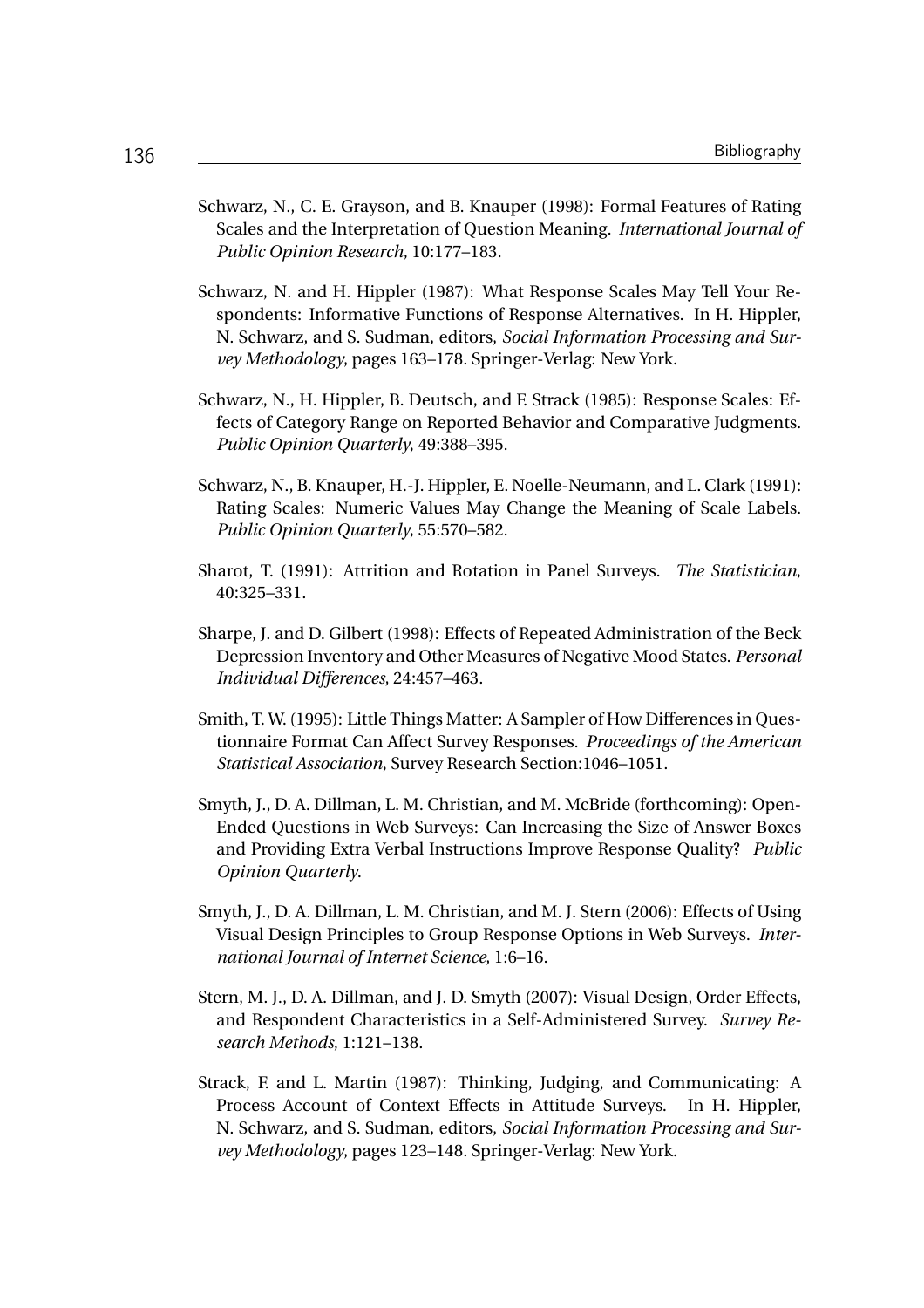- Strack, F., N. Schwarz, and M. Wanke (1991): Semantic and Pragmatic Aspects of Context Effects in Social and Psychological Research. *Social Cognition*, 9:111–125.
- Strahan, R. and K. C. Gerbrasi (1972): Short, Homogeneous Versions of the Marlowe-Crowne Social Desirability Scale. *Journal of Clinical Psychology*, 28:191–193.
- Strube, G. (1987): Answering Survey Questions: The Role of Memory. In H. Hippler, N. Schwarz, and S. Sudman, editors, *Social Information Processing and Survey Methodology*, pages 86–101. Springer-Verlag: New York.
- Sturgis, P., N. Allum, and I. Brunton-Smith (2007): Attitudes Over Time: The Psychology of Panel Conditioning. In P. Lynn, editor, *Methodology in Longitudinal Surveys*, pages 1–13. Wiley: Chischester.
- Sudman, S., N. Bradburn, and N. Schwarz (1996): *Thinking about Answers*. Jossey-Bass Publishers: San Francisco.
- Thomas, R. and D. Klein (2006): Merely Incidental?: Effects of Response Format on Self-reported Behavior. *Journal of Official Statistics*, 22:221–244.
- Toepoel, V., M. Das, and A. van Soest (2006): Design of Web Questionnaires: the Effect of Layout in Rating Scales. *CentER Discussion Paper 2006-30, Tilburg University*.
	- ——— (2009a): Design of Web Questionnaires: The Effects of the Number of Items per Screen. *Field Methods*, 21 (2).
- Toepoel, V., C. Vis, M. Das, and A. van Soest (2009b): Design of Web Questionnaires: an Information-Processing Perspective for the Effect of Response Categories. *Sociological Methods and Research, Special Issue on Web Surveys*.
- Tormala, Z. L. and R. E. Petty (2001): On-Line Versus Memory-Based Processing: The Role of "Need to Evaluate" in Person Perception. *Pers Soc Psychol Bull*, 27:1599–1612.
- Tourangeau, R., M. P. Couper, and F. Conrad. (2004): Spacing, Position, and Order. Interpretive Heuristics for Visual Features of Survey Questions. *Public Opinion Quarterly*, 68:368–393.
- ——— (2007): Color, Labels, and Interpretive Heuristics for Response Scales. *Public Opinion Quarterly*, 71:91–112.
- Tourangeau, R., L. Rips, and K. Ransinki (2000): *The Psychology of Survey Response*. University Press: cambridge.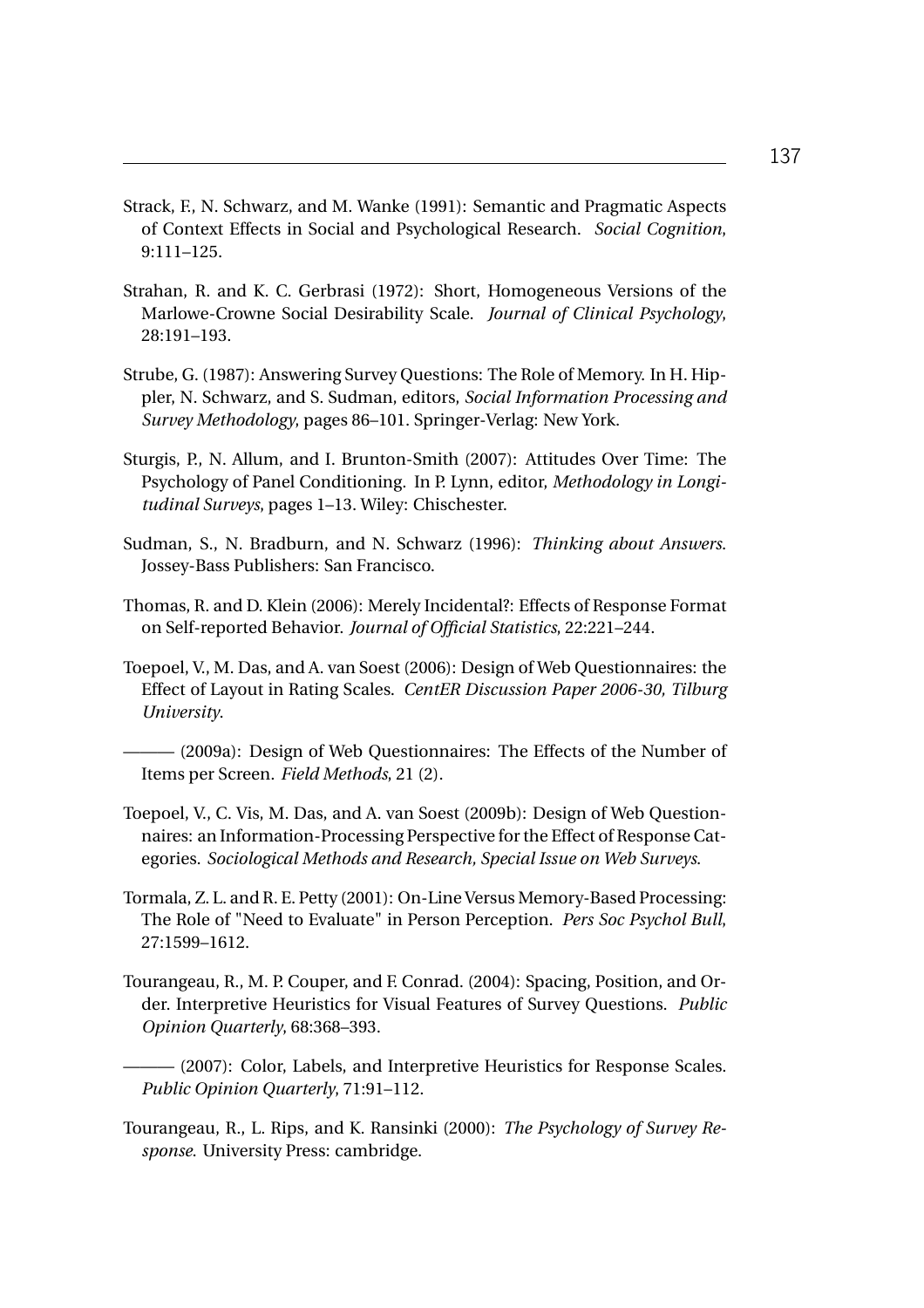- Trivellato, U. (1999): Issues in the Design and Analysis of Panel Studies: A Cursory Review. *Quality & Quantity*, 33:339–352.
- Van der Vaart, W. and T. Glasner (1999): Applying a Timeline as a Recall Aid in a Telephone Survey: A Record Check Study. *Applied Cognitive Psychology*, 21:227–238.
- Van der Zouwen, J. and T. Van Tilburg (2001): Reactivity in Panel Studies and its Consequences for Testing Causal Hypotheses. *Sociological Methods & Research*, 30:35–56.
- Vella, F. (1998): Estimating Models with Sample Selection Bias: A Survey. *Journal of Human Resources*, 33:127–169.
- Voogt, R. and W. Saris (2005): Mixed Mode Designs: Finding the Balance between Nonresponse Bias and Mode Effects. *Journal of Official Statistics*, 21:367–387.
- Wang, K., D. Cantor, and A. Safir (2000): Panel Conditioning in a Random Digit Dial Survey. In *Proceedings of the Section on Survey Research Methods*, pages 822–827. American Statistical Association: Alexandria VA.
- Waterton, J. and D. Lievesley (1989): Evidence of Conditioning Effects in the British Social Attitudes Panel. In D. Kasprzyk, G. Duncan, G. Kalton, and M. Singh, editors, *Panel Surveys*, pages 319–339. Wiley: New York.
- Weng, L. and C. Cheng (2000): Effects of Response Order on Likert-type Scales. *Educational and Psychological Measurement*, 60:908–924.
- Williams, W. (1970): The Systematic Bias Effects of Incomplete Responses in Rotation Samples. *Public Opinion Quarterly*, 33:593–602.
- Williams, W. and C. Mallows (1970): Systematic Biases in Panel Surveys Due to Differential Nonresponse. *Journal of the American Statistical Association*, 65:1338–1349.
- Winter, J. (2002a): Bracketing Effects in Categorized Survey Questions and the Measurement of Economic Quantities. *Discussion Paper No. 02-35, Sonderforschungsbereich 504, University of Mannheim*.
	- ——— (2002b): Effects in Survey-Based Measures of Household Consumption. *Discussion Paper No. 02-34, Sonderforschungsbereich 504, University of Mannheim*.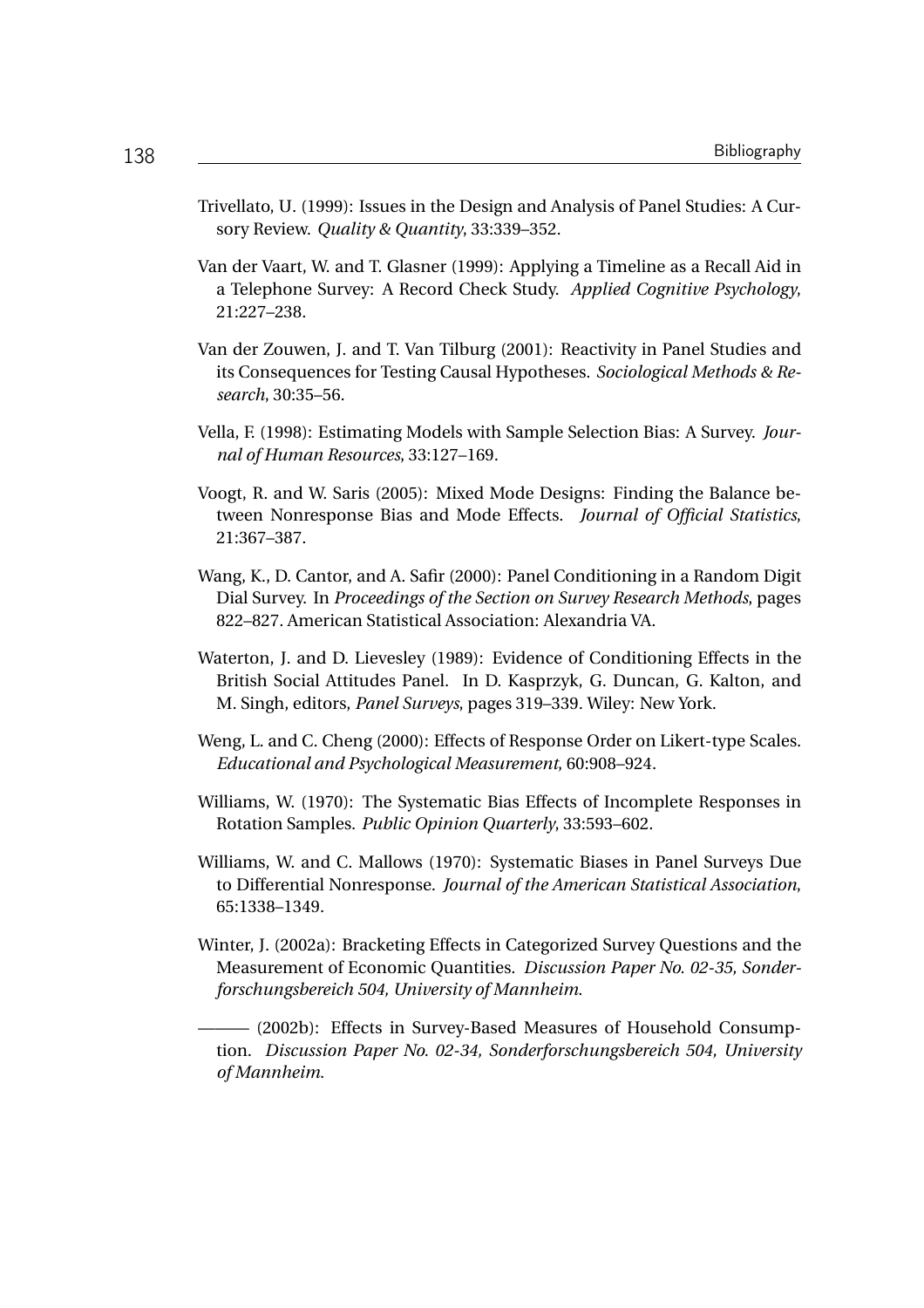## Nederlandse samenvatting

Iedereen gebruikt informatie bij zijn dagelijkse bezigheden. Informatie om te bepalen welk product men gaat kopen, in de dagelijkse gesprekken etc. Ook respondenten gebruiken informatie bij het invullen van een vragenlijst. Ze gebruiken informatie uit de vragenlijst (bijvoorbeeld uit de vraag of uit de antwoordcategorieën), informatie uit voorgaande vragenlijsten die ze hebben ingevuld, en informatie die ze hebben verkregen in hun dagelijkse leven. Al deze informatie wordt gebruikt bij het kiezen van een antwoord op een vraag uit een vragenlijst. Bij het ontwerpen van een vragenlijst maakt een onderzoeker allerlei keuzes die de informatie die respondenten tot hun beschikking hebben beïnvloedt. Respondenten gebruiken deze informatie als signalen en daardoor kunnen keuzes met betrekking tot het ontwerp van een vragenlijst de antwoorden van respondenten beïnvloeden. Om vragen optimaal te formuleren en om de antwoorden van respondenten correct te interpreteren, is het voor onderzoekers belangrijk om te weten welke informatie respondenten gebruiken bij het invullen van een vragenlijst.

Het doel van dit onderzoek was na te gaan welke keuzes met betrekking tot het ontwerpen van een Internetvragenlijst van invloed zijn op de antwoorden die respondenten geven. Allereerst moet een onderzoeker kiezen wat voor soort steekproef hij gaat nemen, met andere woorden wie zijn vragenlijst gaat invullen. De keuze van de steekproef kan de data beïnvloeden. Zo kunnen getrainde respondenten de vragenlijst anders invullen dan ongetrainde respondenten; zij hebben meer inhoudelijke en procedurele kennis. Ook kan de wijze van bevraging van invloed zijn op de data: communiceren via telefoon, papier, of door een persoonlijk interview kan andere antwoorden opleveren bij dezelfde persoon dan communiceren via de computer. Verder kunnen keuzes in een vragenlijst (zoals het soort vraag en het soort antwoordcategorieën) informatie bevatten die respondenten gebruiken bij het kiezen van een antwoord. Ook kunnen de kenmerken van respondenten zelf van invloed zijn op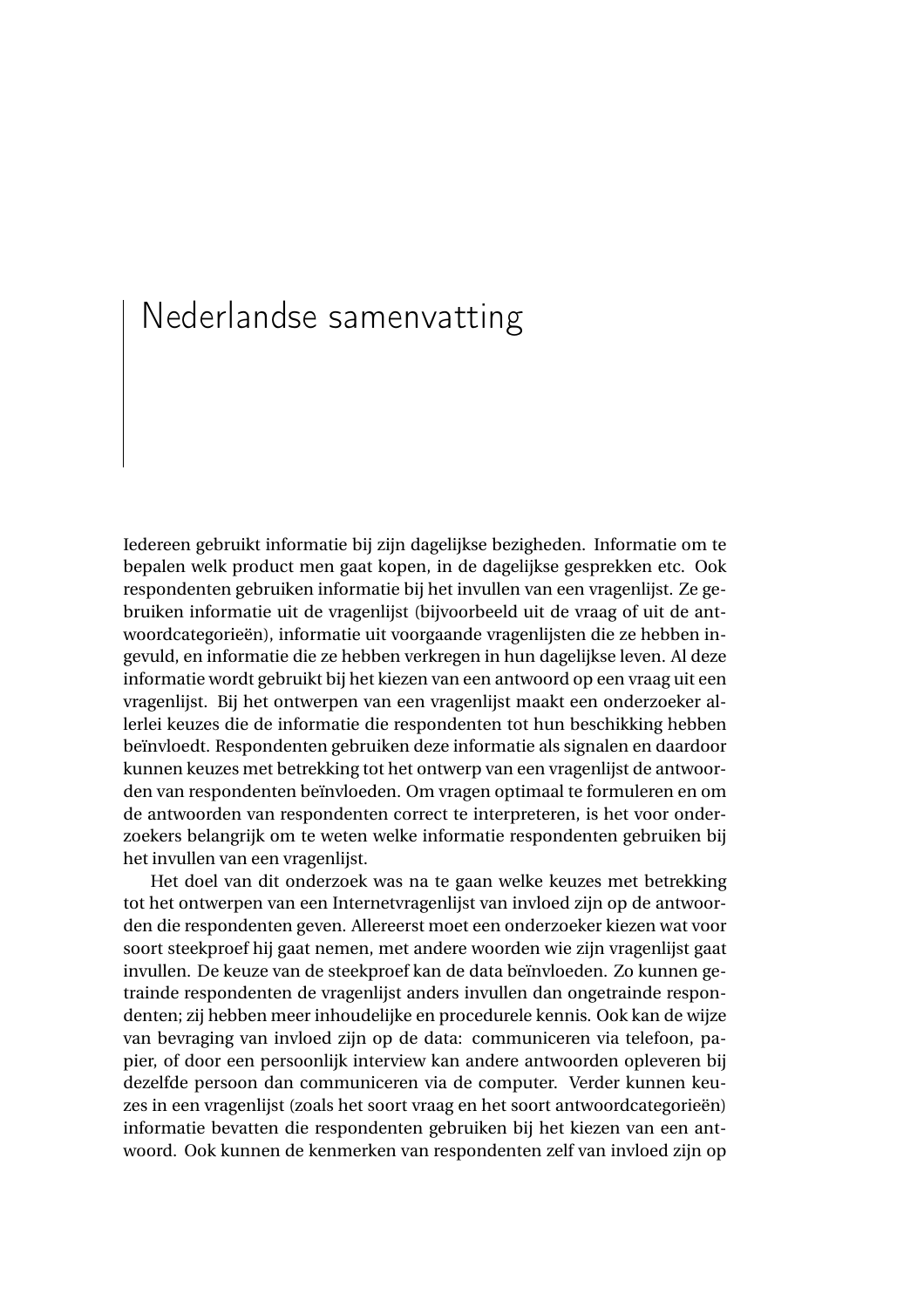de data. Mannen, vrouwen, ouderen, jongeren, mensen met een hoge opleiding of een lage enzovoorts kunnen vragen op een andere manier interpreteren. Respondenten kunnen ook verschillen in de mate waarin zij nadenken of in de behoefte om hun mening te uiten. In dit proefschrift gebruiken wij vier factoren die het antwoordproces kunnen beïnvloeden: het type steekproef, de wijze van bevraging, kenmerken van de vragenlijst, en kenmerken van de respondenten zelf.

Met betrekking tot het type steekproef is gekeken naar herhaalde bevraging van respondenten (in de context van een panel). Door herhaaldelijk dezelfde respondenten te vragen een vragenlijst in te vullen krijg je een schat aan informatie van individuen, je kan ze door de tijd heen volgen, en het is goedkoper dan steeds nieuwe respondenten te zoeken. Maar aan de andere kant heeft een panel dat herhaaldelijk wordt bevraagd ook nadelen: de uitval van respondenten kan selectief zijn (waardoor de mensen in het panel niet dezelfde kenmerken hebben als de mensen die het panel verlaten) en de respondenten kunnen leren van het invullen van vragenlijsten (waardoor hun antwoorden vertekend kunnen zijn). In dit onderzoek bleek selectieve uitval in panelonderzoek minimaal. Een 'leereffect', waarbij respondenten inhoudelijk leren van het invullen van een vragenlijst, was alleen aanwezig in kennisvragen. Hoe minder mensen het (juiste) antwoord weten op een kennisvraag, hoe groter het 'leereffect' van panelleden. Voor kennisvragen kan een frisse cross sectie (nieuwe steekproef), of bij een bestaand panel een 'nieuwe' aanwas van respondenten, gebruikt worden om meetfouten door herhaaldelijke bevraging te vermijden. We vonden dat getrainde respondenten vaker de eerste de beste antwoordmogelijkheid die in de richting komt van hun eigen mening selecteren, waardoor antwoorden die in het begin van een lijst staan vaker worden gekozen. Een manier om hiervoor te corrigeren is het verschillend (random) voorleggen van antwoordmogelijkheden. Een voordeel van getrainde respondenten is dat zij minder gevoelig zijn voor visuele informatie in een vragenlijst. We vonden dat visuele elementen in een Internetvragenlijst zoals de presentatie van antwoordmogelijkheden op het computerscherm, het toevoegen van cijfers aan verbale antwoordmogelijkheden en dergelijke juist nieuwe respondenten beïnvloedt. Zij vinden het wellicht moeilijker om vragen te beantwoorden en laten zich daardoor eerder beïnvloeden door signalen in een vragenlijst.

In dit proefschrift staan Internetvragenlijsten als wijze van bevraging centraal. Internetvragenlijsten staan bekend om hun visuele eigenschappen. We zijn nagegaan of deze visuele eigenschappen de antwoorden van respondenten beïnvloeden. Wanneer antwoordschalen over meerdere rijen/kolommen verdeeld worden, zijn respondenten eerder geneigd om het tweede antwoord van de eerste regel te kiezen (in vergelijking met één rij/kolom antwoorden). Het is daarom beter om antwoordmogelijkheden in één rij/kolom te presenteren. Dit onderzoek laat ook zien dat respondenten geneigd zijn het eerste antwoord te kiezen dat hun mening in redelijke wijze weergeeft. Antwoordmo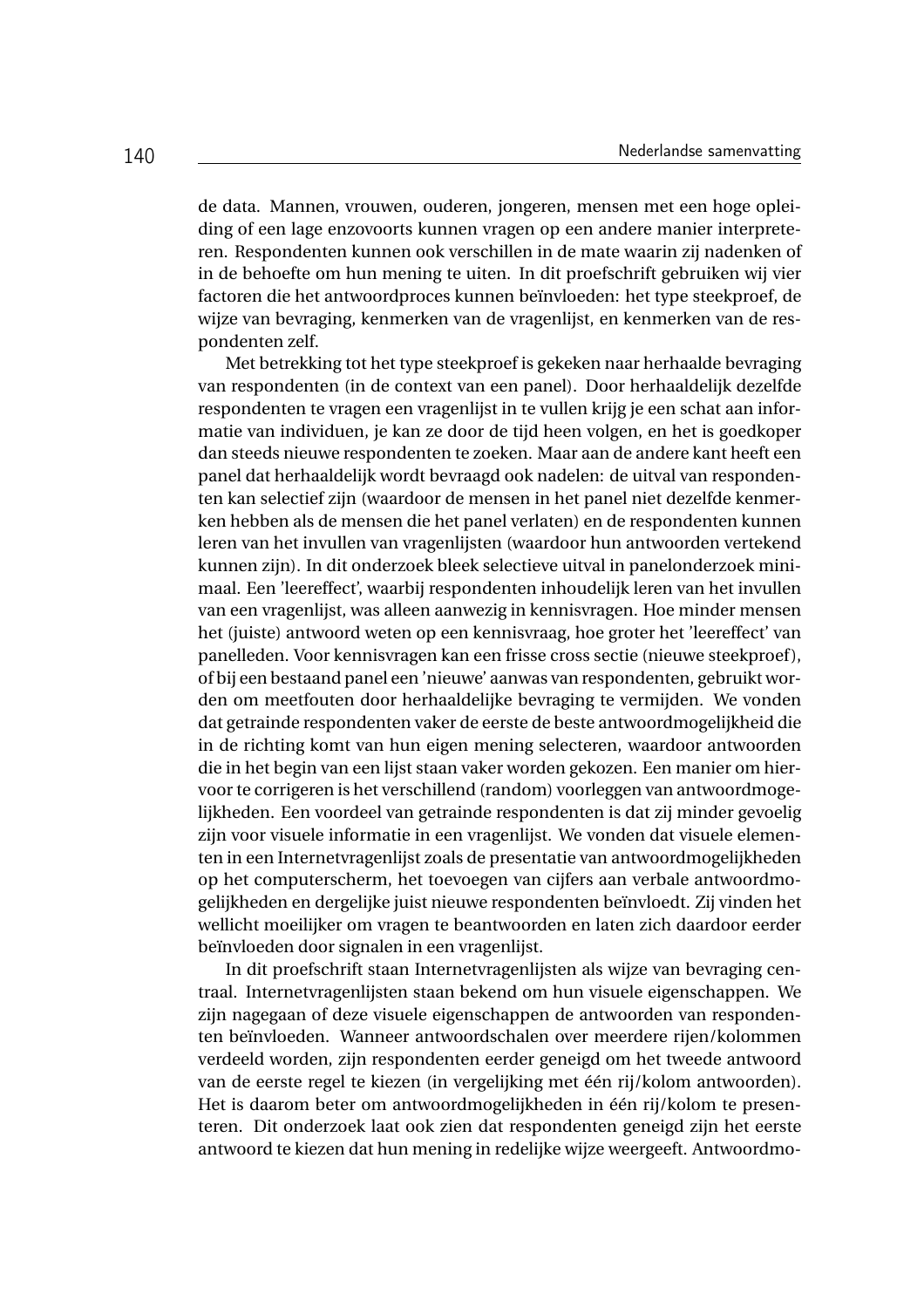gelijkheden die meer beweging (van ogen of handen) vergen lijken minder vaak gekozen te worden. Verder laat het onderzoek zien dat als antwoordmogelijkheden omgedraaid worden (bijvoorbeeld van eens-oneens naar oneens-eens) dit de data vertekent; een negatieve toon van het eerste antwoord zorgt voor meer negatieve antwoorden. Een manier om hiervoor te corrigeren is het willekeurig voorleggen van antwoordmogelijkheden. Grafische wijzigingen, het toevoegen van cijfers en symbolen worden gezien als visuele taal in aanvulling op de verbale taal in een vragenlijst. Om meetfouten te voorkomen is het beter om deze visuele taal tot een minimum te beperken en hier uiterst zorgvuldig in een vragenlijst mee om te gaan om de kwaliteit van de data (en vergelijkingen tussen onderzoeken) te waarborgen.

Kenmerken van Internetvragenlijsten kunnen ingedeeld worden in de manier waarop een vragenlijst is opgezet, het soort vragen en het soort antwoordmogelijkheden. In Internet vragenlijsten kunnen vragen scherm-per-scherm gepresenteerd worden, kunnen er enkele vragen per scherm staan, of kan alles op één enkel scherm staan zodat de respondent moet scrollen om de vragen te beantwoorden. Het plaatsen van meerdere vragen op het computerscherm heeft geen invloed op de resultaten. Wel beoordelen respondenten de lay-out van het scherm slechter. Om respondenten tevreden te houden is het daarom aan te bevelen om niet te veel vragen op een scherm te zetten. De keuze van antwoordschalen heeft grote invloed op de antwoorden die respondenten geven in vragen waarbij de respondent het antwoord moeilijk voor de geest kan halen. Zo gaf (in Hoofdstuk 3) 22% van de respondenten aan meer dan 2 en een half uur per dag televisie te kijken toen ze een schaal met lage antwoordcategorieën voorgelegd kregen, maar was dit 54% toen ze een schaal met hoge antwoordmogelijkheden voorgelegd kregen. Respondenten gebruiken de informatie in de schaal om in te schatten hoe vaak zij iets doen en denken dat het midden van de schaal normaal (gemiddeld) gedrag weergeeft. In makkelijke vragen, waarbij respondenten zich het antwoord goed kunnen herinneren, is de invloed van schalen veel kleiner. Voor moeilijke vragen kunnen beter open antwoorden gebruikt worden. Als dit niet gewenst is (respondenten vinden open antwoorden soms moeilijker en vergeten vaker een antwoord te geven) kan een vooronderzoek de antwoordschalen helpen bepalen. Antwoorden worden namelijk minder snel beïnvloed door antwoordschalen als de schalen dichtbij de verdeling in de populatie liggen.

Kenmerken van de respondenten zelf zijn de vierde factor die het antwoordproces kan beïnvloeden. Omdat dit proefschrift gebruikt maakt van heterogene (representatieve) steekproeven, kan het effect van persoonlijke kenmerken bekeken worden. Dit effect was niet zo duidelijk als van tevoren verwacht. Onze data lieten bijvoorbeeld niet duidelijk zien dat de kwaliteit van data samenhangt met de hoogte van de opleiding (de capaciteit van het werkend geheugen), of de leeftijd van respondenten (ouderen produceren geen slechtere data vanwege een verminderd geheugen), iets dat in de literatuur wel gesuggereerd